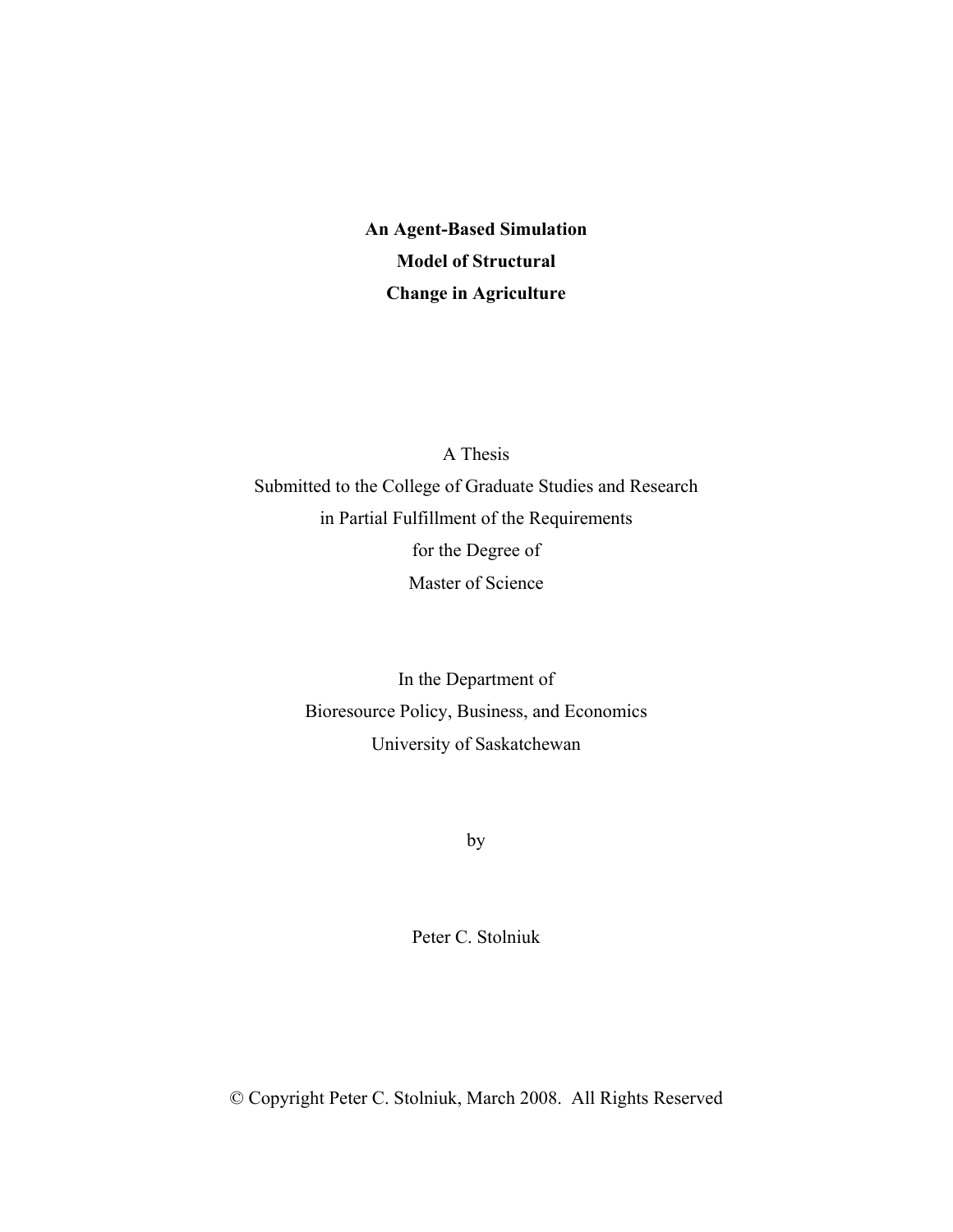#### **Permission to Use**

<span id="page-1-1"></span><span id="page-1-0"></span>In presenting this thesis in partial fulfillment of the requirements for a postgraduate degree from the University of Saskatchewan, I agree that the Libraries of this University may make it freely available for inspection. I further agree that permission for copying of this thesis in any manner, in whole or in part, for scholarly purposes may be granted by the professors who supervised my thesis work, or in their absence, by the Head of the Department or the Dean of the College in which my thesis work was done. It is understood that any copying or publication or use of this thesis or parts thereof for financial gain shall not be allowed without my written permission. It is also understood that due recognition will be given to me and the University of Saskatchewan in any scholarly use that may be made of any material in this thesis.

Requests for permission to copy or to make other use of the material in this thesis in whole or part should be addressed to:

 Head of the Department of Agricultural Economics University of Saskatchewan 51 Campus Drive Saskatoon, Saskatchewan S7N 5A8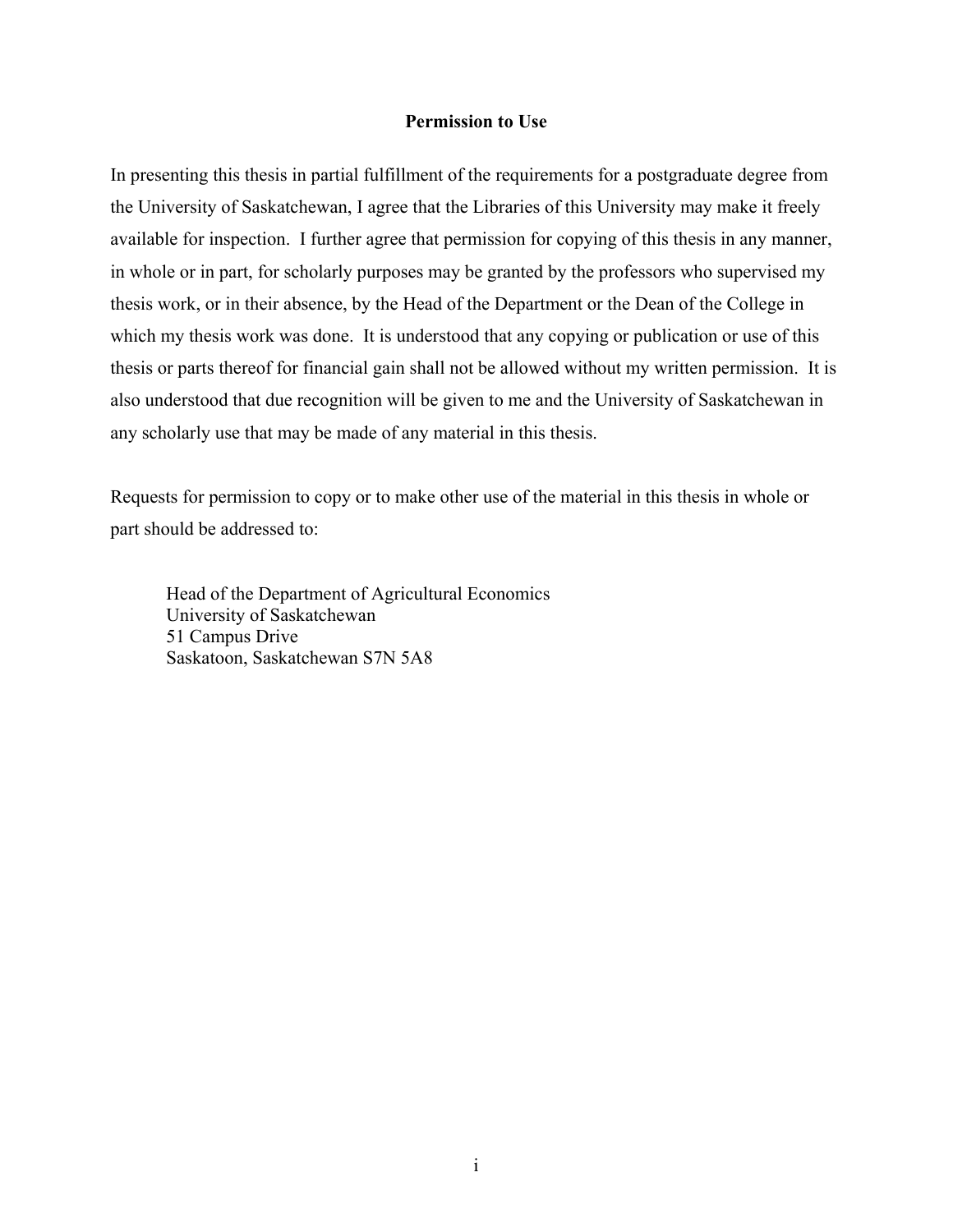#### **Abstract**

<span id="page-2-1"></span><span id="page-2-0"></span>Stolniuk, Peter, M.Sc. University of Saskatchewan, Saskatoon, March 2008. An Agent-based Simulation Approach to Forecast Long-Run Structural Change in the Saskatchewan Grain and Livestock Sectors. Supervisor: R.A. Schoney

Like many North American agricultural regions, Saskatchewan has experienced significant fundamental structural changes in farming. Structural change encompasses evolution in distribution of farm sizes, land tenure and financial characteristics, as well as variations in demographic and production characteristics. These issues are often a source of discontent among farm populations as it implies these populations are forced to adapt in a number of potentially unpleasant ways. These changes have profound and sometimes poorly understood effects on the rural economy – for example, structural change affects rural population and therefore demand for rural infrastructure.

Traditional agricultural farm level analysis is often conducted using a representative farm or group, but this framework cannot capture the growing heterogeneity of modern farm operators or the current operating environment in agricultural regions. Farm profiles vary by demographic characteristics, such as age and education, and resource endowments. Agent-based simulation captures this heterogeneity through a farm by farm analysis, where after initialization, the regional economy evolves over time.

A synthetic population is created based on survey data and the land characteristics based on the actual land data in CAR 7B of Saskatchewan. A number of different price and yield time paths were created using a bootstrap procedure on historical data and the model evolved to potential agriculture structures that may occur in the model region, 30 years in the future.

Structural change occurs endogenously as farms interact in land markets, and make decisions on land use. Agents compete for available land in a purchase and lease market with land selling to the highest bidder. The dynamic nature of agent-based models allows individual farms to adjust land use in response to changing economic conditions and individual preferences. How individuals organize their resources will be critical to farm survival and growth.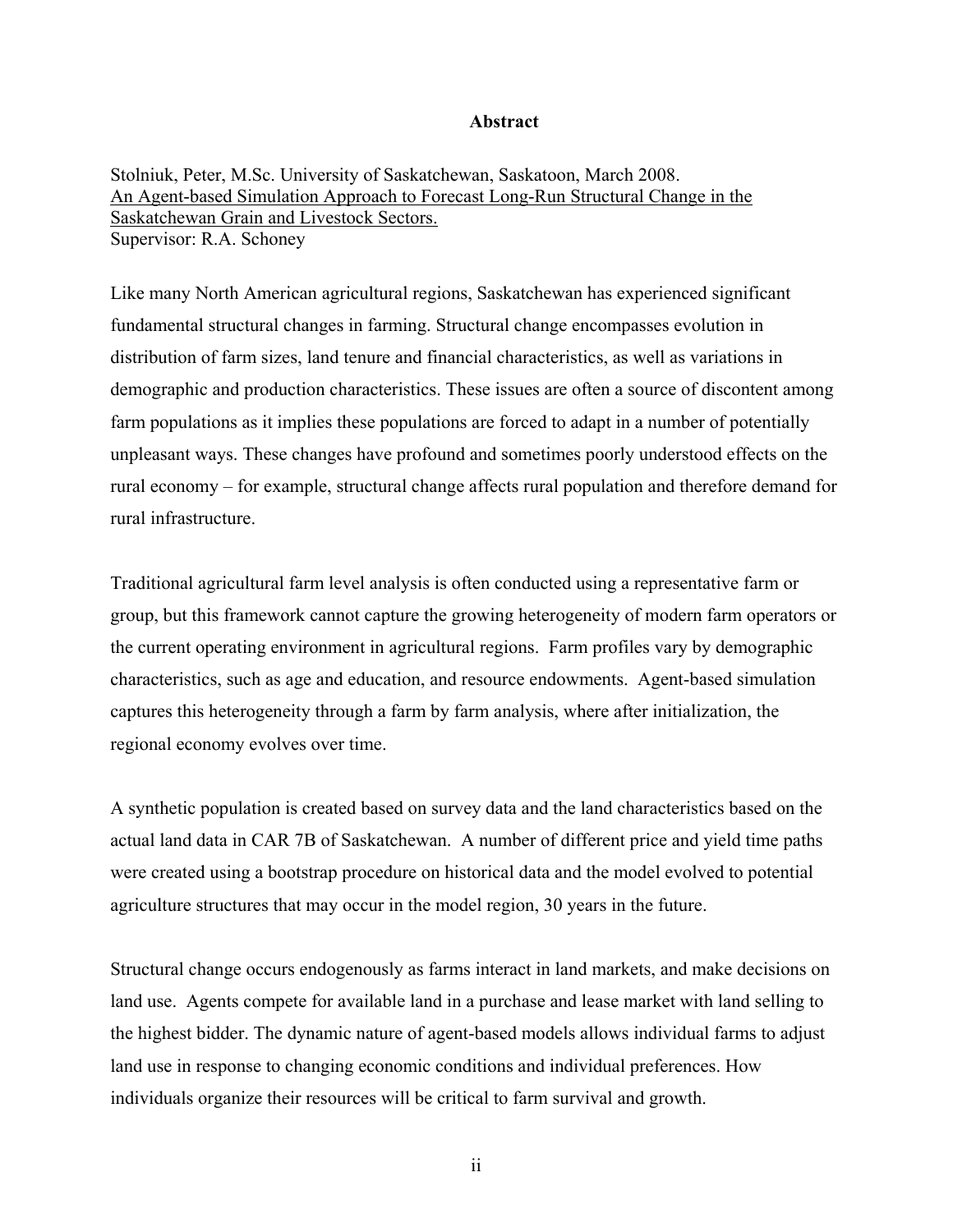The results indicate that many of the trends are the same under the different price and yield time paths, however the rate of change is significantly impacted by the price and yield time path that occurs. The model predicted the trend to fewer and larger farms will continue into the future. The forecasted distribution of smaller farms will decline and proportion of large farms will increase, while mid sized farms will remain relatively unchanged. The proportion of mixed farms, land use, and total livestock numbers depend significantly on the price and yield time path. The actual structure that will occur will be the result of the actual individual price and yield time path that occurs.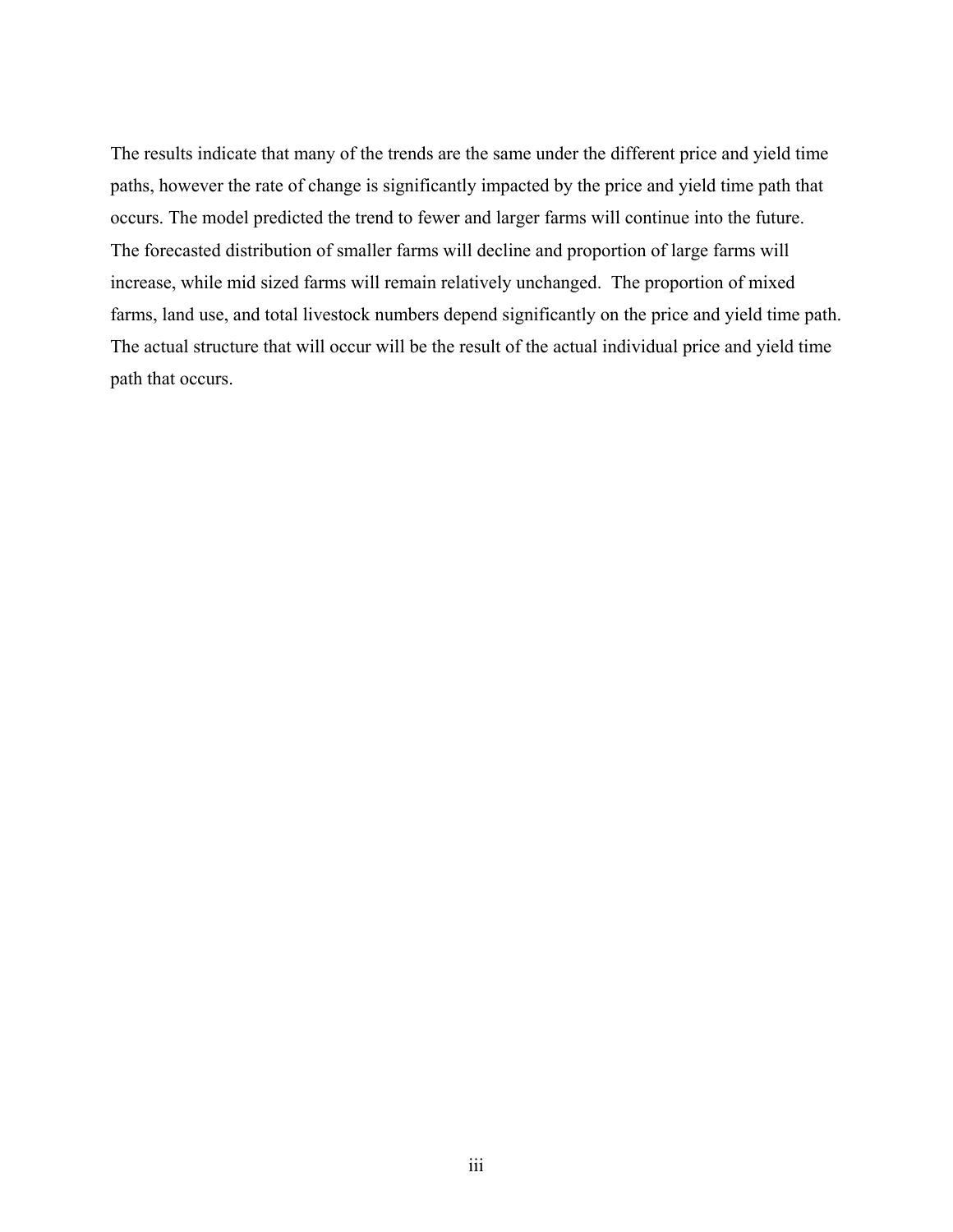#### **Acknowledgements**

<span id="page-4-1"></span><span id="page-4-0"></span>As I look back many people have contributed to the success of this thesis. I would first like to thank my supervisor Dr. Richard Schoney for his time, patience, knowledge, and encouragement. I am extremely grateful that his door was always open and that he was willing to discuss any issues that I encountered. Next, I would like to thank committee member Dr. James Nolan, for the advice, comments, and enthusiasm in this area of research, as well as the very much appreciated words of encouragement along the way. I would also like to thank committee member Dr. Craig Wilson and external examiner Dr. James Unterschultz for helpful comments that significantly benefited this research. I would like to thank my classmates who offered a much needed break from research. I owe a great deal of gratitude to my parents who instilled the value of education in me and for their support throughout not only this process, but in all other aspects of my life. Lastly, my wife Karyn for her support throughout my years as a graduate student, without you this would have never been possible.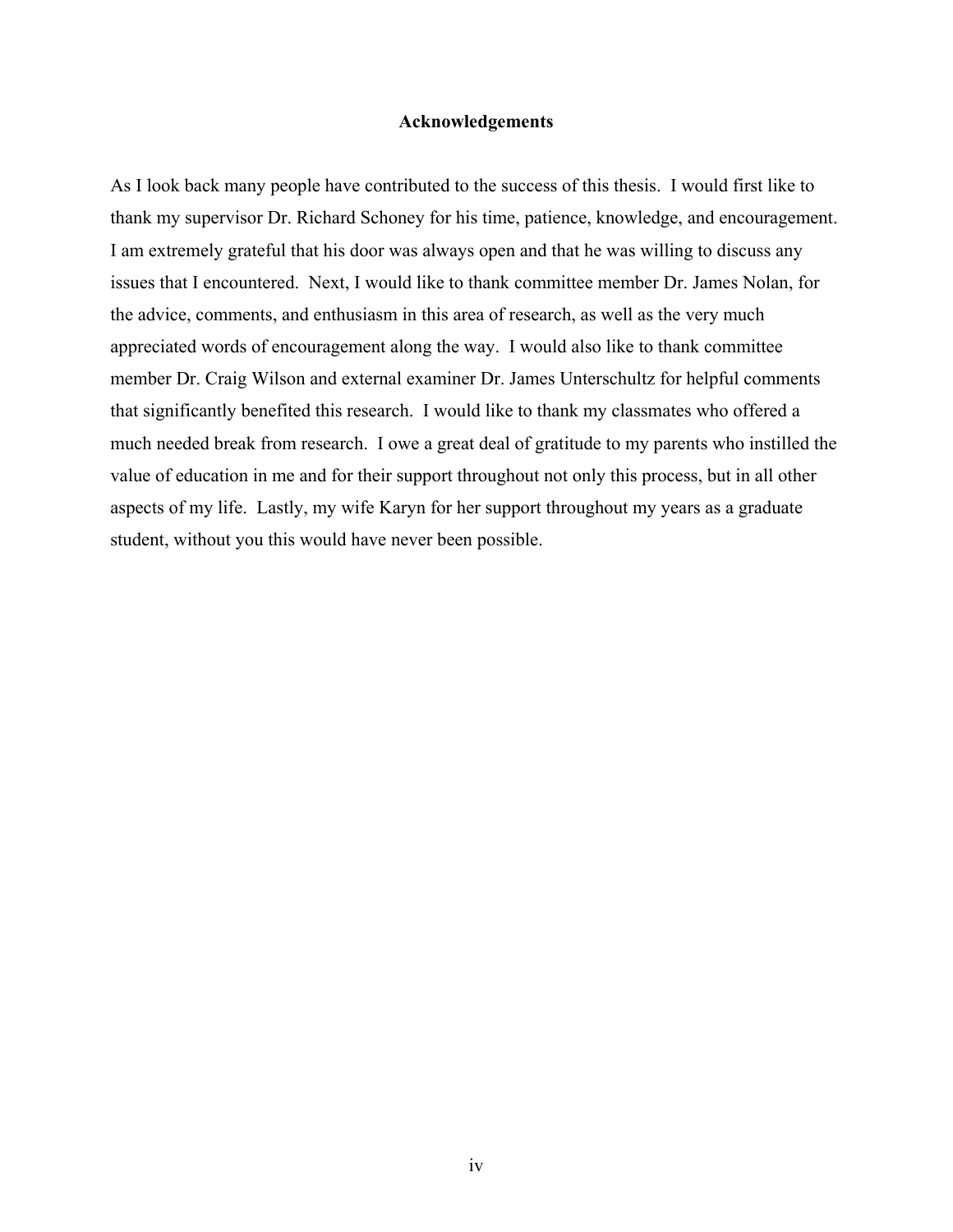<span id="page-5-1"></span><span id="page-5-0"></span>

### **Table of Contents**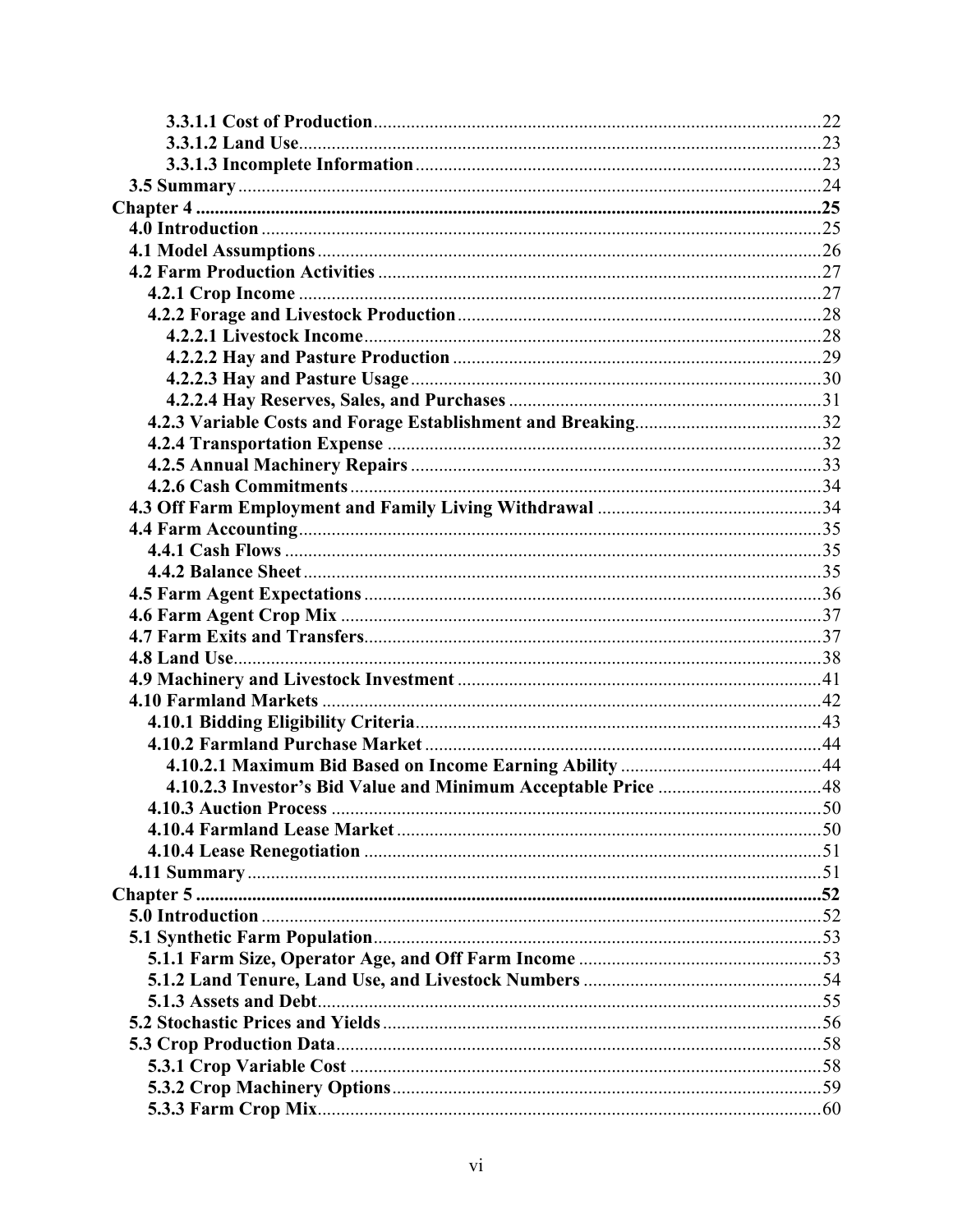| 5.4.2 Livestock Energy Requirements and Energy from Various Feed Sources62 |  |
|----------------------------------------------------------------------------|--|
|                                                                            |  |
|                                                                            |  |
|                                                                            |  |
|                                                                            |  |
|                                                                            |  |
|                                                                            |  |
|                                                                            |  |
|                                                                            |  |
|                                                                            |  |
|                                                                            |  |
|                                                                            |  |
|                                                                            |  |
|                                                                            |  |
|                                                                            |  |
|                                                                            |  |
|                                                                            |  |
|                                                                            |  |
|                                                                            |  |
|                                                                            |  |
|                                                                            |  |
|                                                                            |  |
|                                                                            |  |
|                                                                            |  |
|                                                                            |  |
|                                                                            |  |
|                                                                            |  |
|                                                                            |  |
|                                                                            |  |
|                                                                            |  |
|                                                                            |  |
|                                                                            |  |
|                                                                            |  |
|                                                                            |  |
|                                                                            |  |
|                                                                            |  |
|                                                                            |  |
|                                                                            |  |
|                                                                            |  |
|                                                                            |  |
|                                                                            |  |
|                                                                            |  |
|                                                                            |  |
|                                                                            |  |
|                                                                            |  |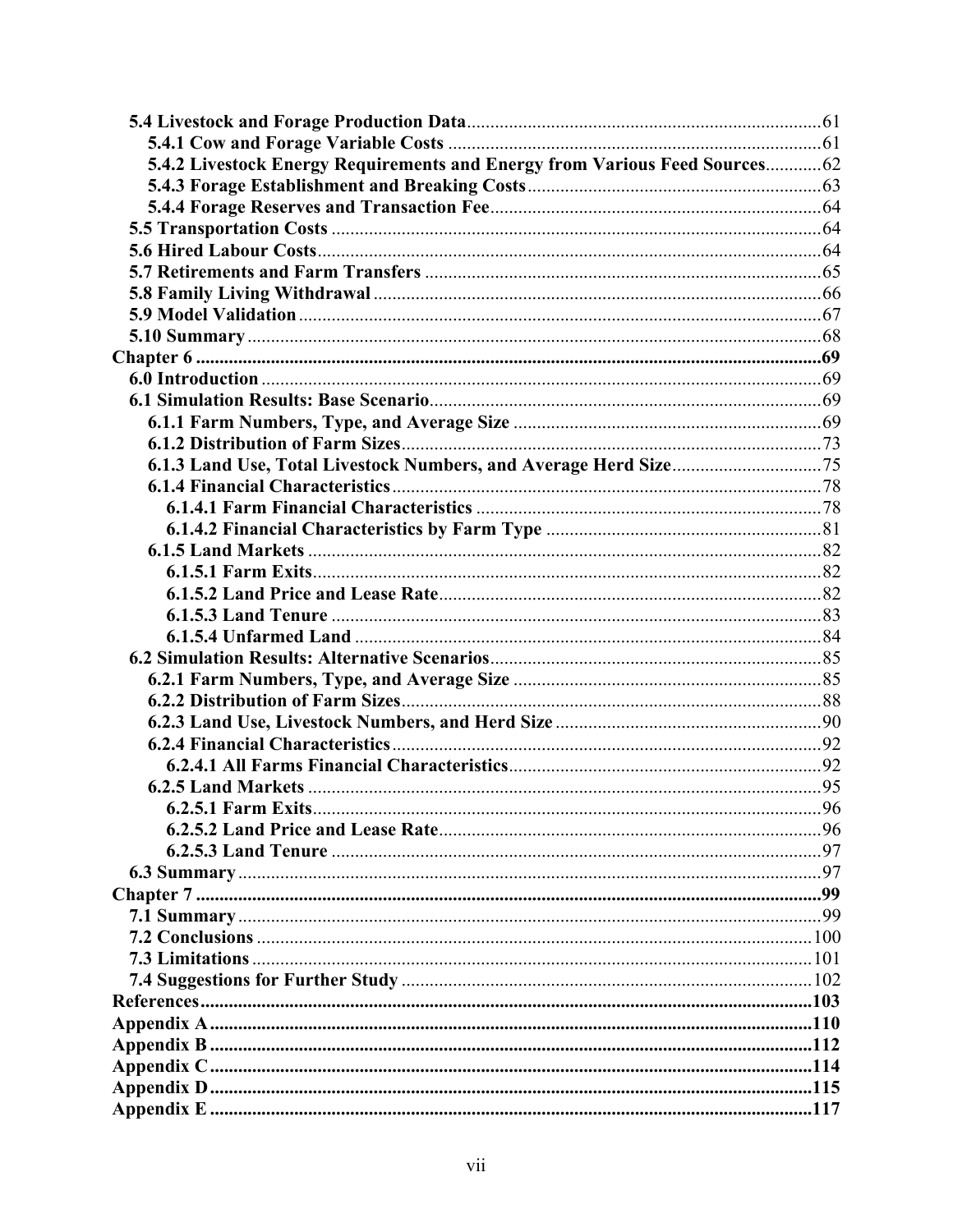## **List of Figures**

<span id="page-8-1"></span><span id="page-8-0"></span>

| <b>Figure 6.10:</b> Simulated Proportion of Land Used in Crop Production (Base Scenario)75 |  |
|--------------------------------------------------------------------------------------------|--|
| Figure 6.11: 5 Simulated Time Paths of Proportion of Land Used in Crop Production (Base    |  |
|                                                                                            |  |
|                                                                                            |  |
|                                                                                            |  |
| Figure 6.14: Simulated Distribution of Mixed Farm Herd Sizes (Base Scenario)               |  |
|                                                                                            |  |
| Figure 6.16: Simulated Distribution of Final Mean Net Worth (Base Scenario)79              |  |
|                                                                                            |  |
|                                                                                            |  |
|                                                                                            |  |
|                                                                                            |  |
|                                                                                            |  |
|                                                                                            |  |
|                                                                                            |  |
|                                                                                            |  |
|                                                                                            |  |
|                                                                                            |  |
|                                                                                            |  |
|                                                                                            |  |
|                                                                                            |  |
|                                                                                            |  |
| Figure 6.31: Simulated Proportion of Land Used in Crop Production (All Scenarios)90        |  |
|                                                                                            |  |
|                                                                                            |  |
|                                                                                            |  |
|                                                                                            |  |
|                                                                                            |  |
|                                                                                            |  |
|                                                                                            |  |
|                                                                                            |  |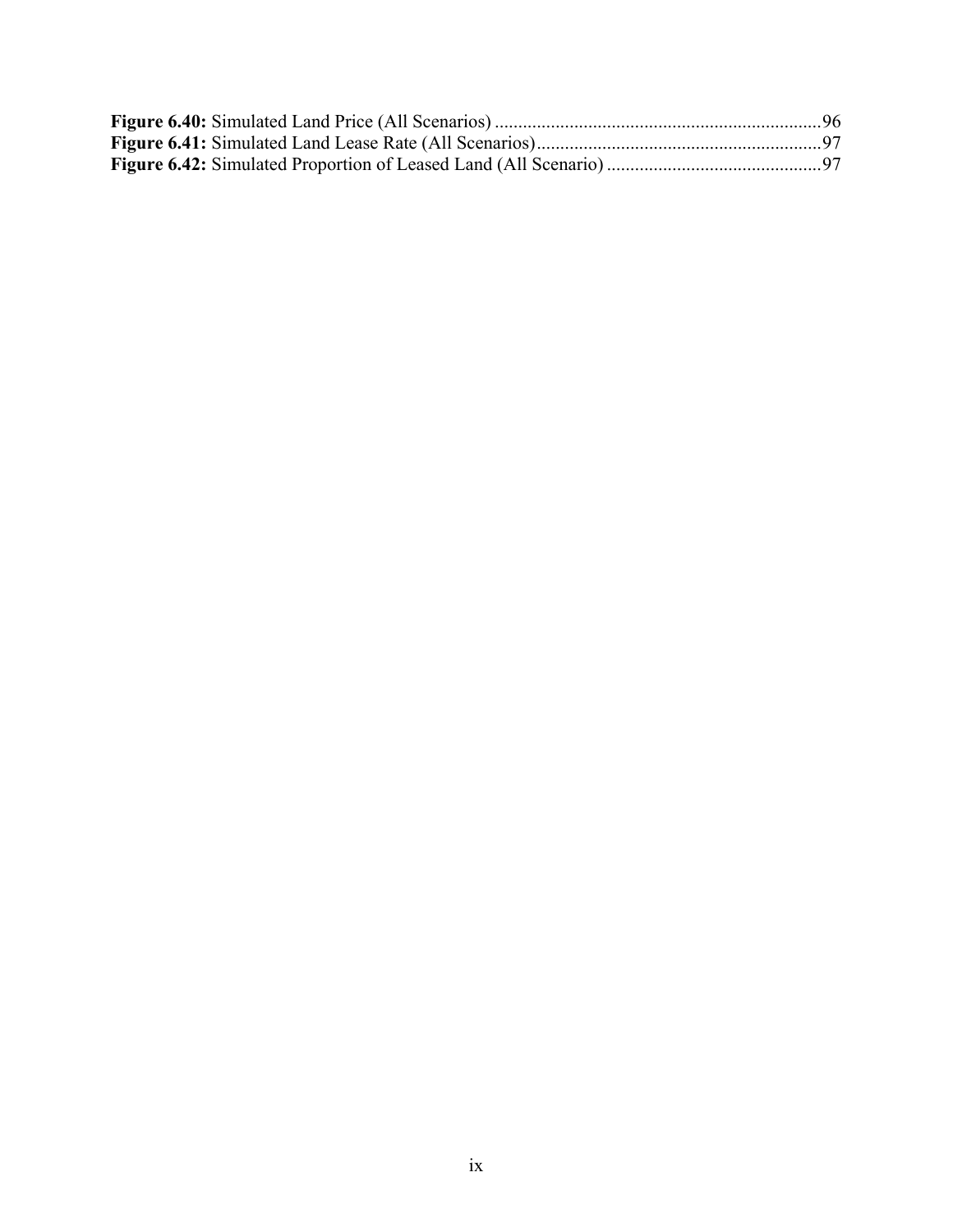### **List of Tables**

<span id="page-10-1"></span><span id="page-10-0"></span>

| <b>Table 5.1:</b> Initial Distribution of Farms by Age and Farm Size (Synthetic Population) | .54        |
|---------------------------------------------------------------------------------------------|------------|
|                                                                                             | .54        |
| Table 5.3: Initial Land Tenure, Land Use, and Cow Numbers.                                  | .55        |
|                                                                                             | .56        |
| Table 5.5: Historic Yields and Detrended Prices.                                            | .58        |
|                                                                                             | $\dots 59$ |
| <b>Table 5.7:</b> Crop Machinery Options                                                    | 60         |
| Table 5.8: Farmers Crop Mix                                                                 | 60         |
|                                                                                             |            |
|                                                                                             |            |
|                                                                                             | .63        |
| <b>Table 5.12:</b> Crop Enterprise Hired Labour.                                            | . 65       |
|                                                                                             | 66         |
|                                                                                             | $\dots 66$ |
| <b>Table 6.1:</b> Farm Exits by Exit Type (Base Scenario)                                   |            |
|                                                                                             |            |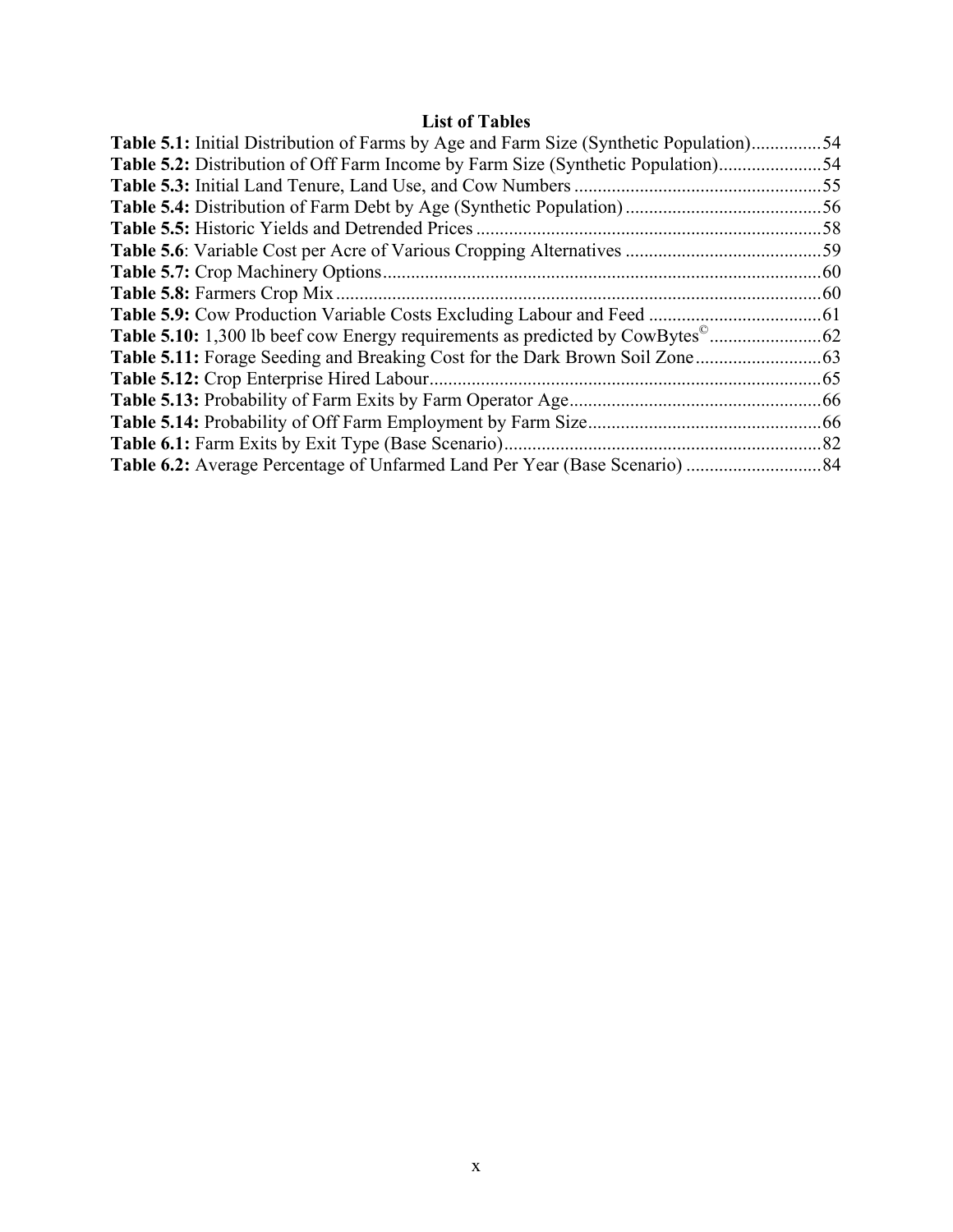### **Chapter 1 Introduction**

#### <span id="page-11-2"></span><span id="page-11-1"></span><span id="page-11-0"></span>**1.0 Introduction**

Modern economies continually experience structural change as new technologies, policies, and markets emerge or change. For some people it results in discontent as they are forced to change, relocate, or adjust to lower earnings. This is evidenced by the debate about what the future holds for the "family farm" and the role of agricultural policy in determining that future. For others structural change can be viewed as a challenge that creates new market opportunities.

The changing structure of agriculture is often characterized by the decline in farm numbers accompanied by the increase in farm size. Goddard et al. (1993) identifies structural change as changes in essential characteristics of production activities. Therefore, structure of an industry can also include: 1) farm size and distribution 2) technology and production characteristics 3) demographic characteristics, and 4) resource ownership and financing. Changes in farm size and distribution are based on the number of farms in each size category. The production mix and how these products are produced are influenced by technology and production characteristics. Demographic characteristics include the age, education, and financial characteristics of farm operators. Land tenure, whether land is leased or owned, and how land and other assets are paid for is included in resource ownership and financing.

The farming sector is characterized by many different individuals with different financial and demographic characteristics. Traditional economic models, such as general or partial equilibrium models, are unable to capture the diversity and interactions apparent in agriculture system and cannot accurately forecast behaviour far beyond the years which the model parameters where derived (Freeman 2005). This has led researchers to utilize alternatives to traditional economics such as, agent-based modeling, when analyzing structure of the agricultural industry.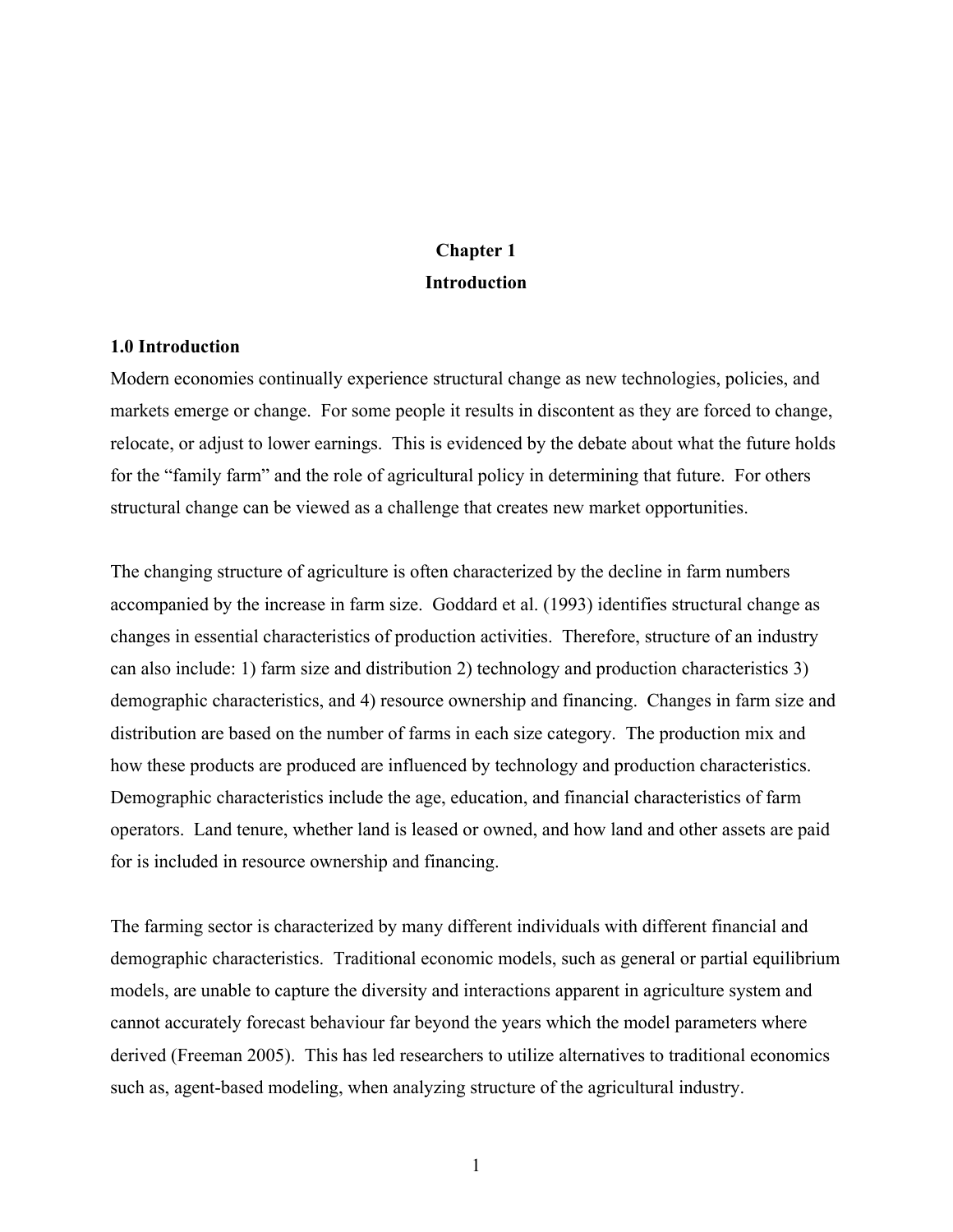<span id="page-12-0"></span>Public programs can have a significant impact on the agricultural structure. Agricultural policies can impede or encourage structural change by increasing the profitability of one production activity relative to others, resulting in an inefficient allocation of resources (Happe 2004). Agricultural support programs also create an incentive for inefficient producers to remain in operation by subsidising their income to an acceptable level (Happe 2004), slowing agricultural adjustment. As a result the direct costs and benefits of public programs interfere with the process of structural change in an economy (Goddard et al. 1993). It is critical that policy makers have the ability to accurately evaluate the impacts of agricultural policy both in the short run and many years into the future.

The structure of agriculture is an important issue because it has a large impact on rural communities. Fewer and larger farms lead to rural depopulation, which has an impact on the demand for infrastructure. With fewer people in rural areas there is less demand for schools, hospitals, recreational facilities, roads, and businesses and services in these areas. Closing of these businesses and services leads to concern of the remaining population of the rural areas and may feedback and influence their decision to remain in the rural area. The structure of agriculture also impacts the type and location of processing facilities, which can impact the marketing and production plans of producers.

#### <span id="page-12-1"></span>**1.2 Objectives and Expected Results**

The primary purpose of this research is to project what the future agricultural structure in Saskatchewan will be in 30 years under alternative price scenarios. More specifically the farm numbers, farm size and distribution of size, production characteristics, demographic characteristics, and resource ownership and financing of the agricultural industry will be projected. This is achieved through expanding the agent-based model of Freeman (2005) to represent typical Census Agriculture Region in Saskatchewan, where structural change takes place endogenously within the model. Freeman's model was expanded to include: 1) mixed farms that are willing to use land in the highest and best use to produce forage and livestock or annual crops in addition to grain farms unwilling to produce livestock and 2) economies of size and lumpy machinery investments for the annual crop production enterprise. The inclusion of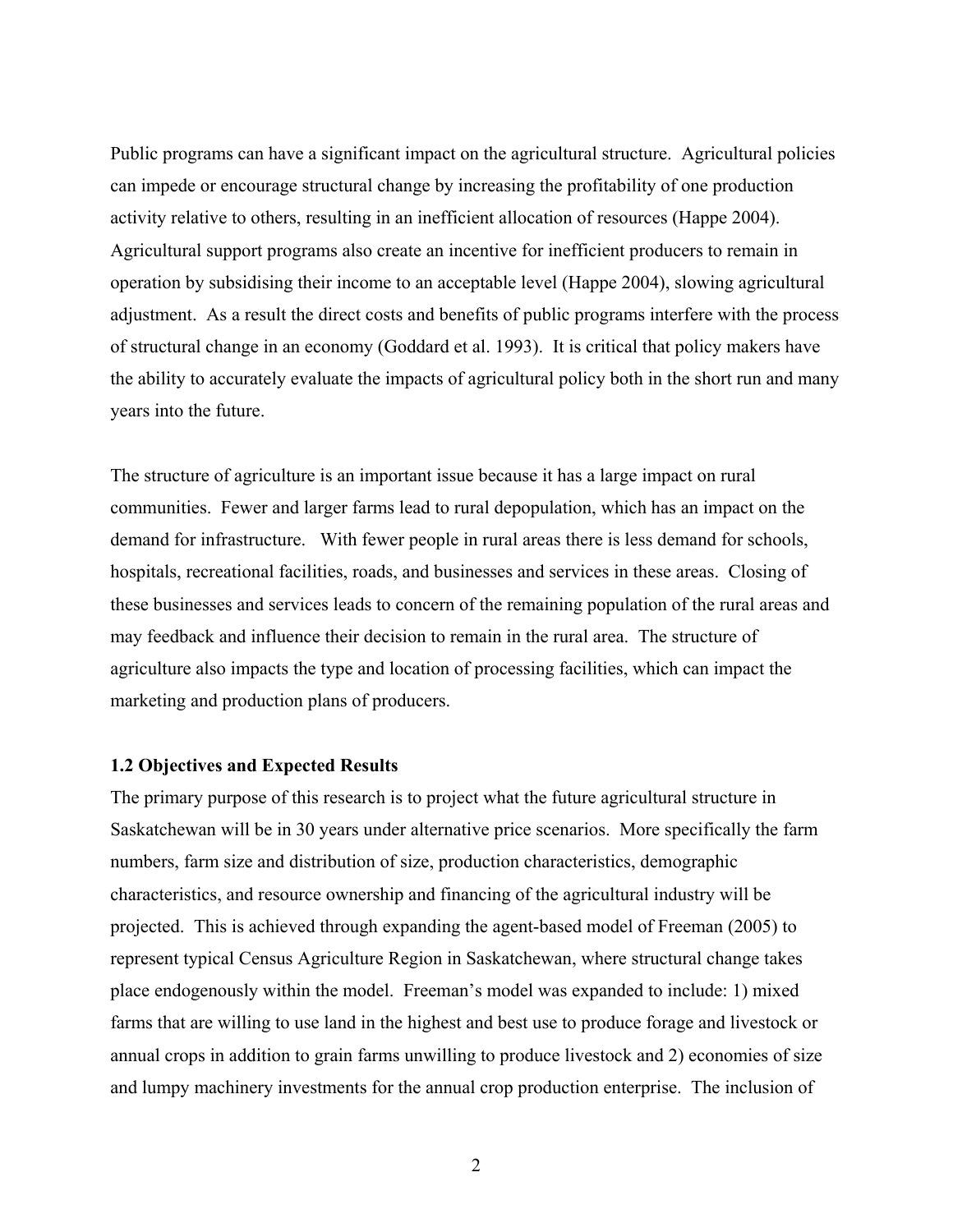<span id="page-13-0"></span>livestock allows farmers to make annual land use decisions and expected land use when creating bid values in the farmland markets based on profitability, with mixed farms having a bidding advantage on land suited for livestock production. The model is initialized with an exogenous price scenario and is allowed to evolve over time revealing the future agricultural structure.

It is expected that the price and yield scenarios will have an important role on the structural change that occurs. If the prices and yields are high it is likely that the farm numbers will not decline as quickly as a scenario with lower prices and yields. However, it is possible that the increase in income could be captured by the individuals selling and leasing land in the land markets and not have a significant impact on farm numbers. It is also expected that if the relative price of livestock increases to annual crops, the mixed farms will have a bidding advantage in the land markets and will likely increase farm size while grain farms may eventually be forced to exit the industry.

#### <span id="page-13-1"></span>**1.3 Thesis Organization**

This thesis is composed of seven chapters. Chapter two is a brief discussion of the literature on agent-based models and their suitability to modeling a complex agricultural system, causes of structural change, farmland markets and bid values, land use, and forage markets. The following chapter develops a conceptual model of an agricultural system. The fourth chapter defines in detail the individual agents' behaviour. The fifth chapter outlines the model initialization and data, followed by a chapter describing the results. The last chapter contains summary and concluding remarks.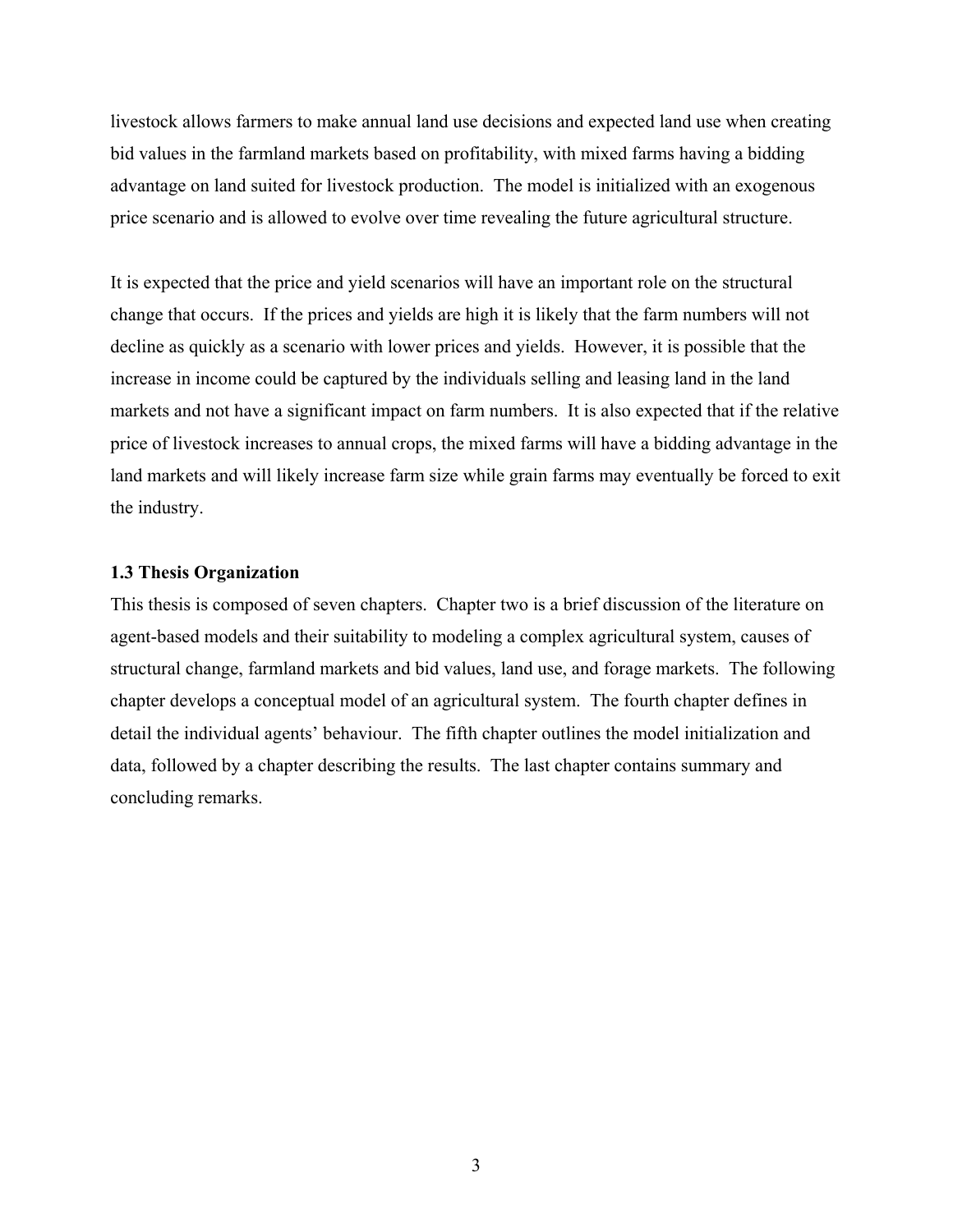## **Chapter Two Literature Review**

#### <span id="page-14-2"></span><span id="page-14-1"></span><span id="page-14-0"></span>**2.0 Introduction**

This chapter will review the literature that applies to modeling agricultural structural change. The first section deals with agent-based models and their advantages, including the ability to handle complex systems, build models at the individual level, produce emergent or unexpected results, and capture heterogeneity and spatial characteristics. This is followed by a discussion on how technology and economies of size, off farm employment, and demographic characteristics affect structural change. A discussion of the characteristics of equation models and agent-based models of land use and the factors that influence the land use decision follows. Next, a section focusing on other agent-based studies of structural change and their suitability to a Saskatchewan agricultural system. Following this, a discussion on how farmer's determine farmland bid values, from annual income, government payments, capital gains, and capital and liquidity constraints. Also included in this section is a discussion on the role of speculation in the farmland markets, description of farmland leasing, and farmland as an investment for non-farming individuals. There is then a brief discussion on forage markets, followed by a summery of the chapter.

#### <span id="page-14-3"></span>**2.1 What is Agent-based Modeling?**

Agent-based modeling (AbM) is a relatively new methodology to economics (Rosser 1999), but it is an established methodology in other social science (Parker et al. 2003). AbM consists of autonomous, interacting agents who make decisions linking their behaviour to the environment (Parker et al. 2003). These models are computer simulations of individual agents used to study how their aggregation leads to complex macro behavior (Berger 2001). Increases in computing power have allowed increasingly complex problems to be analyzed using AbM.

Agent-based modelers initialize an economy with a population of agents distributed across a geographical landscape (Tesfatsion 2002). Common behavioral and decision rules are assigned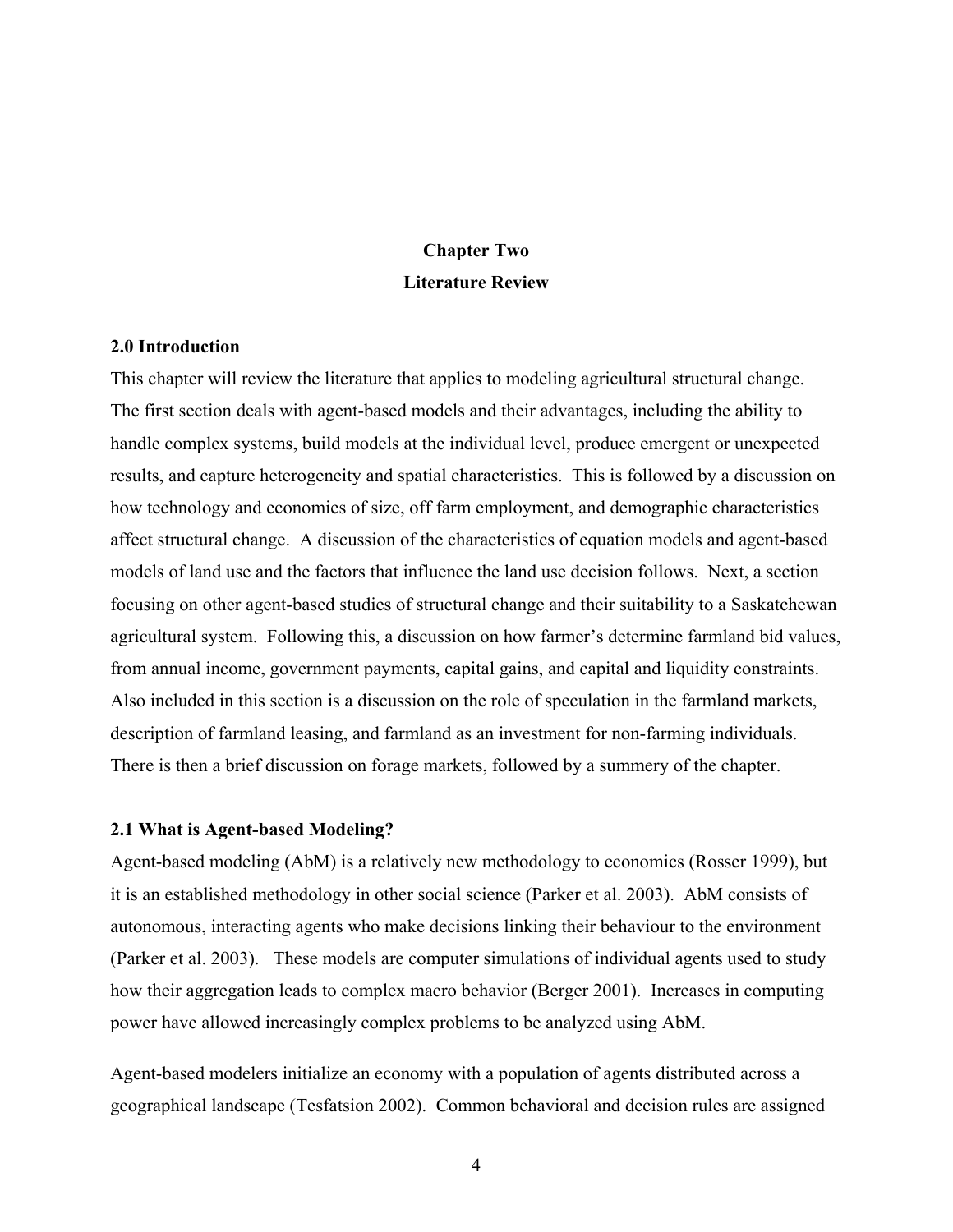<span id="page-15-0"></span>to all agents, but each individual agent can vary according to demographic, financial, and other personal characteristics. Once the decision rules and initial attributes of the agents are set and exogenous data included, there is no further intervention by the modeler and the economy evolves over time (Tesfatsion 2002).

#### <span id="page-15-1"></span>**2.1.1 Advantages of Agent-based Models**

AbM offers a number of advantages over traditional economic models. Freeman (2005) identifies some of these as: 1) the ability to obtain numerical solutions in complex systems that maybe unsolvable analytically, 2) flexibility, 3) emergent characteristics, and 4) spatial representation. AbM's ability to capture these characteristics gives it potential to overcome the limitations of previous farm level models (Freeman 2005) and include aspects such as heterogeneity and feedback that exist in an agricultural system.

#### <span id="page-15-2"></span>**2.1.1.1 Complexity**

Agricultural economists have viewed agricultural structures as complex dynamic systems since the 1960s (Happe 2004). Complex systems are characterized by heterogeneity, interdependencies, and nested hierarchies among agents and their environment (Parker et al. 2003). Heterogeneity includes both differences in agents and land characteristics. Agents vary according to demographic characteristics, financial characteristics, and available resources. Land is heterogeneous in terms of soil quality, which can influence land use, farmable area and location. Interdependencies arise because agents rely on information from their past decisions and other agents' decisions to update their decision making strategy (Parker et al. 2003). An example of interdependencies in an agricultural region is the land market, where a farm is unable to expand unless another agent decides to sell (Happe 2004). Hierarchal structures occur as individuals interact to form households, which interact with other households to form villages, with multiple scales influencing individual agents (Parker et al. 2003). Rosser (1999) adds that in economics, an added layer of complexity results from interacting human calculations in decision making, which may not exist in other disciplines.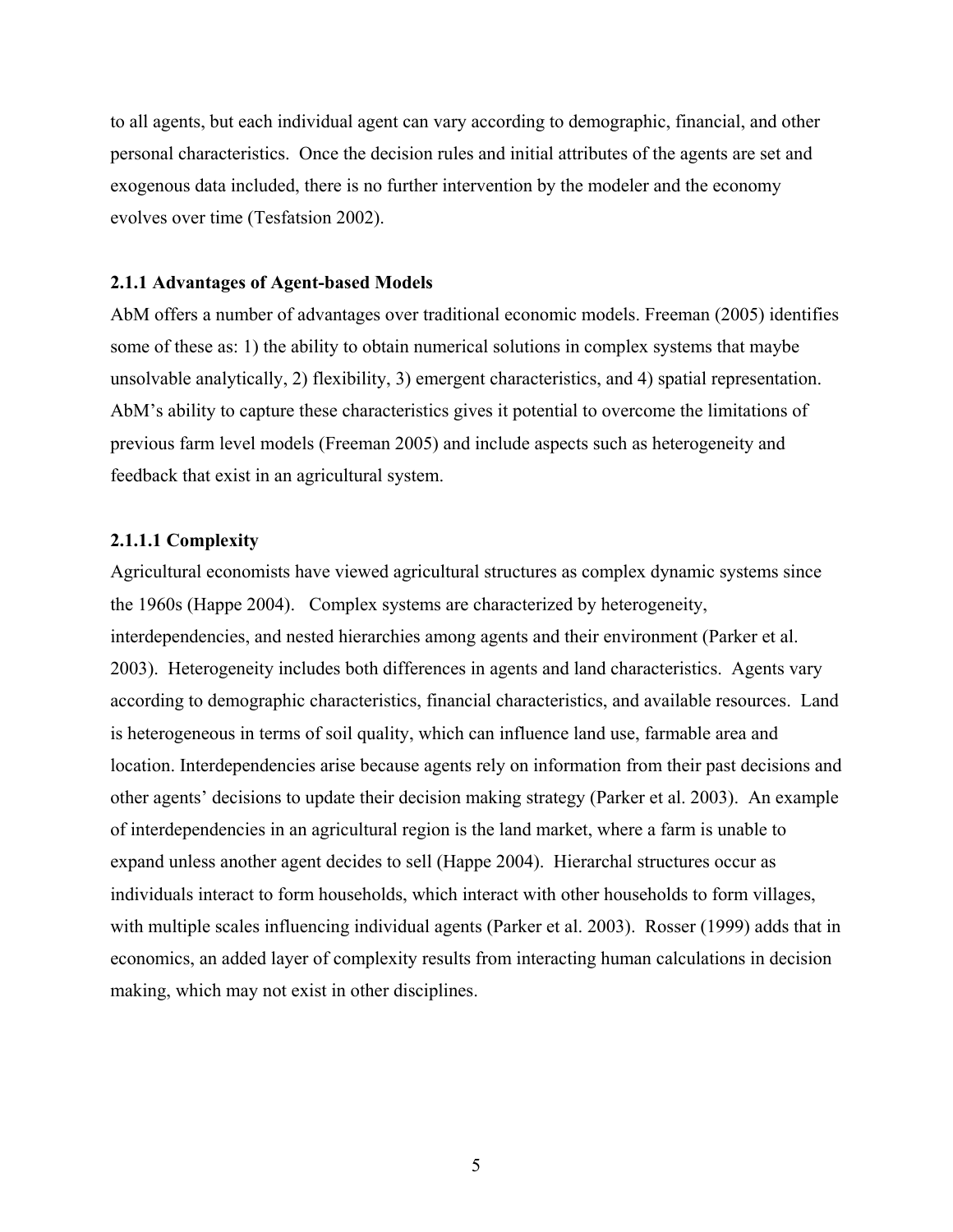#### <span id="page-16-1"></span><span id="page-16-0"></span>**2.1.1.2 Flexibility**

The flexibility of AbM allows for a "bottom up" approach to modeling that does not rely on exogenous assumptions that are required by "top down" approaches (Freeman 2005). Traditional equilibrium models require fixed decision rules, common knowledge assumptions, representative agents, and imposed market equilibrium constraints (Tesfatsion 2002). These assumptions are required to ensure consistency between the macro and micro level (Happe 2004). Once the mechanics of an AbM are understood and programmed, the researcher has greater flexibility to design and execute experiments to explore alternative causal mechanisms that are more complex and possibly easier to solve than equilibrium based solutions (Parker et al. 2003). In AbM's there are no market equilibrium constraints allowing the market to be out of equilibrium.

#### <span id="page-16-2"></span>**2.1.1.3 Emergence**

The interactions of a complex system may give rise to emergent phenomenon. There are numerous definitions of emergence in the literature, but there are some commonalities. Gilbert and Troitzsch (2002) state a phenomenon is emergent if it requires new categories to describe it, which are not required to describe the behavior of the underlying components. Many of the definitions concern macro scale phenomena that arise as a result of complex, micro-scale interactions (Parker et al. 2003). Other definitions associate emergence with surprise or unanticipated results (Batty and Torrens 2001). An early example of emergence is in Schelling's (1978) model of how nieghbourhoods become segregated by race. Schelling found that a moderate urge to avoid being the minority in a particular neighbourhood results in highly segregated nieghbourhoods to develop.

#### <span id="page-16-3"></span>**2.1.1.4 Spatial Representation, Soil Quality and Land Use**

Spatial representation is an important aspect of agriculture because it can have a significant impact on farm level decisions. An example is the transportation costs associated with machinery operations and its affect on farming geographically dispersed land (Freeman 2005). Transportation costs from farmstead to field increase with distance causing competition for land to be mainly between neighbours (Berger 2001).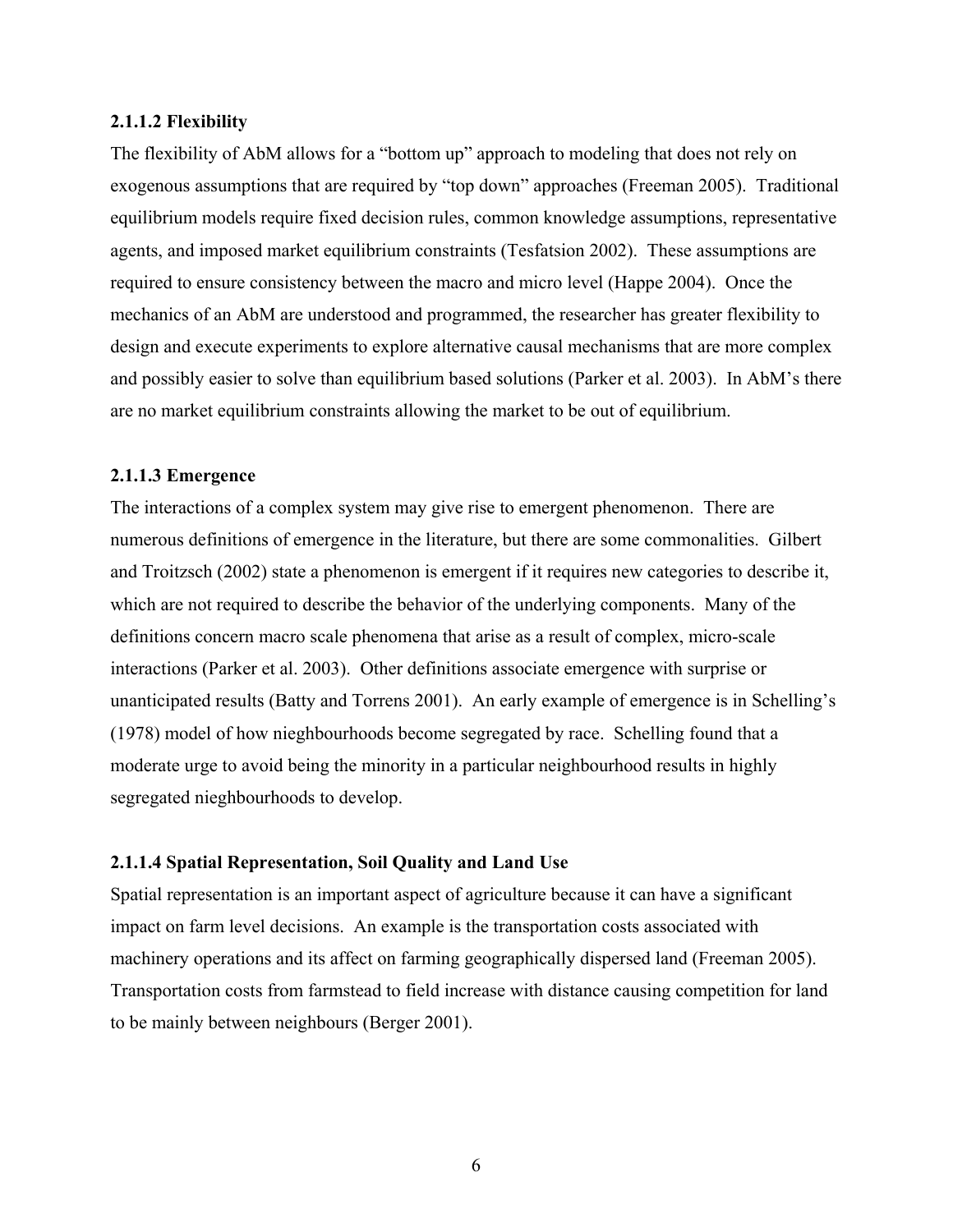<span id="page-17-0"></span>Soil quality is often associated with certain geographical features such as glacial moraines, river deltas, ancient lake bottoms, or natural prairie/forest ecosystems. Production and land use decisions are based on soil quality and consequently, the difference in soil quality determines the spatial land use landscape (Berger 2001). AbM's have the ability to capture spatial characteristics, which are important to the agricultural structure.

#### <span id="page-17-1"></span>**2.2 Causes of Structural Change**

Structural change is well documented in the literature. Although there is consensus that structural change has occurred in the form of decreasing farm numbers and increasing farm size, there often is no common agreement on the implications of these changes for the viability of the sector, rural community, environment, and society (Goddard et al. 1993). In order to understand the implications of structural change it is important to understand its underlying causes. The following section reviews possible causes of structural change such as technology and economies of size, off farm employment and demographic characteristics, and sectoral heterogeneity.

#### <span id="page-17-2"></span>**2.2.1 Technology and Economies of Size**

A well known theory on possible cause of structural change is based upon Cochrane's technological treadmill. Cochrane (1958) maintained that new technology decreases the unit cost of production and early adopters of this technology realize increased net incomes. As the number of adopters increases, total output increases, resulting in lower prices, forcing other farmers to adopt the technology to remain competitive. Those who do not adopt the technology are forced out of the industry and their assets will be acquired by the producers that remain (Harrington and Reinsel 1995). The result is that each individual has incentive to adopt the new technology, even though their collective decision will not make them better off and could make them worse off (Harington and Reinsel 1995).

Another cause of structural change is the presence of economies of size. Economies of size imply that an increase in size will result in a decrease in the average total costs and therefore, large farms are more efficient then small farms. Optimal farm size is the minimum of the longrun cost curve (Goddard et al. 1993) and if an individual is not at this point there is incentive to adjust farm size or resource use to reach this point. Technological change shifts this curve to the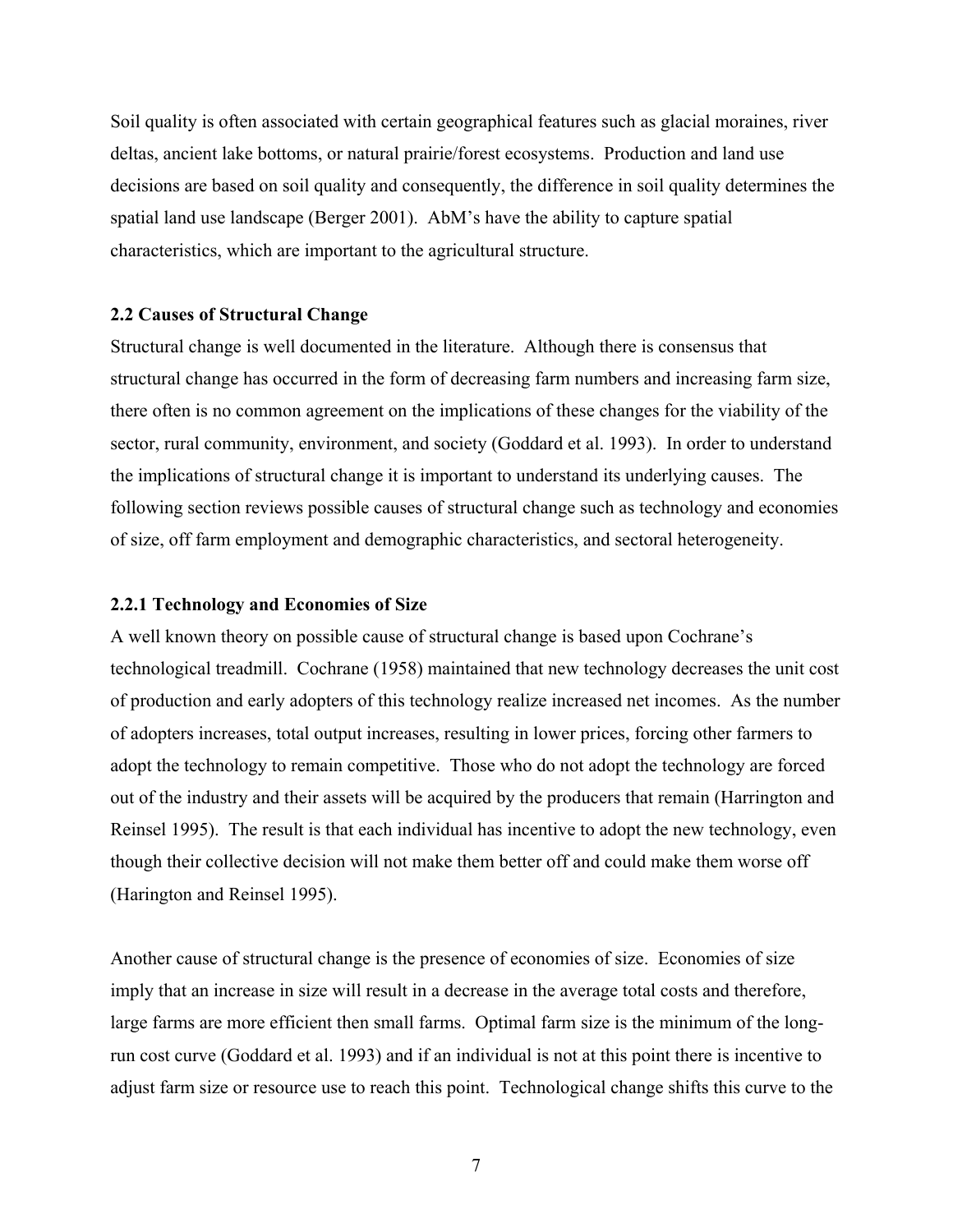<span id="page-18-0"></span>right, increasing the number of farms with increasing returns to size and therefore increasing the number of farms with incentive for farm growth (Goddard et al. 1993).

The shape of the long-run cost curve has important implications on the desire for farm growth. Schoney (1997) identifies that the majority of studies find an "L shaped" curve where after a threshold point most economies of size are exhausted. This threshold for grains and oilseeds was estimated by Fleming and Uhm (1982) to be approximately 350 tonnes of production in the black soil zone of Saskatchewan. Schoney (1997) estimated this threshold to be 1,500 to 2,000 acres in the black soil zone and 2,500 to 3,000 acres in the brown soil zone of Saskatchewan. There is little evidence of diseconomies of size in the literature (Schoney 1997), which creates incentive to increase in size to obtain higher total returns even though cost will not decrease (Goddard et al. 1993).

#### <span id="page-18-1"></span>**2.2.2 Off Farm Employment and Demographic Characteristics**

Structural change in agriculture can occur as a result of the ability for farm operators to use their labour to earn off farm income. Farmers optimize their economic well being through allocating their land, labour, and capital to farm and non farm uses (Harrington and Reinsel 1995). Kesliv and Peterson (1982) believed a rise in urban incomes creates incentive to leave agriculture, leaving the remaining land to fewer, but larger farms. With more resources, the remaining farms increase their incomes, closing the urban-rural income gap (Kesliv and Peterson 1982).

Others have argued that off farm employment helps ensure the survival of smaller farms. Off farm employment reduces the amount of farm income that is needed to meet a required standard of living (Goddard et al. 1993). Increases in productivity and a fixed land base along with the seasonal nature of agriculture causes farm families to have their available labour underemployed (Olfert 1992). This allows for the reallocation of excess labour to off farm activities, raising their household income. While once considered a transition phase for new entrants or a short-term crisis response, off farm employment is now recognized as a stable long term condition (Olfert 1992). The increase in off farm employment has increased the number of small part time farmers (Goddard et al. 1993).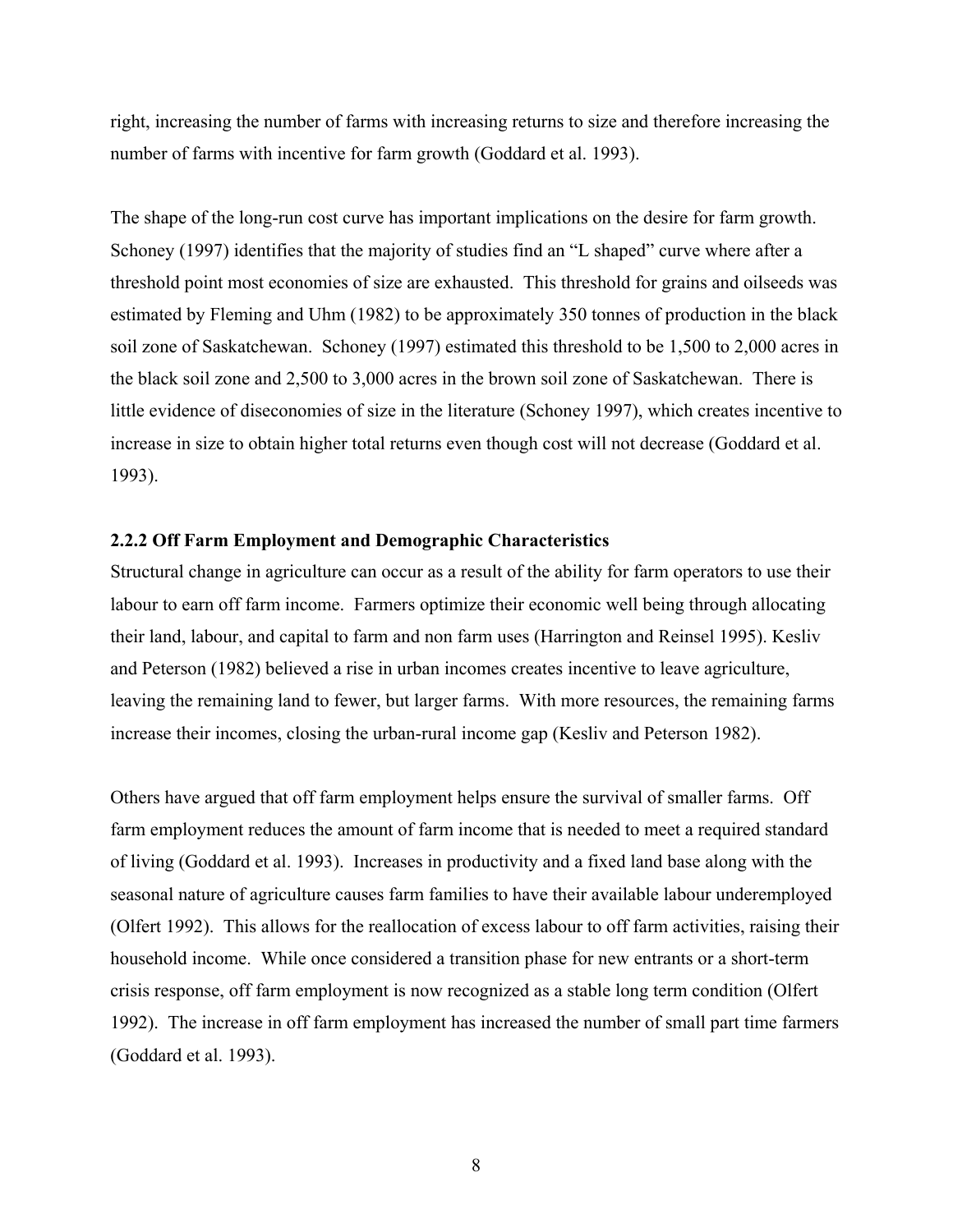<span id="page-19-0"></span>Changing patterns of entry, growth, and exit can result in structural change (Harrington and Reinsel 1995). This theory is known as the life cycle hypothesis. The life cycle hypotheses is based on an agricultural ladder where operators enter through the renting of farm assets, add more rented land for part of their lives, progressively acquire ownership of land, and finally progressively relinquish control of rented and owned land during the exit stage (Harrington and Reinsel 1995). Different age cohorts experience similar patterns that are marginally affected by economic conditions, government policy, or external shocks (Harrington and Reinsel 1995).

Traditionally, farming entrants are young males that were raised on farms. However, this group is shrinking in size as a result of fewer farms and declining birth rates (Gale 1993). Fewer entrants implies continued aging of the current farm operators and fewer, larger farms (Gale 1993). Gale (1993) suggests that due to the fewer potential entrants, the number and size distribution of farms may not reach equilibrium even if returns from non farm employment were equivalent to farming.

There are a number of arguments on the causes of structural change in agriculture with little consensus on the issue. The next section will review various land use methodologies and the land use decision, which can influence structure.

#### <span id="page-19-1"></span>**2.3 Land Use**

Land use denotes the human employment of the land (Meyer and Turner 1992). The land use decision of an individual farmer will impact the level of income they are able to generate from their available resources. Each individual's land use decision is important in determining farm profitability and survival. The income generated from land can also have an impact on the desire for farm growth and the ability to bid for additional farmland.

Land use decisions not only impact the income of farmers, but also the location of infrastructure. Processing facilities and services will locate in regions that have a large production of a specific product. For example, in order to minimize travel and transportation costs, a veterinarian will locate in a region that has large number of livestock and not in an area that is strictly grain and oilseed farms. Infrastructure location can also feed back and impact land use decisions. If there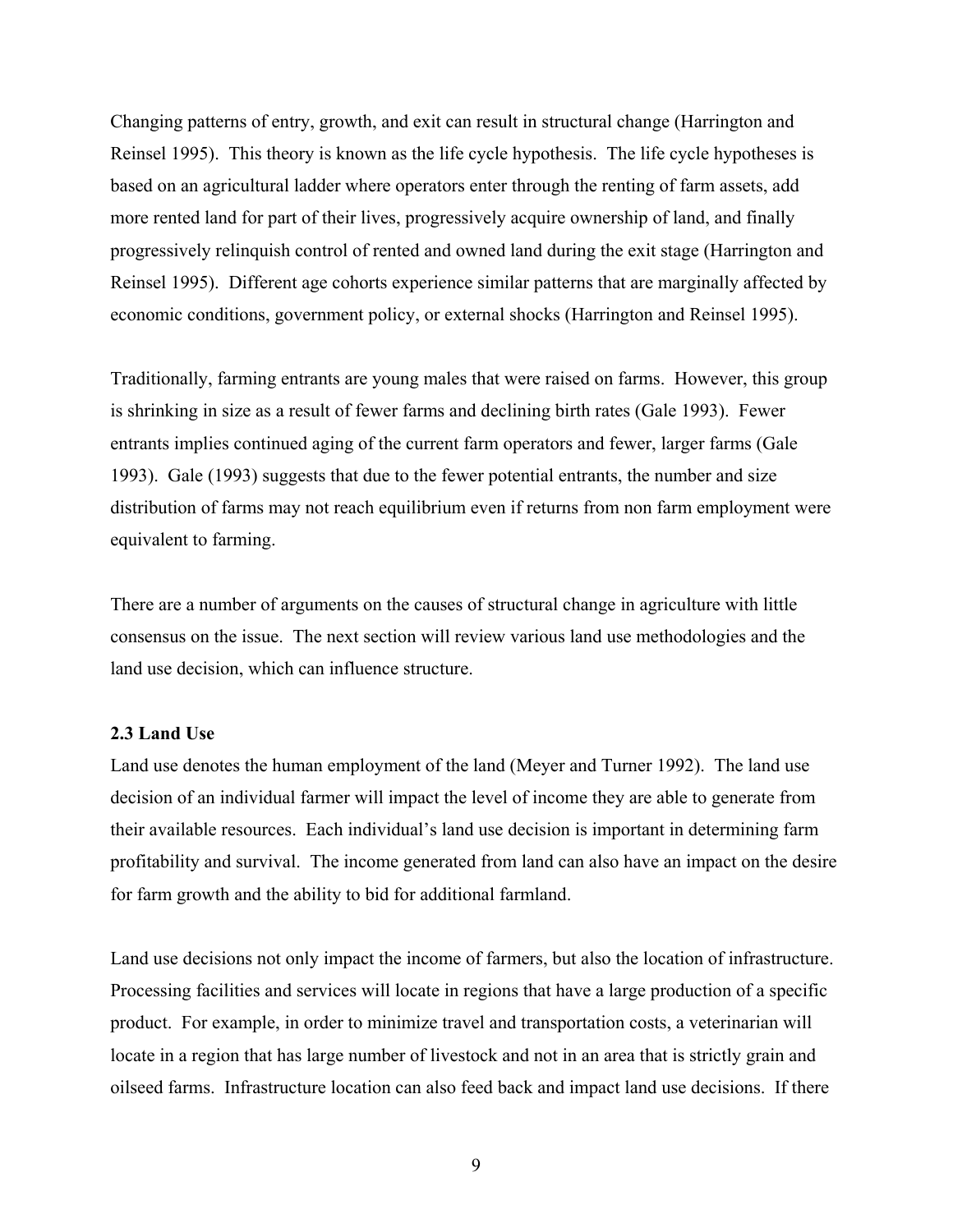<span id="page-20-0"></span>is a veterinarian in the area, a farmer will be more willing to switch land from grain and oilseed to livestock production. The land use of each individual will therefore have a significant impact on the structure of agriculture.

#### <span id="page-20-1"></span>**2.3.1 Land Use Methodologies**

There are a number of methodologies used to analyze land use. Parker et al. (2003) identifies the following models: 1) system models, 2) statistical techniques, 3) expert models, 4) evolutionary models, 5) cellular models, and 6) agent-based models. This section will focus on equation modeling and agent-based models of land use.

#### <span id="page-20-2"></span>**2.3.1.1 Equation Models**

Most models are mathematical in some way, but some are especially so, that models rely on equations that seek a static or equilibrium solution (Parker et al. 2003). One of these models is the computable general equilibrium model (CGE). The CGE model has been used for land use studies by Darwin et al. (1996), Ianchovichina, Darwin, and Shoemaker (2001), and Wong and Alavalapati (2003).

CGE models are based on general equilibrium theory and assumptions. These assumptions include perfect competition, full employment of resources, perfectly mobile factors of production, complete information, and market clearing conditions (Scriecu 2005). CGE models usually cover economy wide impacts on resource allocation and income, but at a very aggregate level (Scriecu 2005). As a result, CGE models are weak at assessing and predicting the effects across various households (Scriecu 2005).

To achieve analytical or computational tractability, equation models require simplifying assumptions (Parker et al. 2003). Due to the highly aggregated results and the restrictive assumptions of these types of models, the implications of a shock at the farm level may not be accurately represented.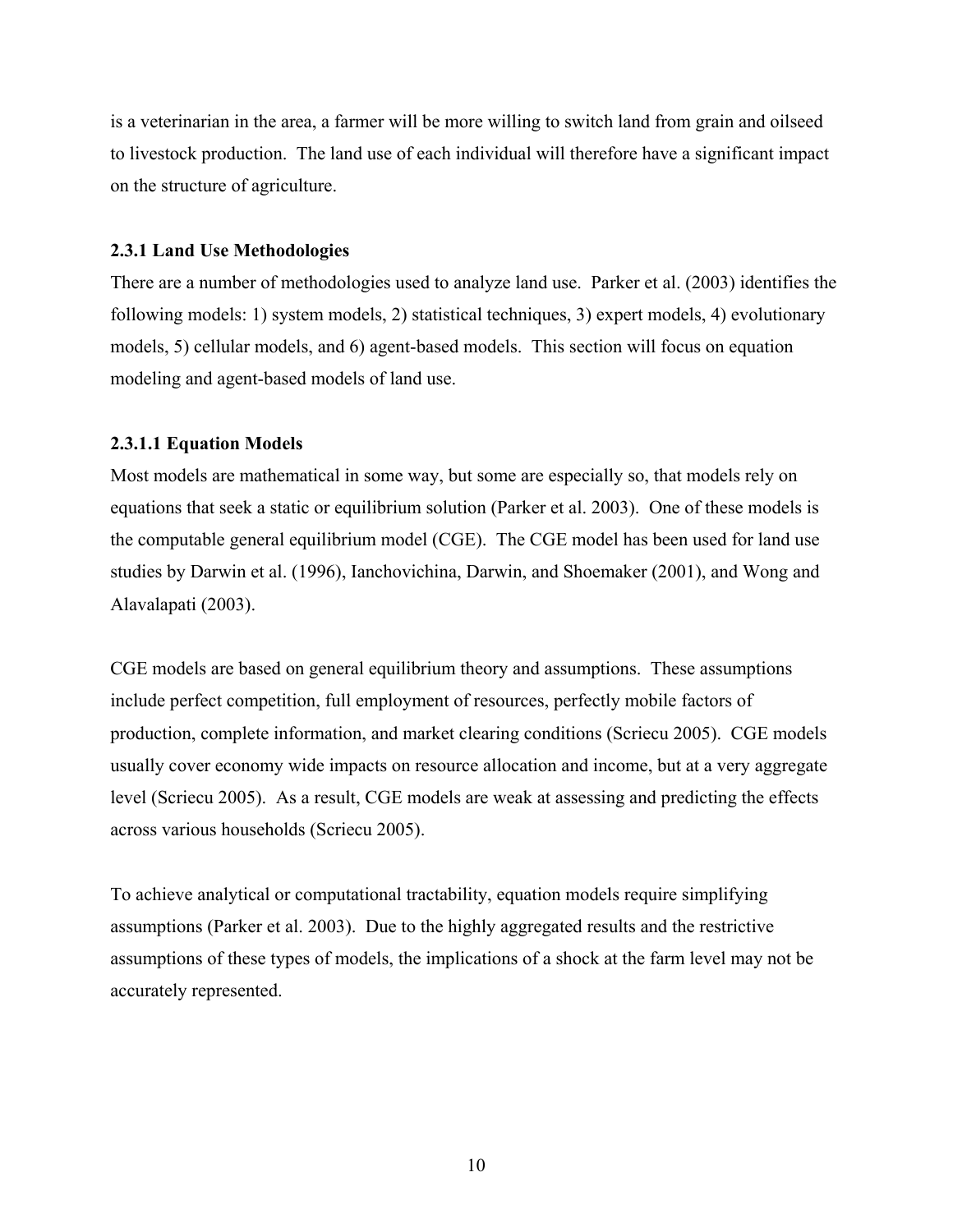#### <span id="page-21-1"></span><span id="page-21-0"></span>**2.3.1.2 Agent-based Models of Land Use**

A number of researchers have utilized AbM for analyzing land use (See Evans and Kelly 2004; Kelly and Evans 2005; Balmann 2000; Huigen 2004; Robinson 2003). Land use AbM consist of two components: 1) a cellular component that represents biophysical and ecological aspects of the model and 2) an agent component that represents human decision making (Parker et al. 2003).

Traditionally land use models have incorporated biophysical attributes, such as soil quality as primary land use determinants and have emphasized human decision making as having a smaller role (Veldkamp and Lambin 2001). However, it is likely that human decision making plays a role and is evidenced by the fact that land with similar attributes is often used differently (Kelly and Evans 2005). Land use decisions are made by the individual household or owner of the land and to understand land use requires learning about how private owners make decisions (Koontz 2001, Messina and Walsh 2001). Individuals make land use decisions based on constraints that they face (Messina and Walsh 2001).

#### <span id="page-21-2"></span>**2.3.2 Land Use Decisions**

The most common theory of land use decisions is based on the individual who is primarily motivated by economic and financial returns (Koontz 2001). Any parcel of land is assumed to be put its highest and best economic use, given its attributes and location (Lambin, Geist, and Lepers 2003).

Farming, haying, and grazing are primarily motivated by economic return, however many other land use activities are motivated by other factors (Koontz 2001). Hosier (1988) maintains that land use decisions are based on economic, environmental, aesthetic, and personal reasons. In addition to economic reasons, Koontz (2001) identifies that non-monetary benefits may play a large role in land use decisions. Based on interviews with land owners, Koontz (2001) found that 80% of individuals largely base their land use decisions on non-monetary benefits including aesthetics, hobbies, and recreation. Non-monetary benefits vary across activity type, parcel size, and land owner characteristics (Koontz 2001). Varying land use may be caused by heterogeneous preferences. In the model developed by Kelly and Evans (2005), agents maximize their expected utility from various activities by choosing how to allocate their labour and land. In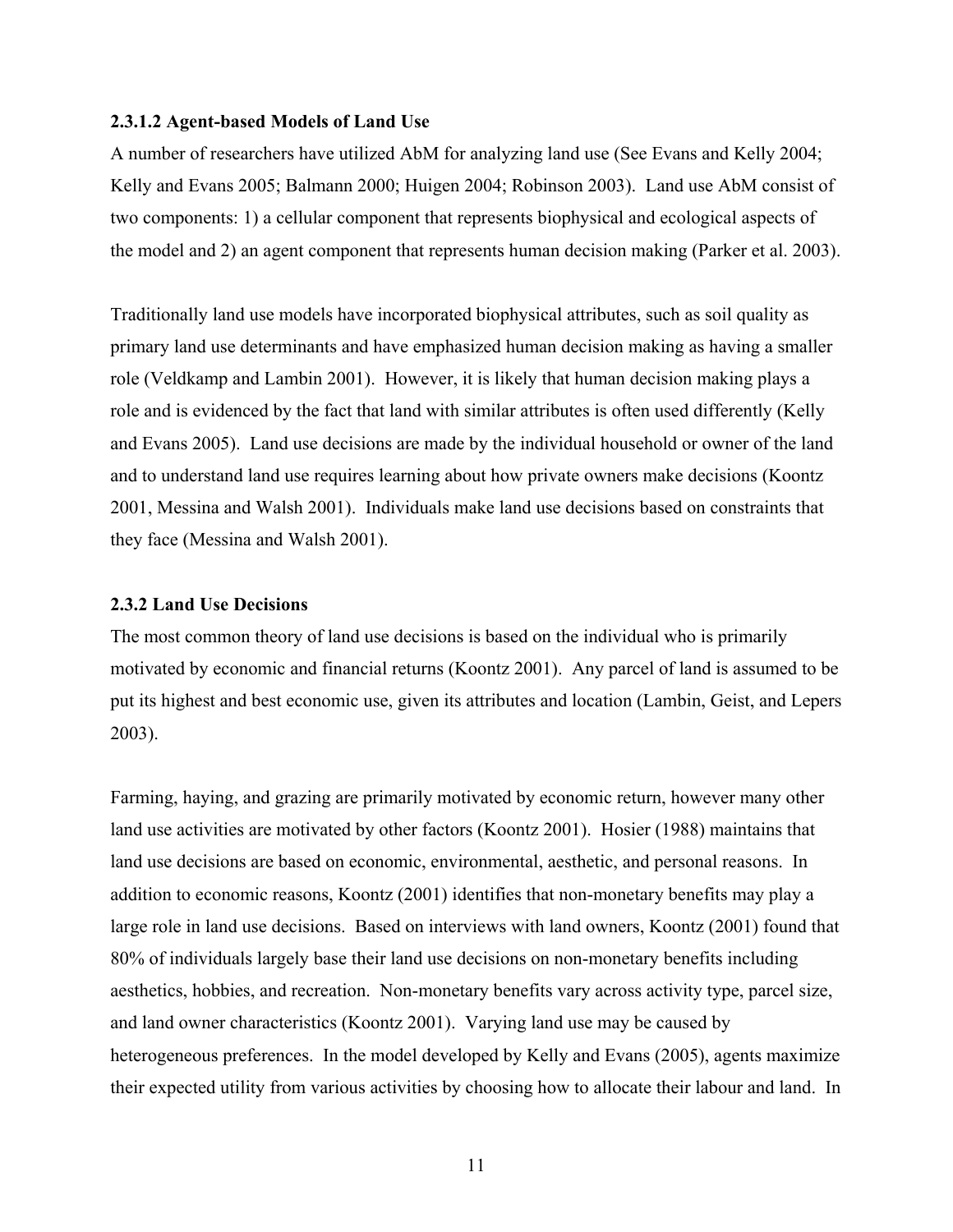<span id="page-22-0"></span>their model, utility is the weighted sum of expected pecuniary and non pecuniary aspects of each activity. Each activity is assigned a preference weighting that can be different for different agents. Kelly and Evans (2005) results indicate that land owners' preferences are equally or more important than land suitability for determining land use.

#### <span id="page-22-1"></span>**2.4 Agent-based Models of Structural Change**

Agent-based models of structural change view agriculture as a complex system. One of the first models was developed by Balmann (1997) for a hypothetical region in Germany, where structural change occurred endogenously in the model. Largely based on the original model of Balmann (1997), the AgriPoliS model subsequently developed by Balmann, Happe, and Kellermann was used to analyze a number of agricultural policies and their impact on structural change (See Happe 2004; Happe and Balmann 2003; Happe, Kellermann, and Balmann 2006; Sahrbacher et al 2005). However, the AgriPoliS model does not include some aspects which are important to Saskatchewan agriculture. Farm growth in the AgriPoliS model is limited to producers renting land as opposed to purchasing (Happe, Balmann, and Kellerman 2004). Another shortcoming of this model is that it does not include a forage market, limiting livestock herd size.

Building upon the AgriPoliS model, Freeman (2005) developed a model to analyze differing management styles and their impact on farm structure in Saskatchewan. Freeman's model enhanced the AgriPoliS model to include a land purchase market in addition to a lease market. The land market included both a purchase market and a leasing market. This model imposes the assumption that all farmers prefer to purchase land first and will lease land only if unsuccessful in the purchase market. Freeman's model had simulated results for the period of 1960 to 2000, which replicated the actual structural change that occurred over the same period, validating AbM as a methodology for predicting structural change. However, Freeman's model does not include economies of size, the ability to change land use, or livestock, which are important aspects of Saskatchewan agriculture.

#### <span id="page-22-2"></span>**2.5 Farmland Markets**

In Saskatchewan, farmers are able to gain control of additional farmland through a primary land purchase market and a secondary leasing market. Farmland markets are characterized by: 1) few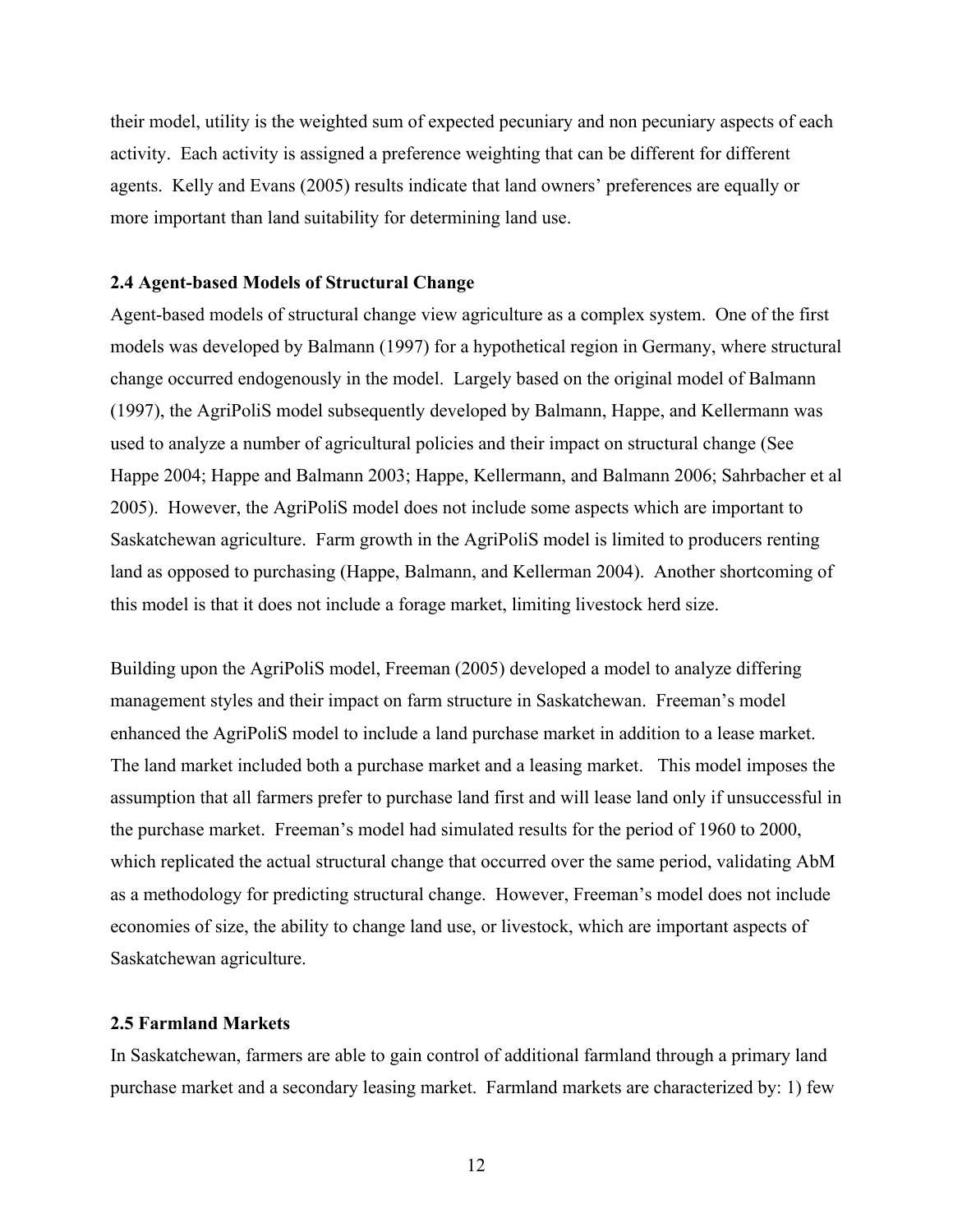<span id="page-23-0"></span>buyers and sellers, 2) farmland rarely being sold, often averaging only once a generation, 3) a relatively localized market, where competition is traditionally between neighbours, and 4) imperfect information. To reach economies of size or increase profitability, farmers must compete in farmland markets to gain control of additional farmland. Once a farmer gains control of a parcel of land they can then make decisions on the best use of the land.

The following section will deal with some of the issues related to farmland markets. There will be a brief discussion on the influences of farmland bids. This will be followed by the possibility of speculation in the farmland markets. The remainder of this section will be a discussion on farmland leasing and non farm operators investing in farmland.

#### <span id="page-23-1"></span>**2.5.1 Farmland Bid Value**

The current value of farmland is the present value of the expected future economic return to land (Pederson 1982). There have been a number of past studies that have attempted to identify major sources of farmland value. Important sources of farmland value are: 1) market based annual rent, 2) government payments, and 3) capital gains. There has also been discussion on the possibility of speculation in the farmland market, where individuals believe that the value of farmland will likely increase in the future. This would cause the bid values of these individuals to increase as a result of the expected capital gain.

#### <span id="page-23-2"></span>**2.5.1.1 Market Based Annual Rent**

The underlying source of farmland value is the annual income it can generate (Burt 1986). Rensiel and Rensiel (1979) thought that the changes in land values are a result of the changing expectations that individuals have about the annual income. Alston (1986) found that most of the real growth in land price can be accounted for by growth in real income. Although changes in annual income are an important component in farmland valuation, they are not the only cause of the changes in farmland price. Land prices tend to rise faster than income when both are rising and fall faster when both are falling (Melichar 1979; Clark, Fulton, and Scott 1993). This has lead to other theories of the causes of change in farmland values.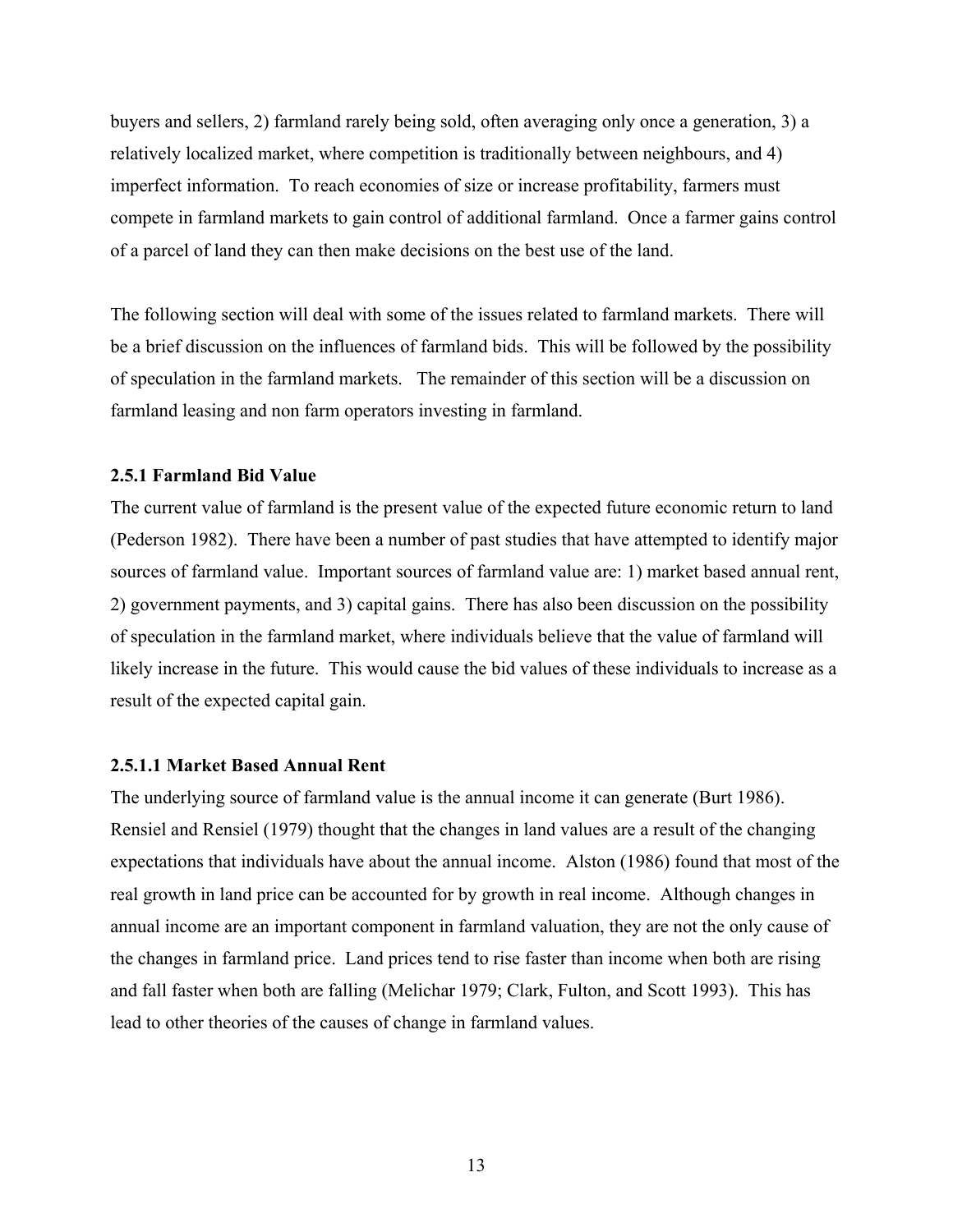#### <span id="page-24-1"></span><span id="page-24-0"></span>**2.5.1.2 Government Payments**

In Saskatchewan, a portion of annual farm income is made up of government support, paid to farm operators. The size of these payments impacts the maximum bid of each individual farmer. The level at which the government payments are capitalized into the bid value depends upon the level of certainty that the support will continue in the future (Goodwin and Otalo-Magne 1992).

The level of support capitalized into land values has not been agreed upon in the literature. Moss, Shonkwiler, and Reynolds (1989) believed that in the short run, an increase in government support may signal future problems in agriculture and result in a decline in real asset values. Both Turvey et al. (1995) and Goodwin and Ortalo-Magne (1992) found that a portion of government payment are capitalized into land value. Shaik, Helmers, and Atwood (2005) estimated that since 1980 government payments represented between 15% and 20% of land value in the U.S. Government payments are an important consideration in determining a bid value, but it is unclear the level of impact they have.

#### <span id="page-24-2"></span>**2.5.1.3 Capital Gains**

An important major source of farmland value is expected capital gains. Melichar (1979) found that a large portion of the growth in the land value was the result of capital gains and not current income. Similarly, Castle and Hoch (1982) found that increases in land values in the late 1970's cannot be explained on the basis of earnings in production alone and that capital gains have a significant impact on the value of farmland. It is important to note that capital gains also have differential taxation and rollover provisions.

#### <span id="page-24-3"></span>**2.5.1.4 The Role of Capital and Liquidity Constraints**

The previous discussion on farmland value was based on profitability. However, in purchasing farmland, a bid may not be based on profitability, but may be constrained by the individual farmer's ability to make cash flows. Oltmans (1995) identifies three primary reasons for cash flow problems that can occur when purchasing farmland. The first occurs when the capital repayment period is less than the economic life of the asset. This is likely the case with an asset such as farmland as the economic life is, for all practical purposes, infinite. Secondly, an asset that is expected to have capital gains will have cash returns below the cost of capital. Thirdly,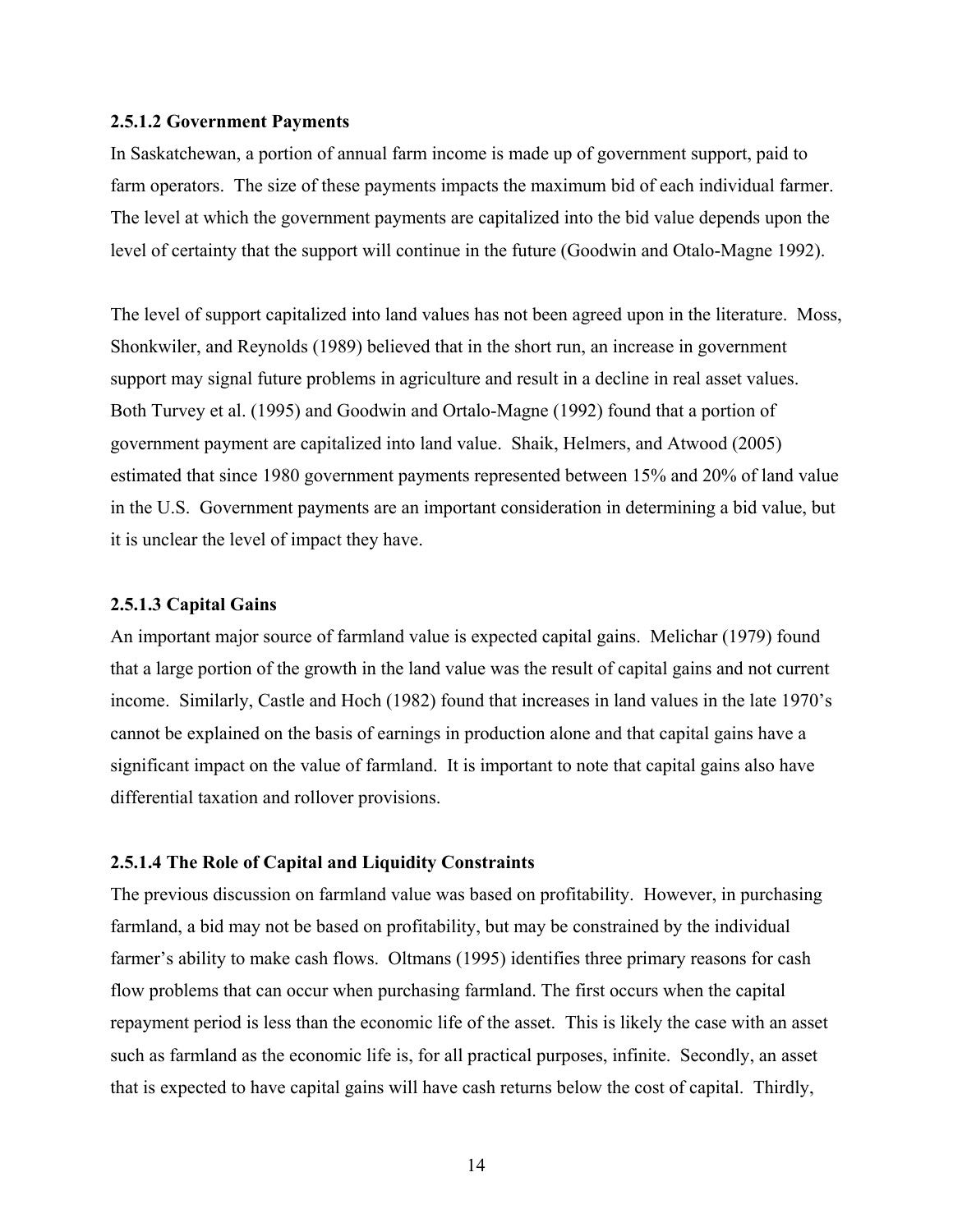<span id="page-25-0"></span>higher returns only benefit current asset owners' cash flow and profitability and not new owners seeking to buy the asset. Increases in annual income will be capitalized into the value of farmland increasing the price, benefiting current land owners. This will also increase the value that prospective buyers will have to pay and will result in further cash flow difficulties.

#### <span id="page-25-1"></span>**2.5.2 The Role of Speculation**

Because bid values are based on expectations as to future profitability, there is always the possibility of speculation in the farmland market. In the case of investors, taking a "long" position occurs when an asset is purchased with the belief that it will increase in value. During the late 1970's and early 1980's there was a rapid increase in the price of farmland, which caused many farmland market observers to believe that farmland prices reflected speculative mania rather than market fundamentals (Tegene and Kuchler 1993). Featherstone and Baker (1987) suggest that historic annual rents cannot explain a large portion of the movement in farmland prices and speculative forces maybe driving price determination.

Farmland price movements are composed of two sources: 1) a fundamental component and 2) a non-fundamental or fad component (Falk and Lee 1998). Falk and Lee (1998) found that in the short run, the fad component accounted for approximately 50% of farmland price movements. However, in the long run, they found that most price movements were caused by fundamental shocks. Tegene and Kuchler (1993) found evidence against the presence of speculation and concluded the rapid increase in land values was caused by a change in investors expectations.

#### <span id="page-25-2"></span>**2.5.3 Farmland Leasing**

The farmland lease market allows a producer to gain control of farmland without the large capital requirements associated with purchasing. Leasing agricultural land has advantages over land purchased on credit. Leasing allows farmers to operate with less debt, without the large capital requirements of farmland purchases, reducing the likelihood of bankruptcy and also gives flexibility to increase or decrease acreage farmed easily (Bierlen, Parsch, and Dixon 1999). There are two types of common leases, a share lease and a cash lease. A share lease means income or production is divided proportionally to the inputs that each individual contributes. A cash lease means a fixed payment is made to the landowner.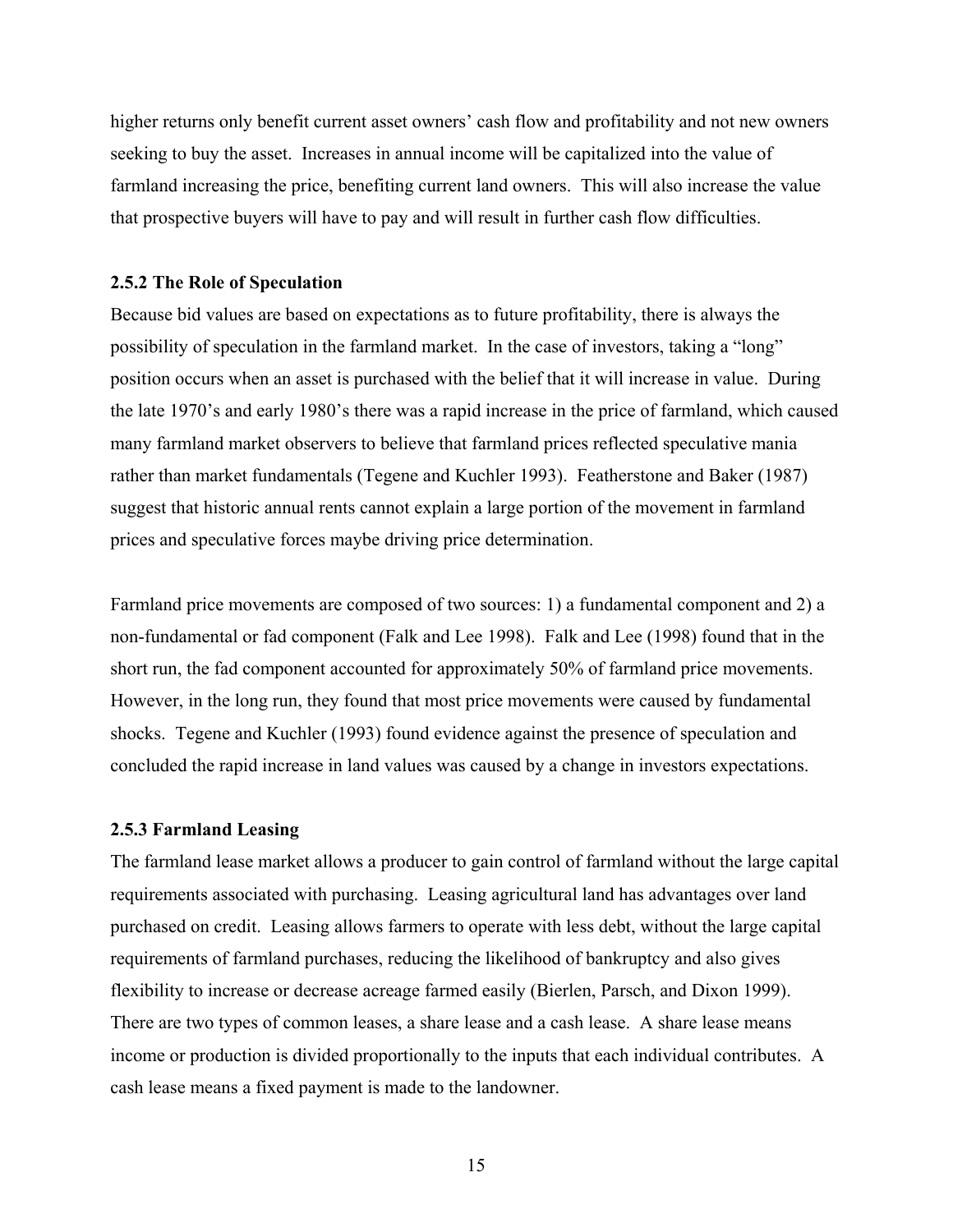<span id="page-26-0"></span>Lease choice depends on risk preferences, management skills, financial position, and farm size. In a cash lease, all risk is assumed by the farm operator. Landowners with high risk aversion and farm operators with low risk aversion, prefer cash leases over share leases (Paterson, Hanson, and Robison 2000). Management ability can affect the level of production and profits and as a result it has been argued that tenants with better management skills will prefer a cash lease where they have greater managerial discretion over a share lease (Bierlen, Parsch, and Dixon 1999). Large scale producers usually have contracts with many landlords and cash leasing provides greater flexibility than share leases (Sotomayor, Ellinger, and Barry 2000). Bierlen, Parsch, and Dixon (1999) test what affects the type of preferred lease agreement and their results indicate that tenant's financial position and the size of the operation are important variables, while rejecting the risk aversion and managerial ability hypotheses.

#### <span id="page-26-1"></span>**2.5.4 Farmland as an Investment**

Investors may consider farmland as a possible candidate to maximize the return of the portfolio for a given risk level. Investors only need to be compensated for systematic risk, which is the risk the asset will contribute to a well diversified portfolio and not the risk that can be diversified away (Barry 1980). Using a capital asset pricing model (CAPM) both Barry (1980) and Arthur, Carter, and Abizadeh (1988) found investment in farmland contributed little systematic risk to a well diversified portfolio. Barry (1980) also found that farmland offered returns above those for systematic risk. The inability of the CAPM to account for the illiquidity, indivisibility, and thin markets of farmland could bias the returns to farmland upwards (Barry 1980). Lins, Sherrick, and Venigalla (1992) also found that investment in farmland is a good way to diversify a portfolio because the returns to farmland were negatively correlated with stocks and bonds.

#### <span id="page-26-2"></span>**2.6 Forage Markets**

Forage markets are of interest because they offer an additional cropping alternative to grain farmers and also allow mixed farms to have a herd size that is larger than their land base can support. However, forage markets are very different than grain and oilseed markets. Forage markets are typically thin, local markets, where quality is not easily determined.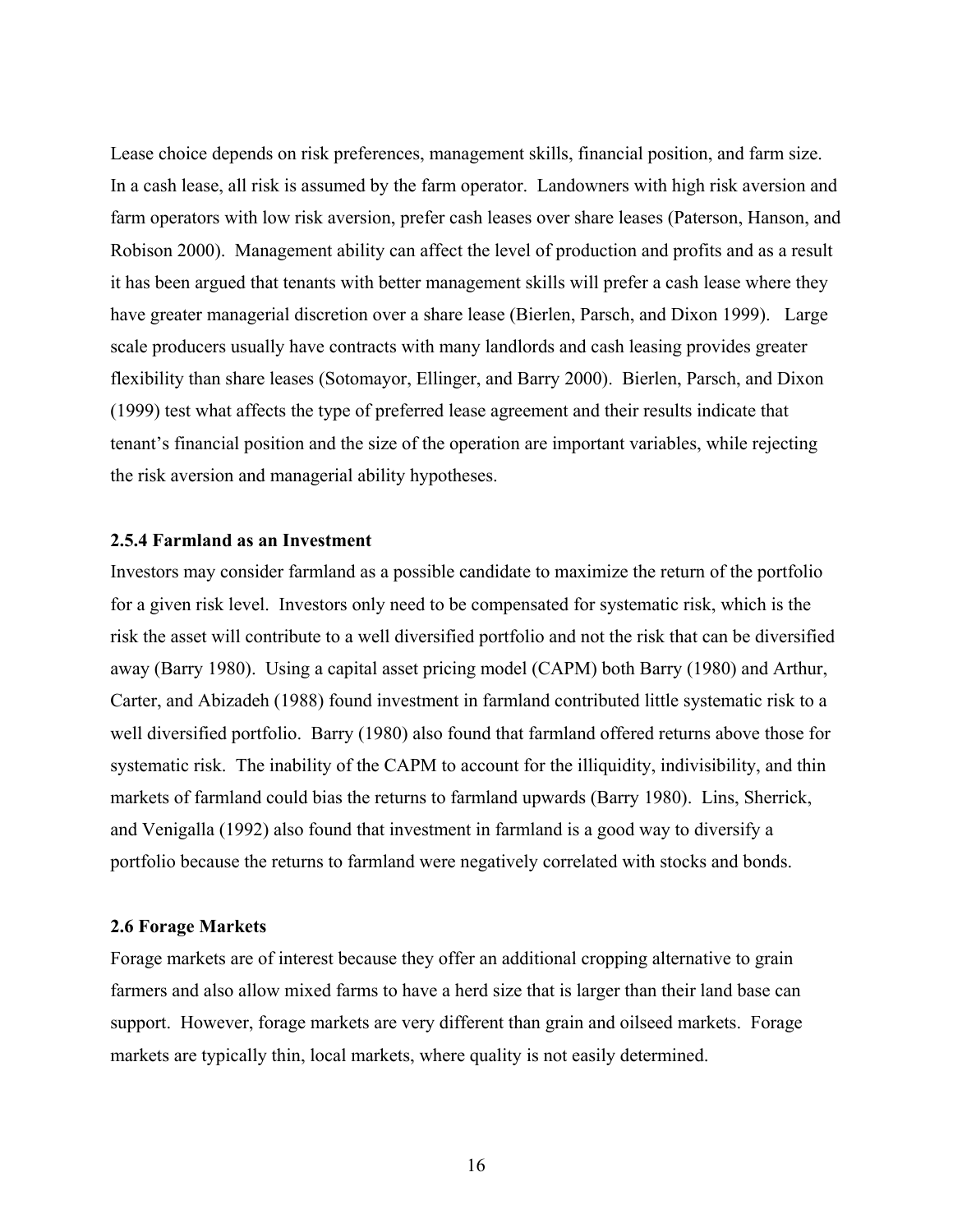<span id="page-27-0"></span>The bulky nature of forage makes it expensive to transport to other regions; volume is the limiting factor. Therefore, forage markets tend to be local (Rudstrom 2004; Tronstad and Aradhyula 2004). For example, corn is about four times more valuable than alfalfa based on a volume basis, but sells for a similar price based on weight (Tronstad and Aradhyula 2004). Thus, in a localized market high forage yields will result in lower prices for that region (Tronstad and Aradhyula 2004). Forage markets also tend to be thin, with approximately 70% of the hay production consumed on the farm where it was produced (Tronstad and Aradhyula 2004) leaving the rest to be sold and consumed on other farms.

Hay quality is an important factor in determining price (Grisley, Stefanou, and Dickerson 1985). In Canada, grains and oilseeds quality assessment is based on a grading system; however, such a system does not exist for hay. Hay quality is often based on protein content and digestibility (Rudstrom 2004). Although, these quality measures can be tested for, they are not easily determined visually.

#### <span id="page-27-1"></span>**2.7 Summary**

This chapter identified a number of advantages of agent-based models including the ability to handle complexity, flexibility, emergence, and spatial representation. The advantages of AbM, along with their success in the past, indicates they are a suitable methodology to analyze structural change and land use. This chapter also reviewed a number of theories about the sources of structural change in Saskatchewan agriculture. These include technology, economies of size, off farm employment, demographic characteristics, and sectoral heterogeneity.

Farmers interact in two markets, the farmland markets and the forage markets. Bids for land in farmland markets are based on the income generating ability of land or the capital and liquidity constraints of the individual farmer. Finally, forage markets were classified as local markets due to the bulky nature of forage.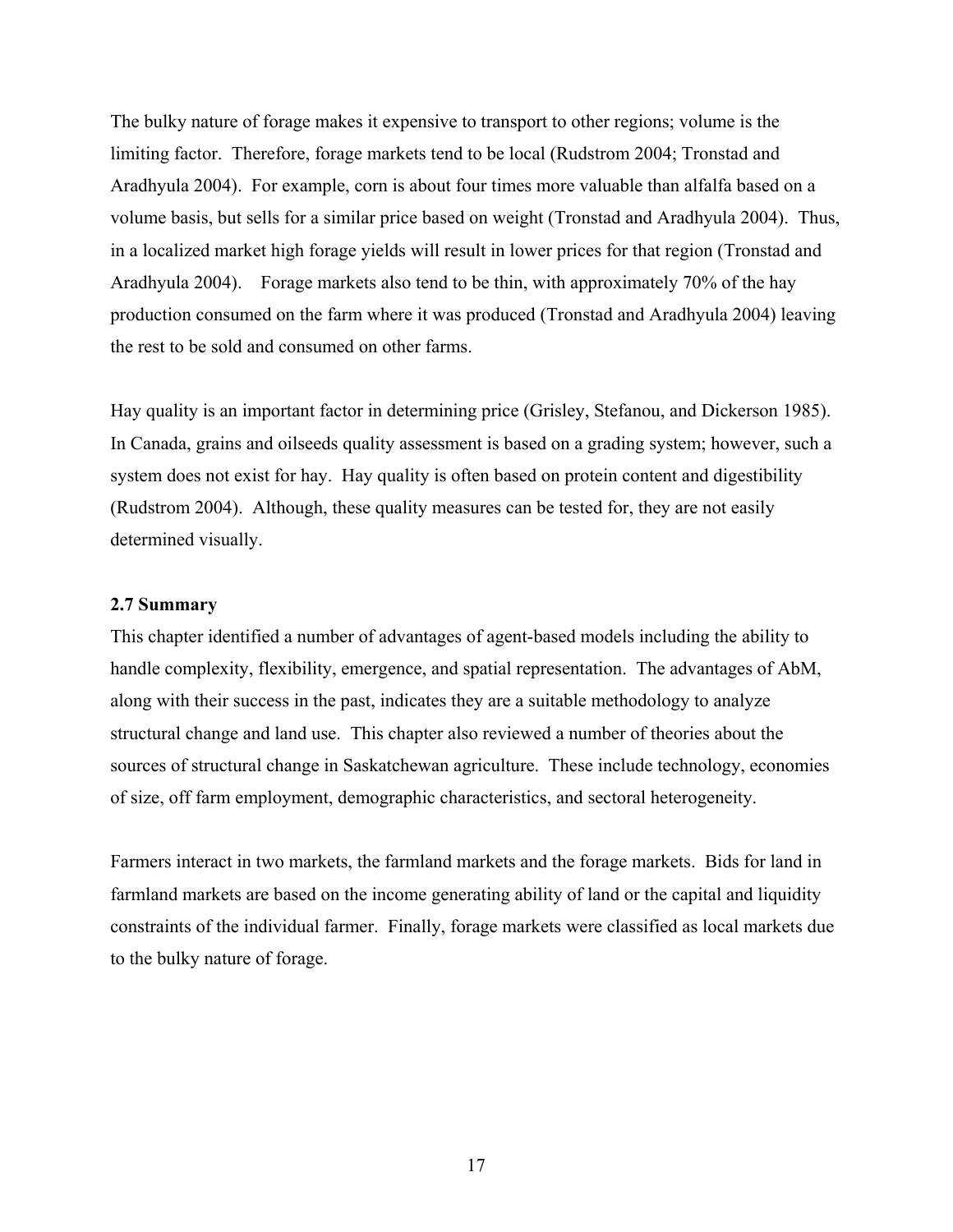## **Chapter 3 Conceptual Model**

#### <span id="page-28-2"></span><span id="page-28-1"></span><span id="page-28-0"></span>**3.0 Introduction**

 This thesis is concerned with understanding long run structural change in rural areas and individual farming operations. Structural change is affected by heterogeneity in individuals' resources and preferences, demographic changes, and technology. Farm operators rely on crop and livestock income, each of which cannot occur independently, from a scarce, immobile, land resource. A changing economic environment, along with advances in technology, has encouraged farms to expand and to transfer resources to different enterprises in order to remain profitable. To expand, farms must gain control of additional farmland through land markets. Farmland markets are imperfect, being the result of small groups of people bidding under incomplete information on heterogeneous land, which rarely becomes available for purchase. As a result, regional agricultural structure is a complex evolving system, caused by the interaction of three major components: farms, markets, and land (Happe, Balmann, and Kellermann 2004) (see figure 3.1). The use of AbM is appealing because each individual farm can be endowed with specific characteristics and resource endowments. In addition, heterogeneous and spatial characteristics of land can be included, meaning markets can be modeled using agents that coordinate market activity (Happe, Balmann, and Kellermann 2004).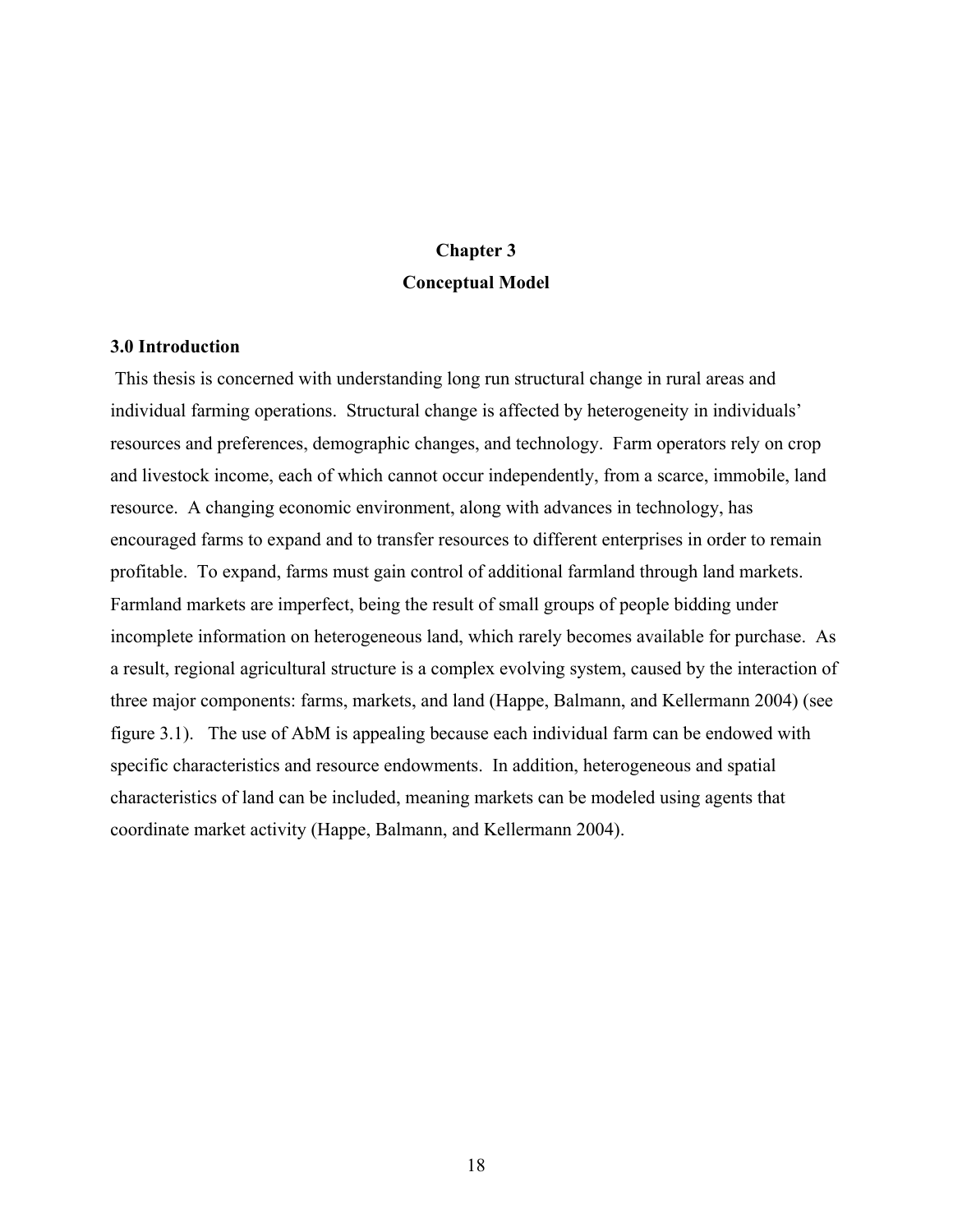<span id="page-29-3"></span><span id="page-29-0"></span>**Figure 3.1:** Conceptual Model of an agricultural system (Adapted from Happe, Balmann, and Kellermann 2004)



## <span id="page-29-1"></span>**3.1 NetLogo© Platform**

NetLogo<sup>©</sup> is a freeware platform suitable for modeling complex systems that develop over time (Wilensky 1999). It is quite likely the most widely used platform for AbM research (Railsback, Lytinen, and Jackson 2006). NetLogo<sup>©</sup> is continuously upgraded by the Center for Connected Learning and Computer Based Modeling at Northwestern University, Evanston Illinois.

Within the NetLogo<sup>©</sup> platform, users provide rules to thousands of independent agents operating concurrently, making it easier to analyze how micro level behaviour leads to macro level patterns (Wilensky 1999). NetLogo<sup> $\circ$ </sup> is fully programmable with the user creating the spatial environment and the agents' behavioral rules (Railsback, Lytinen, and Jackson 2006). NetLogo© has three classes of agents: turtles, patches, and observer (Wilensky 1999). Turtles are mobile agents, which can move around the artificial world. Patches are fixed and represent the spatial or geographic environment grid. The observer agent has no location, but has some control over other agent classes. In this model, turtles represent the individual farming household located on various patches of land. The observer represents the market auctioneer and coordinates land markets.

### <span id="page-29-2"></span>**3.2 Heterogeneity**

In traditional economic models, homogeneity among agents is often assumed for simplicity and mathematical tractability. A major strength of AbM's are their ability to incorporate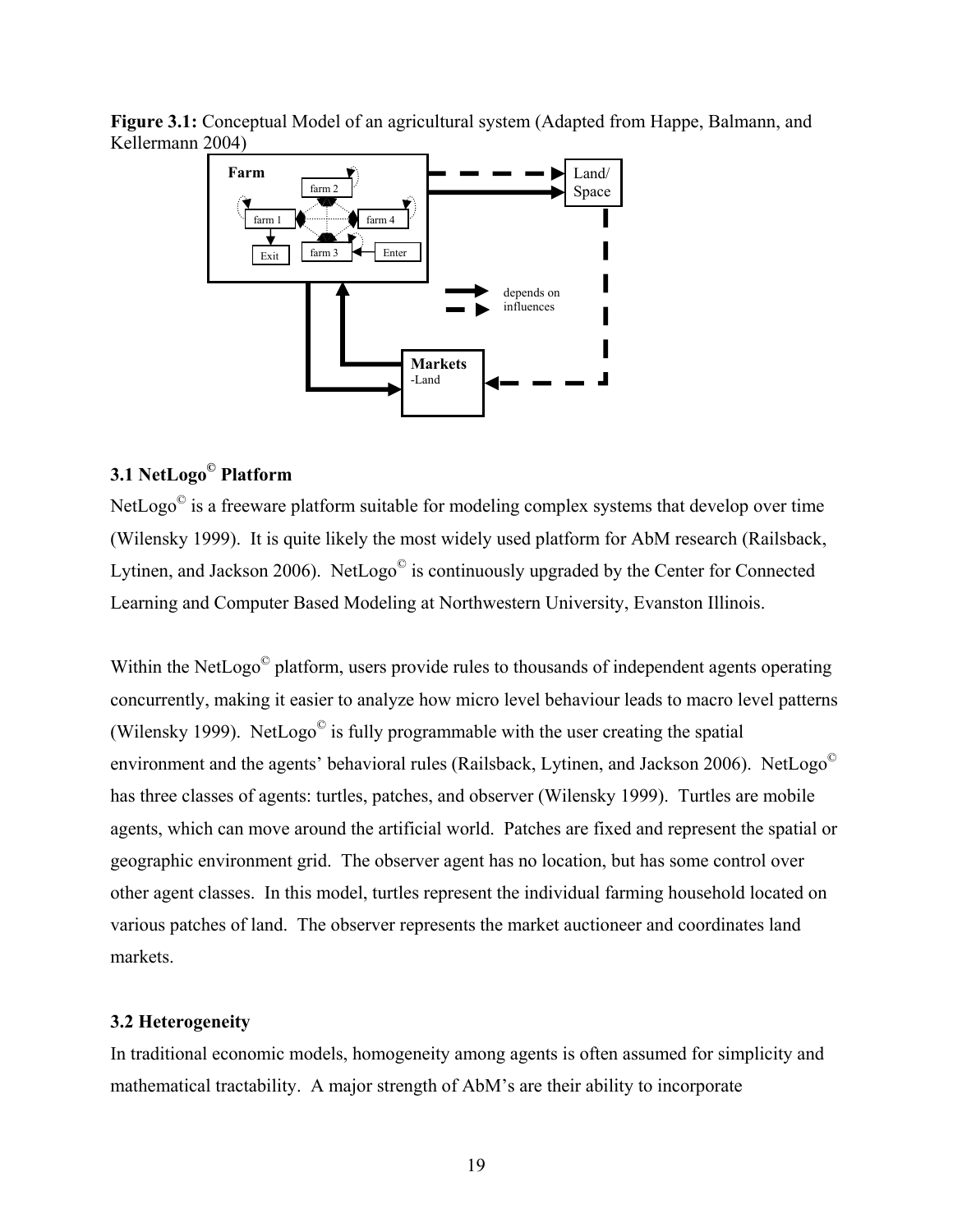<span id="page-30-0"></span>heterogeneity in a relatively transparent manner. The agricultural region under study is characterized by two main sources of heterogeneity: 1) individual agents and 2) land.

#### <span id="page-30-1"></span>**3.2.1 Agent Heterogeneity**

There are three main agent types in this model: 1) farmers, 2) non-farming land owners, and 3) the auctioneer, with the farmer being the most numerous. Farmers purchase and rent land used for production activities while non-farming land owners hold land as an investment, and the auctioneer coordinates the land markets.

Farming agents are endowed with different resources, abilities, and demographic characteristics. Resources include capital, land, and labour. These are used for crop or livestock production by farm agents in an attempt to generate income and wealth. Demographic characteristics include age, education, and preferences. Although each agent has a common goal of maximizing wealth, resource organization varies based on the individual's preferences and resource endowment. Agents also vary based on the risk aversion and preference for livestock production. In order to increase wealth, the farm must expand by acquiring more land to increase production.

#### <span id="page-30-2"></span>**3.2.2 Land Heterogeneity**

 $\overline{a}$ 

Land is arranged in plots of 640 acres and each plot consists of five categories of land: 1) tillable, 2) hay, 3) improved pasture, 4) natural pasture, and 5) waste. Tilled land can be used as pasture, hay, or crop production. Hay land, consisting of natural hay, is unsuitable to be tilled and can be used as either hay or pasture. Both improved pasture and natural pasture are used only as pasture land and waste land is unsuitable for any use.<sup>[1](#page-30-3)</sup>

The area and quality of each category of land for each plot included in the simulation are based on Saskatchewan Assessment and Management (SAMA) agency Data. Forage yields and land value are based on SAMA quality, while annual crop yield indexes are also included for each plot of land from Saskatchewan Crop Insurance Data.<sup>[2](#page-30-4)</sup>

<span id="page-30-3"></span> $<sup>1</sup>$  Although it may be possible to improve land quality, it is likely very expensive. An example is the ability to haul</sup> in top good top soil, or remove water from a slough.

<span id="page-30-4"></span> $2$  Land value is adjusted to represent quality and is required to value the assets of the farmer.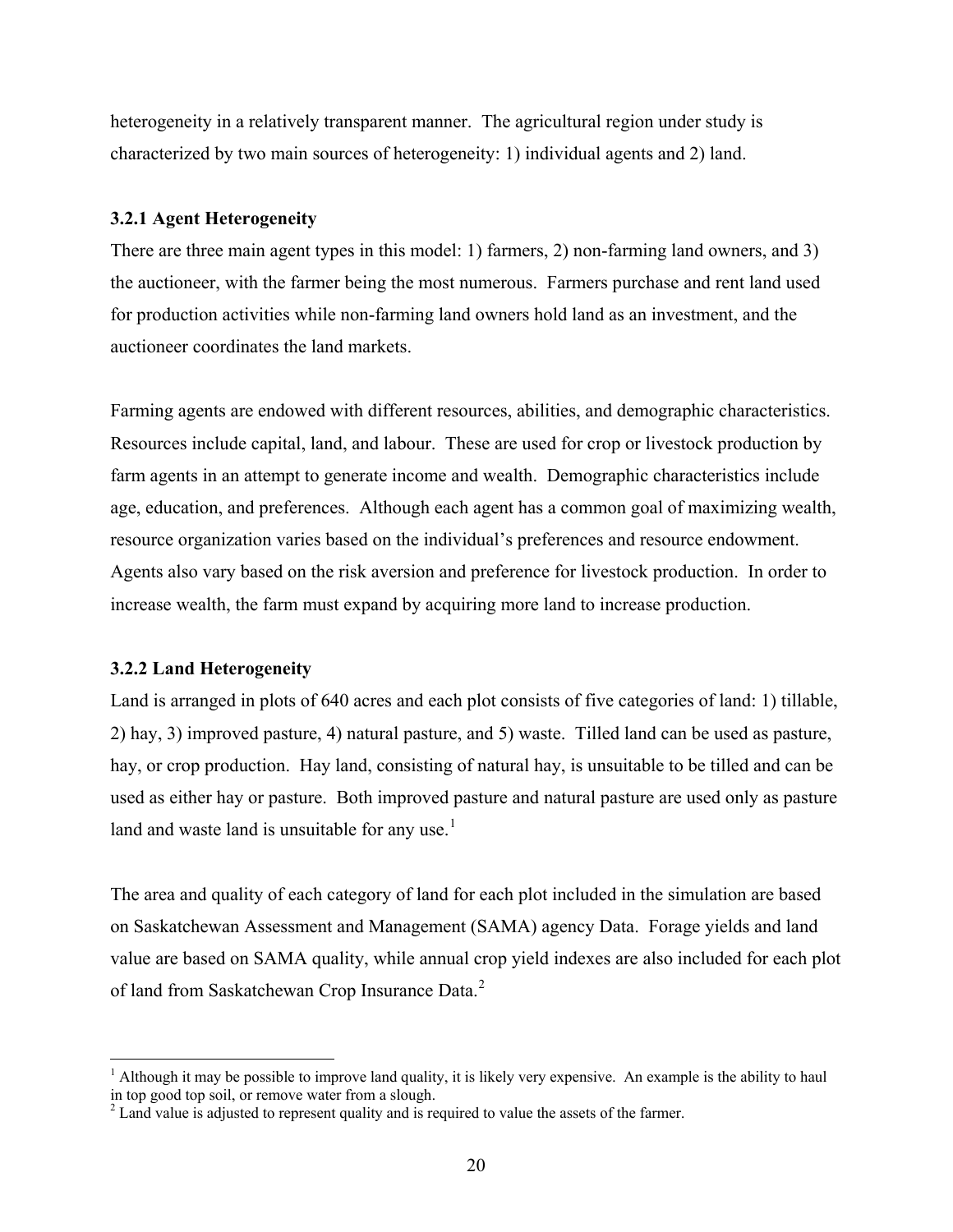<span id="page-31-0"></span>The spatial heterogeneity of land is captured through transportation costs for both hay and crop production to the farmstead. Farm agent bid values for land will be directly affected by the relative location of the plot in the land market.

#### <span id="page-31-1"></span>**3.3 Dynamics**

Farm structure is largely influenced by a farmer's ability to compete in farmland markets. Farmland markets are the source of growth and represent change in land use when a new individual gains control of additional farmland. The desire for farm growth causes farm agents to compete in the farmland markets for the scarce immobile land resource. Farm operators in this region are able to gain control of additional farmland through a primary farmland purchase market and a secondary lease market (figure 3.2). Demand in the farmland purchase market is created by farming operators hoping to expand and non-farming investors. Farmland is supplied by exiting farmers and non-farming investors. The latter sell farmland when its return falls below other investment opportunities. In the land lease market, demand is generated from farm operators seeking to expand, but are unsuccessful, unable, or chose not to compete in the farmland purchase market. Leased land is supplied by 1) retired farmers, who want to keep control of their land, and 2) non-farming investors.



<span id="page-31-2"></span>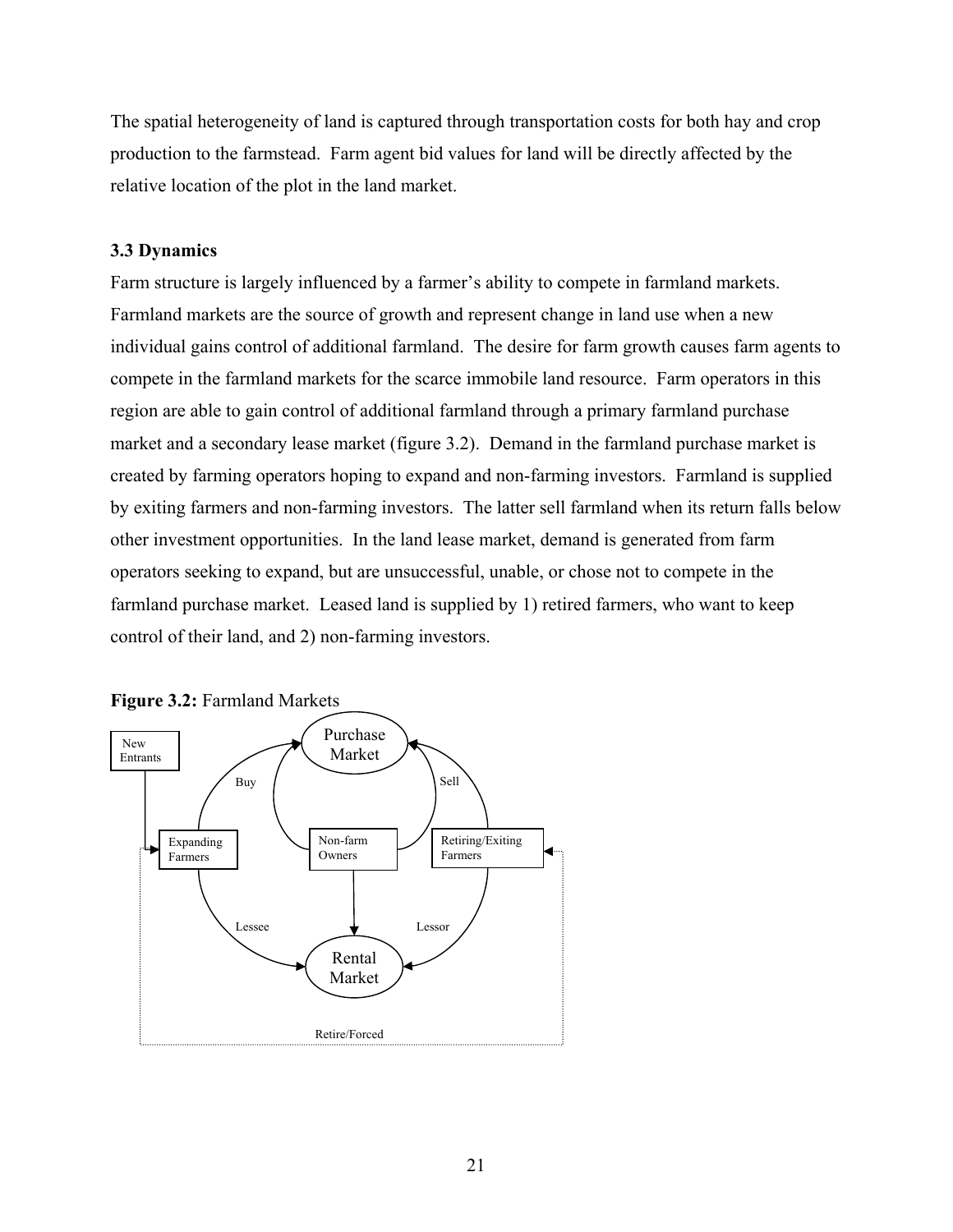#### <span id="page-32-1"></span><span id="page-32-0"></span>**3.3.1 Farmer Bid Values in Land Markets and Land Use**

Change over time largely stems from changes in control of land through the land market. Changes in farm size along with farm numbers and a large portion of the transition of land use occurs through a new individual gaining control of additional land and making the land use decision. Farmers with sufficient capital and labour required to expand from one efficient point to another, create bids based on their expected income from controlling the plot. Bid values are therefore dependent on production costs, land use, and expectations, which determine how competitive a farmer is in the farmland markets.

#### <span id="page-32-2"></span>**3.3.1.1 Cost of Production**

In an environment where technology is constantly changing, machinery sizing is a major concern. Varying cost structures are caused by the indivisible and lumpy nature of machinery and land. Figure 3.3 demonstrates that as size increases the fixed costs of the investment are spread over more units and decrease until an efficient point is reached. After the efficient size, diseconomies are present due to farm operator's inability to do work in a timely manner (or at all) with their existing machinery. Past the efficient point, diseconomies set in and the per unit cost increases until investment in more machinery allows the shift to AC 2.



<span id="page-32-3"></span>

Accordingly, farms will jump from efficient point to efficient point as they expand their farm operations. The fixed plot size of farmland does not allow farm operators to expand from an efficient point without investing in more machinery and shifting to a new cost curve. The result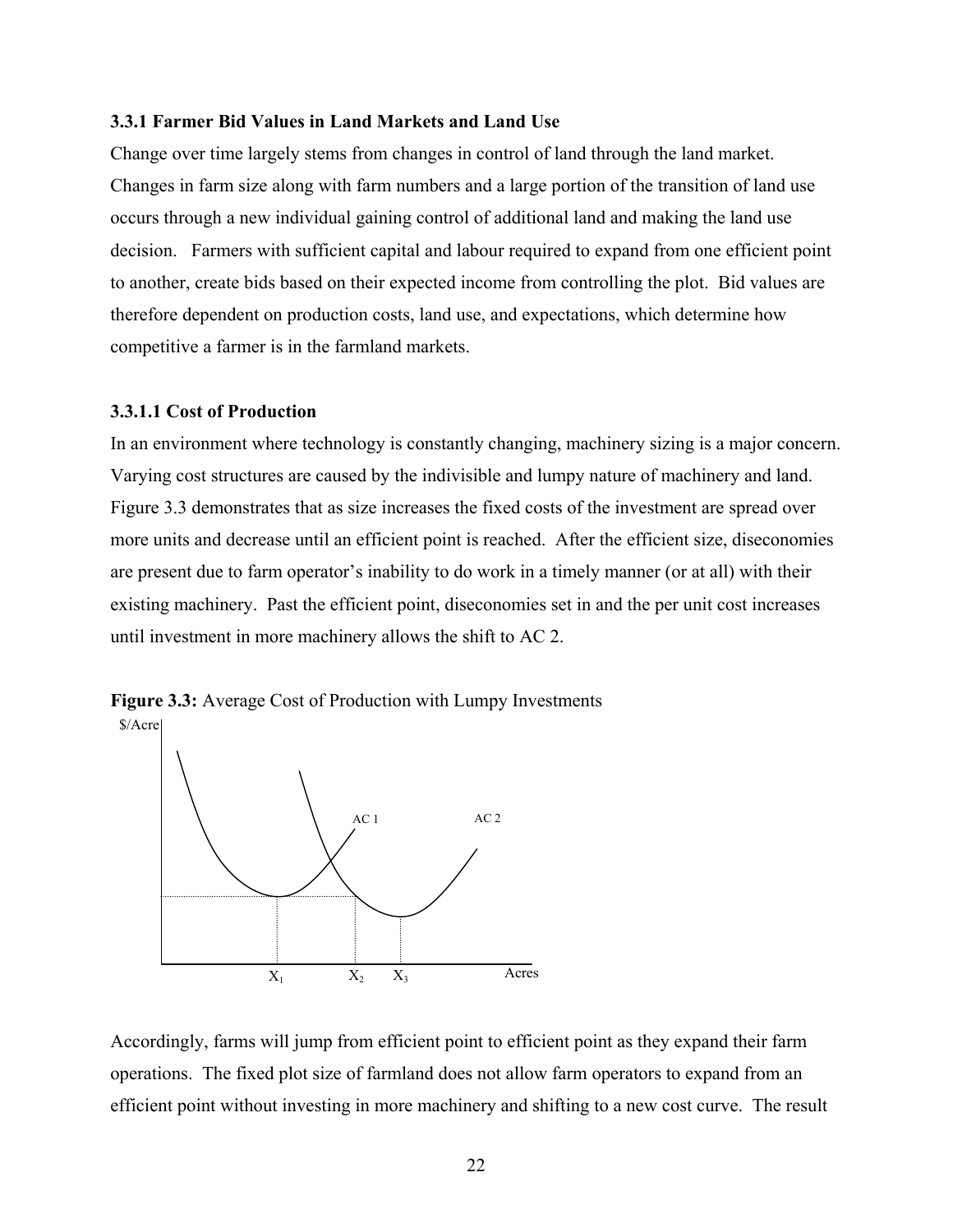<span id="page-33-0"></span>is that farm operators attempt to expand from efficient point on one cost curve  $(X_1)$  to a point of the next cost curve that is at least as efficient as they previously were  $(X_2)$ . However, a farm operator maybe unsuccessful in gaining control of enough land to make it to this point, forcing them to aggressively attempt to reach this point in the following periods.

Farmers on different cost curves will have varying abilities to compete for farmland. Farmers who are on a cost curve where the marginal revenue is lower than their average cost will eventually be forced out of the industry unless they are able to increase their size to an efficient point lowering their average cost or increase marginal revenue to a profit generating level. However, this same farmer is at a bidding disadvantage because other farm operators are already much more efficient and have the ability to pay more for land.

#### <span id="page-33-1"></span>**3.3.1.2 Land Use**

Farm operators who are unwilling to adjust may not use their land in its highest and best use. However, if their crop income is low or negative, this could eventually force them out of the industry, allowing the remaining farm operators the opportunity to gain control of additional farmland from leasing or purchasing.

Mixed farms use land in the highest and best use, annual crops or livestock production, and create a bid value based on this use. Grain farms base their bid value on crop and hay production. If the land is best suited for livestock production, it is likely that a mixed farm will generate a higher bid and will gain control of that land. As a result, poor quality crop land will likely move to its highest and best use in livestock production if it is already in control of a mixed farm or when it enters the land markets.

#### <span id="page-33-2"></span>**3.3.1.3 Incomplete Information**

The uncertainty of both future prices and yields affects land use, the ability to compete in farmland markets, and farm survival. Errors in expectations can result in land being used in a manner that does not yield the highest income. Errors in expectations can also result in bid values that are higher/lower than the actual income earning ability of the land, and a person with the most optimistic expectations may bid too high. If these optimistic expectations are not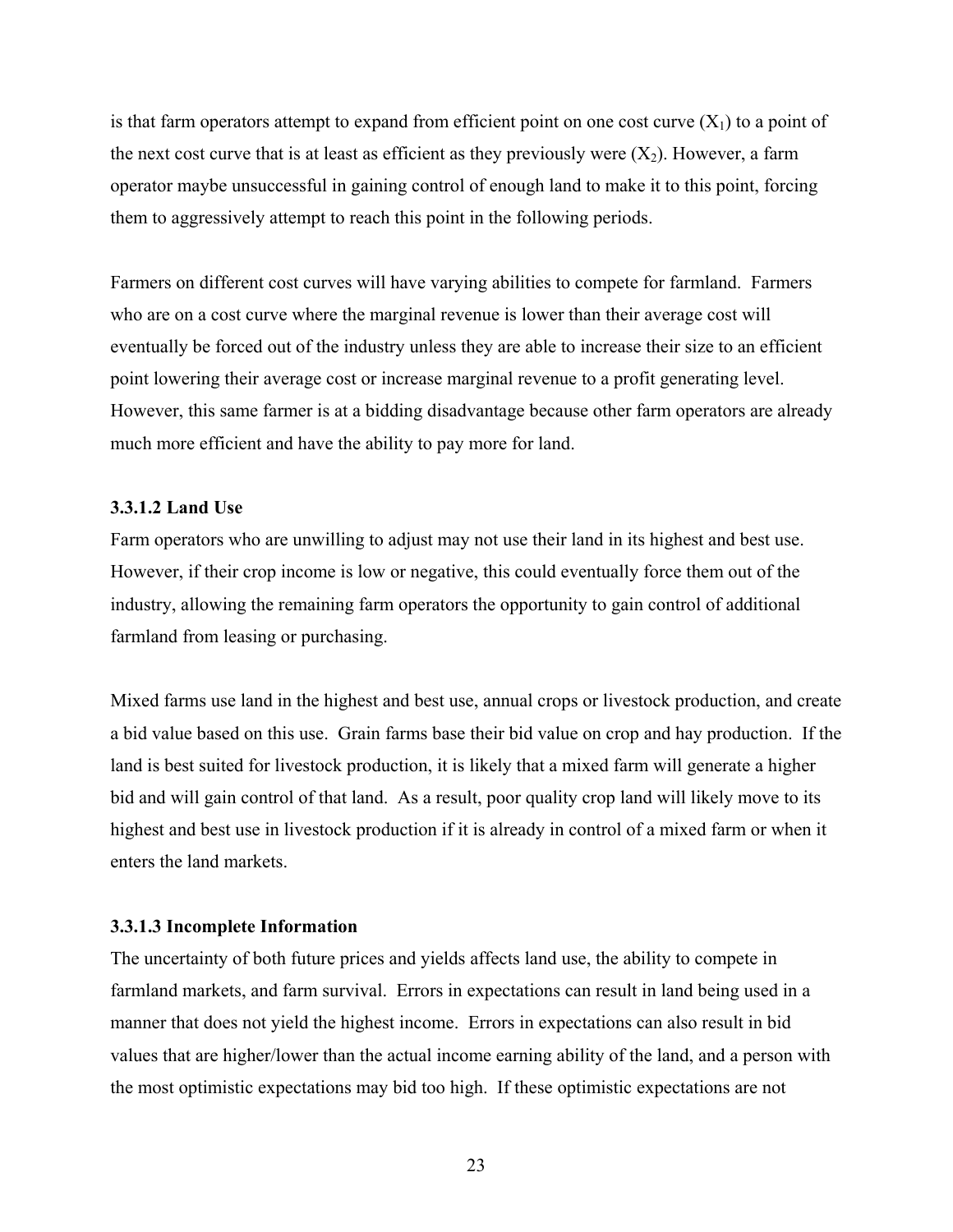<span id="page-34-0"></span>realized, it is possible that the farmland owner maybe unable to maintain positive cash flows and eventually be forced out of the industry. A bid value that is not large enough can have an equally negative impact. If a farmer is unable to expand their farm operation to an efficient point, given their machinery, they may be operating at a loss and if there is no farm expansion in the near future they may also be forced out of the industry.

#### <span id="page-34-1"></span>**3.5 Summary**

Structural change is influenced by heterogeneity of farmer's resource endowments, demographic characteristics, and individual preferences. In many cases change occurs in farmland markets where an individual exits, allowing the scarce land resource to be purchased by other farm operators. Cost structure dictates that before farmers can expand their operations, they must have sufficient capital to "jump" to the next efficient size point. Eligible farmers must have sufficient capital (both equity and debt) to meet additional operating costs, machinery investments, livestock investments, as well as land costs, while staying within conventional financing constraints. Economies or diseconomies of size, land use, and expectations are reflected in farmland bid values.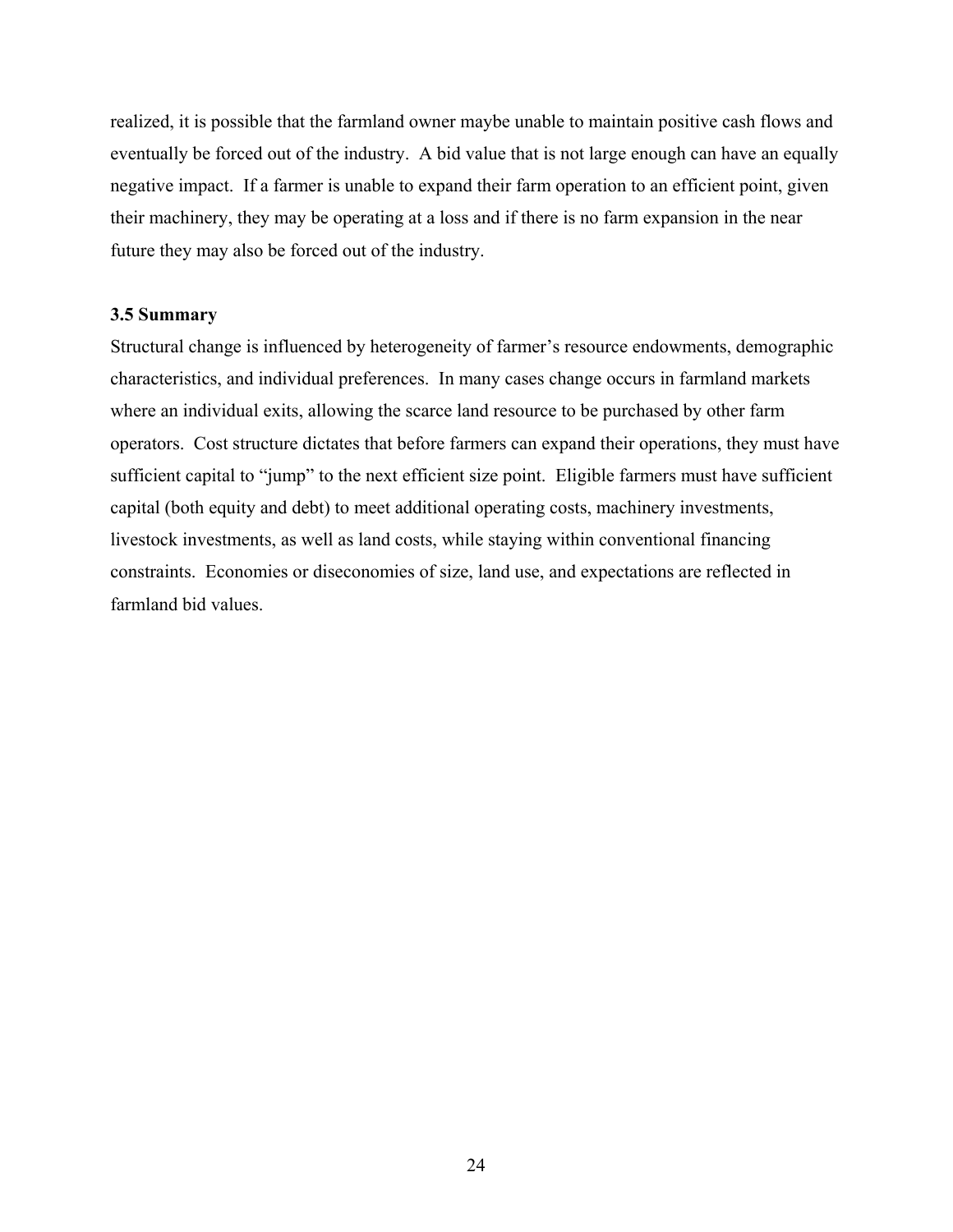## **Chapter 4 The Model**

#### <span id="page-35-2"></span><span id="page-35-1"></span><span id="page-35-0"></span>**4.0 Introduction**

In this chapter, the key elements of the model are described. This begins with a list of model assumptions, followed by a description of the annual farm agent activities (See Figure 4.1).



<span id="page-35-3"></span>**Figure 4.1:** Annual Farm Agent Activities (Based on Balmann 1997)

Farm agents annually undertake production, accounting, management, and investment activities. Production includes activities related to annual crop, forage, and livestock production. The farm agent's annual cash flow and balance sheet is monitored in the simulation. Management decisions include exiting or transfer along with the decision to use land in forage or annual crop production. Investment includes land, livestock, and machinery. The equations describing the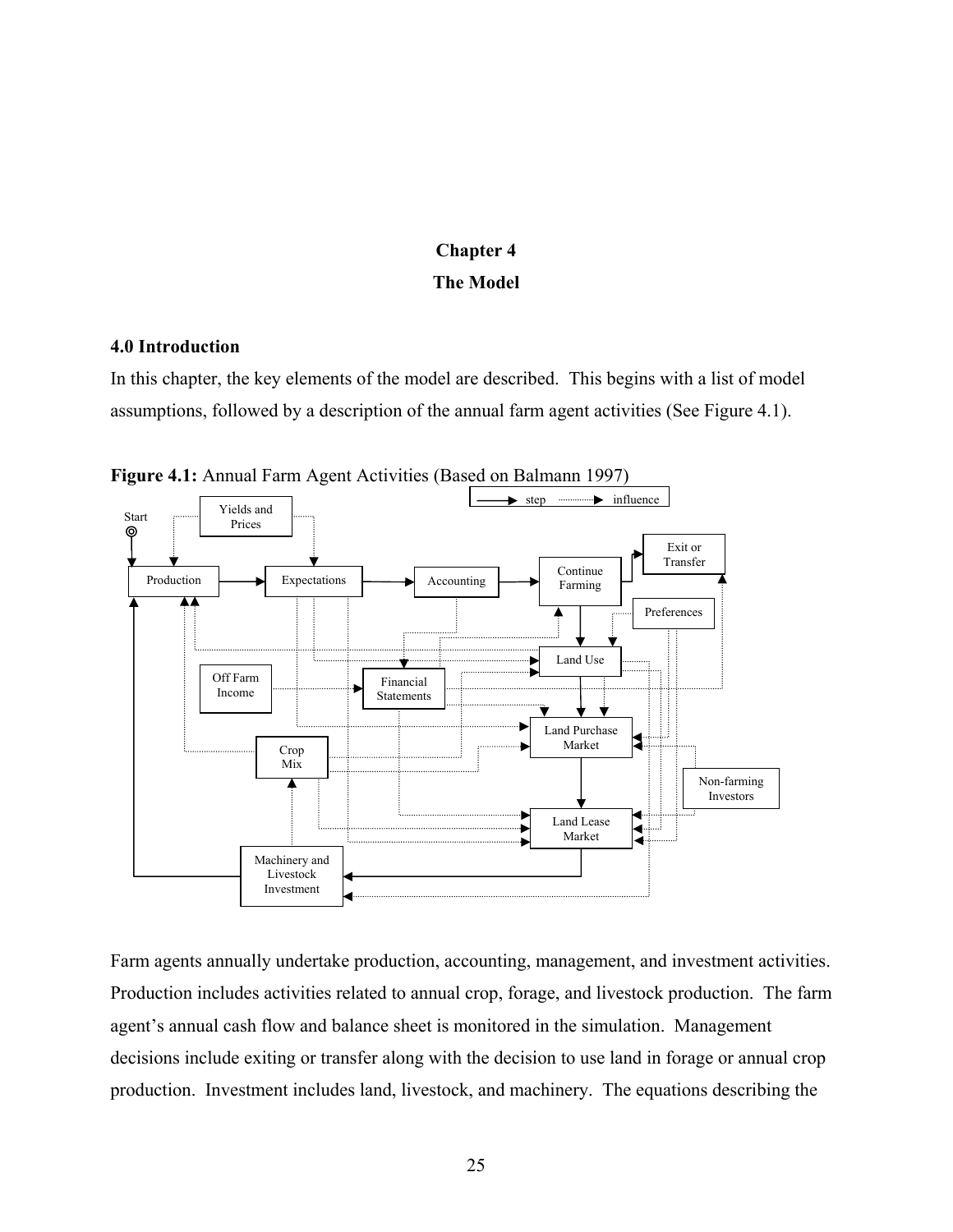agents presented in this chapter are structural, behavioural, and accounting relationships, with many of them being well established in the relevant literature.

# **4.1 Model Assumptions**

Of central importance are increases in farm size in order to achieve economies of size and increase wealth, while maintaining financial viability. It is therefore assumed that farm agents have an innate desire to increase farm size to increase profitability and wealth. Farm agents increase farm size through competing for additional farm land in two separate land auctions, a land lease and a land purchase auction. Their ability to compete in land markets are determined by their individual preferences, technology, expectations, and financial constraints.

It is assumed that grain farms, who initially do not produce livestock, will not switch into livestock production. This assumption is consistent with the findings of Highmoore (2002), who discovered that a very small portion of the increase in cattle in southern Saskatchewan came from farms who switched to livestock production. As a result, when a farm increases livestock numbers there are no additional fixed costs for machinery or buildings because they are assumed to already exist and be capable of handling a larger herd.

There are a number of different machinery options that the farm agent can use, and these are determined by farm size. Smaller farm operators are forced to use old seeding technology, though purchasing used farm equipment, while larger farmers utilize new seeding technology and purchase new equipment. Although there are different technologies available, it is assumed that these technologies will remain constant throughout the remainder of the simulation.<sup>[3](#page-36-0)</sup> To keep the model tractable, it is assumed that all hay is custom made.

In this simulation each plot has water access and a fence. It is also assumed that the cost of inputs for crops and livestock, with the exception of forage, remains constant throughout the simulated period.

<span id="page-36-0"></span> $\overline{a}$  $3$  It is likely that new technology will become available in the future, however it is unknown what this technology will be and the impact on the cost structure or output of a farm.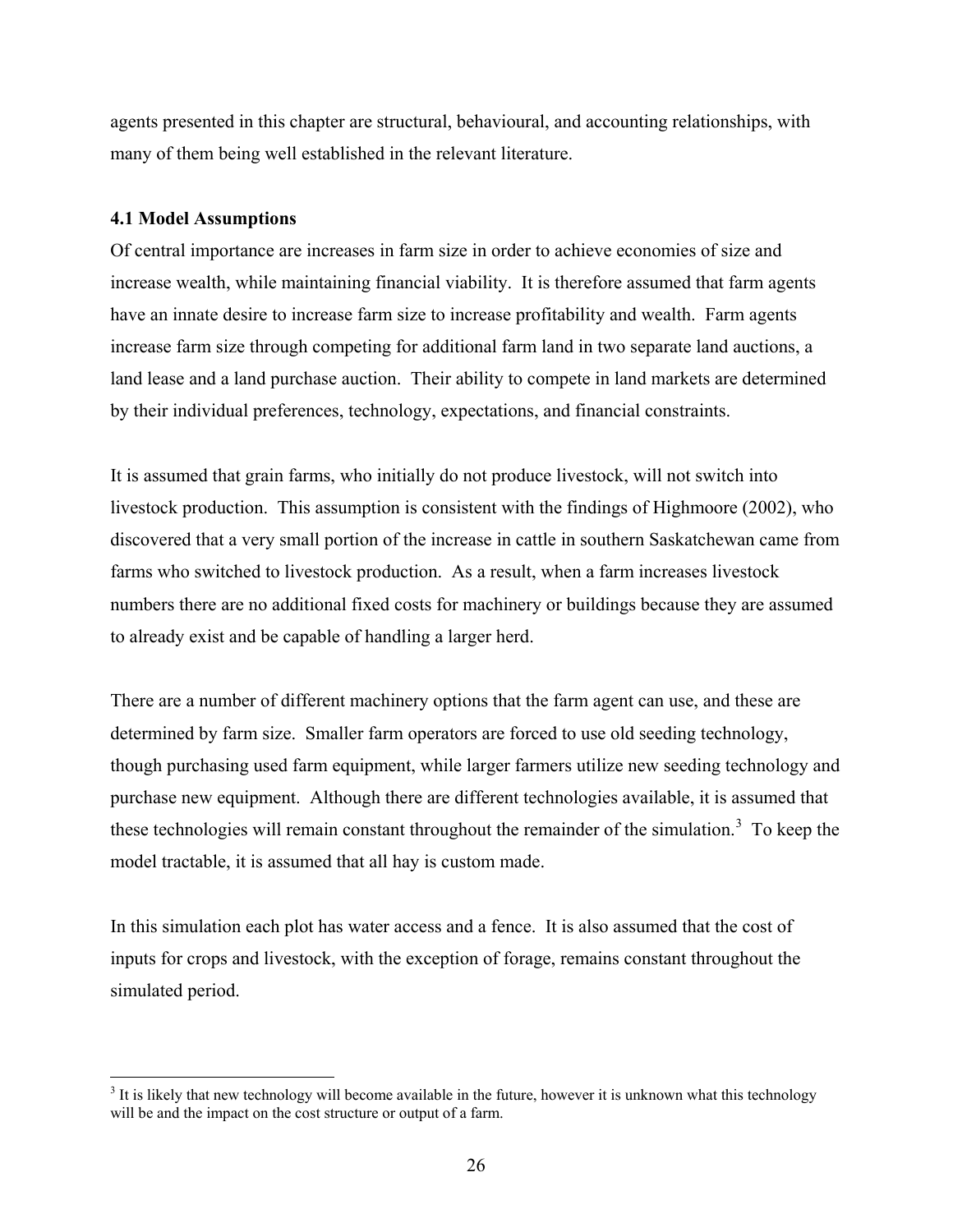Ultimately, the farm's ability to compete in a land market is determined by their available capital and their expected annual cash flow. This constraint is imposed to ensure that farm agents only purchase land when they believe they can make a financially successful jump in farm size. It was initially hypothesized that forage markets are regional due to the large transportation costs. However, much of the forage produced is used by the farmers who produce it. Thus, forage markets are exogenous to the model.

Crop prices are independent from yields as are livestock prices from livestock numbers. Saskatchewan is a relatively small producer in the world markets for grains, oilseeds and beef and has little impact on world prices. The exception is hay, which is a "thin", localized market; the effects are captured in the yield and price generating process.

Finally, agricultural support payments and taxation likely have a significant impact on agricultural structure. However, agricultural support programs are often short lived, making them difficult to project into the future. Therefore, government support programs are excluded from the model. Income taxation is assumed to be included in the annual family living withdrawal.

# **4.2 Farm Production Activities**

Farmland can be used to generate income through the production and sale of crops and forage production used as feed for livestock.[4](#page-37-0)

## **4.2.1 Crop Income**

 $\overline{a}$ 

Crop income is generated from the production of grains and oilseeds. A farm agent's crop income is sum of each individual plot income (equation [4.1](#page-37-1)).

<span id="page-37-1"></span>
$$
TCI = \sum_{i=1}^{n} GI_i^c \tag{4.1}
$$

Where:  $TCI = total crop income of farm agent$  $GI_i^c$  = gross crop income from crop plot i

<span id="page-37-0"></span><sup>&</sup>lt;sup>4</sup> Many of the equations presented in this section are based on Freeman (2005).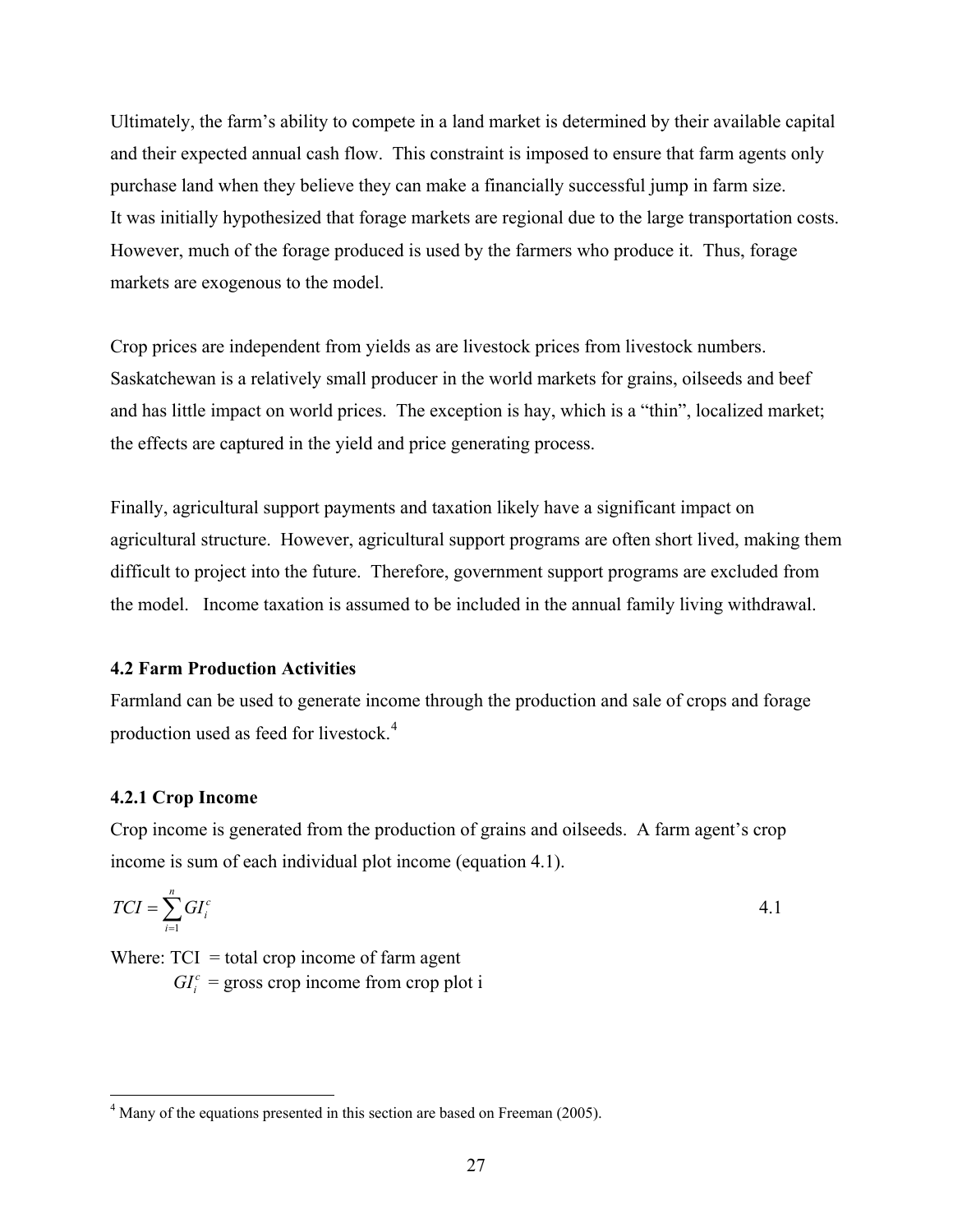Each plot's gross crop income is calculated based on common, exogenous annual price and crop yields that are the same for all farm agents, but yield is adjusted to represent the soil quality of the plot, crop mix, and a yield multiplier (equation [4.2\)](#page-38-0). Crop yields are adjusted to account for variations in soil quality by multiplying the average yield by the crops index rating on the plot.

Each plot's crop index rating is based on Saskatchewan Crop Insurance data for each crop included in the model which is specific to that plot.<sup>[5](#page-38-1)</sup> The yield multiplier of the farm agent is assigned value of 1 if the farm operator uses conventional tillage and assigned a value greater than one for no till. $<sup>6</sup>$  $<sup>6</sup>$  $<sup>6</sup>$  Much of the yield increase is due to increase with no till seeded crops is</sup> attributed to improvements in spring soil water conditions (Zentner et al. 2002).

<span id="page-38-0"></span>
$$
GI_i^c = \sum_{j=1}^n \hat{P}_j \cdot \hat{Y}_j \cdot \overline{Y}_j \cdot \overline{Y}^{mult} \cdot A_j
$$

Where:  $\hat{P}_j$  = exogenous price crop j  $\hat{Y}_i$  = average yield of crop j  $YI_i$  = yield index of crop j on plot  $Y^{mult}$  = yield multiplier of farm agent  $A_i$  = total acres of crop i on the plot

## **4.2.2 Forage and Livestock Production**

Livestock producers (mixed farms) require forage production as a primary source of feed. Grain farms do not produce livestock and consequently must sell annual hay production and rent pasture land in their control to other farming agents.

## **4.2.2.1 Livestock Income**

Mixed farms will generate income annually from the sale of the calves. Livestock production income is the value of the calves less the costs. Note that raised feed and labour costs are excluded (equation [4.3\)](#page-39-0).<sup>[7](#page-38-3)</sup>

<span id="page-38-1"></span><sup>&</sup>lt;sup>5</sup> This allows the land quality to have a different impact on each crop included in the model based on historical records.

<span id="page-38-2"></span> $6$  Zentner et al. (2002) found that many crops had higher yields when seeded using no-till technology in the black soil zone of Saskatchewan.

<span id="page-38-3"></span> $<sup>7</sup>$  Feed costs are the annual cost of pasture and hay production in addition to any purchased feed. Labour costs are</sup> calculated as outlined in section 5.6.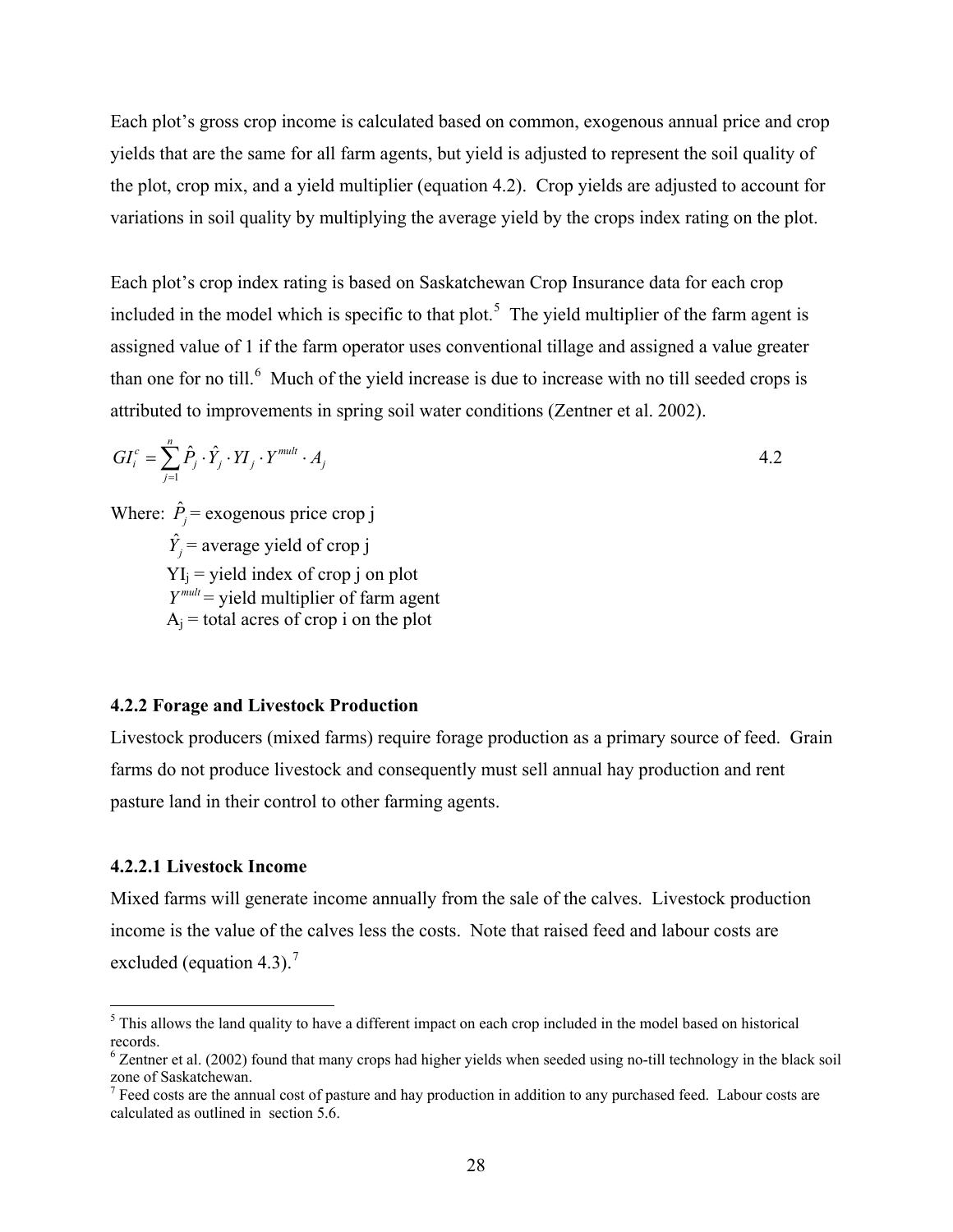<span id="page-39-0"></span>
$$
LI = \left(P_i \cdot \overline{W} - VC^{cov}\right) \cdot NC \tag{4.3}
$$

Where:  $LI =$  livestock income

 $P_1$  = price per pound of calf

 $\overline{W}$  = average weight of calf

 $VC<sup>conv</sup>$  = variable cost of cow and calf, excluding feed and labour

 $NC =$  total cows of the farm operator

#### **4.2.2.2 Hay and Pasture Production**

Livestock production requires an adequate supply of feed for the entire year. Although feeds sources (such as barley) other than forage could be used, it is assumed that livestock are fed only forages in the form of hay or pasture. In the winter months, cattle are fed hay and in the summer pasture is grazed. Pasture production is often greater early in the summer months and lower later in the year, therefore pasture production is divided into two periods: 1) early pasture and 2) late pasture, each with its own yield. The first period forage yield corresponds to early pasture or in the case of hay production, the first cutting of hay. The second period forage production is the subsequent re-growth for both hay land and pasture, which is assumed to only be used as late pasture. Total energy production of each feed type, hay, early pasture, and late pasture is the sum of the feed type production from all plots (equation [4.4\)](#page-39-1).

<span id="page-39-1"></span>
$$
TP_j = \sum_{i=1}^n P_{i,j} \tag{4.4}
$$

Where:  $TP_i$  = the total energy production of feed type j of the farm agent

 $P_{i,j}$  = the energy production of feed type j on plot i

The production of hay and each period of pasture production is the sum of the production of all categories of land used in that method of forage production (equation [4.5\)](#page-39-2). Each land category may potentially have a different quality and therefore the yields may differ.

<span id="page-39-2"></span>
$$
P_{i,j} = \sum_{k=1}^{n} A_{j,k} \cdot Y_{j,k} \cdot E_j^{ton}
$$

Where:  $P_{i,j}$  = the total energy production feed type j on plot i

 $A_{ijk}$  = acres of land category k used for feed type j on the plot i

 $Y_{i,k}$  = the yield of forage on land category k in tons<sup>[8](#page-39-3)</sup>

 $E_i^{ton}$  = energy in a ton of forage j

<span id="page-39-3"></span><sup>&</sup>lt;sup>8</sup> To see how forage yields are calculated see Appendix C.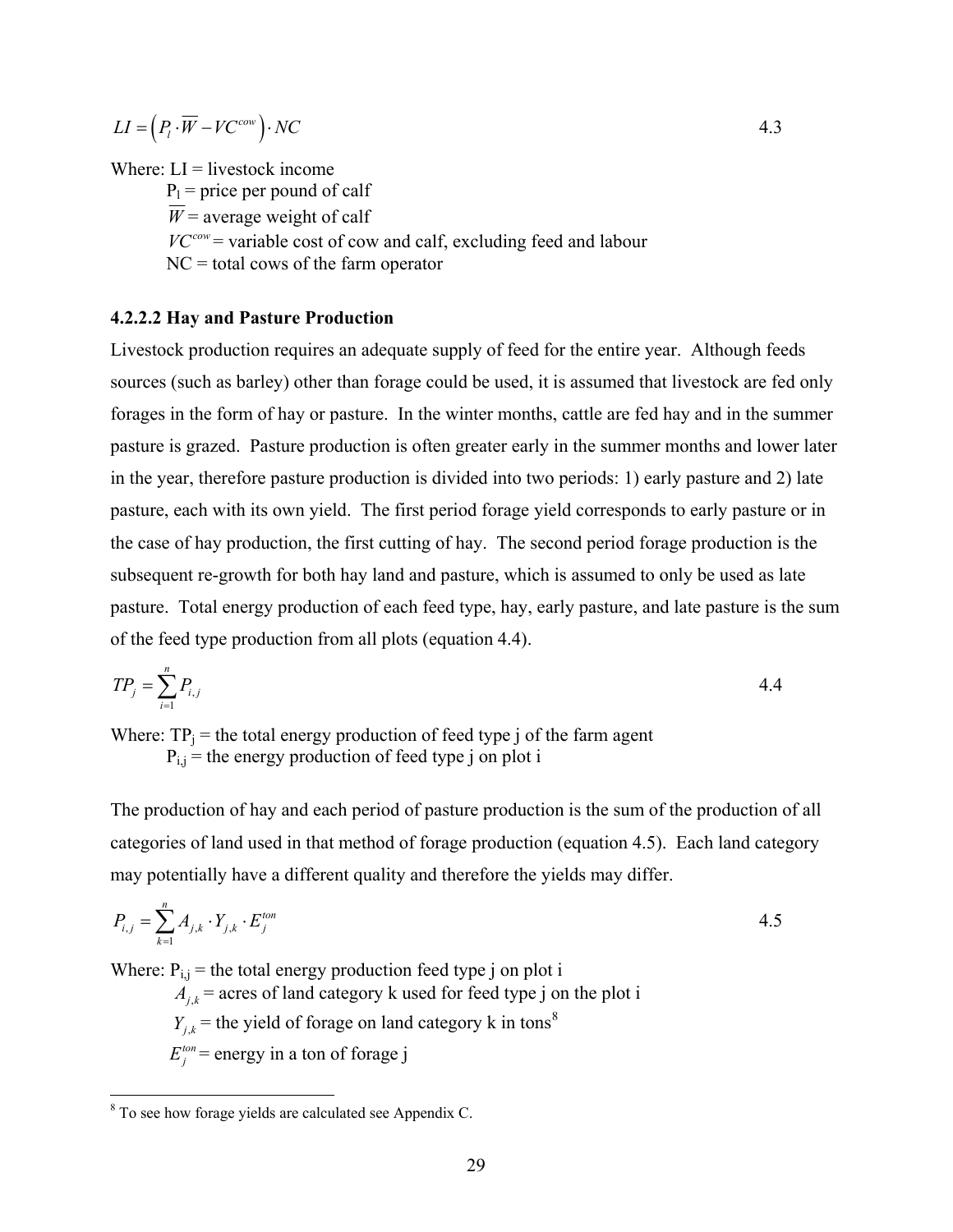#### **4.2.2.3 Hay and Pasture Usage**

Farmers must have an adequate inventory of feed for the year. Pasture shortages can be offset by feeding summer hay. If a farmer has excess early pasture, pasturing can be delayed until late summer pasture; however there is nutrient loss due to over maturity. The total quantity of excess early pasture that can be delayed for late pasture usage is:

$$
EP_1 = TP_1 - E_1 \cdot NC \tag{4.6}
$$

Where: $EP_1$  = excess early pasture energy

 $TP_1$  = total early pasture production  $E_1$  = energy required per cow of early pasture  $NC =$  total cows of the farm operator

Excess late pasture is assumed to be unavailable for hay; as it increases the risk and extent of winter kill and regrowth potential (Belanger et al. 1999). All the excess early pasture energy is carried over to late pasture increasing the total late pasture production (equation [4.7](#page-40-0)). Late pasture production has not occurred at the time of early pasture and therefore late pasture cannot be transferred to early pasture. Early pasture shortages are offset by feeding hay. Therefore, if excess early pasture is less than zero and there is no transfer of early pasture to late pasture and the late pasture available is simply equal to late pasture production.

<span id="page-40-0"></span>
$$
TP_2^{new} = TP_2 + (1 - L) \cdot EP_1 \tag{4.7}
$$

Where:  $TP_2^{new}$  = the new total late pasture energy available for farmer  $TP<sub>2</sub>$  = total late pasture production  $L =$  the loss from delaying early pasture to late pasture

Hay is fed in winter months and to supplement pasture, if short in summer months. The total quantity of hay fed is the sum over the summer and winter (equation [4.8](#page-40-1)).

<span id="page-40-1"></span>
$$
HF = \frac{H_s + NC \cdot E_H}{E_H^{ton}}
$$

Where:  $HF = total$  hay fed in tons for the farm agent

 $H_s$  = hay fed in summer in energy units  $E_H$  = total energy required over the winter months  $E_{\mu}^{ton}$  = energy in a ton of hay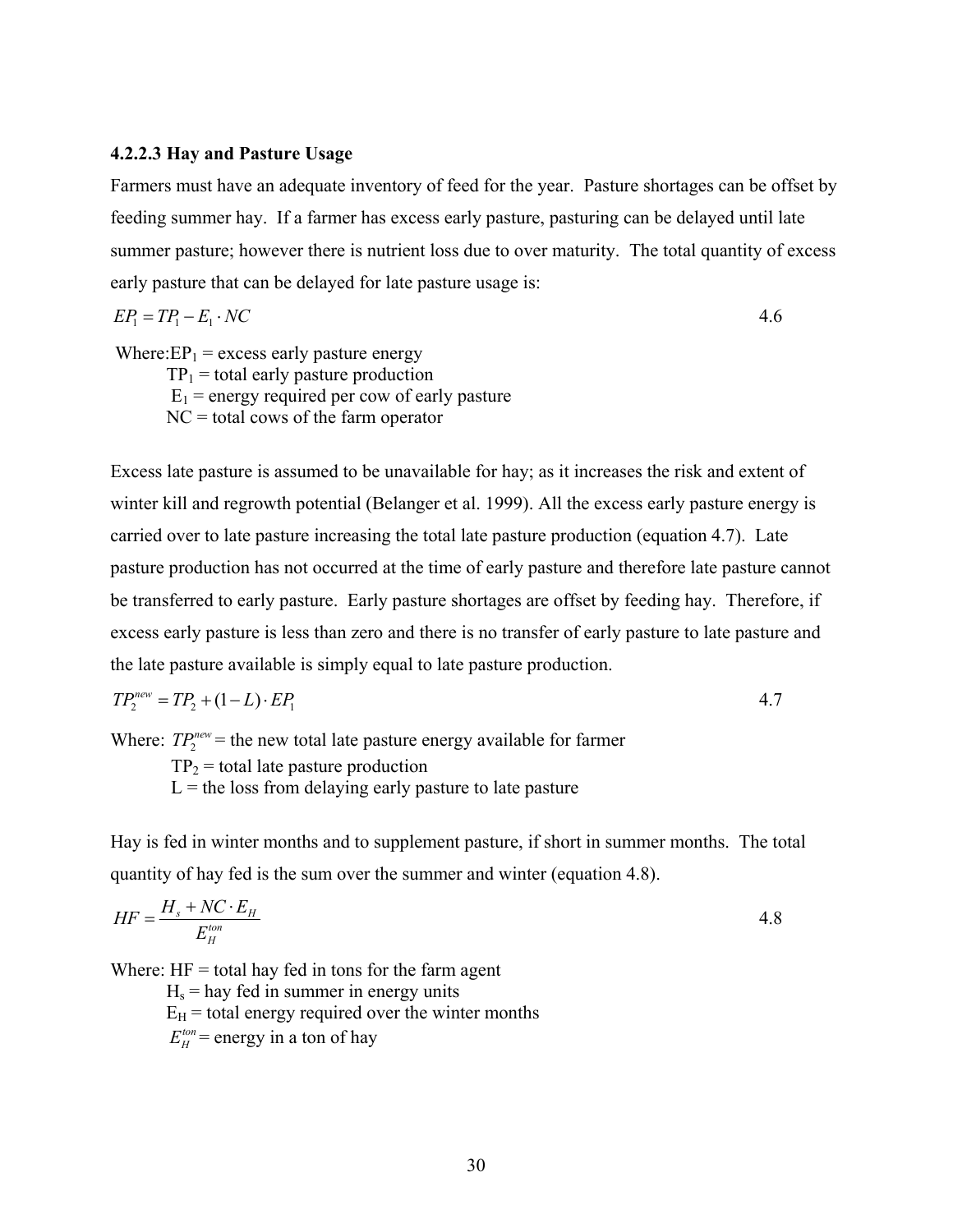#### **4.2.2.4 Hay Reserves, Sales, and Purchases**

Farm operators put hay in reserves (inventories) from years of high forage yields to avoid purchasing hay when production is low. The quantity of hay in reserves is the sum of the current hay reserves, new production, and hay purchases less hay fed and sold (equation [4.9\)](#page-41-0).

<span id="page-41-0"></span>
$$
HR_t = HR_{t-1} \cdot (1 - SP) + \frac{TP_H}{E_H^{ton}} + HP - HF - HS
$$

Where:  $HR_t = hay$  reserves at time t in tons  $SP =$ spoilage to hay reserves  $HP =$  hay purchases in tons  $HS =$  hay sales in tons

Farmers adjust their hay reserves based on a minimum, maximum, and target level of hay reserves through purchasing and selling hay.<sup>[9](#page-41-1)</sup> If a farmers hay reserves go below a minimum threshold level, the farmer purchases hay to raise the hay reserves back to the threshold level. When hay reserves exceed a maximum threshold level hay is sold to lower the hay reserves to the target reserves level.

The net hay income is the sales value of hay less purchase cost (equation [4.10](#page-41-2)). A fixed transaction fee for all hay sales is included to cover the cost of finding a buyer and transportation expenses.

<span id="page-41-2"></span>
$$
NHI = (P_H - TF) \cdot HS - P_H \cdot HP
$$
\n
$$
4.10
$$

Where:  $NHI = net$  hay income  $P_H$  = the market price of hay per ton  $TF =$  the transaction fee when selling hay

 $\overline{a}$ 

Although in reality hay quality can vary within a region, it is not easily determined visually and therefore it is assumed that all hay produced is of similar quality.

<span id="page-41-1"></span><sup>&</sup>lt;sup>9</sup> These levels are a percentage of the farmer's expected annual hay requirement, therefore farmers who produce hay with no livestock will sell all their hay.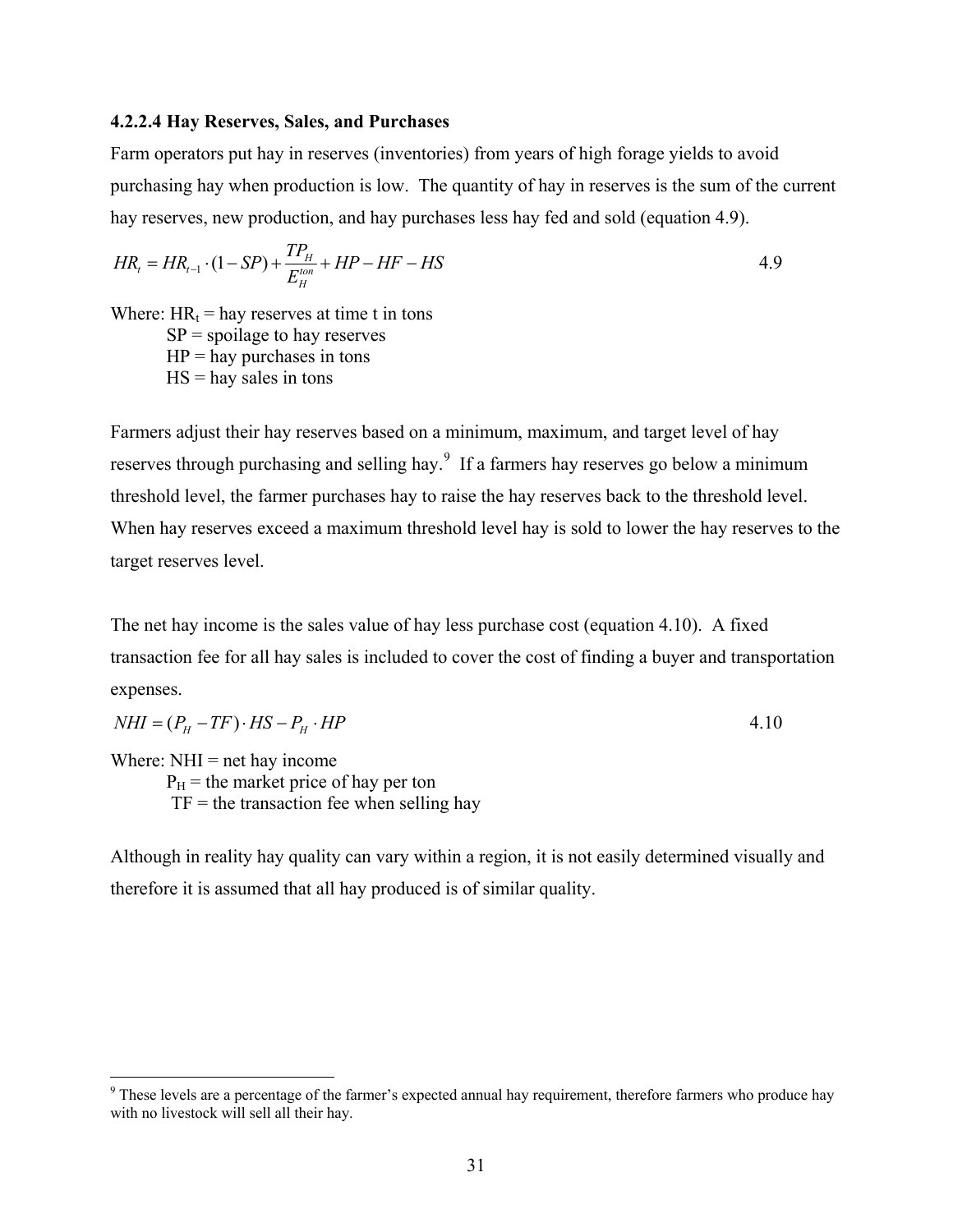#### **4.2.3 Variable Costs and Forage Establishment and Breaking**

Annual production activities have variable costs assigned based on a per acre basis and a per unit of output. The farm operator's annual variable cost is the sum of the variable costs of all plots in their control.<sup>[10](#page-42-0)</sup> Each plot's variable cost is calculated as:

$$
VC_i = \sum_{j=1}^{n} \left( A_{i,j} \cdot VC_j^{acre} + V_{i,j} \cdot VC_j^{vol} + TE_{i,j} \right)
$$
 4.11

Where:  $VC_i$  = total variable cost for plot i

 $A_{i,j}$  = acres of crop j of plot i  $VC_i^{acre}$  = variable cost per acre for crop j  $V_{i,j}$  = volume of crop j on plot i  $VC_i^{vol}$  = variable output cost per unit of j  $TE_{ij}$  = transportation expense for plot i for output j

The cost of forage establishment is seeding:

$$
TES = A_F^{new} \cdot SF \tag{4.12}
$$

Where:  $TES =$  the total establishment cost of the farm agent  $A<sub>F</sub><sup>new</sup> =$  total acres seeded to forage  $SF =$  seeding cost per acre

At the end of the forage rotation all forage grown on tillable land is broken. The farmer's total breaking cost for the year is calculated as:

$$
TBC = A_F^b \cdot BC \tag{4.13}
$$

Where:  $TBC =$  the total breaking cost of the farm agent  $A_F^b$  = acres of forage broken  $BC = per$  acre breaking cost

## **4.2.4 Transportation Expense**

 $\overline{a}$ 

The transportation expense for hay and crop is linked to the distance the farm operator must transport product from the plot to the farmstead (equation [4.14\)](#page-43-0). The first part of the equation represents the fixed cost and the second a variable cost for each additional mile of transportation. The fixed cost represents the cost to load and unload and is captured in the first mile transportation cost to the farmstead.

<span id="page-42-0"></span> $10$  It is assumed there is no increase in cost to having multiple crops or uses on a single plot.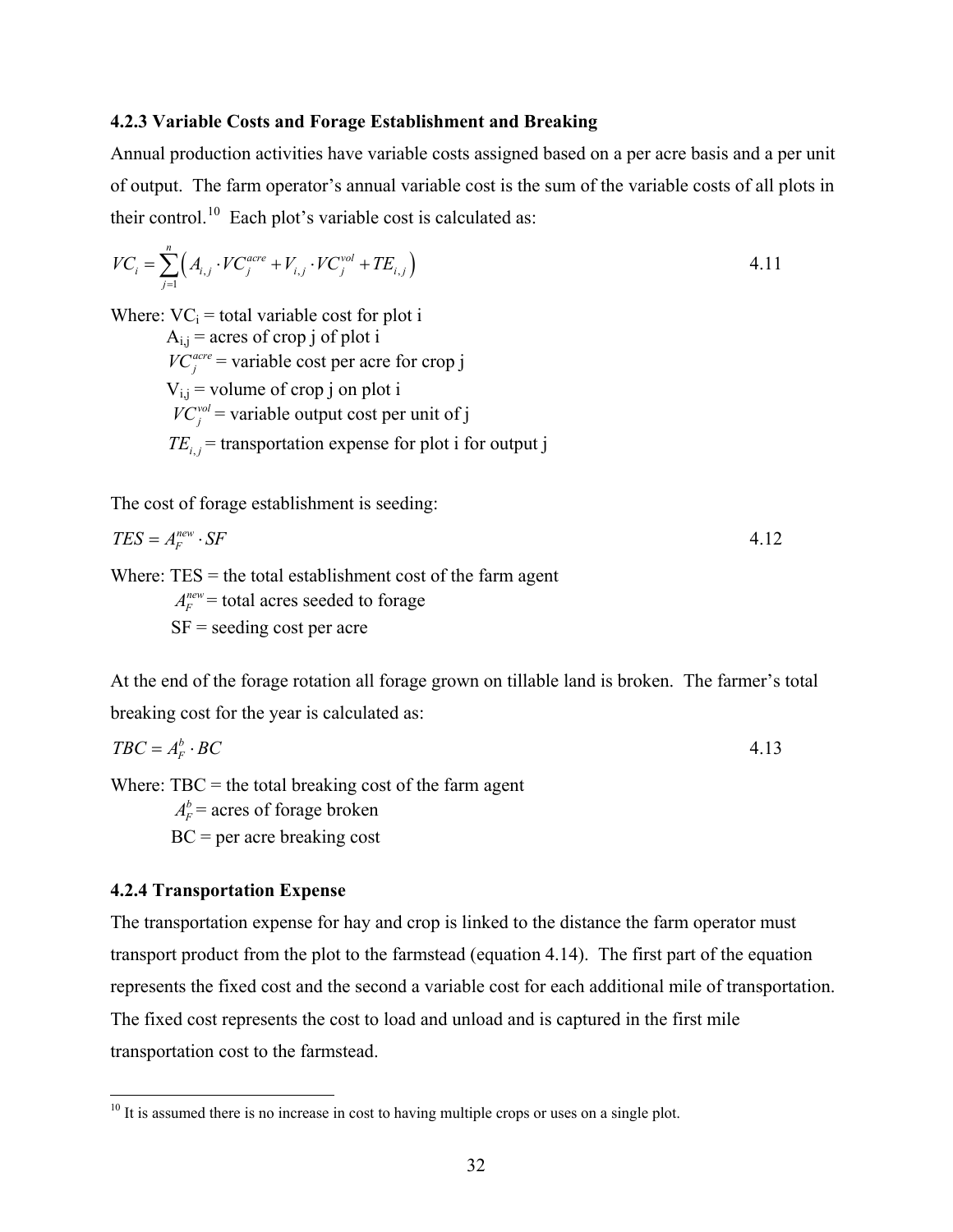<span id="page-43-0"></span>
$$
TE_j = V_j \cdot TR_j^1 + V_j \cdot TR_j^{loaded} \cdot (D-1)
$$
  
Where: TE<sub>j</sub> = transportation expense for crop j

 $D =$  distance to the farmstead  $V_i$  = volume of crop j transported  $TR_i^1$  = the transportation expenses per unit of crop j for the first mile  $TR_i^{loaded}$  = the transportation expenses per unit of crop j for each additional mile

## **4.2.5 Annual Machinery Repairs**

Annual machinery repair costs are the sum of all repair costs for the machinery the farm agent owns. Each machine is tracked individually, with annual repair costs calculated based on total accumulated repairs that would have occurred with a specific level of use. Using this method allows for old machinery to have a larger annual repair cost than new machinery. The annual repair cost for a machine is:

$$
AR_{j,t} = TAR_{j,t} - TAR_{j,t-1} \tag{4.15}
$$

Where:  $AR_{i,t}$  = annual repairs for machinery j at time t

 $TAR<sub>i,t</sub>$  = total accumulated repairs for machinery j at time t

The calculation for total accumulated repairs is different depending on how use is measured, hours or acres. For machinery where use is measured in hours, total accumulated repairs are calculated as: $11$ 

$$
TAR_t = \frac{V_0}{100} \cdot B \cdot \left( C \cdot \sum_{n=1}^t H_n \right)^4
$$

Where:  $V_0$  = new machinery cash price

 $A, B, C$  = estimated parameters specific to machinery type  $H_n$  = hours of use in year n

For machinery where annual use is measured in acres, total accumulated repairs are calculated as:

$$
TAR_t = \frac{V_0}{100} \cdot B \cdot \left( C \cdot \sum_{n=1}^t \frac{U_n}{W} \right)^A
$$

Where:  $U_n$  = acres of use in year n  $W =$  width in feet

 $\overline{a}$ 

<span id="page-43-1"></span> $11$  Formulas and estimated parameter for annual repairs are based on Schoney (1980).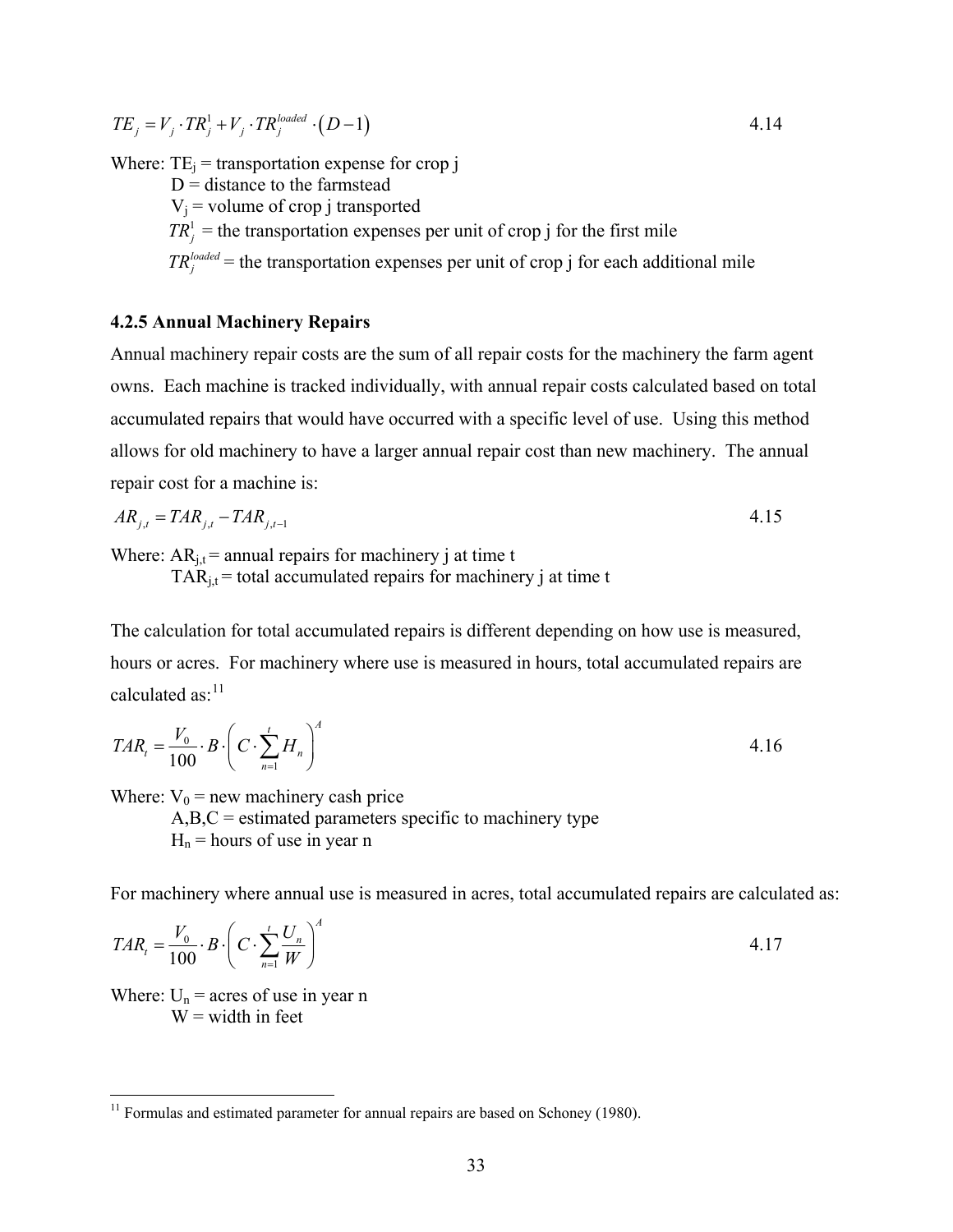## **4.2.6 Cash Commitments**

Cash commitments are made up by two components, the total annual debt servicing and total annual land lease payments (equation [4.18\)](#page-44-0).

<span id="page-44-0"></span>
$$
CC = DP + LP
$$
 4.18

Where:  $CC =$  cash commitments  $DP = total$  debt servicing  $LP =$  total land lease payments

All machinery, livestock, and land purchases are assumed to be financed with 75% debt capital. The sum of all the annual loan payments is the farm agents total debt payment. In turn, the total lease payment is the sum of all land lease payments.

# **4.3 Off Farm Employment and Family Living Withdrawal**

Farm agents may have the opportunity for off farm employment. Off farm employment is set at model initialization and remains constant throughout the simulation. At retirement, if the farm is transferred to the next generation, the new farm agent possesses a random probability that they will have off farm income, with smaller farms having a higher probability. If the new farm agent has off farm income, the value of this income is set between an upper and lower bound and remains constant for the remainder of the simulation. Off farm income is defined as OFI in the following equations.

Farm agents require a minimum family living withdrawal and increasing propensity to consume. Farm family living withdrawal is the greater of either the minimum required withdrawal or the propensity to consume from their annual net cash flow before investments, including any off farm income after all debt and land lease payments are made (equation [4.19](#page-44-1)). A maximum ceiling value is also incorporated into the simulation.

<span id="page-44-1"></span>
$$
FL = Max(FLmin, \delta NCFBI)
$$
 4.19

Where:  $FL^{min} = minimum$  family living withdrawal  $\delta$  = propensity to consume from profits NCFBI = net cash flow before investments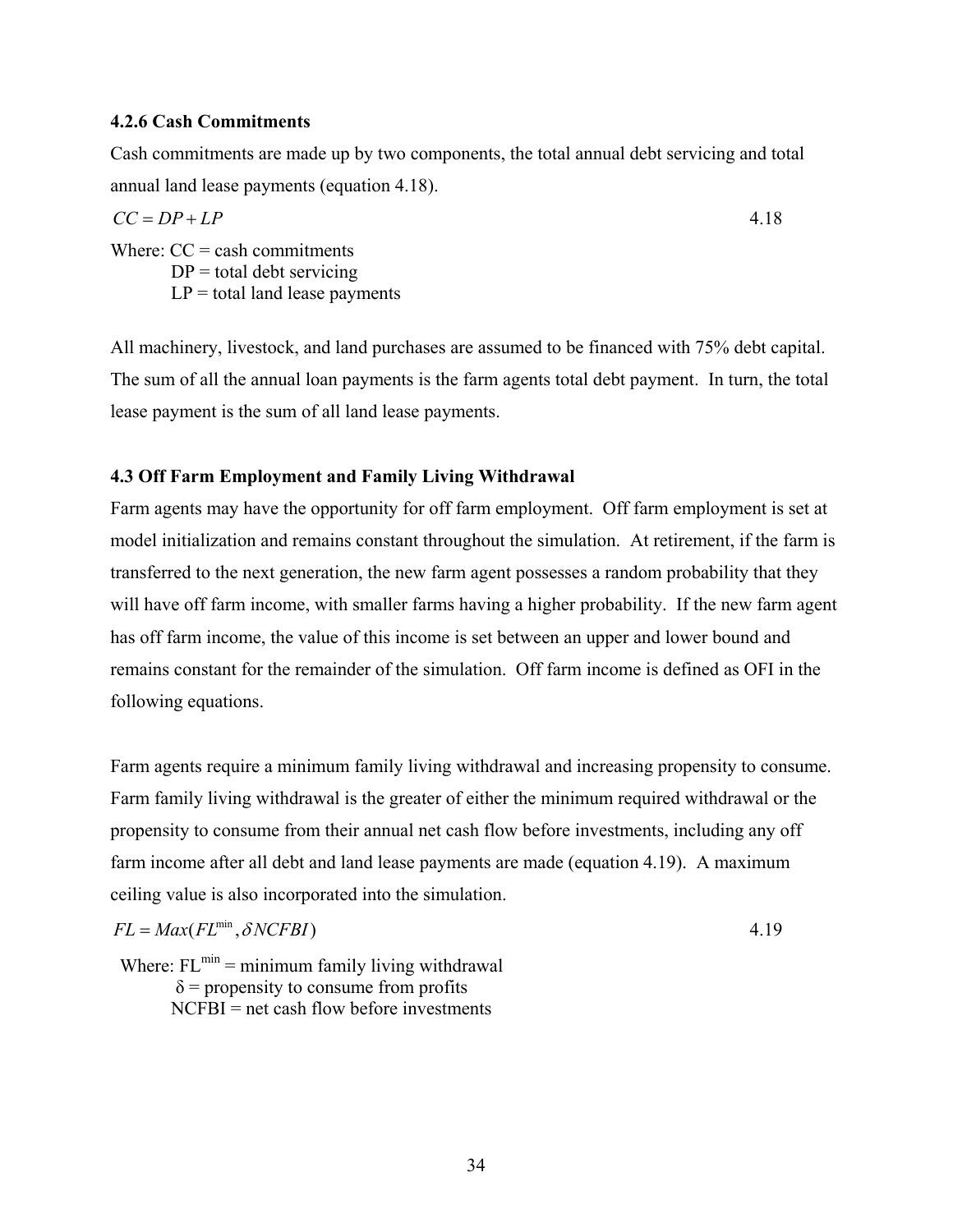#### **4.4 Farm Accounting**

In order to assess farm viability, financial characteristics are tracked. In the short run, farms must maintain positive annual cash flows. The long growth in wealth (net worth) is tracked through a simplified balance sheet.

## **4.4.1 Cash Flows**

Annual cash flows are generated by the household and consist of all cash inflows and outflows from farming and investment activities as well as off farm income. In addition to cash flow elements described earlier, pasture rental income, hired labour expense, borrowed money and net of new investments are included. Grain farms receive pasture rental income for land in their control that is natural or improved pasture. Net of new investments is the difference between assets purchased and sold. Each agent's annual net cash flow is

 $NCF = TCI + LI + NHI + OFI + Past - TES - TBC - VC$  $-CC - Inv + B - FL - HL - AR$ 4.20

Where:  $NCF$  = net cash flow

 $TCI = total crop income$  $LI = total$  livestock income  $NHI = net$  hay income  $OFI = off farm income$  Past = pasture rental income TES = total forage establishment cost TBC = total forage breaking cost  $VC = total variable cash costs$  $CC =$  cash commitments (debt servicing and lease payments)  $Inv =$  the net new investment  $B = new borrowed money$  $FL = family living with drawnal$  $HL$  = hired labour expense  $AR =$  annual repair expense

## **4.4.2 Balance Sheet**

Farm agents also track assets and liabilities, which influences their exit decision and also their ability to receive credit and participate in land markets. Assets include owned land, livestock,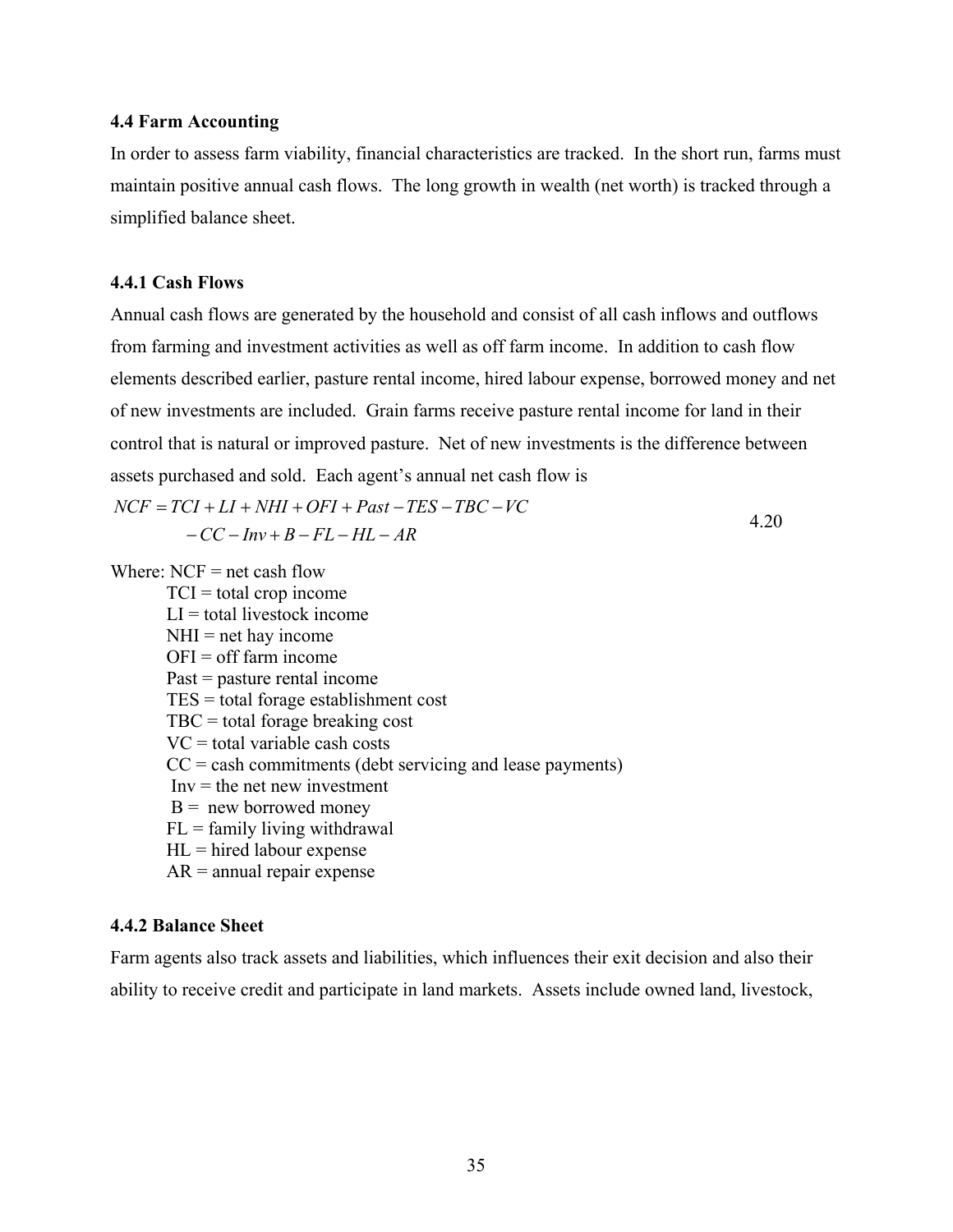and machinery, which are all valued at their current market price. Individual plot current value is its market price, adjusted for the quality: $^{12}$  $^{12}$  $^{12}$ 

$$
LV_i = \frac{PR_i}{PR} \cdot P_{land} \tag{4.21}
$$

Where:  $LV_i$  = value of plot i  $PR_i$  = productivity rating of plot i  $\overline{PR}$  = mean productivity rating of all plots  $P<sub>land</sub> = current market price of land$ 

Agricultural machinery generally do not exhibit straight-line depreciation (Cross and Perry 1995), therefore depreciation is calculated using a method where machinery stocks depreciate at a constant percent of the remaining machinery value, with the exception of the first year for new machinery. The estimated parameter 0.948 allows for a greater rate of depreciation in the first year for new machinery. The current market value years greater than zero is calculated as:<sup>[13](#page-46-1)</sup>  $V_n = V_0 \cdot 0.948 \cdot 0.901^n$  4.22

<span id="page-46-3"></span>Where:  $V_n$  = value of machinery at age n  $V_0$  = value of new machinery  $n = age of machinery$ 

Livestock does not depreciate over time due to constant replacement<sup>[14](#page-46-2)</sup> and is therefore the current quantity of cows multiplied by the value of a cow.

#### **4.5 Farm Agent Expectations**

 $\overline{a}$ 

Farm operators make investment and land use decisions based on future profitability and therefore must form expectations as to future yields. It is assumed that yield expectations remain constant throughout the simulation and price expectations change in response to current market conditions. Fisher and Tanner (1978) found evidence that a farmer's price expectations are based on a weighted moving average of past prices, with the weights declining over time. In this simulation farmers use adaptive expectations in forming their expected output prices; these are

<span id="page-46-0"></span> $12$  The value of a plot must change as the market value changes. This method allows the land value to change annually as the market value changes, adjusting for the productivity of the specific plot. The computed market value is based on an average quality plot.<br><sup>13</sup> Formulas and estimated parameter for machinery values are based on Schoney (1980).

<span id="page-46-1"></span>

<span id="page-46-2"></span> $14$  The replacement cost is captured in the value of a calf, with a cost for replacement of animals.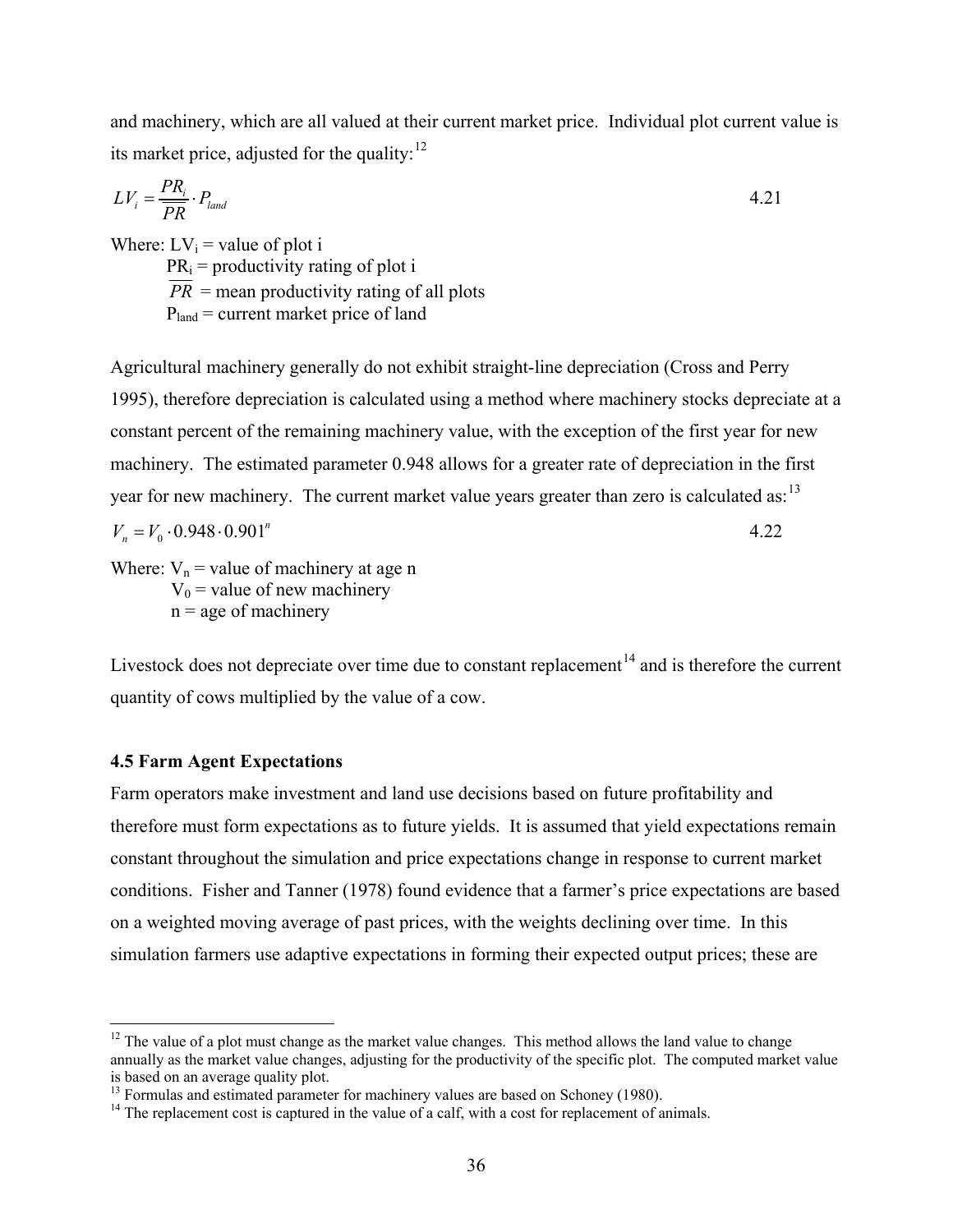calculated as the weighted moving average of the previous five years plus a random error term (equation [4.23](#page-47-0)).<sup>[15](#page-47-1)</sup>

<span id="page-47-0"></span>
$$
E[P_t] = \sum_{i=1}^{5} w_{t-i} \cdot P_{t-i} + \varepsilon
$$

Where:  $E[\ ]$  = expectation  $P_t$  = price at time t  $\varepsilon$  = error term

## **4.6 Farm Agent Crop Mix**

Crop mix affects profitability and therefore competitiveness in land markets. Two crop mixes are available in the simulation, one made up of wheat and fallow (traditional crop mix) and the other with oilseeds, wheat, and no fallow (zero till crop mix), each depending on the seeding equipment technology employed. Farm operators with no till seeding equipment have a rotation with no fallow and oilseeds. No till seeding conserves soil moisture allowing for continual cropping. The farmers with conventional seeding equipment must include fallow in their rotation to conserve soil moisture.

## **4.7 Farm Exits and Transfers**

Farms exit agriculture for both financial problems and due to old age retirement. Financial problems can cause both voluntary and forced exits. Farms are forced to exit due to insolvency (equation [4.24](#page-47-2)) or voluntarily due to prolonged equity erosion. The latter is generated by a random increasing probability of exit if negative net cash flows occur for 5 or more consecutive years (equation [4.25\)](#page-47-3).<sup>[16](#page-47-4)</sup>

<span id="page-47-2"></span>

| $\int$ farm libailties $\geq$ 0.9 $\cdot$ farm assets $\int$ forced exit) | 4.24 |  |
|---------------------------------------------------------------------------|------|--|
|                                                                           |      |  |

<span id="page-47-3"></span>
$$
NCF \le 0 \quad (voluntary exit) \tag{4.25}
$$

Farms also voluntarily exit due to old age retirement. Farm operators are assigned a probability of retirement based on their age, with older farm operators having a higher probability. At retirement, farm succession is also probabilistic. Intergenerational wealth transfers are an

 $\overline{a}$ 

<span id="page-47-1"></span><sup>&</sup>lt;sup>15</sup> Price expectations do not allow for an expected price trend, however the prices generated in the model are based on historic detrended prices.

<span id="page-47-4"></span> $16$  The exit decision is based on Freeman (2005).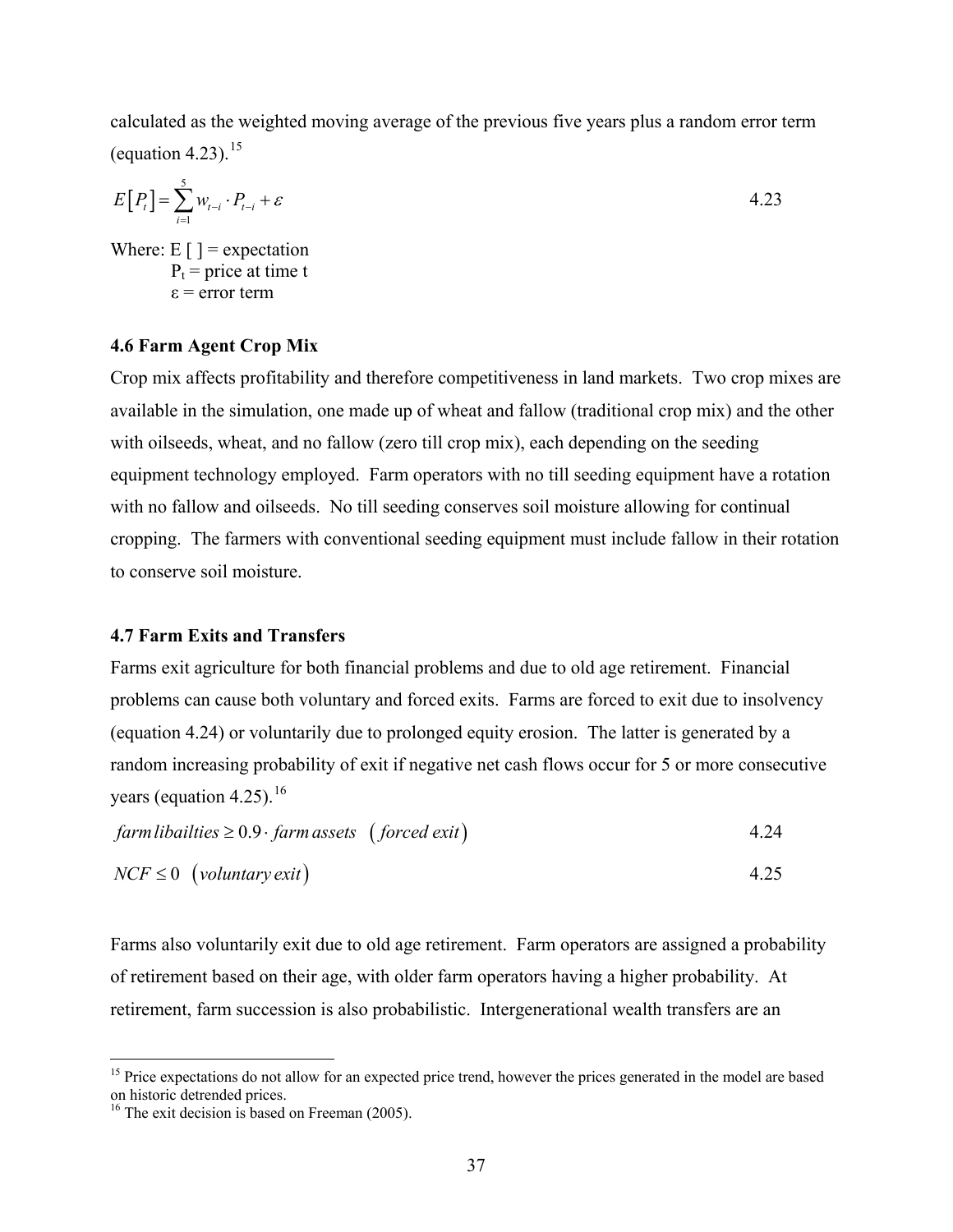important factor in agricultural structure, but vary considerably from farm to farm and are complicated by factors such as age, off farm income, capital gains laws, farm wealth, and number of children in the family. Farms with high levels of equity have a transfer value based on the minimum value that the exiting farmer will require for retirement and a portion of the remaining equity (equation [4.26](#page-48-0)). The transfer value is deducted from the farms cash account, all debt paid, and the remaining wealth transferred to the next generation. If there is insufficient cash to account to pay off all debts and cover the transfer value, the new farmer will finance this deficit with debt financing over 25 year period.

<span id="page-48-0"></span>
$$
transfer value = retiremin + \alpha \cdot (equity - retiremin)
$$
 4.26

Where:  $\alpha$  = proportion of farm equity that is included in transfer value retire<sup>min</sup> = minimum cash for retirement

If a farm does not have enough equity to meet the minimum retirement requirements, farm assets have a transfer value equal to the market value of all non cash assets and will be financed over a 25 year period. $17$ 

However, the ability to transfer assets does not necessarily mean that succession takes place as the succeeding farmer must be able to cash flow the annual loan payment using the transferred assets and off farm income. As described earlier, off farm income is randomly assigned according to probabilities based on farm size. If the incoming farmer believes they can cash flow the transfer value and will not have a debt to asset ratio greater than 0.6, the farm is not transferred. If the farm is not transferred, the farm agent retires and their land enters the land markets.

### **4.8 Land Use**

 $\overline{a}$ 

Farm agents make land use decisions annually in response to changing output prices and when bidding on additional farmland in the lease and purchase markets.<sup>[18](#page-48-2)</sup> The annual land use decision involves shifting land that is currently tilled into a forage rotation, based on its highest and best

<span id="page-48-1"></span> $17$  The retiring farmer will take all the cash out of the farm cash account.

<span id="page-48-2"></span><sup>&</sup>lt;sup>18</sup> Due to the lumpy nature of crop machinery, the land use decision and machinery sizing should be solved simultaneously. However, due to the constraints imposed by the Netlogo platform the decisions are solved independently.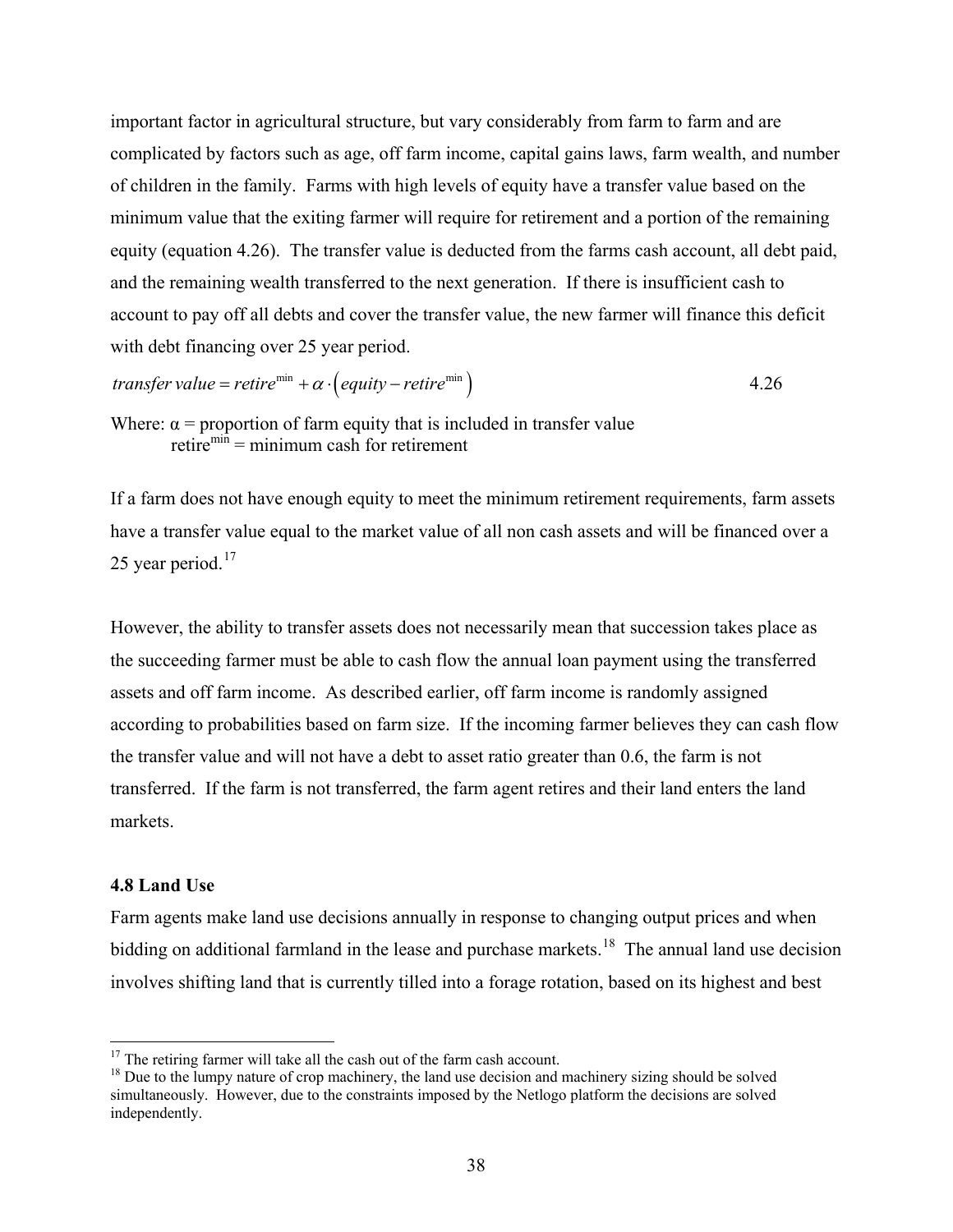use.<sup>[19](#page-49-0)</sup> At the end of the forage rotation, land is broke and undergoes a land use decision by the farmer to determine if it will be put back into forage or used as crop land.

The land use decision is based on the highest and best use of each plot and the farmer's preferences and net income expectations (equation [4.27\)](#page-49-1). Costs associated with equipment investment and hired labour are not considered when a farm operator is switching additional cultivated land to forage production.[20](#page-49-2)

<span id="page-49-1"></span>
$$
LU = Max\big(AC, AF\big) \tag{4.27}
$$

Where:  $LI =$  land use

 $\overline{a}$ 

 $AC = net$  income from annual crops  $AF =$  annualized income from forage rotation

A plot's expected crop income is calculated using the farm agent's current crop mix. Plot crop yield is based on the current average yield, which is adjusted to represent the crop's yield index.<sup>21</sup> Variable costs of production are the summation of a per acre, per unit, and transportation expense for each crop. The annual expected return from crop production is then:

$$
E\left(AC\right) = \left(\sum_{i=1}^{n} E\left(Y_i\right) \cdot E\left(P_i\right) \cdot A_i \cdot Y^{mult} \cdot Y I_i^{xy} - \sum_{i=1}^{n} V C_i\right) \cdot T A^{tilled}
$$

Where:  $Y_i$  = yield of crop i  $P_i$  = price crop i  $A_i$  = proportion of annual crop mix in crop i  $YI_i^{xy}$  = yield index for crop i on plot  $VC<sub>i</sub>$  = per total variable cost per acre of crop i  $TA<sup>tilled</sup> = acres of tillable land$ 

A forage rotation's annual value is the present value of all cash inflows less the present value of all cash out flows, which is then annualized over the forage rotations length (equation [4.29](#page-50-0)).<sup>22</sup> It

<span id="page-49-0"></span><sup>&</sup>lt;sup>19</sup> It is assumed that grain farmers will not use tilled land in forage production. This section outlines how these farmers would value land only suitable for hay production when creating a bid value.

<span id="page-49-2"></span><sup>&</sup>lt;sup>20</sup> These costs are excluded from this section because the land use, machinery sizing, and hired labour all should be solved simultaneously. The Netlogo platform does not allow this to easily be solved and is therefore simplified to exclude these costs in the land use decision.<br><sup>21</sup> Each plot's annual crop yield indices are based on Saskatchewan Crop Insurance historical yields.

<span id="page-49-4"></span><span id="page-49-3"></span> $^{22}$  Although forage rotations may be different lengths, to reduce the complexity it is assumed they are all the same length.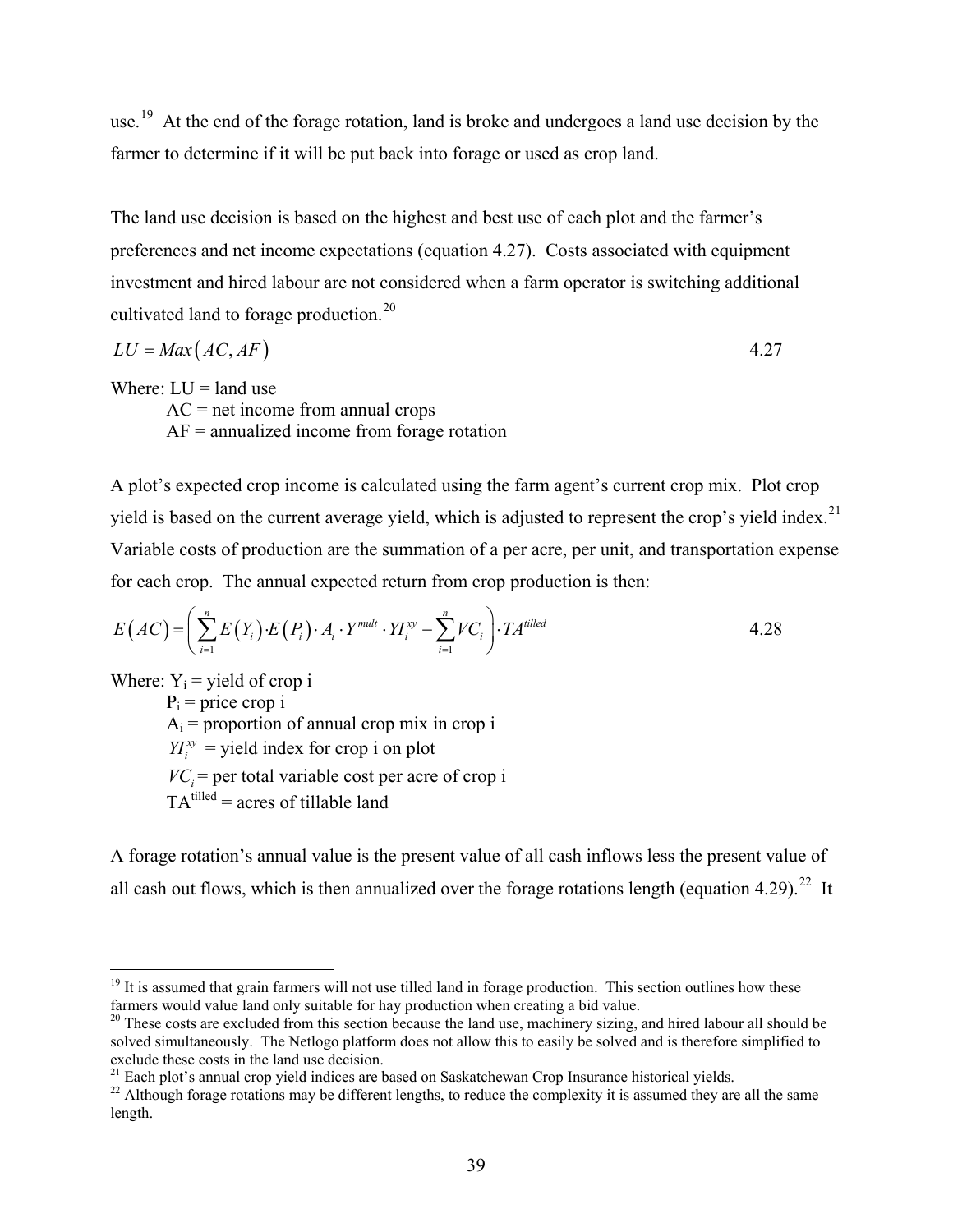is assumed that the first year of the forage crop is an establishment year where the farmer receives no production and that there is no companion crop.

<span id="page-50-0"></span>
$$
AF = \left(-S + \sum_{t=1}^{n} \frac{FI_t}{(1+r)^t} - \frac{BR}{(1+r)^n}\right) \cdot \frac{r}{\left(1 - (1+r)^n\right)}
$$
\n4.29

Where:  $S =$  forage seeding cost  $FI_t$  = forage income at time t  $r =$  risk-free rate  $BR = breaking cost$  at the end of the rotation

The annual forage income for mixed farmers differs from grain farmers. For grain farms, forage income is based on hay sales: $^{23}$  $^{23}$  $^{23}$ 

$$
FI = \left(E\left[\left(P_H - TF\right)\cdot Y_F\right] - VC_H\right)\cdot A_t\tag{4.30}
$$

Where:  $P_H$  = the market price of hay  $TF =$  transaction fee for selling hay  $Y_F$  = yield of forage

 $VC<sub>H</sub>$  = variable cost of hay production per acre

For mixed farms, forage income comes indirectly from additional cow income and directly from the net change in hay sales/purchases (equation [4.31](#page-50-2)).<sup>24</sup> Pasture land has no annual variable cost.  $FI = NC \cdot E(P_c) + NHP - VC_H \cdot A_H$  4.31

<span id="page-50-2"></span>Where:  $NC =$  additional new cows if land converted  $P_c$  = residual value of calf to land and labour  $NHP$  = net hay purchases and sales  $A_H$  = acres of hay land

Net hay purchases and sales considers the value of hay that would be purchased or sold without a change, compared to that purchased or sold after a change in use (equation [4.32](#page-50-4)).

<span id="page-50-4"></span>
$$
NHP = (HB^{\text{old}} - HB^{\text{new}}) \cdot P_H + (HS^{\text{new}} - HS^{\text{old}}) \cdot (P_H - TF) \tag{4.32}
$$

Where:  $HB<sup>old</sup> = quantity of hay purchased if no change$  $HB<sup>new</sup> =$  quantity of hay purchased if change use  $P_H$  = market price of hay  $HS<sup>new</sup> = hay sold if change use$ 

 $\overline{a}$ 

<span id="page-50-1"></span> $2<sup>23</sup>$  It is assumed that this income remains the same for all years other than the establishment year. This is due to the assumption that forage yields to not decrease as the age of the forage stand increases.<br><sup>24</sup> See Appendix A for a description of how the additional cow numbers are calculated and Appendix B for the

<span id="page-50-3"></span>proportion of land in hay and pasture.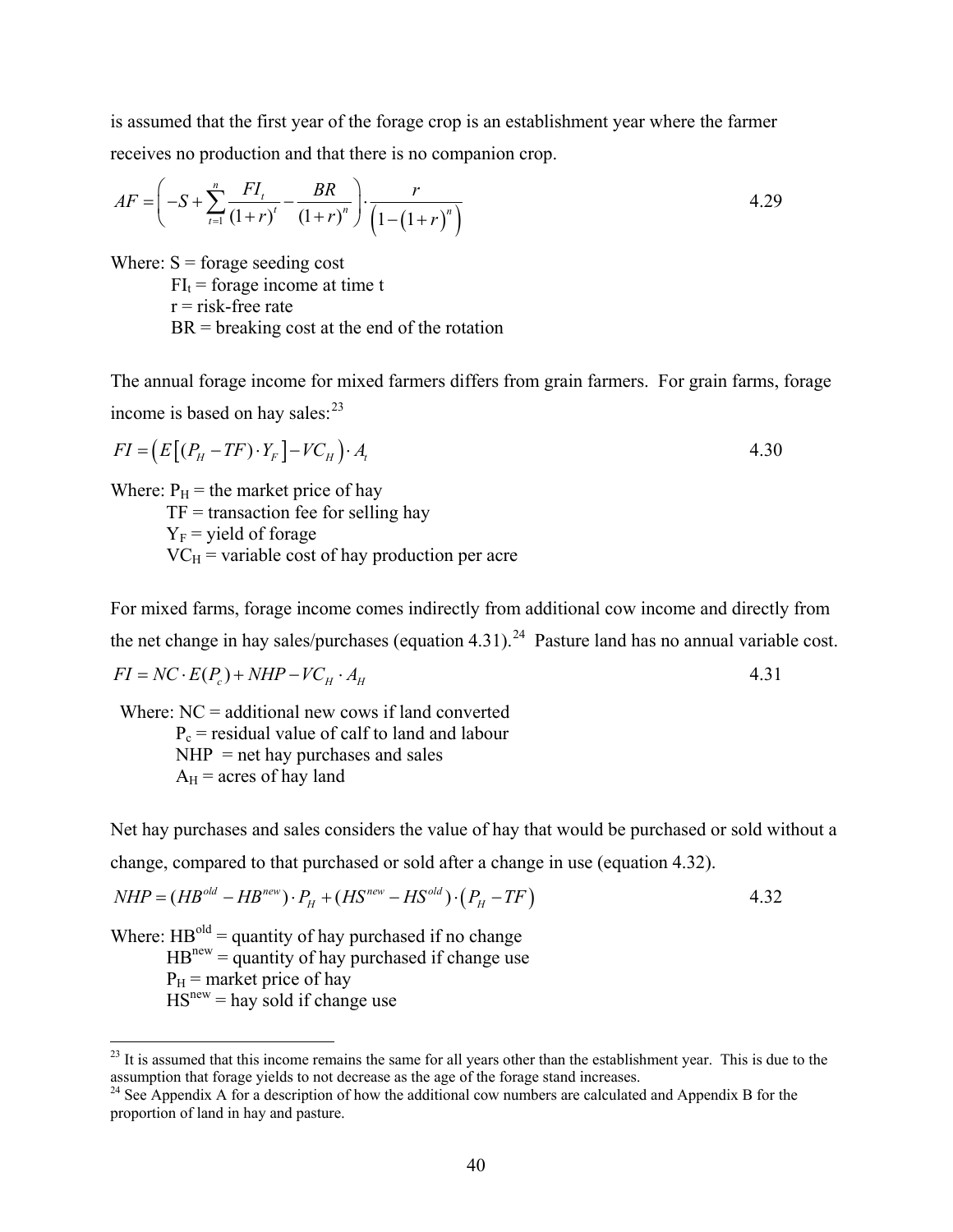$HS<sup>old</sup>$  = hay sold if no change  $TF =$  transaction fee for selling hay

Land to be purchased or leased is assessed in the same manner as above.

## **4.9 Machinery and Livestock Investment**

As identified in section 3.3.1.1, machinery used in crop production is a lumpy investment and when a farm increases crop acres past a threshold level, additional investment in machinery is required. This is consistent with Doms and Dunne's (1998) findings that firms alter capital stocks in a lumpy fashion and these large adjustments account for a significant portion of a firm's total investment. This is captured in the current model through creating various machinery options that have a maximum capacity. Once the maximum machinery capacity is exceeded, additional investment is required to shift to the next feasible machinery size. Large farms also replace their machinery periodically to keep a relatively new machinery stock, decreasing repairs and down time, subject to 1) sufficient available cash and 2) not exceeding a maximum debt to asset ratio. Net machinery investment is the value of the new machinery required less trade ins (existing machinery) (equation [4.33\)](#page-51-0). In cases where farms are reducing their crop acreage, they sell the machinery that they currently own and will resize their machinery. In this case, it is assumed that the value of their old machinery is sold and the appropriate machinery option purchased. Their cash account then increases/decreases by the required net machinery investment.

<span id="page-51-0"></span>
$$
Inv^{mach} = RI^{mach} - MV^{cur} \tag{4.33}
$$

Where: $Inv<sup>mach</sup> = net of machinery investment$  $RI<sup>mach</sup> = required machinery investment$  $MV<sup>cur</sup> = current value of machinery$ 

Investment in livestock is based on the expected livestock stocking capacity. It is assumed that farm operators can buy and sell livestock to match their pasture production. At the end of the production year, farm operators calculate their expected pasture production (with the exception of newly seeded forages) and set their cow numbers accordingly.<sup>[25](#page-51-1)</sup> The net investment in cows is then the value of the new cows less the value of current cows ([4.34\)](#page-52-0).

<span id="page-51-1"></span> $25$  This calculation is in Appenidx A.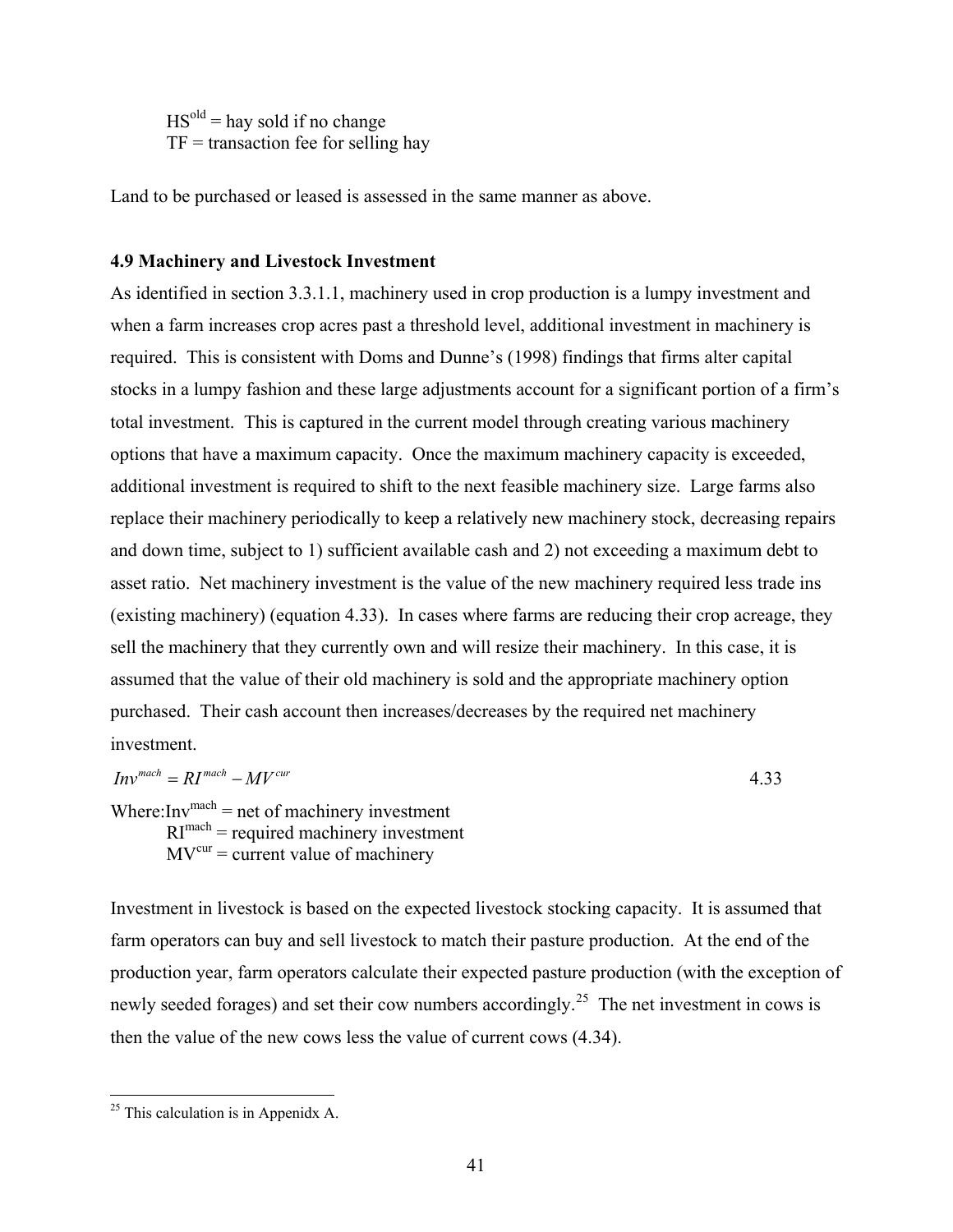<span id="page-52-0"></span>
$$
Inv^{rows} = (Cows^{new} - Cows^{old}) \cdot P^{rows}
$$
 4.34

Where:  $Inv<sup>rows</sup> = net investment in cows$  $Cows<sup>new</sup> = new quantity of cows$  $Cows<sup>old</sup> = old quantity of cows$  $P<sup>cows</sup> = value of a cow$ 

It is assumed that all machinery and livestock investments are financed with 25% equity and 75% borrowed formula, with repayment over a 5 year period, with the exception of down sizing machinery.<sup>[26](#page-52-1)</sup>

# **4.10 Farmland Markets**

 $\overline{a}$ 

Farmland markets are the main area where interaction occurs between farmers. Here farmers compete with one another and non-farming investors in an attempt to expand. Farmers gain control of additional farmland through either the farmland purchase market or the farmland leasing market. It is assumed here that the farmland purchase market occurs first and the leasing market second, which is consistent with a strong preference for land ownership.

Farmland enters the purchase or lease market when a lease expires, a current farmer exits, or nonfarming land owners decide to sell. Land enters each market based on the following rules:

- 1) Expiring lease agreement land enters the purchase market and receive bids. If the bids are unsatisfactory, the land enters the lease market.
- 2) Voluntary farmer exit a random portion directly enters the lease market and the remainder enters the land purchase market to receive bids. All leased plots are treated as though the lease agreement expired.
- 3) Forced farmer exit all owned land enters the purchase market. All leased plots are treated as though the lease agreement expired.

<span id="page-52-1"></span> $26$  This is similar to Freeman (2005) who assumes all non-land capital expenditures are financed with a 25% cash down payment and the remainder financed over a 5 year amortization period.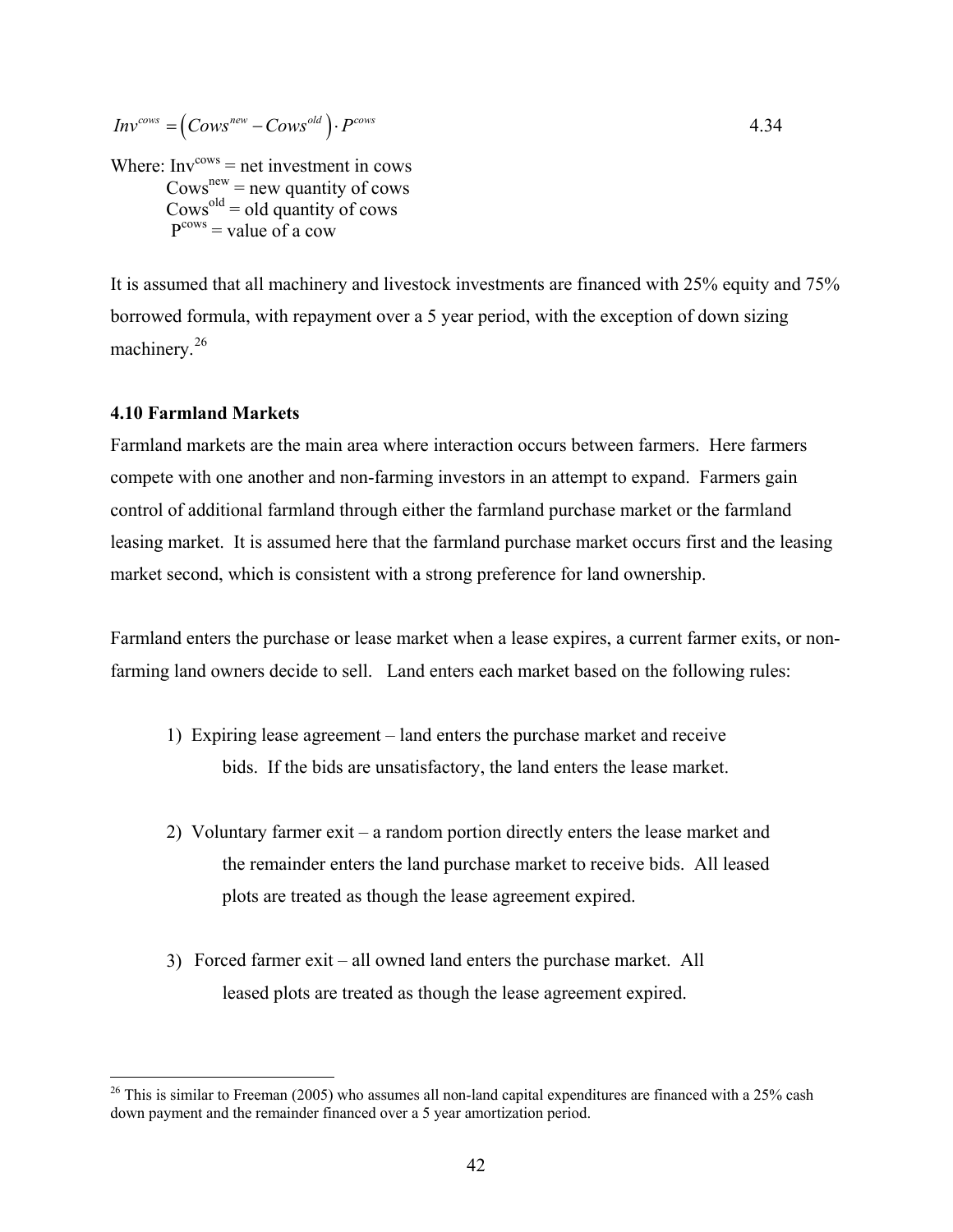In both the farmland markets, an auctioneer agent randomly selects an available plot and collects bids for that plot. This process occurs each time period until there are no remaining plots for sale or lease.

# **4.10.1 Bidding Eligibility Criteria**

requirements:

Before farmers can compete in land markets, they must meet initial bidding eligibility

<span id="page-53-1"></span><span id="page-53-0"></span>

| requirements.                                   |      |
|-------------------------------------------------|------|
| $Age < Age^{Max}$                               | 4.35 |
| $D/A < DA_{before}^{max}$                       | 4.36 |
| $Cash > TCA \cdot \gamma + THA \cdot \phi + CR$ | 4.37 |

<span id="page-53-2"></span>Where:  $Age^{Max} =$  maximum age farm for bidding on farmland  $D/A =$  debt to asset ratio<br> $DA_{before}^{max} =$  maximum debt to asset ratio before buying land  $TCA = total crop acres$  $\gamma$  = minimum cash balance per crop acre  $THA = total$  hay acres  $\phi$  = minimum cash balance per hay acre  $CR =$  capital reserve requirement

Farms are not allowed to bid on additional farmland if they are above a specific age and preparing for retirement (equation [4.35](#page-53-0)). The second constraint (equation [4.36](#page-53-1)) requires a current debt to asset ratio greater than a threshold value. The final constraint (equation [4.37\)](#page-53-2) forces farmers to have minimum cash balance to cover production cost in the following period.

The initial screening requirements do not yet include the anticipated capital requirements for machinery investment or minimum cash balance per acre of the new land purchases because the quality of farmland available for sale is not yet known. These factors will be taken into account when creating a bid in the farmland markets.

A final screening requirement limits farmer bidding to land within a maximum distance from the farmstead. This constraint is added to reduce the computational requirement of farmland markets and will likely not affect the land markets due to transportation expenses.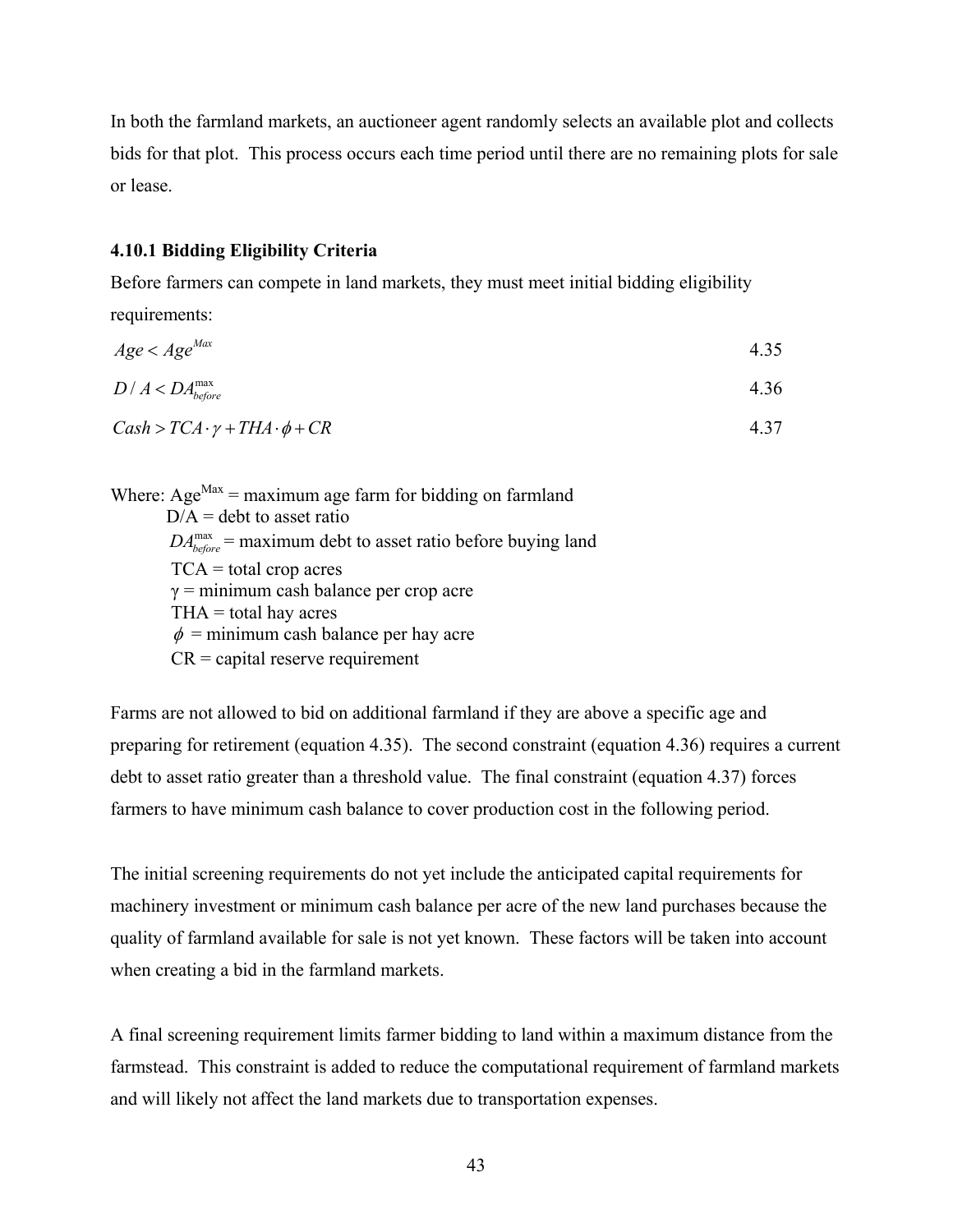## **4.10.2 Farmland Purchase Market**

Farmers who meet the eligibility requirements, create a maximum willingness to pay based on the minimum of 1) the bid based on expected income earning ability and 2) the bid based on financial constraints:

$$
Bid = Min(Bid_{\text{income}}, Bid_{\text{financial}}) \tag{4.38}
$$

Where:  $Bid =$  the bid for farmland

 $\overline{a}$ 

 $Bid_{\text{income}} = \text{bid value for plot based on income earning ability}$  $Bid$ <sub>financial</sub> = the bid value from financial characteristics</sub>

In order for the bid to be accepted, farmers bid value must be greater than a minimum acceptable price to the land owner and greater than any non-farming investor bids.

## **4.10.2.1 Maximum Bid Based on Income Earning Ability**

 Bid value based on income earning ability is the certainty equivalent of the annual economic return and ending land value, which is discounted to the present value (equation [4.39\)](#page-54-0).<sup>[27](#page-54-1)</sup> To calculate the certainty equivalent the expected income is multiplied by the farm agent's risk aversion parameter.<sup>[28](#page-54-2)</sup>

<span id="page-54-0"></span>
$$
bid_{\text{income}} = \sum_{t=1}^{n} \frac{E\left[CE\left(R_{t}^{xy}\right)\right]}{\left(1+r\right)^{t}} + \frac{E\left[CE\left(EV_{n}\right)\right]}{\left(1+r\right)^{n}}
$$

Where:  $CE =$  certainty equivalent  $bid<sub>income</sub> = bid value for plot$  $R_t^{xy}$  = annual net return from plot  $r =$  risk-free rate  $EV_n$  = value of land at the end of the planning horizon n = planning horizon

<span id="page-54-1"></span> $^{27}$  It is important to note that the opportunity cost of capital for land and annual economic return can be different.<br><sup>28</sup> The risk aversion parameter is randomly assigned at initialization and remains constant throug

<span id="page-54-2"></span>There are equal proportion of agents with a risk aversion parameter of 0.7, 0.6, and 0.5.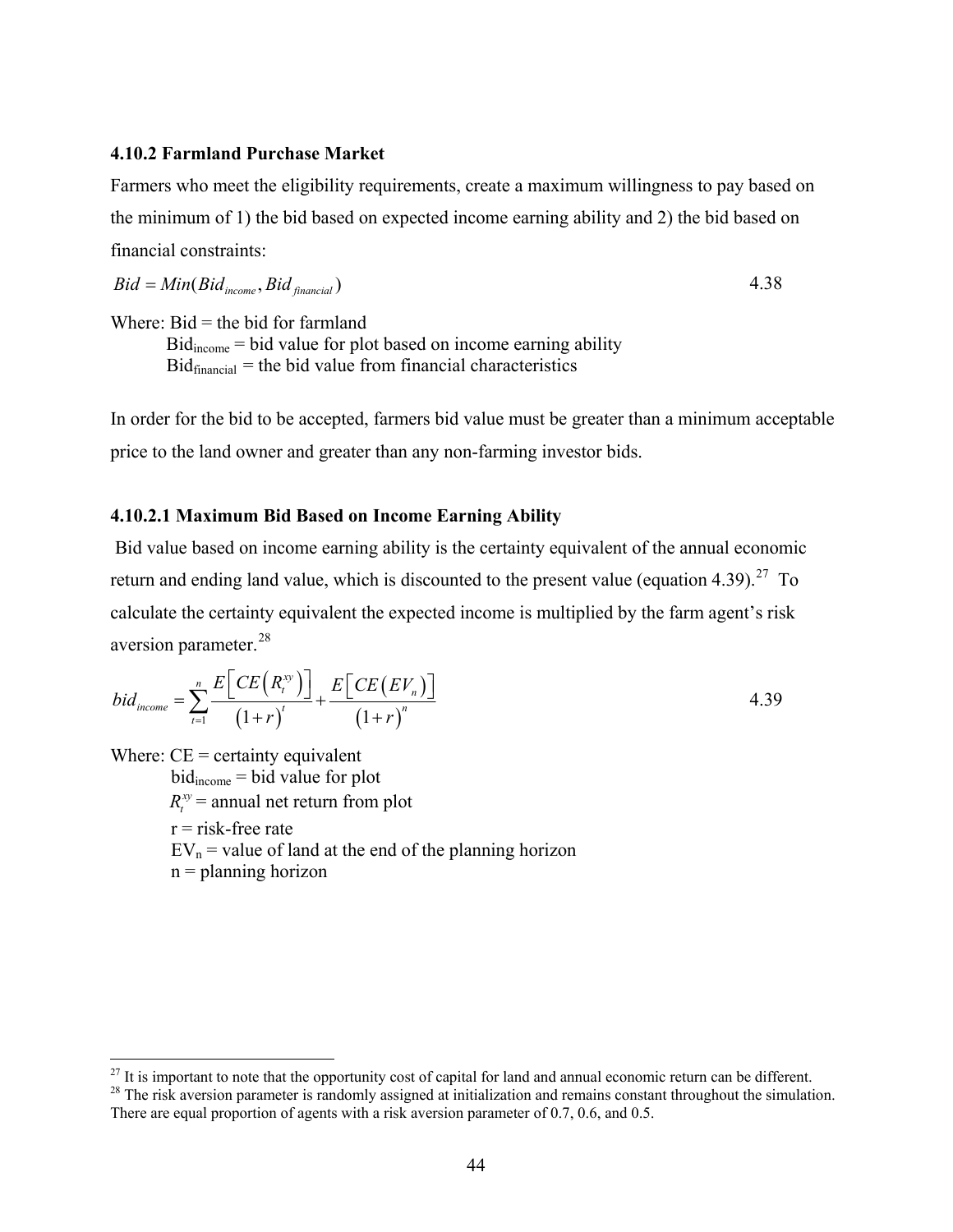Expected net annual income is defined in the same fashion as section 4.8.[29](#page-55-0) Total annual net return is calculated as the annual return less fixed costs, hired labour, and unpaid family labour (equation  $4.40$ ).<sup>30</sup>

<span id="page-55-1"></span>
$$
R_t^{xy} = AR - FC - HL^{crop} - UL \tag{4.40}
$$

Where:  $AR =$  annual value added when used in best use  $FC = fixed cost of plot$  $HL^{crop}$  = hired labour for the crop enterprise  $UL =$ unpaid labour

Fixed costs for the plot is the sum of fixed costs for capital invested in crop machinery and livestock. Fixed machinery costs consist of depreciation and an opportunity cost of capital investment.<sup>[31](#page-55-3)</sup> The value of machinery are calculated using the equation [4.22.](#page-46-3) This is calculated using the capital recovery charge:

$$
CRC_i = (V_{0,i} - V_{n,i}) \cdot \frac{i}{(1 - (1 + i)^{-n})} + (i \cdot V_{n,i})
$$
\n4.41

Where:  $CRC_i =$  capital recovery charge for capital in use i (crop machinery or livestock)

 $V_{0,i}$  = current capital value for use i

 $V_{n,i}$  = capital value at end of planning period for use i

 $i$  = nominal interest rate

 $n =$  planning period for capital investments

The crop machinery capital recovery charge is spread over the total acres that the farm operator has in that particular land use (equation [4.42](#page-55-4)). Farm operators believe that they will gain enough land used in crop production to get to the next efficient point for their machinery package. Therefore, when creating a bid value, they spread their fixed machinery cost to the point where their machinery option is efficient. For livestock, the capital recovery charge is based on the additional cow value that will be added if the plot is purchased.

<span id="page-55-4"></span>
$$
FC_i = \frac{CRC_i}{AC_i^{eff}} \cdot A_i^{plot}
$$

Where:  $FC_i$  = fixed cost for crop acres on the plot

 $\overline{a}$ 

<span id="page-55-0"></span> $29$  When calculating the annual return it is assumed that all tillable land is broken, therefore making the calculation the same as in the section of land currently in crop production. This annual return includes a value on the existing pasture and hay production in addition to the value of tilled land when used in its highest and best use.

<span id="page-55-2"></span> $30$  Repair costs are not included in the bid value because it is believed that they will not significantly impact the value.

<span id="page-55-3"></span> $31$  The capital recovery charge for livestock is only the opportunity on investment as the value of livestock remains constant.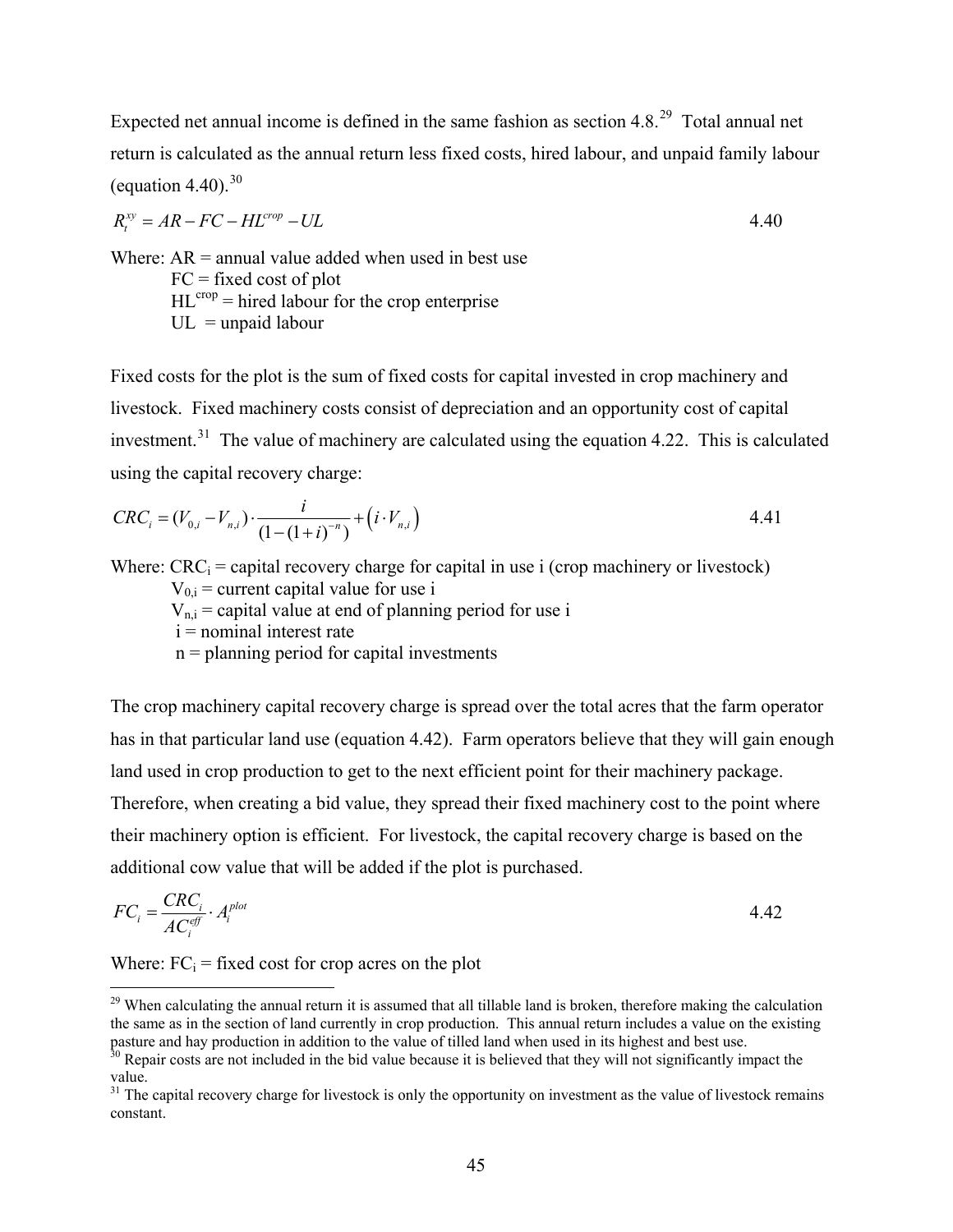$AC_i^{eff}$  = efficient acres for machinery option  $A_i^{plot}$  = acres in use i on the plot

For the land bid value, the family living withdrawal is the propensity to consume from the annual gross income from the plot less any variable costs.

Hired labour is only considered for the crop production enterprise.<sup>[32](#page-56-0)</sup> Hired labour for the crop enterprise has a lumpy component, due to full-time hired labour, and a per acre cost based on the quantity of part time labour required (equation [4.43](#page-56-1)). The total labourers required are determined by the crop machinery option that the farmer requires because each machinery component requires a person to operate it.

<span id="page-56-1"></span>
$$
H L^{crop} = \frac{FT \cdot S}{TCA + CA^{plot}} + PT^{hours} \cdot W \cdot CA^{Plot}
$$

Where:  $FT =$  number of full time employees  $S =$  full time labour salary TCA = total crop acres of the farm agent  $CA<sup>plot</sup> = crop acres on plot bidding on$  $PT<sup>hours</sup> = part time labour hours per acre of crop$  $W =$  part time labour hourly wage

Unpaid family labour is computed in relation to the marginal propensity to consume (equation [4.44\)](#page-56-2). This value is different than that discussed in section 4.3 because the this is consumption from income before debt or lease payments are made. It is calculated in this manner because the debt payment or lease payment is not known until after the auction process is over.

<span id="page-56-2"></span> $UL = \beta \cdot AR$  and  $4.44$ 

 $\overline{a}$ 

Where:  $\beta$  = marginal propensity to consume from annual return AR = annual value added when used in best use

It is assumed that farmers believe the salvage land value at the end of the planning period is equivalent to the current land value.

<span id="page-56-0"></span> $32$  It is assumed that the hired labour for livestock production will have a marginal impact and is not included in the bid value.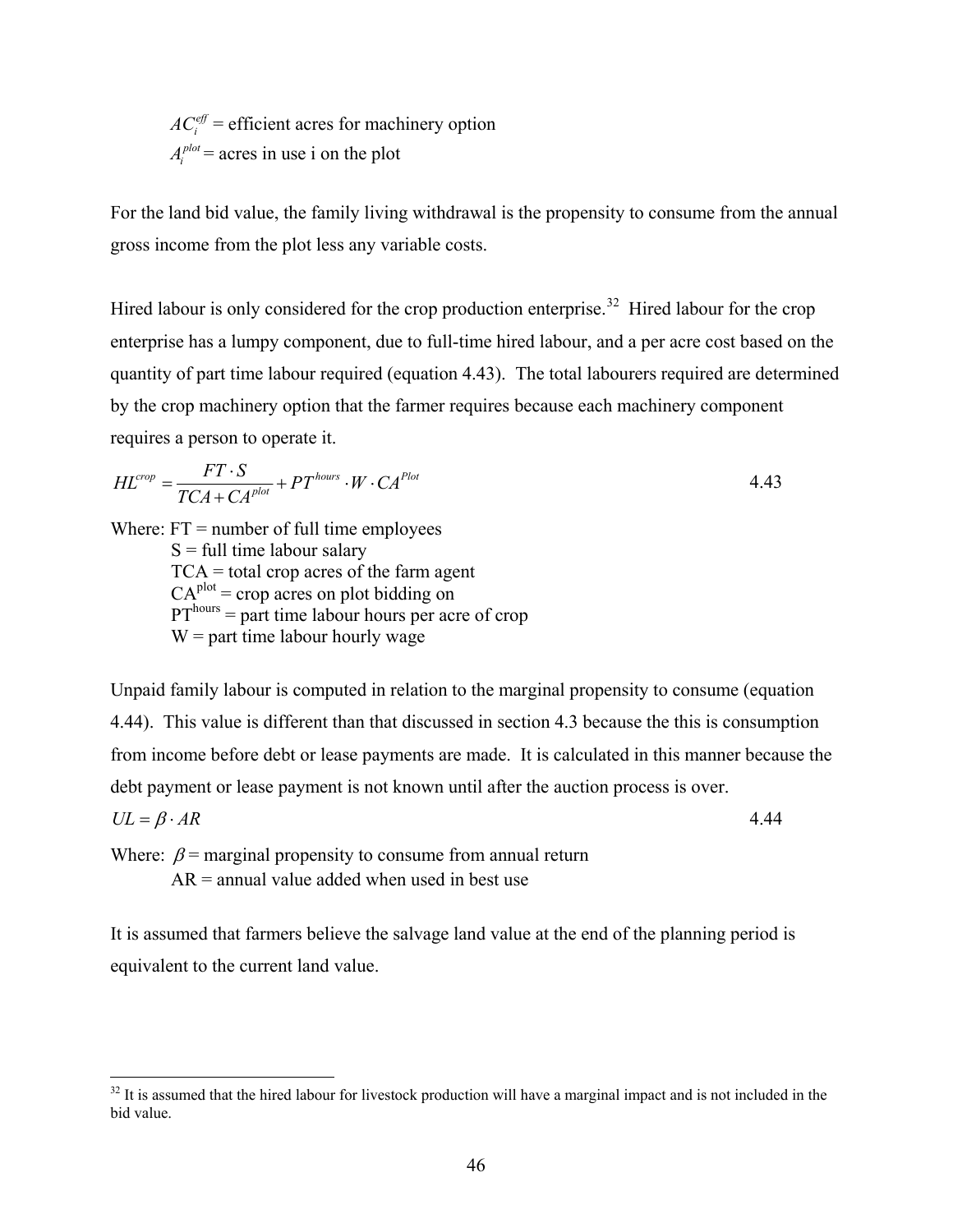## **4.10.2.2 Maximum Financial Bid**

The financial bid is based on essential accounting relationships and is the minimum of 1) current cash available for the down payment, 2) the maximum new debt to remain below the allowable asset ratio, and 3) the ability to maintain a positive annual cash flow (equation [4.45](#page-57-0)).

<span id="page-57-0"></span>
$$
Bid_{\text{financial}} = \min\left(Bid^{\text{cash}}, Bid^{\text{D/A}}, Bid^{\text{CF}}\right) \tag{4.45}
$$

Where: Bid<sup>cash</sup> = bid based on the available cash  $Bid<sup>D/A</sup> = bid based on maximum debt to asset ratio$  $Bid^{CF} = bid$  based on cash flow

The maximum that a farm agent can bid, based on their available cash is:

$$
Bid^{cash} = \frac{Cash^{Avail}}{\lambda} \tag{4.46}
$$

Where:  $Cash<sup>Avail</sup> = cash available for down payment on land$  $\lambda$  = portion of land investment required as down payment

Available cash requirements includes a minimum cash balance per acre of hay land and crop land, the down payment of new investments in machinery and livestock, and a minimum capital reserve (equation [4.47\)](#page-57-1).

<span id="page-57-1"></span>
$$
Cash^{Avail} = Cash - \alpha \cdot CA^{mach} - \beta \cdot (THA + HA^{plot}) - \lambda \cdot (MI + CI) - CR
$$
 4.47

Where:  $CA^{mach} = crop$  acres when machine used to capacity  $HA<sup>plot</sup> = total acres used in hay on plot$  $MI = new investment in crop machinery required$  $CI = total$  investment in cows for farm agent with the plot bidding on included  $CR =$  capital reserve of the farm agent

The bid based on the farm agent's debt to asset ratio includes the new debt and new assets required from the purchase of farmland, machinery, and livestock. This bid identifies the maximum that the farm agent is willing to pay, assuming that they purchase the required investment in livestock and machinery, and maintain a debt to asset ratio that is equal to the maximum debt to asset ratio. The maximum bid based on debt to asset ratio is define as:

$$
Bid^{D/A} = \frac{D/A^{\max} \cdot (NA + LV) - ND}{D/A^{\max} \cdot \lambda + (1 - \lambda)}
$$
 4.48

Where:  $Bid<sup>D/A</sup>$  = maximum bid based on debt to asset ratio  $D/A<sup>max</sup>$  = maximum debt to asset ratio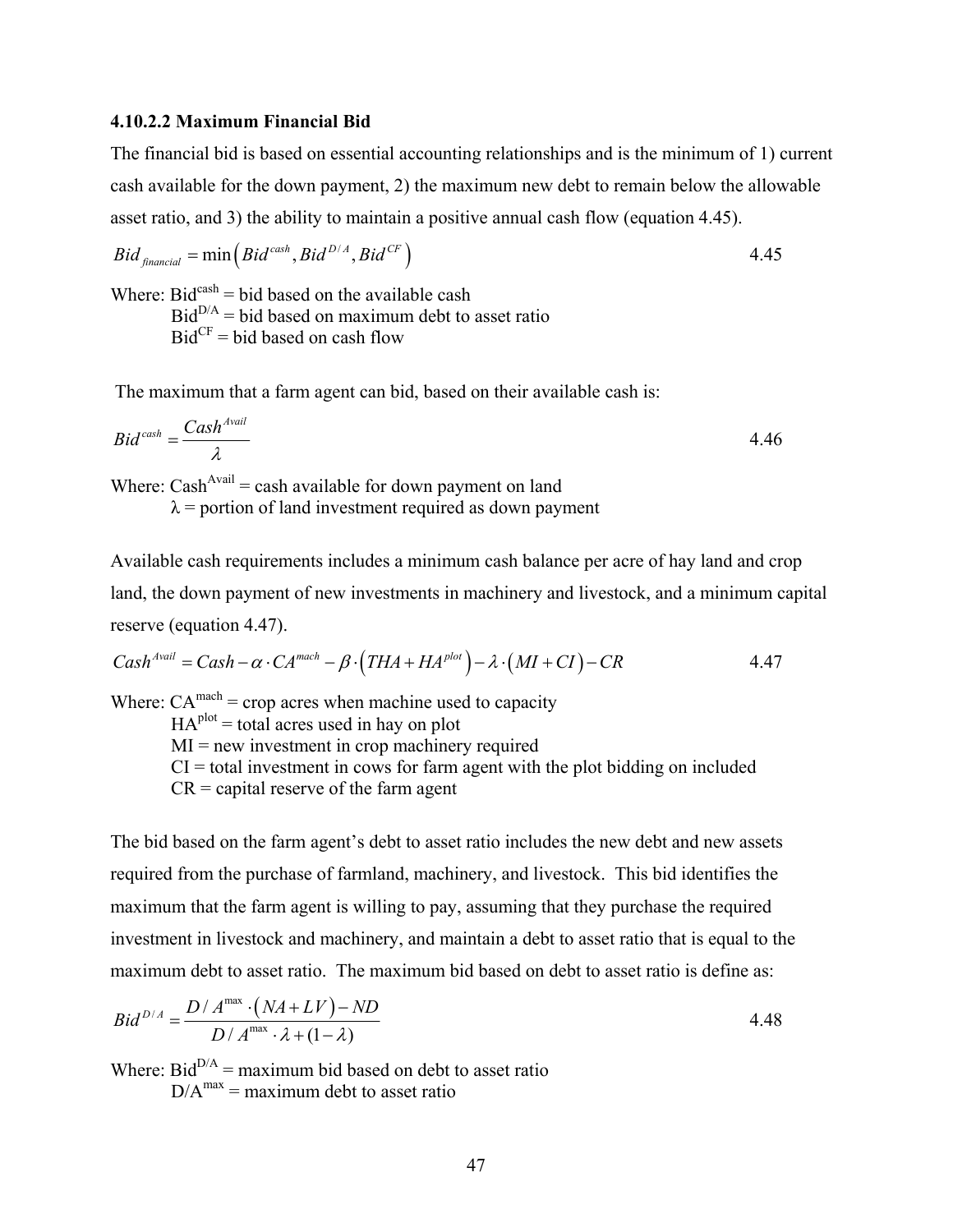$NA = value of new assets$  $LV =$  market value of land  $ND =$  total new debt  $\lambda$  = proportion of new investments equity financed

The value of new assets includes current assets, new machinery and cow investment required. In turn, this is reduced by the value of the down payment on the new cow and machinery investment (equation [4.49](#page-58-0)).

<span id="page-58-0"></span>
$$
NA = Acur + (1 - \lambda)(MI + CI)
$$
  
Where: A<sup>cur</sup> = current assets

New debt consists of current debt in addition to the new debt for required machinery and cow purchases (equation [4.50\)](#page-58-1).

<span id="page-58-1"></span>
$$
ND = D^{cur} + (1 - \lambda) \cdot (MI + CI) \tag{4.50}
$$

Where:  $D^{cur}$  = current debt of the farm agent

The market value of land is calculated based on the value of land in the previous period adjusted for the quality of the land and as shown in section 4.4.

Maximum cash flow represents the maximum amount that can be used to service debt. Expected annual income is the total net income from off farm employment, livestock income, and annual crop income less the total debt payment, land lease payment, hired labour, and family living withdrawal. The annual cash flow includes the expected income from the plot being bid on as well as the annual debt payment if a investment in machinery or livestock are required if the plot is purchased. It is assumed that the farm agent will attempt to maintain the same level of family living as they had prior to the land purchase.

## **4.10.2.3 Investor's Bid Value and Minimum Acceptable Price**

Random plots are selected to receive a bid from non-farming investors. This is the capitalized expected annual lease rate less a management fee (equation [4.51](#page-59-0)), adjusted for plot quality:<sup>33</sup>

 $\overline{a}$ 

<span id="page-58-2"></span> $33$  Investor's risk parameter are set at 0.7.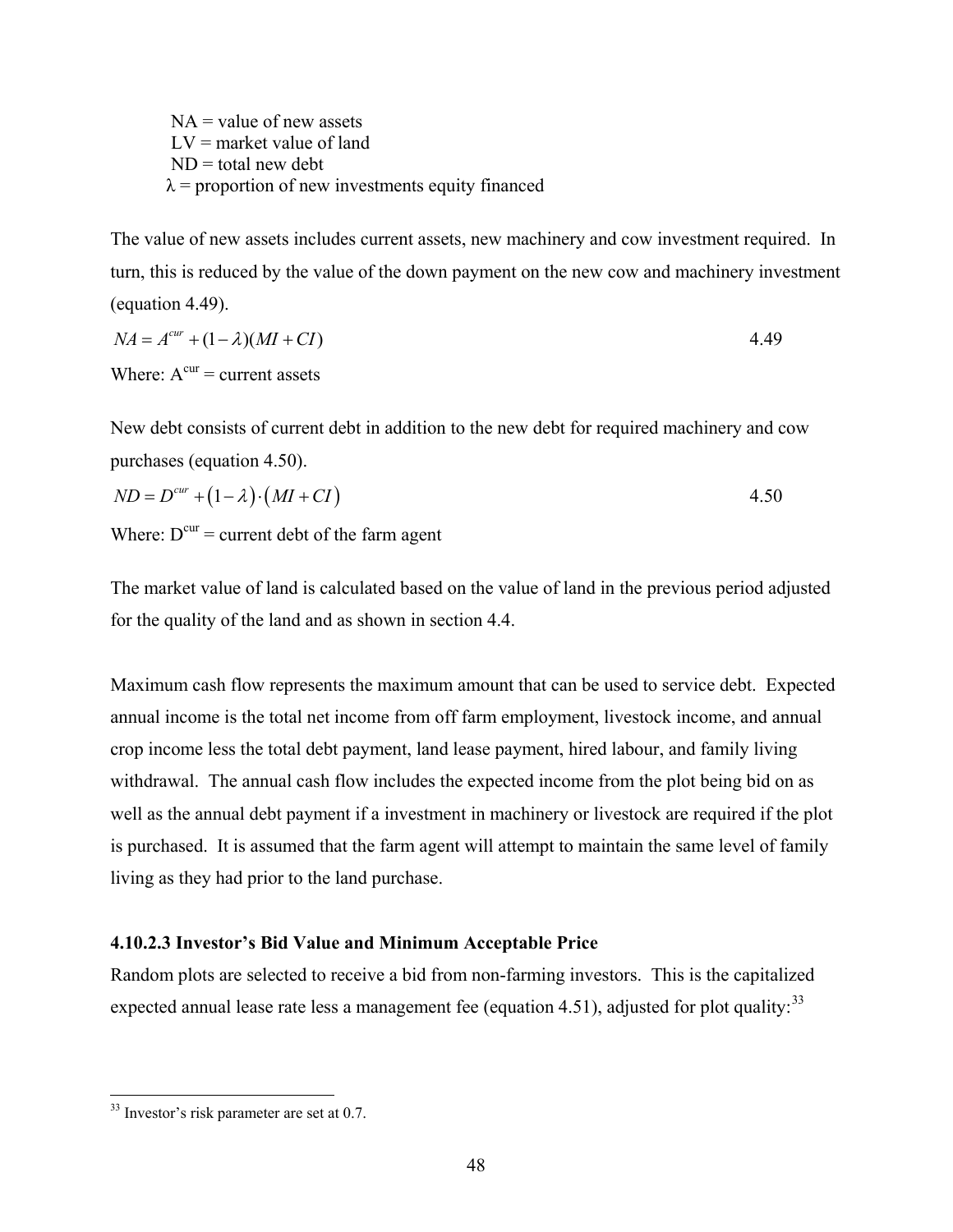<span id="page-59-0"></span>
$$
Inv_{bid} = \frac{CE(E(L_t) - MF)}{r}
$$
 4.51

Where:  $Inv<sub>bid</sub> = investor bid value$ 

 $L_t$  = the income from leasing an average quality plot

 $MF =$  management fee

The expected annual lease rate is based on the actual lease rate that occurred in the previous period and the expected change in the lease rate as a result of changing output price expectations (equation [4.52](#page-59-1)). The expected change in the lease rate is the weighted change in the expected output prices multiplied by the lease rate. The outputs are classified as either grain or livestock. Expected grain prices are the weighted changes of the annual crops included in the model, weighted by the no-till technology crop mix. The relative weights for the outputs are based on the simulated land use that occurred in the previous period for each annual crop and hay and pasture land for livestock.

<span id="page-59-1"></span>
$$
E(L_{t}) = L_{t-1} + \sum_{i=1}^{2} w_{i} \cdot \psi_{i} \cdot \frac{(E(P_{t,i}) - E(P_{t-1,i}))}{E(P_{t-1,i})} \cdot L_{t-1}
$$
  
3*t*  $\sum_{i}^{2} w_{i} = 1$  4.52

Where:  $w_i$  = weight for output i  $\psi_i$  = scaling factor for output i

 $P_{\text{t}}$  = price of output i at time t

Expected prices are calculated as in section 4.5, but without an error term and hence are nonstochastic.

The minimum selling price a land owner will accept is the capitalized expected lease rate less a management fee (equation [4.51](#page-59-0)), with the expected lease rate calculated as in equation [4.52.](#page-59-1) A random number of plots that enter the purchase market have a greater urgency to sell due to death, divorce, or financial hardships encountered by the land owner and the minimum price accepted for these plots will be lowered to 65% of the usual minimum accepted price.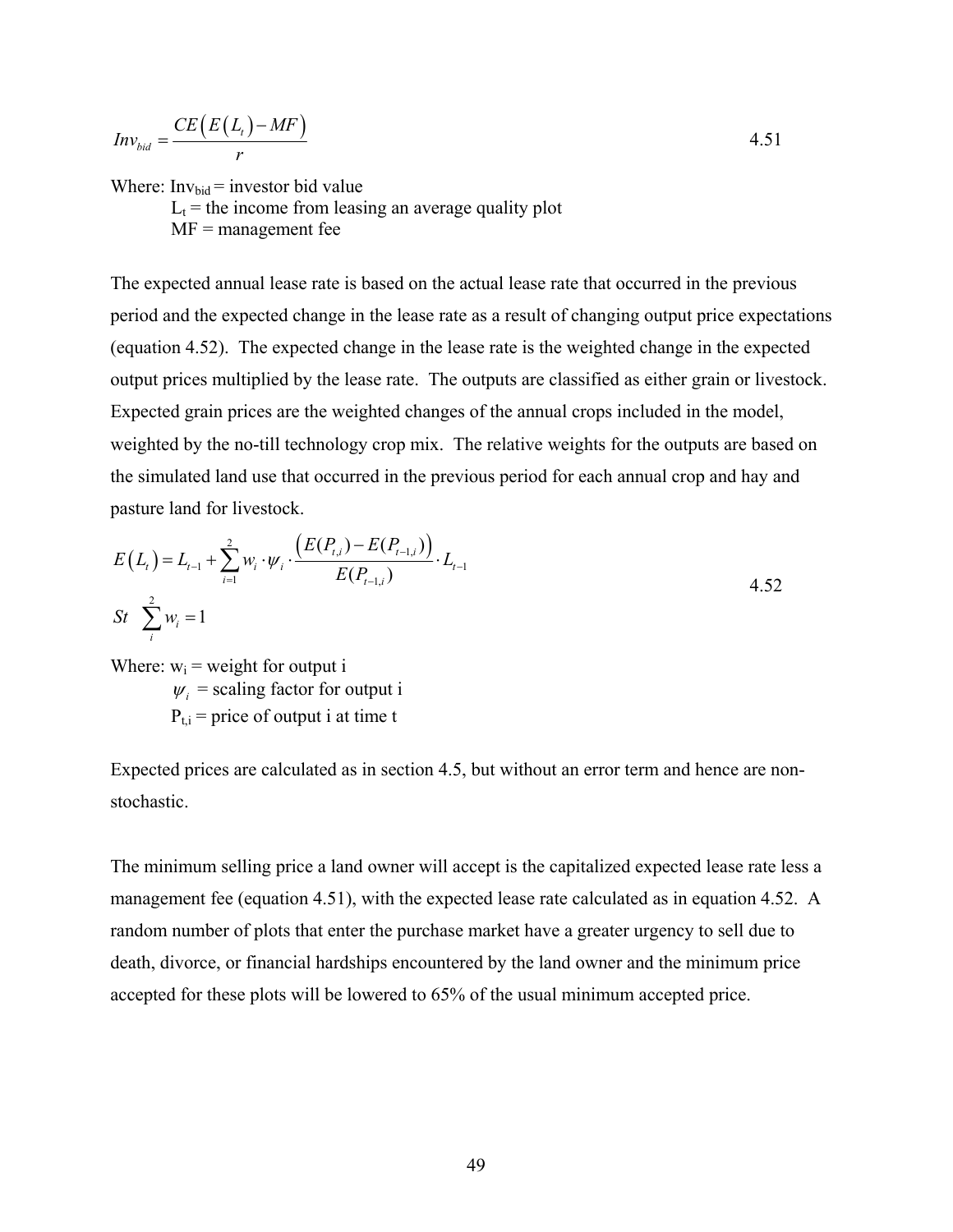#### **4.10.3 Auction Process**

The auctioneer agent then selects the individual with the highest bid for the plot of land. If this agent is a farmer, they can adjust their bid to reflect the current market conditions.<sup>[34](#page-60-0)</sup> An adjusted bid value is the average of their current bid and the next highest bid, either an investor bid or farmer bid. This is done to mitigate the "winners curse" phenomenon, where the highest bidder tends to over estimate the value of the plot. If the bid value is acceptable, the actual transacted price is the average of the bid and minimum the acceptable price for the parcel (equation [4.53](#page-60-1)).<sup>35</sup> If the maximum bid value is lower than the minimum price, the parcel is not sold and enters the leasing market.

<span id="page-60-1"></span>
$$
PP = \frac{\min_{accept} + Bid^{adjust}}{2}
$$
 4.53

Where:  $PP = actual price paid for the plot$  $Bid^{adjust}$  = adjusted bid to reflect current market conditions

#### **4.10.4 Farmland Lease Market**

 $\overline{a}$ 

Farm agents must meet the same cash eligibility criteria imposed in the farmland purchase market before a bid can be made in the lease land market. Farmers above the maximum age can bid on land as long as they do not have to purchase additional machinery. After an available plot has been identified, the best use for the land is determined. Next, available resources must be present before a lease bid can be submitted. If the farm agent has sufficient capital (equation [4.54](#page-60-3)) and a debt to asset ratio no greater than the maximum, after all necessary machinery and livestock purchases are made (equation [4.55](#page-60-4)), a lease bid is submitted.

<span id="page-60-3"></span>
$$
Cash^{\text{Avail}} > 0 \tag{4.54}
$$

<span id="page-60-4"></span>
$$
\frac{ND}{NA} < D / A^{\text{max}} \tag{4.55}
$$

Lease bids are created in a similar fashion to the purchase market. Bid values are based on the residual from the plots highest and best use (equation [4.40\)](#page-55-1). The farmer with the maximum lease bid will gain control of the plot for a negotiated annual lease rate equal to the average of their bid

<span id="page-60-0"></span> $34$  It is assumed that investors do not adjust their bid value if they are the highest bid because their bid is based off the same procedure as the sellers minimum acceptable price.<br><sup>35</sup> This price is adjusted to represent average quality land per acre and is recorded to determine the market price of

<span id="page-60-2"></span>land in that period.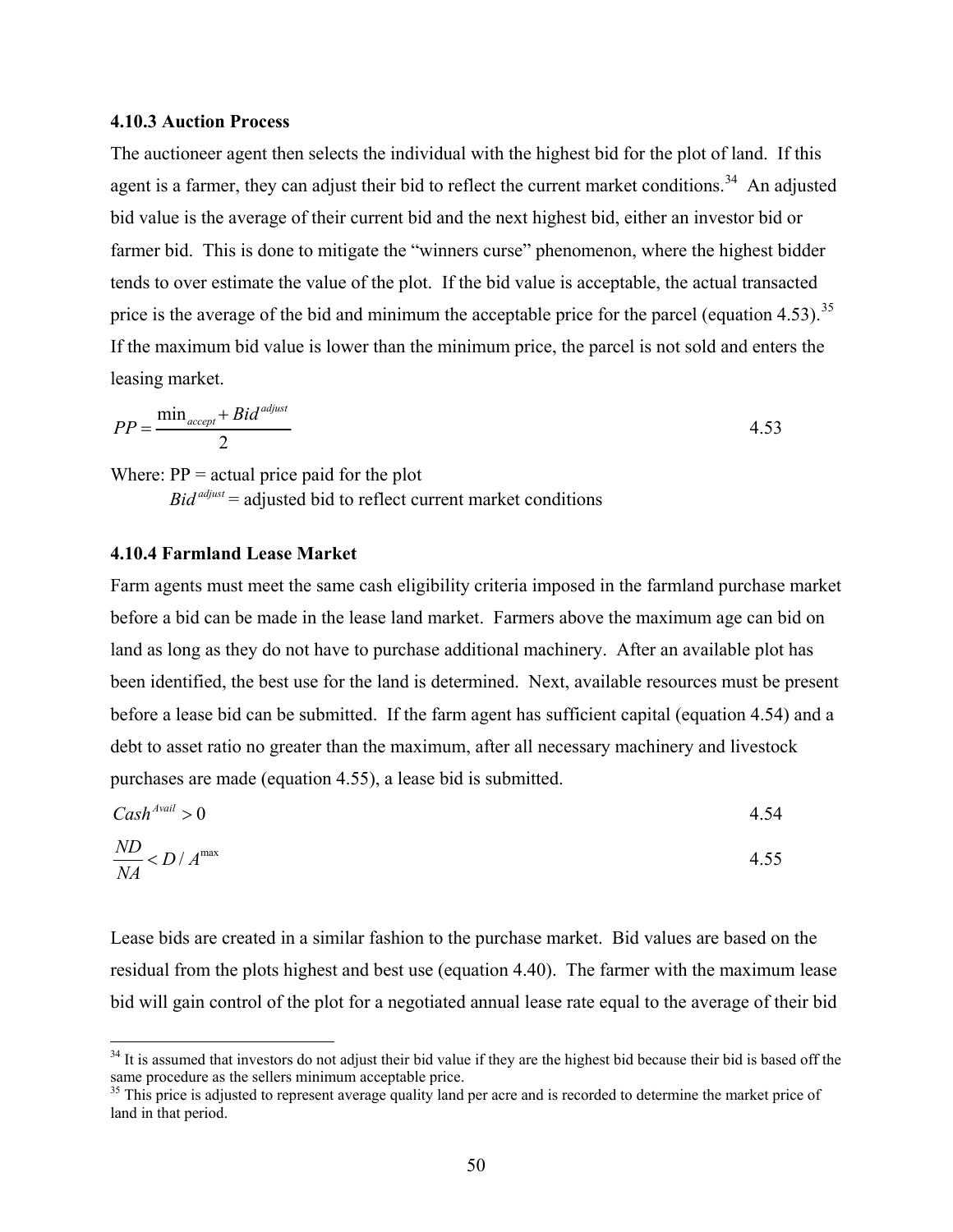and the second highest lease bid for the plot. The term of the lease is the length of a forage rotation. This allows farm agents who use land in a forage rotation to gain the full benefit of growing forage.<sup>[36](#page-61-0)</sup>

# **4.10.4 Lease Renegotiation**

Leases are renegotiated based on the lease market at that time. Leases are renegotiated if the prevailing market leases have either increased or decreased by 20% since the last adjustment to the lease (equation [4.56\)](#page-61-1).<sup>[37](#page-61-2)</sup>

<span id="page-61-1"></span>
$$
LP^{new} = \frac{LR^{cur}}{LR^{last\,adj}} \cdot LP^{old} \tag{4.56}
$$

Where:  $LP^{new}$  = new lease payment  $LR<sup>cur</sup> = current lease rate$ LR  $\text{last}$  adj = lease rate when the plot last adjust the lease payment  $LP<sup>old</sup>$  = the old lease payment

#### **4.11 Summary**

 $\overline{a}$ 

This chapter presented the behavioural equations used in the simulation. The next chapter will discuss the model region, population characteristics, the data used in the model, and model validation.

 $36$  It is assumed that if used in forage, the tillable land is broke by the farm agent at the end of the lease term.

<span id="page-61-2"></span><span id="page-61-0"></span><sup>&</sup>lt;sup>37</sup> This is required due to the long term of lease agreements. Lease agreements have a term equal to the length of a forage rotation. This allows the adjustments to lease rates during changing market conditions during the term of the lease.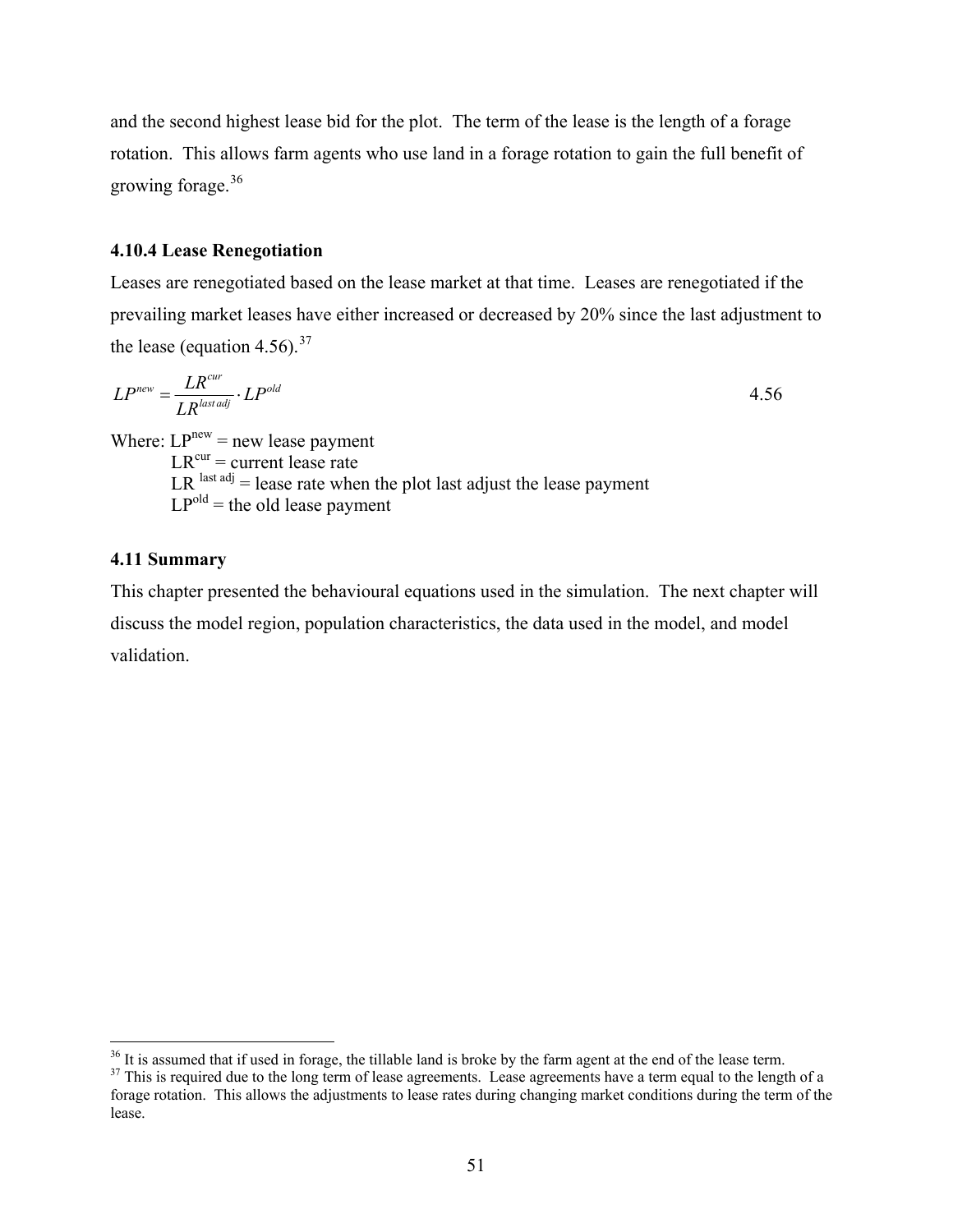# **Chapter 5 Model Initialization, Data, and Validation**

# **5.0 Introduction**

The following chapter outlines the detailed model population profile representative of Census Agricultural Region (CAR) 7B of Saskatchewan. This chapter also describes the process for generating the price and yield data used in the model. Production data used in the model, and model validation are also explained in this chapter.

CAR 7B is located in western Saskatchewan (See figure 5.1), in the dark brown soil zone. This CAR has a total of 1,818 cattle and grain and oilseed farms and 2,774,158 acres of farmland used in annual crop or forages for livestock (Census of Canada: Agriculture Saskatchewan CAR 7B 2001).



**Figure 5.1:** Census Agriculture Regions of Saskatchewan

Source: Census of Canada: Agriculture Saskatchewan (2006)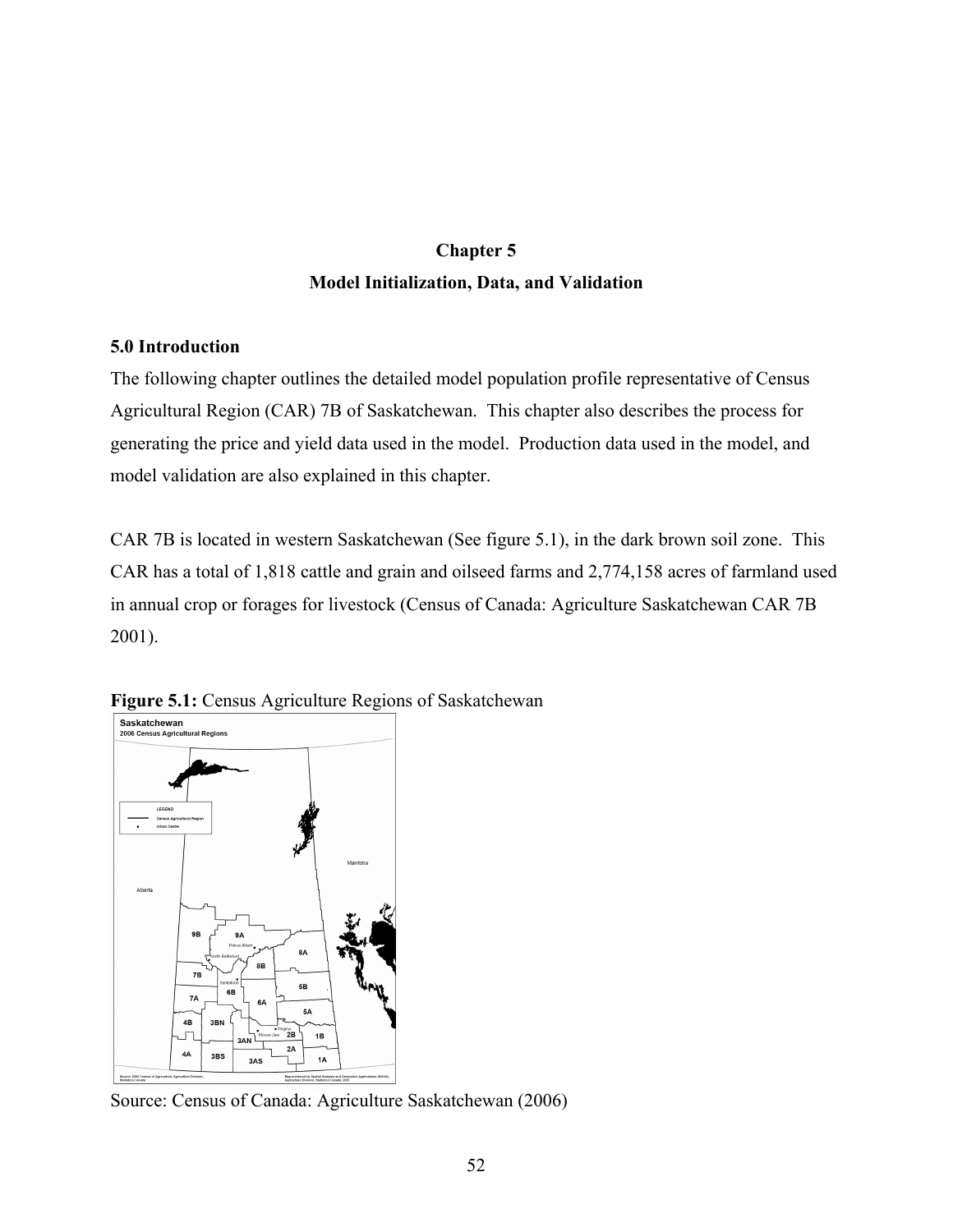## **5.1 Synthetic Farm Population**

 $\overline{a}$ 

The synthetic farm population created for the simulation is based on the Whole Farm Survey for CAR 7B (Statistics Canada 2004). These data are expanded to the actual population in this region taking into account farm size, livestock numbers, age, debt, land value and off farm income. Next, the synthetic population is matched to actual farmland plots of 640 acres according to average land value. Plots with the highest farmland value are matched to highest land quality. Land quality is based on the SAMA average productivity rating.<sup>[38](#page-63-0)</sup> Leased land is assigned randomly to match the land tenure in the region. Each expanded farm is randomly assigned debt per acre. Age and off farm employment are assigned using a similar method. Farms are assumed to be willing to produce livestock if their representative farm currently produces livestock. The result of this process is a synthetic farm population representative of CAR 7B with land parcels in the simulation based on actual land parcels in that region.

## **5.1.1 Farm Size, Operator Age, and Off Farm Income**

Each farm agent is governed by over 100 equations per year, making the model very computationally intense. As a result only a sample of the synthetic population is included to complete the study in an acceptable timeframe. A random sample of 600 farmers is selected and their corresponding plots are included in the model (see table 5.1). This yields a total area of 867,485 acres of farmland, with an average farm size of 1,446 acres. This amount is consistent with the average farm size of 1,440 for the region according to Statistics Canada (2001). The average age of this initial farm population is 52 years.

<span id="page-63-0"></span><sup>&</sup>lt;sup>38</sup> The SAMA data has the acres of each category of farmland, natural pasture, improved pasture, hay, and tilled, along with a productivity rating for each category of land.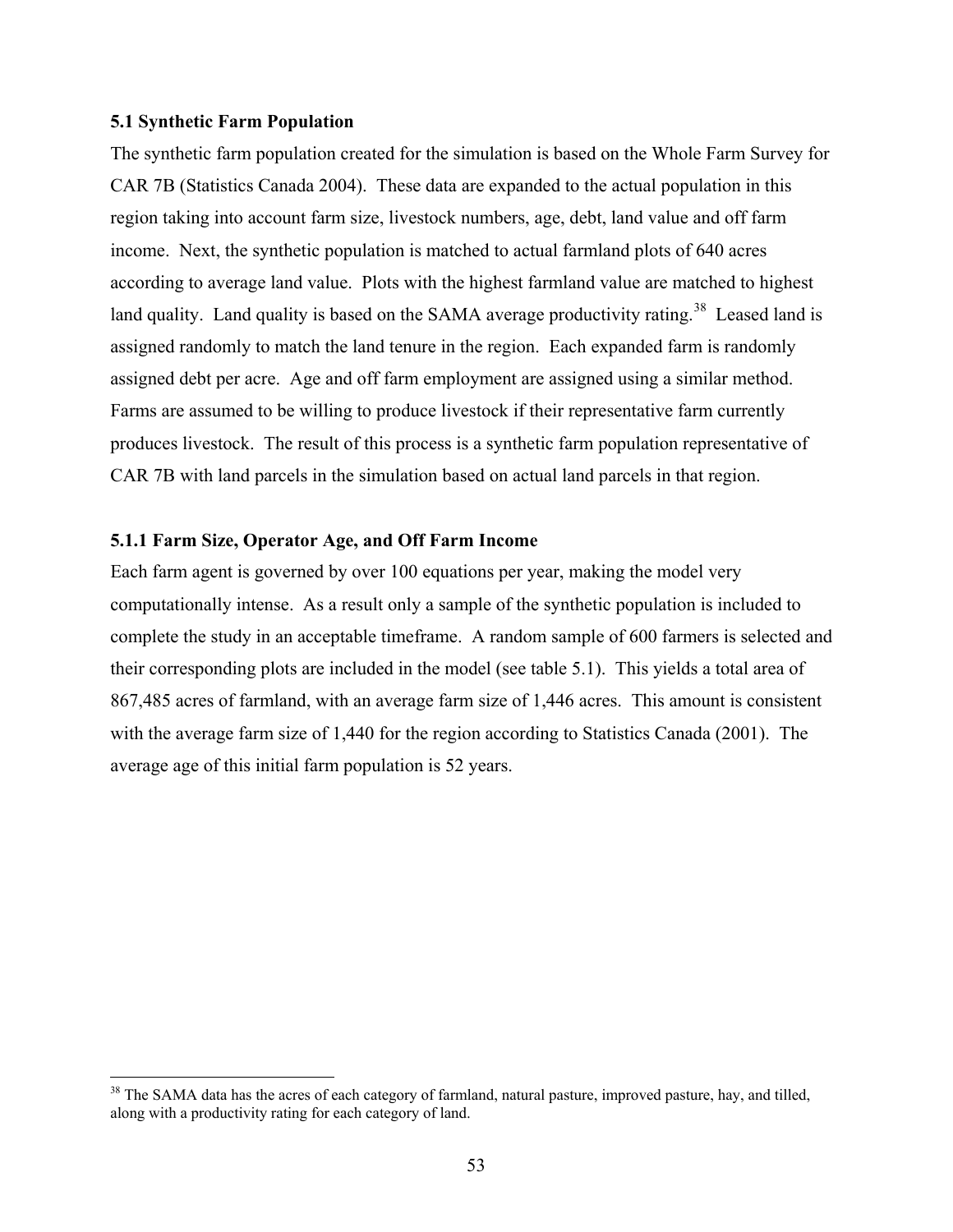|              |              |                  |                  |                  |                  | Acres            |                  |                  |              |       |
|--------------|--------------|------------------|------------------|------------------|------------------|------------------|------------------|------------------|--------------|-------|
| Age          | <640         | $641 -$<br>1280  | $1281 -$<br>1920 | $1921 -$<br>2560 | $2561 -$<br>3200 | $3201 -$<br>3840 | 3841-<br>4480    | $4481 -$<br>5120 | > 5120       | Total |
| 30 and Under | 10           | $\overline{4}$   | $\mathbf{0}$     | $\mathbf{0}$     | $\mathbf{0}$     | $\mathbf{0}$     | $\mathbf{0}$     | $\mathbf{0}$     | $\theta$     | 14    |
| $31 - 35$    | 20           | $\boldsymbol{0}$ | $\boldsymbol{0}$ | $\mathbf{0}$     | $\mathbf{0}$     | $\mathbf{0}$     | $\boldsymbol{0}$ | $\mathbf{0}$     | $\Omega$     | 20    |
| $36 - 40$    | $\mathbf{0}$ | 3                | $\overline{7}$   | 6                | $\overline{c}$   | $\overline{2}$   | 1                | $\mathbf{0}$     | $\Omega$     | 21    |
| $41 - 45$    | 10           | 32               | 22               | 17               | 11               | 1                | $\mathbf{0}$     | $\mathbf{0}$     | $\Omega$     | 93    |
| $46 - 50$    | 18           | 68               | 37               | 13               | 6                | $\theta$         | $\overline{2}$   | $\overline{2}$   | $\theta$     | 146   |
| 51-55        | 15           | 45               | 30               | 16               | 7                | 5                | 3                | 3                | 7            | 131   |
| 56-60        | 10           | 17               | 4                |                  | $\overline{c}$   | 3                | $\theta$         |                  | 3            | 41    |
| 61-65        | 19           | 16               | $\overline{4}$   | 2                | $\theta$         | $\theta$         | $\theta$         | $\theta$         | $\Omega$     | 41    |
| 66-70        | 30           | 6                | 6                | $\mathbf{0}$     | 2                | $\mathbf{0}$     | $\mathbf{0}$     | $\mathbf{0}$     | $\theta$     | 44    |
| Over 70      | 40           | 8                | 1                | $\mathbf{0}$     | $\mathbf{0}$     | $\mathbf{0}$     | $\boldsymbol{0}$ | $\boldsymbol{0}$ | $\mathbf{0}$ | 49    |
| Total        | 172          | 199              | 111              | 55               | 30               | 11               | 6                | 6                | 10           | 600   |

**Table 5.1:** Initial Distribution of Farms by Age and Farm Size (Synthetic Population)

A total of 346 farms are initialized with an average off farm income of \$47,837. Table 5.2 shows the distribution of off farm income by farm size.

|           |                    | Off Farm Income   |                        |                        |                        |                        |                        |                        |            |       |
|-----------|--------------------|-------------------|------------------------|------------------------|------------------------|------------------------|------------------------|------------------------|------------|-------|
| Acres     | No Off<br>farm Inc | $$1-$<br>\$10,000 | $$10,001-$<br>\$20,000 | $$20,001-$<br>\$30,000 | $$30,001-$<br>\$40,000 | $$40,001-$<br>\$50,000 | $$50,001-$<br>\$60,000 | $$60,001-$<br>\$70,000 | > \$70,000 | Total |
| < 640     | 87                 | 4                 | 14                     | 12                     | $\theta$               | C                      | 3                      | 6                      | 44         | 172   |
| 641-1280  | 71                 | 6                 | 22                     | 32                     | 9                      | 6                      | 16                     | 12                     | 25         | 199   |
| 1281-1920 | 46                 | 9                 |                        | 20                     | 8                      |                        |                        |                        | 10         | 111   |
| 1921-2560 | 18                 | 6                 |                        | 11                     | 8                      |                        |                        |                        |            | 55    |
| 2561-3200 | 8                  |                   |                        | 6                      | 10                     |                        |                        |                        |            | 30    |
| 3201-3840 | 4                  | 0                 | 0                      |                        |                        | 0                      |                        | $\Omega$               |            | 11    |
| 3841-4480 | 4                  | 0                 | 0                      | $\Omega$               | $^{(1)}$               |                        | 0                      | $\Omega$               |            | 6     |
| 4481-5120 | 6                  | 0                 |                        |                        |                        |                        |                        | 0                      |            |       |
| >5120     | 10                 | $\mathbf{0}$      | $\theta$               | 0                      | 0                      | $\theta$               | $\theta$               | $\theta$               | $\theta$   | 10    |
| Total     | 254                | 28                | 44                     | 84                     | 37                     | 12                     | 26                     | 26                     | 89         | 600   |

**Table 5.2:** Distribution of Off Farm Income by Farm Size (Synthetic Population)

#### **5.1.2 Land Tenure, Land Use, and Livestock Numbers**

The model is initialized with 32% leased land. This is consistent with a total land area of 35% under lease agreements in CAR 7B (Statistics Canada 2001).

The model is reinitialized at the beginning of each run. Plot location is randomly assigned, changing the transportation costs of each land use. As a result, at initialization, land use, cow numbers, and number of farms with cows may slightly differ from run to run. Also, the relatively large plot size can result in slight errors in land use and cow numbers when compared to Census data. The initialization process for land use gives similar values to that of Census data for CAR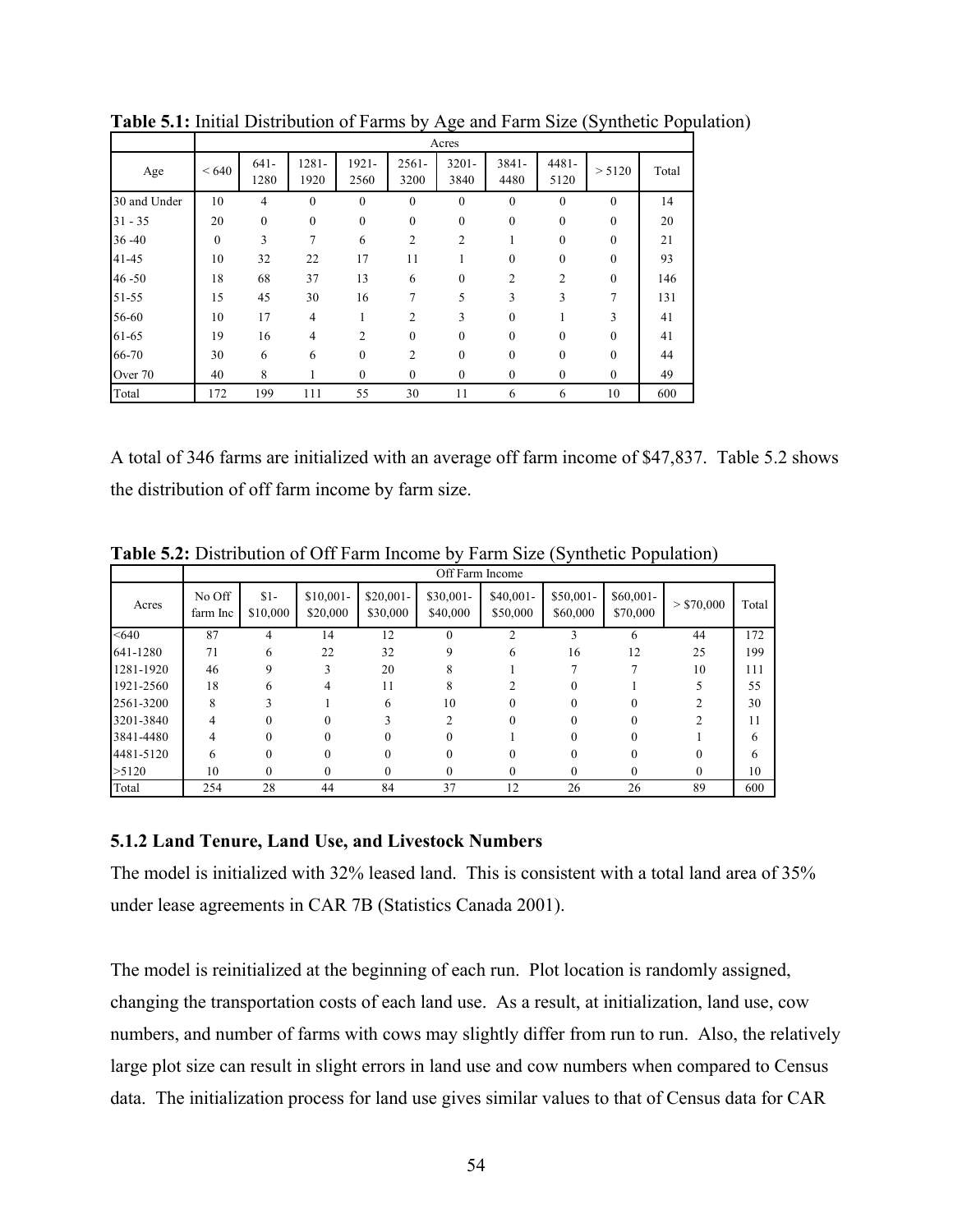7B (See table 5.3). Census land use has a category labeled other, which is land not used as pasture or crops and is not of importance to this simulation.

|        |               | Land Tenure    |                                        | Land Use            | Cows  |                         |                                        |
|--------|---------------|----------------|----------------------------------------|---------------------|-------|-------------------------|----------------------------------------|
|        | Owned<br>Land | Leased<br>Land | Crop, Hay, and<br><b>Summer Fallow</b> | Pasture             | Other | Farms With<br>Beef Cows | Avgerage<br>Beef Cows<br>Per all farms |
| Census | 65%           | 35%            | 74%                                    | 23%                 | 3%    | 46%                     | 24                                     |
| Model  | 68%           | 32%            | $70%$ <sup>a</sup>                     | $30\%$ <sup>a</sup> | $0\%$ | $53\%$ <sup>a</sup>     | 33 <sup>a</sup>                        |

**Table 5.3:** Initial Land Tenure, Land Use, and Cow Numbers

Source: Census of Canada: Agriculture Saskatchewan CAR 7B (2001)

## **5.1.3 Assets and Debt**

Assets include all owned farmland, livestock, machinery, and cash. The base land value is initialized at \$350 per acre and represents 2004 average land quality (Saskatchewan Agriculture and Food 2007a). Plot value is then adjusted according to plot quality, as described in section 4.4. Cow values are initialized at \$1,000 per cow and remain constant throughout the simulation.<sup>[39](#page-65-0)</sup> The bull to cow ratio is fixed at 1:25.<sup>40</sup> Accordingly, the bull value of \$1,500 can be combined with cow investment and an additional \$60 dollars added to the cow value for the value of the bull. Farms are initialized with the crop machinery option that corresponds to their farm size and machinery age is randomly generated.<sup>[41](#page-65-2)</sup> The value of machinery is then the current market value adjusted for the machinery option and age (equation [4.22\)](#page-46-3). Each farm agent's cash account is initialized based on their area of crop land and the size of their livestock herd (equation [5.1\)](#page-65-3).<sup>[42](#page-65-4)</sup> Their cash account is initialized with a value of \$30 plus a random value that is less than or equal to \$5, which is multiplied by the farmers total crop acres and four times their cow herd.  $\cosh = (30 + \varepsilon) \cdot (TCA + 4 \cdot NC)$  5.1

<span id="page-65-3"></span>Where:  $\epsilon$  = random cash value

<span id="page-65-0"></span><sup>&</sup>lt;sup>39</sup> Cow values are constantly changing and depend on age. Therefore an approximate estimate was made.

<span id="page-65-1"></span><sup>&</sup>lt;sup>40</sup> Alberta Agriculture and Food (2004b) suggests that a yearling bull can breed 10-15, a 2 year old bull 18-24, and bull older than 2 years old 25 females.<br><sup>41</sup> Farm operators only have crop machinery because it is assumed that all hay machinery is custom made.

<span id="page-65-4"></span><span id="page-65-2"></span> $42$  This process is similar to Freeman (2005) who initializes the cash account with a fixed amount per cultivated acre.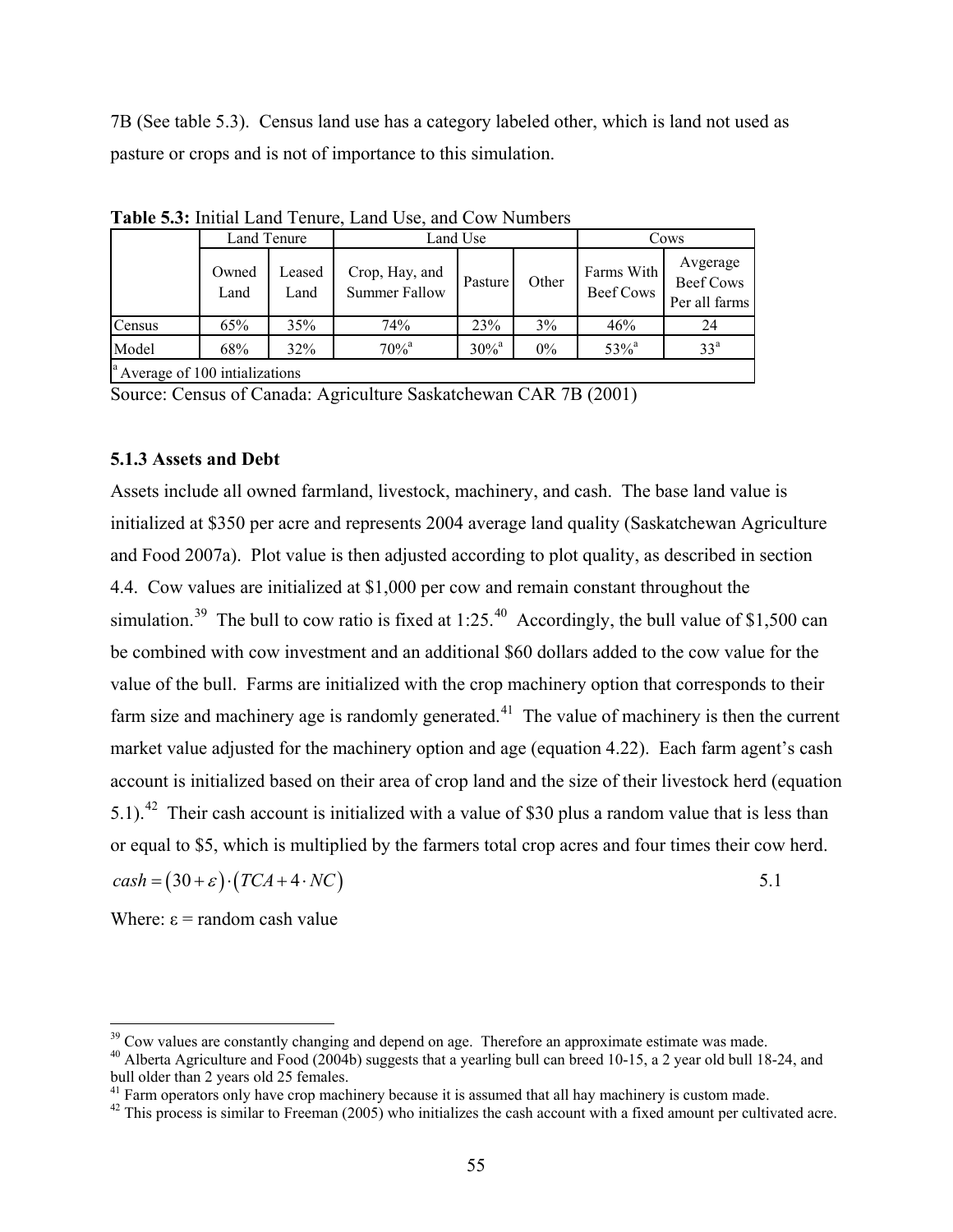Initial farm debt averages \$69,329 and distribution of debt by farm and age is displayed in table 5.4. Although farm debt is randomized per acre to create the entire synthetic population, the sampled population and their land base is the same at each initialization. Therefore, the initial distribution of farm debt to is the same for each initialization.

|              |              | <b>Total Debt</b> |                         |                          |                         |                         |                         |                         |                |       |
|--------------|--------------|-------------------|-------------------------|--------------------------|-------------------------|-------------------------|-------------------------|-------------------------|----------------|-------|
| Age          | No Debt      | $$1-$<br>\$50,000 | $$50,001-$<br>\$100,000 | $$100,001-$<br>\$150,000 | \$150,001-<br>\$200,000 | \$200,001-<br>\$250,000 | \$250,001-<br>\$300,000 | \$300,001-<br>\$350,000 | $>$ \$350,000  | Total |
| 30 and Under | $\mathbf{0}$ | 14                | $\theta$                | $\Omega$                 | $\theta$                | $\theta$                | $\Omega$                | $\theta$                | $\theta$       | 14    |
| $31 - 35$    | $\mathbf{0}$ | 20                | $\theta$                | 0                        | 0                       | $\Omega$                |                         |                         | $\Omega$       | 20    |
| $36 - 40$    | $\mathbf{0}$ | 9                 | 4                       |                          |                         | 2                       | $\Omega$                |                         |                | 21    |
| 41-45        | 9            | 23                | 20                      | 11                       | 15                      |                         | 9                       |                         | $\Omega$       | 93    |
| $46 - 50$    | 60           | 40                | 23                      | 6                        |                         |                         |                         |                         | $\overline{c}$ | 146   |
| 51-55        | 33           | 43                | 18                      | 11                       |                         | 3                       |                         |                         | 10             | 131   |
| 56-60        |              | 29                | $\mathfrak{D}$          |                          | 0                       |                         |                         |                         |                | 41    |
| 61-65        | 3            | 30                |                         |                          |                         | $\Omega$                | $\Omega$                | 0                       | $\Omega$       | 41    |
| 66-70        | 18           | 9                 |                         | 6                        | 4                       |                         |                         |                         | $\Omega$       | 44    |
| Over 70      | 30           |                   | 3                       | 3                        | 4                       |                         | $\Omega$                | 0                       | $\mathbf{0}$   | 49    |
| Total        | 154          | 224               | 78                      | 46                       | 39                      | 21                      | 16                      | 8                       | 14             | 600   |

**Table 5.4:** Distribution of Farm Debt by Age (Synthetic Population)

All new purchases in the simulation are assumed to be made with a 25% down payment and the remainder debt financed at a 7% annual interest. Loan terms are 20 years for land purchases and 5 years for livestock or machinery purchases.

#### **5.2 Stochastic Prices and Yields**

 $\overline{a}$ 

Price and yields are stochastic over time. Each run or replicate follows a different time path. Generally, time paths are generated based on a theoretical model and/or historical records (Huang and Willemain 2006). Here, yield and price time paths are based on a bootstrap procedure that randomly samples, with replacement from a historical data set. Accordingly, a virtually unlimited number of alternative sample paths can be generated (Huang and Willemain 2006). The bootstrap procedure uses historic annual price changes and average crop yields.<sup>43</sup>

*Adjusted*  $R^2 = 0.76$ 

Where:  $HY^{CAR}$  = hav yield in tons per acre for CAR 7B

 $HY<sup>Prov</sup> = hay yield in tons per acre for the province$ 

 $WY^{CAR}$  = wheat yield in bushels per acre for CAR 7B

<span id="page-66-0"></span> $43$  Historic hay yields are available at the CAR level for only the period of 1984 to 1997. To create a hay yield for the years of missing data, an estimate is created based on historic provincial hay yields and the local wheat yield:  $H Y^{CAR} = -0.479 + 0.266 \cdot H Y^{Prov} + 0.46 W Y^{CAR}$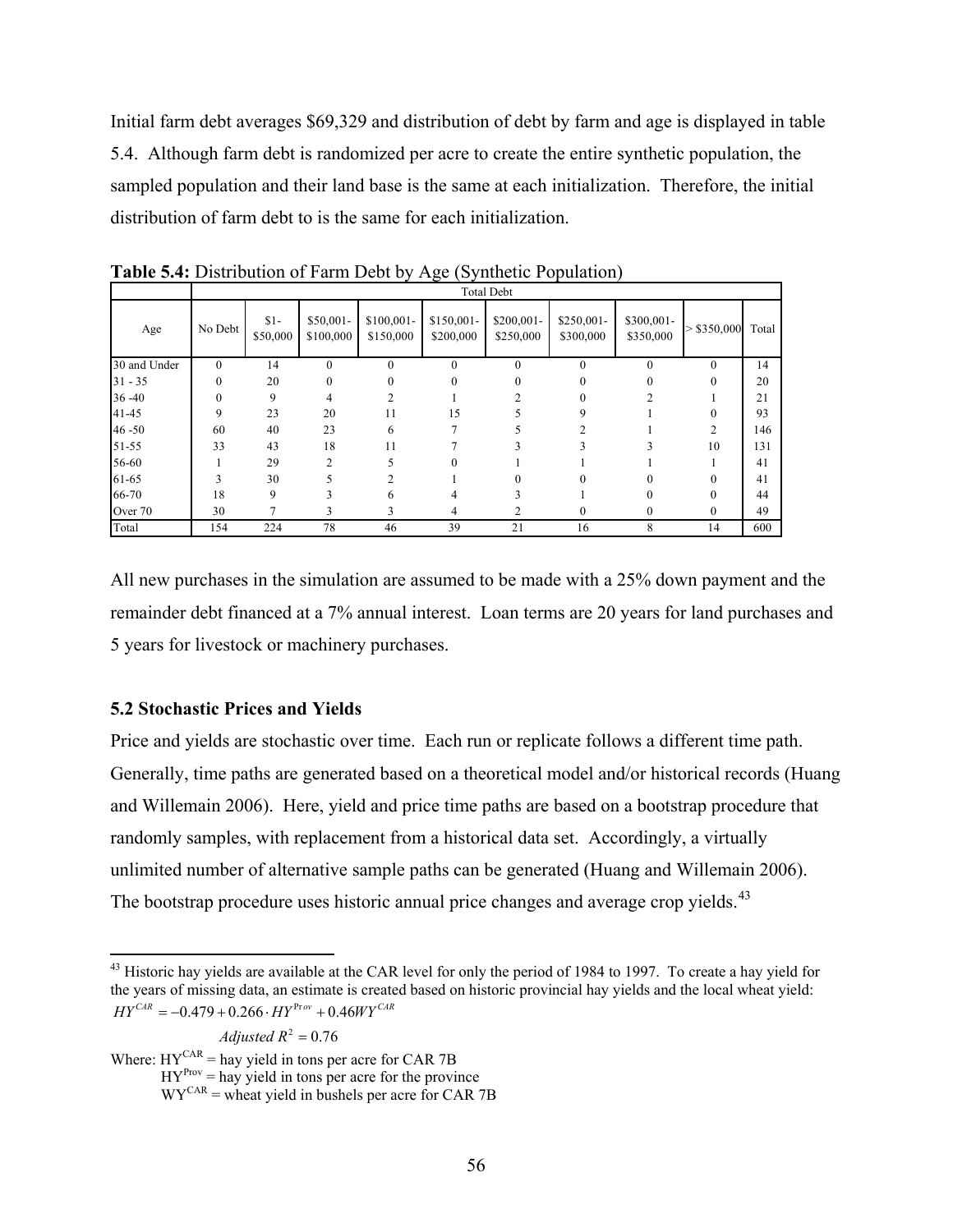Each individual time path is created by randomly selecting a historic year from a uniform distribution. The output price change that occurred for this year are added onto the previous years price to generate a new price (equation [5.2\)](#page-67-0), yields are the actual yield that occurred.

<span id="page-67-0"></span>
$$
P_t = P_{t-1} + \Delta P_n \tag{5.2}
$$

Where:  $Pt = price$  at time t  $\Delta P$ <sub>n</sub> = randomly selected change in price

 $\overline{a}$ 

 The historic data used is presented in table 5.5. Price data is based on Saskatchewan Agriculture and Food (2007a) and yields from Saskatchewan Crop Insurance data specific to CAR 7B. A minimum output price and maximum price for each output is included. If the price goes below or above that value, a new historic year is randomly selected. The minimum value for each output is the historic average price less 2 standard deviations of the historic changes and the maximum is the historic average plus 3 standard deviations of the historic changes.<sup>44</sup> To ensure that the hay price and yield maintain an appropriate correlation, it is assumed that forecasted yields of the various outputs are the historic yield that occurred in the randomly sampled year.

<span id="page-67-1"></span><sup>&</sup>lt;sup>44</sup> The change in prices that occurred from 1972 to 1973 is not included in the calculation of standard devotion for setting the minimum and maximum prices because these changes were relatively large compared to all other changes and appear to be an outlier.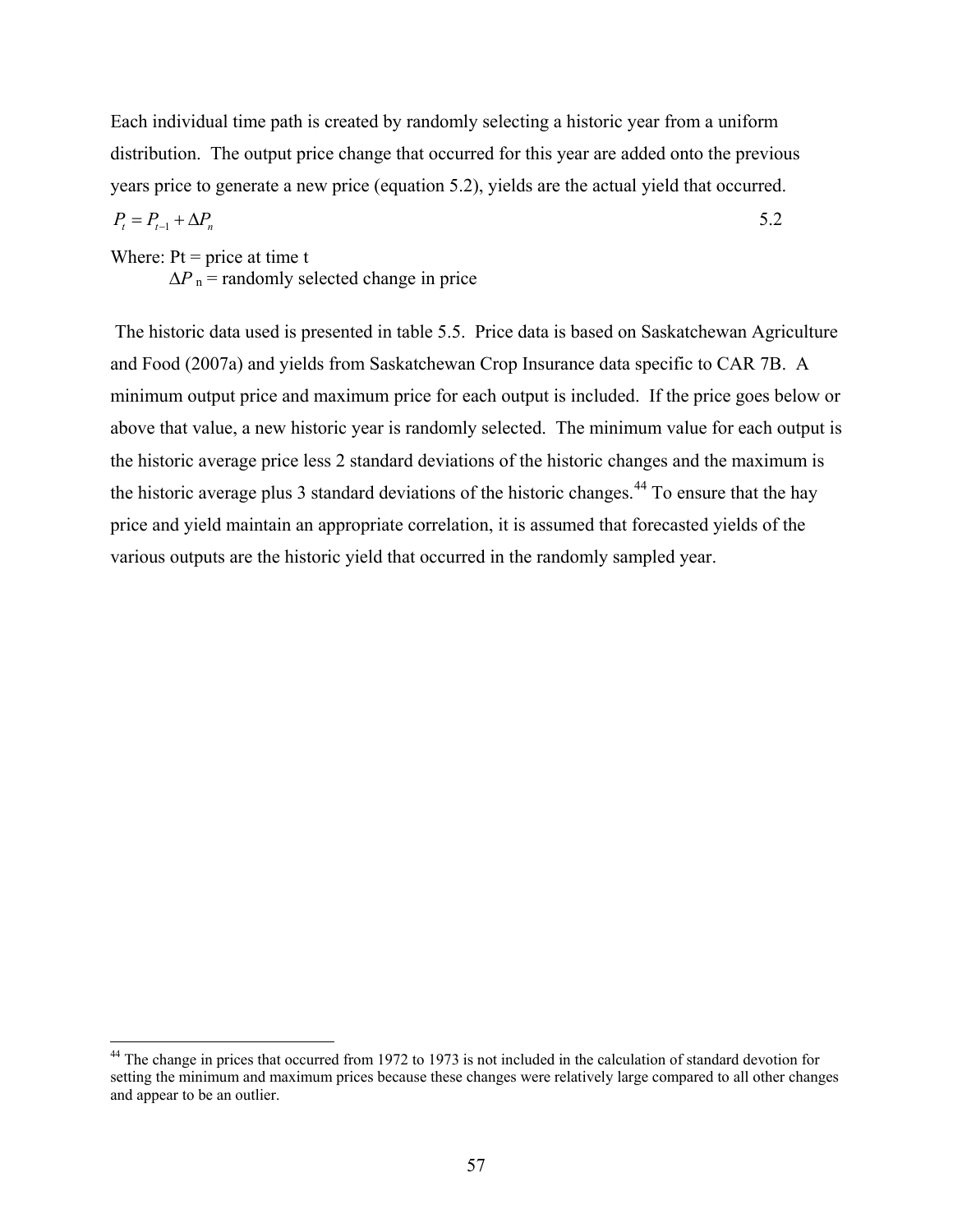|         |                 |                  | Prices           |                    |                  | Yields             |                     |                     |                          |
|---------|-----------------|------------------|------------------|--------------------|------------------|--------------------|---------------------|---------------------|--------------------------|
| Year    | Wheat<br>(S/Bu) | Barley<br>(S/Bu) | Canola<br>(S/Bu) | Hay<br>$(\$/Tons)$ | Calves<br>(S/Lb) | Wheat<br>(Bu/acre) | Barley<br>(Bu/acre) | Canola<br>(Bu/acre) | Hay Yield<br>(tons/acre) |
|         |                 |                  |                  |                    |                  |                    |                     |                     |                          |
| 2004    | 3.08            | 2.09             | 6.26             | 65.34              | 1.05             | 33.21              | 49.29               | 24.31               | 1.37                     |
| 2003    | 4.27            | 2.64             | 7.91             | 80.78              | 1.28             | 21.30              | 31.50               | 12.62               | 0.72                     |
| 2002    | 4.79            | 3.31             | 8.49             | 113.61             | 1.40             | 9.69               | 14.61               | 10.26               | 0.15                     |
| 2001    | 4.41            | 3.02             | 7.18             | 79.13              | 1.74             | 22.94              | 34.62               | 15.48               | 0.79                     |
| 2000    | 3.70            | 2.52             | 5.49             | 61.16              | 1.85             | 30.58              | 44.76               | 24.54               | 1.25                     |
| 1999    | 3.32            | 2.35             | 5.55             | 58.91              | 1.63             | 37.79              | 58.44               | 30.49               | 1.66                     |
| 1998    | 3.89            | 2.23             | 7.74             | 80.35              | 1.38             | 24.77              | 38.12               | 18.68               | 0.96                     |
| 1997    | 3.79            | 2.64             | 8.35             | 84.34              | 1.29             | 26.51              | 38.91               | 19.05               | 0.99                     |
| 1996    | 3.98            | 2.65             | 8.58             | 83.26              | 0.95             | 37.18              | 54.99               | 25.86               | 1.35                     |
| 1995    | 5.28            | 3.52             | 7.91             | 58.15              | 1.15             | 24.27              | 35.47               | 19.38               | 0.72                     |
| 1994    | 4.08            | 2.39             | 7.50             | 51.87              | 1.44             | 31.63              | 50.25               | 24.33               | 1.55                     |
| 1993    | 2.83            | 1.69             | 6.35             | 59.23              | 1.57             | 35.53              | 52.27               | 25.01               | 1.61                     |
| 1992    | 2.79            | 1.80             | 5.31             | 47.41              | 1.32             | 25.06              | 42.39               | 24.71               | 1.04                     |
| 1991    | 2.61            | 1.90             | 4.84             | 43.62              | 1.33             | 32.42              | 43.05               | 21.43               | 1.48                     |
| 1990    | 2.72            | 1.77             | 5.35             | 59.40              | 1.40             | 31.29              | 43.98               | 21.72               | 0.94                     |
| 1989    | 3.65            | 2.47             | 5.75             | 65.00              | 1.43             | 21.99              | 32.99               | 15.15               | 0.92                     |
| 1988    | 4.48            | 2.77             | 6.62             | 81.04              | 1.55             | 17.23              | 30.38               | 18.37               | 0.56                     |
| 1987    | 2.84            | 1.77             | 5.90             | 69.53              | 1.70             | 27.94              | 45.38               | 30.15               | 1.15                     |
| 1986    | 2.62            | 1.82             | 4.58             | 70.22              | 1.50             | 37.85              | 58.70               | 27.66               | 1.89                     |
| 1985    | 3.38            | 2.41             | 6.08             | 86.87              | 1.30             | 25.89              | 37.09               | 18.07               | 1.03                     |
| 1984    | 4.45            | 2.83             | 8.29             | 85.42              | 1.34             | 22.63              | 28.05               | 15.06               | 1.00                     |
| 1983    | 4.58            | 2.87             | 9.26             | 74.05              | 1.33             | 30.59              | 45.71               | 23.27               | 1.38                     |
| 1982    | 4.54            | 2.55             | 6.72             | 75.83              | 1.20             | 35.33              | 51.33               | 25.60               | 1.60                     |
| 1981    | 5.37            | 3.36             | 7.64             | 93.95              | 1.31             | 31.27              | 45.33               | 22.73               | 1.28                     |
| 1980    | 6.40            | 4.13             | 8.32             | 100.95             | 1.77             | 27.80              | 41.07               | 20.00               | 0.99                     |
| 1979    | 5.85            | 3.38             | 8.49             | 94.05              | 2.29             | 31.80              | 45.00               | 22.40               | 1.39                     |
| 1978    | 5.01            | 2.65             | 9.51             | 78.87              | 1.68             | 26.13              | 39.20               | 17.20               | 1.20                     |
| 1977    | 3.84            | 2.66             | 10.23            | 78.64              | 0.93             | 25.80              | 40.27               | 20.67               | 1.08                     |
| 1976    | 4.05            | 3.21             | 10.14            | 88.02              | 0.85             | 33.47              | 48.20               | 24.93               | 1.46                     |
| 1975    | 5.14            | 4.01             | 8.74             | 87.60              | 0.83             | 26.13              | 40.07               | 18.57               | 1.18                     |
| 1974    | 6.48            | 4.06             | 13.27            | 93.47              | 1.29             | 25.53              | 36.67               | 17.60               | 1.12                     |
| 1973    | 7.47            | 5.08             | 11.59            | 78.95              | 1.99             | 25.87              | 38.87               | 18.00               | 1.11                     |
| 1972    | 3.06            | 2.60             | 6.88             | 56.25              | 1.68             | 24.20              | 38.60               | 18.80               | 1.01                     |
| 1971    | 2.48            | 1.43             | 4.70             | 58.23              | 1.52             | 27.60              | 45.47               | 20.53               | 1.19                     |
| 1970    | 2.67            | 1.71             | 5.14             | 55.96              | 1.53             | 30.20              | 46.87               | 20.40               | 1.37                     |
| 1969    | 2.35            | 1.46             | 4.96             | 59.61              | 1.50             | 25.73              | 38.60               | 18.67               | 1.08                     |
| 1968    | 2.42            | 1.74             | 4.14             | 62.73              | 1.23             | 21.13              | 31.33               | 22.00               | 0.81                     |
| 1967    | 3.00            | 1.92             | 4.43             | 56.61              | 1.26             | 24.47              | 33.53               | 23.38               | 0.94                     |
| Average | 3.99            | 2.62             | 7.21             | 73.12              | 1.42             | 27.65              | 41.35               | 20.98               | 1.14                     |

**Table 5.5:** Historic Yields and Detrended Prices

Source: Saskatchewan Agriculture and Food (2007a)

# **5.3 Crop Production Data**

Crop production data are required to calculate farm annual income. This section discusses the variable costs of crop production, crop machinery options, and the farm agent's crop mix.

# **5.3.1 Crop Variable Cost**

Variable crop costs include the cost for seed, fertilizer, and chemicals. These costs are different for each crop that is produced (table 5.6). In addition to the seed, fertilizer, and chemical cost, a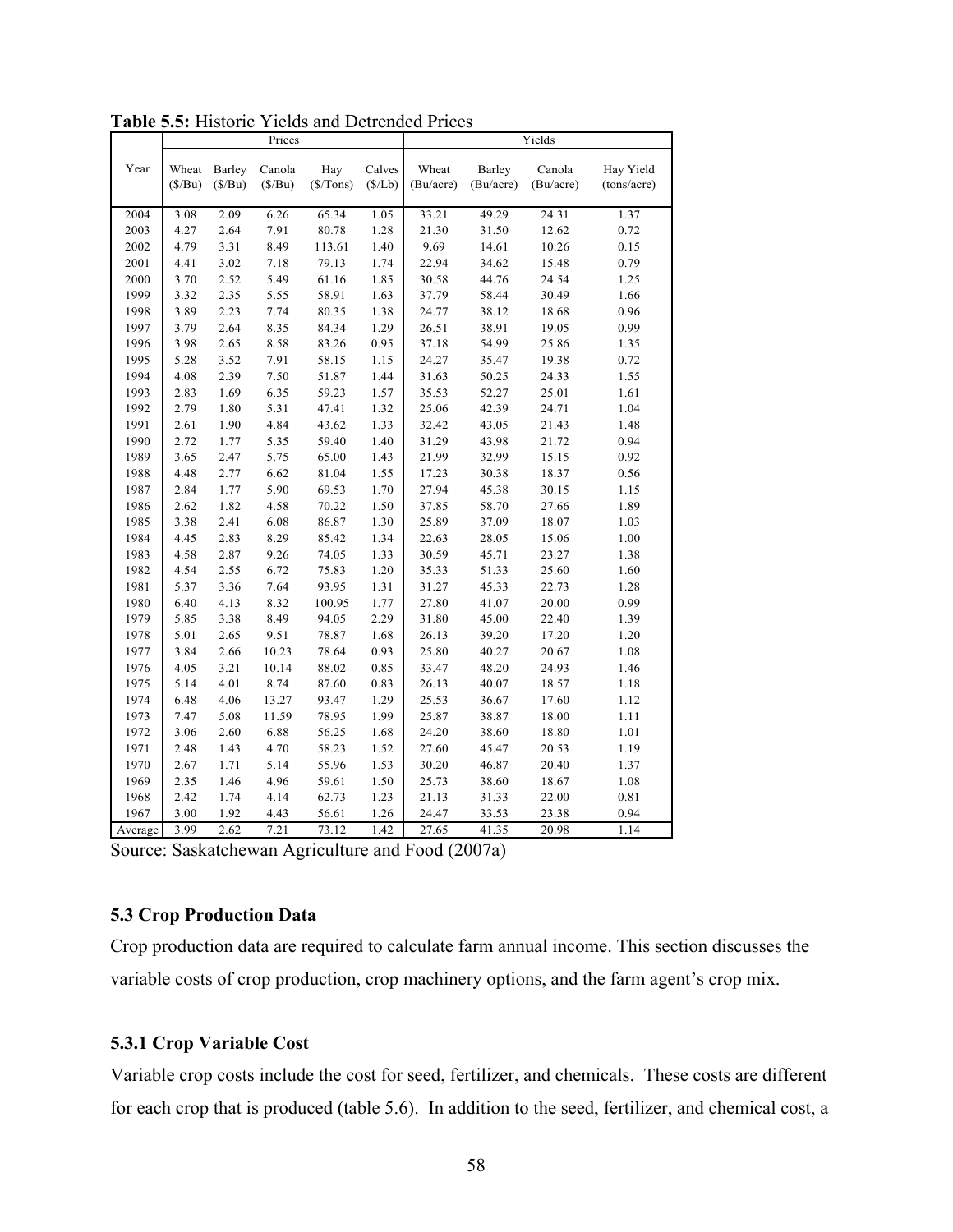fuel cost is added which varies with the type of technology the farm uses. Conventional tillage generates a \$12.47 per seeded acre fuel cost and while no-till generates a \$8.73 per seeded acre fuel cost: the higher fuel cost is due to greater tillage operations.<sup>[45](#page-69-0)</sup>

|                         |                | Variable Cost (\$/Acre)             |                                          |                             |                             |  |  |  |  |
|-------------------------|----------------|-------------------------------------|------------------------------------------|-----------------------------|-----------------------------|--|--|--|--|
|                         | Chem<br>Fallow | Fallow<br>Seeded<br>Spring<br>Wheat | Stubble<br><b>Seeded Spring</b><br>Wheat | Stubble<br>Seeded<br>Canola | Stubble<br>Seeded<br>Barley |  |  |  |  |
| Seed                    |                | 9.64                                | 9.64                                     | 24.64                       | 7.61                        |  |  |  |  |
| Fertilizer              |                |                                     |                                          |                             |                             |  |  |  |  |
| Nitrogen                |                | 9.83                                | 19.66                                    | 19.66                       | 19.66                       |  |  |  |  |
| Phosphourus             |                | 7.77                                | 7.77                                     | 5.18                        | 7.77                        |  |  |  |  |
| Sulphur and Other       |                | 0.00                                | 0.00                                     | 2.88                        | 0.00                        |  |  |  |  |
| Chemical                |                |                                     |                                          |                             |                             |  |  |  |  |
| Herbicides              | 11.15          | 15.48                               | 18.64                                    | 25.59                       | 17.76                       |  |  |  |  |
| Insecticides/Fungicides |                | 1.06                                | 1.06                                     | 1.02                        | 0.00                        |  |  |  |  |
| Other                   |                | 2.59                                | 2.59                                     | 0.00                        | 2.28                        |  |  |  |  |
| Total                   | 11.15          | 46.36                               | 59.35                                    | 78.96                       | 55.08                       |  |  |  |  |

**Table 5.6**: Variable Cost per Acre of Various Cropping Alternatives

Source: Saskatchewan Agriculture and Food crop planning guide for the dark brown soil zone (2006a) deflated to 2004 base.

#### **5.3.2 Crop Machinery Options**

 $\overline{a}$ 

Machinery sizing is based on farm size in crop acres and include a tractor, seeder, combine, and a combine header. Although farmers in reality use other machinery, they represent a relatively small proportion of total investment and are not considered here. In the simulation different machinery control, replacement, and seeding technology options include: 1) all work is custom hired, 2) used equipment is purchased and conventional tillage seeding technology, 3) used equipment purchased and no-till seeding technology, and 3) various new machinery and no-till seeding technology.<sup>[46](#page-69-1)</sup> The used conventional tillage option utilizes equipment that is 10 years old combined with conventional tillage technology. The used direct seeding technology machinery option has newer equipment, which is 5 years old. The investment requirement for each machinery option and associated sizing parameters is displayed in table 5.7.

<span id="page-69-0"></span><sup>&</sup>lt;sup>45</sup> Based on the Saskatchewan Agriculture and Food crop planning guide for the dark brown soil zone in Saskatchewan (2006a) deflated to 2004.

<span id="page-69-1"></span><sup>&</sup>lt;sup>46</sup> A detailed description of the various machinery options can be seen in Appendix D.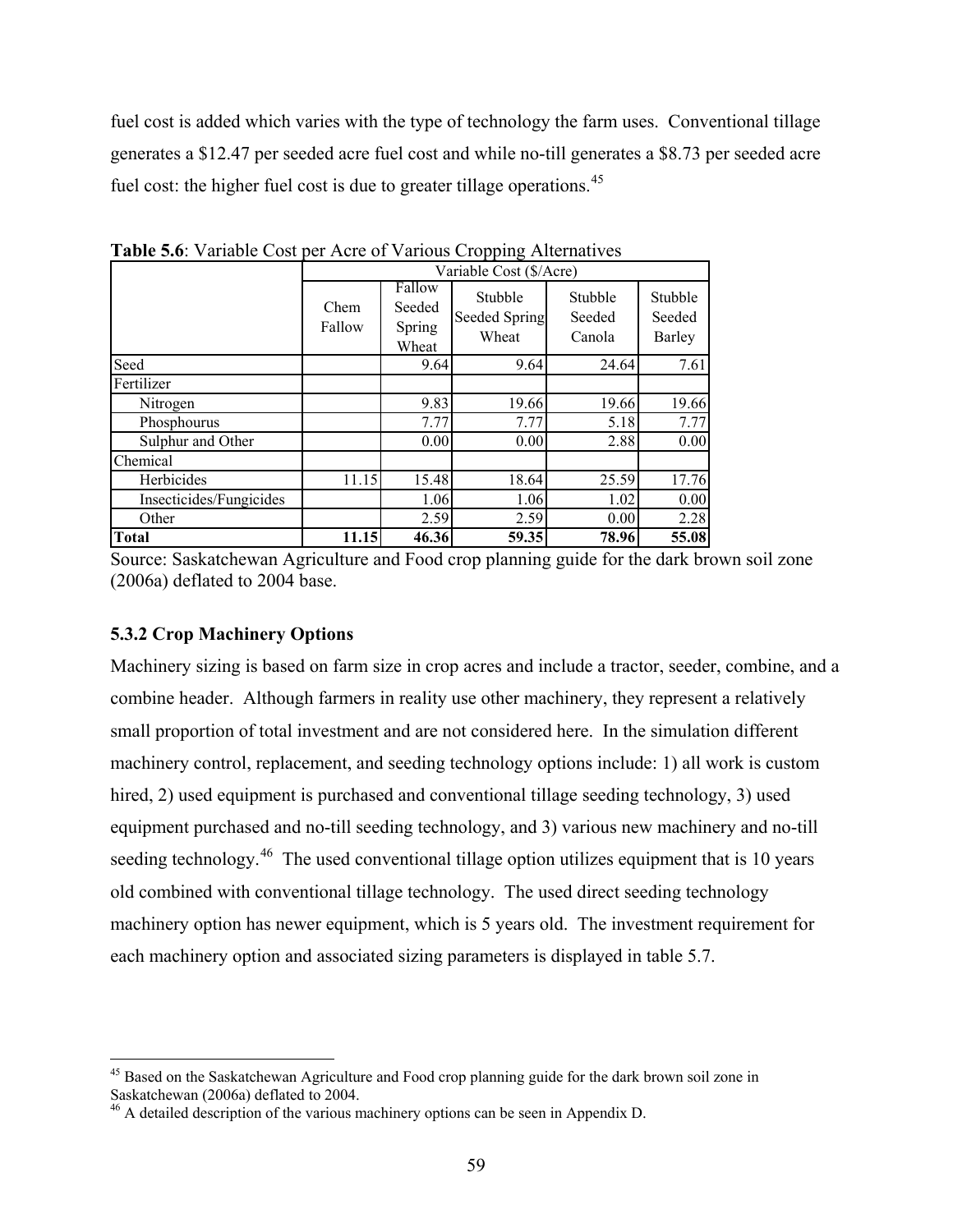|                            |     |                  |       |       |                     |       | Machine Option |        |        |            |        |        |
|----------------------------|-----|------------------|-------|-------|---------------------|-------|----------------|--------|--------|------------|--------|--------|
|                            |     |                  |       |       |                     | b.    |                |        |        | 10         |        | 12     |
| New Value (Thousands)      | Ъ   | 430 <sup>1</sup> | 481   | 610   | 688<br>S            | .376  | 2,064          | .752   | 3.440  | 4.128<br>S | 4,816  | 5,504  |
| Purchase Value (Thousands) |     | 144              | 271   | 610   | 688<br><sup>S</sup> | .376  | 2.064<br>S     | .752   | 3.440  | 4.128      | 4.816  | 5,504  |
| Min Acres                  |     | 500              | 982   | 2,000 | 3,200               | 3,900 | 7,800          | 11,700 | 15.600 | 19.500     | 23,400 | 27,300 |
| Max Acres                  | 500 | 982              | 2,000 | 3,200 | 3,900               | 7,800 | 1,700          | 15.600 | 19.500 | 23.400     | 27,300 | 31,200 |

**Table 5.7:** Crop Machinery Options

Source: Based on Saskatchewan Agriculture and Food (2006b) deflated to 2004.

Farmers with no machinery must hire custom operators to perform all crop production activities. The cost for seeding is \$10.71 per acre and for combining is \$21.71 per acre for a total of \$32.42 per seeded acre of crop (Saskatchewan Agriculture and Food 2006b deflated to 2004) and is constant throughout the simulation.

## **5.3.3 Farm Crop Mix**

Farms produce four different crops in the simulation: canola on stubble, barley on stubble, and wheat on fallow or stubble. Furthermore, there are two crop mix options depending on the seeding technology (table 5.8). Conventional tillage technology incorporates fallow in their crop mix, while the no-till technology omits fallow. Historically, the recommended canola rotation has been 1 year in 4 due to disease (blackleg). But more recently resistant varieties have made a 1 year in 3 rotation successful (Saskatchewan Agriculture and Food 2007b). Also, Cathcart et al. (2006) find no yield significant yield difference between a 1 in 4 compared to a 1 in 3 year rotation, supporting the use of a 1 in 3 year canola rotation in Western Canada. The crop mix remains constant throughout the simulation and is only adjusted with technology.

|                     | Technology           |         |  |  |  |  |
|---------------------|----------------------|---------|--|--|--|--|
| Crop Mix Wieght     | Conventional Tillage | No-Till |  |  |  |  |
| % Canola on Stubble | 10%                  | 30%     |  |  |  |  |
| % Wheat on Stubble  | $0\%$                | 40%     |  |  |  |  |
| % Barley on Stubble | 20%                  | 30%     |  |  |  |  |
| % Wheat on Fallow   | 35%                  | 0%      |  |  |  |  |
| % Fallow            | 35%                  | $0\%$   |  |  |  |  |

**Table 5.8:** Farmers Crop Mix

Farms using no-till technology are assumed to have an increase in yields on stubble crops over conventional seeded stubble crops due to increased soil moisture. Clearly, yield increases vary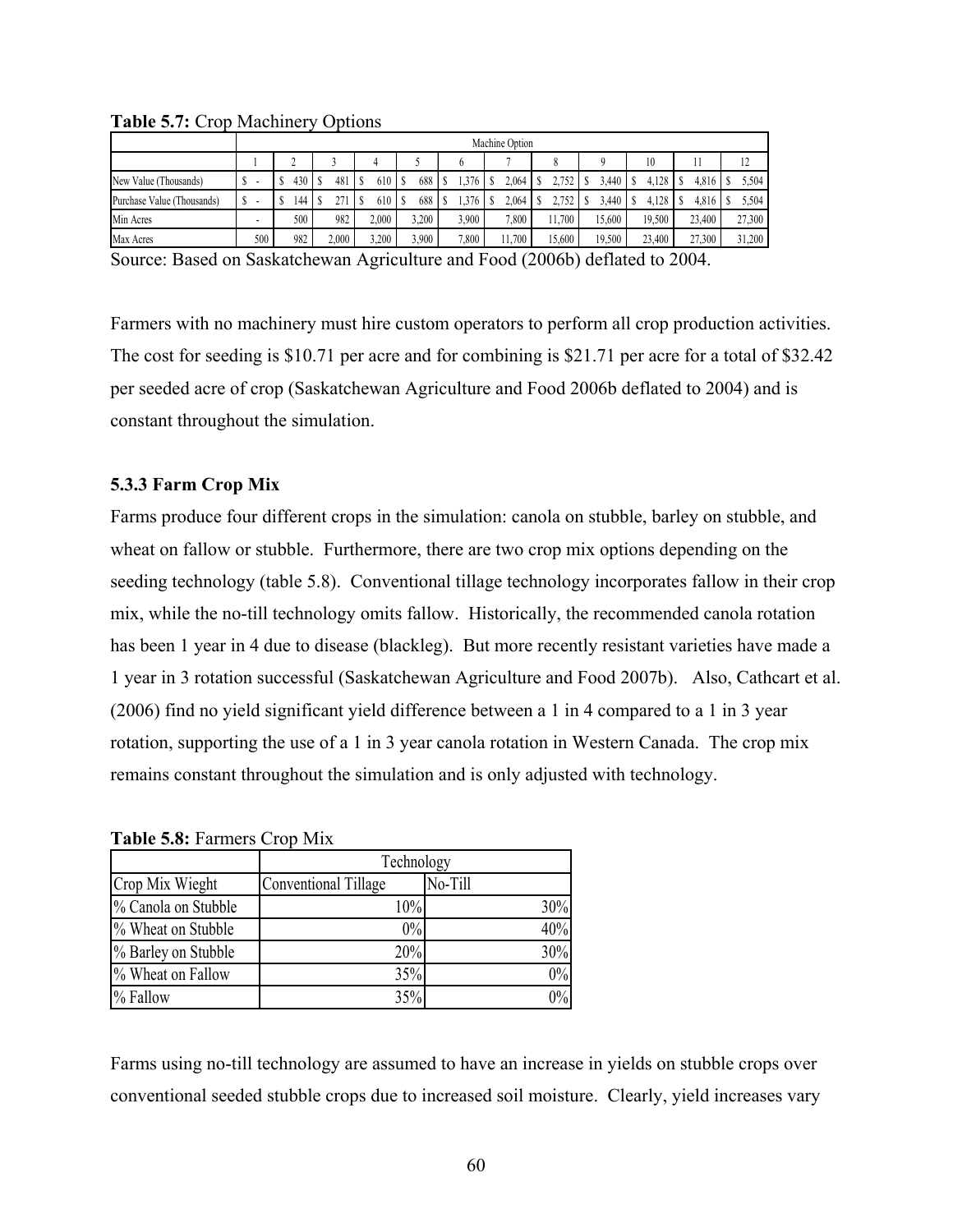between crops. However, it is determined that an average increase of 7% for the no-till seeded crops included in the model is correct based on a recent discussion with an industry professional (Brandt 2007).

# **5.4 Livestock and Forage Production Data**

Forage and livestock data described in this section include cow and forage variable costs, cow feed requirements and energy from different feed sources, as well as forage establishment and breaking costs.

# **5.4.1 Cow and Forage Variable Costs**

Livestock variable costs include all annual production costs associated with livestock production, with the exception of feed and labour. An annual replacement charge is included, which keeps the livestock herd value constant (table 5.9).

|                                   | \$/Cow |
|-----------------------------------|--------|
| Veterinary and Medicine           | 18.64  |
| Bedding                           | 25.03  |
| <b>Breeding Stock Replacement</b> | 67.39  |
| Fuel                              | 17.43  |
| <b>Machinery Repairs</b>          | 12.43  |
| <b>Building Repairs</b>           | 5.03   |
| <b>Utilities</b>                  | 15.65  |
| Custom Work                       | 15.28  |
|                                   |        |
| Total                             | 176.8  |

 $\overline{a}$ 

**Table 5.9:** Cow Production Variable Costs Excluding Labour and Feed

Source: Western Beef Development Centre (2006) and Saskatchewan Agriculture and Food (1999) deflated to 2004

The average calf weaning weight is set at 550 pounds.<sup>[47](#page-71-0)</sup> A 10% death loss results in an average calf weaning weight per cow of 495 pounds.<sup>48</sup>

<span id="page-71-0"></span><sup>&</sup>lt;sup>47</sup> Western Beef Development Center 2006 estimates an average weaning weight of 565 pounds and in 2003 estimates 523 pounds.

<span id="page-71-1"></span><sup>&</sup>lt;sup>48</sup> Saskatchewan Agriculture and Food (1999) estimates that approximately 88% calf crop is weaned per cows exposed to bulls.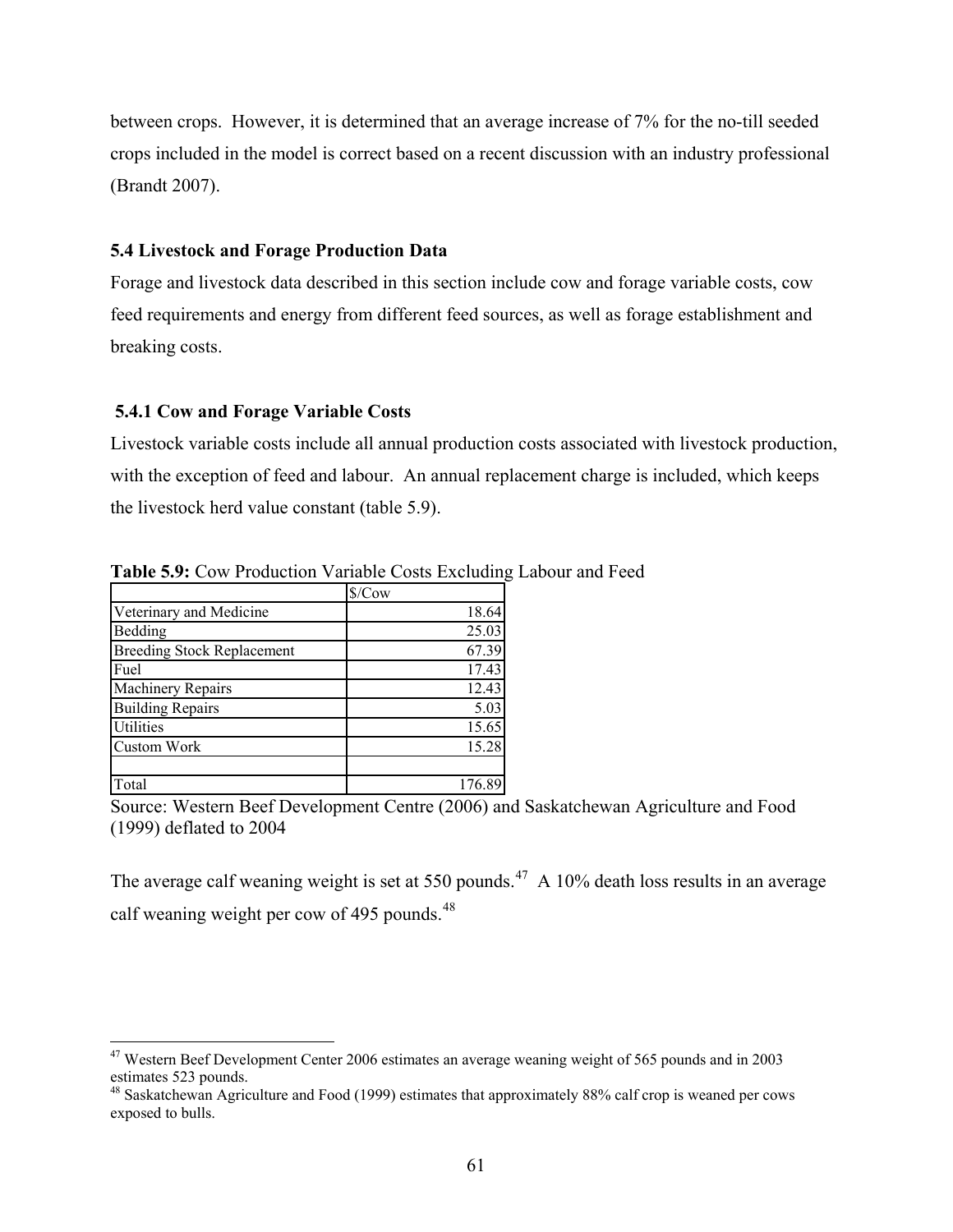Annual variable forage costs are the custom harvesting rates. The rate of cutting forage for hay is \$14.79 per acre and the cost to bale forage is \$10.72 per bale (Saskatchewan Agriculture and Food 2006b deflated to 2004). Each bale is assumed to way  $1,600$  pounds.<sup>[49](#page-72-0)</sup>

### **5.4.2 Livestock Energy Requirements and Energy from Various Feed Sources**

Energy is required to produce milk and to initiate and maintain pregnancy, making energy the most important nutritional requirement of a beef cow (Alberta Agriculture and Food 2000). Nutrient requirements for a beef cow are divided into three periods: 1) early pasture (May to July), 2) late pasture (August to October), and 3) winter (November to April). The energy required in early pasture, late pasture, and winter is 3,009, 2,313, and 5,719 mega calories (Mcals) per cow respectively based on the data presented in Table 5.10.

| Month | Mcals Per Day | Mcals Per Month |
|-------|---------------|-----------------|
| Jan   | 29.52         | 915             |
| Feb   | 31.5          | 882             |
| Mar   | 38.6          | 1197            |
| Apr   | 39.6          | 1188            |
| May   | 36.52         | 1132            |
| June  | 32.5          | 975             |
| July  | 29.12         | 903             |
| Aug   | 26.91         | 834             |
| Sept  | 25.68         | 770             |
| Oct   | 22.86         | 709             |
| Nov   | 25.27         | 758             |
| Dec   | 25.14         | 779             |

Table 5.10: 1,300 lb beef cow Energy requirements as predicted by CowBytes<sup>©</sup>

Source: Marx (2005)

A bull requires an equivalent of 1.23 times the daily forage consumption of a 1,300 lb cow (Based on Manske 1998) and therefore has the following energy requirements 3,701, 2,845, and 7,034 mcals in early pasture, late pasture, and winter respectively. Given this information, bull feed requirements are combined with cow energy requirements giving a total cow requirement of 3,157 for early pasture, 2,426 for late pasture, and 6,000 for winter.<sup>[50](#page-72-1)</sup>

 $\overline{a}$ 

<sup>&</sup>lt;sup>49</sup> This is required when calculating variable cost based on volume and for transportation.

<span id="page-72-1"></span><span id="page-72-0"></span> $50$  This is given that 1 bull breeds 25 cows.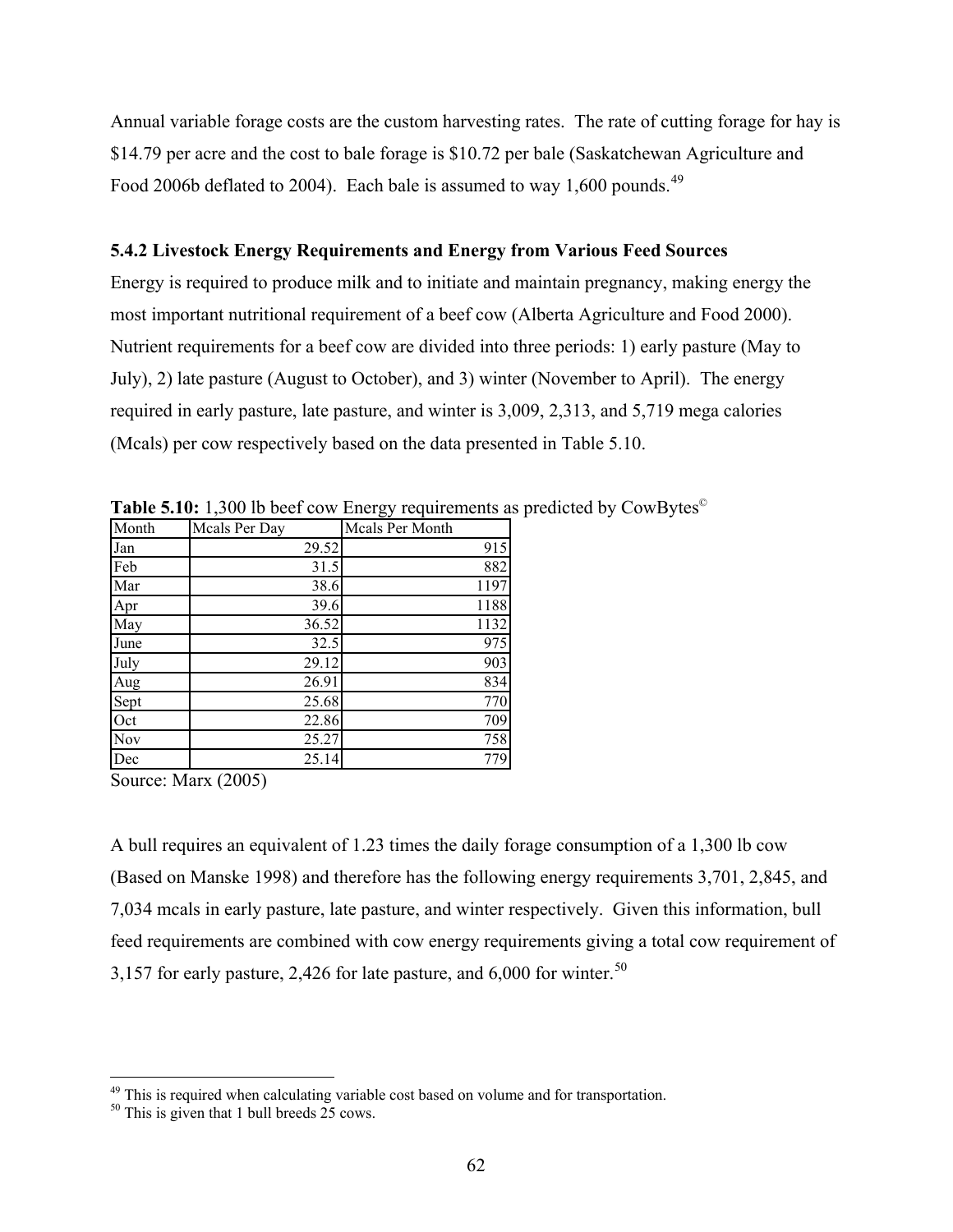Sources of forage include natural pasture, seeded pasture, and hay. Seeded pasture and hay are a mix of alfalfa and grass. Natural grass has a energy content of 1933 mcals per ton and in the alfalfa grass mixture has an energy content of 2196 mcals per ton (Alberta Agriculture and Food 2003). About twenty percent of hay feed is wasted (Alberta Agriculture and Food 2004a) and pasture efficiency is 50% to account for waste (Nielsen 1997). It is also assumed that any early pasture saved for late pasture grazing deteriorates by  $40\%$ <sup>[51](#page-73-0)</sup>. The pasture stocking rate is set at 65% of the maximum that is expected yields to ensure an adequate summer pasture supply in years of low forage yields.

#### **5.4.3 Forage Establishment and Breaking Costs**

Forage establishment cost includes seeding and spraying machine operations as well as seed, fertilizer, and herbicide costs and breaking cost at the end of the production cycle (table 5.11). The total seeding cost in the first year is \$50.17 per acre and in last year, the breaking cost is set at \$14.06 per acre. It is assumed that a forage rotation lasts 7 years.<sup>[52](#page-73-1)</sup>

| Seeding Cost                                      | \$/Acre |       |  |  |
|---------------------------------------------------|---------|-------|--|--|
| 20-Foot air disk drill and tractor (custom hired) |         | 13.24 |  |  |
| Spraying (twice)                                  |         | 2.61  |  |  |
| 1 litre glyphosate                                | S       | 8.66  |  |  |
| Annual weed control - .36 litre 2 4-D             | S       | 2.95  |  |  |
| Alfalfa seed (4 lb/acre)                          | S       | 7.33  |  |  |
| Meadow bromegrass (5 lb/acre)                     | \$      | 12.73 |  |  |
| Ferrtilizer (15 lb Phosphorus/acre)               | S       | 4.12  |  |  |
| <b>Total Seeding Cost</b>                         | S       | 51.64 |  |  |
| <b>Breaking Cost</b>                              |         |       |  |  |
| 20-foot Tandem Disc twice (custom hired)          | S       | 14.32 |  |  |
| <b>Total Breaking Cost</b>                        | S       | 14.32 |  |  |

 $\overline{a}$ 

**Table 5.11:** Forage Seeding and Breaking Cost for the Dark Brown Soil Zone

Source: Saskatchewan Agriculture and Food (2003) deflated to 2004

<span id="page-73-0"></span> $51$  Henning and Wheaton (1993) state that delaying hay harvest by only 10 days causes a 20% loss in hay value due to over maturity. A 40% loss is therefore chosen as the delay is likely more than 10 days past the optimal harvest period.

<span id="page-73-1"></span> $52$  This is consistent with the use of an 8 year rotation by Saskatchewan Agriculture and Food (2003) and a 6 year rotation by Manitoba Agriculture, Food, and Rural Initiatives (2007) when estimating cost of production.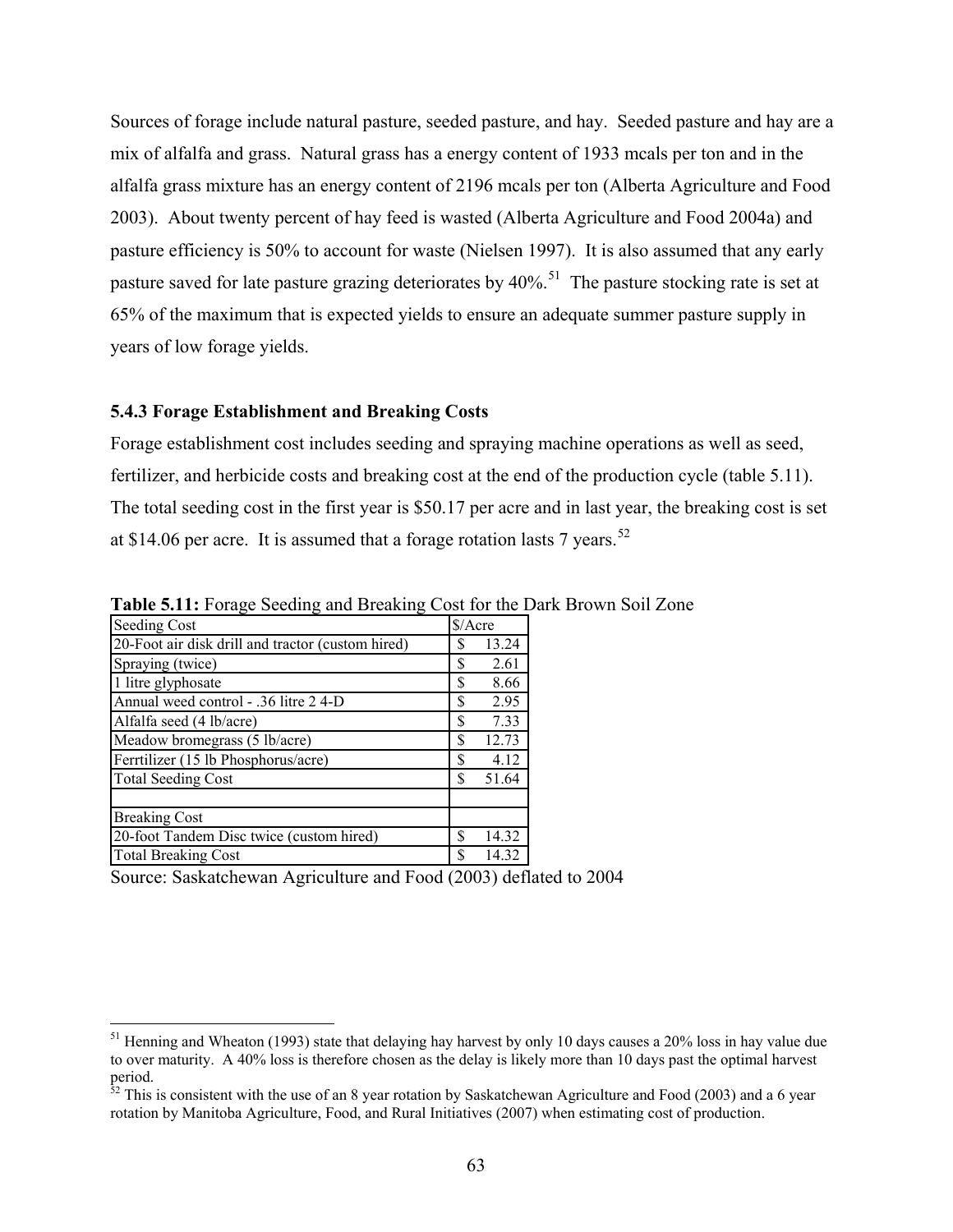#### **5.4.4 Forage Reserves and Transaction Fee**

A forage reserve is required and ranges between 5% and 30% of annual requirements. If hay inventories exceed 30% of their annual requirement, hay is sold until inventories are to a level of 15% of their annual requirement. A transaction cost is incurred of \$15 per ton on all hay sales. If hay inventories are insufficient to meet demands, hay is purchased until inventories are equal to 5% of their annual requirement. Stored hay deteriorates by  $6\%$  a year.<sup>[53](#page-74-0)</sup>

### **5.5 Transportation Costs**

Transportation costs include the cost of moving grain and hay from the field to the farmstead. Grain trucking transportation cost is set at \$0.13 per bushel for the first mile and \$0.014 per bushel for each additional mile (Saskatchewan Agriculture and Food 2006b deflated to 2004). Hay transportation cost is set at \$3.98 per bale for the first mile and \$0.92 per bale for each additional mile (Based on Saskatchewan Agriculture and Food 2006b).

### **5.6 Hired Labour Costs**

 $\overline{a}$ 

Labour is supplied by the farm family, full time hired labour, and part time hired labour. It is assumed that the farming unit can supply 1.5 labourers and the remaining labour must be hired. At specific sizes, farms hire full time employees (table 5.12) with an assumed salary of \$40,000, which is constant throughout the simulation. Based on the man power required for the machine option, family labour and full time employees, plus the work rate of the machine options, the hours of part time labour per acre of crop land is calculated. Part time labour is hired for \$15 per hour.

<span id="page-74-0"></span> $53$  This is consistent with Alberta Agriculture and Food (2002) who state that hay stored outside in horizontal rows end to end had a total feed loss of 6.4% over a 16 month period.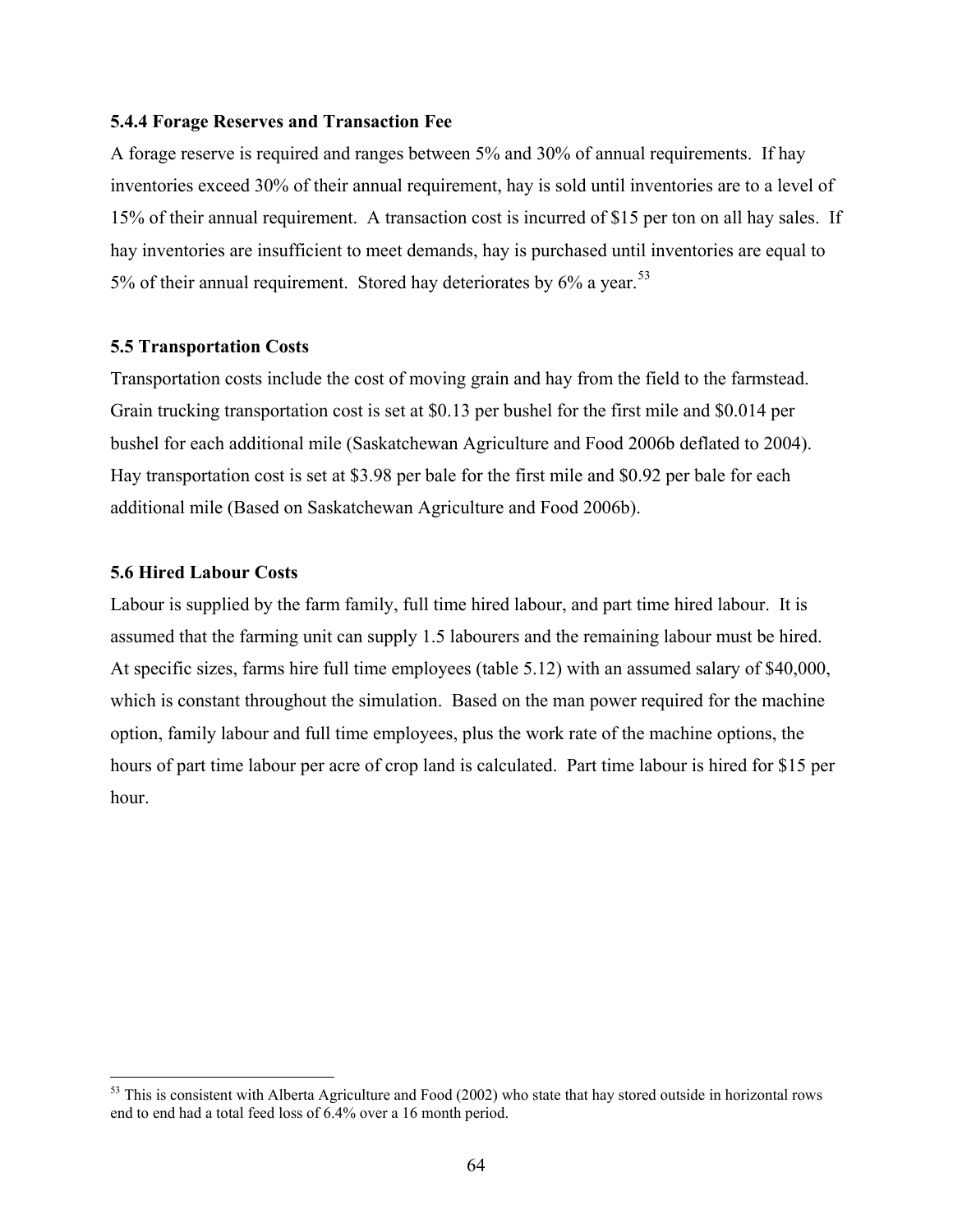| Machine<br>Option     | Max Size<br>(acres)                                     | Labour<br>Required<br>Seeding<br>(Men/Hr) | Seeding<br>Rate<br>(Ac/Hr) | Labour<br>Required<br>Harvest<br>(Men/Hr) | Harvest<br>Rate<br>(Ac/Hr) | Family<br>Labours  | Full Time<br>Labours<br>Required | Part Time<br>labourers<br>Seeding<br>(Men/Hr) | Part Time<br>Labour<br>Harvest<br>(Men/Hr) | Part Time<br><b>Hired Labour</b><br>Seeding<br>(Hrs/Ac) | Part Time<br>Hired Labour<br>Harvest<br>(Hrs/Ac) | Total Part Time<br>Hired Labour<br>Option<br>(Hrs/acre) |
|-----------------------|---------------------------------------------------------|-------------------------------------------|----------------------------|-------------------------------------------|----------------------------|--------------------|----------------------------------|-----------------------------------------------|--------------------------------------------|---------------------------------------------------------|--------------------------------------------------|---------------------------------------------------------|
| Option 1              | 500                                                     |                                           |                            | $\Omega$                                  |                            | 1.5                | $^{\circ}$                       |                                               |                                            |                                                         |                                                  |                                                         |
| Option 2              | 982                                                     | .51                                       | 13.09                      | 2.5                                       | 9.70                       | 1.5                | $\Omega$                         |                                               |                                            |                                                         | 0.103                                            | 0.103                                                   |
| Option 3              | 2,000                                                   | .5 <sup>1</sup>                           | 17.45                      | 2.5                                       | 9.70                       | 1.5                | $\Omega$                         |                                               |                                            |                                                         | 0.103                                            | 0.103                                                   |
| Option $\overline{4}$ | 3,200                                                   | .5 <sub>1</sub>                           | 21.82                      | 2.5                                       | 14.55                      | $1.5^{\circ}$      | $\Omega$                         |                                               |                                            |                                                         | 0.069                                            | 0.069                                                   |
| Option 5              | 3,900                                                   | .51                                       | 26.18                      | 2.5                                       | 17.45                      | 1.5                |                                  |                                               |                                            |                                                         | 0.000                                            | 0.000                                                   |
| Option 6              | 7,800                                                   |                                           | 52.36                      |                                           | 34.91                      | 1.5                |                                  | 0.5                                           | 2.5                                        |                                                         | 0.072                                            | 0.081                                                   |
| Option 7              | 11,700                                                  | 4.5                                       | 78.55                      | 7.5                                       | 52.36                      | 1.5                | C                                |                                               |                                            |                                                         | 0.076                                            | 0.089                                                   |
| Option 8              | 15,600                                                  |                                           | 104.73                     | 10                                        | 69.82                      | $1.5$ <sup>1</sup> | n                                | 2.5                                           | 6.5                                        | 0.024                                                   | 0.093                                            | 0.117                                                   |
| Option 9              | 19,500                                                  | 7.5                                       | 130.91                     | 12.5                                      | 87.27                      | 1.5                | $\overline{\mathbf{3}}$          |                                               |                                            | 0.023                                                   | 0.092                                            | 0.115                                                   |
| Option 10             | 23,400                                                  | $\overline{Q}$                            | 157.09                     | 15                                        | 104.73                     | 1.5                | $\mathbf{3}$                     | 4.5                                           | 10.5                                       | 0.029                                                   | 0.100                                            | 0.129                                                   |
| Option 11             | 27,300                                                  | 10.5                                      | 183.27                     | 17.5                                      | 122.18                     | 1.5                | 3                                |                                               | 13                                         | 0.033                                                   | 0.106                                            | 0.139                                                   |
| Option 12             | 31,200                                                  | 12 <sub>1</sub>                           | 209.45                     | 20                                        | 139.64                     | $1.5^{\circ}$      |                                  | 7.5                                           | 15.5                                       | 0.036                                                   | 0.111                                            | 0.147                                                   |
|                       | Assumes need 1.5 labours per seeder and 2.5 per combine |                                           |                            |                                           |                            |                    |                                  |                                               |                                            |                                                         |                                                  |                                                         |

**Table 5.12:** Crop Enterprise Hired Labour

Both the crop and cow enterprises incur a hired labour cost. Crop hired labour cost is based on a cost per full time hired man and a cost per acre of crop land. Hired labour is based on the machinery sizing option. It is assumed that for each seeder requires 1.5 labourers and each combine requires 2 labourers. During seeding, 1 labourer is required to operate the machine and 0.5 labourer are required to haul seed and fertilizer and perform other miscellaneous tasks. For each combine, 1 labourer is required to run the combine and the other is required for hauling grain.

It is assumed that hired labour for livestock production is only required during the calving period, which lasts approximately 60 days. One hired labourer is required for every 300 cows and the family supplies the labour for the first 300 cows. This labour is also paid \$15 an hour and works a 10 hour day.

### **5.7 Retirements and Farm Transfers**

In the simulation, farm operators can retire after they reach an age of 55 years. The probability of a farmer retiring increases with the farm operators age, with all farmers who hit 80 years old forced to retire (table 5.14).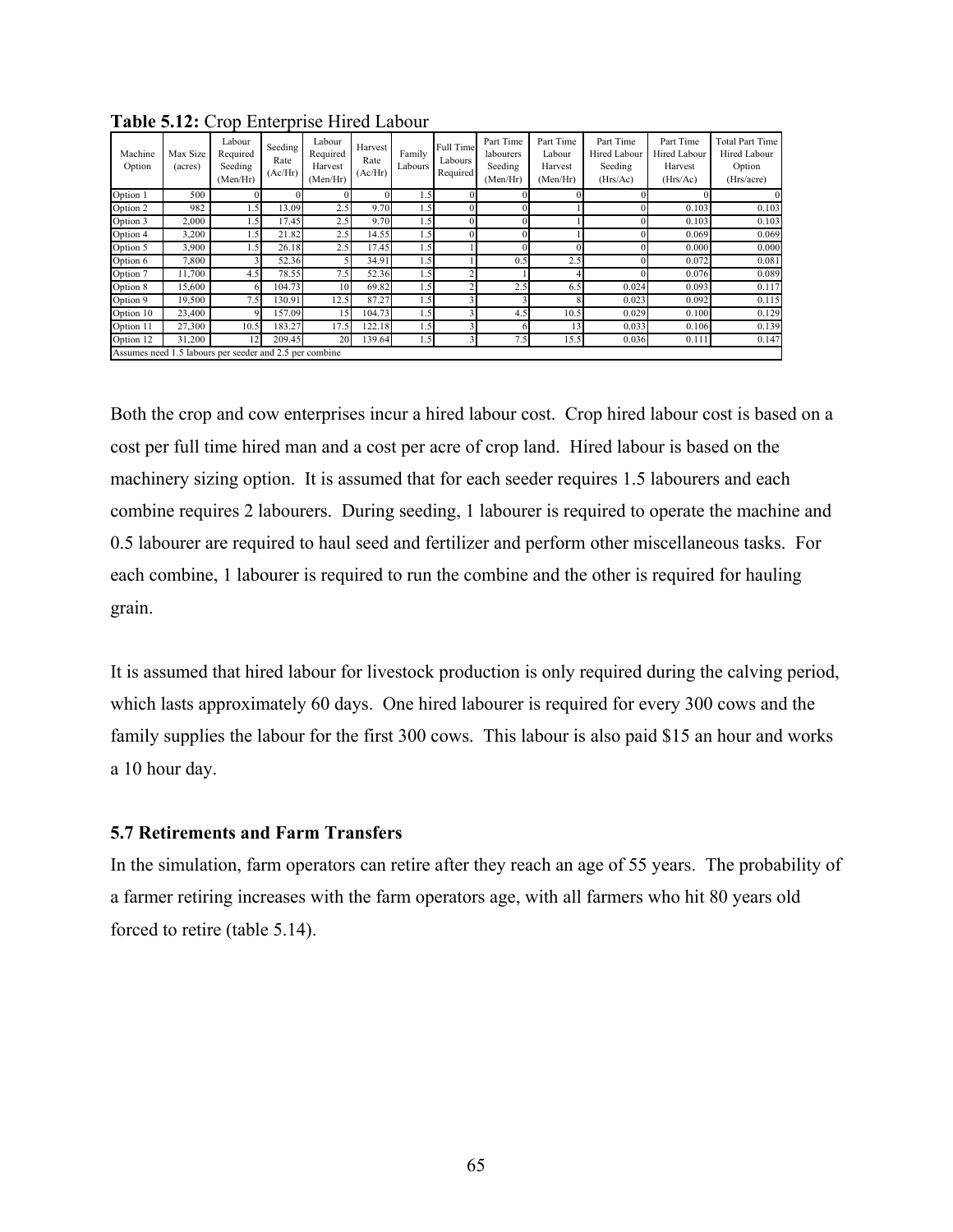| Age               | 5 year period | Annual Probability of Exit |
|-------------------|---------------|----------------------------|
| 55-59 years       | 25%           | 6%                         |
| 60-64 years       | 40%           | 10%                        |
| 65-69 years       | 64%           | 18%                        |
| 70 years and over |               | 30%                        |
| 80 years          |               | 100%                       |

**Table 5.13:** Probability of Farm Exits by Farm Operator Age

Source: Freeman (2005)

In the simulation, it is assumed that 95% of financially viable farms will be taken over by a farming child. When transferring the farm, the minimum amount that is required for the exiting farmer's retirement is set at  $$500,000$ .<sup>[54](#page-76-0)</sup> Any equity the farm has in excess of this the minimum retirement amount is transferred at a rate of 20%.

Farms that are transferred are assigned a random probability that they will generate off farm income based on the size of the operation. This remains fixed over the simulation time period (see table 5.13). The level of off farm income is randomly assigned according to a normal distribution with a mean of \$50,934 and a standard deviation of \$36,493. Incoming farms have existing savings according to a normal distribution with a mean of \$50,000 and standard deviation of \$10,000. This is to account from any employment activities that the incoming farmer may have taken prior to entering the agricultural industry.

| Total Farm Size (Acres) | Probability Off Farm<br>Employment |
|-------------------------|------------------------------------|
| $0 - 640$               | 100%                               |
| 640 - 1280              | 85%                                |
| 1280 - 1920             | 75%                                |
| 1920 - 3200             | 50%                                |
| 3200 and over           |                                    |

**Table 5.14:** Probability of Off Farm Employment by Farm Size

## **5.8 Family Living Withdrawal**

Family living withdrawal is set at a minimum of \$26,228, which marks the poverty line for a 4 person family living in rural areas of Canada (Canadian Council on Social Development 2002

<span id="page-76-0"></span> $\overline{a}$  $54$  This will provide the retiring farmer \$40,293 per year for the next 30 years, assuming a 7% growth rate on the investment.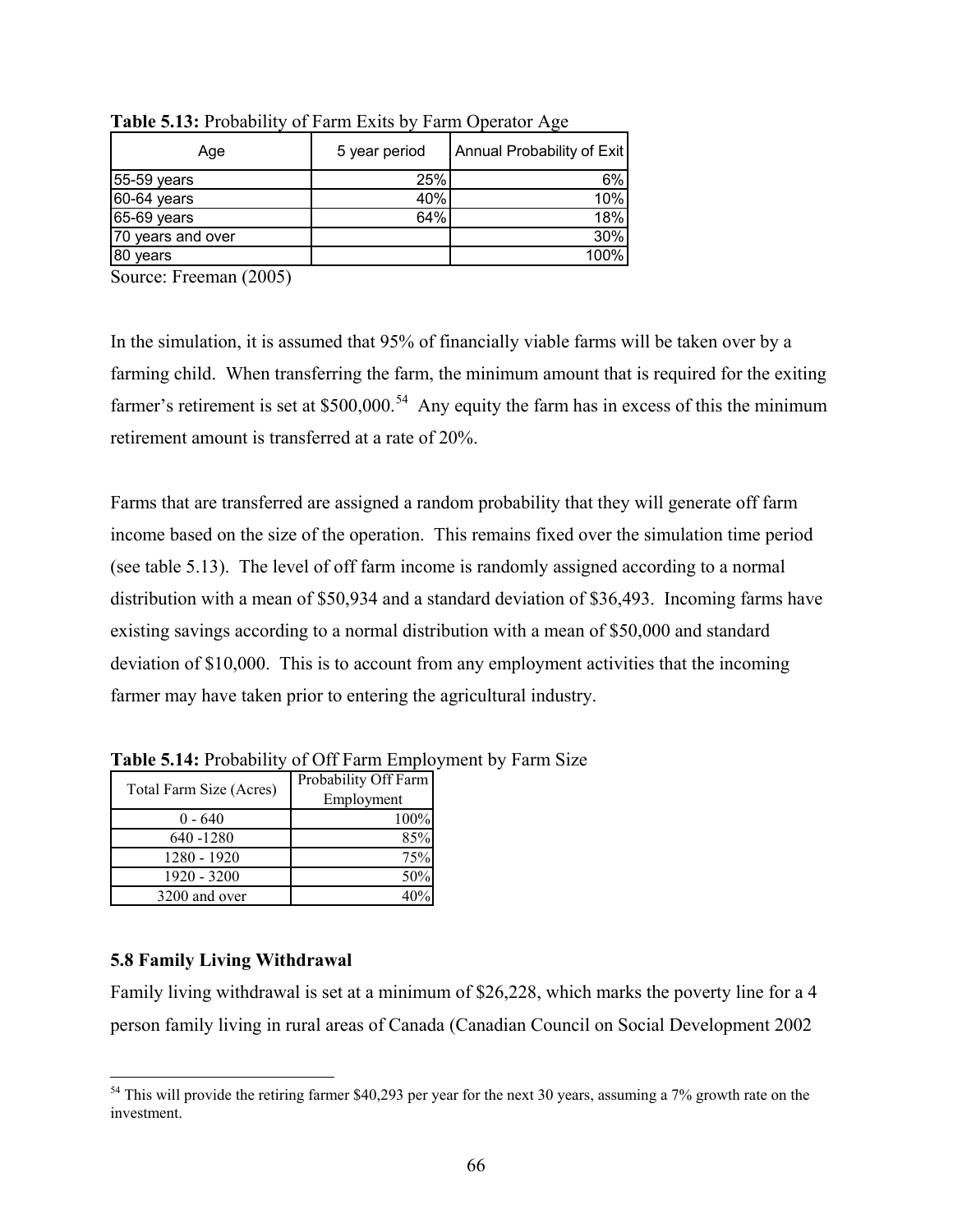inflated to 2004). The propensity to consume from annual net cash flow before investment is 50% with a maximum annual family withdrawal of \$125,000.

### **5.9 Model Validation**

Validation is concerned with determining if the simulation is a good model of the target (Gilbert and Troitzsch 2002). It is inherently difficult to validate a forecasting model. In this case, the model can be partially validated based on comparisons of historic land prices and simulated land prices. Historic 1975 to 2004 output prices and yields are inserted in to the model and farmland prices tracked. This is a reasonable test as land markets are the major source of agent interaction; land bids are a complex process based on expected income and financial constraints and the auction mechanism is also complex and an integral part of the model. Note that the validation is necessarily incomplete as the model initial structure is based on 2004 and not past data. Each simulation replication can have a different result due to random components of the model.

Unfortunately, historic CAR 7B farmland prices are unavailable and comparisons must be based on provincial averages. Moreover, historic land values include buildings where the simulated land value does not. Land values are also influenced by cost structures, off farm employment, initial farming population, taxes, and non-farming investors, factors that may not be the same in the 1975 as in 2004, the year for which the model is initialized.

In the following comparison, the intent is not to directly assess the model's ability to track historical prices, but rather to try to replicate the peaks and valleys and turning points of historical data. In figure 5.1, a 90% confidence interval is compared to historical price data. The simulation captures the turning points of the land price. Overall, the simulated values tend to over react, with simulated land prices higher when the land prices are increasing and lower when they are decreasing compared to the historic value.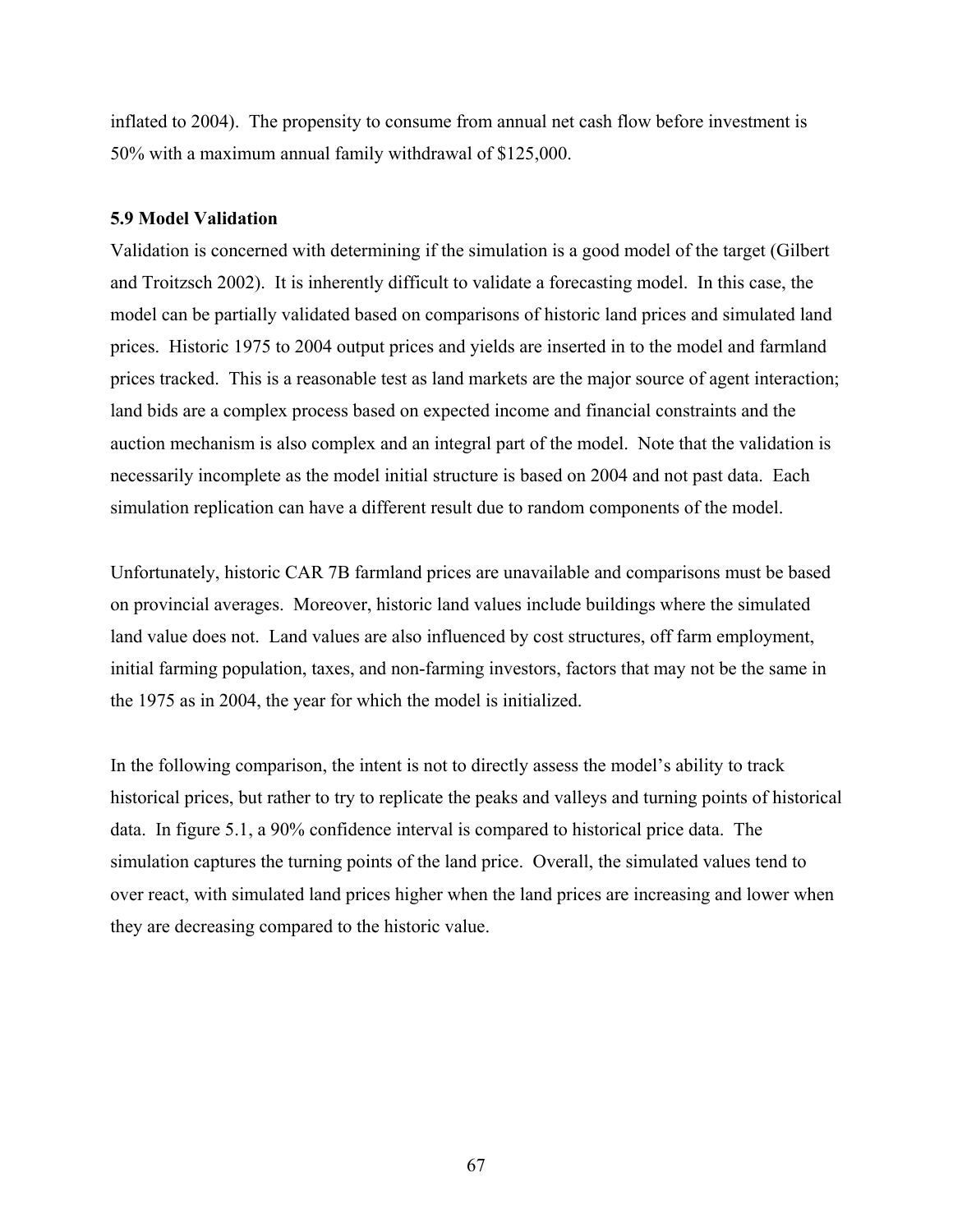

**Figure 5.2:** Historic Land Prices and Simulated Land Prices

Source: Saskatchewan Agriculture and Food (2007a)

A Kruskal-Wallis non-parametric test is preformed to identify if the average simulated land price is from the same general distribution as historic land prices. The test results in a p-value of 0.1393 and therefore the null hypothesis that they are from the same general distribution cannot be rejected at the 10% significance level. Upon inspection, the simulation appears to capture the trends and turning points in the historic land prices and also the results of the Kruskal-Wallis test allow it to be accepted that the model is functioning properly.

## **5.10 Summary**

In this simulation exercise, farms are endowed with different characteristics, such as 1) quantity and quality of land, 2) financial characteristics, 3) preferences, 4) age, and 5) off farm income. Farms seek to maximize profits and interact via land market purchases and leases. Price and yield time paths are created using historical data combined with a bootstrap resampling procedure. The model is initially validated by comparing simulated land values to historical values. It is concluded that the model captures data trends and turning points accurately and is therefore functioning well as a simulation exercise.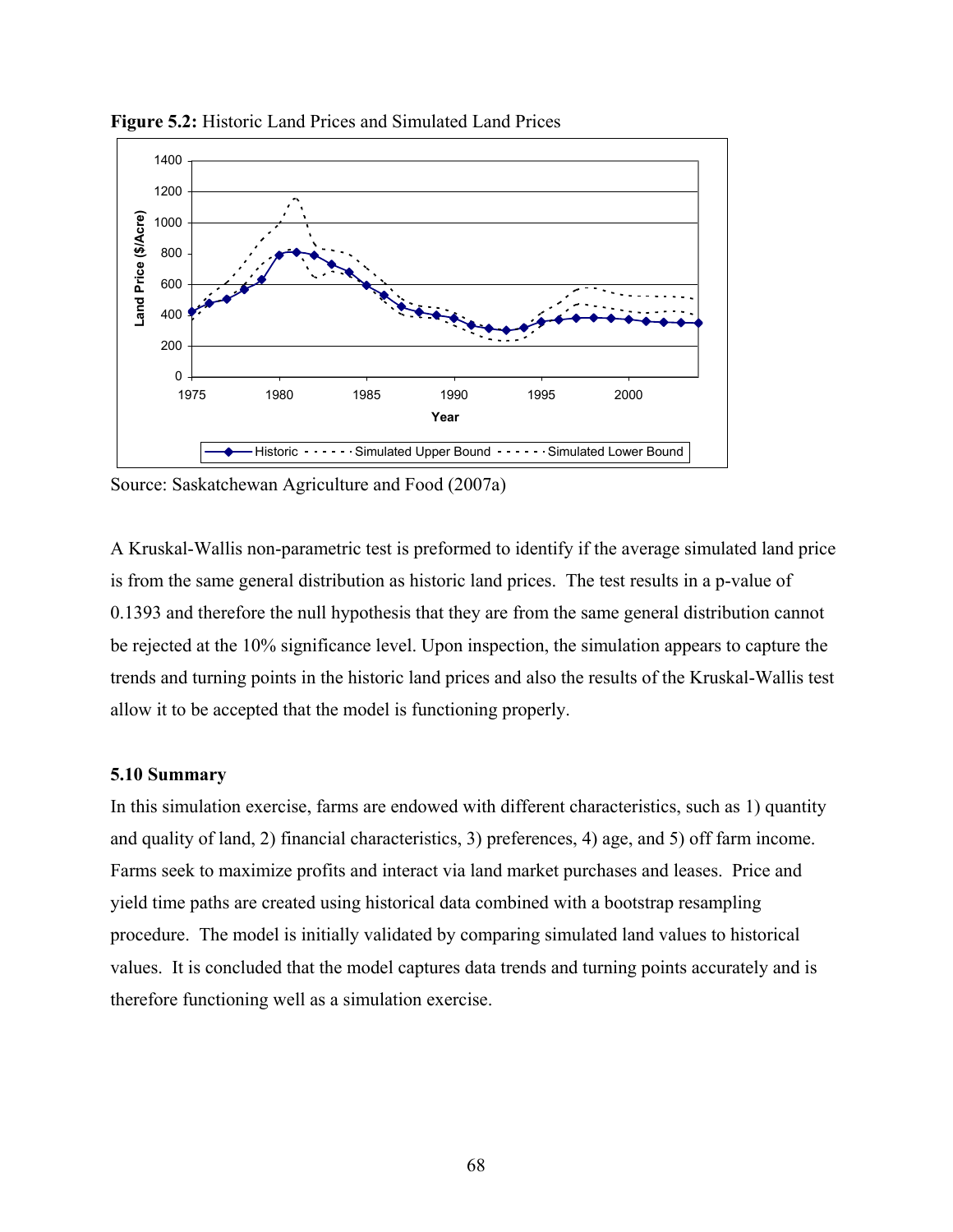# **Chapter 6 Results**

#### **6.0 Introduction**

This chapter presents the results of potential structural change that can occur within the Base Scenario. In addition to the Base Scenario, two alternative scenarios are identified and the structural outcomes evaluated.

### **6.1 Simulation Results: Base Scenario**

Under the Base Scenario, 100 price and yield time paths are simulated, as outlined in Chapter 4. Each time path consists of 30 simulated years of production, management decisions, and land markets, and each has a unique price and yield time path based on the process described in section 5.2.

### **6.1.1 Farm Numbers, Type, and Average Size**

Historically, farm numbers have declined over time, leading to fewer but larger farms. In this simulation, these trends are projected to continue into the future as farm numbers decrease at a decreasing rate (figure 6.1). Averaging the 100 time paths shows that 196 farms remain; this is a 67% reduction and represents a 3.67% annual decline in farm numbers. The 90% confidence interval (CI90) for farm numbers expands through time passes because the price and yield time paths have a major impact on the number of farms that remain in the industry. At the end of the 30 year period, the lower bound of the CI90 is 95 and the upper bound 260 farms, corresponding to an annual decrease of 5.96% and 2.75%, respectively.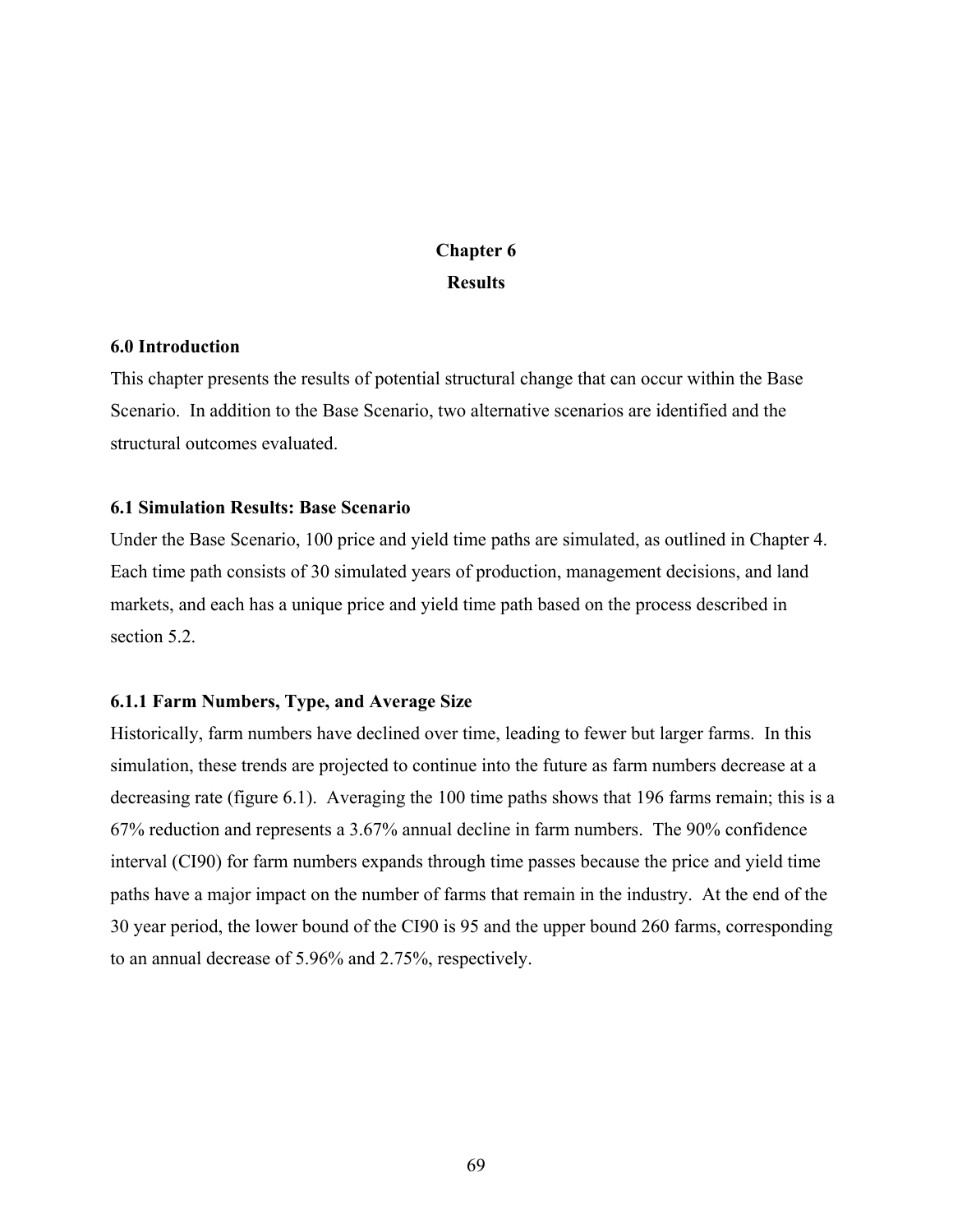

**Figure 6.1:** Simulated Farm Numbers (Base Scenario)

At the end of the simulation, 76 time paths result in total farm numbers between 150 and 250 farmers. There are 11 time paths that result in total farm numbers greater than 250 and 13 time paths that have fewer than 150 farms.



**Figure 6.2:** Simulated Distribution of Final Farm Numbers (Base Scenario)

Mixed farms use all the land available to them in the highest and best use, therefore increasing the likelihood of their survival relative to grain farms (figure 6.3). This is evidenced in the simulation by the increasing proportion of mixed farms over time. On average, the proportion of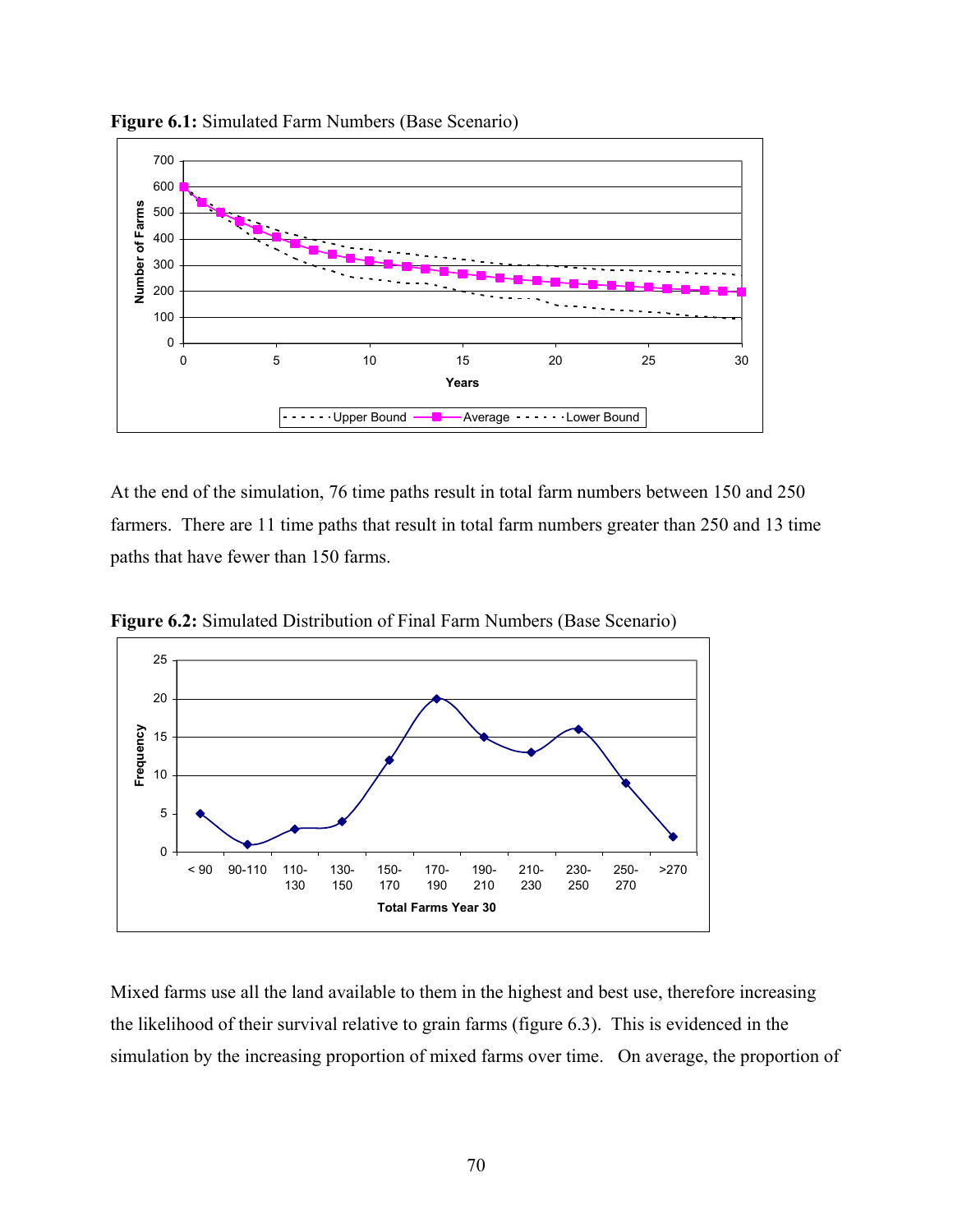mixed farms in the simulated sample increases from 54% to 61% by year 14, after which it remains relatively constant.



**Figure 6.3:** Simulated Proportion of Mixed Farms (Base Scenario)

Land from the exiting farms is acquired by the remaining farmers, increasing average farm size (figure 6.4). At the end of the simulation, the mean farm size increases approximately 3.3 times more than the initial mean size, farm of 1,445 to 4,805 acres. Again, the CI90 broadens over time. At the end of the simulated period the CI90 upper and lower bounds are 8,324 and 3,336 acres, respectively.



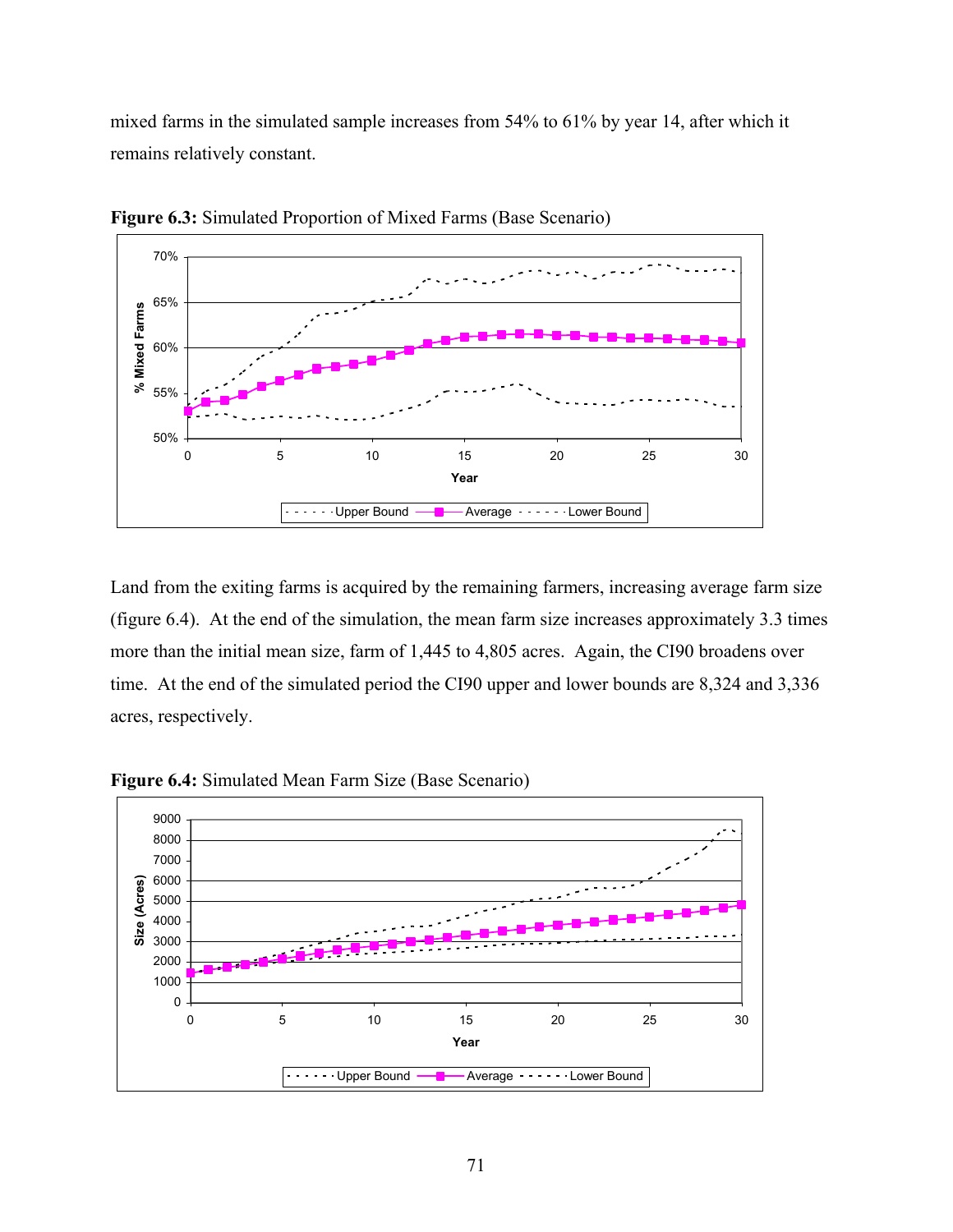The distribution of final mean farm size has a long tail, with 74 time paths resulting in a mean farm size between 3,500 and 5,750 acres. There are 13 time paths that end with mean farm size less than 3,500 acres. The remaining 13 have a final mean farm size greater than 5,750 acres.



**Figure 6.5:** Simulated Distribution of Final Mean Farm Size (Base Scenario)

On average, mixed farms are more likely to expand than crop farms (figure 6.6). Mixed farms have a distinct bidding advantage on land due to the heterogeneous nature of many plots. The relatively large plot size used in the simulation means that many plots will contain some amount of non-arable land. This gives mixed farms a comparative advantage in that beef cows can best use non-arable portions. On average, mixed farms increased 3.5 times in size from 1,633 acres at initialization to 5,727 acres, while crop farms increased 2.7 times in size from 1,235 to 3,358 acres by the end of the simulation.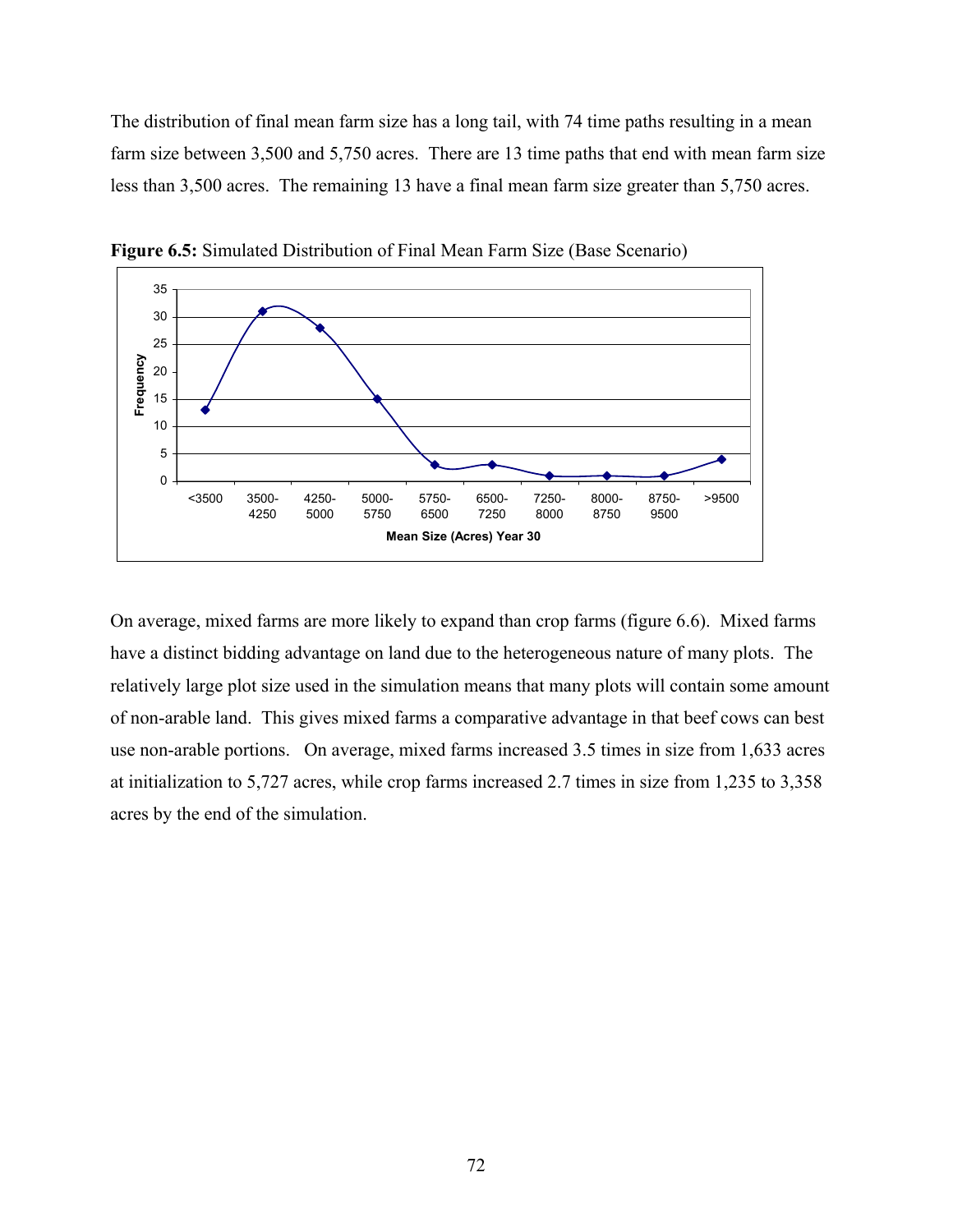

**Figure 6.6:** Simulated Mean Farm Size by Farm Type (Base Scenario)

# **6.1.2 Distribution of Farm Sizes**

Farm size distribution changes considerably throughout the simulation period. At initialization, 62% of all farms comprise less than 1,280 acres; this amount decreased to an average of 25% by the end of the simulated period. The proportion of farms in the size category 1,281-3,200 acres remained relatively constant, changing from 33% at initialization to 30% at the end of the simulated period. However, there was a large change in the portion of farms greater than 3,200 acres, going from 6% to a final value of 45%.



**Figure 6.7:** Simulated Distribution of All Farm Sizes (Base Scenario)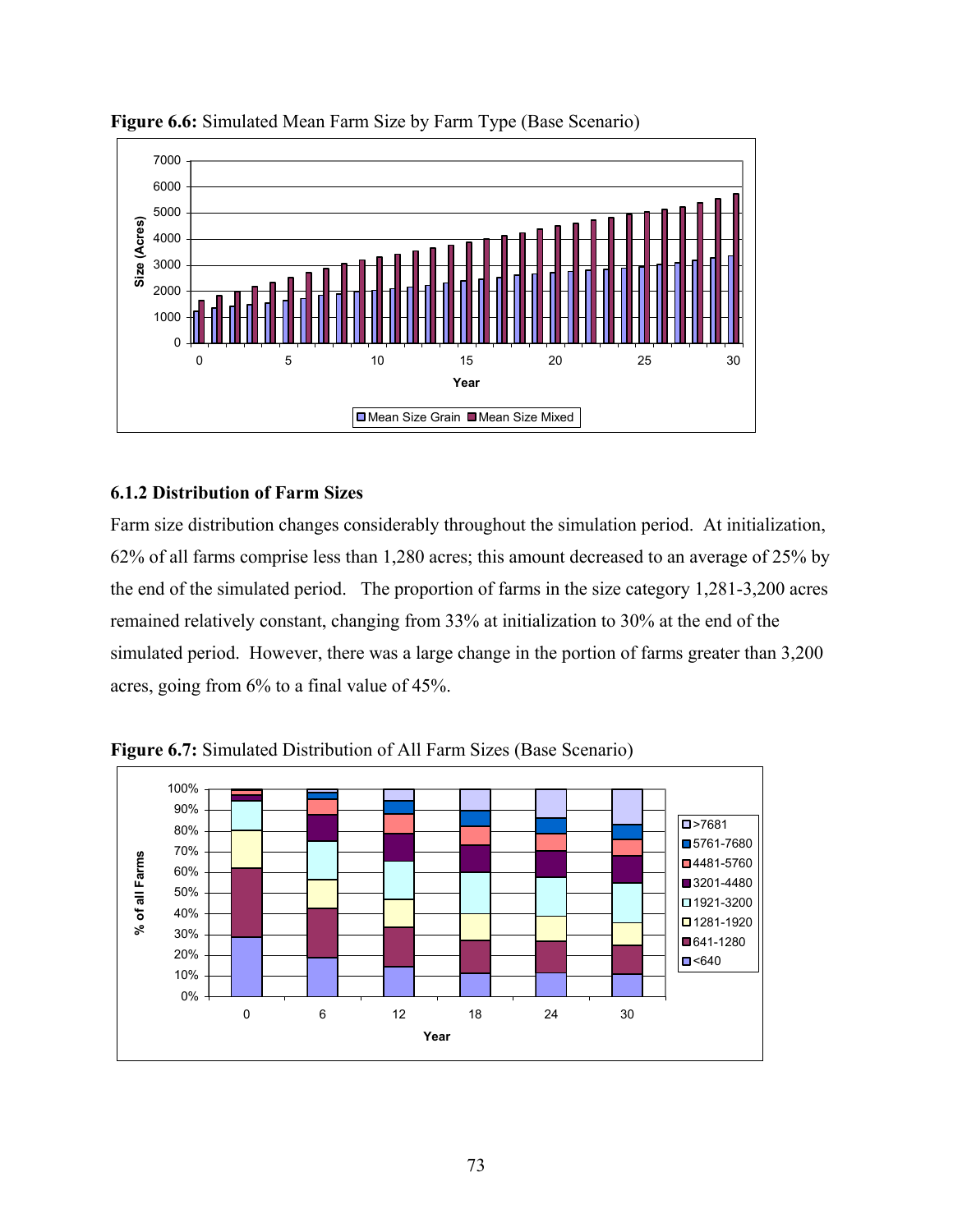Grain farms distribution follows a similar trend to that of all farms, with the small farms ultimately being squeezed out of the industry, with the proportion of large farms increasing. At initialization, 71% of grain farms used less than 1,280 acres compared to 47% by the end of the simulated period. The proportion of farms greater than 3,200 acres increased from 3% to 30%, while mid sized grain farms fell slightly from 26% to 23% by the end of the simulated period.



**Figure 6.8:** Simulated Distribution of Grain Farm Sizes (Base Scenario)

Mixed farm distribution also follows a similar trend, with a change in the proportion of farms smaller than 1,280 acres in size decreasing dramatically from 54% at initialization to 11% by the end of the simulation. Farms greater than 3,200 acres in size became more dominant, increasing from 8% to 54%, while the proportion of mid size farms is relatively constant, decreasing from 38% to 35%.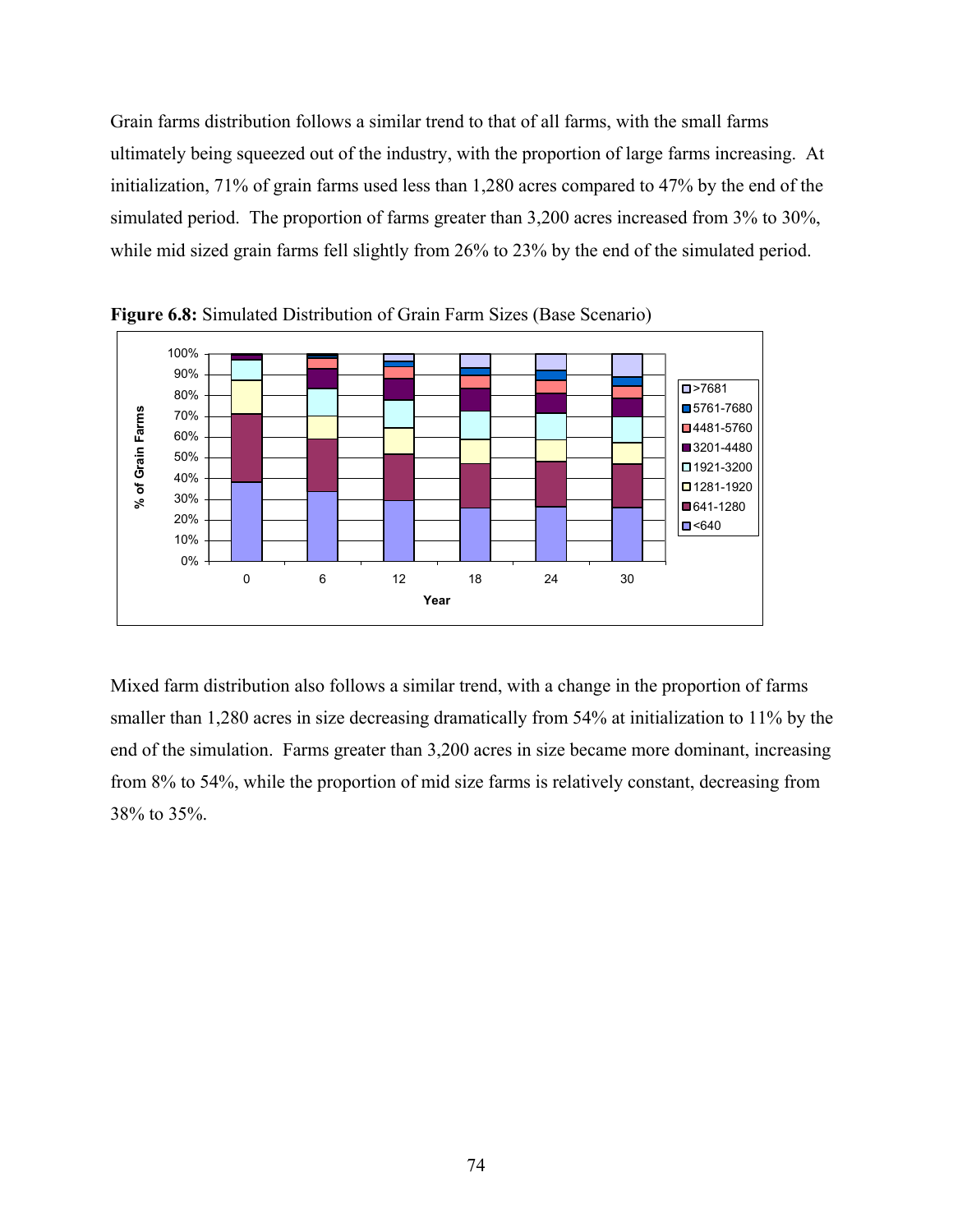

**Figure 6.9:** Simulated Distribution of Mixed Farm Sizes (Base Scenario)

# **6.1.3 Land Use, Total Livestock Numbers, and Average Herd Size**

Land use is largely influenced by the time path of prices as well as the relative price between livestock and annual crops. As a result, the average percentage of land used in crop production remains relatively constant. There is a large band for the CI90, which emerges shortly after initialization and remains relatively flat throughout the simulation. The average proportion of land used in crop in the simulation is approximately 70%, while there is a 16% difference between the upper and lower bound for most of the simulated period.



**Figure 6.10:** Simulated Proportion of Land Used in Crop Production (Base Scenario)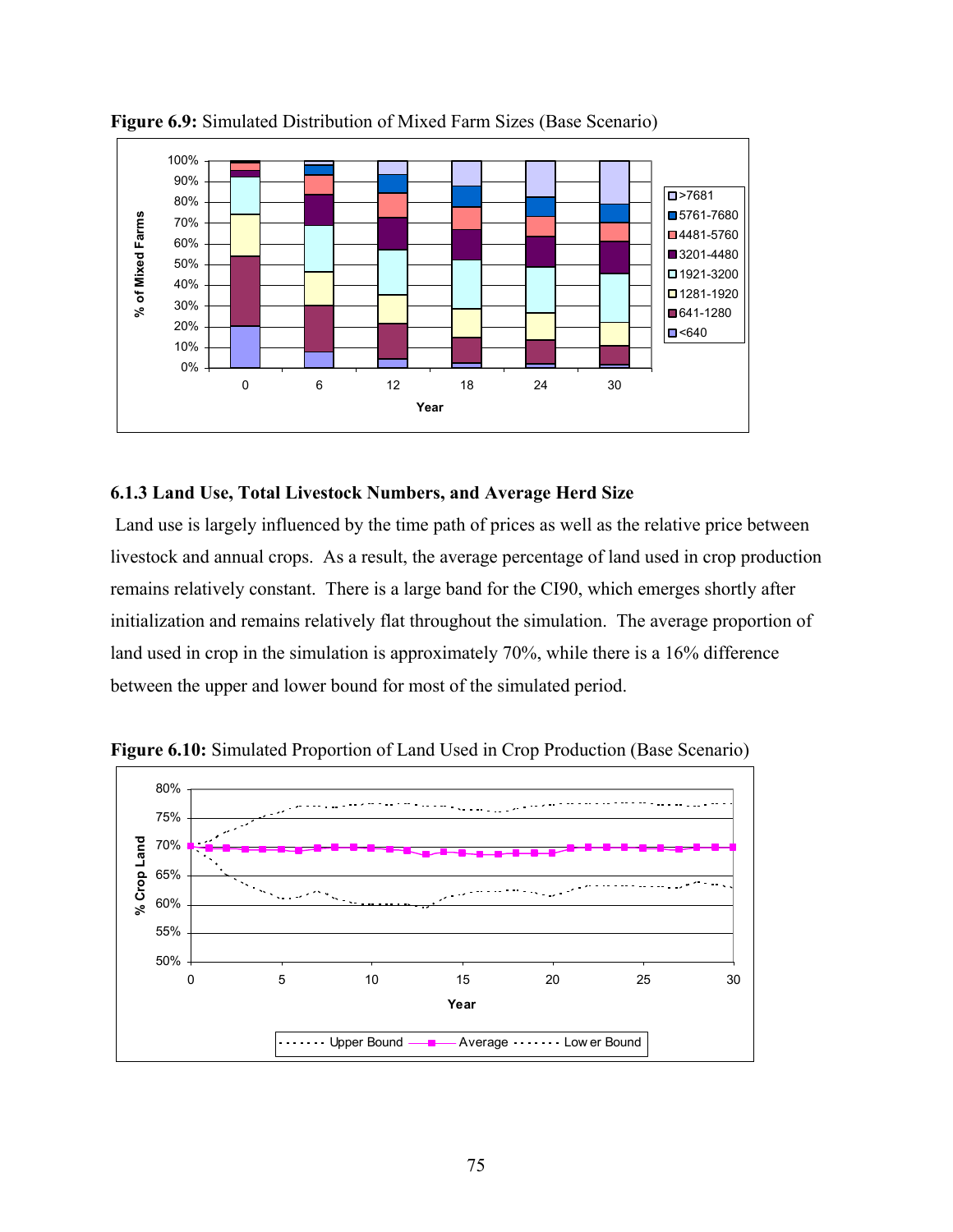Over time the CI90 was expected to become larger, however as generated it remains relatively constant. To examine this situation further and see if the land use has reached an equilibrium value for each individual time path, 5 simulated time paths that contain approximately the same land use by year 15 are identified and plotted. In figure 6.11, note that the land use illustrated in each time path is not at equilibrium, but is in the process of adjusting to the current market conditions, i.e. the relative price of livestock to annual crops. This demonstrates that the bounds of CI90 for land use do not follow the same time path, but instead select from a different time path at different points in time.



**Figure 6.11:** 5 Simulated Time Paths of Proportion of Land Used in Crop Production (Base Scenario)

Next, the mean herd size of mixed farms in the simulation increases at a relatively constant rate from 62 to 182 head by the end of the time period. However, there is considerable variability caused by movements in the relative prices of livestock to annual crops. At the end of the simulation, the upper and lower bounds are found to be 281 and 94 head, respectively.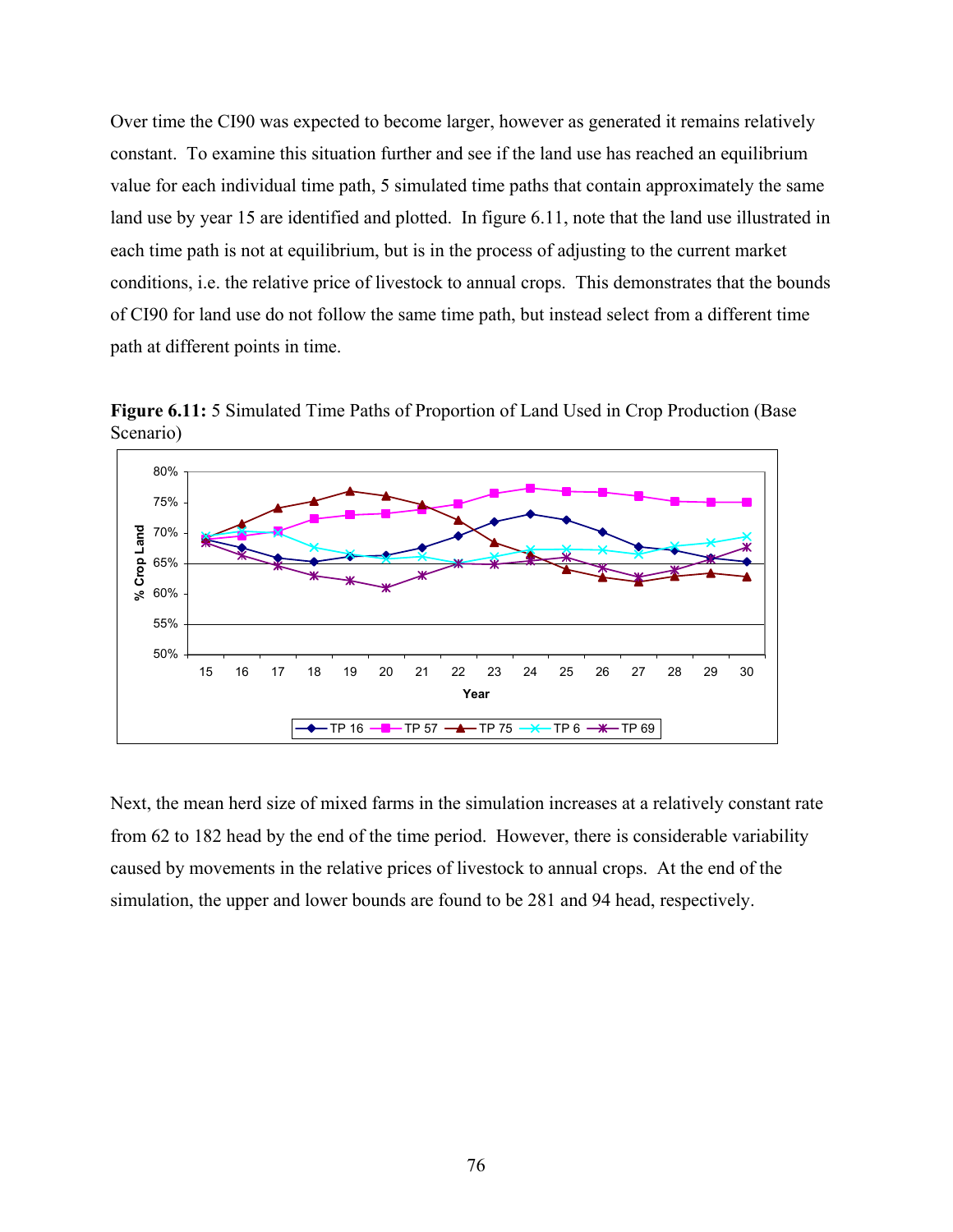

**Figure 6.12:** Simulated Mean Mixed Farm Herd Size (Base Scenario)

However, total mean cow numbers remain relatively constant, at approximately 20,000 head. The CI90 is large with a maximum simulated upper bound of 39,705 head and a minimum lower bound of 7,888 head. This is due to the proportion of land used in crop or pasture, and is therefore strongly dependent on the relative prices of livestock to annual crops.





Herd size distribution follows a similar pattern to that of farm size. The proportion of large livestock herds (greater than 200 head) increased from zero at initialization to 37% at the simulation end. The proportion of mid sized herds (100-200 head) increased rapidly in the first 6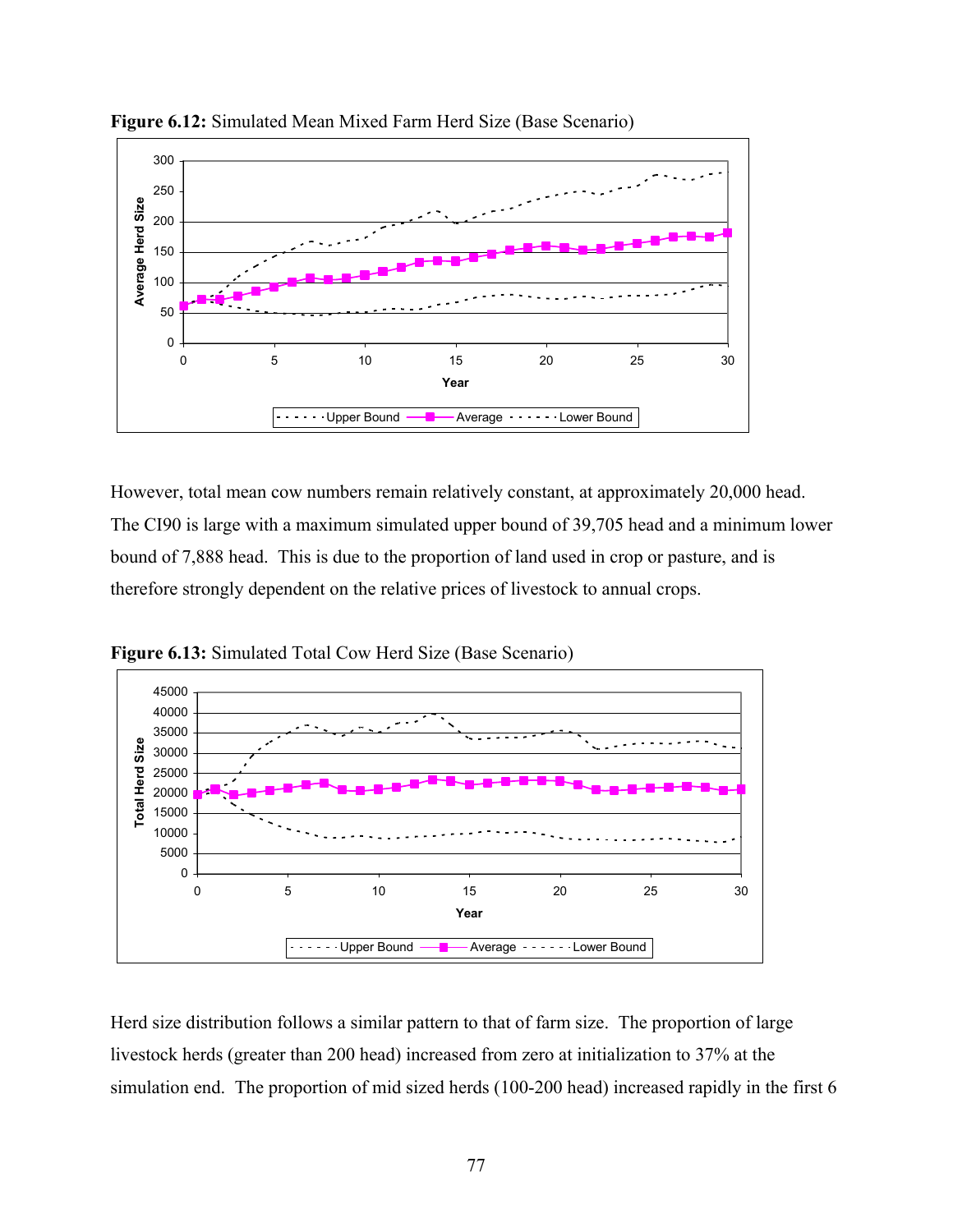years from 14% to 32%, where after it remained relatively constant at approximately 35% of all livestock herds. The proportion of small sized herds (less than 100 head) decreased from 86% at initialization to 27% at the end of the simulation.



**Figure 6.14:** Simulated Distribution of Mixed Farm Herd Sizes (Base Scenario)

# **6.1.4 Financial Characteristics**

The financial characteristics of the simulated farming agents are presented in the following section.

# **6.1.4.1 Farm Financial Characteristics**

Mean farm net worth increased over time from a starting value of \$523,000, to a final value of \$2.107 million, with a CI90 of \$1.203 million at simulation end. This is approximately a 4.75% annual increase. Variability is due to 1) variation in annual income from various prices and yields, 2) the indirect effect of income on farmland values, and 3) variations in farm size.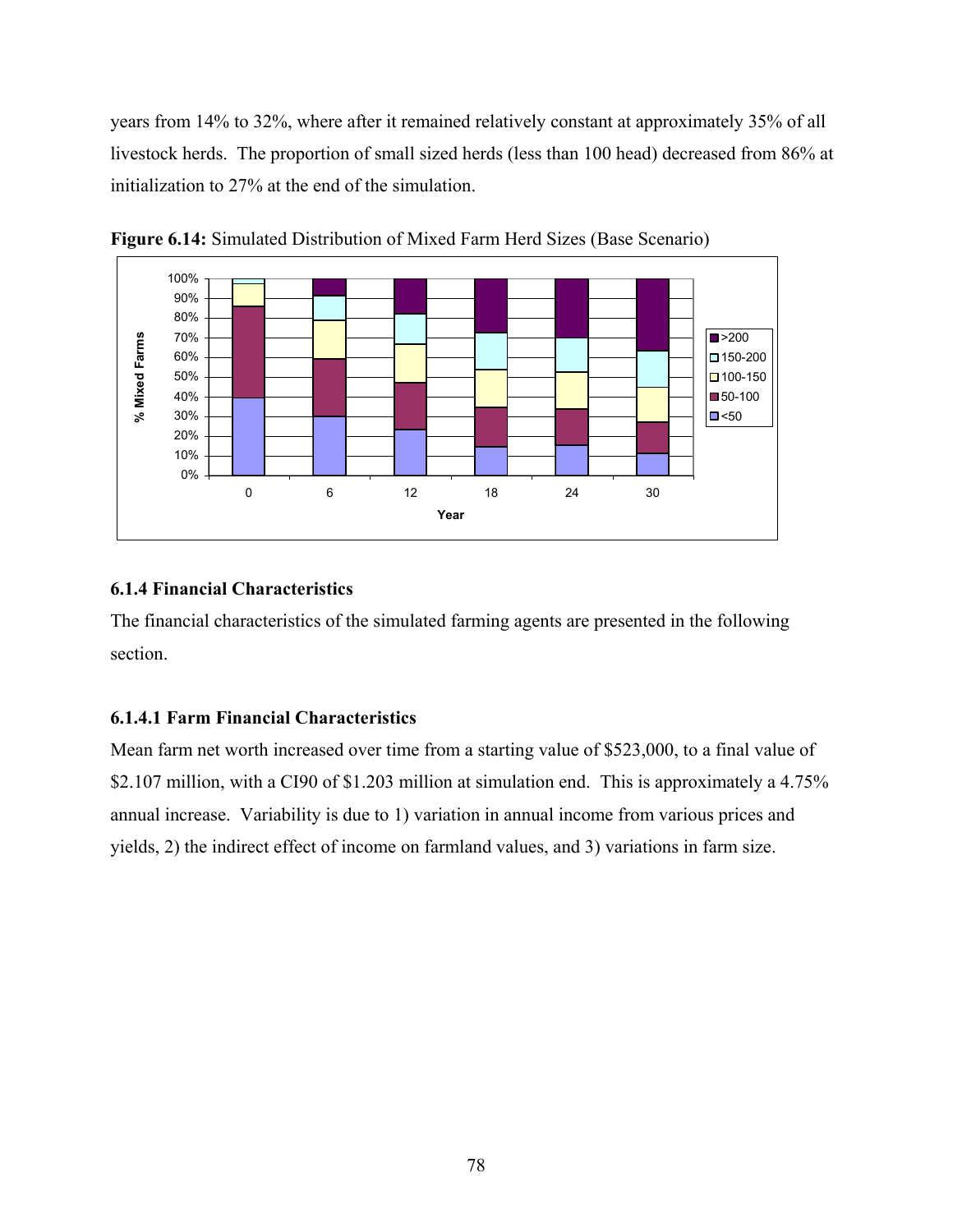

**Figure 6.15:** Simulated Mean Net Worth (Base Scenario)

Mean net worth falls between \$1.85 and \$2.30 million in 52% of time paths. 21% of time paths end with a mean net worth below \$1.85 million and 27% end at a value above \$2.30 million.



**Figure 6.16:** Simulated Distribution of Final Mean Net Worth (Base Scenario)

The mean farm debt to asset ratio (D/A) increased from 15% at year 0 to a level of 21% by year 17, where it then fell to a final value of 16%. It is likely that the initial increase is the result of increased borrowing for expansion by the remaining individuals as many farmers exit the industry in the early years. As observed with the other simulated variables, there is considerable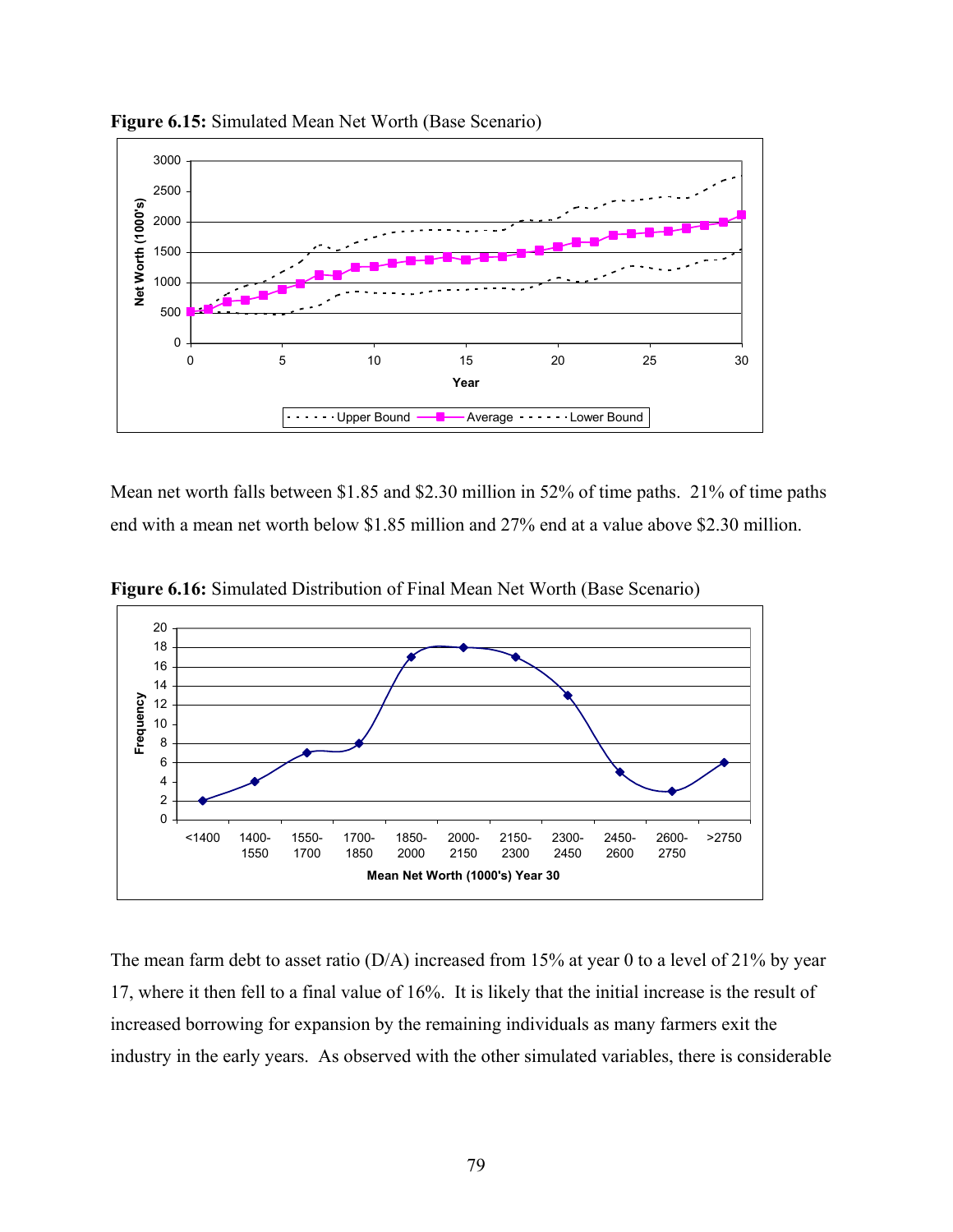variation in the average D/A, represented by a large CI90. This is again a result of the actual variation in land values and annual farm income.



**Figure 6.17:** Simulated Mean Debt to Assets (Base Scenario)

Mean D/A at the end of the simulation falls between 9% and 17% in 70 time paths. Final mean D/A has a long tail and is greater than 17% in 28 time paths, and less than 9% in only 2 time paths.



**Figure 6.18:** Simulated Distribution of Final Mean Debt to Assets (Base Scenario)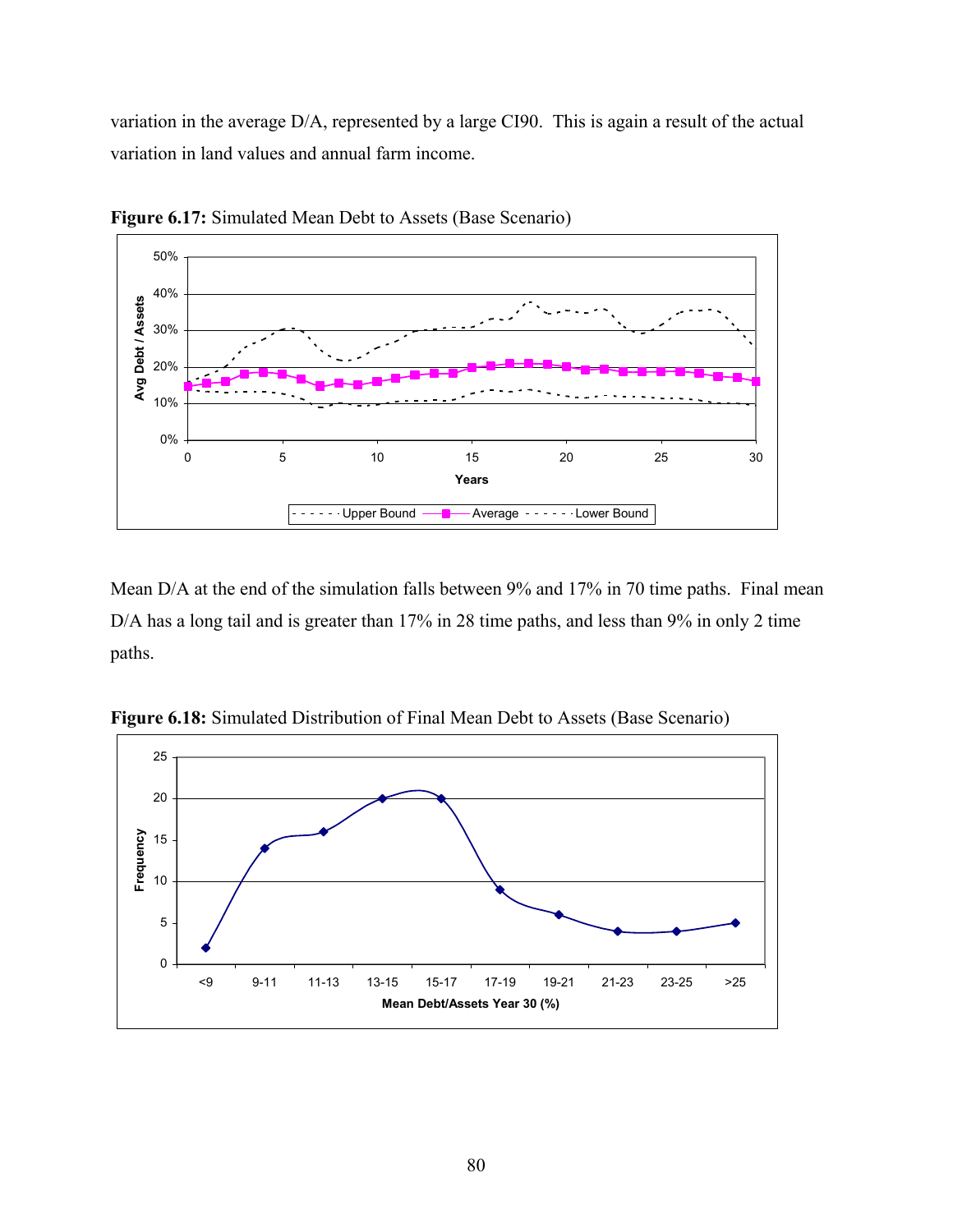## **6.1.4.2 Financial Characteristics by Farm Type**

The simulated mean net worth for both mixed and grain farms follow the same trend, with mixed farmers always having a larger net worth. This is likely the result of these individuals using their land in the highest and best use, but is also due to their bidding advantage in land markets allowing their farms to expand at a more rapid pace.



**Figure 6.19:** Simulated Mean Net Worth by Farm Type (Base Scenario)

Again, the mean D/A follow the same trend for both farm types, with mixed farms always having a larger average D/A. This is again likely the result of mixed farms having a bidding advantage and therefore they are more likely to expand.



**Figure 6.20:** Simulated Mean Debt to Assets by Farm Type (Base Scenario)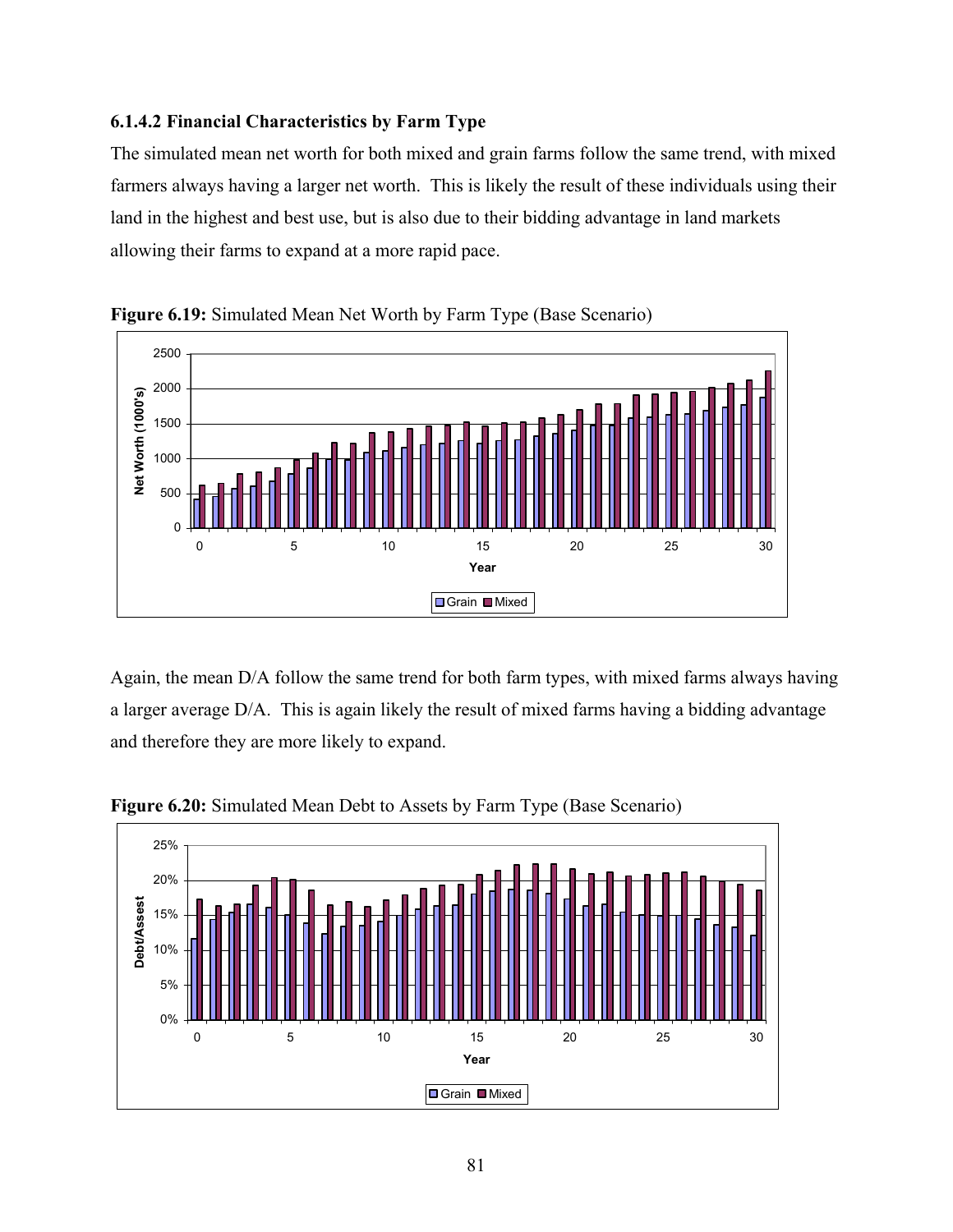### **6.1.5 Land Markets**

Land markets are the main source of agent interaction. Land supply in the simulation comes from exiting farms and non-farming investors. Farm exits, land prices and lease rates, land tenure, and unmanaged land are explored in the following section.

## **6.1.5.1 Farm Exits**

The farm exits decision occurs endogenously within the model and the majority of exits are the result of retirement and equity erosion from prolonged periods of negative cash flow. Retirement is the cause of an average of 47% of the farm exits. On average, equity erosion is the second largest cause of farm exits, generating 31% of the total exits. The least likely cause of farm exits is bankruptcy, leading to 22% of total exits.

| Table 6.1: Farm Exits by Exit Type (Base Scenario) |  |  |  |  |
|----------------------------------------------------|--|--|--|--|
|                                                    |  |  |  |  |

|                                 | Exit Type |                       |            |  |  |  |
|---------------------------------|-----------|-----------------------|------------|--|--|--|
|                                 | Bankrupt  | <b>Equity Erosion</b> | Retirement |  |  |  |
| Mean percentage of all<br>exits | 22.3%     | 30.5%                 | 47.3%      |  |  |  |

## **6.1.5.2 Land Price and Lease Rate**

Land price varies noticeably depending on the price and yield time paths, and therefore has a large CI90. However, in the simulation on average land prices increase until year 7, and remain relatively constant afterwards at approximately \$600 to \$700 per acre. The CI90 range is \$259 per acre to \$956 per acre.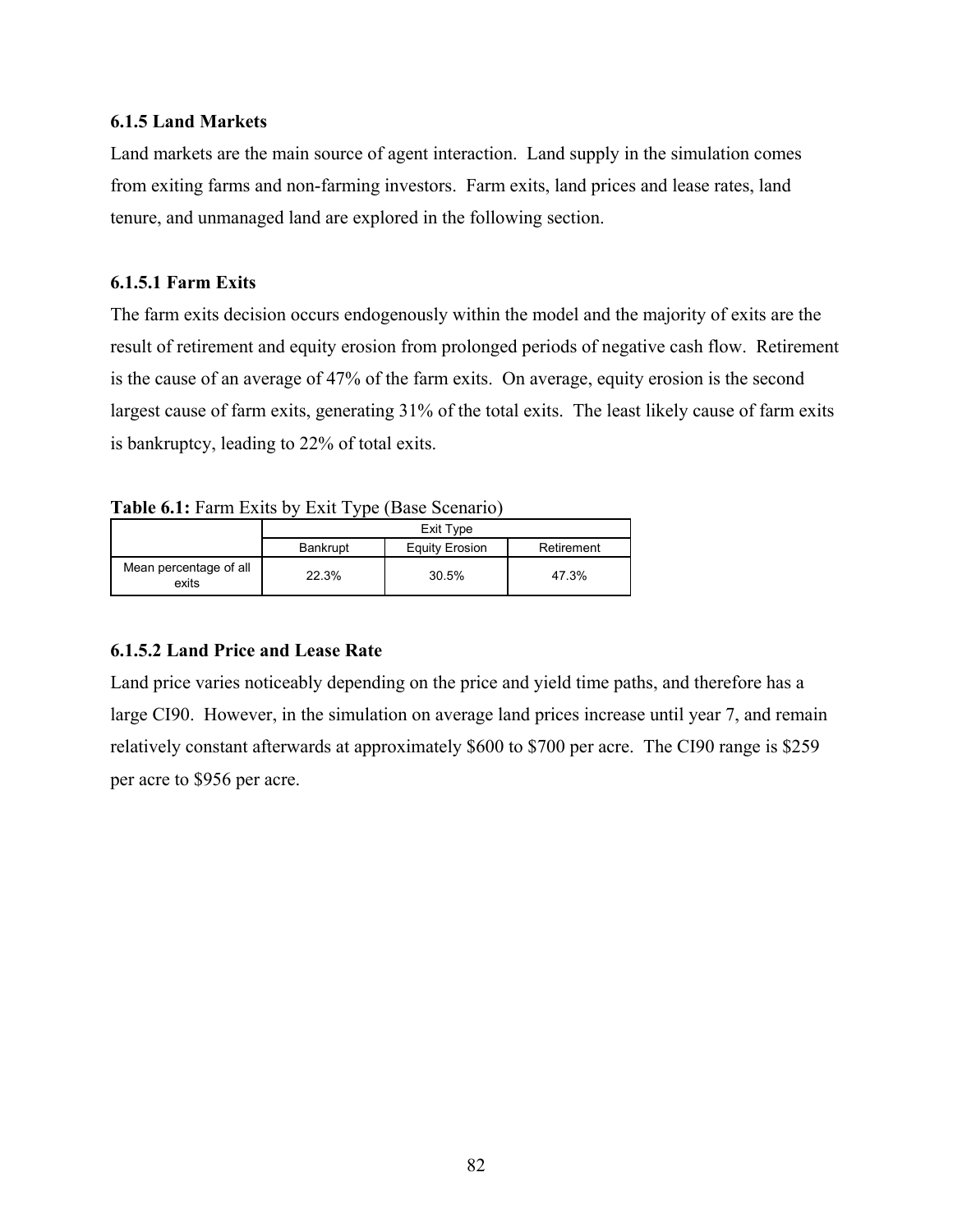

**Figure 6.21:** Simulated Land Price (Base Scenario)

The average lease rate follows the same trend and has a similar wide variation as land price. The average lease rate increases for 8 years in the base scenario and then remains relatively constant between approximately \$30 and \$35 per acre. The CI90 ranges from \$12 per acre and to \$45 per acre.



**Figure 6.22:** Simulated Land Lease Rate (Base Scenario)

### **6.1.5.3 Land Tenure**

On average, the proportion of land leased increases for the first 18 years to approximately 53% and then remains relatively constant. There is however a large variation in the proportion of land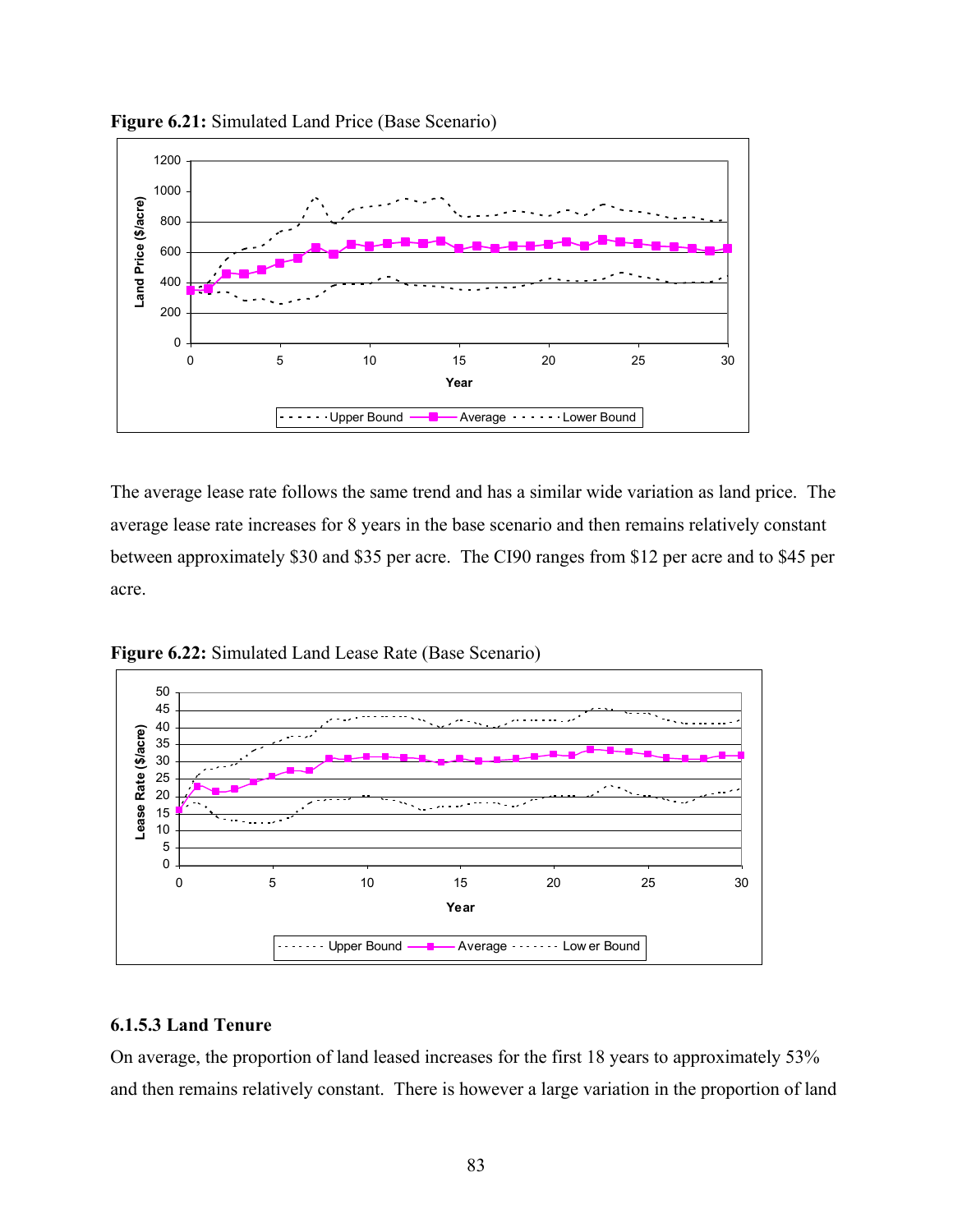under a lease agreement depending on the price and yield time path that occurs. At the end of the 30 year period, the CI90 has a range with an upper and lower bound of 72% and 38% leased land.



**Figure 6.23:** Simulated Proportion of Leased Land (Base Scenario)

### **6.1.5.4 Unfarmed Land**

In 11 runs of the base simulations, at least one or more periods contained unfarmed land. This was predominantly the result of poor prices or yields, resulting in a large number of exits, while the remaining farmers where unable or unwilling absorb the exiting farmer's land. In 6 runs, the average portion of unfarmed land per year is less than 1% of all land. There is 1 run with an average portion of unfarmed land per year in each of the following groups: 1-2%, 2-3%, 7-8%, 12-13% and greater than 13%. The maximum average unfarmed land per year is 25.6%.

| Group      | Runs |
|------------|------|
| $0\%$      | 89   |
| $0-1%$     | 6    |
| $1 - 2\%$  |      |
| $2 - 3\%$  |      |
| $7 - 8\%$  |      |
| $12 - 13%$ |      |
| $>13\%$    |      |

**Table 6.2:** Average Percentage of Unfarmed Land Per Year (Base Scenario)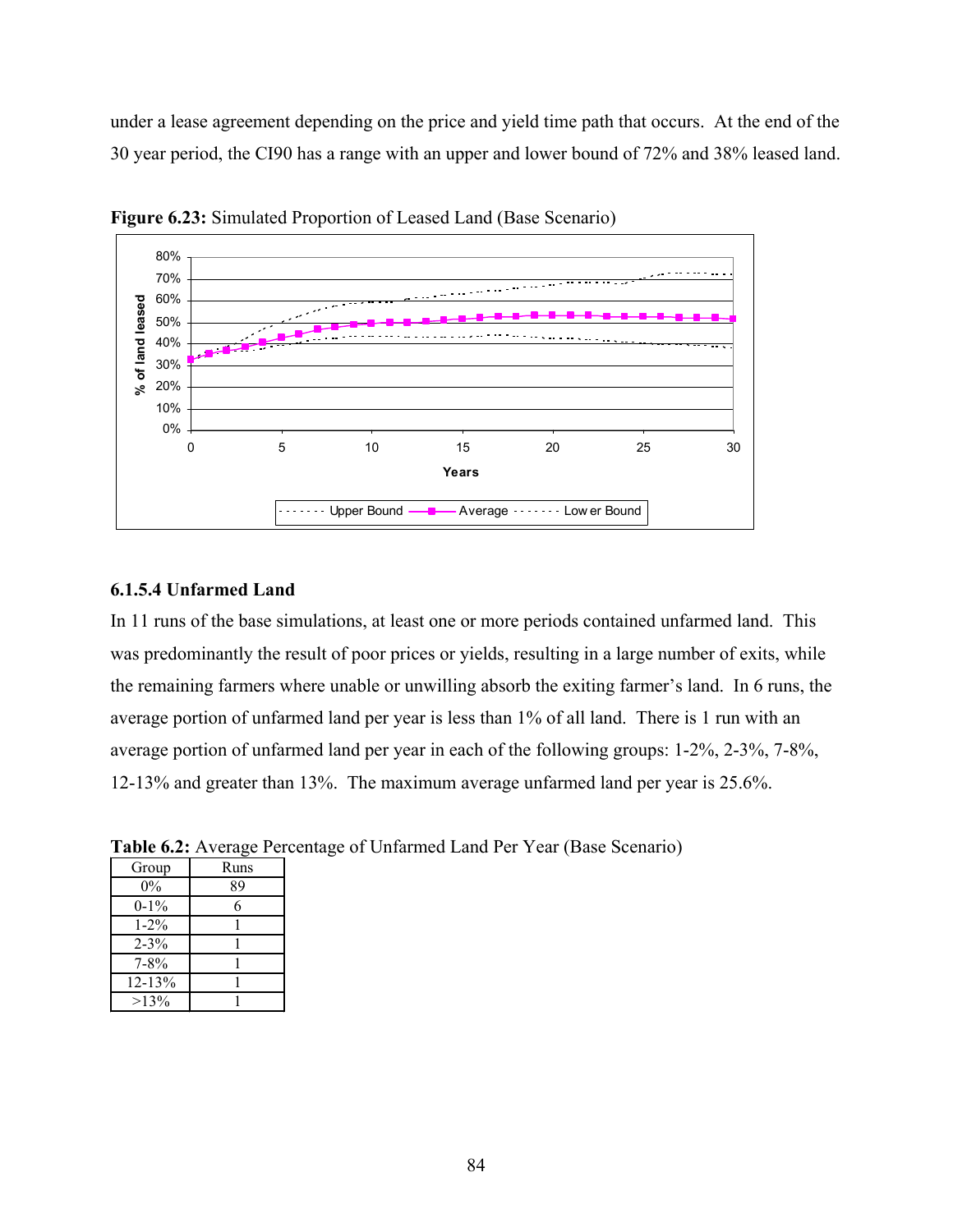#### **6.2 Simulation Results: Alternative Scenarios**

Two alternative scenarios were simulated in addition to the Base Scenario. The first scenario represents a permanent structural shift in the grain markets (i.e. the introduction of biofuels), leading to a 25% increase in grain prices over the base. The second scenario represents a permanent shift in livestock markets resulting in a 25% increase in calf prices over the base. For each scenario, the appropriate prices are adjusted and the 100 yield and price time paths are simulated with all other elements of the model remaining unchanged.

### **6.2.1 Farm Numbers, Type, and Average Size**

In both scenarios, farm numbers decline in a similar fashion as the Base Scenario. However, the rate of decline is lower as a direct result of increased annual income in both scenarios. Scenario 1 (grain prices are increased) resulted in the largest mean number of farms at the end of the 30 year period with an average of 277 compared to 238 in scenario 2 (livestock prices increased). The annual rate of decline under scenario 1 is 2.55% and for scenario 2 is 3.04%, both lower than the 3.67% generated in the Base Scenario.



**Figure 6.24:** Simulated Farm Numbers (All Scenarios)

Once again, the proportion of mixed farms varies considerably depending on the relative price of grain to livestock. When grain prices are high relative to livestock (scenario 1) the proportion of mixed farms, on average, remains approximately constant at about 56%. The situation is very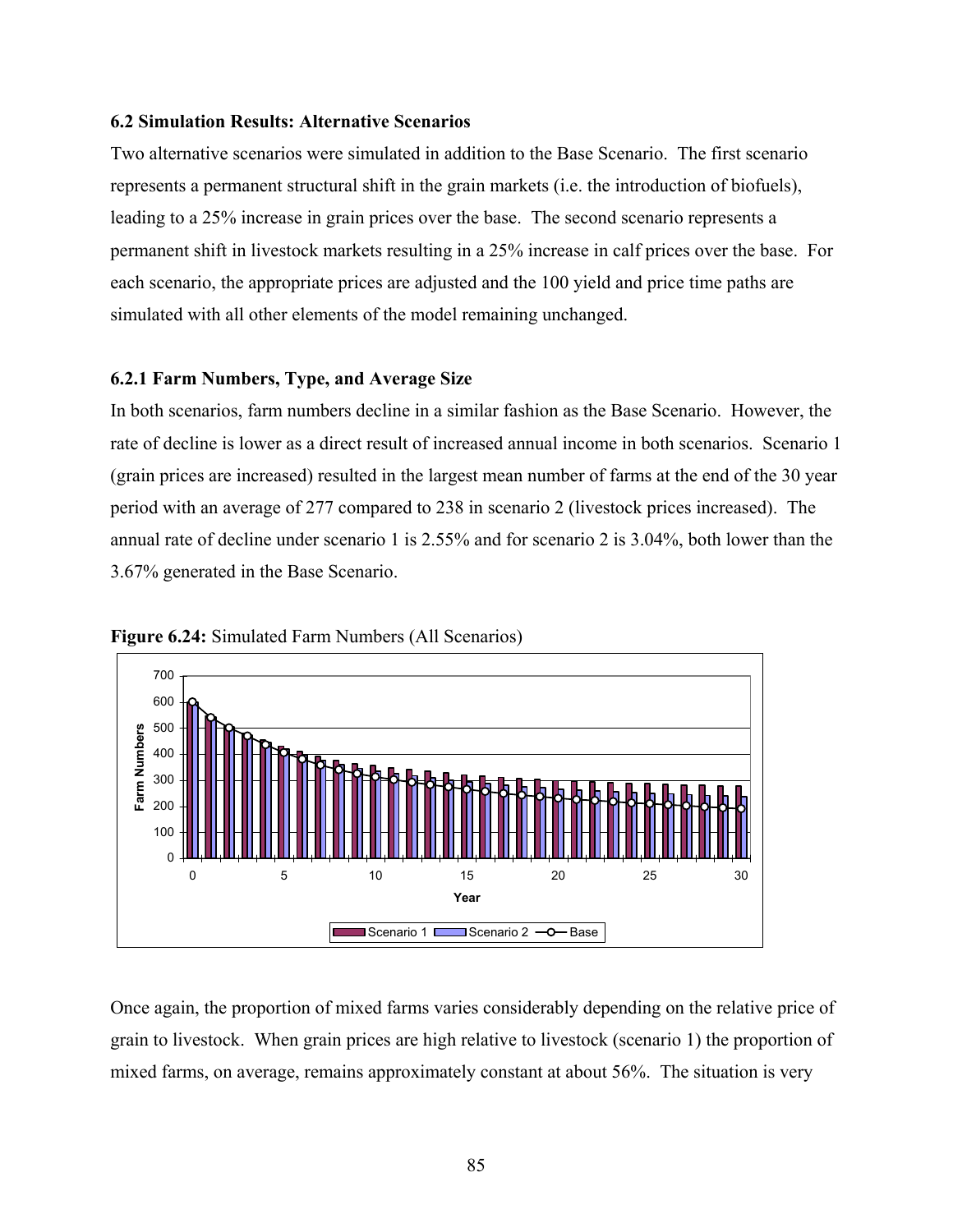different when livestock prices are high relative to grain prices (scenario 2). The proportion of mixed farms, on average, increases to 65%, where after this it remains relatively constant.



**Figure 6.25:** Simulated Proportion of Mixed Farms (All Scenarios)

Average farm size is noticeably lower in the two scenarios relative to the Base Scenario. With higher grain prices, the mean farm size increased by 2.19 versus the size at initialization to an average of 3,172 acres, a value 64% the size found in the Base Scenario. The increase in livestock prices resulted in an average mean farm size increase of 2.66 times to 3,846 acres, which is 78% of the mean final farm size of the Base Scenario.



Figure 6.26: Simulated Mean Farm Size (All Scenarios)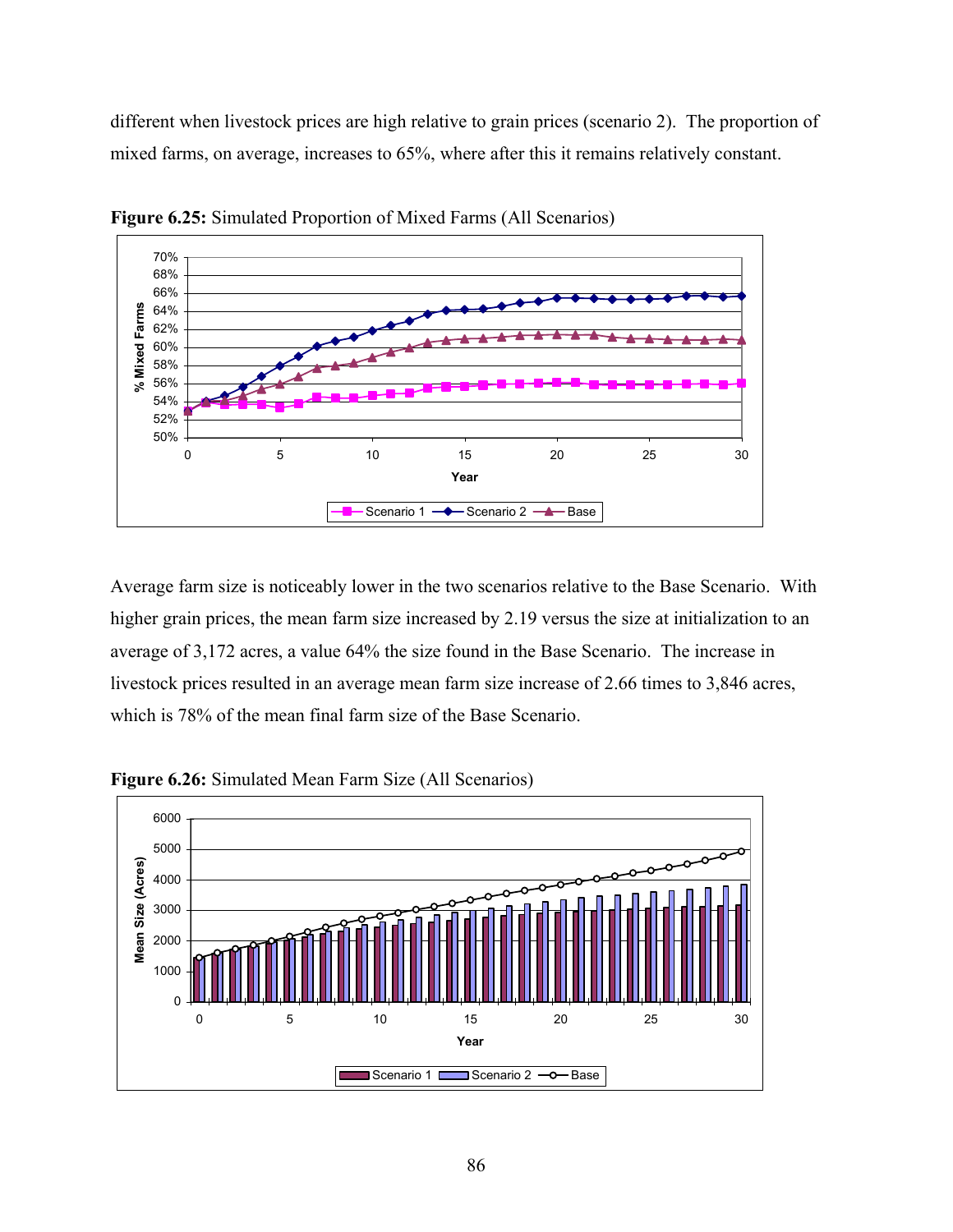Mean grain farm size increased at almost the same rate under both scenarios, and both were lower than under the Base Scenario. With increased grain prices, mean grain farm size increased 186% over the initial value to 2,296 acres. When the livestock price was increased, the mean crop farm size increased 1.81 times to 3,358 acres. The final mean farm size for Scenario 1 and Scenario 2 were 68% and 66% of the Base Scenario mean farm size, respectively.



**Figure 6.27:** Simulated Mean Grain Farm Size (All Scenarios)

Under both alternate scenarios, average mixed farm size increased, again at a lower rate than under the Base Scenario. With an increase in grain prices, the mean final mixed farm size increased 2.36 times to 3,859 acres, and an increase in livestock prices increased the mean farm size 2.87 times to 4,683 acres. These figures represent 67% and 81% of the average final mixed farm size under the Base Scenario for Scenario 1 and Scenario 2, respectively. Under all scenarios, mixed farms are larger in size than grain farms.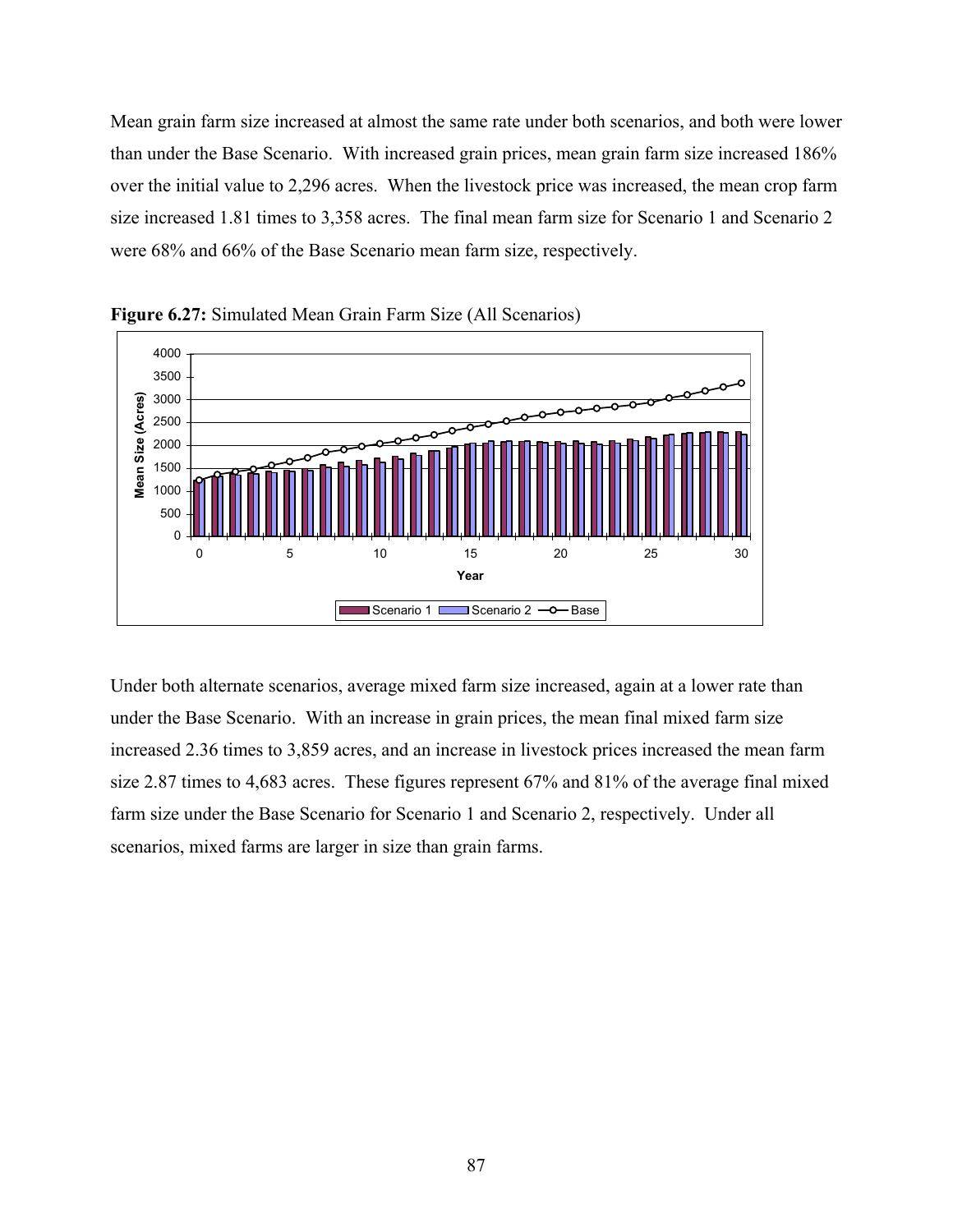

**Figure 6.28:** Simulated Mean Mixed Farm Size (All Scenarios)

# **6.2.2 Distribution of Farm Sizes**

Average farm size distributions under an increase in the grain price for all farm types are presented in figure 6.28. The proportion of farms smaller than 1,280 acres decreased 16% from 62% at initialization to an ending value of 46% of all farms. There are considerably more farms is this category than the Base Scenario, where at the end of the simulated period only 24% of farms were in this size category. There was a greater decrease in the proportion of mid sized farms (between 1,280 and 3,200 acres) than in the Base Scenario; only 25% of farms falling into this category under Scenario 1 versus 30% with the Base Scenario at the end of the simulation period. Similarly to the Base Scenario, there was growth in the larger sized farms (greater than 3,200 acres) to make up 29% of farms at the end of the simulation.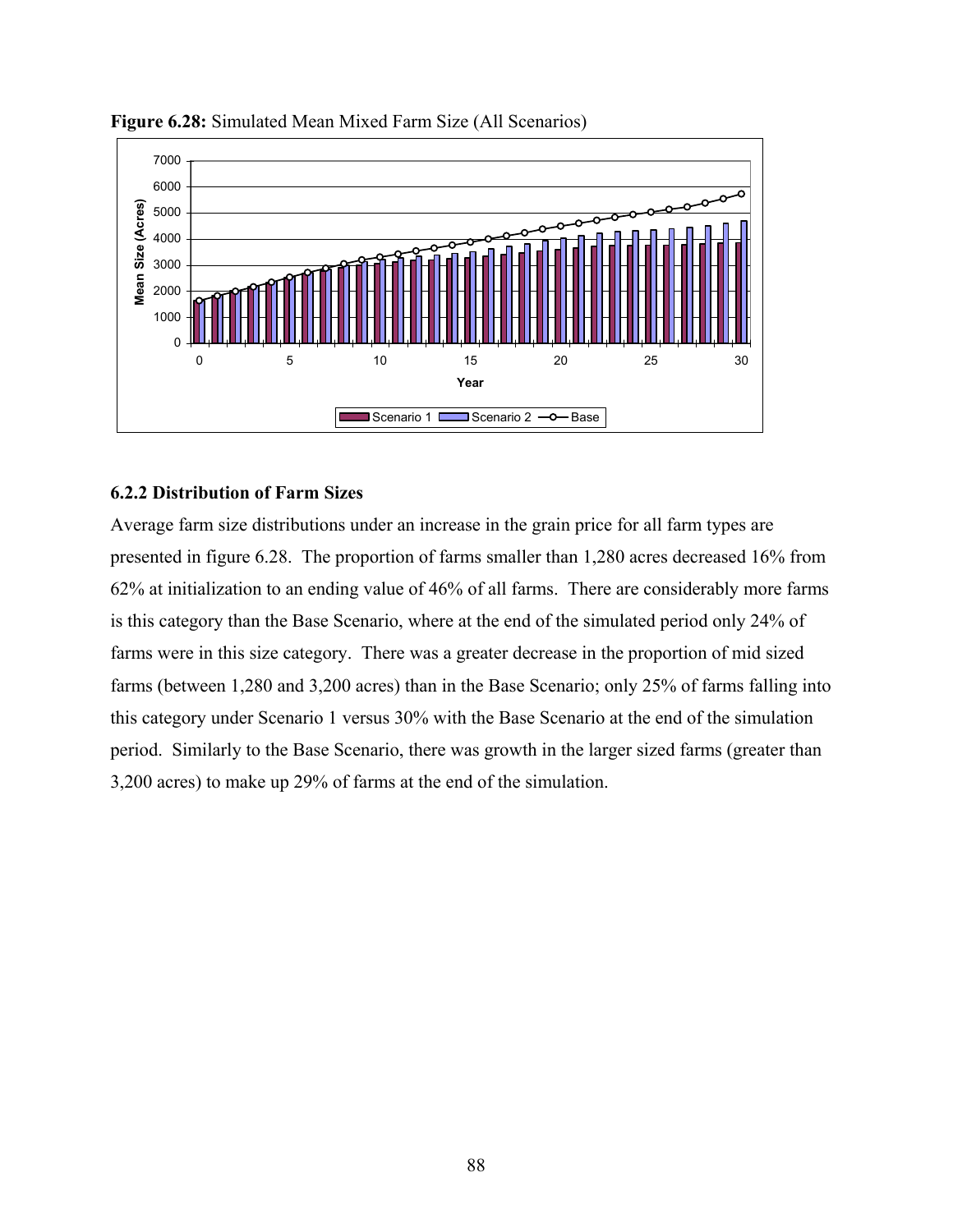

**Figure 6.29:** Simulated Distribution of All Farm Sizes (Scenario 1)

Figure 6.29 presents Scenario 2's average distribution of farm sizes, for all farm types. The distribution of farm sizes is similar to that under the Base Scenario, with a large decline in the smaller farms, a constant proportion of mid sized farms, and a large increase in the large sized farms. The proportion of farms with less than 1,280 acres decreased from 62% to 29% of all remaining farms at the end of the simulation. The proportion of farms of size between 1,280 and 3,200 acres decreased from 33% to 32% of all farms and farms larger than 3,200 acres increased from 6% to 39% of all farms at the end of the simulation.



**Figure 6.30:** Simulated Distribution of All Farm Sizes (Scenario 2)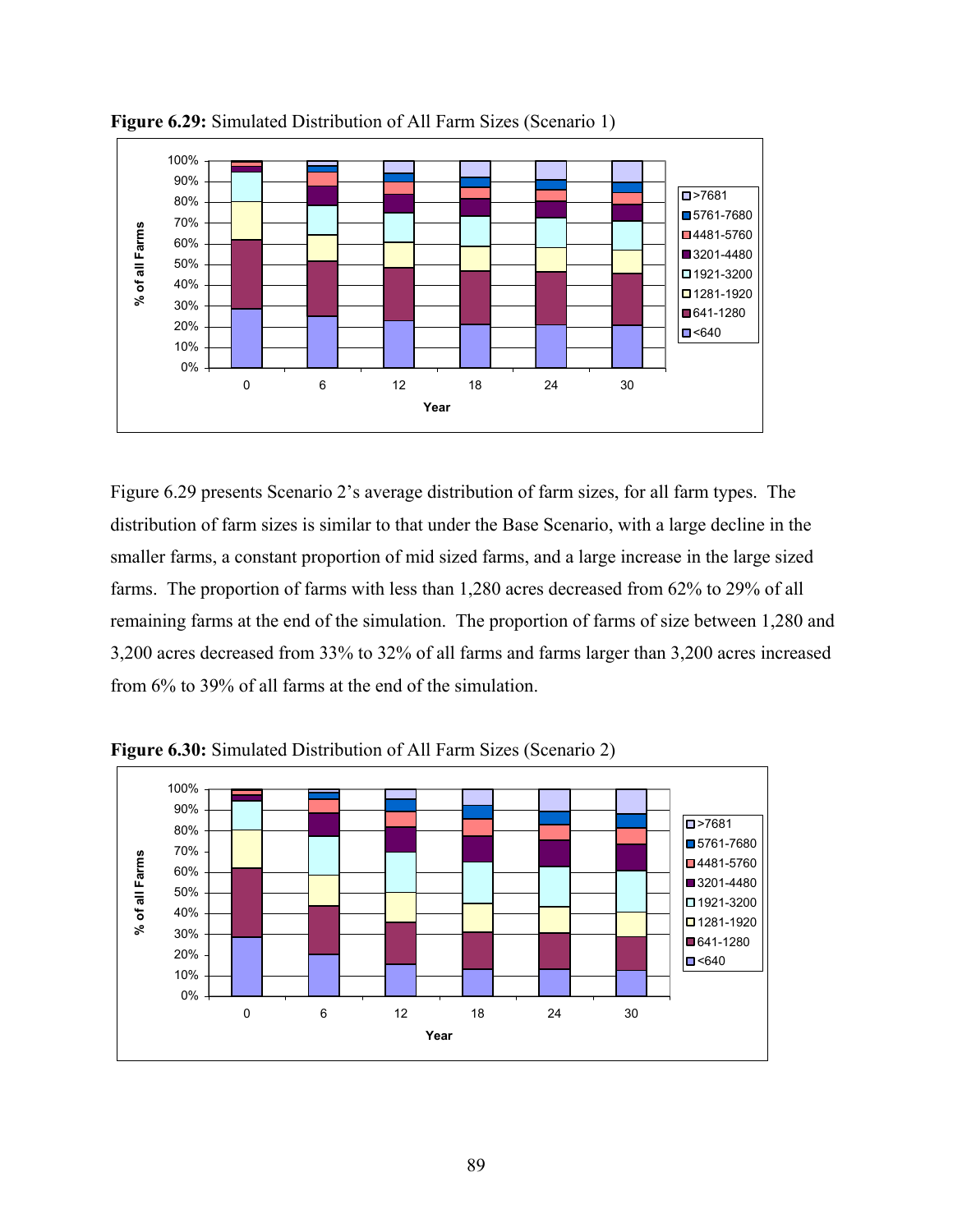#### **6.2.3 Land Use, Livestock Numbers, and Herd Size**

Land use is determined by the relative prices of grain to livestock and therefore it would be expected to vary considerably between the different scenarios. When grain prices increase, the average proportion of land used in crop production also increases and subsequently remained relatively constant at approximately 74%. When livestock prices increase, the average proportion of land used in crop decreases to approximately 64% and then remains relatively constant. Thus land use change shifts relatively quickly, within approximately 7 periods, and after this time it appears to have reached its highest and best use.



**Figure 6.31:** Simulated Proportion of Land Used in Crop Production (All Scenarios)

Mean total livestock herd size follows a similar, but mirrored pattern to land used in crop production. Under Scenario 1, mean total herd size decreases for the first few periods and then remains relatively constant. The opposite happens in Scenario 2: the mean total herd size increased for the first few periods and then remains relatively constant.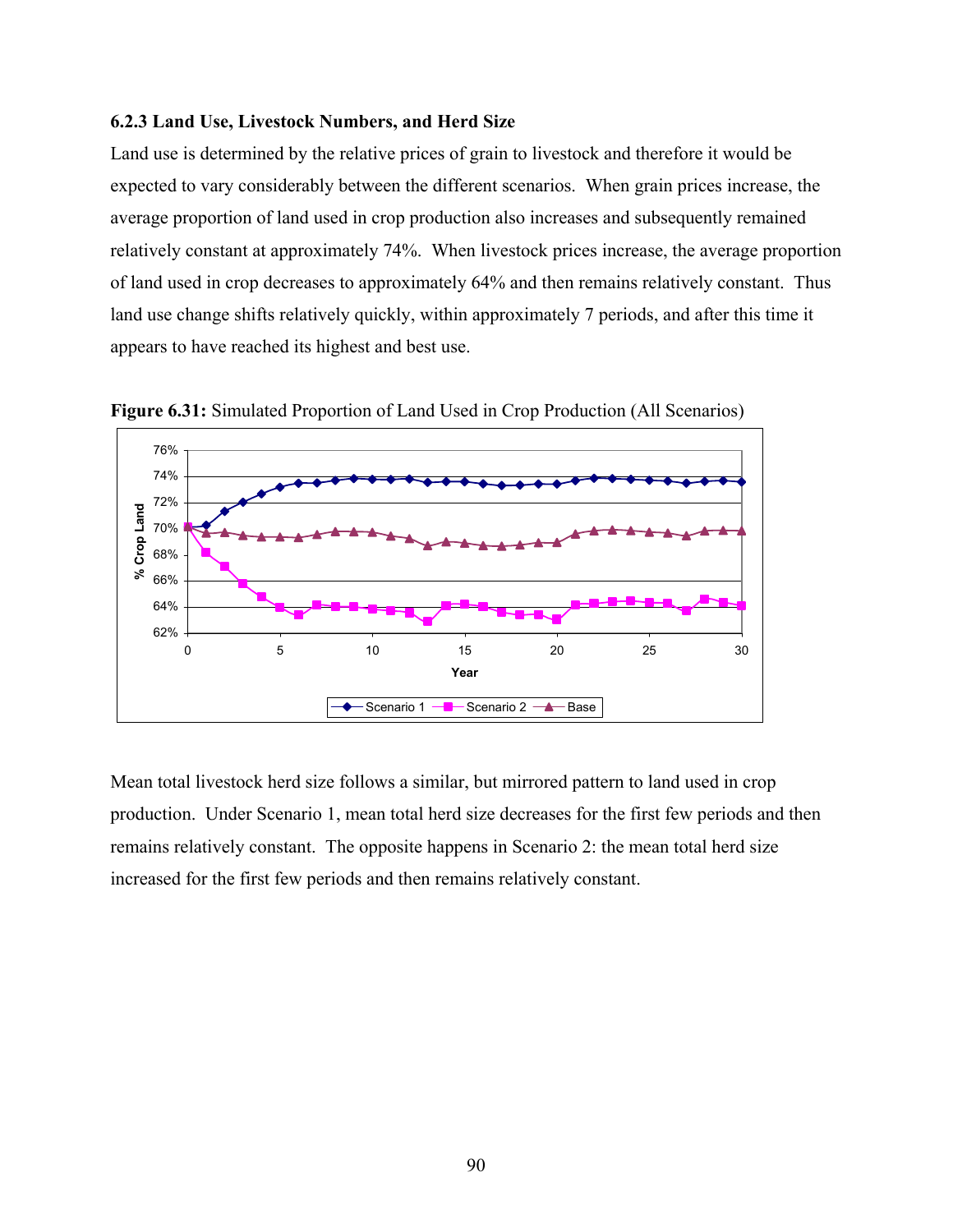

**Figure 6.32:** Simulated Mean Total Cow Herd Size (All Scenarios)

Although land use and livestock numbers remain relatively constant after only a few periods, the average herd size increases because there are fewer mixed farms. Under Scenario 1, average herd size increases over time but at a much slower pace compared to the Base Scenario. Under Scenario 2, more land is used as pasture, increasing the mean herd size at a slightly more rapid pace than the Base Scenario; the final mean herd size is 196 and 182 head per mixed farm in Scenario 2 and the Base Scenario, respectively.



**Figure 6.33:** Simulated Mean Mixed Farm Herd Size (All Scenarios)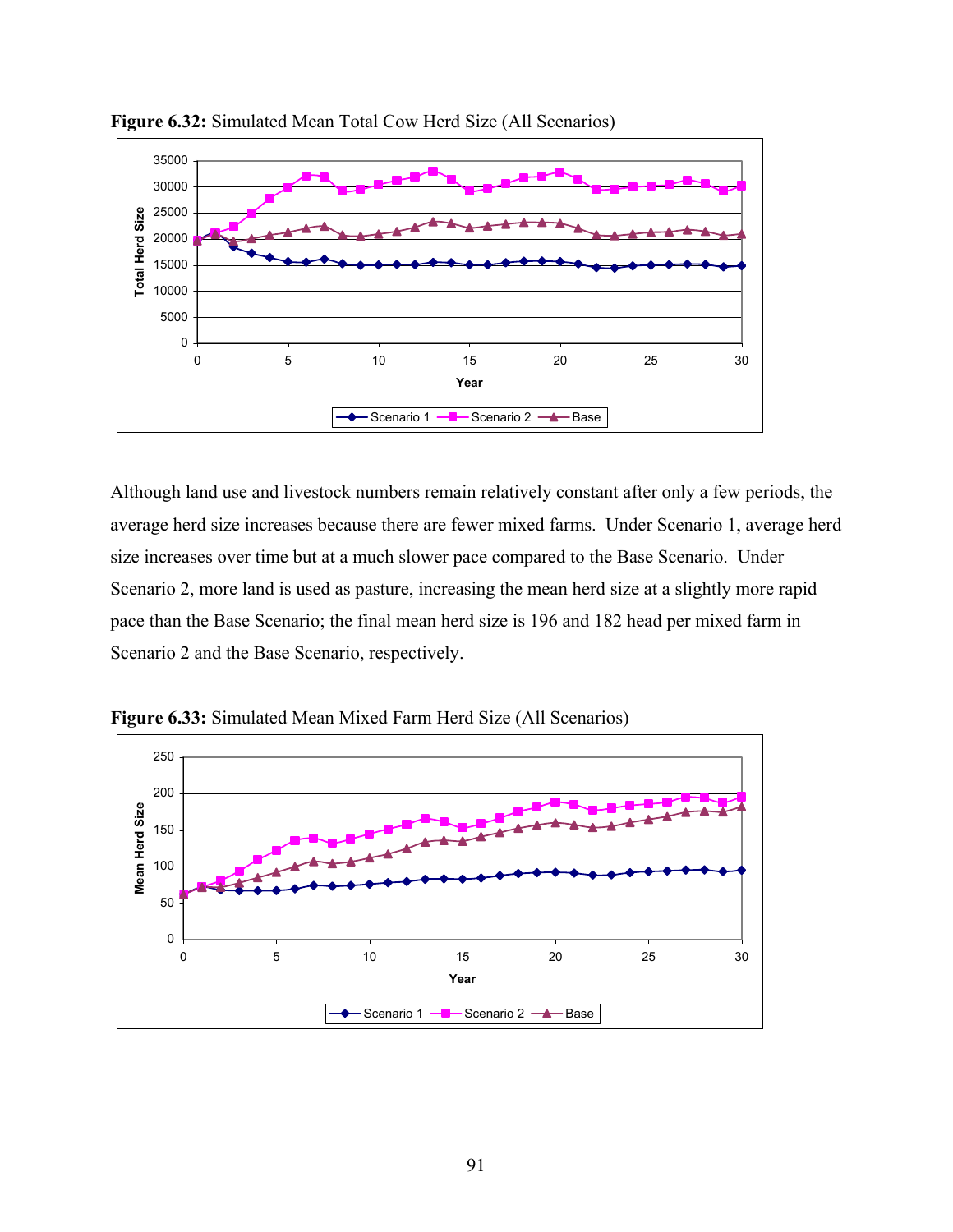### **6.2.4 Financial Characteristics**

In this section, the financial characteristics of farm all farm agents are presented for all scenarios and financial characteristics are compared by farm type.

## **6.2.4.1 All Farms Financial Characteristics**

The mean net worth is greater under Scenario 1, high grain price, then the Base Scenario and Scenario 2. Scenario 1 has an final mean net worth of \$3.03 million which is 1.43 times the final net worth under the Base Scenario. The final mean net worth when livestock prices are increased is slightly higher at \$2.35 million, which is 1.12 times the Base Scenario.



Figure 6.34: Simulated Mean Net Worth (All Scenarios)

After a few years, the simulated average D/A is also considerably lower under Scenario 1 than the Base Scenario and Scenario 2. The lowest ending average D/A is Scenario 1 with 8%, followed by Scenario 2 with 12%, and the highest is the Base Scenario with 16%. This is the result of less opportunity for farm growth in Scenario 1 and 2, as well as an increase in annual income.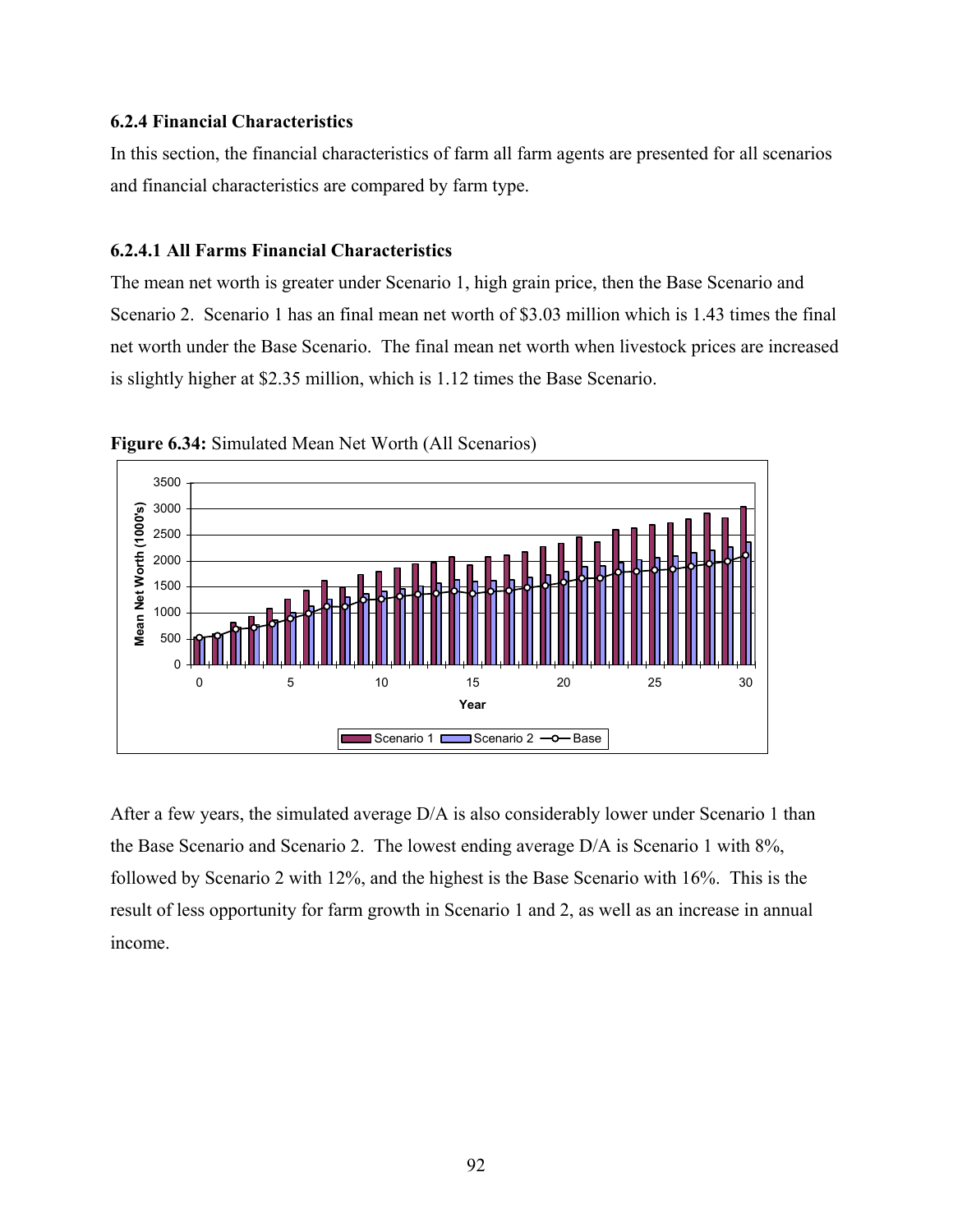

**Figure 6.35:** Simulated Average Debt to Assets (All Scenarios)

# **6.2.4.2 Comparison of Financial Characteristics by Farm Type**

Grain farms average net worth increases across all Scenarios, but as expected has a large increase in Scenario 1. In Scenario 1, the average mean grain farm net worth increases to \$2.63 million compared to \$1.87 million in the Base Scenario and \$1.93 million in Scenario 2. Mean grain farm net worth in Scenario 2 and the Base Scenario are marginally different, which is not surprising because the grain prices are equivalent and these farms are unable to capture the increase in livestock prices.



**Figure 6.36:** Simulated Mean Grain Farm Net Worth (All Scenarios)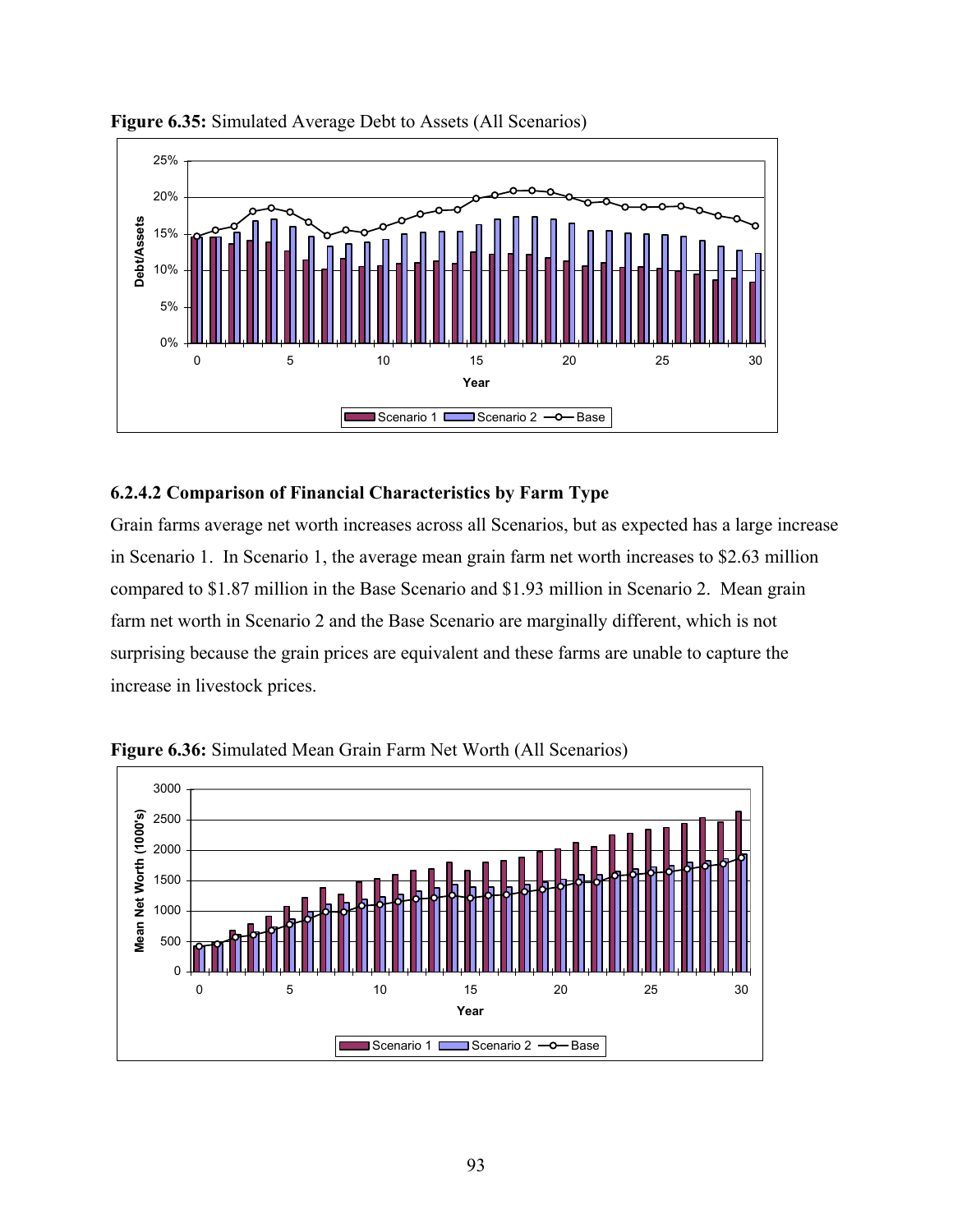Mixed farms mean net worth also increases under all scenarios, however their net worth increased considerably when grain prices increased. In Scenario 1, the final mean net worth was \$3.35 million compared to \$2.575 under Scenario 2 and \$2.25 million under the Base Scenario. Clearly, mixed farms have the ability to capture the increase in grain prices by using land in crop production if that is the highest and best use.



**Figure 6.37:** Simulated Mean Mixed Farm Net Worth (All Scenarios)

Grain farms mean D/A is the lowest in all periods in Scenario 1, followed by Scenario 2, and the highest in the Base Scenario. This is likely the result of the increase in the value of farmland. The final grain farms mean D/A in Scenario 1 is half that of the Base Scenario at 6% and in Scenario 2 ended with a value of  $8\%$ .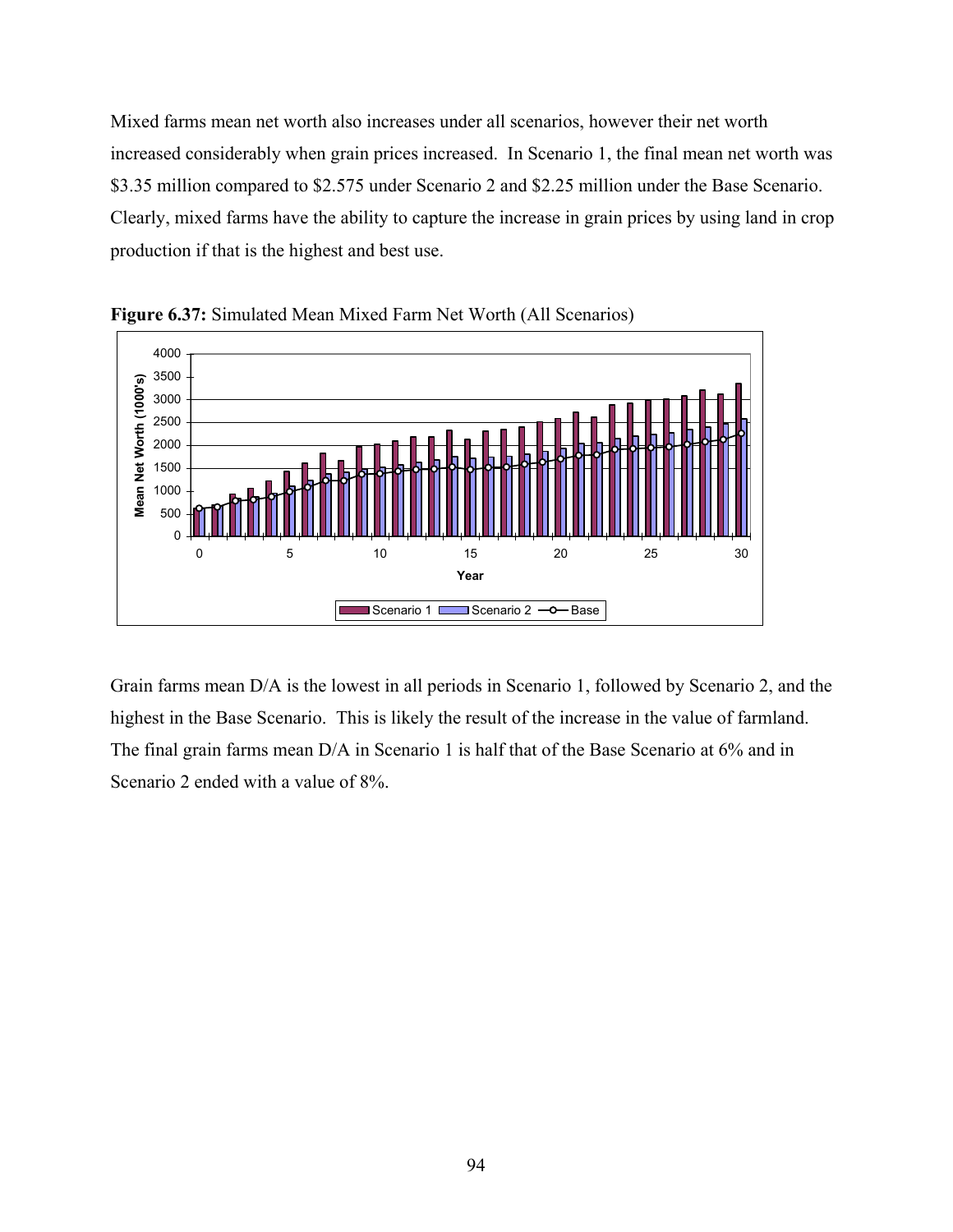

**Figure 6.38:** Simulated Mean Grain Farm Debt to Assets (All Scenarios)

Simulated mean D/A follows the same pattern for mixed farms as for grain farms with the lowest D/A occurring in Scenario 1, then Scenario 2, and the highest in the Base Scenario. The final value for mixed farms mean D/A was 10%, 14%, and 19% in Scenario 1, Scenario 2, and the Base Scenario, respectively.



**Figure 6.39:** Simulated Mean Mixed Farm Debt to Assets (All Scenarios)

# **6.2.5 Land Markets**

This section will outline farm exits, land price and lease rate, and land tenure for all the simulated scenarios.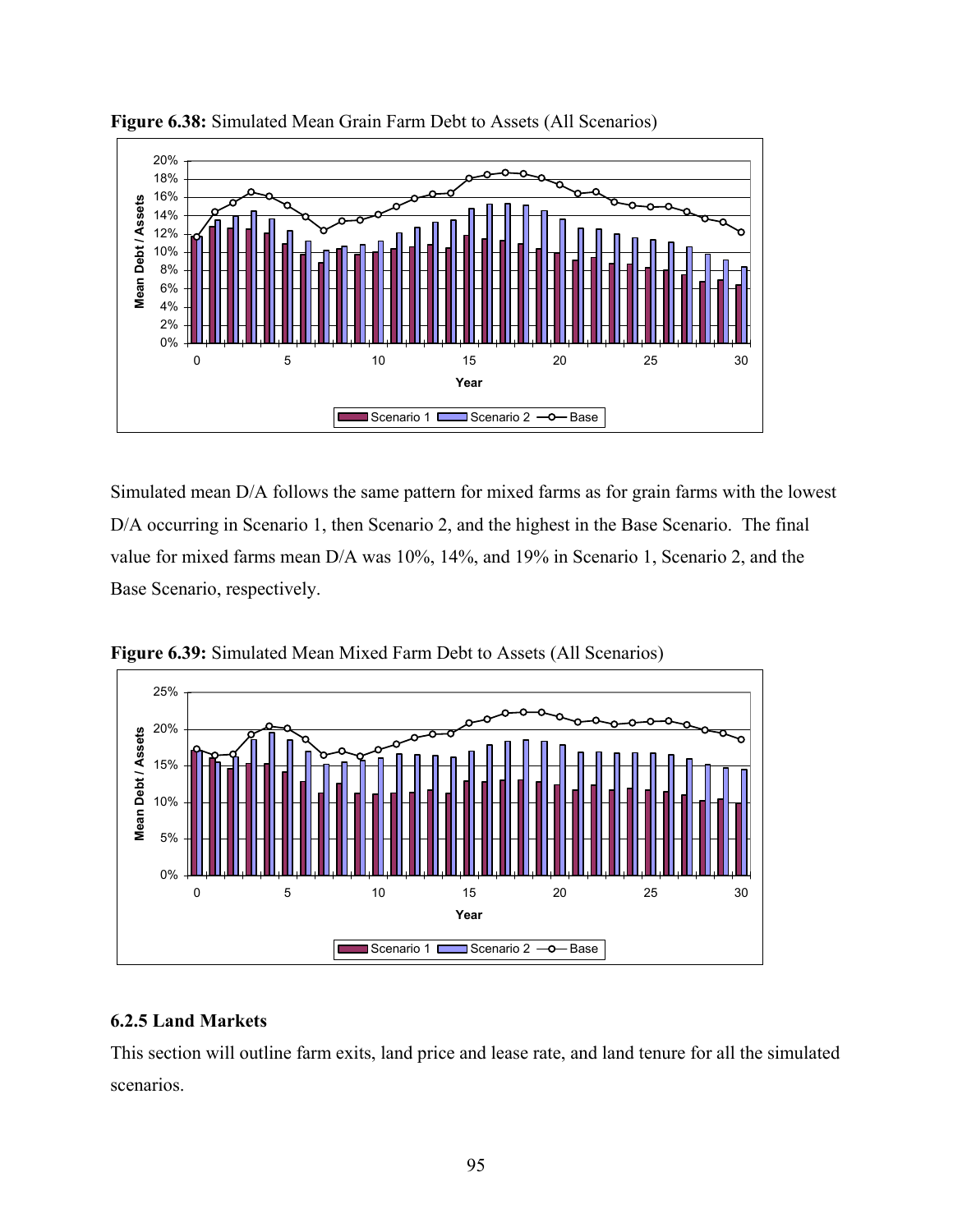#### **6.2.5.1 Farm Exits**

The scenario chosen does not affect farm exits, as there is only a small variation in farm exits for each scenario. The majority of farm exits in all scenarios are the result of retirement, accounting for approximately 50% of exits in all scenarios. Equity erosion was the next largest exiting criteria in all scenarios, with a high of 30% in the Base Scenario and a low of 25% in Scenario 1. The least common exiting reason was bankruptcy with a high of 22% in the Base Scenario and a low of 20% in Scenario 1.

### **6.2.5.2 Land Price and Lease Rate**

Land prices increased noticeably in the two alternate scenarios compared to the Base Scenario. The average land price over the 30 year period was \$844, \$694, and \$600 per acre in Scenario 1, Scenario 2, and the Base Scenario, respectively. This represents a 41% increase in Scenario 1 and a 16% increase in Scenario 2 over the Base Scenario.





Simulated lease rate has the same trend as land price. The highest average lease rate over the 30 year period is in Scenario 1, followed by Scenario 2, and the lowest is the Base Scenario. In Scenario 1 the average lease rate is 43% higher then the Base Scenario at \$42 per acre and Scenario 2 is 17% higher then the Base Scenario at \$34 per acre.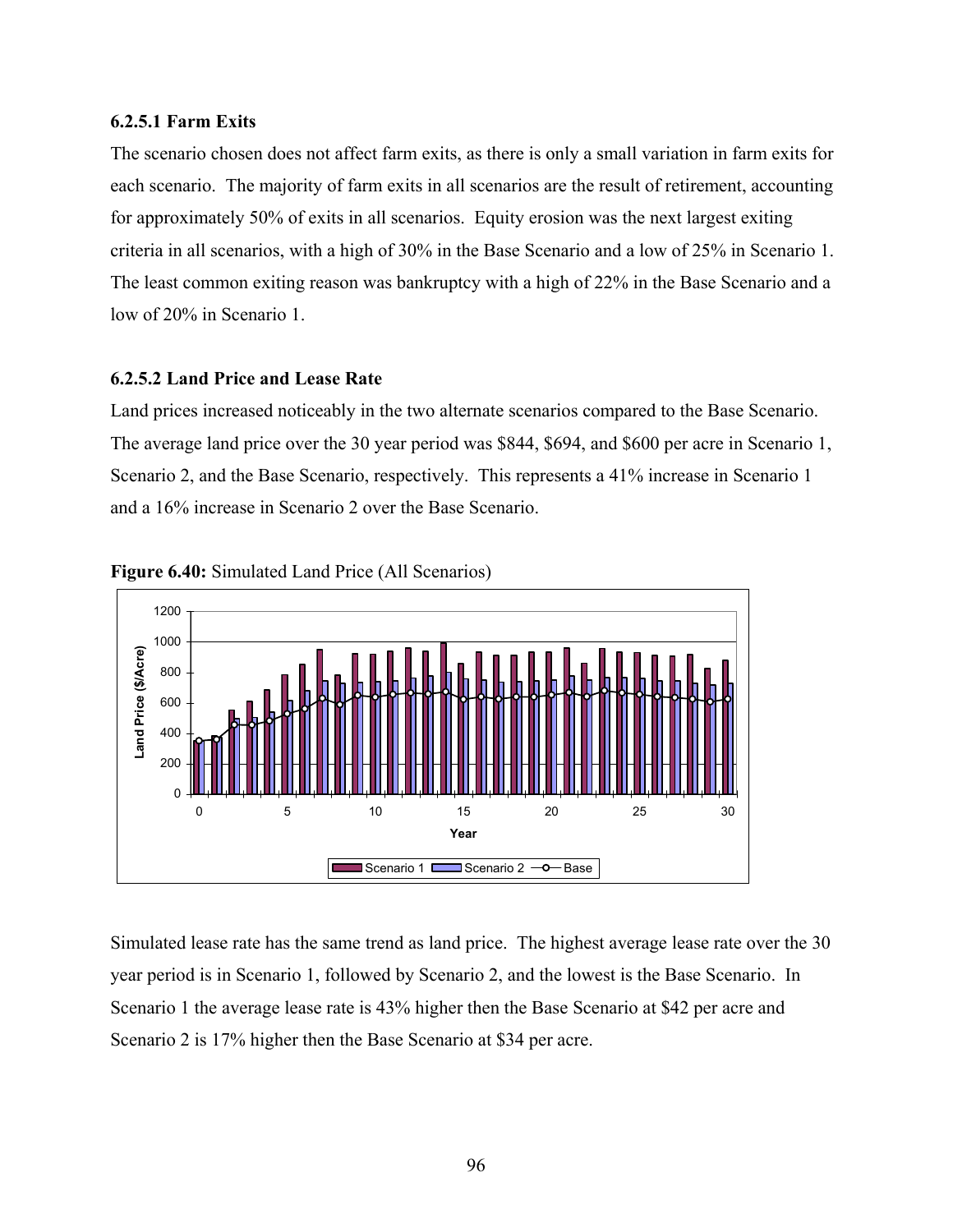

**Figure 6.41:** Simulated Land Lease Rate (All Scenarios)

# **6.2.5.3 Land Tenure**

The increase in prices leads to more leased land. This is likely the result of increased land prices and the difficulty in meeting financial constraints. At the end of the 30 year simulated period, the proportion of leased land is 32% in Scenario 1, 44% in Scenario 2, and 51% in the Base Scenario.



**Figure 6.42:** Simulated Proportion of Leased Land (All Scenario)

## **6.3 Summary**

Due to the computational requirements of the model, a limited number of runs and scenarios where ran. The results of the simulation indicate that many of the same trends exist under the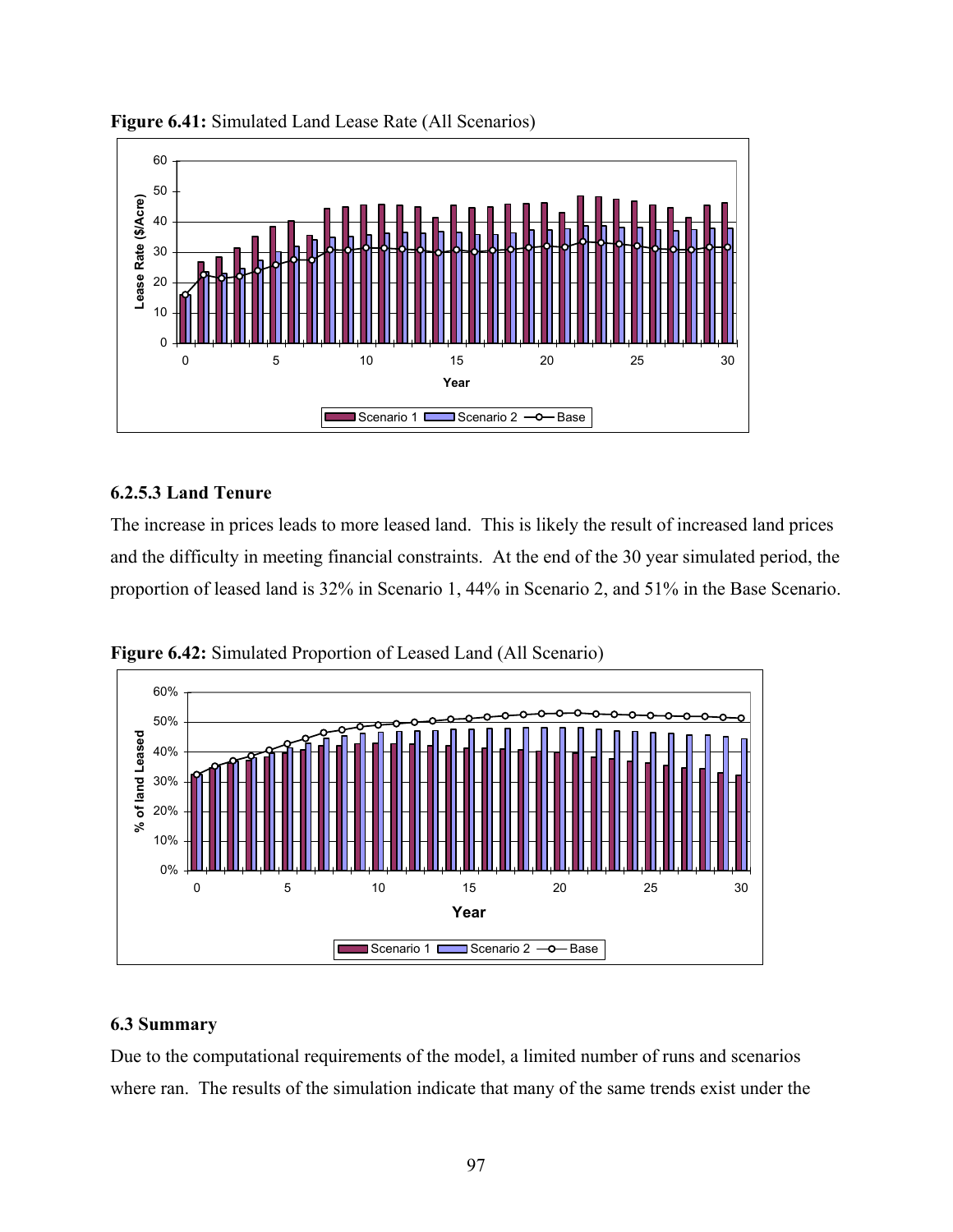different time paths and also the different scenarios, such as the declining farm numbers, increasing farm size, distribution of farm sizes, and increasing net worth. The rate of change that occurs is largely affected by the various time paths that occur, which is indicated by the large confidence intervals, and also the scenario. The distribution of farms size shows the proportion of large farms increasing, while the smaller farms are squeezed out of the industry. The simulation also identifies that mixed farms are more likely to grow in size and net worth, due to their willingness to use land in the highest and best use. Land use, livestock numbers, land prices, and land tenure depend considerably on the time path that occurs. Large shifts in grain prices have a more dramatic impact on the industry structure by creating large shifts in structure for both the grain and mixed farms. A large change in livestock prices has a smaller effect on farm structure because this shift in prices does not change the profitability of grain farming.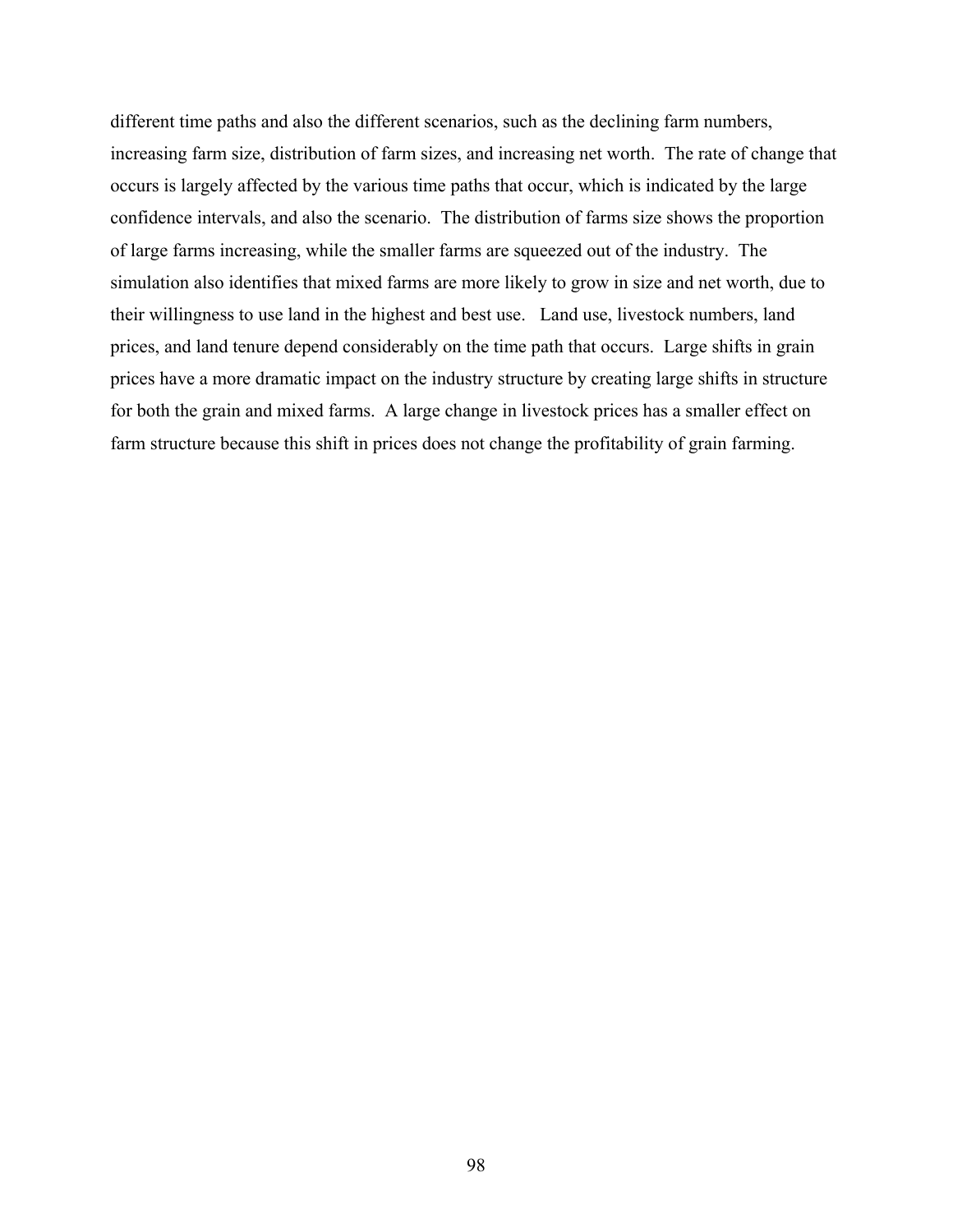# **Chapter 7 Summary and Conclusions**

# **7.1 Summary**

Economic models built upon a few representative individuals, while potentially rich in detail, are very often unlikely to capture the heterogeneity commonly found among agricultural producers and the agricultural landscape. Moreover, so-called representative farms are usually treated as autonomous individuals and hence, traditional models ignore individual interactions and competition in farmland markets. At the other end of the modeling spectrum, equation based models such as computable general equilibrium models are frequently unable to accurately predict the effects of large structural shifts because they use parameters estimated from historical data. In this light, agent-based models offer a useful alternative to these agricultural modeling approaches in that they incorporate by design both complexity and diversity within an economic system. However, there are challenges associated with the design and operation of agent-based models. For example, they require detailed behavioural data, data that are largely unavailable. And even with modern software and increases in computing power, incorporating heterogeneity and feedback between numerous economic agents renders it difficult to keep even small models tractable. These problems are exacerbated when agent population size and geographic area is expanded in an effort to capture reality.

In this thesis, an agent-based simulation model is developed in order to capture individual heterogeneity and farm level interactions within a representative Saskatchewan agricultural sector. Subsequently, the model is used to forecast regional structural change 30 years into the future. This research contributes to existing AbM models on structural change by incorporating a synthetic farm population located on an existing landscape. While a large part of the work of Freeman (2005) is used as a starting point, important additions and modifications include; 1) a large and important livestock sector, with accompanying complexity in land use decisions; 2) lumpy machinery investments and resulting economies of size; and 3) land purchase and lease

99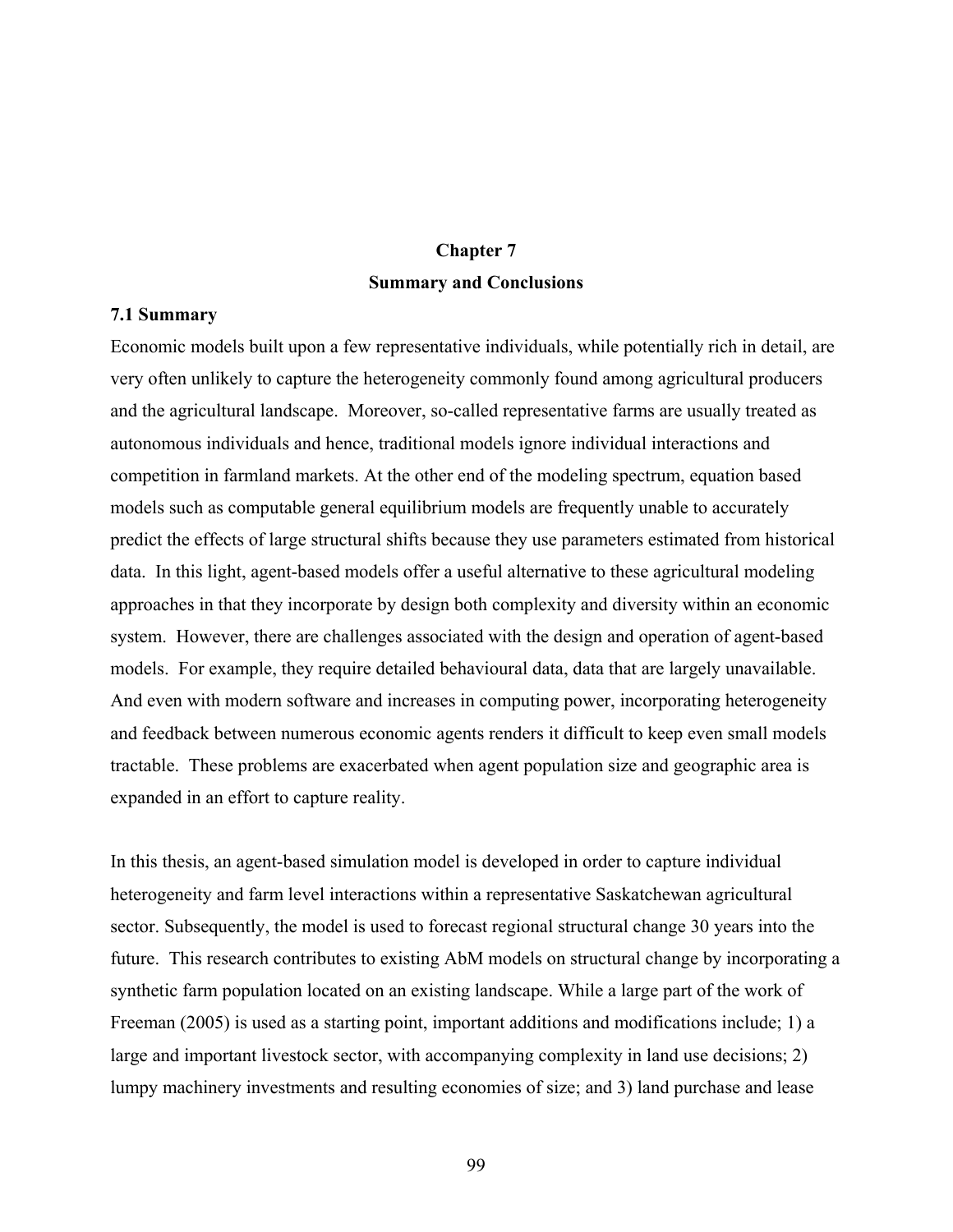bid values based on land use while constrained by financial rules and machinery capacity. While Freeman's model was calibrated with historic land use (so that actual price and yields were used), the forward looking capability of the current model means that numerous different time paths are generated. Accordingly, a bootstrap statistical procedure using historic price and yield data is used to generate 100 different price and yield time paths.

In addition to the base model, two alterative scenarios are simulated; 1) a permanent increase in grain prices; and 2) a permanent increase in livestock prices. Under the base scenario, farm numbers are projected to decline at an annual rate of 3.67%, with a 2.55% decline under an increase in grain prices, and a 3.04% decline with an increase in livestock prices. The simulated proportion of small farms decreased under all scenarios, while the proportion of large farms increased and mid sized farms remained relatively constant. Interestingly, the proportion of mixed farms increased under the base model from 54% to 61% of all farms at the end of the 30 year period. Under increased livestock prices, the proportion of mixed farms increased slightly to 65%, but under increased grain prices, this decreased slightly to 56% of farms.

# **7.2 Conclusions**

The main drivers of structural change modeled in this research are individual grain/mixed farm preferences along with the various levels of cost efficiency associated with machine technology and size. Livestock production preference/aversion has a significant impact on farm structure. Individuals willing to produce livestock are able to better adapt to changing market conditions and exploit heterogeneous land in its highest and best use, increasing the likelihood of farm growth and survival.

Although the total mix of available technology is held constant, cost efficiency varies from conventional tillage to a no-till system, with the no-till system being considerably more cost efficient. Also incorporating lumpy machinery investments create economies of size. However, the benefits of switching to a no-till system or exploiting the economies of size is captured by land owners through increases in land bid values as a result of increases in farm profits. In this light, the results of this research lend support to Cochrane's technology treadmill theory where individuals who do not adopt new technology are eventually forced out of an industry.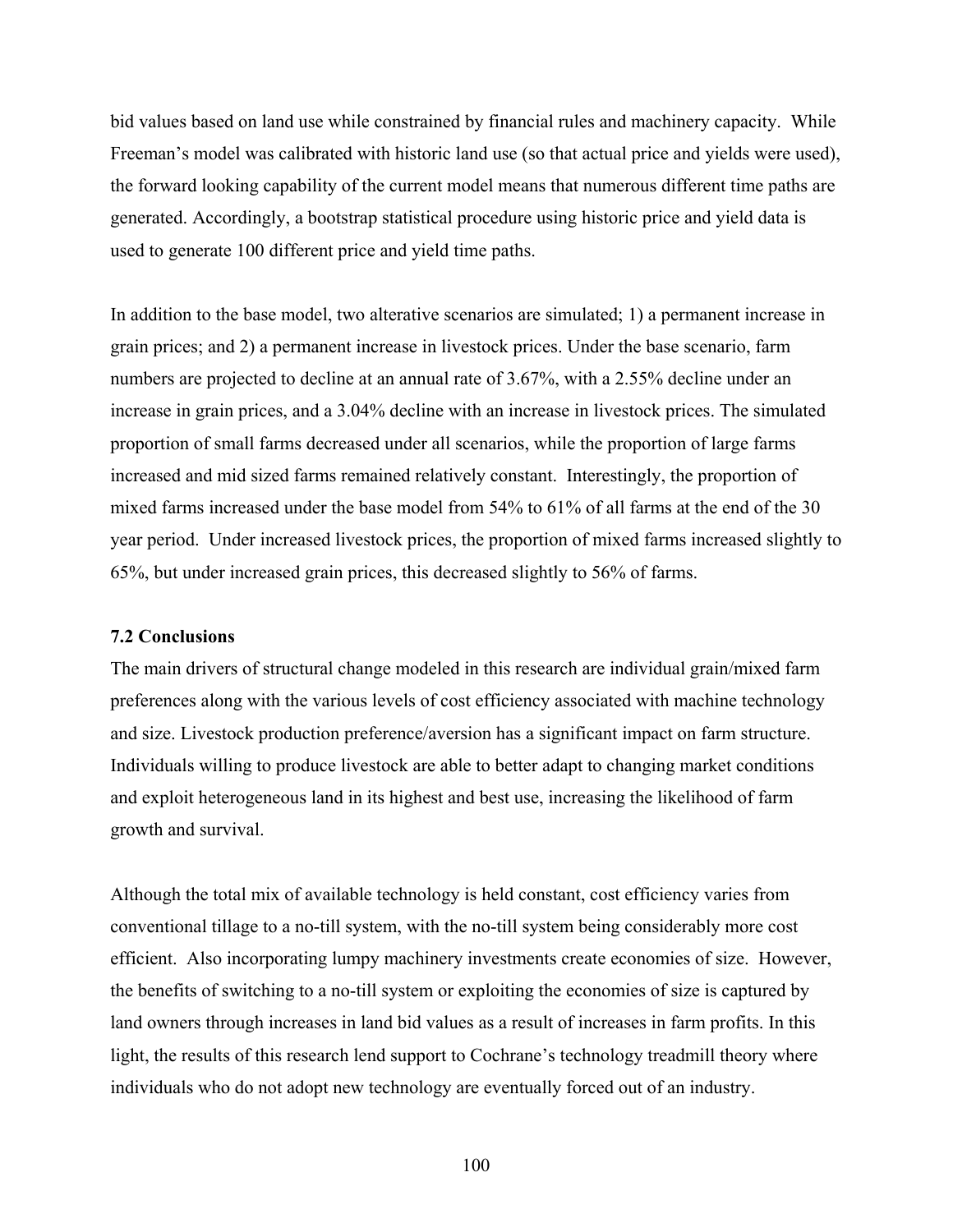Structural change in agriculture results in both winners and losers. Inefficient farmers are forced to exit, leaving their land resources to the remaining more efficient producers. This leads to a gain for society. On the negative side, small rural towns become de-populated with relocation of exiting farmers, reducing demand for infrastructure and services, which is a concern for the remaining population. The outcome of more efficient agricultural production generates increases in land bid values and greater wealth for land owners comprising both farmers and non-farming investors. The latter makes it difficult for small farms to compete in land markets and expand.

# **7.3 Limitations**

As noted earlier, one challenge developing agent-based simulations is the large quantity of behavioral data required to correctly capture individual heterogeneity. Although many equations in the model are based on well established accounting and behavioral equations, some necessarily include parameters specific to individuals.

The use of large 640 acre plots in the simulation likely has a significant effect on the results. Large plot sizes lead to farms purchasing land less frequently because of the large capital requirements of buying a plot along with supporting machinery and livestock. Also, plots of this size favor the expansion of mixed farms because many plots in the study region include land that is not tillable and grain farms are unable to efficiently utilize this portion of land. Although plots of this size are postulated to have a non-trivial effect on the results, it is believed that this choice of plot size is, in fact, close to what occurs in reality. When individuals sell land in this region, they generally sell all of their land and typically possess a land base greater than 640 acres.

The objective function of small farms in the study is likely a limitation of this research. It is assumed that all farms, both large and small, have the common goal of increasing wealth. In reality many small farms exist as hobby farms, where the farm operator takes enjoyment in the farming activities and lifestyle. The goals of these farms are not purely driven by wealth maximization. In this case, the assumed objective to grow and increase wealth is not likely to be accurate.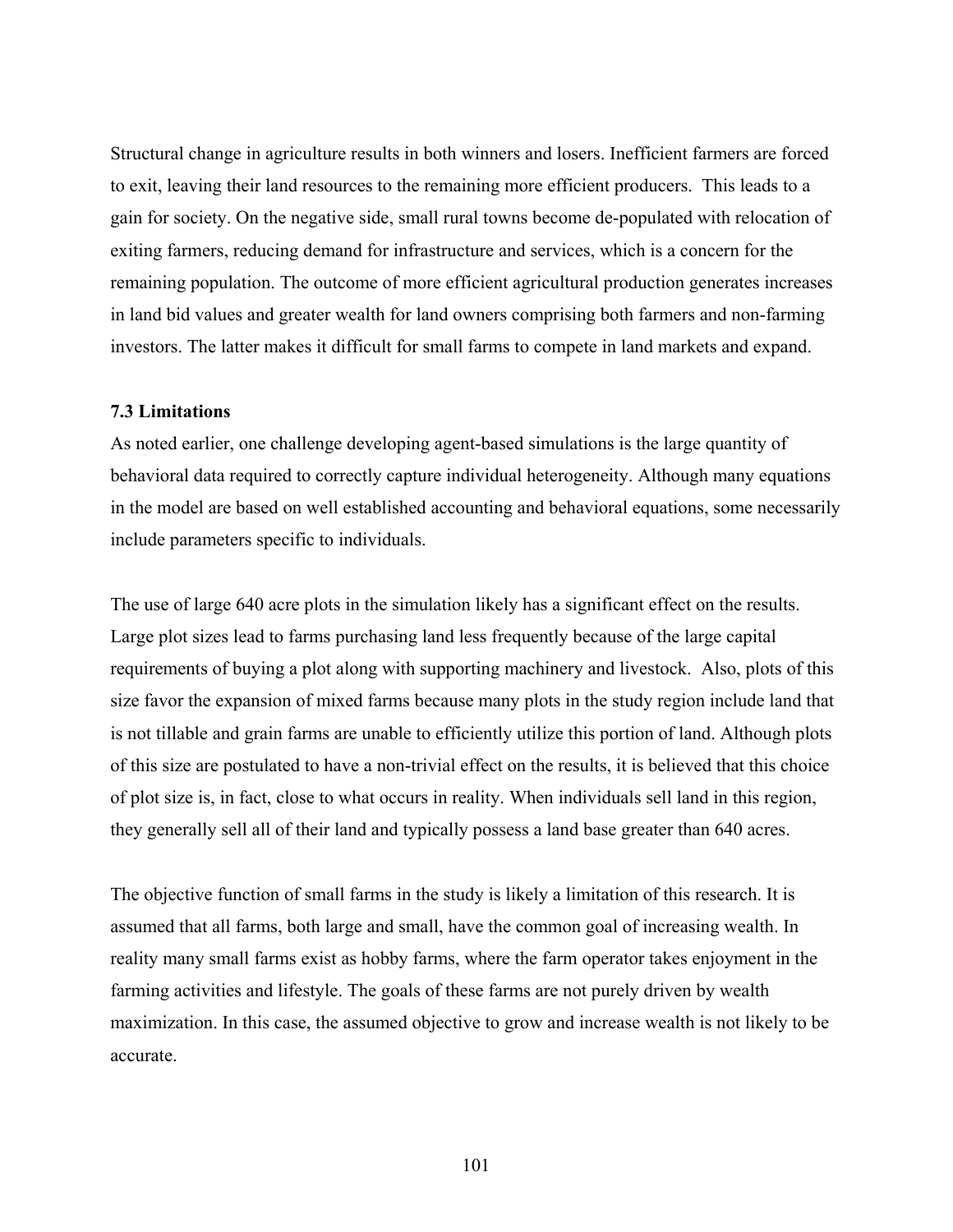# **7.4 Suggestions for Further Study**

This research includes the use of two types of technology and this is postulated to have a considerable effect on the structure of the industry. Including technology that is continually evolving and changing would exacerbate the treadmill effect and have a dramatic impact on the rate of structural change. This would intensify competition in land markets, meaning that the slow adopters of technology would likely be forced to exit more quickly. Also, including the means by which new technology adoption spreads from the first individuals to widespread use would be a major step forward in capturing the essence of agricultural structural change.

There is a need to better formulate the objective functions of small farms in the simulation to include non-monetary aspects of farm life. Such changes would help to ensure that small farms are not under represented in a model of structural change.

Finally, as in Freeman (2005), this model needs to incorporate government support payments and crop insurance. This would improve its ability to forecast agriculture structure. Although government support payments are continually changing and often short lived, it's believed that they would have a considerable effect on the rate of structural change in the region.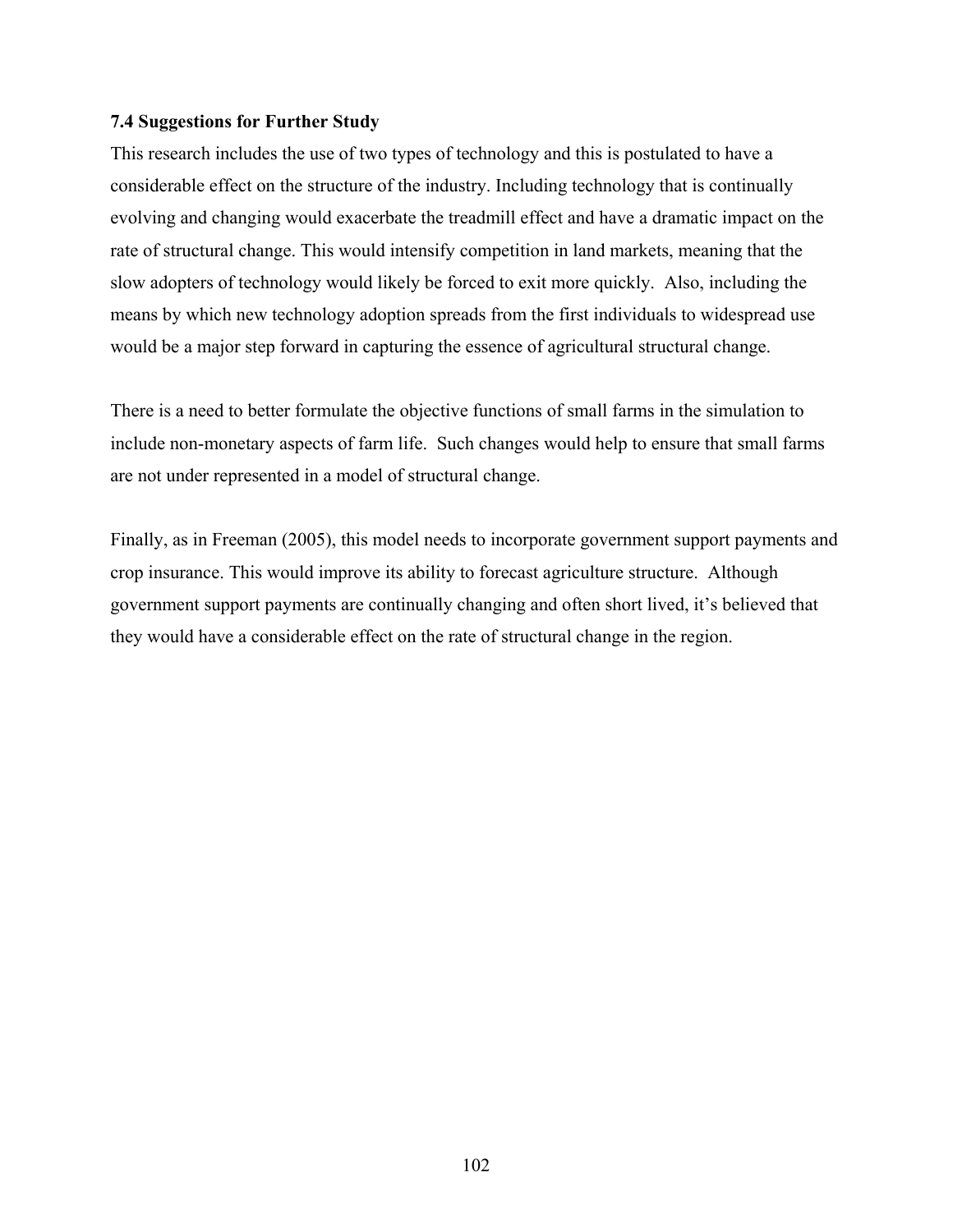### **References**

- Alberta Agriculture and Food. 2000. Effects of Nutrition of Beef Cow Reproduction. http://www.agric.gov.ab.ca
- Alberta Agriculture and Food. 2002. Round Bale Storage Techniques. http://www.agric.gov.ab.ca
- Alberta Agriculture and Food. 2003. Nutrients for Cattle. [http://www.agric.gov.ab.ca](http://www1.agric.gov.ab.ca/$department/deptdocs.nsf/all/agdex647)
- Alberta Agriculture and Food. 2004a. Beef Rations Rules of Thumb. [http://www.agric.gov.ab.ca](http://www1.agric.gov.ab.ca/$department/deptdocs.nsf/all/agdex9146)
- Alberta Agriculture and Food. 2004b. Breeding Season Frequently Asked Questions. http://www.agric.gov.ab.ca
- Alston, J.M. 1986. An Analysis of Growth of U.S. Farmland Prices, 1963-82. *American Journal of Agricultural Economics*, 68(1): 1-9.
- Arthur, L.M., C.A. Carter, and F. Abizadeh. 1988. Arbitrage Pricing, Capital Asset Pricing, and Agricultural Assets. *American Journal of Agricultural Economics*, 70(2): 359-365.
- Balmann, A. 1997. Farm based modeling of regional structural change: A cellular Automata approach. *European Review of Agricultural Economics*, 24: 85-108.
- Balmann, A. 2000. Modeling land-use with multi-agent systems: Perspectives for the analysis of agriculture policies. Humboldt University, Berlin.
- Barry, P.J. 1980. Capital Asset Pricing and Farm Real Estate. *American Journal of Agricultural Economics*, 62(3): 549-553.
- Batty, M., and P. M. Torrens. 2001. Modelling complexity: The Limits to Prediction. *Cybergeo* 36. <http://knet.asu.edu/research/?getObject=asulib:88802>
- Belanger, F., T. Kunelius, D. McKenzie, Y. Papadopoulos, B. Thomas, K. McRae, S. Fillmore, and B. Christie. 1999. Fall Cutting Management Affects Yield and Persistence of Alfalfa in Atlantic Canada. *Canadian Journal of Plant Science,* 79: 57-63.
- Berger, T. 2001. Agent-based Spatial Models Applied to Agriculture: a Simulation Tool for Technology, Diffusion, Resource Use Changes and Policy Analysis. *Agricultural Economics*, 25: 245-260.
- Bierlen, R., L.D. Parsch, and B.L. Dixon. 1999. How Cropland Contract Type and Term Decisions are Made: Evidence from an Arkansas Tenant Survey. *International Food and Agribusiness Management Review,* 2(1): 103-121.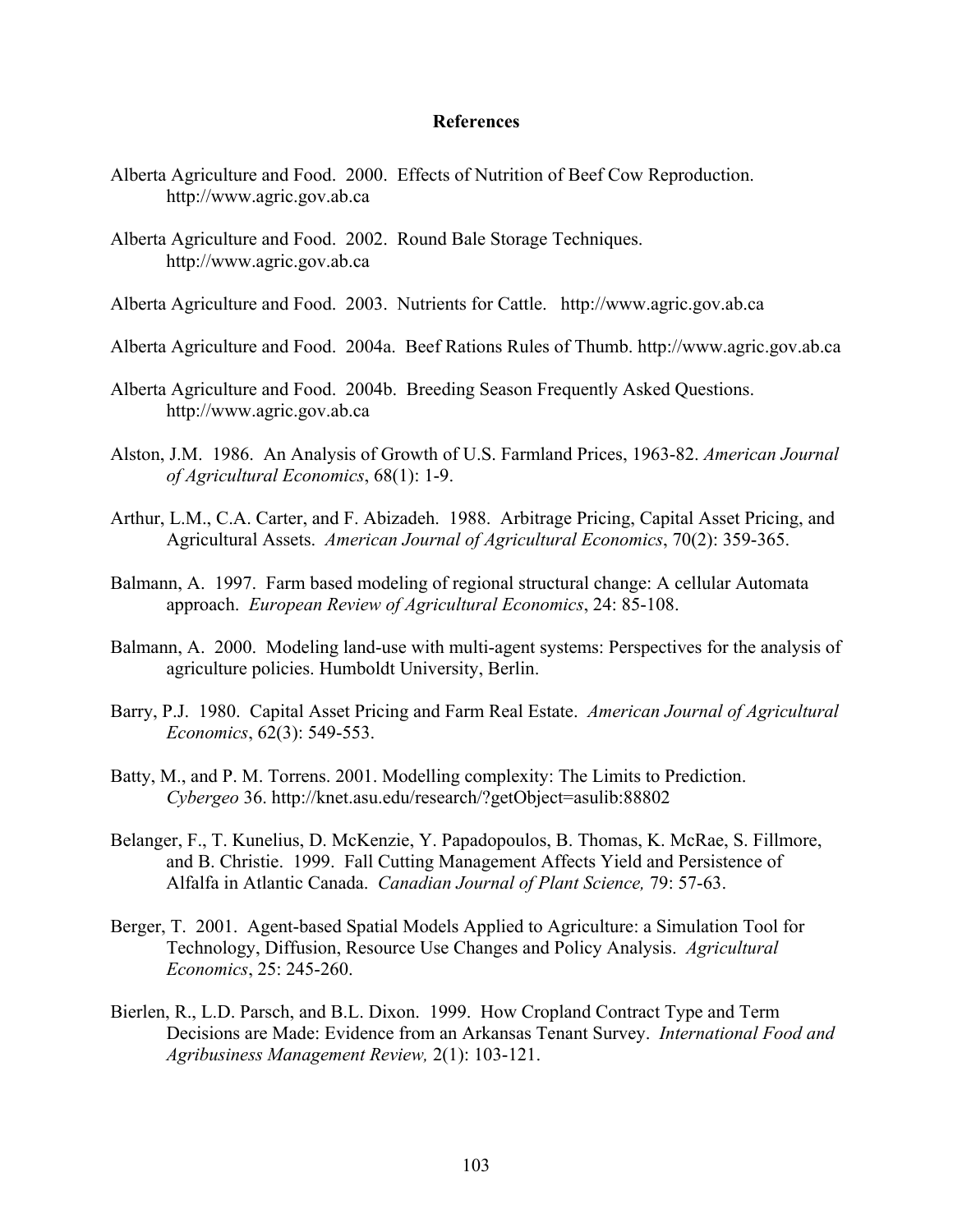- Brandt, S. 2007. Research Scientist, Soil and Crop Management Agriculture and Agri-Food Canada. Personal Communication September 2007.
- Burt, O.R. 1986. Econometric Modeling of the Capitalization Formula for Farmland Prices. *American Journal of Agricultural Economics*, 68(1): 10-26.
- Canadian Council on Social Development. 2002. 2001 Poverty Lines. http://www.ccsd.ca/factsheets/fs\_lic01.htm
- Castle, E.N. and I. Hoch. 1982. Farm Real Estate Price Components, 1920-78. *American Journal of Agricultural Economics*, 64(1): 8-18.
- Cathcart, R.J., A.K. Topinka, P. Kharabanda, R. Yang, and L.M. Hall. 2006. Rotation Length, Canola Variety and Herbicide Resistance System Affect Weed Populations and Yield. *Weed Science*, 54: 726-734.
- Clark, J.S., M. Fulton, and J.T. Scott Jr. 1993. The Inconsistency of Land Values, Land Rents, and Capitalization Formulas. *American Journal of Agricultural Economics*, 75(1): 147-155.
- Cochrane, W. 1958. *Farm Prices Myths and Reality*. University of Minnesota Press, Minneapolis, Minnesota.
- Cross, T.L. and G.M. Perry. 1995. Depreciation Patterns for Agricultural Machinery. *American Journal of Agricultural Economics*, 77(1): 194-204.
- Darwin, R., M. Tsigas, J. Lewandrowski, and A. Raneses. 1996. Land Use and Cover in Ecological Economics. *Ecological Economics,* 17: 157-181.
- Doms, M., T. Dunne. 1998. Capital Adjustment Patterns in Manufacturing Plants. *Review of Economic Dynamics*, 1: 409-429.
- Evan, T.P. and H. Kelley. 2004. Multi-Scale Analysis of a Household Level Agent-Based Model of Landcover Change. *Journal of Environmental Management*, 72: 57-72.
- Falk, B. and B. Lee. 1998. Fads versus Fundamentals in Farmland Prices. *American Journal of Agricultural Economics,* 80(4): 696-707.
- Featherstone, A.M. and T.G. Baker. 1987. An Examination of Farm Sector Real Asset Dynamics: 1910-85. *American Journal of Agricultural Economics*, 69(3): 532-544.
- Fisher, B.S. and C. Tanner. 1978. The Formulation of Price Expectations: An Empirical Test of Theoretical Models. *American Journal of Agricultural Economics*, 60(2): 245-248.
- Fleming, M.S. and I.H. Uhm. 1982. Economies of Size in Grain Farming in Saskatchewan and the Potential Impact of Rail Rationalization Proposals. *Canadian Journal of Agricultural Economics,* 30(1): 1-20.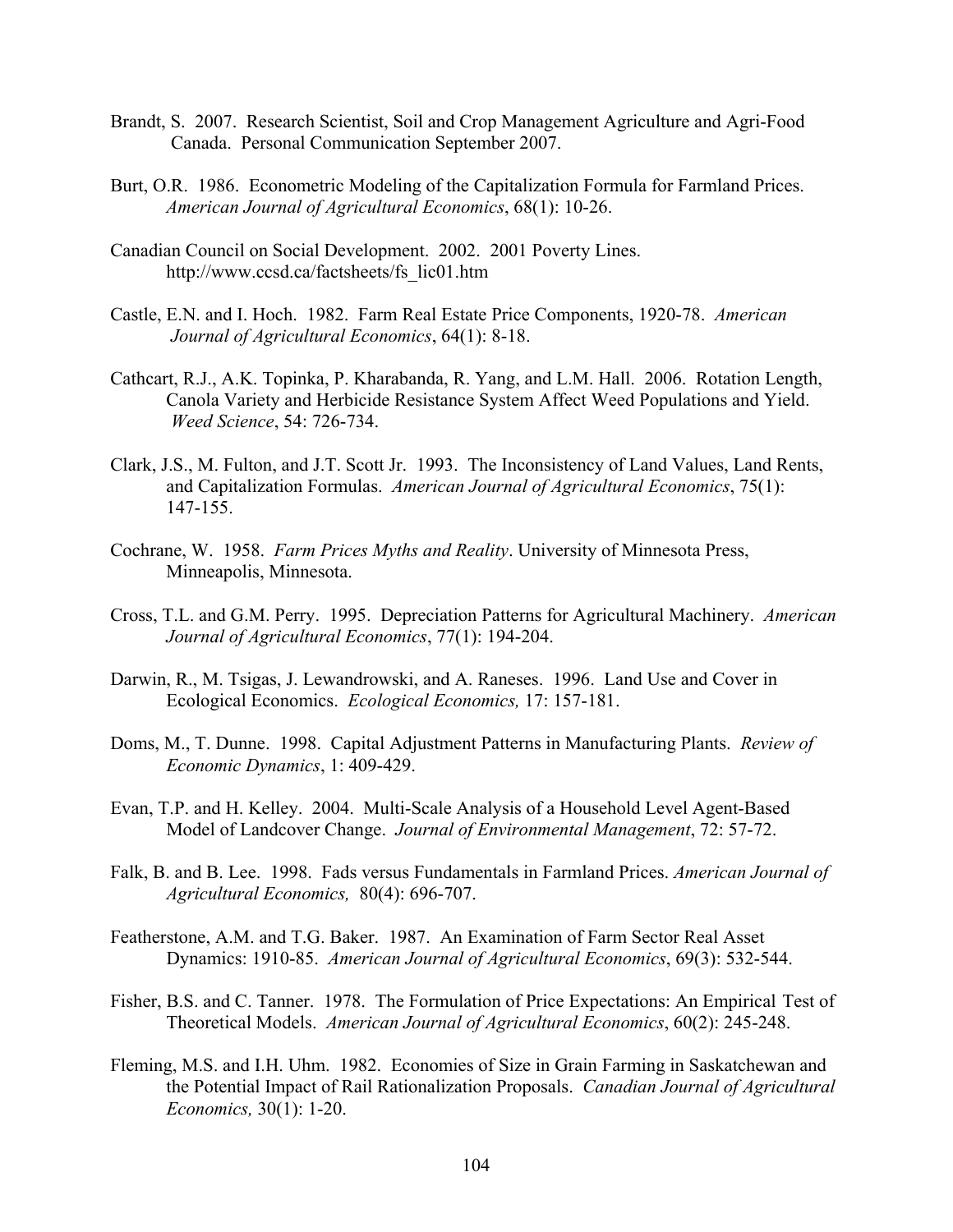- Freeman, T.R. 2005. From the Ground Up: An Agent-Based Model of Regional Structural Change. Masters Thesis. University of Saskatchewan, Saskatoon, Saskatchewan, Canada.
- Gale, H.F. 1993. Why Did Number of Young Farm Entrants Decline? *American Journal of Agricultural Economics*, 75(1): 138-146.
- Gilbert, N. and K. Troitzsch. 2002. *Simulation for the Social Scientist*. Open University Press,Philadelphia.
- Goddard, E., A. Weersink, K. Chen and C.G. Turvey. 1993. Economics of Structural Change in Agriculture. *Canadian Journal of Agricultural Economics*, 41(4): 475-489.
- Goodwin, B.K. and F. Ortal-Magne. 1992. The Capitalization of Wheat Subsidies into Agricultural Land Values. *Canadian Journal of Agricultural Economics*, 40: 37-54.
- Grisley, B., S.E. Stefanou, and T. Dickerson. 1985. Factors Affecting the Price of Hay at a Pennsylvania Auction. *Northeastern Journal of Agricultural and Resource Economics*, 14(1): 48-56.
- Happe, K. 2004. Agricultural Policies and Farm Structure: Agent-Based Modelling and Application to EU-policy Reform. Institute of Agricultural Development in Central and Eastern Europe (IAMO).
- Happe, K. and A. Balmann. 2003. Structural, efficiency and income effects of direct payments An agent-based analysis of alternative payment schemes for the German region Hohenlohe. Institute of Agricultural Development in Central and Eastern Europe (IAMO)
- Happe, K, A.Balmann and K. Kellermann. 2004. The Agricultural Policy Simulator (AgriPoliS) -An Agent-Based Model to Study Structural Change in Agriculture (Version 1.0). Discussion Paper No. 71. Institute of Agricultural Development in Central and Eastern Europe (IAMO).
- Happe, K., K. Kellermann, and A. Balmann. 2006. Agent-based Analysis of Agricultural Policies: an Illustration of the Agricultural Policy Simulator AgriPoliS, its Adaptation and Behavior. *Ecology and Society*, 11(1): 49. http://www.ecologyandsociety.org/vol11/iss1/art49/
- Harrington, D.H. and R.D. Reinsel. 1995. A Synthesis of Forces Driving Structural Change. *Canadian Journal of Agricultural Economics special issue*: 3-14.
- Henning, J.C. and H.N. Wheaton. 1993. Making and Storing Quality Hay. University of Missouri Extension. http://extension.missouri.edu/explore/agguides/crops/g04575.htm
- Highmoore, T.M. 2002. Cow-calf Expansion in NE Saskatchewan. Masters Thesis. University of Saskatchewan, Saskatoon, Saskatchewan, Canada.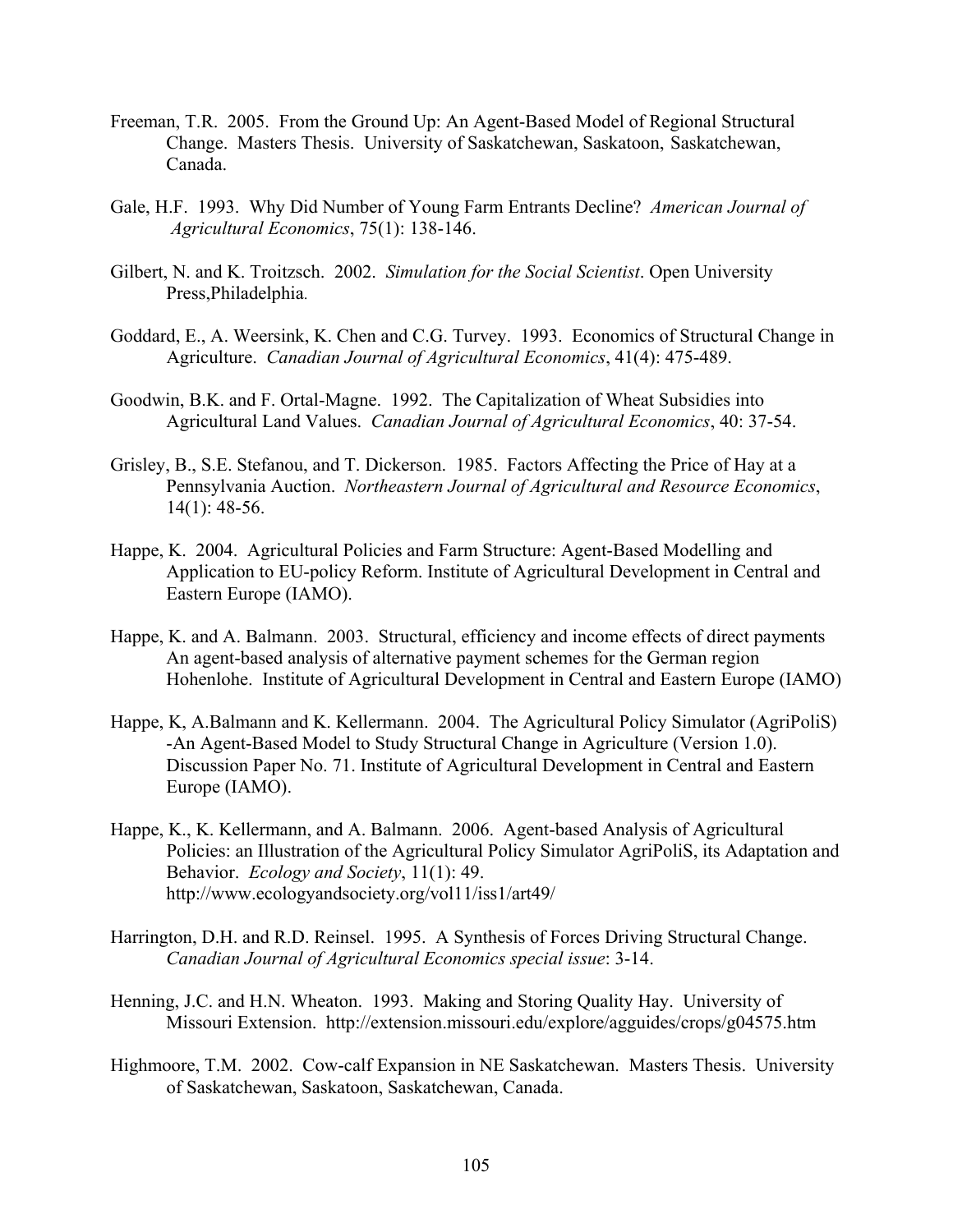- Hosier, R.H. 1988. The Economies of Deforestation in Eastern Africa. *Economic Geography*, 64(2): 121-136.
- Huang, H. and T.R. Willemain. 2006. Input Modelling for Financial Simulations using the Bootstrap. *Journal of Simulation*, 1: 39-52.
- Huigen, M.G.A. 2004. First principles of the MameLuke multi-actor modeling Framework for land use change, illustrated with a Philippine case study. *Journal of Environmental Management*, 72: 5-21.
- Ianchovichina, E., R. Darwin, and R. Shoemaker. 2001. Resource Use and Technological Progress in Agriculture: A Dynamic General Equilibrium Analysis. *Ecological Economics*, 38: 275-291.
- Kelley, H. and T. Evans. 2005. The Relative Influences of Land-owner and Landscape Heterogeneity in an Agent-Based Model of Land-use. Under Review.
- Kislev, Y. and W. Peterson. 1982. Prices, Technology and Farm Size. *The Journal of Political Economy,* 90(3): 578-368.
- Koontz, T.M. 2001. Money Talks-But to Whom? Financial Versus Nonmonetary Motivations in Land Use Decisions. *Society and Natural Resources*, 14: 51-65.
- Lamb, E.F., H.J. Geist, and E. Lepers. 2003. Dynamics of Land-Use and Land-Cover Change in Tropical Regions. *Annual Review of Environment and Resources*, 28: 204-241.
- Lins, D.A., B.J. Sherrick, and A. Venigalla. 1992. Institutional Portfolios:Diversification Through Farmland Investment. *Journal of the American Real Estate and Urban Economics Association*, 20: 549-571.
- Manitoba Agriculture, Food, and Rural Initiatives. 2007. Guidelines for Estimating Alfalfa Hay Production Costs. http://www.gov.mb.ca/agriculture/financial/farm/pdf/copalfalfahay2007.pdf
- Manske, L.L. 1998. Animal Unit Equivalent for Beef Cattle Based on Metabolic Weight. Dickinson Research Extension Center, North Dakota State University. http://www.ag.ndsu.nodak.edu/dickinso/research/1997/animal.htm
- Marx, T. 2005. Beef Production System Specialist Government of Alberta. Personal Communication. January 2005.
- Melichar, E. 1979. Capital Gains versus Current Income in the Farming Sector. *American Journal of Agricultural Economics*, 61(5): 1085-1092.
- Messina, J.P. and S.J. Walsh. 2001. Modeling land-use and land cover dynamics in the Ecuadorian Amazon. *Plant Ecology*, 156(1): 75-88.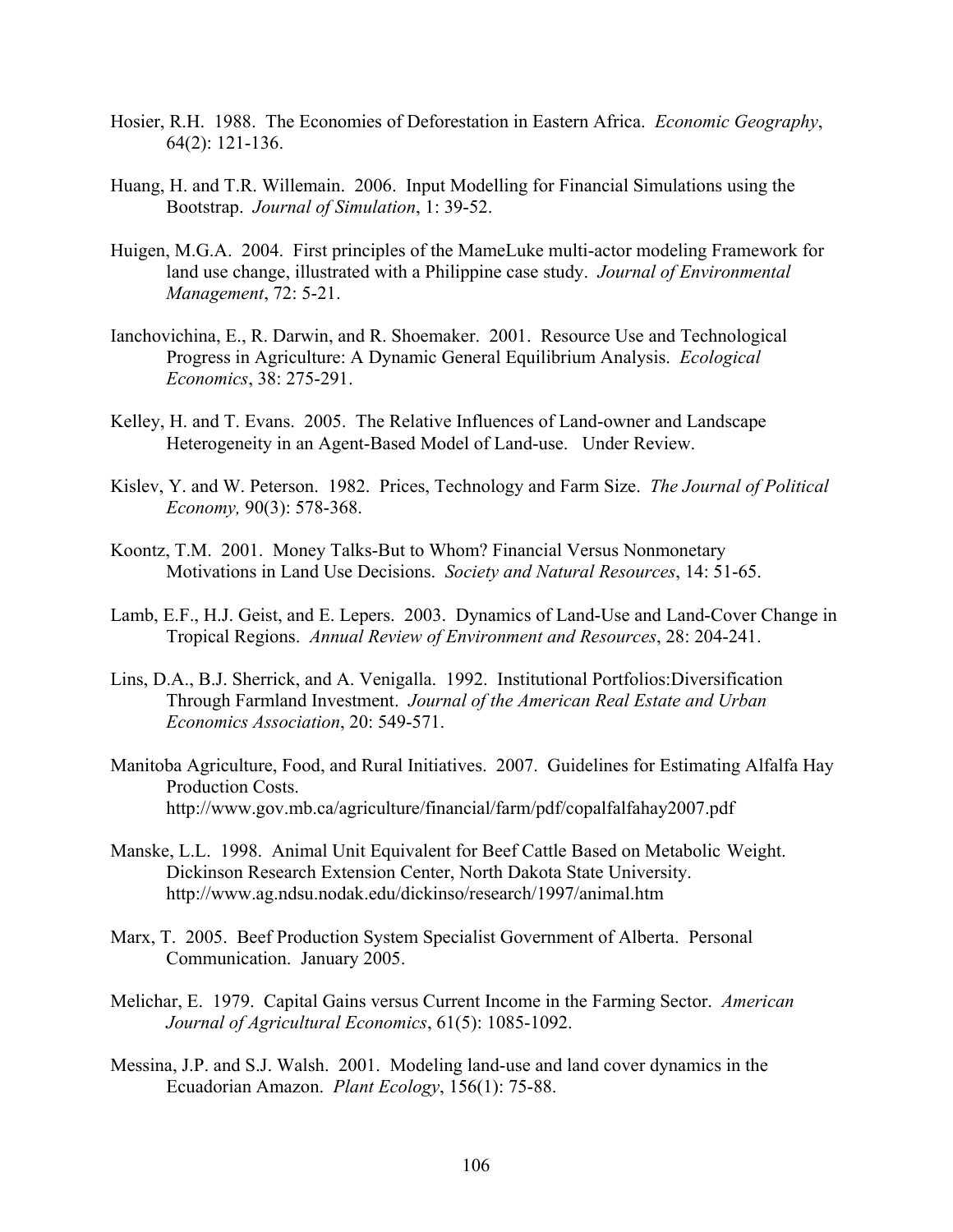- Meyer, W.B. and B.L. Turner II. 1992. Human Population Growth and Global Land-Use/Cover Change. *Annual Review of Ecology and Systematics*, 23: 39-61.
- Moss, C.B., J.S. Shonkwiler, and J.E. Reynolds. 1989. Government Payments to Farmers and Real Agricultural Asset Values in the 1980s. *Southern Journal of Agricultural Economics*, 21(2): 139-154.
- Nielsen, D.B. 1997. Observations on Pasture Management and Grazing. Utah State University Extenision. http://extension.usu.edu/files/publications/publication/AG\_502.pdf
- Olfert, R. 1992. Nonfarm Employment as a Response to Underemployment in Agriculture. *Canadian Journal of Agricultural Economics*, 40(3): 443-458.
- Oltmans, A.W. 1995. Why Farmland Cannot, Will Not and Should Not Pay for Itself. *Journal of the American Society of Farm Mangers and Rural Appraisers*, 59(1): 57-67.
- Parker, D.C., S.M. Manson, M.A. Janssen, M.J. Hoffman and P. Deadman. 2003. Multi-Agent Systems for the Simulation of Land-Use and Land-Cover Change: A Review. *Annals of the Association of American Geographers*, 93(2): 314-337.
- Paterson, B.J., S.D. Hanson, and L.J. Robison. 2000. Characteristics of Farmland Leasing in the North Central United States. *Journal of the American Societyof Farm Managers and Rural Appraisers,* 63(1): 72-82.
- Pederson, G.D. 1982. A Representative Market Model of Farmland Bid Prices. Western Journal of Agricultural Economics, 7(2): 279-292.
- Rainlsback, S.F., S.L. Lytinen, and S.K. Jackson. 2006. Agent-based Simulation Platforms: Review and Development Recommendations. *Simulation*, 82(9): 609-623.
- Reinsel, R.D. and E.I. Reinsel. 1979. The Economics of Asset Values and Current Income in Farming. *American Journal of Agricultural Economics*, 61(5): 1093-1097.
- Robinson, D.T. 2003. Modelling Farmer Household Decision-making and Its Effects on Land use/cover Change in the Altamira Region, Párá, Brazil. Masters Thesis. University of Waterloo, Waterloo, Ontario, Canada.
- Rosser, J. 1999. On the Complexities of Complex Economic Dynamics. *Journal of Economic Perspectives*, 13(4): 169-192.
- Rudstrom, M. 2004. Determining Implicit Prices for Hay Quality and Bale Characteristics. *Review of Agricultural Economics*, 26(4): 552-562.
- Sahrbacher, C., H. Schnicke, K. Happe, and M. Graubner. 2005. Adaptation of the agent-based model AgriPoliS to 11 study regions in the enlarged European Union. Institute of Agricultural Development in Central and Eastern Europe (IAMO).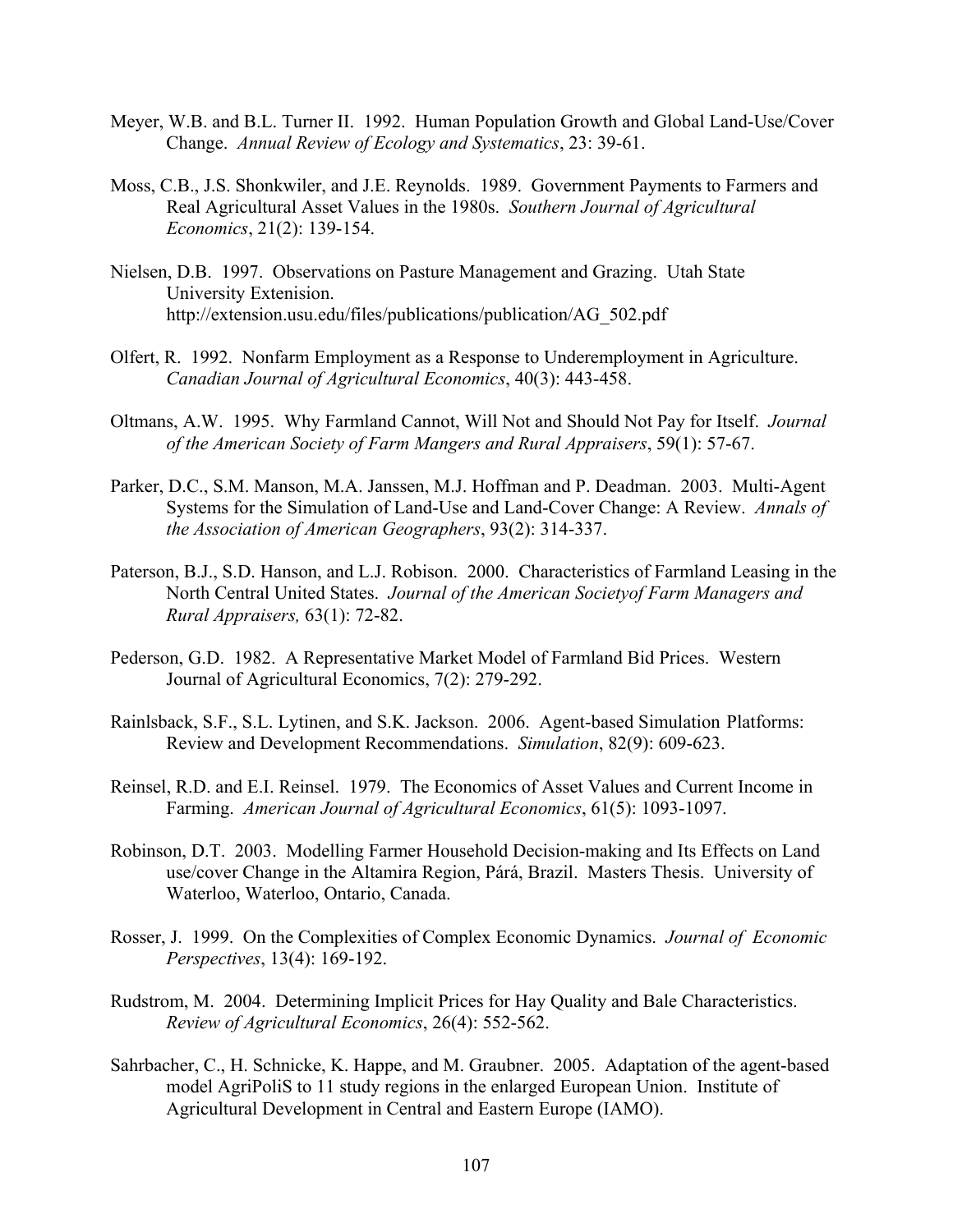- Saskatchewan Agriculture and Food. 1999. Summary Report: Saskatchewan Cow-Calf Costs and Returns Program. http://www.agriculture.gov.sk.ca
- Saskatchewan Agriculture and Food. 2003. Dryland Forage Production Costs. http://www.agriculture.gov.sk.ca
- Saskatchewan Agriculture and Food. 2006a. Crop Planning Guide 2007: Dark Brown Soil Zone. http://www.agriculture.gov.sk.ca
- Saskatchewan Agriculture and Food. 2006b. Farm Machinery Custom Rates and Rental Guide 2006-2007. http://www.agriculture.gov.sk.ca
- Saskatchewan Agriculture and Food. 2007a. Agricultural Statistics Handbook. http://www.agriculture.gov.sk.ca
- Saskatchewan Agriculture and Food. 2007b. Canola Production. http://www.agriculture.gov.sk.ca
- Schelling, T.C. 1978. *Micromotives and Macrobehavior*. W.W. Norton, New York.
- Schoney, R.A. 1980. Determining Capital Recovery Charges for Tractors and Combines in Times of Inflation. *Journal of the American Scociety of Farm Managers and Rural Appraisers*, 44 (2): 23-27.
- Schoney, R.A. 1997. An Economic Analysis of the 1987-95 Saskatchewan Wheat, Barley and Canola Production Costs. Agriculture and Agri-Food Canada
- Scrieciu, S.S. 2005. How Useful Are Computable General Equilibrium Models for Sustainability Impact Assessment. Working Paper Institute for Development Policy and Management, School of Environment and Development, The University of Manchester, UK.
- Shaik, S., G.A. Helmers, and J.A. Atwood. 2005. The Evolution of Farm Programs and Their Contribution to Agricultural Land Values. *American Journal of Agricultural Economics*, 87(5): 1190-1197.
- Sotomayor, N.L., P.N. Ellinger, and P.J. Barry. 2000. Choice Among Leasing Contracts in Farm Real Estate. *Agricultural Finance Review,* 60: 71-83.

Statistics Canada (2001 and 2006) Census of Canada: Agriculture: Saskatchewan.

Statistics Canada (2004) Whole Farm Data Base: Census Agriculture Region 7B Saskatchewan.

Tegene, A. and F.R. Kuchler. 1993. Evidence on the Existence of Speculative Bubbles in Farmland Prices. *Journal of Real Estate Finance and Economics,* 6(3): 223-236.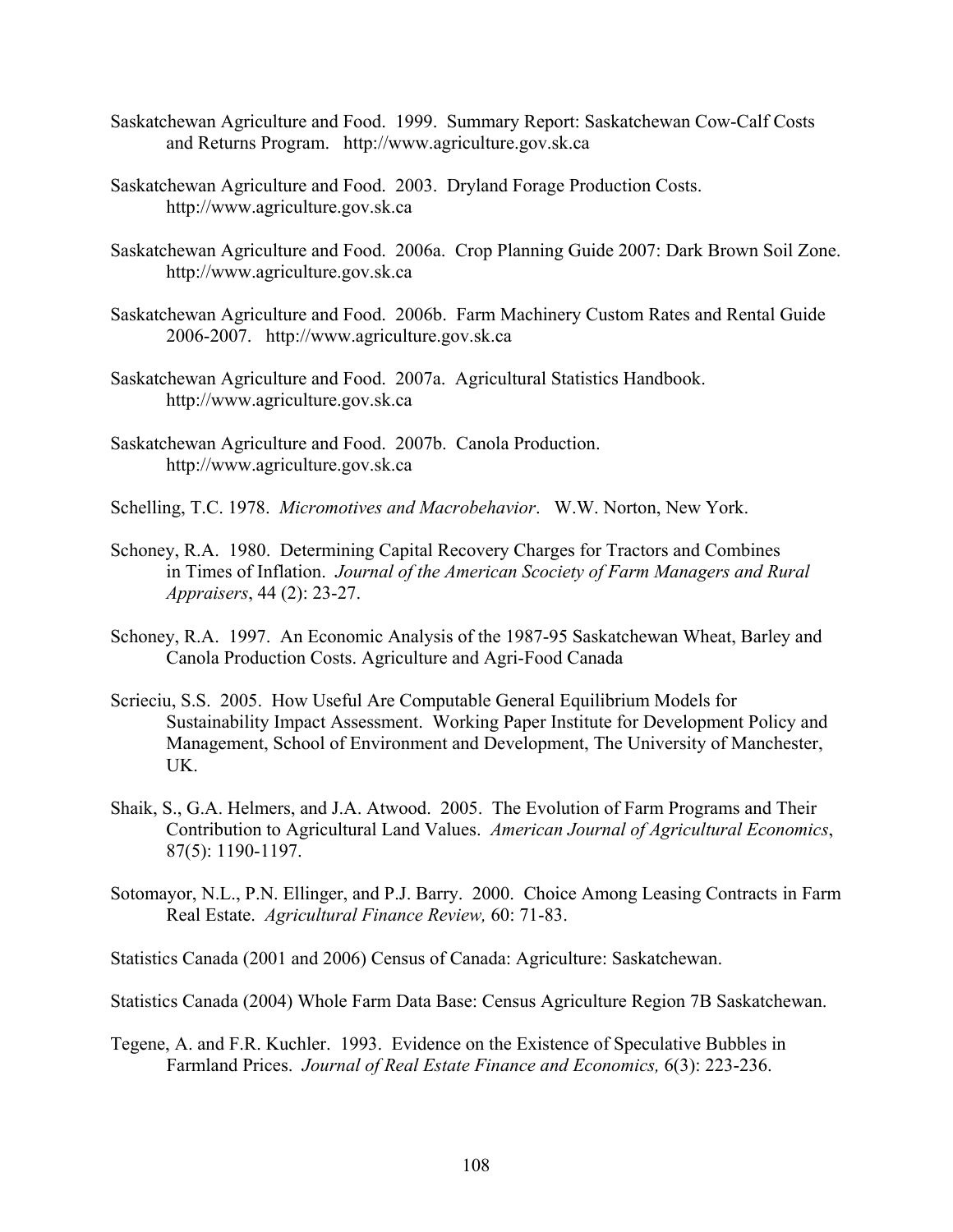- Tesfatsion, L. 2002. Agent-Based Computational Economics: Growing Economies From the Bottom Up. *Artificial Life*, 8: 55-82.
- Tronstad, R. and S. Aradhyula. 2004. Influence of Quality and Season on Hay Market Dynamics. Proceedings, National Alfalfa Symposium, 13-5, December, 2004, San Diego, CA, UC Cooperative Extension, University of California, Davis.
- Turvey, C.G., K. Meilke, A. Weersink, S. Clark, K. Klein, and R. Sarker. 1995. Measuring the Capitalization of Income Transfer Programs into Agricultural Asset Values Final Report. Agriculture Canada.
- Veldkamp, A. and E.F. Lambin. 2001. Predicting Land-use Change. *Agriculture, Ecosystems and Environment*, 85: 1-6.
- Western Beef Development Centre. 2002 and 2006. Saskatchewan Cow-Calf Cost of Production Analysis. http://www.wbdc.sk.ca
- Wilensky, U. 1999. NetLogo. Center for Connected Learning and Computer-Based Modeling, Northwestern University. Evanston, IL. http://ccl.northwestern.edu/netlogo
- Wong, G.Y. and J.R.R. Alavalapati. 2003. The Land-use Effects of a Forest Carbon Policy in the US. *Forest Policy and Economics*, 5: 249-263.
- Zentner, R.P, G.P. Lafond, D.A. Derksen, and C.A. Campbell. 2002. Tillage Methods and Crop Diversification: Effect on Economic Returns and Riskiness of Cropping Systems in a Thin Black Chernozem of the Canadian Prairies. *Soil and Tillage Research,* 67: 9-21.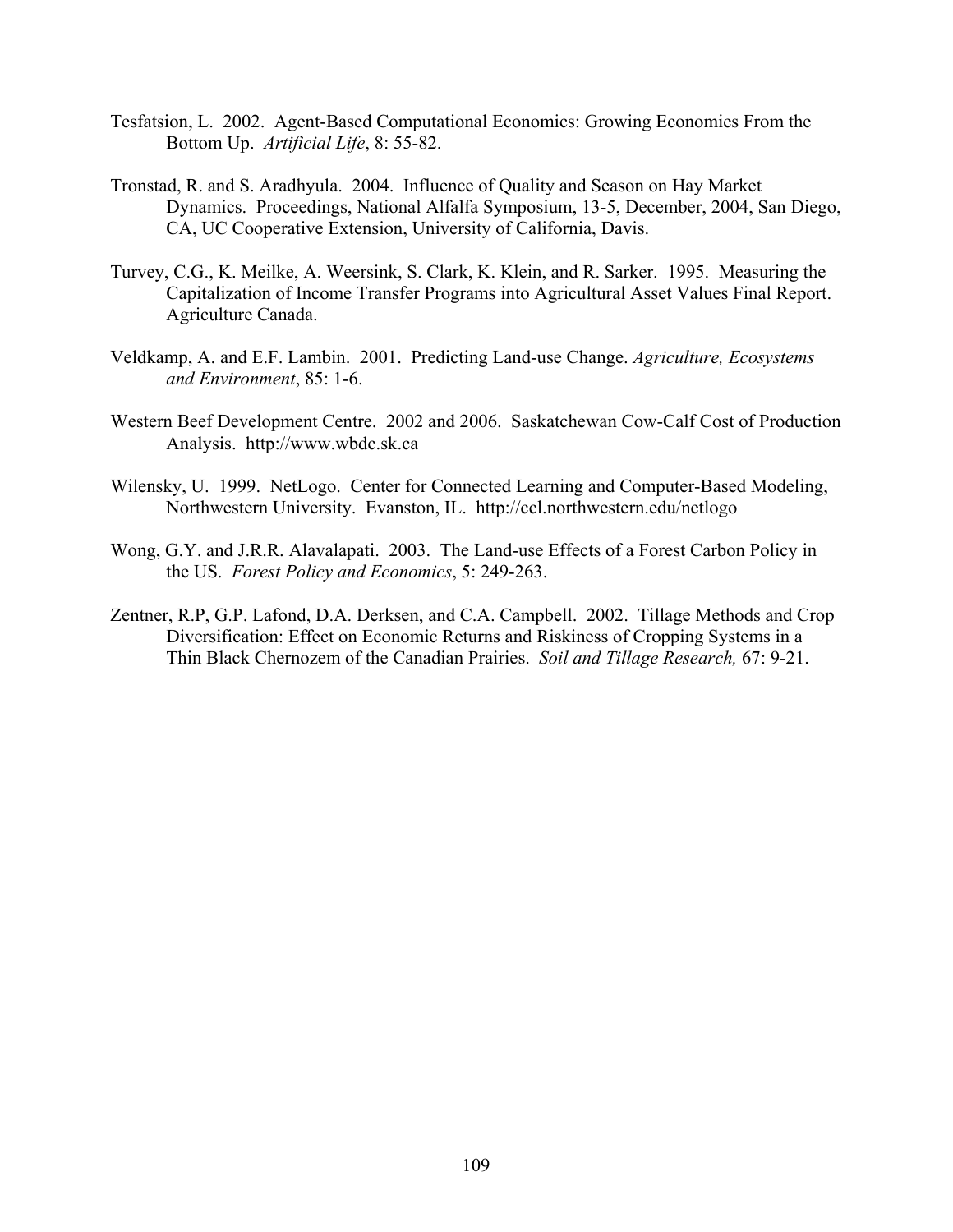### **Appendix A**

# **Quantity of Cows and Expected Hay Purchases or Sales**

Livestock production requires an adequate quantity of pasture in early summer and late summer as well as hay for the winter months. With the ability to purchase and sell hay, farm operators set their cow herd to match their pasture production and will adjust hay sales and purchases.

The slow growth of pasture late in the summer often results in shortage of pasture late in the year. If this is expected to occur, a farmer can delay early pasture grazing for use later in the summer when there is a shortage of pasture production. To determine the quantity of early pasture that is delayed for late pasture grazing the available feed in each period divided by the energy required must be equivalent (equation [1.1\)](#page-120-0).

<span id="page-120-0"></span>
$$
\frac{(1-D)\cdot TE_1}{E_1} \cdot SR_p = \frac{D\cdot (1-L)\cdot TE_1 + TE_2}{E_2} \cdot SR_p \tag{1.1}
$$

Where:  $D =$  the proportion of early pasture delayed for late pasture  $TE_1$  = the total energy of early pasture available  $SR_p$  = the stocking rate of pasture  $L =$  the loss due to delayed grazing  $TE_2$  = the total energy of late pasture available  $E_2$  = energy required per cow in late summer

From this equation the proportion of the early summer pasture that is delayed and not used until late summer can be calculated as:

$$
D = \frac{TE_1 \cdot E_2 - TE_2 \cdot E_1}{TE_1 \cdot E_2 + (1 - L) \cdot TE_1 \cdot E_1} \tag{1.2}
$$

Late pasture cannot be shifted to early pasture and therefore the value of the proportion of early pasture delayed for late pasture must be greater than zero. From the previous equation, the total available early pasture production can be calculated as:

$$
TAE_1 = TE_1 \cdot (1 - D) \tag{1.3}
$$

Where:  $TAE_1$  = total available early pasture energy

The expected quantity of cows for both hay and pasture production is calculated as: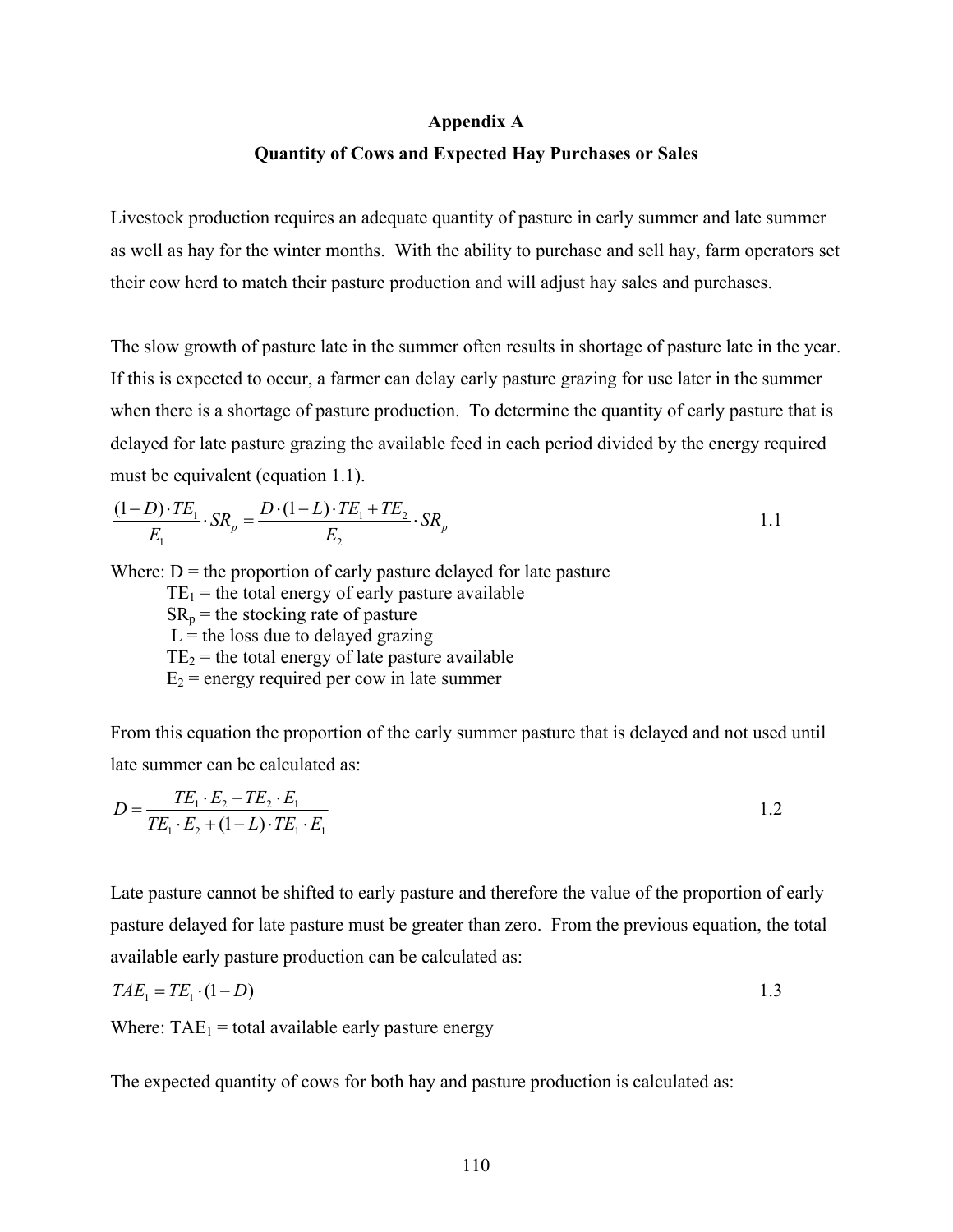$$
E(C_i) = \frac{TAE_i}{E_i} \cdot SR_i
$$

Where:  $C_i$  = cows for forage production i (hay or pasture)  $TAE_i$  = total energy of i available  $E_i$  = energy required per cow of i  $SR_i$  = the stocking rate of i

To determine how many additional cows will be added with land converted to forage or gaining control of new land, the expected number of cows are calculated before the conversion to forage or new land included and after. The difference is the increase in total cows.

The farm agent will set the quantity of cows at a level that their pasture land can support and will sell/buy the excess/deficit of hay. The excess/deficit hay a farmer produces is:

$$
SH = \frac{\left(E(C_H) - E(C_P)\right) \cdot E_H}{E_H^{ton}}
$$

Where:  $SH =$  excess/deficit hay (if negative deficit) in tons  $CH = \text{cows based on hay production}$  $Cp$  = cows based on pasture production  $E_H$  = energy required as hay per cow  $E_{H}^{ton}$  = energy in a ton of hay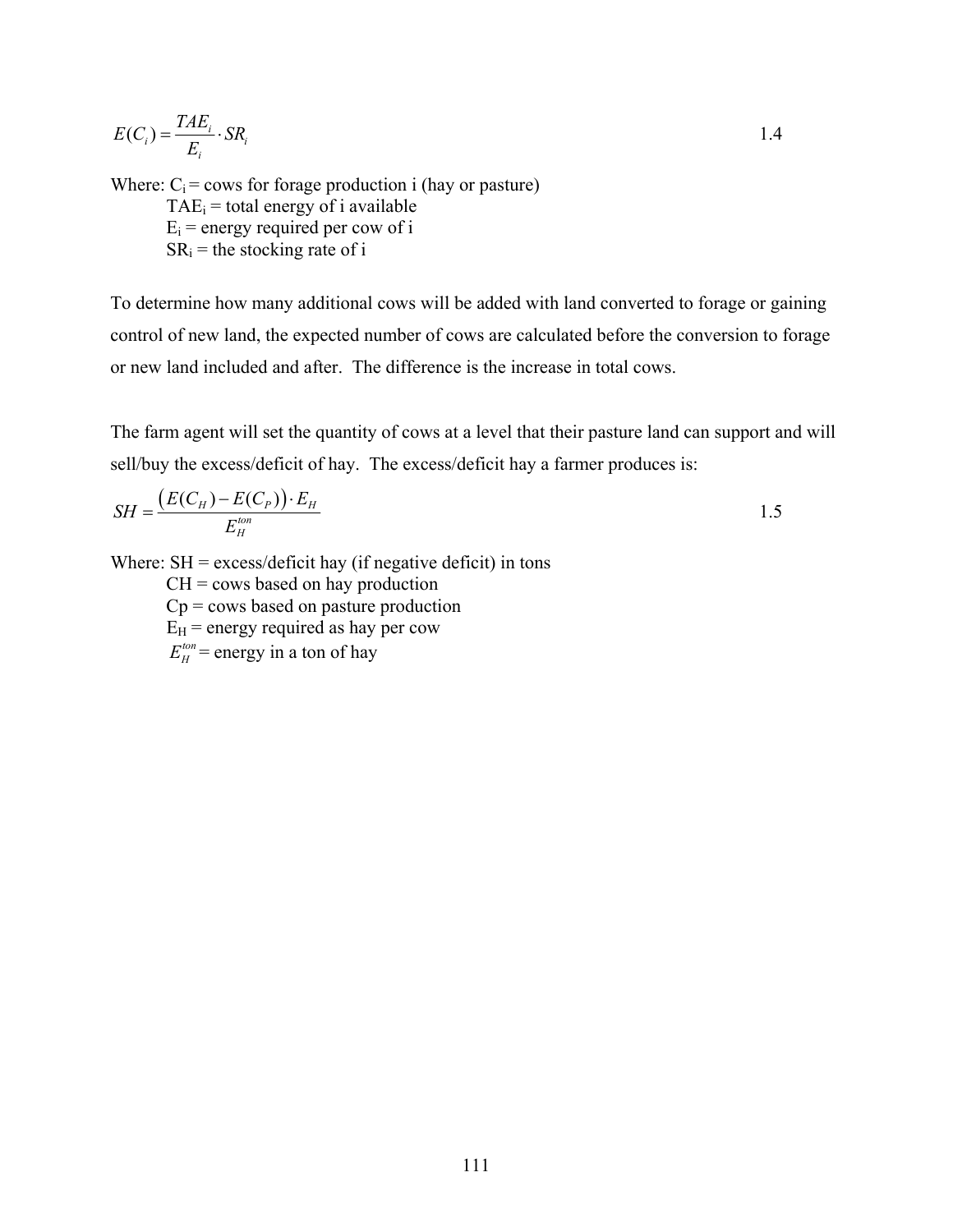## **Appendix B**

# **Allocating Hay and Pasture Acres**

If a farm operator has extra hay acres, they will shift some of the hay land to pasture production until the quantity of cows from hay production matches the quantity of cows from pasture production. An extra acre of hay land is calculated as:

$$
EA_{\text{hay}} = \frac{\left(E(C_h) - E(C_p)\right) \cdot E_H}{E(Y_H) \cdot E_H^{\text{ton}}}
$$

Where:  $EA<sub>hav</sub> = extra hay acres$ 

 $C_h$  = cows for hay production  $C_p$  = cows for pasture production  $E_h$  = hay energy required for a cow  $Y_h$  = hay yield  $E_{H}^{ton}$  = energy per ton of hay

The additional hay acres are allocated so the energy from all other acres for early pasture and the additional hay acres used as pasture result in the same quantity of cows as the energy from the existing hay acres, and the energy from the extra hay acres that will be used for hay (equation [1.2](#page-122-0) ).

<span id="page-122-0"></span>
$$
\frac{A_{P1} \cdot Y_1 \cdot E_{past}^{ton} + TAE_{P1}^O}{E_1} \cdot SR_p = \frac{A_H \cdot Y_H \cdot E_{hay}^{ton} + TAE_H^O}{E_H}
$$

Where: $A_{P1}$  = acres of early pasture

 $Y_1$  = yield in energy units of plot per acre  $TAE_{P1}^O$  = total available early pasture energy of all other acres  $E_1$  = energy required per cow in early summer  $A_H$  = acres of early pasture  $Y_H$  = yield in energy units of plot per acre  $TAE_{H}^{O}$  = total hay energy of all other acres  $E_H$  = energy required per cow in winter

The acres of early pasture and hay must add up to the extra hay acres and therefore the acres of early pasture can be solved as:

$$
A_{p_1} = \frac{TAE_H^O - TAE_{p_1}^O \cdot E_H \cdot SR_p + EA_{hay} \cdot Y_h \cdot E_{hay}^{ton} \cdot E_1}{Y_1 \cdot E_{past}^{ton} \cdot E_H \cdot SR_p + Y_H \cdot E_{hay}^{ton} \cdot E_1}
$$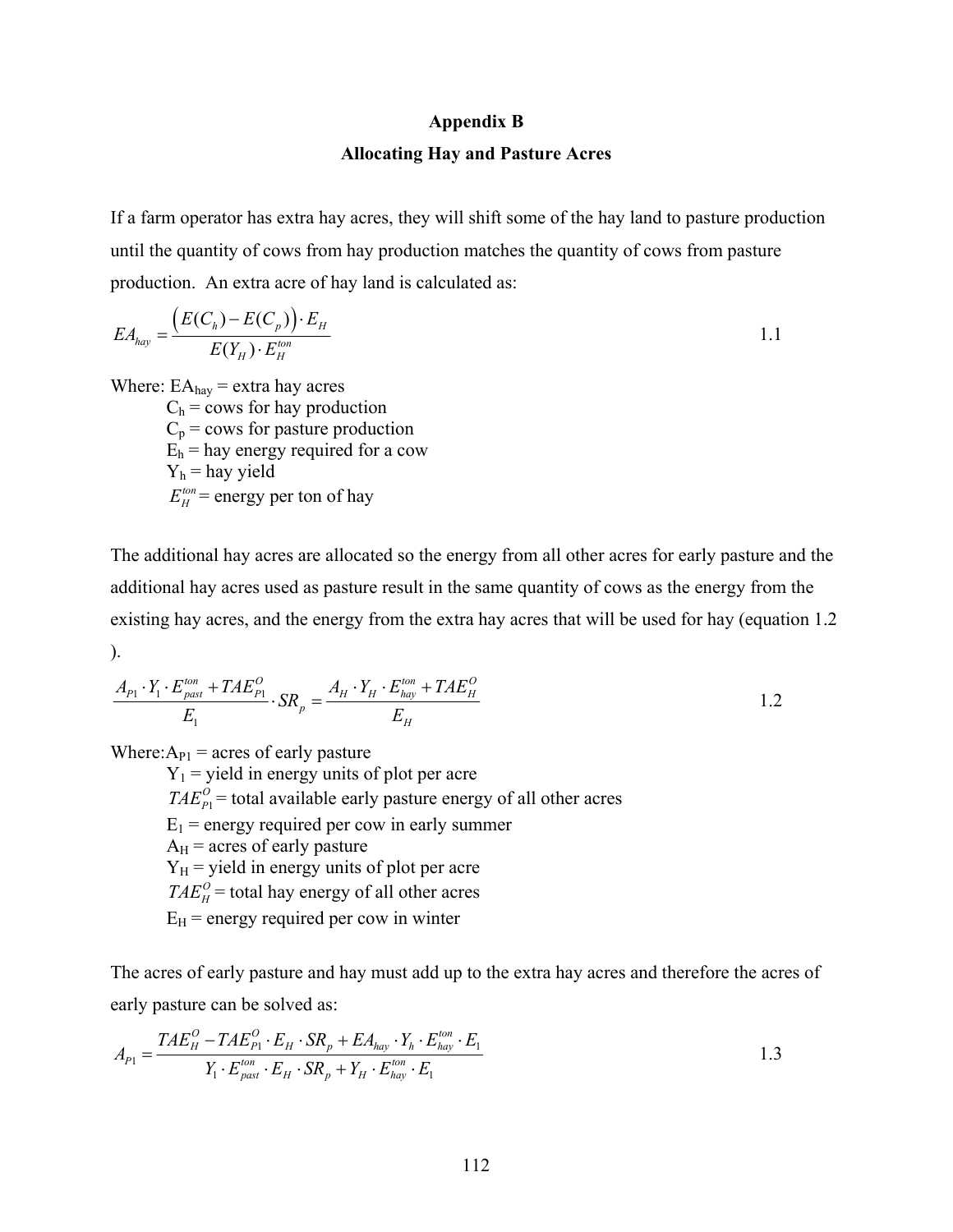Once the acres of pasture are determined, the total hay acres are the extra acres of hay less the acres used as pasture.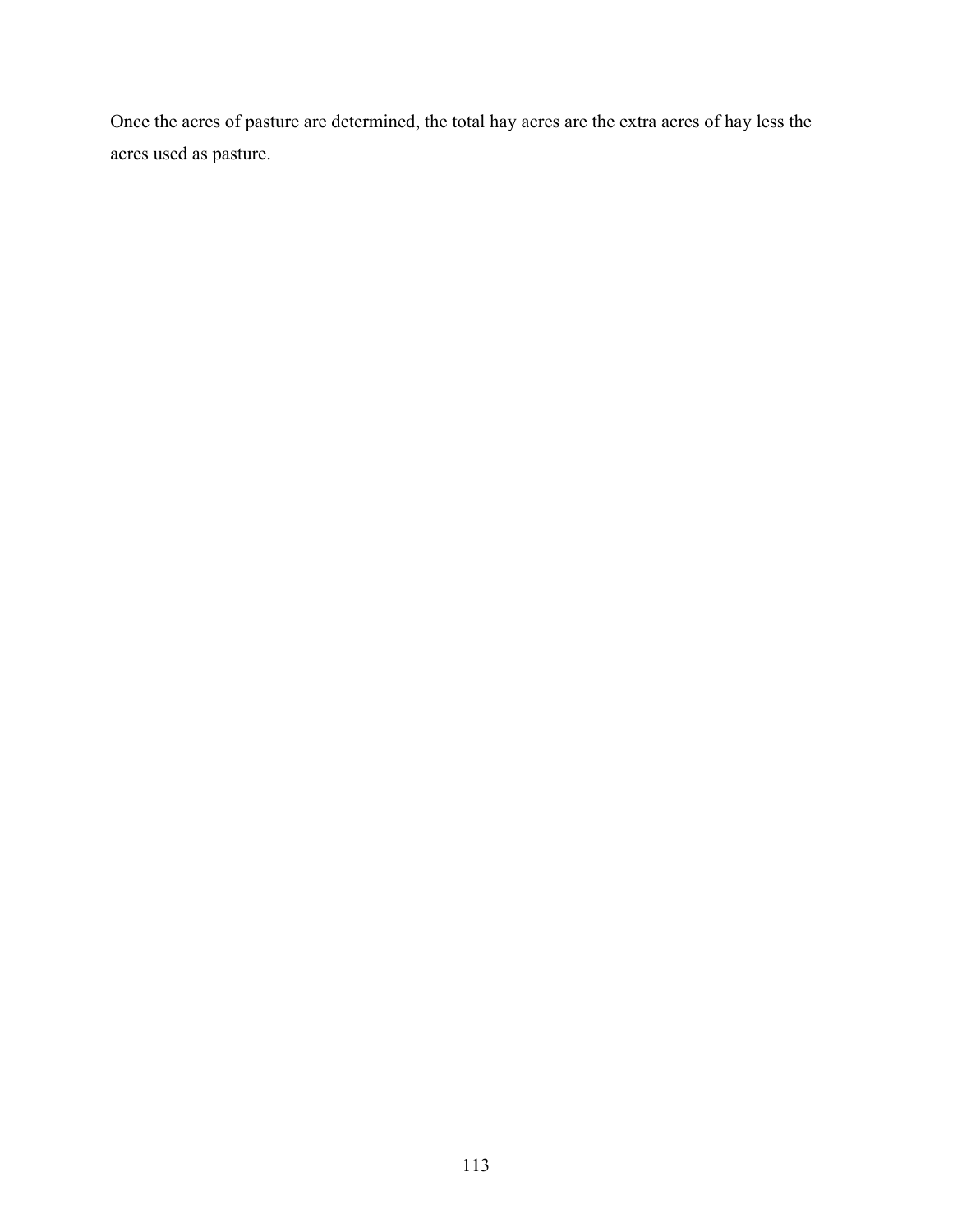# **Appendix C**

# **Forage Yields**

Forage yields increase linearly with soil quality until they reach a maximum, after which they remain constant. The yield of early forage, which can be used for hay or early pasture is:

$$
Y_1 = \frac{PR}{PR^{Max}} \cdot \left(Y_1^{\max} - Y_1^{\min}\right) + Y_1^{\min}
$$

Where:  $Y_1$  = yield of early forage  $PR = \text{productivity rating of the land category}$  $PR^{max}$  = productivity rating where the maximum yield occurs  $Y_1^{max}$  = maximum early yield of forage  $Y_1^{\text{min}}$  = minimum early forage yield

It is assumed that no land qualities will have an early forage yield less than the minimum forage yield. The late forage growth that can only be used for late pasture grazing is calculated similarly, with the exception that there is no minimum yield.

$$
Y_2 = \frac{PR}{PR^{Max}} \cdot Y_2^{\max} \tag{1.2}
$$

Where:  $Y_2$  = yield of late forage  $Y_2^{\text{max}}$  = maximum late forage yield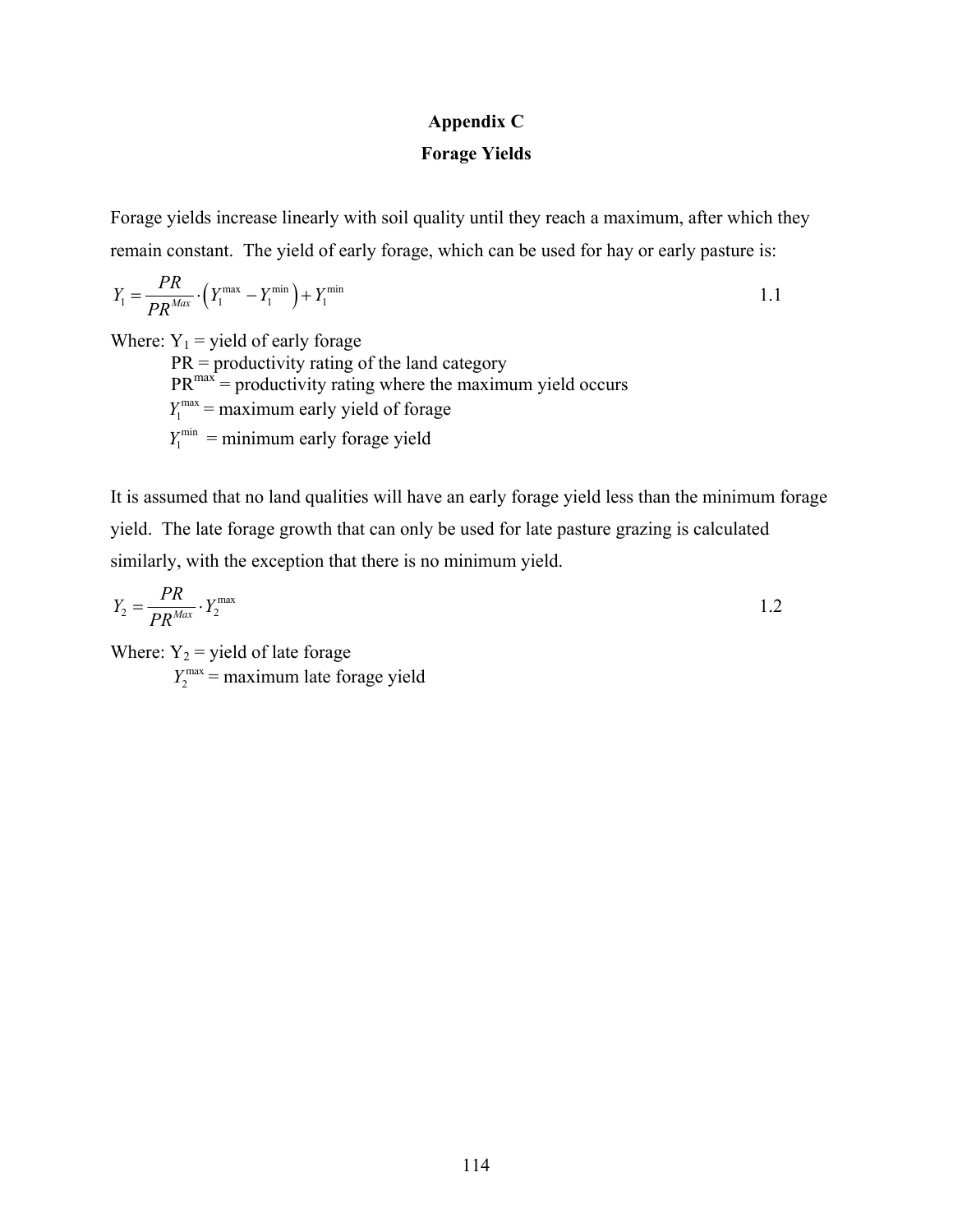# **Appendix D**

# **Machinery Options**

The machinery options for farm production are made up of four components: tractor, seeder, combine, and a combine header. There are 3 different combine and header combinations and 4 different tractor and seeder combinations. The available machinery, capacity of the machinery, work rate, and labour required are shown in the table.

| Combine and Header Combinations         |                         |                       |                     |       |                     |                                                |   |                   |                 |                 |                     |                       |
|-----------------------------------------|-------------------------|-----------------------|---------------------|-------|---------------------|------------------------------------------------|---|-------------------|-----------------|-----------------|---------------------|-----------------------|
| Combines                                | Combine<br>Cost         | Draper Header<br>(Ft) | Header Cost         | Speed | Field<br>Efficiency | Work Rate<br>(Acre/hr)                         |   | <b>Total Cost</b> | Harvest<br>Days | Hrs/Day         | Capacity<br>(Acres) | Labours<br>(per unit) |
| Class 5                                 | 193,022<br>S            | 20                    | S<br>30,588         |       | 0.8                 | 9.70                                           |   | 223,610           | 23              | 10 <sup>1</sup> | 2230                |                       |
| Class 7                                 | 245,281                 | 30                    | \$<br>39,218        | 5     | 0.8                 | 14.55                                          | S | 284,499           | 23              | 10              | 3345                |                       |
| Class $7+$                              | \$<br>272,417           | 36                    | \$<br>42,766        | 51    | 0.8                 | 17.45                                          | S | 315,183           | 23              | 10              | 4015                | $\overline{2}$        |
|                                         |                         |                       |                     |       |                     |                                                |   |                   |                 |                 |                     |                       |
| Tractor and Conventional Seeding Option |                         |                       |                     |       |                     |                                                |   |                   |                 |                 |                     |                       |
| Conventional<br>$size$ $(ft)$           | Seeder Cost             | Tractor               | <b>Tractor Cost</b> | Speed | Field<br>Efficiency | Work Rate<br>(Acre/hr)                         |   | <b>Total Cost</b> | Seeding<br>Days | Hrs/Day         | Capacity            | Labours<br>(per unit) |
| 30                                      | <sup>\$</sup><br>82,080 | 170HP 2WD             | 124,654<br>S        | 4.5   | 0.8                 | 13.09                                          | S | 206,734           | 15              | 10              | 1964                | 1.5                   |
|                                         |                         |                       |                     |       |                     |                                                |   |                   |                 |                 |                     |                       |
|                                         |                         |                       |                     |       |                     | <b>Tractor and Direct Seeding Combinations</b> |   |                   |                 |                 |                     |                       |
| Direct Seeder<br>(size Ft)              | Seeder Cost             | Tractor               | <b>Tractor Cost</b> | Speed | Field<br>Efficiency | Work Rate<br>(Acre/hr)                         |   | <b>Total Cost</b> | Seeding<br>Days | Hrs/Day         | Capacity<br>(Acres) | Labours<br>(per unit) |
| 40                                      | S<br>97,710             | 275HP 4WD             | S<br>159,557        | 4.5   | 0.8                 | 17.45                                          | S | 257,267           | 15              | 10              | 2618                | 1.5                   |
| 50                                      | 124,175<br>S            | 350HP 4WD             | 201,365             | 4.5   | 0.8                 | 21.82                                          | S | 325,539           | 15              | 10              | 3273                | 1.5                   |
| 60                                      | 152,558                 | 425HP 4WD             | 220,254             | 4.5   | 0.8                 | 26.18                                          |   | 372,812           | 15              | 10              | 3927                | 1.5                   |

Source: Saskatchewan Agriculture and Food 2006b and Author's calculation

From these different combinations a 5 machinery options are available: 1) no machinery and all work custom hired, 2) used conventional seeding, 3) used direct seeding, 4) two sizes of new direct seeding. All other larger capacity machine options are a multiple of the largest new direct seeding option.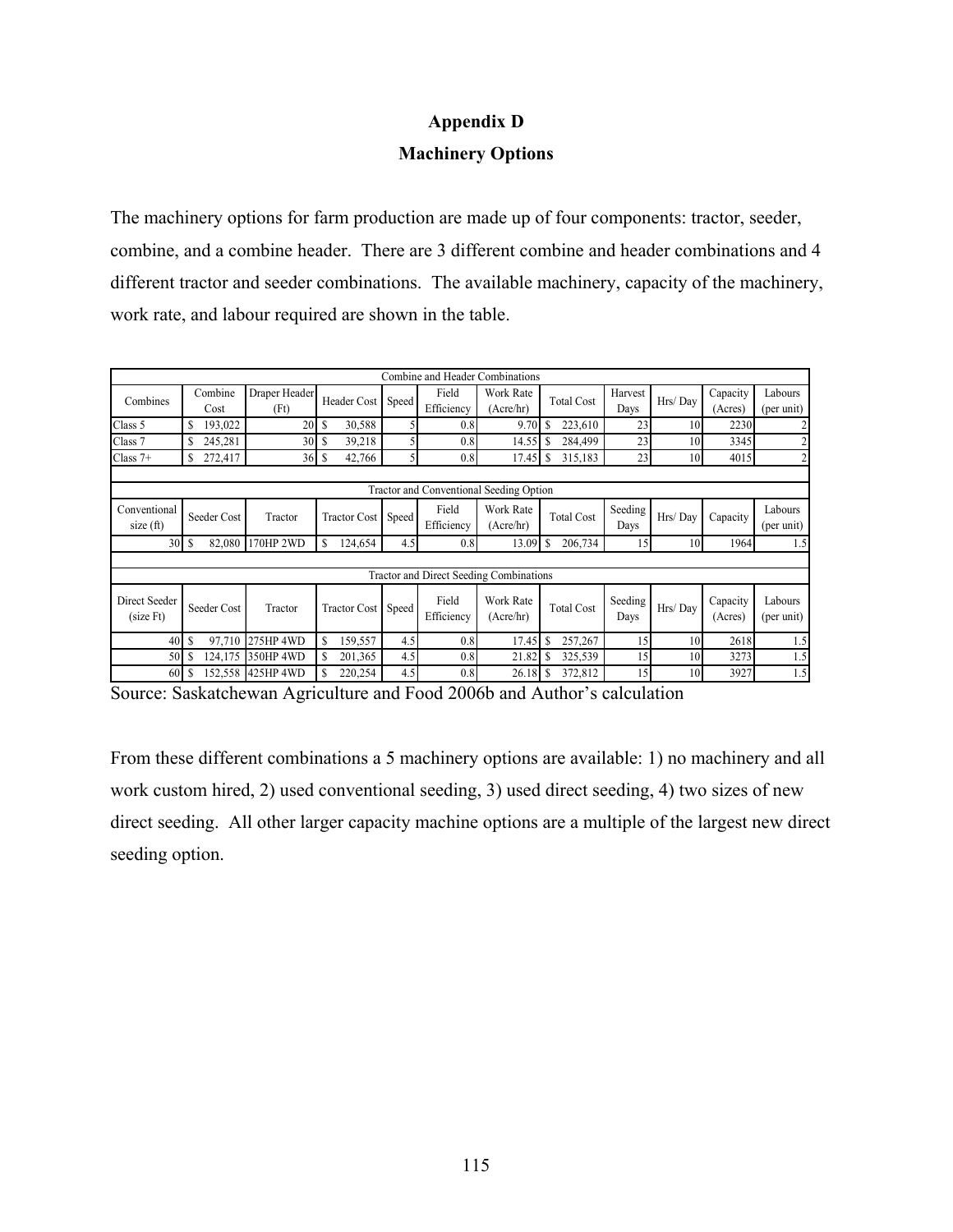|                               |               |                   |             | Machine Option 2 Used Conventional |                    |                                         |              |                |                    |                    |
|-------------------------------|---------------|-------------------|-------------|------------------------------------|--------------------|-----------------------------------------|--------------|----------------|--------------------|--------------------|
|                               |               |                   |             |                                    | Labour<br>Required | <b>Work Rate</b><br>$(\text{acres/hr})$ | Max<br>Acres | Passes         | Min Model<br>Acres | Max Model<br>Acres |
| Seeding Equipment Description |               | 30Ft Conventional |             | 170HP 2WD                          | 1.5                | 13.09                                   | 1964         | $\overline{2}$ | 500                | 982                |
| Seeding Equipment Value       | S             | 82.080            | S           | 124,654                            |                    |                                         |              |                |                    |                    |
| Harvest Equipment Discription |               | Class 5           |             | 20Ft                               |                    |                                         |              |                |                    |                    |
| Harvest Equipment Value       | \$            | 193,022           | $\mathbf S$ | 30,588                             | 2.5                | 9.70                                    | 2230         | $\mathbf{1}$   |                    |                    |
| <b>Total New Value</b>        | S             | 430,345           |             |                                    |                    |                                         |              |                |                    |                    |
| Age of Machinery              |               | 10                |             |                                    |                    |                                         |              |                |                    |                    |
| <b>Used Value</b>             | $\mathsf{\$}$ | 143,838           |             |                                    |                    |                                         |              |                |                    |                    |
|                               |               |                   |             |                                    |                    |                                         |              |                |                    |                    |
|                               |               |                   |             | Machine Option 3 Direct Seed Used  |                    |                                         |              |                |                    |                    |
|                               |               |                   |             |                                    | Labour<br>Required | <b>Work Rate</b><br>(acres/hr)          | Max<br>Acres | Passes         | Min Model<br>Acres | Max Model<br>Acres |
| Seeding Equipment             |               | 40 Ft Direct      |             | 275HP 4WD                          | 1.5                | 17.45                                   | 2618         | $\mathbf{1}$   | 982                | 2000               |
| Seeding Equipment Value       | $\mathsf{\$}$ | 97,710            | S           | 159,557                            |                    |                                         |              |                |                    |                    |
| Harvest Equipment             |               | Class 5           |             | 20Ft                               |                    |                                         |              |                |                    |                    |
| Harvest Equipment Value       | \$            | 193,022           | S           | 30,588                             | 2.5                | 9.70                                    | 2230         | $\mathbf{1}$   |                    |                    |
| <b>Total New Value</b>        | $\mathsf{\$}$ | 480,878           |             |                                    |                    |                                         |              |                |                    |                    |
| Age of Machinery              |               | 5                 |             |                                    |                    |                                         |              |                |                    |                    |
| <b>Used Value</b>             | $\mathbf S$   | 270,687           |             |                                    |                    |                                         |              |                |                    |                    |
|                               |               |                   |             | Machine Option 4 New Direct Seed   |                    |                                         |              |                |                    |                    |
|                               |               |                   |             |                                    |                    |                                         |              |                |                    |                    |
|                               |               |                   |             |                                    | Labour<br>Required | <b>Work Rate</b><br>(acres/hr)          | Max<br>Acres | Passes         | Min Model<br>Acres | Max Model<br>Acres |
| Seeding Equipment             |               | 50 Ft Direct      |             | 350HP 4WD                          | 1.5                | 21.82                                   | 3273         | $\mathbf{1}$   | 2000               | 3200               |
| Seeding Equipment Value       | $\mathbf S$   | 124,175           | S           | 201,365                            |                    |                                         |              |                |                    |                    |
| Harvest Equipment             |               | Class 7           |             | 30Ft                               |                    |                                         |              |                |                    |                    |
| Harvest Equipment Value       | $\mathsf{\$}$ | 245,281           | $\mathbf S$ | 39,218                             | 2.5                | 14.55                                   | 3345         | $\mathbf{1}$   |                    |                    |
| <b>Total New Value</b>        | $\mathbf S$   | 610.039           |             |                                    |                    |                                         |              |                |                    |                    |
|                               |               |                   |             |                                    |                    |                                         |              |                |                    |                    |
|                               |               |                   |             | Machine Option 5 New Direct Seed   |                    |                                         |              |                |                    |                    |
|                               |               |                   |             |                                    | Labour<br>Required | <b>Work Rate</b><br>(acres/hr)          | Max<br>Acres | Passes         | Min Model<br>Acres | Max Model<br>Acres |
| Seeding Equipment             |               | 60 Ft Direct      |             | 425HP 4WD                          | 1.5                | 26.18                                   | 3927         | 1              | 3200               | 3900               |
| Seeding Equipment Value       | S             | 152,558           | S           | 220,254                            |                    |                                         |              |                |                    |                    |
| Harvest Equipment             |               | Class $7+$        |             | 60Ft                               |                    |                                         |              |                |                    |                    |
| Harvest Equipment Value       | \$            | 272,417           | \$          | 42,766                             | 2.5                | 17.45                                   | 4015         | $\mathbf{1}$   |                    |                    |
| <b>Total New Value</b>        | $\mathsf{\$}$ | 687,995           |             |                                    |                    |                                         |              |                |                    |                    |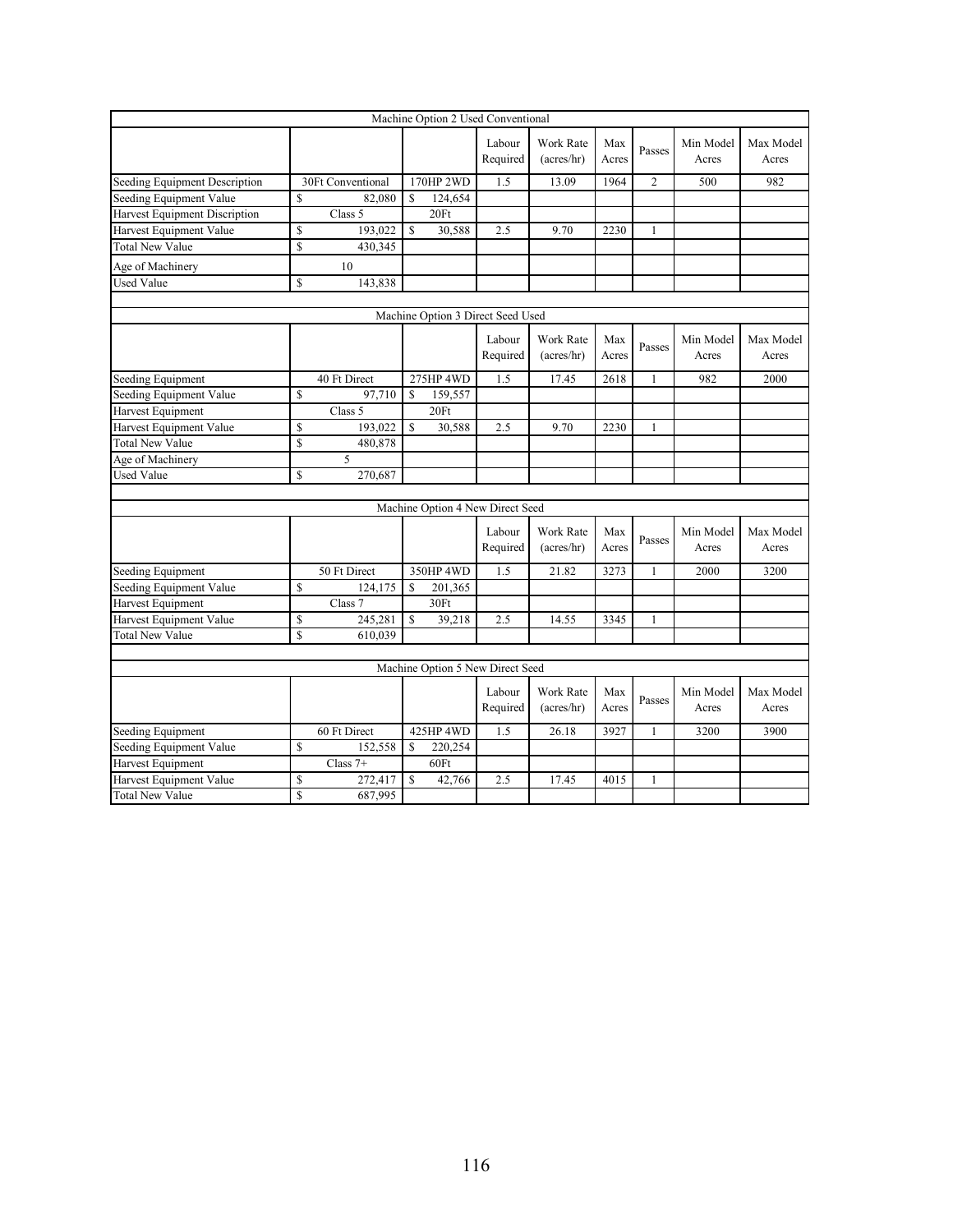### **Appendix E**

# **NetLogo© Source Code**

### **Version 3.1.4**

globals

 $\overline{[}$ avg-lease scenario total-farmers ;; value of new machinery options for crop crop-mach-purchase-value-list ;; purchase value of crop machinery options crop-capacity-list ;; capacity of the different crop machinery options crop-pt-hired-labour-list ;; part time hired labour list based on machinery options in Hrs. per acre crop crop-ft-hired-labour-list ;; full time hired labour list based on machinery opiton in labours all year ;; total land rented total-owned <br>  $\therefore$ ; total land owned<br>  $\therefore$  average cash at en ;; average cash at end of year for farmers avg-debt avg-assets avg-net-worth ;; average size of all farms at the end of the year farmers-bidding ;; identifies the number of farmers bidding on a plot current-plot-on-market ;; the current plot that is up for sale in the land markets bid-list  $\therefore$  list of bids on the current-plot land-price-list ;; list of all land sales that are adjusted to represent average quality land-price ;; land price at the end of the year buyer  $\therefore$ ; buyer of the plot currenlty on the market plots-sold-farmers <br>  $\therefore$  counts number of plots sold to investors in year<br>  $\therefore$  counts number of plots sold to investors in year plots-sold-investor <br>
;; counts number of plots sold to investors in year<br>
land-lease-list <br>
;; tracks all lease agreements including renewed lease ;; tracks all lease agreements including renewed leases adjusted to represent average quality lease-rate  $\frac{1}{2}$ ; lease rate for the year hay-needed  $\frac{1}{2}$ ; need 6.000 thousand ;; need 6.000 thousand mcals for winter feed pasture-1-needed ;; need 3.157 thousand mcals for may - july summer months actual pasture needed pasture-2-needed ;; need 2.426 thousand mcals for august,septmeber and october actual pasture needed stocking-pasture-1-needed ;; this value includes waste and stocking rate (used in decisions) stocking-pasture-2-needed :: this is the values used to detemine the expected carrying capac ;; this is the values used to detemine the expected carrying capactiy of grass (so farmers do not stock to the capacity) mcals-ton-np ;; 1933 mcals in ton of natural pasture mcals-ton-ip ;; 2196 mcals in ton of improved pasture<br>mcals-ton-hay :: 2196 mcals in ton of hay  $\therefore$  2196 mcals in ton of hay e-yield-1 ;; expected yield of canola on stubble for the region e-yield-2 ;; expected yield of wheat on stubble for the region e-yield-3 ;; expected yield of barley on stubble for the region ;; expected yield of barley on stubble for the region mean-patch-quality crop-1-price-list ;; farm level crop price of crop in \$ per bu actual price used in simulation crop-2-price-list crop-3-price-list  $\gamma$ ; average yield of crop in bu for all years in the simulation crop-2-yield-list crop-3-yield-list  $\chi$ ; forage yield in tons for each year hay-price-list<br>calf-price-list ;; value of a calf after expenses except labour and feed yield-1 ;; current years yield yield-2 yield-3 hay-yield-1 max-hay-yield-1 ;; max yield of hay in ton max-hay-yield-2 price-1 price-2 price-3 ;; current years price in \$/bu price-hay ;; current years price in tons ;; current years price in tons price-calf  $\therefore$  current years price resid to labour and feed hay-price ;; market price in \$ per ton last-5-years-price-1 ;; the last 5 years of prices used in the to develope expectations last-5-years-price-2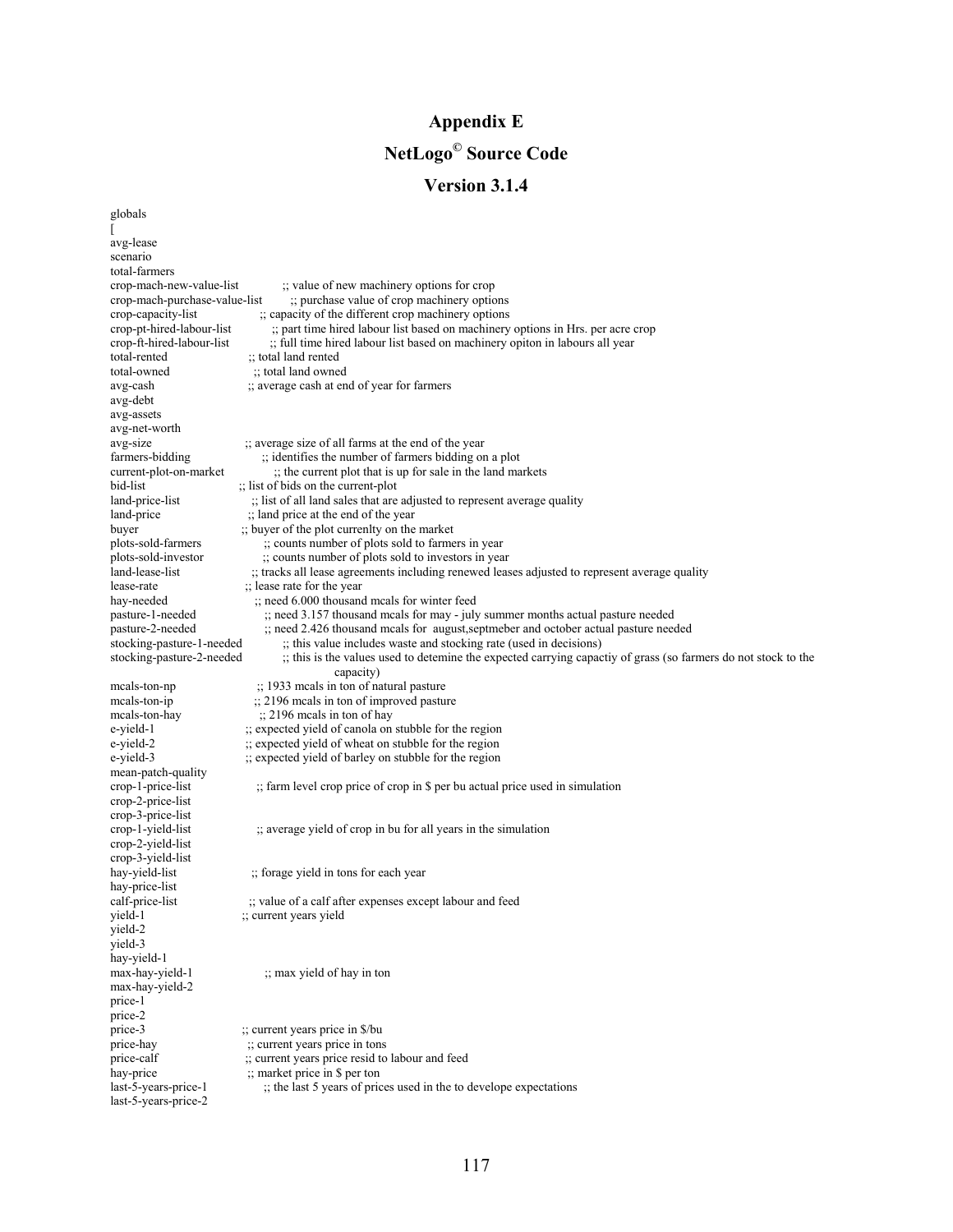last-5-years-price-3 last-5-years-price-hay last-5-years-price-calf cashflow ;; total farmers exiting because of negative cash flows loan-factor-payment-25 total-cows  $% -cron$ %-hay %-np  $%$ -ip %-crop-sf total-avg-hay-q tractor-value-list ;; used to determine repairs<br>seeder-value-list :: used to determine repairs seeder-width-list ;; used to determine repairs<br>seeder-rate-list :: used to determine repairs exp-lease max-distance initial-farmers unmanaged ]

patches-own  $\overline{[}$ gross-income-crop need-sell<br>plot-income-crop plot-income-crop ;; actual crop income from the plot patch-leased ;; used to determine if patch is initially owner  $\therefore$ ; the current owner of the plot renter  $\therefore$ ; the current renter of the plot sama-hay  $\therefore$ ; land use acres of each category from sama sama-ip sama-tilled sama-np sama-tilled-quality sama-np-quality sama-ip-quality wheat-yield-index fallow ;; acres of fallow on the plot<br>pasture-1-prod-meals :: total pasture period e-pasture-1-prod-mcals e-hay-prod-mcals

bankrupt ;; total farmers exiting because of debt exceeding their assets transfers ;; total farms that have been transfered to the next generation oldage ;; farmers retiring without transfering year ;; is used to calculate expectations and retrive prices and yields<br>expected-price-list ;; list wieghted price for the previous 5 years (canola, when expected-price-list ;; list wieghted price for the previous 5 years (canola, wheat, barley,calf, ton of forage) year-20-factor ;; discount value back 20 years  $\therefore$  discount value back 20 years

pv-annuity-land ;; used to calculate pv of 20 years income

loan-factor-payment-20 ;; used to calculate loan payment for 20 year loan

loan-factor-payment-5 ;; used to calculate loan payment for 5 year loan run-number ;; currnet run of the simulation

seeder-value-list ;; used to determine repairs<br>combine-value-list :: used to determine repair  $;$  used to determine repairs header-value-list ;; used to determine repairs

- ;; used to determine repairs
- harvest-rate-list ;; used to determine repairs

last-year-exp-list ;; list of the last years expected prices

- ;; used to determine if patch is initally leased
- patch-id ;; number specific to that plot of land
- current-farmer  $\therefore$ ; identifies the farmer currently in control of the patch
	-
	-

sama-hay-quality ;; quality of each category of land based on sama data

barley-yield-index ;; yield of each crop on tilled portion of land relavtive to average yields on stubble

canola-yield-index ;; based on sask crop insurance data

wheat-sf-yield-index ;; yield index for wheat on fallow (adjust wheat on stubble yield to reflect wheat on fallow for the plot) avg-yield-index ;; average of all crop on stubble yield indexs for the tilled plot

 $\vdots$ ; total pasture period 1 mcals from plot

pasture-2-prod-mcals ;; total pasture period 2 mcals from plot

hay-prod-mcals ;; total hay produciton in mcals from plot

;; total pasture period 2 mcals expected from plot

distance-to-farm  $\therefore$ ; distance to the homestead of the current farmer lease-payment  $\therefore$  annual lease payment of the plot of land

lease-payment ;; annual lease payment of the plot of land

lease-term ;; years on current lease agreement expires at 7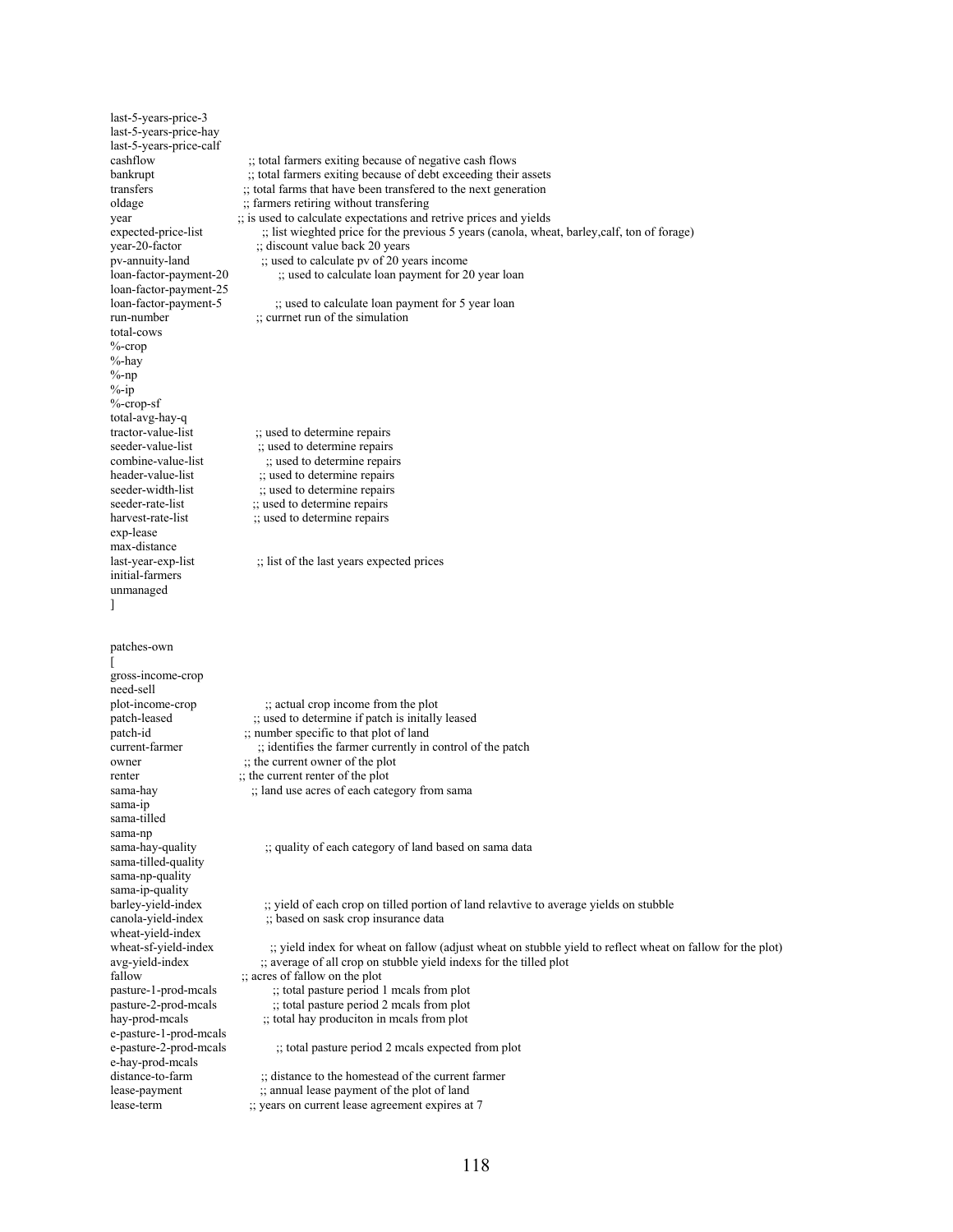avg-prod-patch ;; average productivity rating of the plot based on SAMA data wighted for acres in each use for-sale?  $f$ ; the plot is currently for sale for-rent? ;; the plot is currently available for rent e-np-yield-1 ;; expected forage yield on each category of land for the plot type of land e-np-yield-2 e-ip-yield-1 e-ip-yield-2 e-hay-forage-yield-1 e-hay-forage-yield-2 e-tilled-forage-yield-1 e-tilled-forage-yield-2 vc-hay  $\therefore$ ; total variable cost for hay production on the plot hay-trans-cost  $\therefore$ : transportation cost for hay (only for those farm  $\ddot{\text{h}}$ ; transportation cost for hay (only for those farmers producing cows) tilled-hay ;; acres of tilled land in hay production on the plot tilled-crop ;; acres of tilled land in crop production on the plot tilled-pasture ;; acres of tilled land in pasture production on the p tilled-pasture ;; acres of tilled land in pasture production on the plot hay-hay<br>
:: acres of hay land in hay on the plot ;; acres of hay land in hay on the plot hay-pasture ;; acres of hay land in pasture on the plot acres ;; total usable acres on the plot hay-acres ;; total hay acres on the plot<br>years-in-grass ;; years that the tilled land ;; years that the tilled land has been in a forage rotation use-change ;; idintifies if the plot should be evaluated to take land out of forage and use it for crop can-change ;; identifies if the plot can be switched to forage (do not allow leased plots to change after 3 years into lease) net-income-crop  $\therefore$ ; the expected net income from crop production on the plot additional-cow-income  $\therefore$  additional income from cows if plot is used in forages ;; additional income from cows if plot is used in forages additional-income-grass ;; total additional income if plot is used in forages hay-income-sell  $\therefore$ ; income if hay is sold from the plot proportion-of-p1-delayed  $\therefore$ ; amount of early pasture delayed ;; amount of early pasture delayed for late pasture in the land use decision new-other-mcals-pasture-1 ;; identifies the total of all other plots farmed by this farmers production of forages new-other-mcals-pasture-2 ;; used in switching hay land to pasture land new-other-mcals-hay new-tilled-acres-pasture-1 ;; acres of each land use for different land categories if a switch in use occurs new-hay-acres-pasture-1 new-hay-hay new-tilled-hay new-cows-pasture-1 ;; new cows based on forage produced in that period if switch would occur new-cows-pasture-2 new-cows-hay lost-cow-income-plot ;; the lost income that results if the patch is cultivated instead of used in crop production came-from-bid ;; to determine if the land came from bid creation in the land markets or annual land use ;; to determine if the land came from bid creation in the land markets or annual land use came-from-year-1 ;; to determine if the land came from initalization stage or annual land use income-pasture-hay-land-bid ;; used to detemine the value of the hay and pasture land on a plot if the best use is crop for the tilled acres e-total-plot-income-crop ;; total-value of a plot when it is used in crop (includ ;; total-value of a plot when it is used in crop (includes natural pasture and hay) e-cows-if-patch-bought net-hay-inc ;; net income from changes in hay sold or purchased<br>crop-acres-bid ;; acres that would be in crop production if the land ;; acres that would be in crop production if the land was purchased break-grass-tilled ;; used to determine how much grass is broke avg-hay-q bidders last-adj-lease-rate ] turtles-own [ cows-pasture-1 ;; cows that the farmer can have for the differnt forage produciton cows-pasture-2 cows-hay plots-needed ;; farmers initial land allocation<br>begin-patch-id :; needed to lable patches  $\ddots$  needed to lable patches age  $\therefore$  age of the farm operator crop-mix  $\therefore$ ; proportion of crop or summerfallow on each acre used in crop production total-plots-owned  $\therefore$ ; total plot the farmer owns ;; total plot the farmer owns total-plots-leased ;; total plots the farmer rents<br>total-acres-owned ;; total acres owned by farm total-acres-owned ;;total acres owned by farmer<br>total-acres-farmed ;; total of all acres farmed by t total-acres-farmed  $\therefore$ ; total of all acres farmed by the farmer total-acres-leased  $\therefore$  total acres rented  $::$  total acres rented total-hay ;; total acres of hay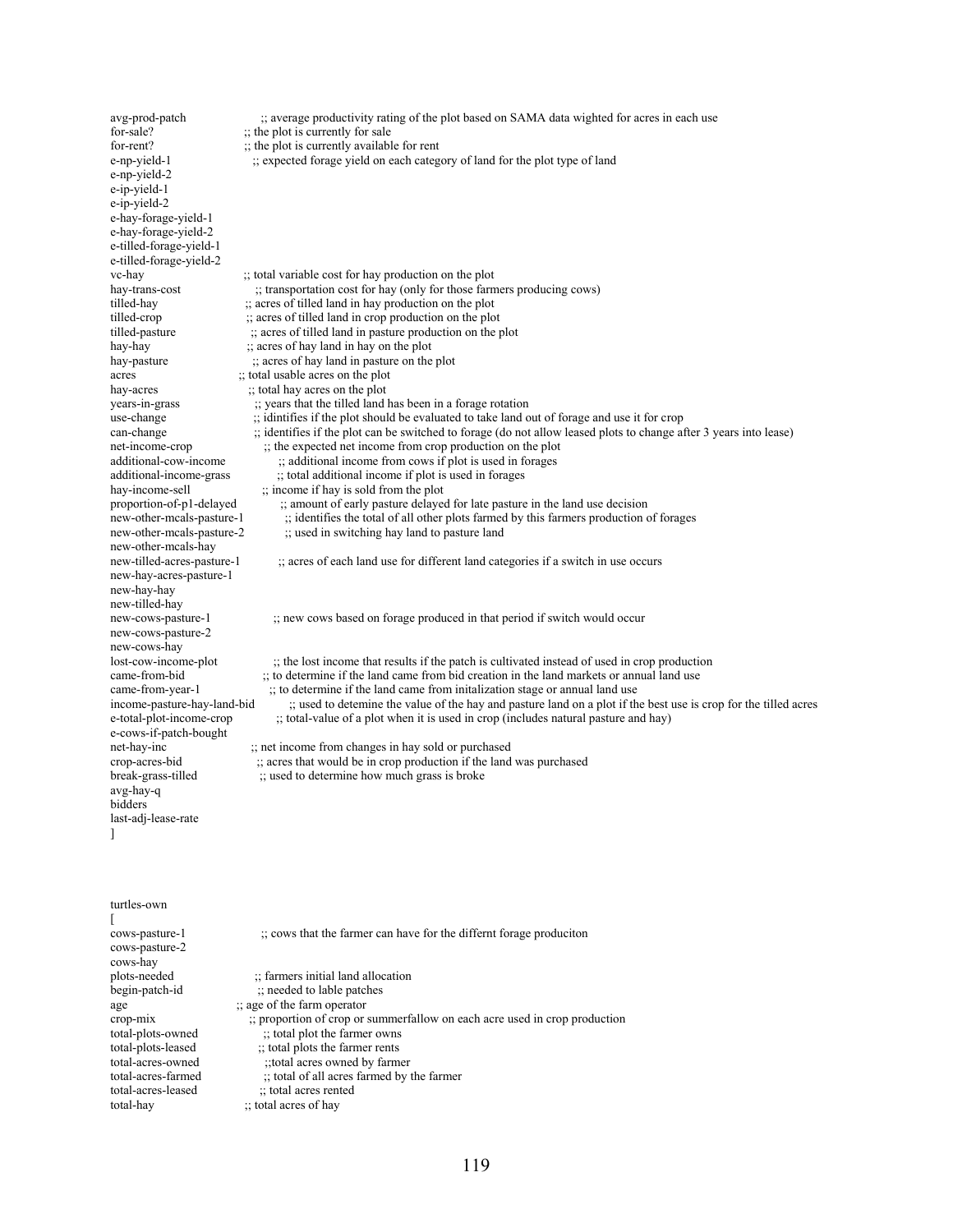equity<br>
;; asset less debt<br>
; cash available t land-value  $\therefore$  current value of land cow-value ;; current value of cows total-crop-hired-labour

total-improved-pasture ;; total acres of improved pasture total-natural-pasture :: total acres of natural pasture  $\vdots$  total acres of natural pasture total-crop-acres ;; total acres used for crop production id  $\frac{1}{2}$ ; number used to identify the farmer<br>generation  $\frac{1}{2}$ ; family generation of farm agent  $\therefore$  family generation of farm agent total-crop-income  $\therefore$ ; crop income less vc tonne, vc acre, and transportation cost total-cow-inc ;; total income from cows in the period total-vc-hay ;; total variable cost of hay produciton in the period<br>total-hay-trans-cost :: transportation cost of hay (only for the farmers) total-hay-trans-cost ;; transportation cost of hay (only for the farmers who produce cows) debt-list ;; tracks each debt seperately [payments remaining, annual payment, prini ;; tracks each debt seperately [payments remaining, annual payment, prinicpal balance] debt-payment ;; summation of the individual annual payments of all outstanding debts debt ;; summation of the individual principal balance on all outstanding debts nefhi<br>refer in the cash flow before investment  $\vdots$ ; net cash flow before investment assets ;; total current value of assets cash  $\therefore$ ; cash available to the farm hired-labour  $\therefore$  total cost of hired labour hired-labour ;; total cost of hired labour family-living ;; family living withdrawal of the farmer<br>off-farm-employ ;; if the farm has off farm employment  $\dddot{ }$ ; if the farm has off farm employment off-farm-inc ;; how much income the farm earns from off farm income total-land-lease-payment ;; summation of all lease payments of farmer on rente ;; summation of all lease payments of farmer on rented land capital-value ;; current value of machinery years-neg-cash  $\tilde{\ }$ ; consecutive years that net cash flow before investment is negative price-exp-list ;; individual farmers price expectation list total-hay-inc ;; income from hay sold<br>total-pasture-inc ;; pasture income from  $t$ ; pasture income from rented pasture total-hay-purchase-cost ;; total cost of hay purchases for the year will-cows <br>;; identifies if the farmer currently produces cows<br>adjusted-cult-to-hay <br>;; used to determine if they still need to adjust ;; used to determine if they still need to adjust land to hay (starts with lowest quality land) n-cows ;; actual number of cows the have e-n-cows ;; expected number of cows that can be produced e-total-hay-mcals ;; expected production of hay energy of the farmer<br>e-total-pasture-1-mcals :: expected production of early pasture energy of  $\therefore$ : expected production of early pasture energy of the farmer e-total-pasture-2-mcals ;; expected production of late pasture energy of the farmer total-hay-mcals ;; acutal hay production in the period  $t$ ; acutal hay production in the period e-hay-bought ;; expected quantity of hay purchaed e-hay-sold ;; expected quantity of hay sales ;; expected quantity of hay sales hay-for-sale ;; actual hay sold in the period buy-hay  $\therefore$ ; actal hay purchased in the period tons-hay-short ;; quantity of hay the farmer expects to be short tons-hay-extra ;; quantity of hay the farmer expects to be extra  $t$ ; quantity of hay the farmer expects to be extra hay-reserves ;; current hay reservest of the farmer in tons can-bid ;; farmer can bid in general<br>can-bid-on-plot :: farmer can bid on the c ;; farmer can bid on the current plot on the market e-income-plot-acre ; expected annual income from the plot current-bid ; farmers current bid on the specific plot in  $\therefore$  farmers current bid on the specific plot in the land markets new-machienry-inv ;; machienry invetment that will need to occur in order to purchase land<br>risk-parameter :: risk parameter of the farmer (value less than or equal to 1)  $\therefore$  risk parameter of the farmer (value less than or equal to 1) buy-cows ;; how many cows the farmer must purchase sell-cows :; how many cows the farmer must sell  $\therefore$  how many cows the farmer must sell cows-pasture-1-after ;; used in land markets to determine how many cows a farmer would have if they gained control of the plot  $\therefore$  used in land markets to determine how many cows a farmer would have if they gained control of the plot e-hay-bought-change ;; the expected cahnge in hay purchases if a plot was purchased e-hay-sold-change ;; the expected cahnge in hay sales if a plot was purchased crop-machine-option ;; current crop machinery package of the farmer<br>crop-machine-value :: current value of crop machinery  $\therefore$  current value of crop machinery crop-machine-age ;; current age of crop machinery<br>crop-machine-inv ;; investment required in crop ma  $\therefore$ ; investment required in crop machinery when bidding on additional land (if they purchase the plot) crop-option-needed ;; crop machiery package needed if get plot they are bidding on custom-crop :: cost of custom work for farmers with no crop machinery  $\therefore$  cost of custom work for farmers with no crop machinery yield-mult ;; adjusts yields up for no till bid-finances ;; maximum bid based on available cash and max debt to asset ratio breaking-grass ;; total cost for breaking grass in the period ;; total cost for breaking grass in the period seed-grass  $\therefore$ ; total cost for seeding grass in the period fuel  $\therefore$ ; fuel cost per crop acre of farmer  $\ddot{\text{}}$ ; used to calculate the repair costs of the farmer

total-acres-seeding  $\therefore$  used to calculate the repair costs of the farmer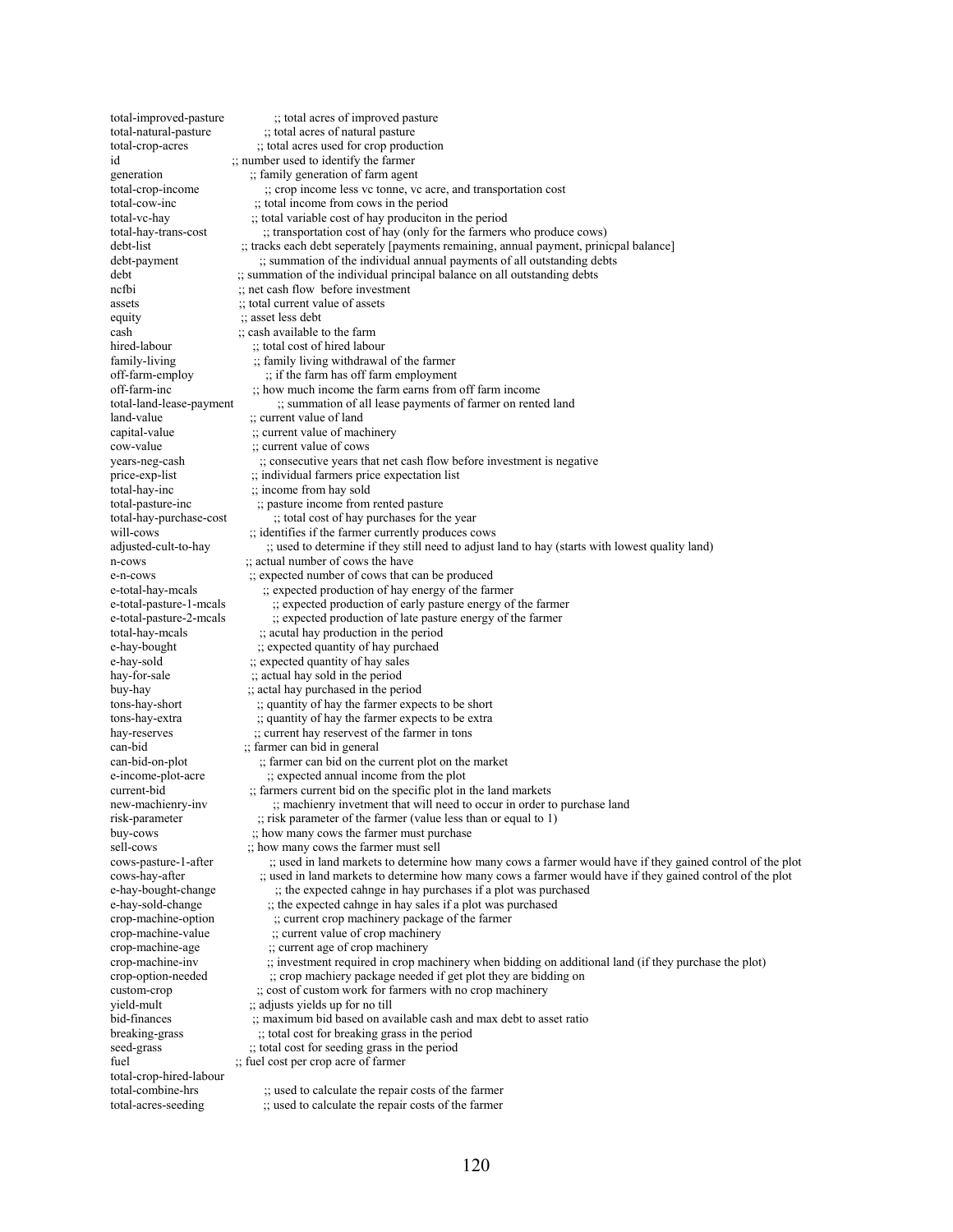total-repairs ;; total cost of repairs in the year exp-cf last-years-pasture-crop-acres last-adjust-inc-acre why-exit transfer-value transfer-borrow total-gross-crop-inc total-gross-cow-inc total-gross-hay-inc total-annual-gross-inc ]

#### breed [farmers farmer]

;;;;;;;;;;;;;;;;;;;;;;;;;;;;;;;;;;;;;;;;;;;;;;;;;;;;;;;;;;;;;;;;;;;;;;;;;;;;;;;;;;;;;;;;;;;;;;;;;;;;;;;;;;;;;;;;;;;;;;;;;;;;;;;;;;;;;;;;;;;;;;;;;;;;;;;;;;;;;;;;;;;;;;; ;;;;;;;;;;;;;;;;;;;;;;;;;;;;;;;;;;;;;;;;;;;;;;;;;;;;;;;;;;;;;;;;;;Initialization Phase;;;;;;;;;;;;;;;;;;;;;;;;;;;;;;;;;;;;;;;;;;;;;;;;;;;;;;;;;;;;;;;;;;;;;;;;; ;;;;;;;;;;;;;;;;;;;;;;;;;;;;;;;;;;;;;;;;;;;;;;;;;;;;;;;;;;;;;;;;;;;;;;;;;;;;;;;;;;;;;;;;;;;;;;;;;;;;;;;;;;;;;;;;;;;;;;;;;;;;;;;;;;;;;;;;;;;;;;;;;;;;;;;;;;;;;;;;;;;;;;;

to initialization-phase

ca set run-number start-run-number set scenario start-sim-scenario setup

end

to setup

import-data initialize-farm-agents create-plots set-farmers-values set year 0 export-data do-plots intial-values show "complete" end

;;;;;;;;;;;;;;;;;;;;;;;;;;;;;;;;;;;;;;;;;;;;;;;;;;;;;;;;;;;;;;;;;;;;;;;;;;;;;;;;;;;;;;;;;;;;;;;;;;;;;;;;;;;;;;;;;;;;;;;;;;;;;;;;;;;;;;;;;;;;;;;;;;;;;;;;;;;;;;;;;;;;;;;

to initialize-farm-agents

set-border setup-land setup-farmers assign-patch-id

end

to set-border

ask n-of patches-not-needed patches with [pycor = max-pycor] [set patch-id "border" set pcolor 7 set for-sale? "na"

set for-rent? "na"]

end

to setup-land

ask n-of agents patches with [patch-id != "border"] [sprout 1 [set breed farmers set color red]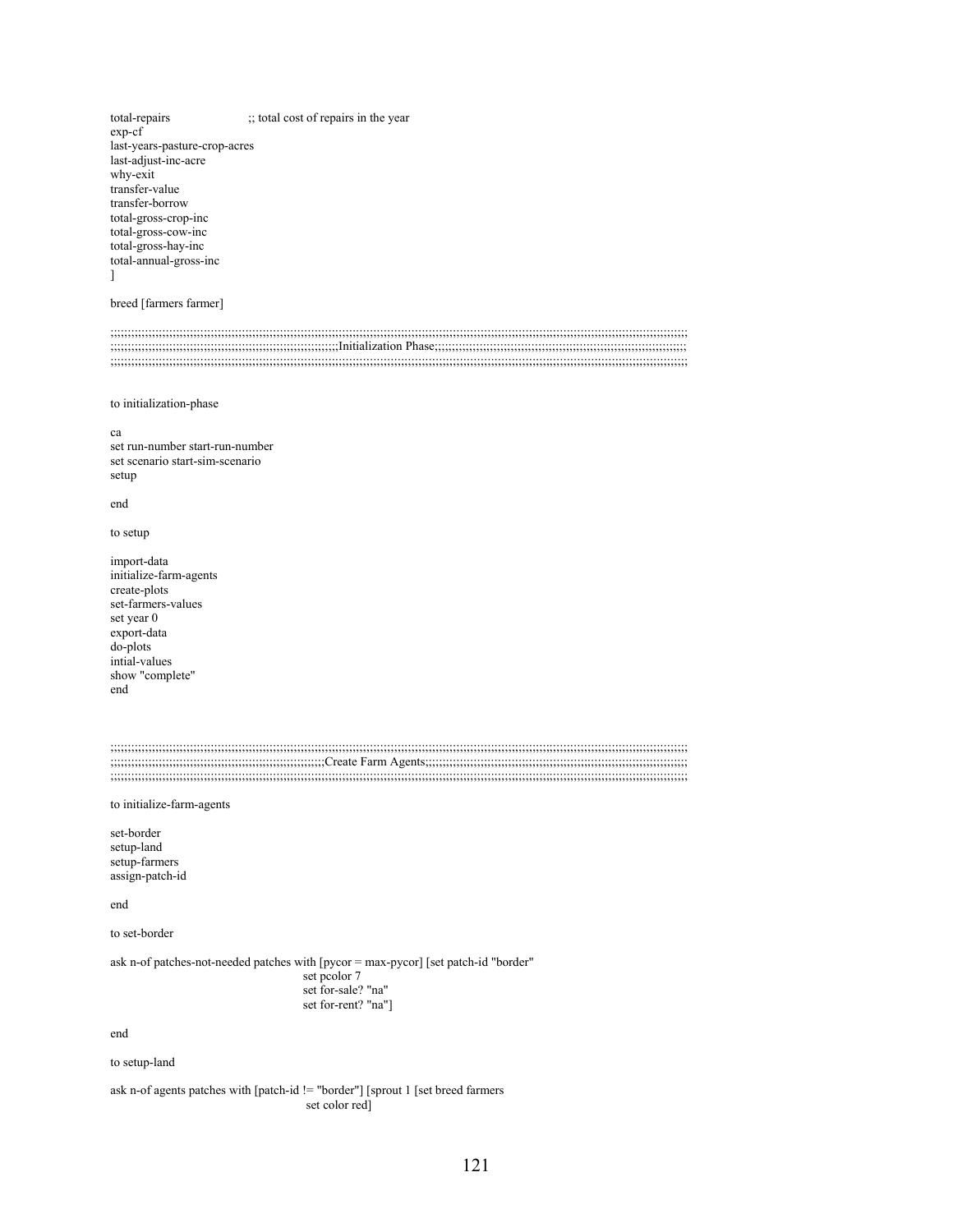```
 ] 
ask patches [set owner "na" 
         set current-farmer "na" 
         set renter "na" 
         set for-sale? true 
         set for-rent? true 
         if (patch-id = "border")[set for-sale? false 
                        set for-rent? false] 
\sim \sim \sim \simend 
to setup-farmers 
file-open "Farmer info.txt" 
let all-info file-read 
file-close 
ask farmers [let farmer-info item (who) all-info
         set ID item 0 farmer-info 
         set plots-needed item 1 farmer-info 
         set begin-patch-id item 2 farmer-info 
         set age item 3 farmer-info 
         set will-cows false 
         if (item 4 farmer-info = 1) [set will-cows true] 
         set debt item 6 farmer-info 
         set off-farm-inc item 7 farmer-info 
         if (off-farm-inc > 0)[set off-farm-employ true] 
         set generation 1 
         set why-exit "na" 
         let risk-att random 3 + 1 
         if (risk-att = 1) [set risk-parameter .7] 
        if (risk-att = 2) [set risk-parameter .6]
        if (risk-att = 3)[set risk-parameter .5]
\sim \sim 1
ask farmers [if (plots-needed = 0) [die]]
ask farmers [set xcor pxcor-of patch-at 0 0 
         set ycor pycor-of patch-at 0 0 
         set current-farmer-of (patch-at 0 0) who 
        set owner-of (patch-at 0 0) who
         find-land 
\sim \sim \sim \simset initial-farmers count farmers 
end 
to find-land 
  if (count patches with [current-farmer = who-of myself] < plots-needed) 
                                      [choose-land] 
end 
to choose-land 
  without-interruption [ask min-one-of patches with [current-farmer = "na" and patch-id != "border"] 
                             [distancexy (xcor-of myself) (ycor-of myself) ]
                                  [set current-farmer who-of myself 
                                  set owner who-of myself 
                                  set distance-to-farm (round distancexy (value-from turtle (current-farmer)[xcor]) 
                                                         (value-from turtle (current-farmer)[ycor])) 
                                  set for-sale? false 
                                  set for-rent? false 
 ]]
```
if ((count patches with [current-farmer = who-of myself])  $\leq$  plots-needed) [choose-land]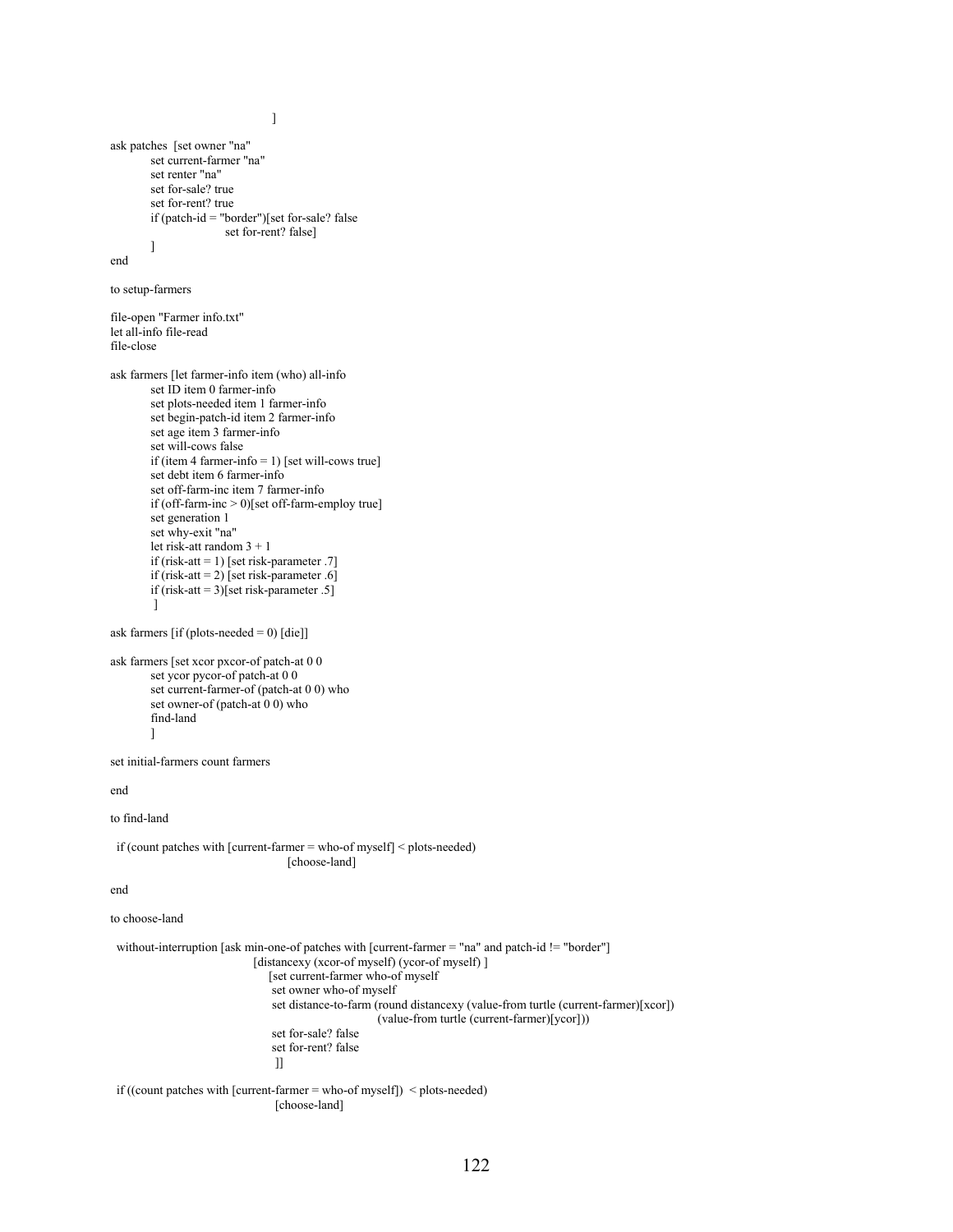end

to assign-patch-id

let counter 1 ask farmers [without-interruption [set counter begin-patch-id ask patches with [current-farmer = who-of myself] [without-interruption [set patch-id counter set counter counter + 1] ]]]

end

| $\label{m:main} \begin{minipage}[t]{.39\linewidth} \centering \begin{minipage}[t]{.39\linewidth} \centering \begin{minipage}[t]{.39\linewidth} \centering \end{minipage}[t]{\small 39\linewidth} \centering \begin{minipage}[t]{.39\linewidth} \centering \end{minipage}[t]{\small 39\linewidth} \centering \begin{minipage}[t]{.39\linewidth} \centering \end{minipage}[t]{\small 39\linewidth} \centering \begin{minipage}[t]{.39\linewidth} \centering \end{minipage}[t]{\small 39\linewidth} \centering \begin{minipage}[t]{.39\linewidth} \centering \end{minipage}[$ |
|----------------------------------------------------------------------------------------------------------------------------------------------------------------------------------------------------------------------------------------------------------------------------------------------------------------------------------------------------------------------------------------------------------------------------------------------------------------------------------------------------------------------------------------------------------------------------|
|                                                                                                                                                                                                                                                                                                                                                                                                                                                                                                                                                                            |
|                                                                                                                                                                                                                                                                                                                                                                                                                                                                                                                                                                            |
|                                                                                                                                                                                                                                                                                                                                                                                                                                                                                                                                                                            |
|                                                                                                                                                                                                                                                                                                                                                                                                                                                                                                                                                                            |
|                                                                                                                                                                                                                                                                                                                                                                                                                                                                                                                                                                            |

to create-plots

assing-patch-info move-farmers-to-owned-land set-total-land set-quality-acres-tenure set-land-use

end

to assing-patch-info

file-open "Patch Info.txt" let all-patch-info file-read file-close

ask patches with [patch-id != "border"] [let patch-info item (patch-id - 1) all-patch-info set sama-tilled-quality item 2 patch-info set sama-tilled item 3 patch-info set sama-hay-quality item 4 patch-info set sama-hay item 5 patch-info set sama-ip-quality item 6 patch-info set sama-ip item 7 patch-info set sama-np-quality item 8 patch-info set sama-np item 9 patch-info set patch-leased item 10 patch-info if (patch-leased = 640) [set renter current-farmer set owner "na"] set barley-yield-index item 13 patch-info set canola-yield-index item 14 patch-info set wheat-yield-index item 16 patch-info set wheat-sf-yield-index item 17 patch-info set avg-yield-index (barley-yield-index + canola-yield-index + wheat-yield-index) / 3 if (barley-yield-index  $= 0$ ) [ set barley-yield-index "na" set canola-yield-index "na" set wheat-sf-yield-index "na" set wheat-yield-index "na"]]

ask patches [if (renter = "na") [ set pcolor blue] if (owner = "na") [set pcolor green] if (patch-id = "border") [set pcolor 7]]

end

to move-farmers-to-owned-land

ask farmers [if (renter-of patch-at  $0 =$  who and any? patches with [owner = who-of myself]) [let new-home one-of patches with [owner = who-of myself] setxy pxcor-of new-home pycor-of new-home]]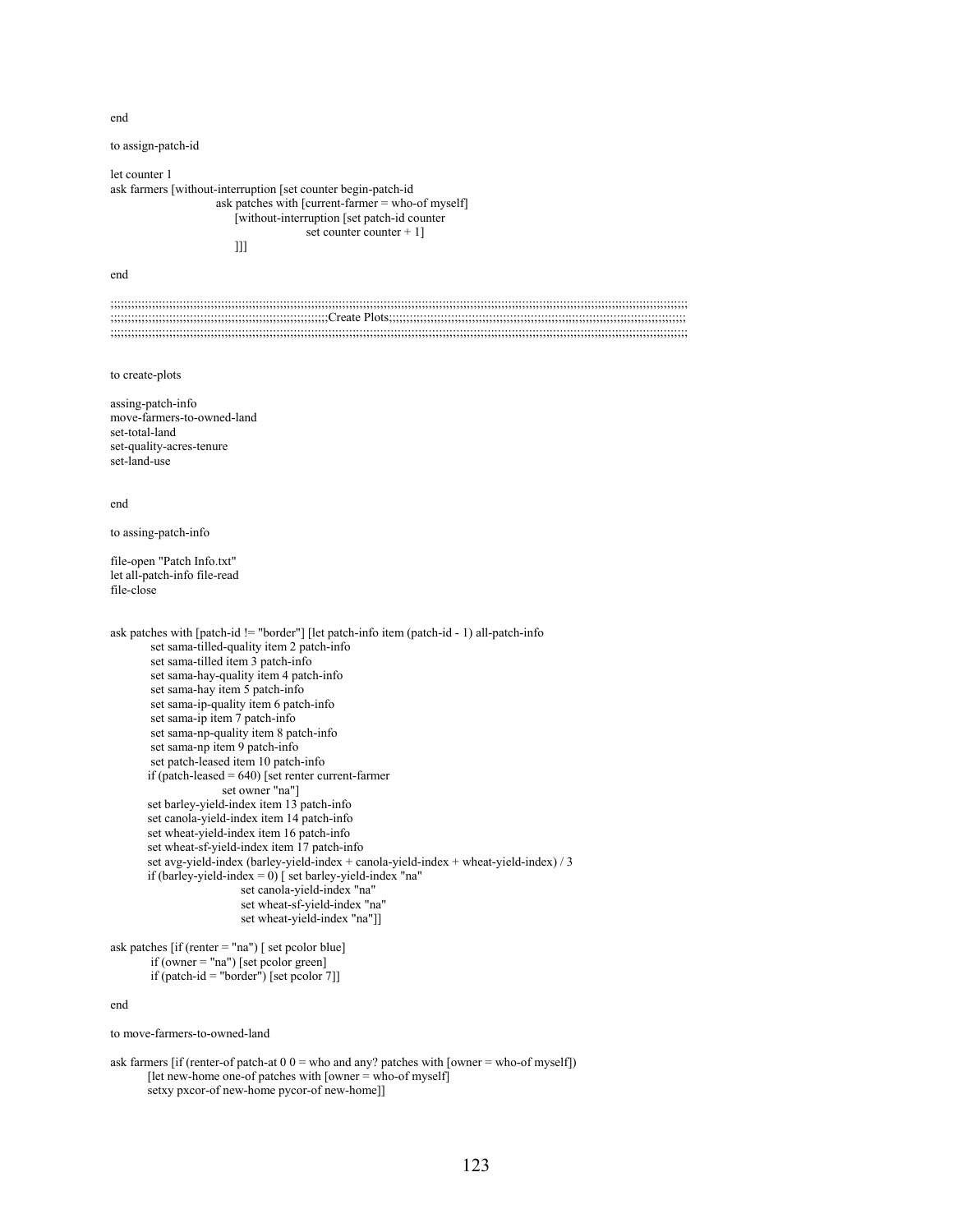end

to set-total-land

```
ask farmers [set total-plots-owned count patches with [owner = who-of myself] 
         set total-plots-leased count patches with [renter = who-of myself]] 
end
```

```
to set-quality-acres-tenure 
ask patches with [current-farmer != "na"] 
       [ set for-sale? false
         set for-rent? false 
         let total-acres-plot sama-hay + sama-np + sama-ip + sama-tilled 
         set avg-prod-patch (sama-hay * sama-hay-quality + sama-tilled * sama-tilled-quality + sama-np * sama-np-quality + sama-ip * sama-ip-
quality) / total-acres-plot 
\sim 1
        set mean-patch-quality mean values-from patches [avg-prod-patch] 
ask patches with [renter != "na"][set lease-term random 7 + 1set lease-payment initial-lease-rate * avg-prod-patch / mean-patch-quality
                       set last-adj-lease-rate initial-lease-rate] 
end 
to set-land-use 
ask patches with [current-farmer != "na"] 
          [if (sama-tilled-quality < 30 and sama-tilled > 0)[set sama-ip-quality (sama-ip * sama-ip-quality + sama-tilled * sama-tilled-quality) / 
(sama-tilled + sama-ip) set sama-ip sama-ip + sama-tilled 
                              set sama-tilled 0 
                              set sama-tilled-quality 0] 
          if (sama-hay-quality < 30 and sama-hay > 0)[set sama-ip-quality (sama-ip * sama-ip-quality + sama-hay * sama-hay-quality) / (sama-hay 
+ sama-ip) 
                           set sama-ip sama-ip + sama-hay
                            set sama-hay 0 
                            set sama-hay-quality 0] 
           if (sama-tilled-quality < 40 and sama-tilled > 0)[set sama-hay-quality (sama-hay * sama-hay-quality + sama-tilled * sama-tilled-quality) 
/ (sama-hay + sama-tilled) 
                             set sama-hay sama-tilled + sama-hay 
                           set sama-tilled 0 
                            set sama-tilled-quality 0] 
         if (sama-tilled < 10 and sama-tilled > 0) [set sama-hay-quality (sama-hay * sama-hay-quality + sama-tilled * sama-tilled-quality) /
(sama-hay + sama-tilled) 
                         set sama-hay sama-tilled + sama-hay 
                         set sama-tilled 0 
                         set sama-tilled-quality 0]
```

```
 set hay-hay sama-hay 
 set tilled-crop sama-tilled 
 set acres sama-hay + sama-tilled + sama-np + sama-ip]
```
end

;;;;;;;;;;;;;;;;;;;;;;;;;;;;;;;;;;;;;;;;;;;;;;;;;;;;;;;;;;;;;;;;;;;;;;;;;;;;;;;;;;;;;;;;;;;;;;;;;;;;;;;;;;;;;;;;;;;;;;;;;;;;;;;;;;;;;;;;;;;;;;;;;;;;;;;;;;;;;;;;;;;;;;;

;;;;;;;;;;;;;;;;;;;;;;;;;;;;;;;;;;;;;;;;;;;;;;;;;;;;;;;;;;;;;;;;;;;;Adjust Farm Assets and Land Use=;;;;;;;;;;;;;;;;;;;;;;;;;;;;;;;;;;;;;;;;;;;;;;;; ;;;;;;;;;;;;;;;;;;;;;;;;;;;;;;;;;;;;;;;;;;;;;;;;;;;;;;;;;;;;;;;;;;;;;;;;;;;;;;;;;;;;;;;;;;;;;;;;;;;;;;;;;;;;;;;;;;;;;;;;;;;;;;;;;;;;;;;;;;;;;;;;;;;;;;;;;;;;;;;;;;;;;;;

to set-farmers-values

ask farmers [update-acres] ask farmers [set-debt] machinery-investment set-crop-mix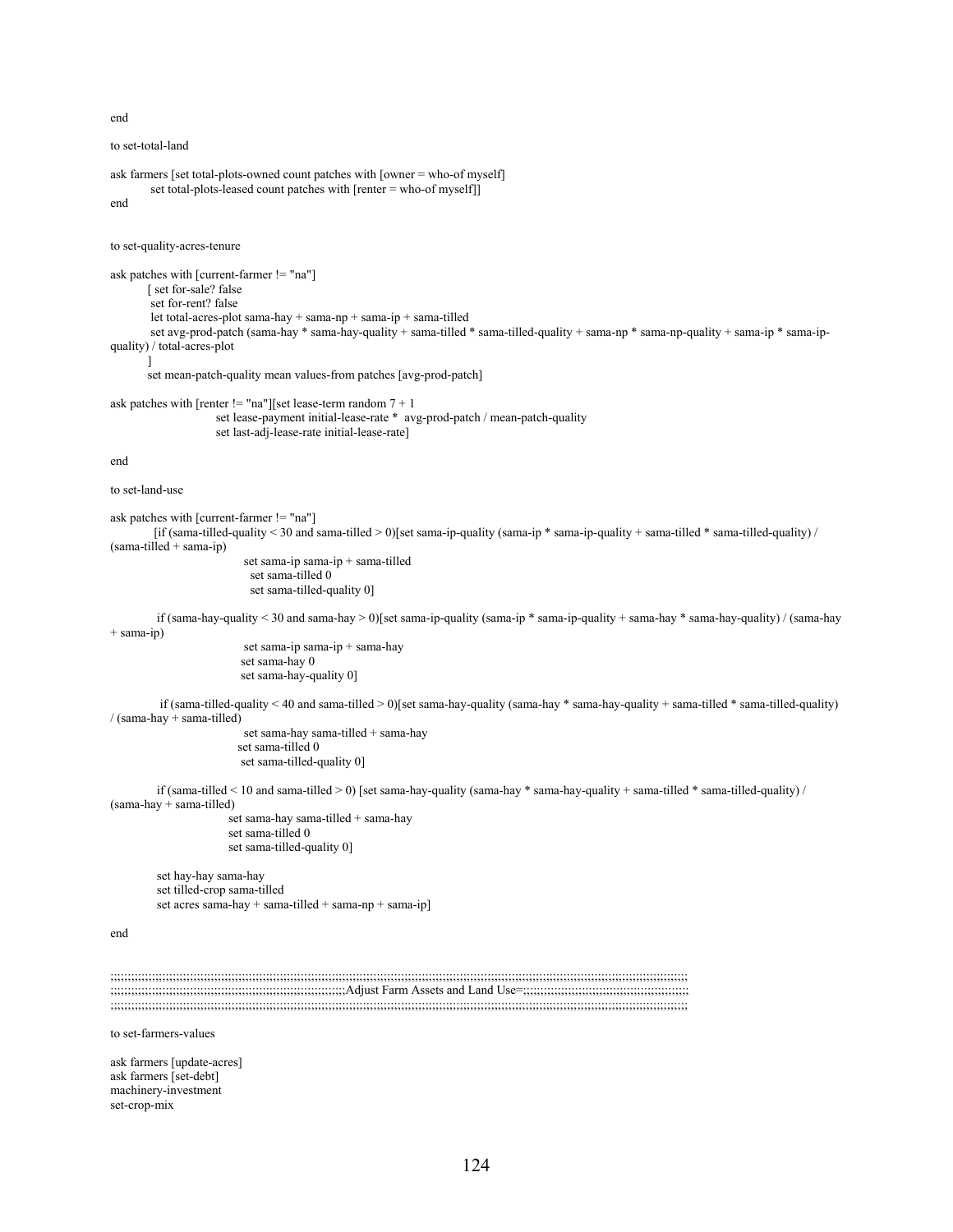initial-land-use ask farmers [update-acres] ask farmers [without-interruption [if(will-cows = true)[buy-sell-cows]]] ask farmers  $[if (n-convs = 0)]$  [set will-cows false]] machinery-investment adjust-machinery-value set-total-accumulated-repairs set-assets set-crop-mix ask farmers [set years-neg-cash random 3] set-avg-hay-land-q

#### end

to set-debt

let loan-factor-payment-10 (interest-rate /  $(1 - (1 / ((1 + interest-rate)^{10}))$ ) set debt-list [] set debt precision (debt \* total-acres-farmed)0 let payment precision (debt \* loan-factor-payment-10)0 set debt-list fput (list 10 payment debt) debt-list set debt-payment payment

end

```
to set-assets
```
set land-price initial-land-price set lease-rate initial-lease-rate

```
ask farmers [ if (total-plots-owned > 0) [set land-value precision (sum values-from patches with [owner = who-of myself] 
                                     [avg-prod-patch / mean-patch-quality * land-price * acres])0 ]
```

```
 set capital-value precision (crop-machine-value)0
```
set cow-value precision (n-cows \* cow-price)0

```
 let random-cash min-inital-cash + random 5
```
set cash precision ((total-crop-acres) \* random-cash)0

```
set cash precision (cash + n-cows * 4 * random-cash)0
```

```
set assets precision (land-value + capital-value + cash + cow-value)0
```
set equity precision (assets - debt)0]

#### end

```
to initial-land-use
```

```
set-parameters 
set-expcted-forage-yields 
ask patches with [current-farmer != "na"][adjust-production-mcals] 
ask patches [set can-change true] 
land-use 
ask patches [set years-in-grass random 5 + 1]
```
end

```
to set-parameters
```

| set hay-needed $6.000 / (1 - \text{hav-waste})$    | $\therefore$ need 6.000 meals for winter feed in thousands                   |
|----------------------------------------------------|------------------------------------------------------------------------------|
| set pasture-1-needed $3.157/ (1 -$ pasture-waste)  | $\therefore$ need 3.157 meals for may june july summer months in thousands   |
| set pasture-2-needed $2.426 / (1 -$ pasture-waste) | $\therefore$ need 2.426 meals for august, septmeber and october in thousands |
|                                                    |                                                                              |

set stocking-pasture-1-needed precision (pasture-1-needed / stocking-rate) 3 ;; stocing rate is the maximum pecentage they will have on pasture adjust the cows per pasture set stocking-pasture-2-needed precision (pasture-2-needed / stocking-rate)3

| set meals-ton-np 1.933  | $\therefore$ 1.933 meals in ton of np in thousands |
|-------------------------|----------------------------------------------------|
| set meals-ton-ip 2.196  | $\therefore$ 2.196 meals in ton of ip in thousands |
| set meals-ton-hay 2.196 | $\therefore$ 2.196 meals in ton of ip in thousands |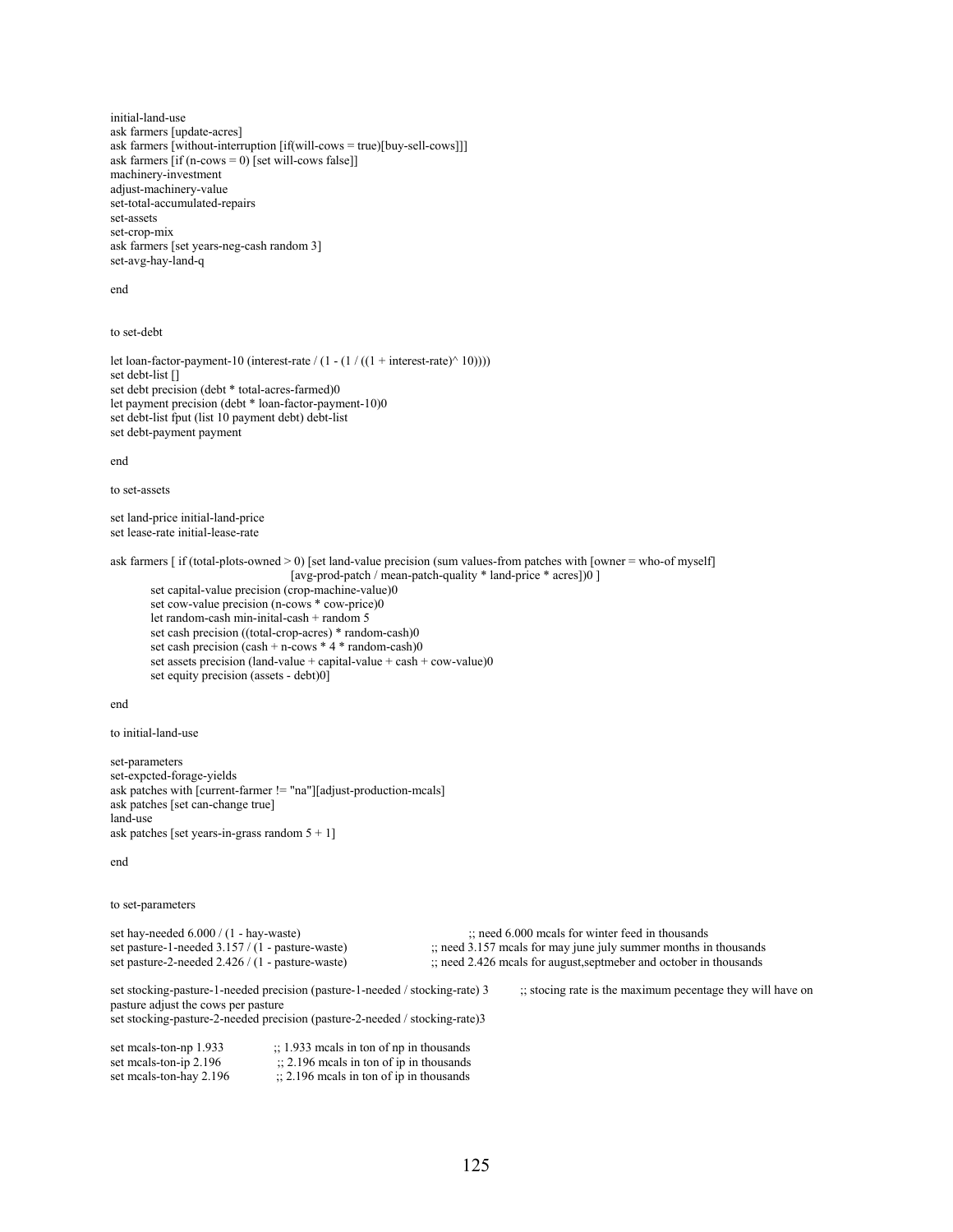| set last-5-years-price-1 [      | 6.26  | 7.91  | 8.49   | 7.18  | 5.49  | $\therefore$ new prices |
|---------------------------------|-------|-------|--------|-------|-------|-------------------------|
| set last-5-years-price-2 [      | 3.08  | 4.27  | 4.79   | 4.41  | 3.70  |                         |
| set last-5-years-price-3 [2.09] | 2.64  | 3.31  | 3.02   | 2.52  |       |                         |
| set last-5-years-price-hay [    | 65.34 | 80.78 | 113.61 | 79.13 | 61.16 |                         |
| set last-5-years-price-calf [   | 1.05  | 1.28  | -40    | i 74  | l.851 |                         |

set-wieghted-avg

ask farmers [set price-exp-list expected-price-list let calf-value precision ((item 3 price-exp-list \* 495) - vc-cow)2 set price-exp-list replace-item 3 price-exp-list calf-value ]

set e-yield-1 21.88 set e-yield-2 28.46 set e-yield-3 42.54

end

to set-expcted-forage-yields

ask patches with [current-farmer != "na" ]

[let pr-rating 0]

 ifelse (sama-np-quality > pr-max-hay-yield)[set pr-rating pr-max-hay-yield][set pr-rating sama-np-quality] set e-np-yield-1 precision ((pr-rating / pr-max-hay-yield \* (max-hay-1 - threshold-hay-1) + threshold-hay-1) )2 set e-np-yield-2 precision (pr-rating / pr-max-hay-yield \* max-hay-2)2 ifelse (sama-ip-quality > pr-max-hay-yield)[set pr-rating pr-max-hay-yield][set pr-rating sama-ip-quality] set e-ip-yield-1 precision (pr-rating / pr-max-hay-yield \* (max-hay-1 - threshold-hay-1) + threshold-hay-1) 2 set e-ip-yield-2 precision (pr-rating / pr-max-hay-yield \* max-hay-2)2 ifelse (sama-hay-quality > pr-max-hay-yield)[set pr-rating pr-max-hay-yield][set pr-rating sama-hay-quality] set e-hay-forage-yield-1 precision (pr-rating / pr-max-hay-yield \* (max-hay-1 - threshold-hay-1) + threshold-hay-1) 2 set e-hay-forage-yield-2 precision (pr-rating / pr-max-hay-yield \* max-hay-2)2 ifelse (sama-tilled-quality > pr-max-hay-yield)[set pr-rating pr-max-hay-yield][set pr-rating sama-tilled-quality] set e-tilled-forage-yield-1 precision (pr-rating / pr-max-hay-yield \* (max-hay-1 - threshold-hay-1) + threshold-hay-1) 2 set e-tilled-forage-yield-2 precision (pr-rating / pr-max-hay-yield \* max-hay-2)2  $\sim$   $\sim$  1

end

to adjust-machinery-value

```
ask farmers [let random-age random 2 
        if (crop-machine-option = 1) [set crop-machine-age 10 + \text{random-age}]
        if (crop-machine-option = 2) [set crop-machine-age 5 + \text{random-age}]
         if (crop-machine-option > 2) [set crop-machine-age random-age] 
         let new-value item (crop-machine-option ) crop-mach-new-value-list 
        set crop-machine-value precision (new-value * .948 * (.901 \land crop-machine-age))0
\Box
```
end

to set-total-accumulated-repairs

ask farmers [set total-acres-seeding precision (crop-machine-age \* item (crop-machine-option) seeder-rate-list \* 250)0 set total-combine-hrs precision (crop-machine-age \* 150)0 ]

end

to set-crop-mix

```
ask farmers [set yield-mult 1] 
ask farmers [if (crop-machine-option <= 1)[set crop-mix [.1 0 0.2 .35 .35] 
                             set yield-mult 1 
                             set fuel 12.47] 
         if (crop-machine-option > 1)[set crop-mix [.3 .4 .3 0 0 ] 
                            set yield-mult (1 + increase-no-till)
                             set fuel 8.73] 
         if (crop-machine-option = 0)[set fuel 0]]
```
end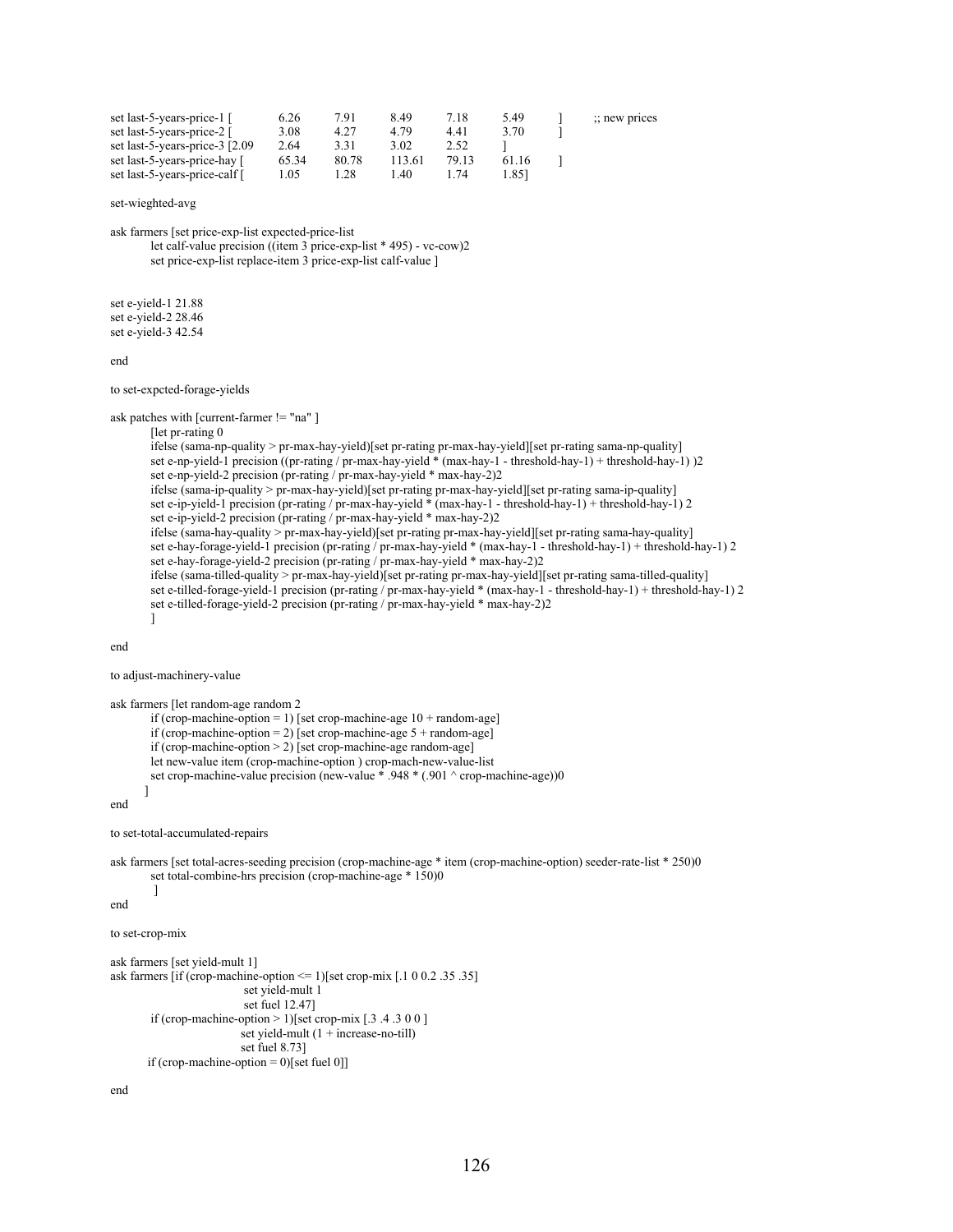to do-plots

set-current-plot "Land Price" set-current-plot-pen "price" plot land-price

set-current-plot "Lease Rate" set-current-plot-pen "price" plot lease-rate

end

to set-avg-hay-land-q

ask patches with [tilled-hay + hay-hay > 0] [set avg-hay-q (tilled-hay \* sama-tilled-quality + hay-hay \* sama-hay-quality) / (tilled-hay + hay-hay)

set total-avg-hay-q sum values-from patches [avg-hay-q \* (tilled-hay + hay-hay)] / sum values-from patches [tilled-hay + hay-hay]

end

]

;;;;;;;;;;;;;;;;;;;;;;;;;;;;;;;;;;;;;;;;;;;;;;;;;;;;;;;;;;;;;;;;;;;;;;;;;;;;;;;;;;;;;;;;;;;;;;;;;;;;;;;;;;;;;;;;;;;;;;;;;;;;;;;;;;;;;;;;;;;;;;;;;;;;;;;;;;;;;;;;;;;;;;; ;;;;;;;;;;;;;;;;;;;;;;;;;;;;;;;;;;;;;;;;;;;;;;;;;;;;;;;;;;;;;;;;;;;;;;;;;;;Import Data;;;;;;;;;;;;;;;;;;;;;;;;;;;;;;;;;;;;;;;;;;;;;;;;;;;;;;;;;;;;;;;;;;;;;;;;;; ;;;;;;;;;;;;;;;;;;;;;;;;;;;;;;;;;;;;;;;;;;;;;;;;;;;;;;;;;;;;;;;;;;;;;;;;;;;;;;;;;;;;;;;;;;;;;;;;;;;;;;;;;;;;;;;;;;;;;;;;;;;;;;;;;;;;;;;;;;;;;;;;;;;;;;;;;;;;;;;;;;;;;;;

to import-data

set-current-directory "C:\\Documents and Settings\\Peter\\My Documents\\Research\\Model\\Inputs"

file-open "Canola Price.txt" let all-data file-read set crop-1-price-list item (run-number - 1) all-data file-close

file-open "Canola Yield.txt" set all-data file-read set crop-1-yield-list item (run-number - 1) all-data file-close

file-open "Wheat Price.txt" set all-data file-read set crop-2-price-list item (run-number - 1) all-data file-close

file-open "Wheat Yield.txt" set all-data file-read set crop-2-yield-list item (run-number - 1) all-data file-close

file-open "Barley Price.txt" set all-data file-read set crop-3-price-list item (run-number - 1) all-data file-close

file-open "Barley Yield.txt" set all-data file-read set crop-3-yield-list item (run-number - 1) all-data file-close

file-open "Hay Price.txt" set all-data file-read set hay-price-list item (start-run-number - 1) all-data file-close

file-open "Hay Yield.txt"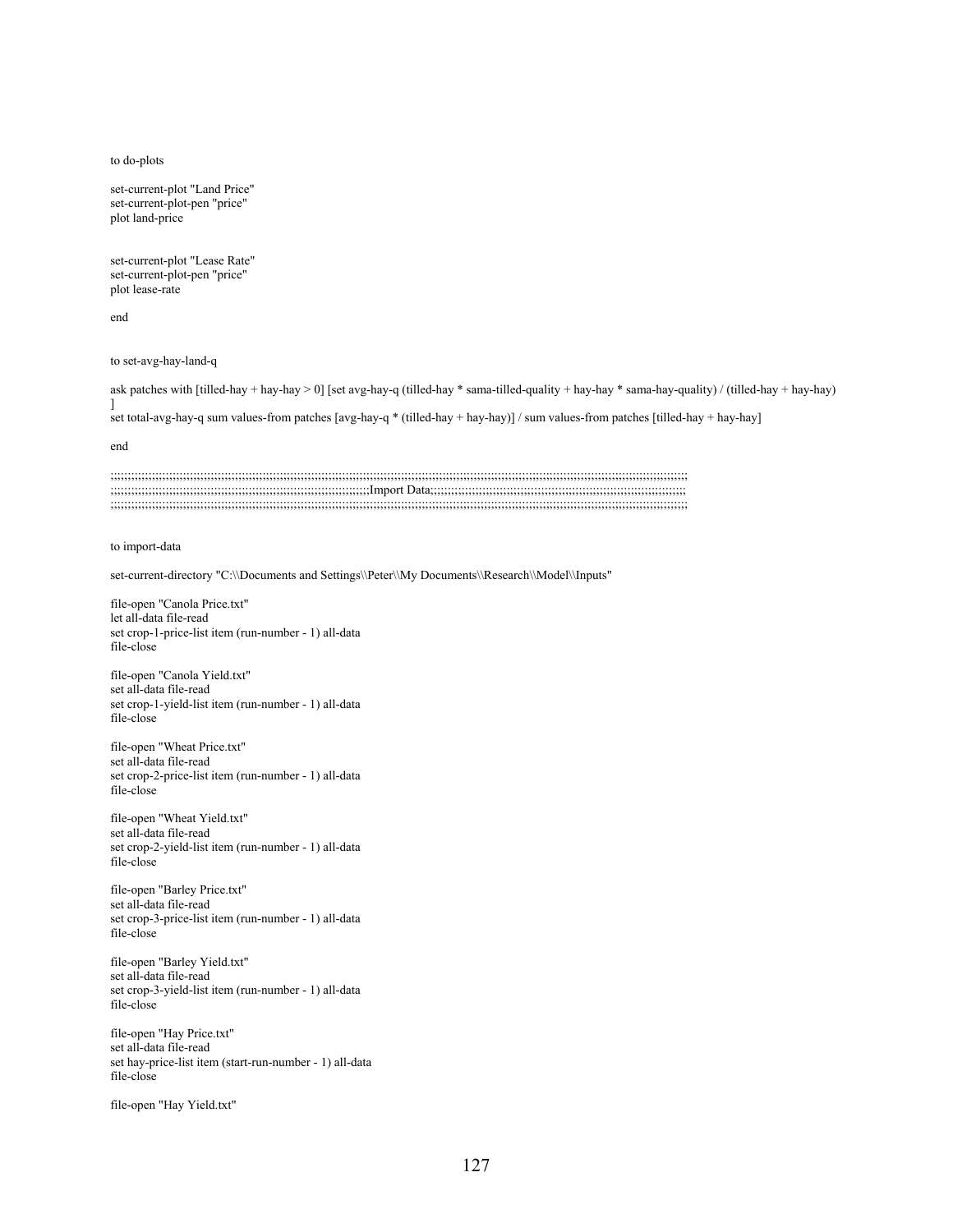set all-data file-read set hay-yield-list item (run-number - 1) all-data file-close

file-open "Calf Price.txt" set all-data file-read set calf-price-list item (run-number - 1) all-data file-close

| set crop-mach-new-value-list [0 430345]<br>55039631             |               | 480878         | 610039         | 687995         | 1375991        | 2063986         | 2751982         | 3439977          | 4127972          | 4815968            |
|-----------------------------------------------------------------|---------------|----------------|----------------|----------------|----------------|-----------------|-----------------|------------------|------------------|--------------------|
| set crop-mach-purchase-value-list [0]<br>55039631<br>4815968    |               | 143838         | 270687         | 610039         | 687995         | 1375991         | 2063986         | 2751982          | 3439977          | 4127972            |
| set crop-capacity-list [500]<br>31200]                          | 982           | 2000           | 3200           | 3900           | 7800           | 11700           | 15600           | 19500            | 23400            | 27300              |
| set crop-pt-hired-labour-list [0]<br>0.147]                     | 0.103         | 0.103          | 0.069          | 0.000          | 0.081          | 0.089           | 0.117           | 0.115            | 0.129            | 0.139              |
| set crop-ft-hired-labour-list [0 0 0                            |               | $\mathbf{0}$   |                |                | 2              | 2               | 3               | 3 3 3 1          |                  |                    |
| set tractor-value-list [0]<br>17620351                          | 124654        | 159557         | 201365         | 220254         | 440509         | 660763          | 881018          | 1101272          | 1321527          | 1541781            |
| set seeder-value-list [0]<br>12204611                           | 82080         | 97710          | 124175         | 152558         | 305115         | 457673          | 610230          | 762788           | 915346           | 1067903            |
| set combine-value-list [0]<br>21793391                          | 193022        | 193022         | 245281         | 272417         | 544835         | 817252          | 1089670         | 1362087          | 1634505          | 1906922            |
| set header-value-list [0]<br>3421281                            | 30588         | 30588          | 39218          | 42766          | 85532          | 128298          | 171064          | 213830           | 256596           | 299362             |
| set seeder-width-list [0]<br>4801                               | 30            | 40             | 50             | 60             | 120            | 180             | 240             | 300              | 360              | 420                |
| set seeder-rate-list [0 13.09<br>set harvest-rate-list [0 9.70] | 15.27<br>9.70 | 21.82<br>14.55 | 26.18<br>17.45 | 52.36<br>34.91 | 78.55<br>52.36 | 104.73<br>69.82 | 130.91<br>87.27 | 157.09<br>104.73 | 183.27<br>122.18 | 209.451<br>139.641 |

;;;;;;;;;;;;;;;;;;;;;;;;;;;;;;;;;;;;;;;;;;;;;;;;;;;;;;;;;;;;;;;;;;;;;;;;;;;;;;;;;;;;;;;;;;;;;;;;;;;;;;;;;;;;;;;;;;;;;;;;;;;;;;;;;;;;;;;;;;;;;;;;;;;;;;;;;;;;;;;;;;;;;;;

end

;;;;;;;;;;;;;;;;;;;;;;;;;;;;;;;;;;;;;;;;;;;;;;;;;;;;;;;;;;;;;;;;;;;;;;;;;;;;;;;;;;;;;;;;;;;;;;;;;;;;;;;;;;;;;;;;;;;;;;;;;;;;;;;;;;;;;;;;;;;;;;;;;;;;;;;;;;;;;;;;;;;;;;; ;;;;;;;;;;;;;;;;;;;;;;;;;;;;;;;;;;;;;;;;;;;;;;;;;;;;;;;;;;;;;;;;;;;;;;;Simulation Phase;;;;;;;;;;;;;;;;;;;;;;;;;;;;;;;;;;;;;;;;;;;;;;;;;;;;;;;;;;;;;;;;;;;;;;;

#### to simulation-phase

if (run-number = 1 and year = 0) [reset-timer] update-parameters production fixed-costs expecation-formulation land-use ask farmers with [will-cows = true] [without-interruption [buy-sell-cows]] simulate-depreciation farm-accounting continue-farming update-lease ask farmers[without-interruption [set-expected-income]] set-exp-lease-investor land-markets ask farmers with [will-cows = true] [without-interruption [buy-sell-cows]] machinery-investment set-crop-mix postive-cash export-data do-plots if (continues = true)[if (year  $\le$  sim-length) [simulation-phase]] set run-number run-number + 1 if (run-number <= total-runs)[clear-model setup simulation-phase import-data] set scenario scenario + 1 if (scenario <= end-sim-scenario)[set run-number start-run-number clear-model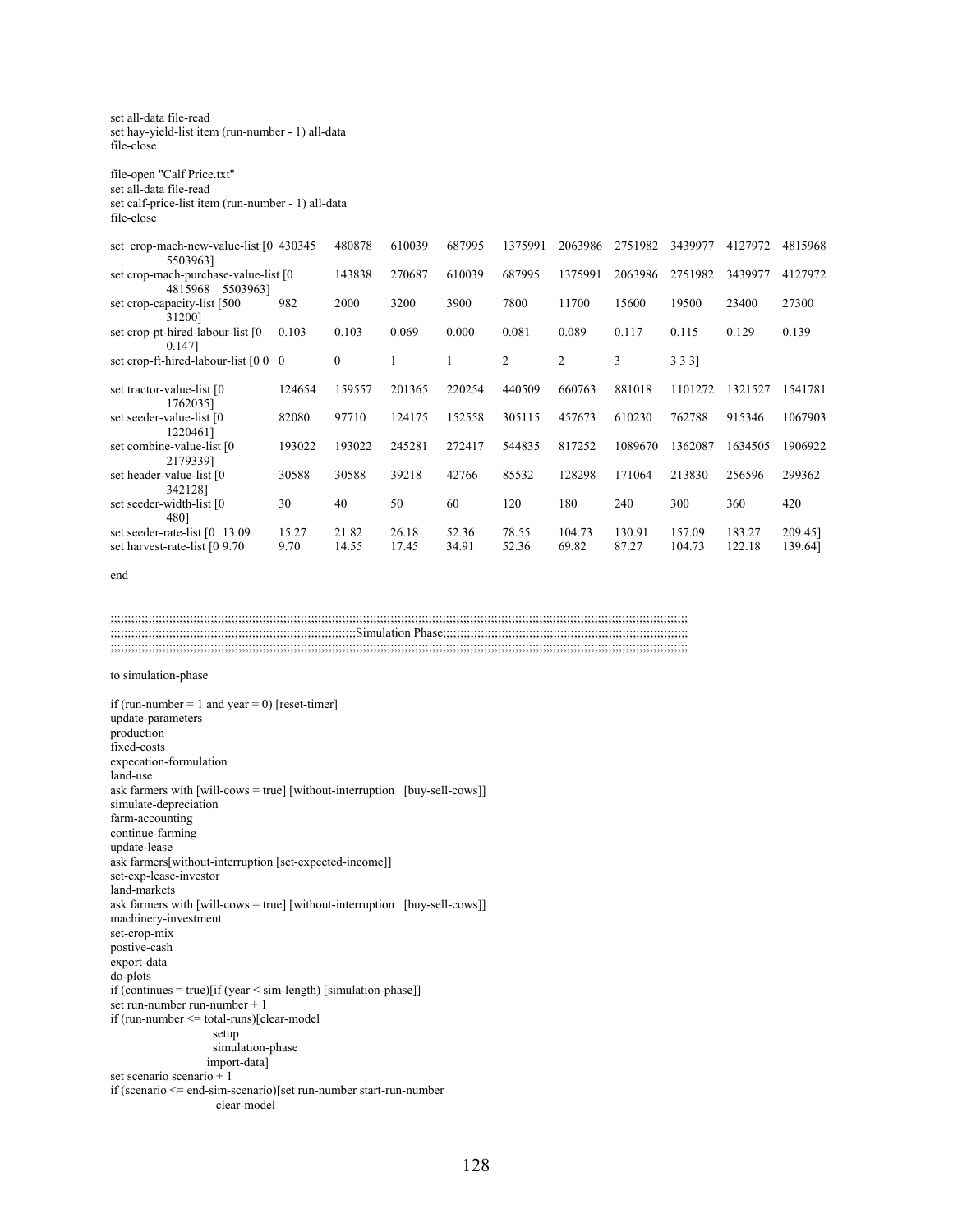setup simulation-phase import-data]

show (list "time in seconds" timer)

end

to update-parameters

```
set year year + 1
ask farmers [set age age + 1] 
set max-hay-yield-2 max-hay-yield-1 * .3 
set year-20-factor (1 + discount-rate)\sqrt{-20})
set pv-annuity-land ((1 - (1 / ((1 + discount-rate)^2 20))) / discount-rate)set loan-factor-payment-20 (interest-rate / (1 - (1 / ((1 + interest-rate)^{20}))))
set loan-factor-payment-25 (interest-rate / (1 - (1 / ((1 + interest-rate)^{25}))))
set loan-factor-payment-5 (interest-rate / (1 - (1 / ((1 + interest-rate)^{6})))))
if (year = 1) [set max-distance start-max-distance] 
let %-initial-farmers count farmers / initial-farmers 
let dist-inc 1 
if (\%-initial-farmers < 0.9 and max-distance = start-max-distance )[set max-distance max-distance + dist-inc]
if (%-initial-farmers < 0.8 and max-distance = start-max-distance + dist-inc)[set max-distance max-distance + (2 * dist-inc)]
if (%-initial-farmers \le 0.7 and max-distance = start-max-distance +(2 * dist-inc)] [set max-distance max-distance + (3 * dist-inc)]if (%-initial-farmers < 0.6 and max-distance = start-max-distance +(3 * dist-inc))[set max-distance max-distance + (4 * dist-inc)]
if (%-initial-farmers < 0.5 and max-distance = start-max-distance +(4 * dist-inc))[set max-distance max-distance + (5 * dist-inc)]
if (%-initial-farmers < 0.4 and max-distance = start-max-distance +(5 * dist-inc))[set max-distance max-distance + (6 * dist-inc)]
if (%-initial-farmers < 0.3 and max-distance = start-max-distance +(6 * dist-inc))[set max-distance max-distance + (7 * dist-inc)]
if (%-initial-farmers < 0.2 and max-distance = start-max-distance +(7 * dist-inc)] [set max-distance max-distance + (8 * dist-inc)]]
```
end

;;;;;;;;;;;;;;;;;;;;;;;;;;;;;;;;;;;;;;;;;;;;;;;;;;;;;;;;;;;;;;;;;;;;;;;;;;;;;;;;;;;;;;;;;;;;;;;;;;;;;;;;;;;;;;;;;;;;;;;;;;;;;;;;;;;;;;;;;;;;;;;;;;;;;;;;;;;;;;;;;;;;;;; ;;;;;;;;;;;;;;;;;;;;;;;;;;;;;;;;;;;;;;;;;;;;;;;;;;;;;;;;;;;;;;;;;;;;;;;;;Production;;;;;;;;;;;;;;;;;;;;;;;;;;;;;;;;;;;;;;;;;;;;;;;;;;;;;;;;;;;;;;;;;;;;;;;;;;;;;; ;;;;;;;;;;;;;;;;;;;;;;;;;;;;;;;;;;;;;;;;;;;;;;;;;;;;;;;;;;;;;;;;;;;;;;;;;;;;;;;;;;;;;;;;;;;;;;;;;;;;;;;;;;;;;;;;;;;;;;;;;;;;;;;;;;;;;;;;;;;;;;;;;;;;;;;;;;;;;;;;;;;;;;;

#### to production

update-prices-and-yields crop-production forage-production livestock-income hay-income pasture-income seeding-breaking-grass

end

```
to update-prices-and-yields
```
ask patches [set need-sell false] set yield-1 item (year - 1) crop-1-yield-list set yield-2 item (year - 1) crop-2-yield-list set yield-3 item (year - 1) crop-3-yield-list set hay-yield-1 item (year - 1) hay-yield-list<br>set max-hay-yield-1 hay-yield-1 \* pr-max-hay-yield / 50 set max-hay-yield-2 .2 \* max-hay-yield-1

set price-1 item (year - 1) crop-1-price-list set price-2 item (year - 1) crop-2-price-list set price-3 item (year - 1) crop-3-price-list set price-hay item (year - 1) hay-price-list set price-calf item (year - 1) calf-price-list

adjust-price-scenario

 $s$ ; assumes average productivity of hay is on land with PR rating of 50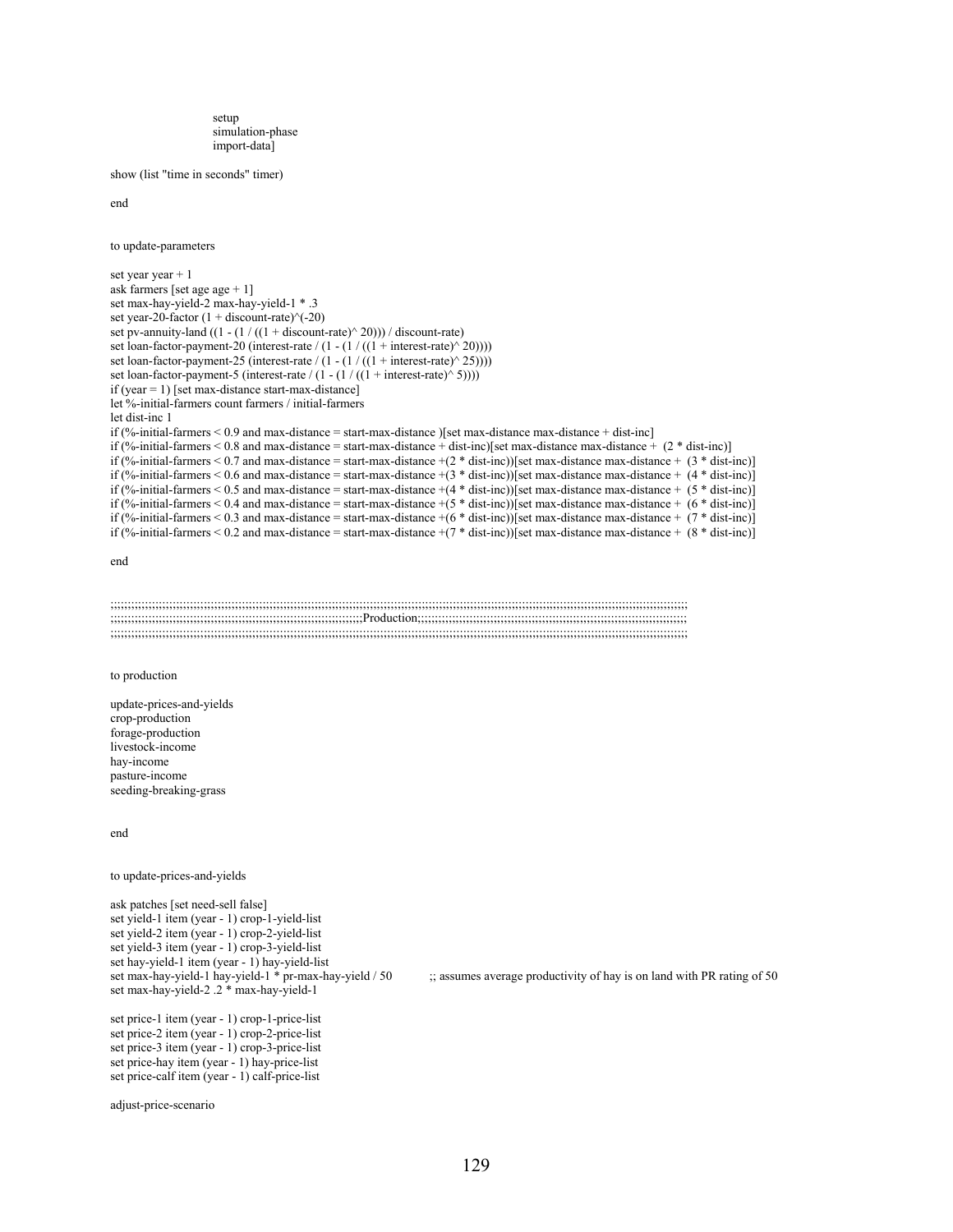set last-5-years-price-1 fput price-1 last-5-years-price-1 set last-5-years-price-2 fput price-2 last-5-years-price-2 set last-5-years-price-3 fput price-3 last-5-years-price-3 set last-5-years-price-hay fput price-hay last-5-years-price-hay set last-5-years-price-calf fput price-calf last-5-years-price-calf

set last-5-years-price-1 remove-item 5 last-5-years-price-1 set last-5-years-price-2 remove-item 5 last-5-years-price-2 set last-5-years-price-3 remove-item 5 last-5-years-price-3 set last-5-years-price-hay remove-item 5 last-5-years-price-hay set last-5-years-price-calf remove-item 5 last-5-years-price-calf

end

to adjust-price-scenario

```
if (scenario = 2)[set price-1 price-1 * 1.25
           set price-2 price-2 * 1.25
           set price-3 price-3 * 1.25]
```
if (scenario = 3)[set price-calf price-calf  $* 1.25$ ]

end

to crop-production

ask patches with [current-farmer != "na"] [without-interruption [ifelse (tilled-crop > 0)[

```
 let tonnes-crop-1 value-from farmer (current-farmer) [item 0 crop-mix * yield-mult ] * canola-yield-index * yield-1 / 44.09 
 let tonnes-crop-2 value-from farmer (current-farmer) [item 1 crop-mix * yield-mult ] * wheat-yield-index * yield-2 / 36.74 
 let tonnes-crop-3 value-from farmer (current-farmer) [item 2 crop-mix * yield-mult ] * barley-yield-index * yield-3 / 45.93 
let tonnes-crop-4 value-from farmer (current-farmer) [item 3 crop-mix * yield-mult ] * wheat-sf-yield-index * yield-2 / 36.74
```
let gross-crop-inc tonnes-crop-1 \* 44.09 \* price-1 + tonnes-crop-2 \* 36.74 \* price-2 + tonnes-crop-3 \* 45.93 \* price-3 + tonnes-crop-4 \* 36.74 \* price-2

let vc-acre value-from farmer (current-farmer) [item 0 crop-mix] \* (per-acre-vc-1 + value-from farmer (current-farmer) [fuel]) + value-from farmer (current-farmer) [item 1 crop-mix] \* (per-acre-vc-2 + value-from farmer (current-farmer) [fuel]) + value-from farmer (current-farmer) [item 2 crop-mix] \* (per-acre-vc-3 + value-from farmer (current-farmer) [fuel]) + value-from farmer (current-farmer) [item 3 crop-mix] \* (per-acre-vc-4 + value-from farmer (current-farmer) [fuel]) + value-from farmer (current-farmer) [item 4 crop-mix] \* per-acre-vc-sf

let vc-tonne tonnes-crop-1 \* per-tonne-vc-1 + tonnes-crop-2 \* per-tonne-vc-2 + tonnes-crop-3 \* per-tonne-vc-3 + tonnes-crop-4 \* per-tonne-vc-4

let bu (tonnes-crop-1 \* 44.09 + tonnes-crop-2 \* 36.74 + tonnes-crop-3 \* 45.93 + tonnes-crop-4 \* 36.74 )

let trans-cost-crop bu \* trans-rate-crop-mile-1 + (distance-to-farm - 1) \* trans-rate-crop-mile

set plot-income-crop precision ((gross-crop-inc - vc-acre - vc-tonne - trans-cost-crop)\* tilled-crop) 2

```
set gross-income-crop gross-crop-inc * tilled-crop [1]
        [set plot-income-crop 0 
        set gross-income-crop 0] 
        ] ]
```
ask farmers [set total-crop-income precision (sum values-from patches with [current-farmer = who-of myself][plot-income-crop])0 set total-gross-crop-inc precision (sum values-from patches with [current-farmer = who-of myself][gross-income-crop])0 ]

ask patches with [current-farmer != "na"] [set fallow value-from farmer (current-farmer) [item 4 crop-mix] \* tilled-crop]

end

to forage-production

```
ask patches with [current-farmer != "na" ] 
         [let pr-rating 0 
         ifelse (sama-np-quality > pr-max-hay-yield)[set pr-rating pr-max-hay-yield][set pr-rating sama-np-quality]
```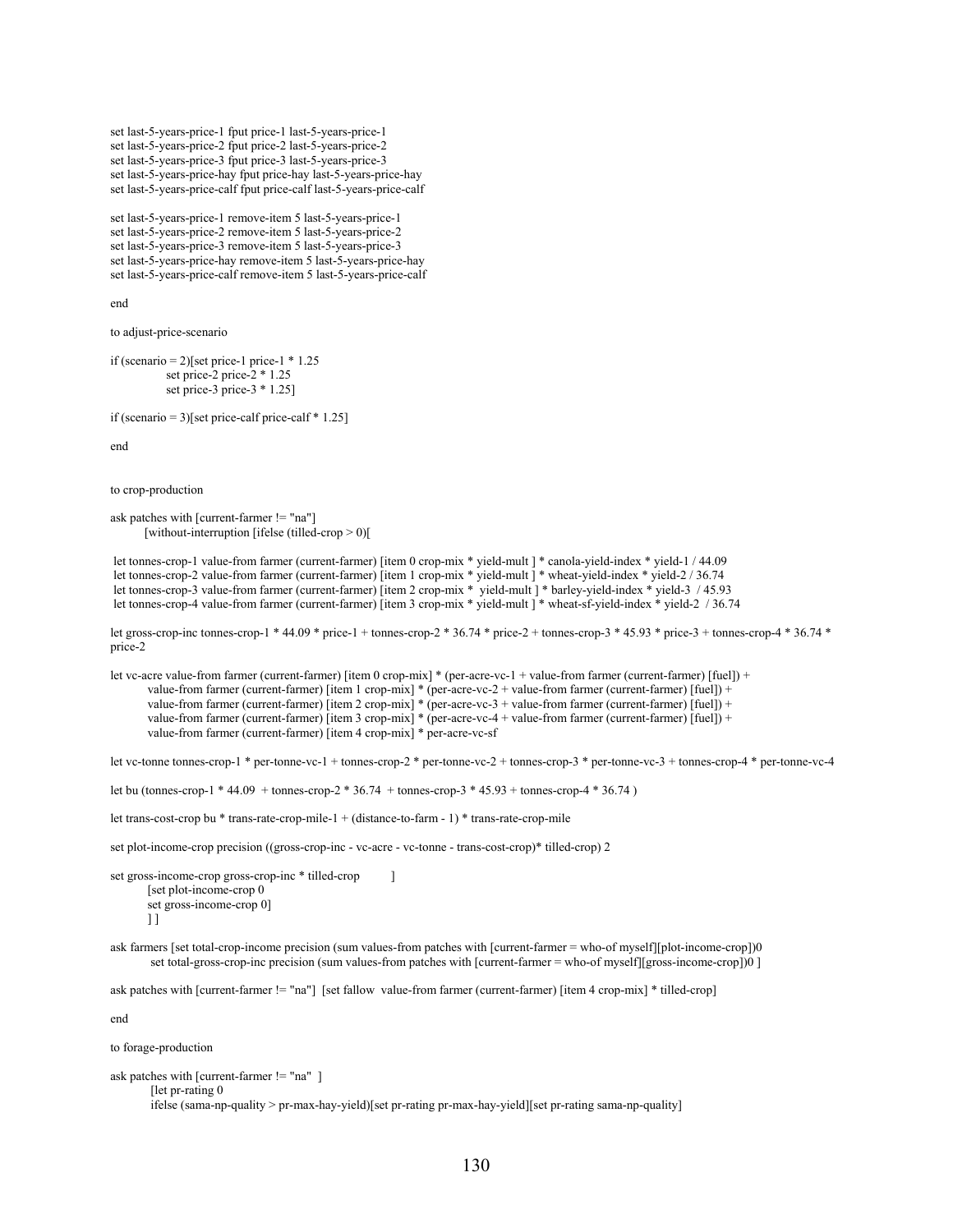let np-yield-1 (pr-rating / pr-max-hay-yield \* (max-hay-yield-1 - threshold-hay-1) + threshold-hay-1) let np-yield-2 (pr-rating / pr-max-hay-yield \* max-hay-yield-2)

ifelse (sama-ip-quality > pr-max-hay-yield)[set pr-rating pr-max-hay-yield][set pr-rating sama-ip-quality]

 let ip-yield-1 (pr-rating / pr-max-hay-yield \* (max-hay-yield-1 - threshold-hay-1) + threshold-hay-1) let ip-yield-2 (pr-rating / pr-max-hay-yield \* max-hay-yield-2)

 let np-prod-1 np-yield-1 \* sama-np \* mcals-ton-np let np-prod-2 np-yield-2 \* sama-np \* mcals-ton-np let ip-prod-1 ip-yield-1 \* sama-ip \* mcals-ton-ip let ip-prod-2 ip-yield-2 \* sama-ip \* mcals-ton-ip

ifelse (sama-hay-quality > pr-max-hay-yield)[set pr-rating pr-max-hay-yield][set pr-rating sama-hay-quality]

 let hay-forage-prod-1 (pr-rating / pr-max-hay-yield \* (max-hay-yield-1 - threshold-hay-1) + threshold-hay-1) let hay-forage-prod-2 (pr-rating / pr-max-hay-yield) \* (max-hay-yield-2)

let hay-hay-prod hay-forage-prod-1 \* hay-hay \* mcals-ton-hay

 let hay-pasture-1-prod hay-forage-prod-1 \* hay-pasture \* mcals-ton-ip let hay-pasture-2-prod (hay-hay + hay-pasture)  $*$  hay-forage-prod-2  $*$  mcals-ton-ip

ifelse (sama-tilled-quality > pr-max-hay-yield)[set pr-rating pr-max-hay-yield][set pr-rating sama-tilled-quality]

 let tilled-forage-yield-1 (pr-rating / pr-max-hay-yield \* (max-hay-yield-1 - threshold-hay-1) + threshold-hay-1) let tilled-forage-yield-2 (pr-rating / pr-max-hay-yield) \* (max-hay-yield-2)

 let tilled-hay-prod tilled-forage-yield-1 \* tilled-hay \* mcals-ton-hay let tilled-pasture-1-prod tilled-forage-yield-1 \* tilled-pasture \* mcals-ton-ip let tilled-pasture-2-prod (tilled-hay + tilled-pasture ) \* tilled-forage-yield-2 \* mcals-ton-ip

 set hay-prod-mcals hay-hay-prod + tilled-hay-prod set pasture-1-prod-mcals ip-prod-1 + np-prod-1 + hay-pasture-1-prod + tilled-pasture-1-prod set pasture-2-prod-mcals ip-prod-2 + np-prod-2 + hay-pasture-2-prod + tilled-pasture-2-prod

let total-hay-prod-tons hay-prod-mcals / mcals-ton-hay

set vc-hay precision ((tilled-hay + hay-hay) \* cost-hay-acre + total-hay-prod-tons \* cost-hay-ton )2

 if (value-from farmer (current-farmer) [will-cows = true]) [set hay-trans-cost total-hay-prod-tons \* trans-rate-hay-mile-1 + total-hay-prodtons \* (distance-to-farm - 1) \* trans-rate-ton-hay-mile]

```
if (years-in-grass = 1)[set hay-prod-mcals 0
                 set pasture-1-prod-mcals 0 
                 set pasture-2-prod-mcals 0 
                 set vc-hay 0 
                 set hay-trans-cost 0] 
 ]
```
ask farmers [set hay-reserves hay-reserves \* (1 - loss-hay-storage)

```
 let extra-pasture-1-mcals 0 
 let short-pasture-1-mcals 0 
 let short-pasture-2-mcals 0
```
 let total-pasture-1-mcals sum values-from patches with [current-farmer = who-of myself][pasture-1-prod-mcals] let total-pasture-2-mcals sum values-from patches with [current-farmer = who-of myself][pasture-2-prod-mcals] set total-hay-mcals sum values-from patches with [current-farmer = who-of myself][hay-prod-mcals]

 let mcals-pasture-1-needed n-cows \* pasture-1-needed ifelse (mcals-pasture-1-needed < total-pasture-1-mcals) [set extra-pasture-1-mcals total-pasture-1-mcals - mcals-pasture-1-needed] [set short-pasture-1-mcals mcals-pasture-1-needed - total-pasture-1-mcals]

let transfered-to-p2 extra-pasture-1-mcals \* ( 1 - loss-delayed-graze)

set total-pasture-1-mcals total-pasture-1-mcals + transfered-to-p2

let mcals-pasture-2-needed n-cows \* pasture-2-needed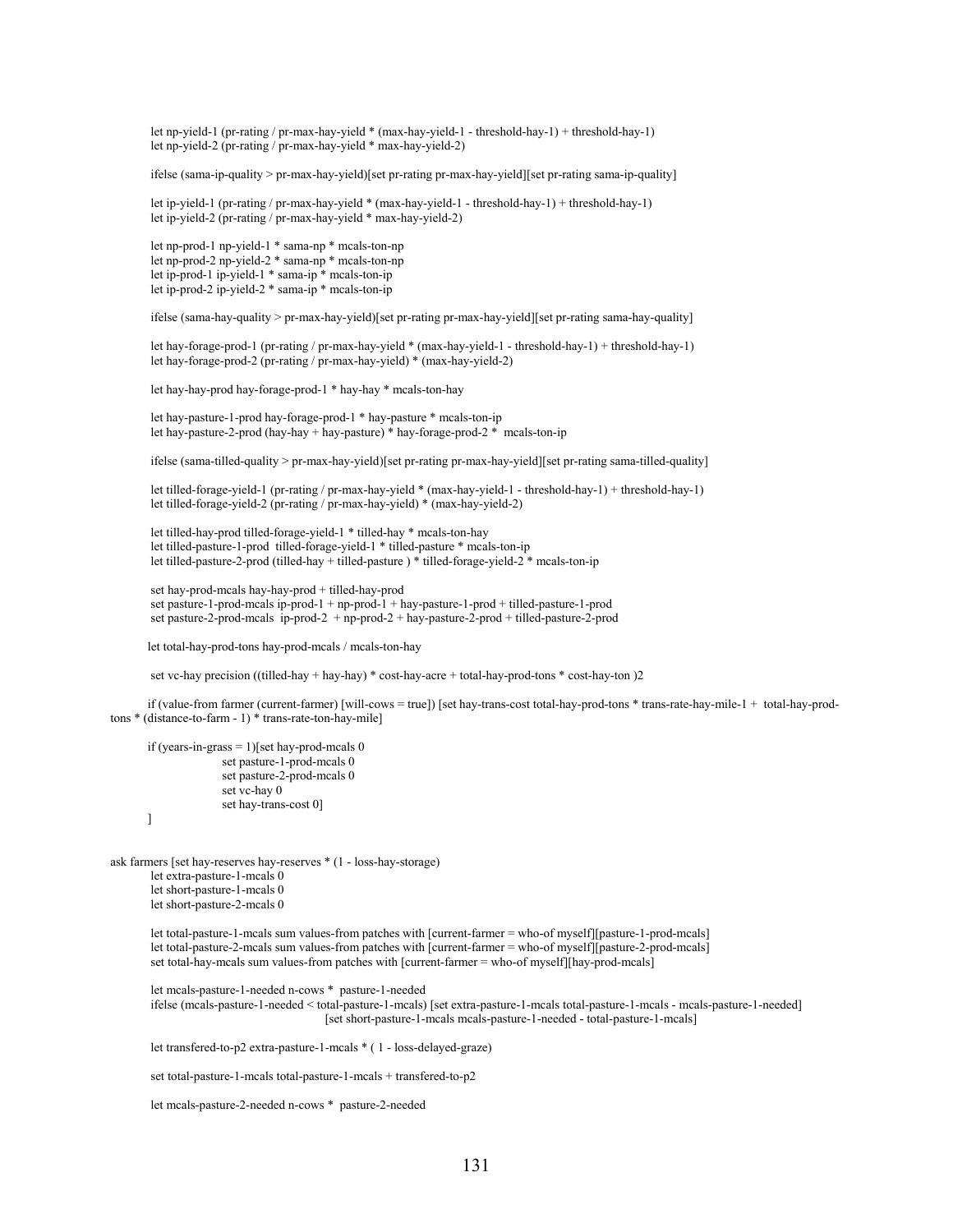```
 ifelse (mcals-pasture-2-needed < total-pasture-2-mcals) [set short-pasture-2-mcals 0] 
                                            [set short-pasture-2-mcals mcals-pasture-2-needed - total-pasture-2-mcals] 
         let pasture-mcals-short short-pasture-1-mcals + short-pasture-2-mcals 
        set pasture-mcals-short pasture-mcals-short * (1 - pasture-waste) ;;; adjusts back to the acutal
mcals needed not including pasture waste 
         let mcals-hay-needed n-cows * hay-needed + pasture-mcals-short 
         ifelse(mcals-hay-needed > total-hay-mcals) [set tons-hay-short precision ((mcals-hay-needed - total-hay-mcals) / mcals-ton-hay)2 
                                  set tons-hay-extra 0] 
                                 [set tons-hay-short 0]
                                  set tons-hay-extra precision ((total-hay-mcals - mcals-hay-needed) / mcals-ton-hay)2] 
         if (tons-hay-extra > 0) [set hay-reserves hay-reserves + tons-hay-extra] 
        if (tons-hay-short > 0) [set hay-reserves hay-reserves - tons-hay-short]
         set total-vc-hay precision (sum values-from patches with [current-farmer = who-of myself][vc-hay]) 2 
         set total-hay-trans-cost precision (sum values-from patches with [current-farmer = who-of myself][hay-trans-cost]) 2 
          ] 
end 
to livestock-income 
let calf-value (price-calf * 495) - vc-cow 
ask farmers [set total-cow-inc precision (n-cows * calf-value) 2 
        set total-gross-cow-inc precision (n-cows * price-calf * 495) 2 ]
end 
to hay-income 
ask farmers with [n-cows > 0][ set hay-for-sale 0
        set buy-hay 0 
        let annual-tons-hay-needed precision (n-cows * hay-needed / mcals-ton-hay)2 
        let target-reserves .15 * annual-tons-hay-needed 
        let min-reserves .05 * annual-tons-hay-needed 
        let max-reserves .3 * annual-tons-hay-needed 
        if (hay-reserves < min-reserves)[set buy-hay precision (min-reserves - hay-reserves)2] 
                                                                     ;only buy hay to the minium reserves required (try build reserves yourself) 
        if (hay-reserves > max-reserves)[set hay-for-sale precision (hay-reserves - target-reserves)2] ;;sell hay to the target reserves level 
         set hay-reserves precision (hay-reserves + buy-hay - hay-for-sale)2 
\sim 1
ask farmers with [n-cows = 0][set hay-for-sale tons-hay-extra 
                    set hay-reserves precision (hay-reserves + buy-hay - hay-for-sale)2] 
ask farmers [set total-hay-inc precision (hay-for-sale * (price-hay - transaction-fee-hay))2 
         set total-hay-purchase-cost precision (buy-hay * price-hay)2 
         set total-gross-hay-inc total-hay-inc] 
end 
to pasture-income 
ask farmers [if (n-cows = 0) [set total-pasture-inc total-natural-pasture * np-rental + total-improved-pasture * ip-rental]] 
end 
to seeding-breaking-grass
```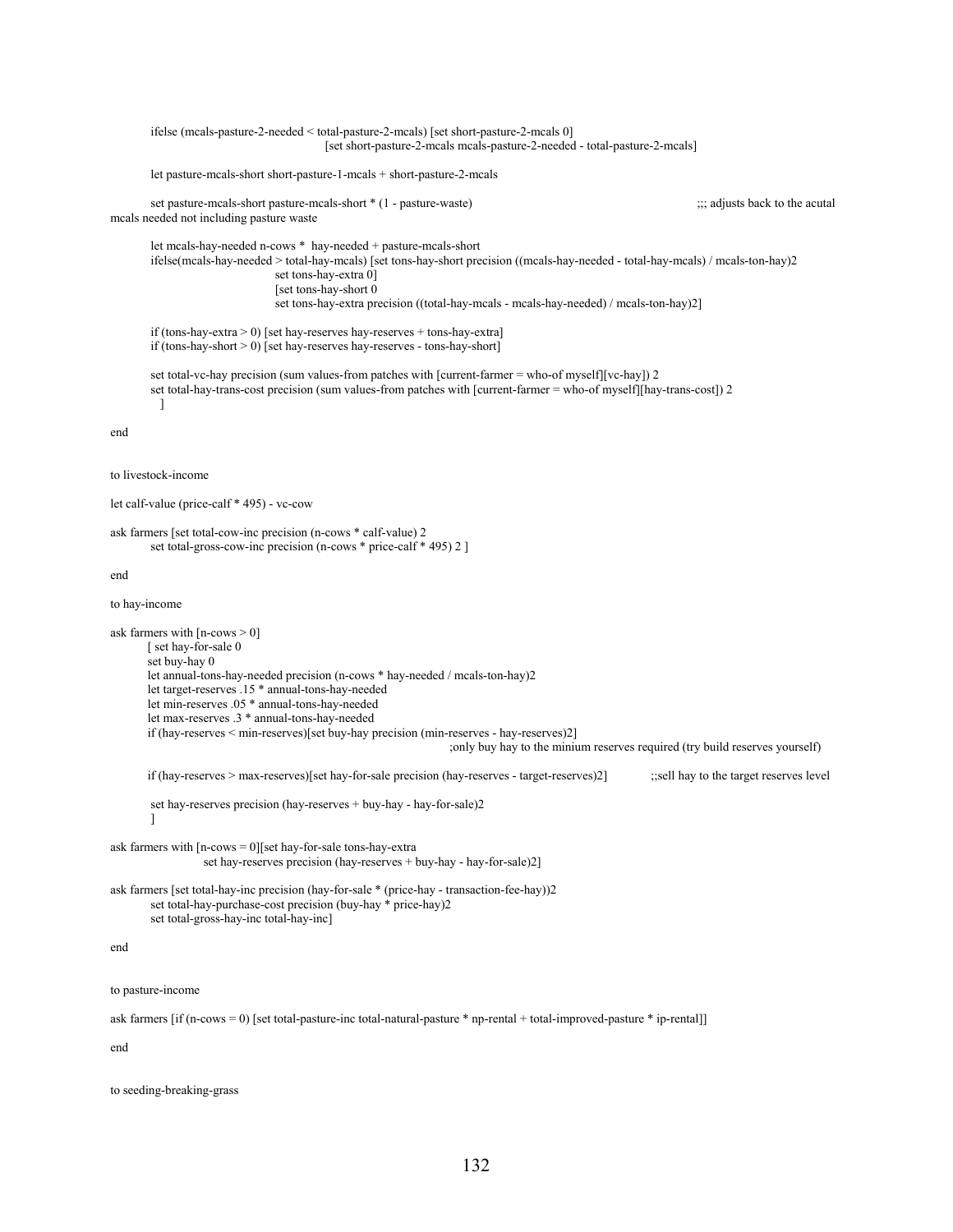ask farmers [set breaking-grass 0 set seed-grass sum values-from patches with [current-farmer = who-of myself and (tilled-hay  $> 0$  or tilled-pasture  $> 0$ ) and years-in-grass = 1][sama-tilled \* seed-grass-cost]  $\sim$   $\sim$   $\sim$   $\sim$ ask patches with [owner != "na" and current-farmer != "na"][without-interruption [if (years-in-grass + 1 = 7 and (tilled-pasture > 0 or tilled-hay > 0)) [ask farmer (current-farmer)[set breaking-grass breaking-grass + sama-tilled \* break-grass-cost]]]] ask patches with [renter != "na" and current-farmer != "na"][without-interruption [if ((years-in-grass + 1 = 7 or lease-term + 1 = 7)and (tilledpasture  $> 0$  or tilled-hay  $> 0$ )) [ask farmer (current-farmer)[set breaking-grass breaking-grass + sama-tilled \* break-grass-cost]]]] ask farmers [set last-years-pasture-crop-acres total-crop-acres + total-improved-pasture + total-natural-pasture] end ;;;;;;;;;;;;;;;;;;;;;;;;;;;;;;;;;;;;;;;;;;;;;;;;;;;;;;;;;;;;;;;;;;;;;;;;;;;;;;;;;;;;;;;;;;;;;;;;;;;;;;;;;;;;;;;;;;;;;;;;;;;;;;;;;;;;;;;;;;;;;;;;;;;;;;;;;;;;;;;;;;;;;;; ;;;;;;;;;;;;;;;;;;;;;;;;;;;;;;;;;;;;;;;;;;;;;;;;;;;;;;;;;;;;;;;;;;; Custom Work ;;;;;;;;;;;;;;;;;;;;;;;;;;;;;;;;;;;;;;;;;;;;;;;;;;;;;;;;;;;;;;;;;;;;;;;;;;;;;; ;;;;;;;;;;;;;;;;;;;;;;;;;;;;;;;;;;;;;;;;;;;;;;;;;;;;;;;;;;;;;;;;;;;;;;;;;;;;;;;;;;;;;;;;;;;;;;;;;;;;;;;;;;;;;;;;;;;;;;;;;;;;;;;;;;;;;;;;;;;;;;;;;;;;;;;;;;;;;;;;;;;;;;; to custom-work ask farmers [if (crop-machine-option = 0)[set custom-crop total-crop-acres \* (1 - item 4 crop-mix) \* custom-crop-cost] ] end ;;;;;;;;;;;;;;;;;;;;;;;;;;;;;;;;;;;;;;;;;;;;;;;;;;;;;;;;;;;;;;;;;;;;;;;;;;;;;;;;;;;;;;;;;;;;;;;;;;;;;;;;;;;;;;;;;;;;;;;;;;;;;;;;;;;;;;;;;;;;;;;;;;;;;;;;;;;;;;;;;;;;;;; ;;;;;;;;;;;;;;;;;;;;;;;;;;;;;;;;;;;;;;;;;;;;;;;;;;;;;;;;;;;;;;;;;;;;;;;; Fixed Costs Cost ;;;;;;;;;;;;;;;;;;;;;;;;;;;;;;;;;;;;;;;;;;;;;;;;;;;;;;;;;;;;;;;;;;;;; ;;;;;;;;;;;;;;;;;;;;;;;;;;;;;;;;;;;;;;;;;;;;;;;;;;;;;;;;;;;;;;;;;;;;;;;;;;;;;;;;;;;;;;;;;;;;;;;;;;;;;;;;;;;;;;;;;;;;;;;;;;;;;;;;;;;;;;;;;;;;;;;;;;;;;;;;;;;;;;;;;;;;;;; to fixed-costs ask farmers [debt-service] simulate-land-lease-payment end to debt-service let result2 add debt-list  $\ldots$  is calculates annual debt payment set debt-payment result2 let list-index 0 foreach debt-list [ set debt-list replace-item list-index debt-list list (item 0 ? - 1) (item 1 ?) ;;; reduces years left on debt set list-index list-index  $+1$ ] set debt-list filter [first ? != 0] debt-list  $\therefore$  is remove paid off debt set list-index 0 foreach debt-list [ if item  $0$  ? = 0 [set debt-list remove (item list-index debt-list) debt-list] set list-index list-index + 1 ] set list-index 0  $\ldots$  calculate principal balance of each loan foreach debt-list [ set debt-list replace-item list-index debt-list (list (item 0 ?)(item 1 ?) (precision (item 1 ? \* ((1 - (1 / (1 + interest-rate) $\land$  item 0 ?))/ interest-rate))0)) set list-index list-index  $+1$ ] let result3 add2 debt-list  $\ldots$  is update total debt-value (principal remaining for all debts) set debt result3

end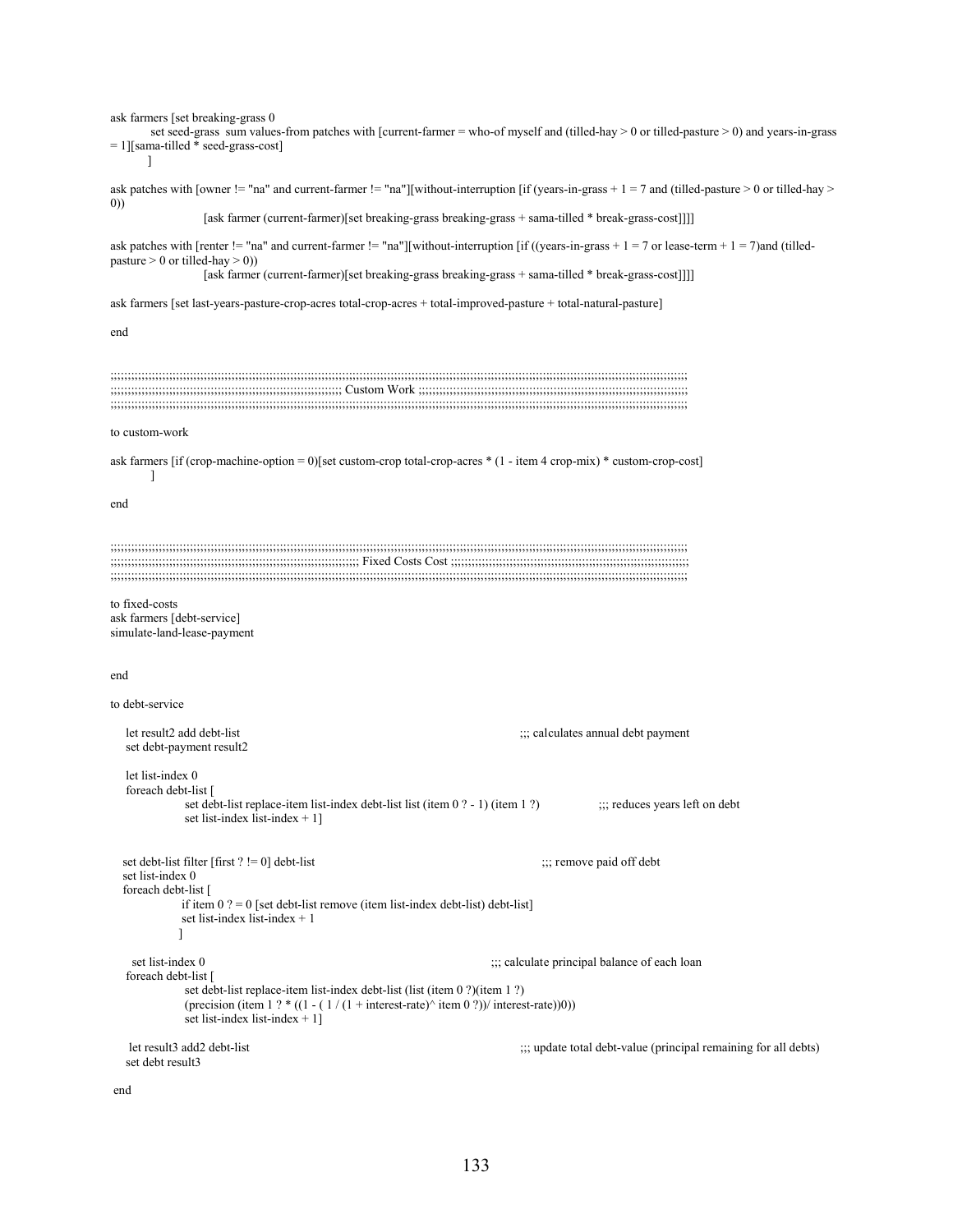```
 ;;; CALCULATORS 
  to-report add [lst] 
    let result 0 
   foreach lst [set result result + item 1 ?]
    report result 
  end 
  to-report add2 [lst] 
    let result 0 
   foreach lst [set result result + item 2 ?]
    report result 
  end
```
to simulate-land-lease-payment

ask farmers [set total-land-lease-payment precision ((sum values-from patches with [current-farmer = who-of myself][lease-payment \* acres]))0]

end

| $\label{m:main} \begin{minipage}[t]{.39\linewidth} \centering \begin{minipage}[t]{.39\linewidth} \centering \begin{minipage}[t]{.39\linewidth} \centering \end{minipage}[t]{\small 39\linewidth} \centering \begin{minipage}[t]{.39\linewidth} \centering \end{minipage}[t]{\small 39\linewidth} \centering \begin{minipage}[t]{.39\linewidth} \centering \end{minipage}[t]{\small 39\linewidth} \centering \begin{minipage}[t]{.39\linewidth} \centering \end{minipage}[t]{\small 39\linewidth} \centering \begin{minipage}[t]{.39\linewidth} \centering \end{minipage}[$ |
|----------------------------------------------------------------------------------------------------------------------------------------------------------------------------------------------------------------------------------------------------------------------------------------------------------------------------------------------------------------------------------------------------------------------------------------------------------------------------------------------------------------------------------------------------------------------------|
|                                                                                                                                                                                                                                                                                                                                                                                                                                                                                                                                                                            |
|                                                                                                                                                                                                                                                                                                                                                                                                                                                                                                                                                                            |
|                                                                                                                                                                                                                                                                                                                                                                                                                                                                                                                                                                            |
| $\label{m:main} \begin{minipage}[t]{.39\linewidth} \centering \begin{minipage}[t]{.39\linewidth} \centering \begin{minipage}[t]{.39\linewidth} \centering \end{minipage}[t]{\small 39\linewidth} \centering \begin{minipage}[t]{.39\linewidth} \centering \end{minipage}[t]{\small 39\linewidth} \centering \begin{minipage}[t]{.39\linewidth} \centering \end{minipage}[t]{\small 39\linewidth} \centering \begin{minipage}[t]{.39\linewidth} \centering \end{minipage}[t]{\small 39\linewidth} \centering \begin{minipage}[t]{.39\linewidth} \centering \end{minipage}[$ |

## to simulate-depreciation

```
ask farmers [set crop-machine-age crop-machine-age + 1 
         let new-value item (crop-machine-option ) crop-mach-new-value-list
```
set crop-machine-value precision (new-value \* .948 \* (.901 ^ crop-machine-age))0

]

end

```
;;;;;;;;;;;;;;;;;;;;;;;;;;;;;;;;;;;;;;;;;;;;;;;;;;;;;;;;;;;;;;;;;;;;;;;;;;;;;;;;;;;;;;;;;;;;;;;;;;;;;;;;;;;;;;;;;;;;;;;;;;;;;;;;;;;;;;;;;;;;;;;;;;;;;;;;;;;;;;;;;;;;;;; 
;;;;;;;;;;;;;;;;;;;;;;;;;;;;;;;;;;;;;;;;;;;;;;;;;;;;;;;;;;;;;;;;;;;;;;;;Farm Accounting;;;;;;;;;;;;;;;;;;;;;;;;;;;;;;;;;;;;;;;;;;;;;;;;;;;;;;;;;;;;;;;;;;;;;; 
;;;;;;;;;;;;;;;;;;;;;;;;;;;;;;;;;;;;;;;;;;;;;;;;;;;;;;;;;;;;;;;;;;;;;;;;;;;;;;;;;;;;;;;;;;;;;;;;;;;;;;;;;;;;;;;;;;;;;;;;;;;;;;;;;;;;;;;;;;;;;;;;;;;;;;;;;;;;;;;;;;;;;;;
```
#### to farm-accounting

```
simulate-hired-labour 
ask farmers [set total-repairs 0 
         if (crop-machine-option > 0) [without-interruption [simulate-repairs]]] 
cash-flow 
ask farmers [without-interruption [balance-sheet]] 
ask farmers [refinance-loans?] 
postive-cash 
ask farmers [without-interruption [balance-sheet]]
```
end

```
to simulate-hired-labour
```
ask farmers [let full-time-workers item crop-machine-option crop-ft-hired-labour-list let full-time-crop-cost full-time-workers \* full-time-salary let pt-hired-labour-hrs item crop-machine-option crop-pt-hired-labour-list let pt-crop-cost pt-hired-labour-hrs \* total-crop-acres \* pt-labour-cost set total-crop-hired-labour pt-crop-cost + full-time-crop-cost let cow-labour 0 if  $(n$ -cows  $> 300$  [set cow-labour 1] if  $(n$ -cows  $> 600$  [set cow-labour 2] if  $(n$ -cows > 900)[set cow-labour 2] if  $(n$ -cows  $> 1200$  [set cow-labour 4] if  $(n$ -cows > 1500)[set cow-labour 5] let cow-labour-hours cow-labour \* 60 \* 10

 let total-cow-hired-labour cow-labour-hours \* pt-labour-cost set hired-labour precision (total-crop-hired-labour + total-cow-hired-labour)0]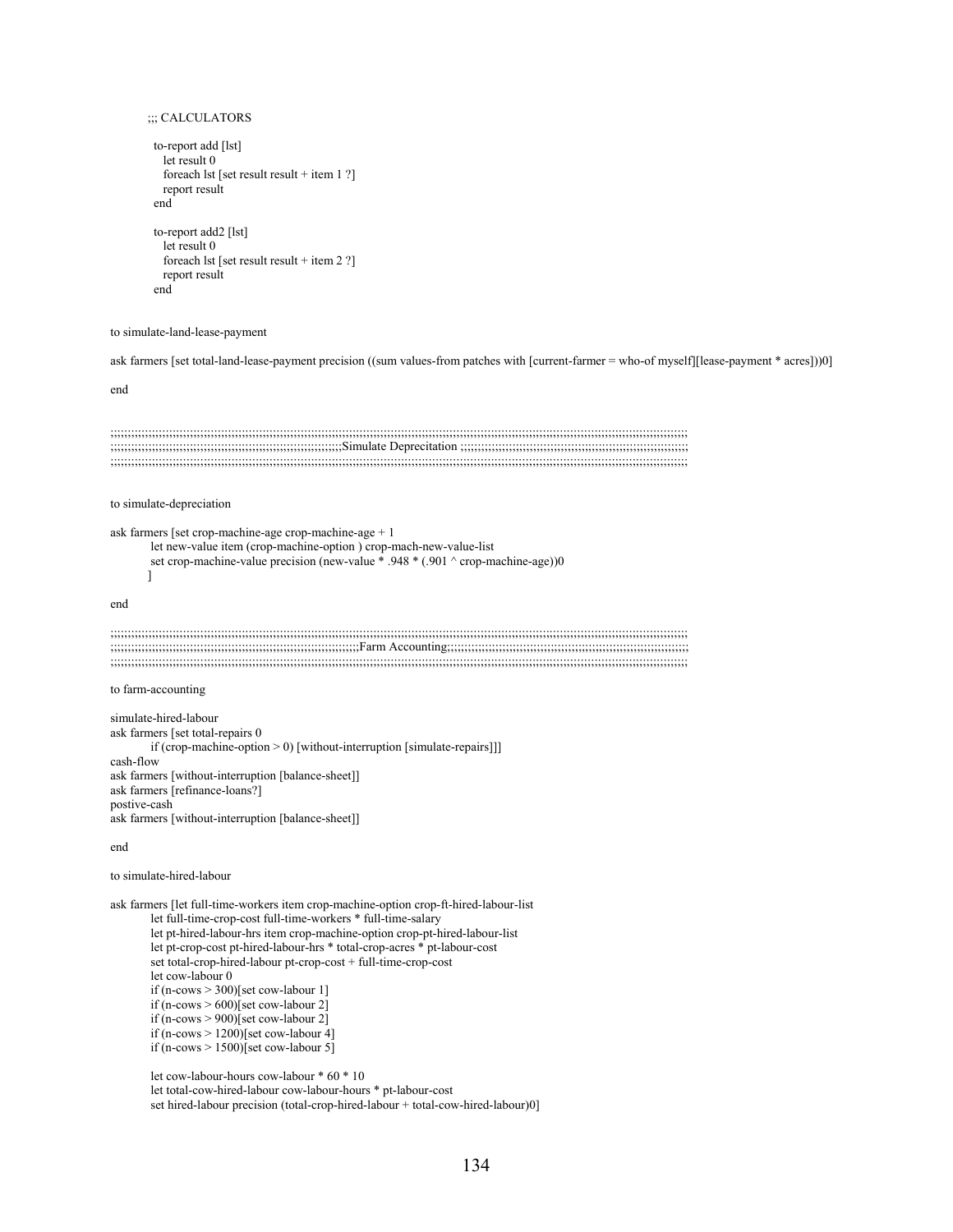end

to simulate-repairs

let acres-seeded total-crop-acres if (crop-machine-option = 1)[set acres-seeded acres-seeded  $*$  2] ;; this is to account for 2 passes with conventional seeding

let new-hrs-seed acres-seeded / item (crop-machine-option) seeder-rate-list let new-hrs-harvest (total-crop-acres \* (1 - item 4 crop-mix)) / item (crop-machine-option) harvest-rate-list

let old-hrs-tractor total-acres-seeding / item (crop-machine-option) seeder-rate-list

let a 1.5 let b 0.12 let c .007

if (crop-machine-option > 1)[set b 0.1]

let old-accum-repair-tractor item (crop-machine-option) tractor-value-list / 100 \* b \* (c \* old-hrs-tractor)^ a set old-hrs-tractor old-hrs-tractor + new-hrs-seed let new-accum-repair-tractor item (crop-machine-option) tractor-value-list / 100 \* b \* (c \* old-hrs-tractor)^ a

let tractor-repairs new-accum-repair-tractor - old-accum-repair-tractor

set a 1.3 set b 0.301 set c 0.018

let old-accum-repair-seeder item (crop-machine-option) seeder-value-list / 100 \* b \* (c \* (total-acres-seeding / item (crop-machine-option) seeder-width-list))^ a

set total-acres-seeding total-acres-seeding + acres-seeded let new-accum-repair-seeder item (crop-machine-option) seeder-value-list / 100  $*$  b  $*$  $(c * (total-acres-seeding / item (crop-machine-option) seeder-width-list))^ $^$  a$ 

let seeder-repairs new-accum-repair-seeder - old-accum-repair-seeder

set a 1.4 set b 0.096 set c 0.013

let old-accum-repair-combine item (crop-machine-option) combine-value-list / 100 \* b \* (c \* total-combine-hrs)^ a let new-combine-hrs total-combine-hrs + new-hrs-harvest let new-accum-repair-combine item (crop-machine-option) combine-value-list / 100 \* b \* (c \* new-combine-hrs)^ a

let combine-repairs new-accum-repair-combine - old-accum-repair-combine

set a 1.4 set b 0.159 set c 0.025

let old-accum-repair-header item (crop-machine-option) header-value-list / 100 \* b \* (c \* total-combine-hrs)<sup>^</sup> a set total-combine-hrs total-combine-hrs + new-hrs-harvest let new-accum-repair-header item (crop-machine-option) header-value-list / 100 \* b \* (c \* total-combine-hrs)^ a

let header-repairs new-accum-repair-header - old-accum-repair-header

set total-repairs precision (tractor-repairs + seeder-repairs + combine-repairs + header-repairs)0

end

to cash-flow

ask farmers [set total-annual-gross-inc total-gross-crop-inc + total-gross-cow-inc + total-gross-hay-inc

set ncfbi precision (total-crop-income + total-cow-inc - total-vc-hay + total-hay-inc - total-hay-trans-cost - total-hay-purchase-cost + total-pasture-inc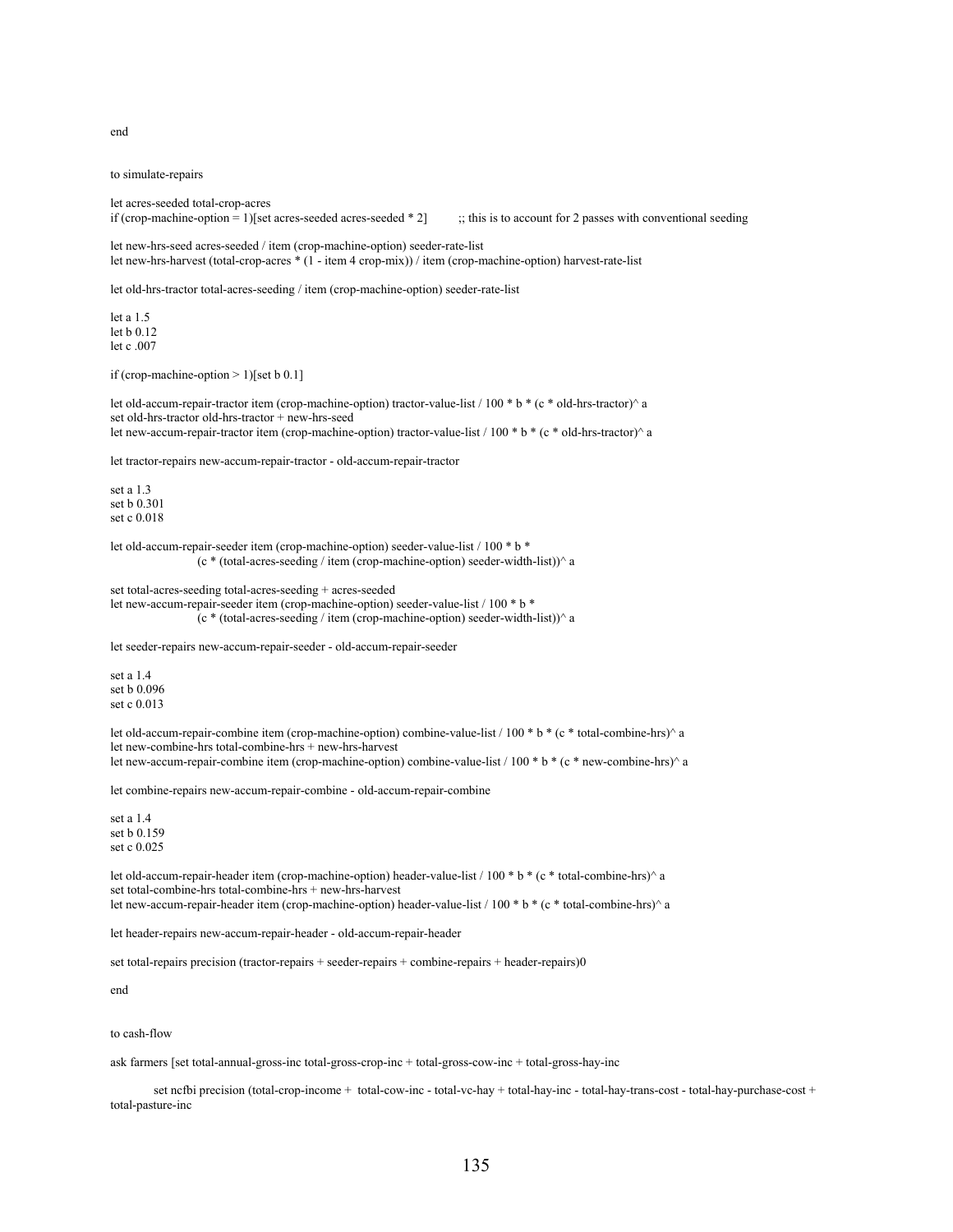- hired-labour + off-farm-inc - custom-crop - seed-grass - breaking-grass - total-repairs )0 set ncfbi precision (ncfbi - debt-payment - total-land-lease-payment)0 let fl-profits 0 if (ncfbi > 0) [set fl-profits precision (family-living-profits \* ncfbi)0] set family-living max (list min-family-withdrawal fl-profits) if (family-living > max-family-withdrawal)[set family-living max-family-withdrawal] set ncfbi precision (ncfbi - family-living )0 set cash precision  $(cash + ncfbi)0$  $\sim$  1 ask farmers [ifelse (NCFBI < 0) [set years-neg-cash years-neg-cash + 1][set years-neg-cash 0]] end to refinance-loans? if (debt >  $(0.75 * (assets - cash))$  and cash > (debt - 0.75  $*(assets - cash))$ ) ;; if debt is greater than 75% of assets without cash<br>  $[set cash cash - (debt - 0.75 * (assets - cash))]$  $\gamma$ ; reduce debt to 75% by paying it down with cash and let payment precision((0.75 \* (assets - cash)) \* loan-factor-payment-20 )2 ;; update-debt list set debt-list [] set debt-list fput(list 20 payment (precision (0.75 \* (assets - cash))0))debt-list update-debt] end to postive-cash ask farmers [if (cash < 0) [let payment precision((-1 \* cash) \* loan-factor-payment-5 )2 set debt-list fput (list 5 payment (precision (-1 \* cash)0)) debt-list update-debt set cash 0 ] ] end to update-debt let result2 add debt-list  $\ldots$  is calculates annual debt payment set debt-payment result2 let list-index 0 foreach debt-list [ set debt-list replace-item list-index debt-list (list (item 0 ?)(item 1 ?) ;;; calculate principal balance of each loan (precision (item 1 ? \* ((1 - (1 / (1 + interest-rate) $\land$  item 0 ?))/ interest-rate))0)) set list-index list-index  $+1$ ] let result3 add2 debt-list  $\ldots$  ;;; update total debt-value (principal remaining for all debts) set debt result3 end to balance-sheet let all-patches-avg-prod mean values-from patches with [patch-id != "border"] [avg-prod-patch] if (total-plots-owned > 0) [let avg-land-q mean values-from patches with [owner = who-of myself] [avg-prod-patch] set land-value precision (land-price \* avg-land-q / all-patches-avg-prod \* total-acres-owned)0 ] set cow-value precision (n-cows \* cow-price)0 set capital-value precision (crop-machine-value)0

set assets precision (land-value + capital-value + cash + cow-value) $0$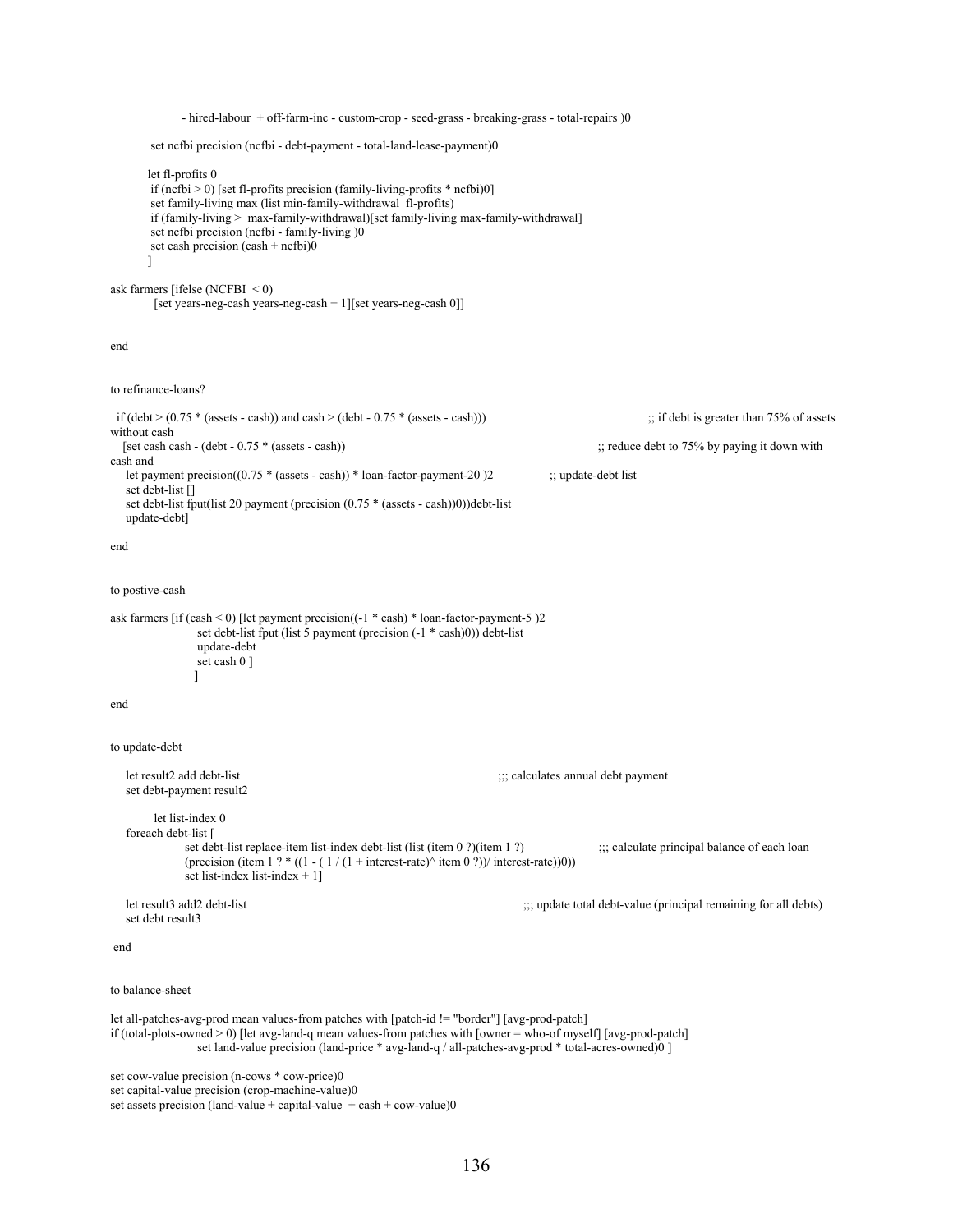set equity precision (assets - debt)0

end

;;;;;;;;;;;;;;;;;;;;;;;;;;;;;;;;;;;;;;;;;;;;;;;;;;;;;;;;;;;;;;;;;;;;;;;;;;;;;;;;;;;;;;;;;;;;;;;;;;;;;;;;;;;;;;;;;;;;;;;;;;;;;;;;;;;;;;;;;;;;;;;;;;;;;;;;;;;;;;;;;;;;;;; ;;;;;;;;;;;;;;;;;;;;;;;;;;;;;;;;;;;;;;;;;;;;;;;;;;;;;;;;;;;;;;;;;;;;;;;;;;;;Continue Farming;;;;;;;;;;;;;;;;;;;;;;;;;;;;;;;;;;;;;;;;;;;;;;;;;;;;;;;;;;;;;;;;; ;;;;;;;;;;;;;;;;;;;;;;;;;;;;;;;;;;;;;;;;;;;;;;;;;;;;;;;;;;;;;;;;;;;;;;;;;;;;;;;;;;;;;;;;;;;;;;;;;;;;;;;;;;;;;;;;;;;;;;;;;;;;;;;;;;;;;;;;;;;;;;;;;;;;;;;;;;;;;;;;;;;;;;; to continue-farming exit-industry end to exit-industry ask farmers [without-interruption[if (years-neg-cash = 5 and random 101 / 100 < .15)[determine-sell-rent set cashflow cashflow + 1 set why-exit "cash flow" without-interruption [export-exits] die] if (years-neg-cash = 6 and random  $101 / 100 \le .2$ )[determine-sell-rent set cashflow cashflow + 1 set why-exit "cash flow" without-interruption [export-exits] die] if (years-neg-cash =  $7$  and random  $101 / 100 < .3$ )[determine-sell-rent set cashflow cashflow + 1 set why-exit "cash flow" without-interruption [export-exits] die] if (years-neg-cash =  $8$  and random  $101 / 100 \le .4$ )[determine-sell-rent set cashflow cashflow + 1 set why-exit "cash flow" without-interruption [export-exits] die] if (years-neg-cash = 9) [determine-sell-rent set cashflow cashflow + 1 set why-exit "cash flow" without-interruption [export-exits] die]  $\blacksquare$ ask farmers [without-interruption[if ((debt)  $>$  (0.9  $*$  assets) or assets = 0)[ ask patches with [owner = who-of myself][ set owner "na" set current-farmer "na" set for-sale? true set need-sell true] ask patches with [renter = who-of myself][set renter "na" set current-farmer "na" set for-sale? true] set bankrupt bankrupt  $+1$  set why-exit "bankrupt" without-interruption [export-exits] die ]]] ask farmers with  $[(age \geq 55)$  and  $(age \leq 60)]$ [without-interruption [if (random 101 < retirement-tendency-55-59  $*$  100) [retire]] ] ask farmers with [(age >= 60) and (age < 65)][without-interruption[if (random 101 < retirement-tendency-60-64 \* 100) [retire]]] ask farmers with  $[(age \ge -65)$  and  $(age \le 70)]$ [without-interruption[if (random 101 < retirement-tendency-65-69 \* 100) [retire]]]<br>ask farmers with  $[age \ge -70]$  [without-interruption[if (random 101 < retirement-tendency-70-over \*  $[without-interruption[if (random 101 < returnet-tendency-70-over * 100)[retrie]]]$ ask farmers with  $[age = 80]$  [without-interruption [retire]] end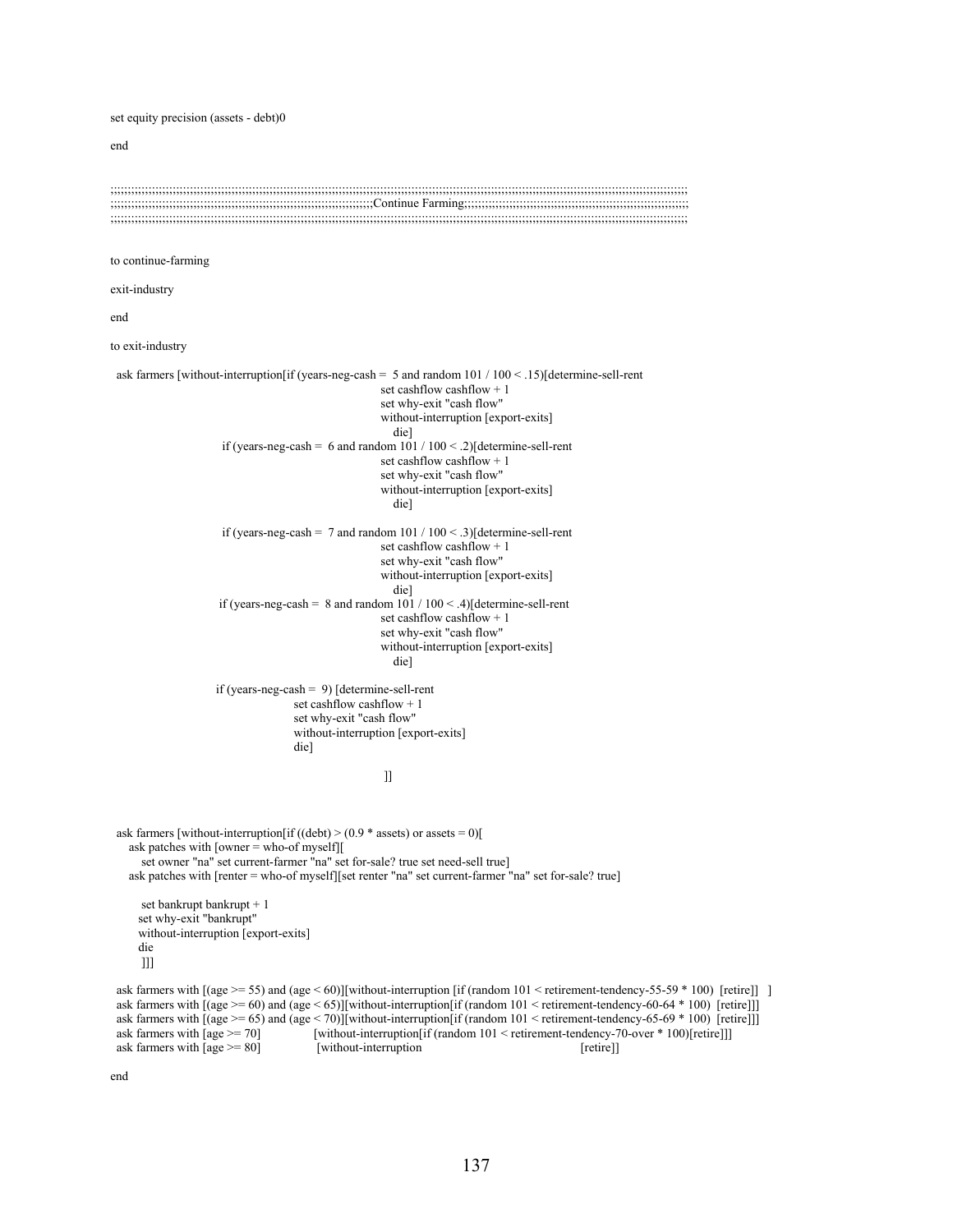to retire

```
 ifelse (random 101 < transfer-prob * 100) [without-interruption [transfer]] 
                       [determine-sell-rent 
                      set oldage oldage + 1
                       set why-exit "retire" 
                       without-interruption [export-exits] 
                       die]
```
end

## to determine-sell-rent

```
ifelse (random 101 \ge sell-prob-retired * 100) [ask patches with [owner = who-of myself]
                                  [set owner "na" set current-farmer "na" set for-sale? true] 
                               ask patches with [renter = who-of myself] 
                                  [set renter "na" set current-farmer "na" 
                                  set for-sale? true]] 
                         [ask patches with [owner = who-of myself]
                                  [set owner "na" set current-farmer "na" set for-rent? true] 
                          ask patches with [renter = who-of myself] 
                                  [set renter "na" set current-farmer "na"
```
set for-sale? true]]

end

to transfer

without-interruption [

let old-equity equity let old-cash cash let old-assets assets

let buy-value precision (min-cash-retire + transfer-rate \* (equity - min-cash-retire))0

```
if (equity - min-cash-retire < 0) [set buy-value precision (assets - cash)0 
                        set cash 0]
```
set cash precision (cash - buy-value)0

let borrow precision (-1 \* cash)0 ifelse (borrow < 0) [set cash precision (-1 \* borrow)0 set borrow 0] [set cash 0]

let payment precision(borrow \* loan-factor-payment-25 )2 set debt-list [] set debt-list fput (list 25 payment (precision (borrow)0)) debt-list set debt-payment payment set debt borrow without-interruption [update-debt]

set-off-farm-inc

without-interruption [set-expected-income]

let full-time-workers item crop-machine-option crop-ft-hired-labour-list let full-time-crop-cost full-time-workers \* full-time-salary let pt-hired-labour-hrs item crop-machine-option crop-pt-hired-labour-list let pt-crop-cost pt-hired-labour-hrs \* total-crop-acres \* pt-labour-cost ;; used to maintain same family living withdrawal ;; Hired labour is deducted when they creat their bid let cow-labour 0

 if (n-cows > 300)[set cow-labour 1] if (n-cows  $> 600$ )[set cow-labour 2] if  $(n$ -cows > 900)[set cow-labour 2] if  $(n$ -cows > 1200)[set cow-labour 4] if (n-cows  $> 1500$ )[set cow-labour 5]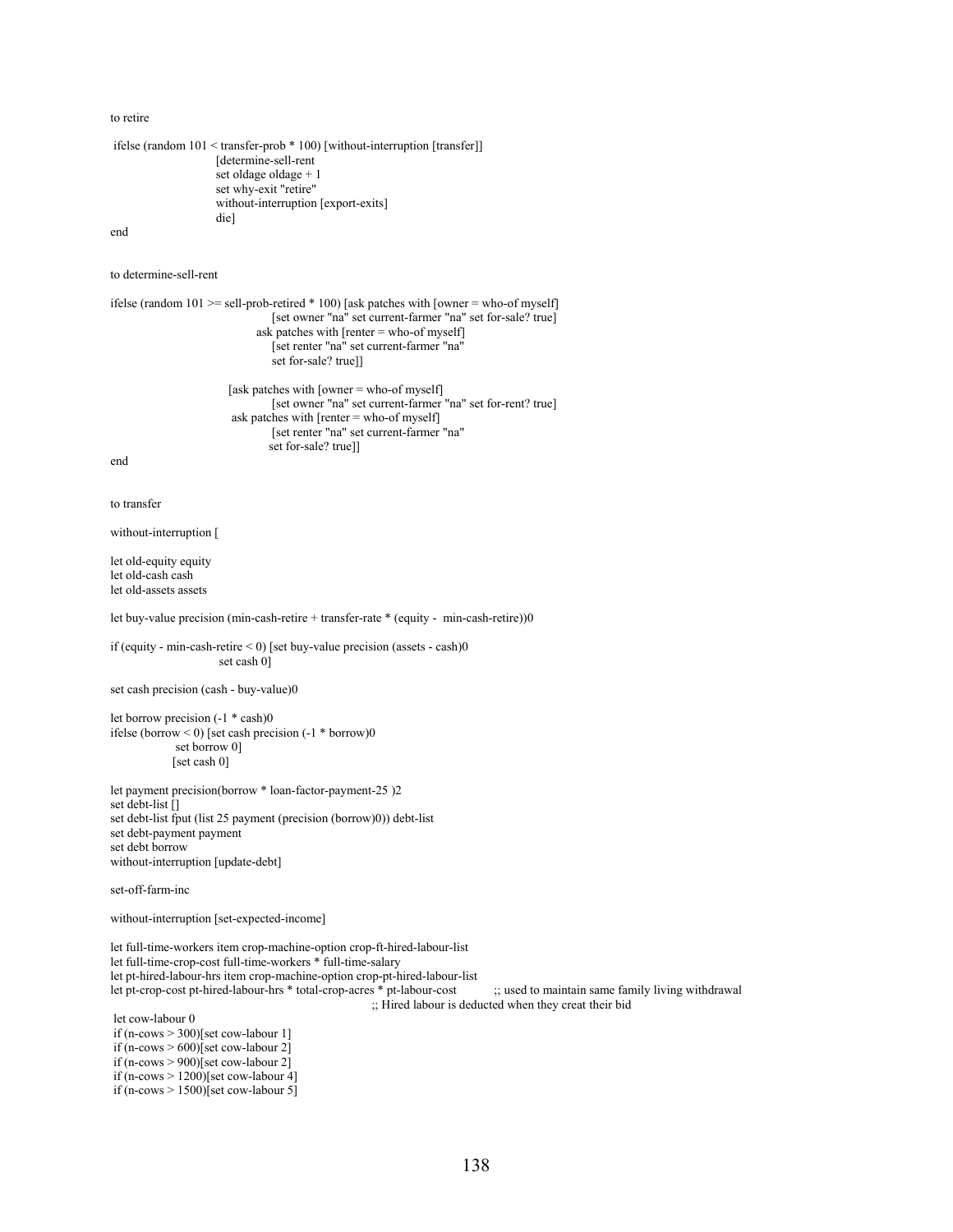let cow-labour-hours cow-labour \* 60 \* 10 let total-cow-hired-labour cow-labour-hours \* pt-labour-cost

let exp-hired-labour pt-crop-cost + full-time-crop-cost + total-cow-hired-labour

```
let exp-net-cf exp-cf - exp-hired-labour
```

```
ifelse (exp-net-cf > debt-payment) [ 
                       set cash precision (cash + random-normal 50000 10000)0
                        balance-sheet 
                        ifelse (debt / assets < .6)[set transfer-value buy-value 
                                         set transfer-borrow borrow 
                                         set age age - 30 
                                        set transfers transfers + 1
                                        set generation generation + 1
                                         without-interruption [export-transfer] 
\sim 100 \sim 100 \sim 100 \sim 100 \sim 100 \sim 100 \sim 100 \sim 100 \sim 100 \sim 100 \sim 100 \sim 100 \sim 100 \sim 100 \sim 100 \sim 100 \sim 100 \sim 100 \sim 100 \sim 100 \sim 100 \sim 100 \sim 100 \sim 100 \sim 
                                         [determine-sell-rent 
                                         set oldage oldage + 1
                                          set why-exit "retire" 
                                          without-interruption [export-exits] 
 die 
 ] 
 ] 
                        [determine-sell-rent 
                        set oldage oldage + 1
                         set why-exit "retire" 
                         without-interruption [export-exits] 
                         die] 
  ] 
end 
to set-off-farm-inc 
if(total-acres-farmed < 640)[set off-farm-employ true] 
if(total-acres-farmed > 640 and total-acres-farmed < 1280)[without-interruption [ifelse (random 101 < off-farm-employment-640-1280 * 100) [set 
off-farm-employ true]
```
 [set off-farm-employ false]]] if(total-acres-farmed > 1280 and total-acres-farmed < 1920)[without-interruption [ifelse (random 101 < off-farm-employment-1280-1920 \* 100) [set off-farm-employ true] [set off-farm-employ false]]] if(total-acres-farmed > 1920 and total-acres-farmed < 3200)[without-interruption [ifelse (random 101 < off-farm-employment-1920-3200 \* 100) [set off-farm-employ true] [set off-farm-employ false]]] if(total-acres-farmed > 3200)[without-interruption [ifelse (random 101 < off-farm-employment-greater-3200 \* 100) [set off-farm-employ true] [set off-farm-employ false]]] if(off-farm-employ = false)[set off-farm-inc 0] if (off-farm-employ = true) [set off-farm-inc random-normal 50943 36493] if (off-farm-inc < 0) [set off-farm-inc 0] ;;;;;;;;;;;;;;;;;;;;;;;;;;;;;;;;;;;;;;;;;;;;;;;;;;;;;;;;;;;;;;;;;;;;;;;;;;;;;;;;;;;;;;;;;;;;;;;;;;;;;;;;;;;;;;;;;;;;;;;;;;;;;;;;;;;;;;;;;;;;;;;;;;;;;;;;;;;;;;;;;;;;;;; ;;;;;;;;;;;;;;;;;;;;;;;;;;;;;;;;;;;;;;;;;;;;;;;;;;;;;;;;;;;;;;;;;;;Expectation Formulation;;;;;;;;;;;;;;;;;;;;;;;;;;;;;;;;;;;;;;;;;;;;;;;;;;;;;;;;;;;;;;;;

;;;;;;;;;;;;;;;;;;;;;;;;;;;;;;;;;;;;;;;;;;;;;;;;;;;;;;;;;;;;;;;;;;;;;;;;;;;;;;;;;;;;;;;;;;;;;;;;;;;;;;;;;;;;;;;;;;;;;;;;;;;;;;;;;;;;;;;;;;;;;;;;;;;;;;;;;;;;;;;;;;;;;;;

;;notes

end

;;the wieghted average of all expectations is the same for all farmers and is later differentiated by a random error term ;;each farmer an error in price expectation that is the same for all prices of crops and different for forage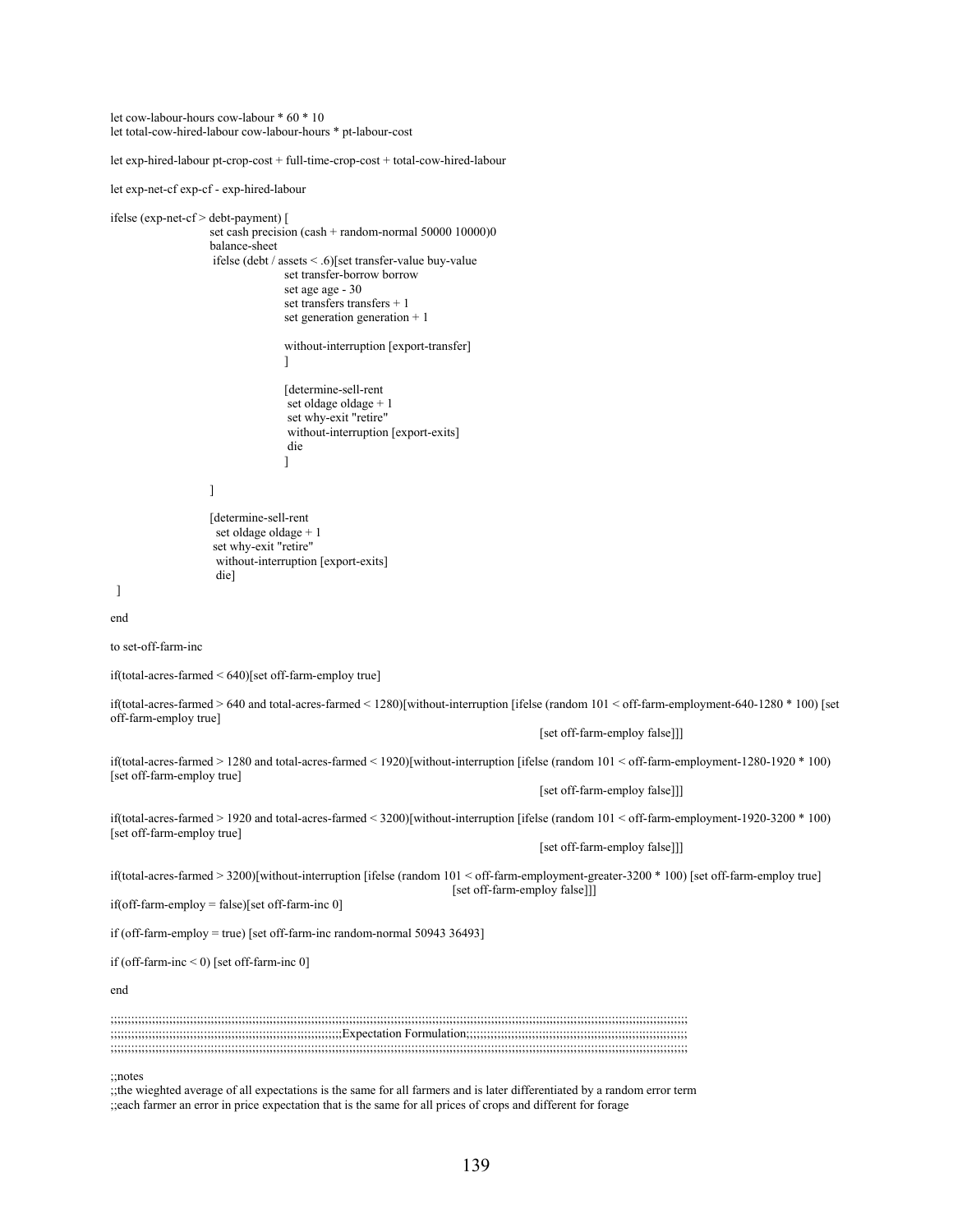to expecation-formulation

set-wieghted-avg set-individual

end

to set-wieghted-avg

if (year > 0)[set last-year-exp-list expected-price-list]

```
let exp-crop-1 precision (5/15 * item (0) last-5-years-price-1 + 4 / 15 * item (1) last-5-years-price-1 + 3 / 15 * item (2) last-5-years-price-1 +
                     2 / 15 * item (3) last-5-years-price-1 + 1 / 15 * item (4) last-5-years-price-1)2
```

```
let exp-crop-2 precision (5 / 15 * item (0) last-5-years-price-2 + 4 / 15 * item (1) last-5-years-price-2 + 3 / 15 * item (2) last-5-years-price-2 + 
                     2 / 15 * item (3) last-5-years-price-2 + 1 / 15 * item (4) last-5-years-price-2)2
```
let exp-crop-3 precision (5 / 15 \* item (0) last-5-years-price-3 + 4 / 15 \* item (1) last-5-years-price-3 + 3 / 15 \* item (2) last-5-years-price-3 +  $2 / 15 *$  item (3) last-5-years-price-3 + 1 / 15 \* item (4) last-5-years-price-3)2

let exp-hay precision (5 / 15 \* item (0) last-5-years-price-hay + 4 / 15 \* item (1) last-5-years-price-hay + 3 / 15 \* item (2) last-5-years-price-hay +  $2 / 15$  \* item (3) last-5-years-price-hay + 1 / 15 \* item (4) last-5-years-price-hay)2

let exp-calf-value precision (5 / 15 \* item (0) last-5-years-price-calf + 4 / 15 \* item (1) last-5-years-price-calf + 3 / 15 \* item (2) last-5-yearsprice-calf +

 $2 / 15$  \* item (3) last-5-years-price-calf + 1 / 15 \* item (4) last-5-years-price-calf)2

set expected-price-list (list (exp-crop-1) (exp-crop-2) (exp-crop-3) (exp-calf-value) (exp-hay))

### end

#### to set-individual

```
ask farmers \lceil without-interruption \lceil let error (1 + (\text{random } 11 - 5) / 100) set price-exp-list expected-price-list 
         set price-exp-list replace-item 0 price-exp-list precision (item 0 price-exp-list * error)2 
         set price-exp-list replace-item 1 price-exp-list precision (item 1 price-exp-list * error)2 
         set price-exp-list replace-item 2 price-exp-list precision (item 2 price-exp-list * error)2 
         set error (1 + (random 11 - 5) / 100)set price-exp-list replace-item 4 price-exp-list precision (item 4 price-exp-list * error)2 ;; market price forage
        set error (1 + (random 11 - 5) / 100)let calf-value precision ((item 3 price-exp-list * error * 495) - vc-cow)2<br>set price-exp-list replace-item 3 price-exp-list calf-value \frac{1}{100}; sets expected value of calf
        set price-exp-list replace-item 3 price-exp-list calf-value
          ]] 
end 
to set-exp-lease-investor
```

| $\therefore$ % change in canola price |
|---------------------------------------|
| $\therefore$ % change in wheat price  |
| $\therefore$ % change in barley price |
|                                       |
| $\therefore$ % change in calf price   |
|                                       |

let e-grain-change  $.3 * e$ -change-1 +  $.4 * e$ -change-2 +  $.3 * e$ -change-3

let wieght-grain (sum values-from patches [tilled-crop] / sum values-from patches [tilled-crop + tilled-hay + hay-hay + sama-np + tilled-pasture + hay-pasture + sama-ip])

let wieght-calf (1 - wieght-grain)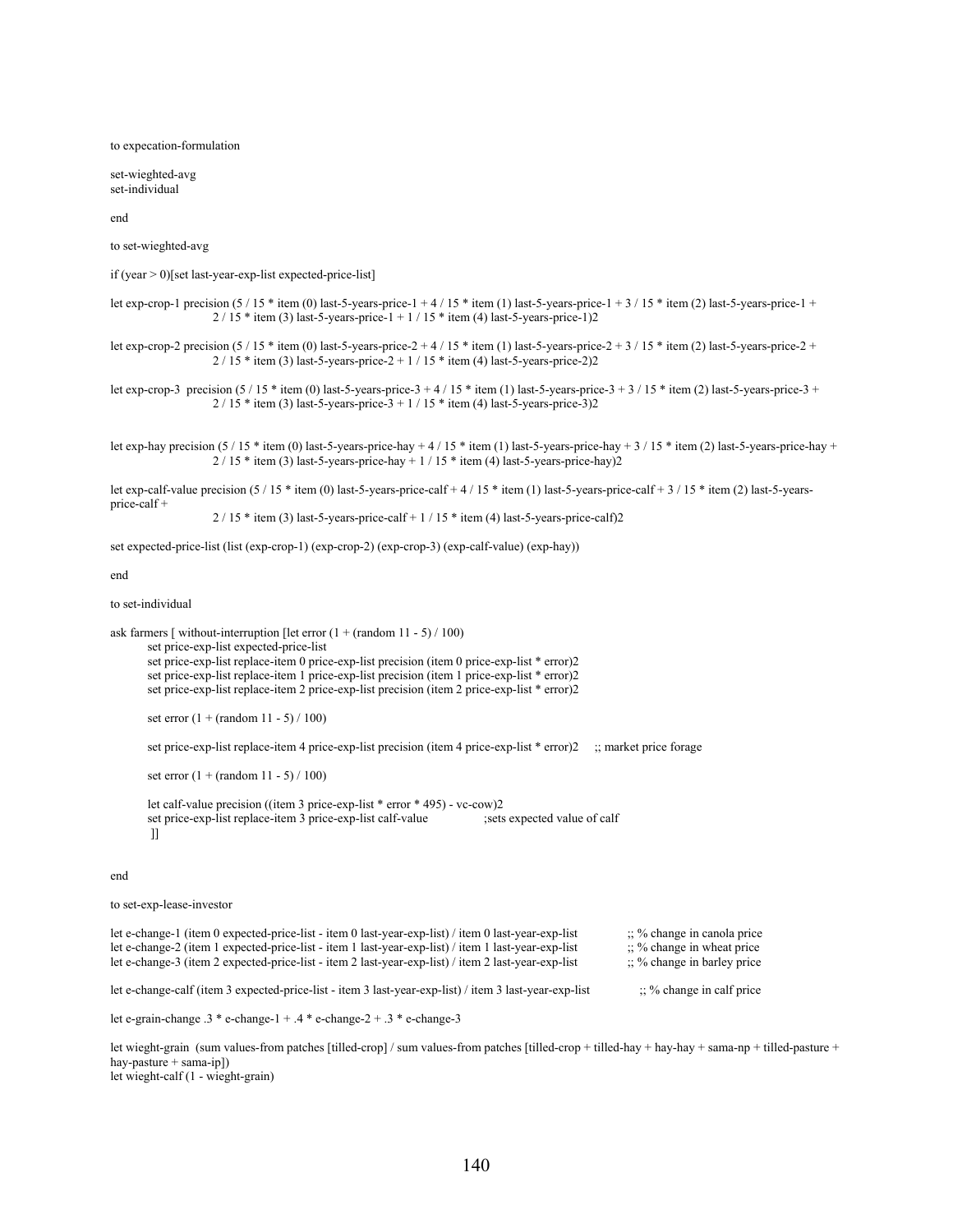set exp-lease lease-rate + wieght-grain \* adjustment-lease-prices \* e-grain-change \* lease-rate + wieght-calf \* adjustment-lease-prices \* echange-calf \* lease-rate

end

```
;;;;;;;;;;;;;;;;;;;;;;;;;;;;;;;;;;;;;;;;;;;;;;;;;;;;;;;;;;;;;;;;;;;;;;;;;;;;;;;;;;;;;;;;;;;;;;;;;;;;;;;;;;;;;;;;;;;;;;;;;;;;;;;;;;;;;;;;;;;;;;;;;;;;;;;;;;;;;;;;;;;;;;; 
;;;;;;;;;;;;;;;;;;;;;;;;;;;;;;;;;;;;;;;;;;;;;;;;;;;;;;;;;;;;;;;;;;;;;;;;;;;Update Leases ;;;;;;;;;;;;;;;;;;;;;;;;;;;;;;;;;;;;;;;;;;;;;;;;;;;;;;;;;;;;;;;;;;;;;; 
;;;;;;;;;;;;;;;;;;;;;;;;;;;;;;;;;;;;;;;;;;;;;;;;;;;;;;;;;;;;;;;;;;;;;;;;;;;;;;;;;;;;;;;;;;;;;;;;;;;;;;;;;;;;;;;;;;;;;;;;;;;;;;;;;;;;;;;;;;;;;;;;;;;;;;;;;;;;;;;;;;;;;;;
```
;;;;need to include fixed costs and opportunity on investment

to update-lease

ask patches with [renter  $== "na"$ ] [set lease-term lease-term + 1

 if (lease-term = 7)[without-interruption[ set for-sale? true let old-farmer current-farmer set current-farmer "na" set renter "na" ask farmer (old-farmer)[adjust-farmer-mcals]]] ]

ask farmers [update-acres]

let all-patches-avg-prod mean values-from patches with [patch-id != "border"] [avg-prod-patch] set avg-lease mean values-from patches with [renter != "na"][lease-payment \* all-patches-avg-prod / avg-prod-patch ]

end

```
;;;;;;;;;;;;;;;;;;;;;;;;;;;;;;;;;;;;;;;;;;;;;;;;;;;;;;;;;;;;;;;;;;;;;;;;;;;;;;;;;;;;;;;;;;;;;;;;;;;;;;;;;;;;;;;;;;;;;;;;;;;;;;;;;;;;;;;;;;;;;;;;;;;;;;;;;;;;;;;;;;;;;;; 
;;;;;;;;;;;;;;;;;;;;;;;;;;;;;;;;;;;;;;;;;;;;;;;;;;;;;;;;;;;;;;;;;;;;;;;;;Land Use;;;;;;;;;;;;;;;;;;;;;;;;;;;;;;;;;;;;;;;;;;;;;;;;;;;;;;;;;;;;;;;;;;;;;;;;;;;;;;;; 
;;;;;;;;;;;;;;;;;;;;;;;;;;;;;;;;;;;;;;;;;;;;;;;;;;;;;;;;;;;;;;;;;;;;;;;;;;;;;;;;;;;;;;;;;;;;;;;;;;;;;;;;;;;;;;;;;;;;;;;;;;;;;;;;;;;;;;;;;;;;;;;;;;;;;;;;;;;;;;;;;;;;;;;
```
to land-use

```
ask patches [set net-income-crop 0 
         set additional-income-grass 0 
         set additional-cow-income 0 
         set came-from-bid false] 
if (year = 0) [adjust-hay]
if (year > 0)[ask patches [set years-in-grass years-in-grass + 1 
                   set break-grass-tilled false 
                  if (years-in-grass = 7 and (tilled-pasture > 0 or tilled-hay > 0)) [set break-grass-tilled true
                                                                 set tilled-crop sama-tilled 
                                                                 set tilled-hay 0 
                                                                 set tilled-pasture 0] 
                  set can-change true 
                 if (renter != "na" and lease-term > 2)
                              [set can-change false] 
           ] ]
```
ask farmers [ifelse (total-crop-acres > 0)[set adjusted-cult-to-hay true][set adjusted-cult-to-hay false] ]

ask farmers  $[if (will-convs = true)$  [without-interruption [adjust-cult-to-grass-cows]] if (will-cows = false) [without-interruption[adjust-cult-to-grass-sell]]]

ask farmers [if any? patches with [current-farmer = who-of myself][without-interruption [ask one-of patches with [current-farmer = who-of myself][adjust-production-mcals]]]]

ask farmers [update-acres]

end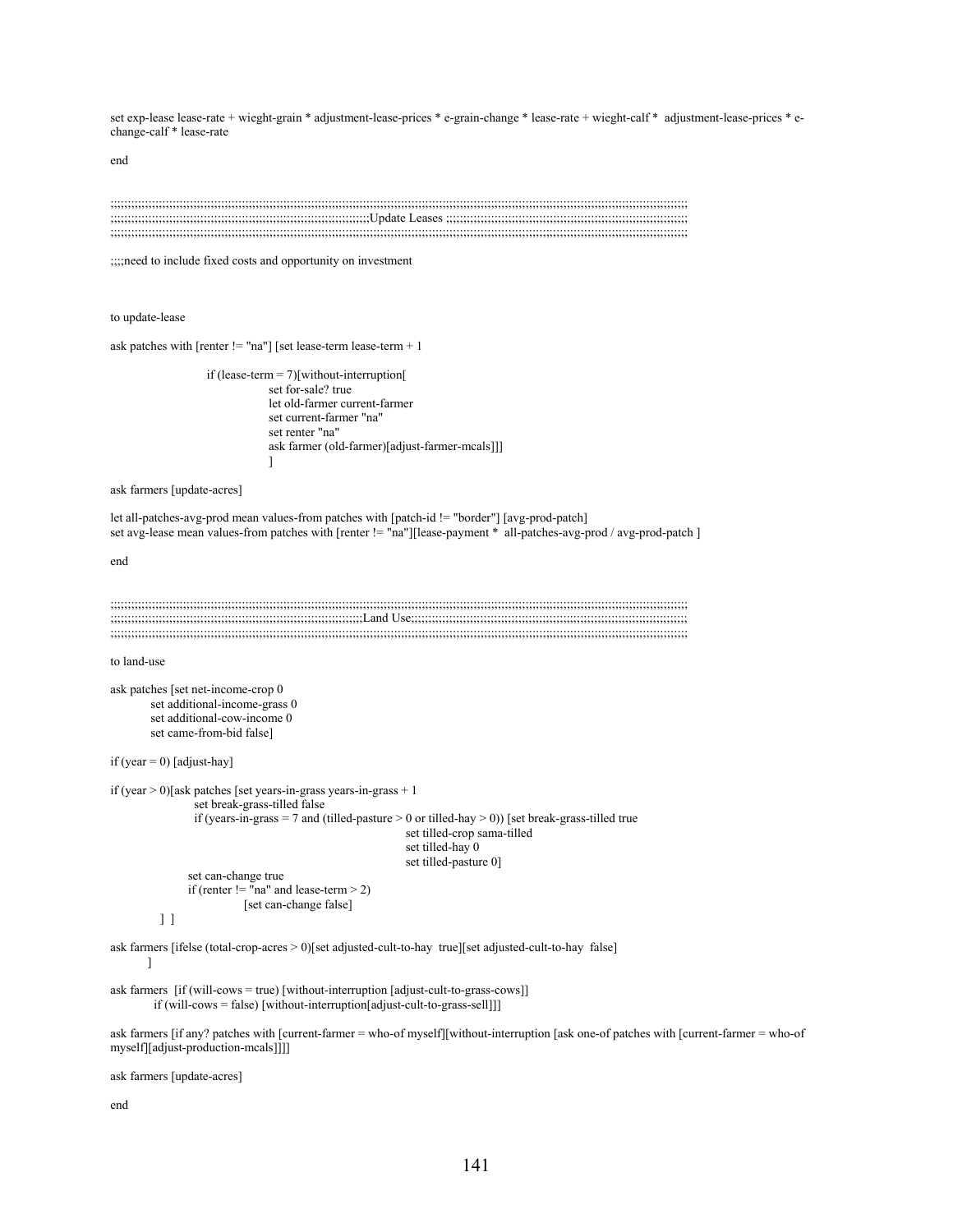to adjust-hay

ask farmers with [will-cows = true][if( cows-hay > cows-pasture-1 and any? patches with [current-farmer = who-of myself and hay-hay > 0 ]) [without-interruption [ask min-one-of patches with [current-farmer = who-of myself and hay-hay > 0 ] [sama-hay-quality] [without-interruption [set-total-mcals-others set came-from-year-1 true switch-hay-land-to-pasture adjust-production-mcals set came-from-year-1 false]]]] if (cows-hay - cows-pasture-1  $> 15$  and any? patches with [current-farmer = who-of myself and hay-hay  $> 0$ ])[ adjust-hay] [1] The contract of the contract of the contract of the contract of the contract of the contract of the contract of the contract of the contract of the contract of the contract of the contract of the contract of the contra end to adjust-cult-to-grass-cows if (adjusted-cult-to-hay = true and any? patches with [current-farmer = who-of myself and tilled-crop > 10 and can-change = true]) [without-interruption [ask min-one-of patches with [current-farmer = who-of myself and tilled-crop > 10 and can-change = true ] [avg-yield-index] [without-interruption [ set-crop-income if (tilled-crop  $> 0$  and value-from farmer (current-farmer) [adjusted-cult-to-hay = true]) [set-cow-income-tilled]]]  $\sim$  100  $\sim$  100  $\sim$  100  $\sim$  100  $\sim$  100  $\sim$  100  $\sim$  100  $\sim$  100  $\sim$  100  $\sim$  100  $\sim$  100  $\sim$  100  $\sim$  100  $\sim$  100  $\sim$  100  $\sim$  100  $\sim$  100  $\sim$  100  $\sim$  100  $\sim$  100  $\sim$  100  $\sim$  100  $\sim$  100  $\sim$  100  $\sim$  adjust-cult-to-grass-cows [1] **[1]** [1] **[1]** [1] **[1]** end to set-crop-income let tonnes-crop-1 value-from farmer (current-farmer) [item 0 crop-mix \* yield-mult] \* canola-yield-index \* e-yield-1 / 44.09 let tonnes-crop-2 value-from farmer (current-farmer) [item 1 crop-mix \* yield-mult] \* wheat-yield-index \* e-yield-2 / 36.74 let tonnes-crop-3 value-from farmer (current-farmer) [item 2 crop-mix \* yield-mult] \* barley-yield-index \* e-yield-3 / 45.93 let tonnes-crop-4 value-from farmer (current-farmer) [item 3 crop-mix \* yield-mult] \* wheat-sf-yield-index \* e-yield-2 / 36.74 let e-crop-inc tonnes-crop-1 \* 44.09 \* value-from farmer (current-farmer) [item 0 price-exp-list] + tonnes-crop-2 \* 36.74 \* value-from farmer (current-farmer) [item 1 price-exp-list] + tonnes-crop-3 \* 45.93 \* value-from farmer (current-farmer) [item 2 price-exp-list] + tonnes-crop-4 \* 36.74 \* value-from farmer (current-farmer) [item 1 price-exp-list] let vc-acre value-from farmer (current-farmer) [item 0 crop-mix] \* (per-acre-vc-1 + value-from farmer (current-farmer) [fuel]) + value-from farmer (current-farmer) [item 1 crop-mix] \* (per-acre-vc-2 + value-from farmer (current-farmer) [fuel]) + value-from farmer (current-farmer) [item 2 crop-mix] \* (per-acre-vc-3 + value-from farmer (current-farmer) [fuel]) + value-from farmer (current-farmer) [item 3 crop-mix] \* (per-acre-vc-4 + value-from farmer (current-farmer) [fuel]) + value-from farmer (current-farmer) [item 4 crop-mix] \* per-acre-vc-sf let vc-tonne tonnes-crop-1 \* per-tonne-vc-1 + tonnes-crop-2 \* per-tonne-vc-2 + tonnes-crop-3 \* per-tonne-vc-3 + tonnes-crop-4 \* per-tonne-vc-4 let bu (tonnes-crop-1 \* 44.09 + tonnes-crop-2 \* 36.74 + tonnes-crop-3 \* 45.93 + tonnes-crop-4 \* 36.74 ) let trans-cost-crop bu \* trans-rate-crop-mile-1 + (distance-to-farm - 1) \* trans-rate-crop-mile let custom 0 if (value-from farmer (current-farmer) [crop-machine-option] = 0 and came-from-bid = false) [set custom custom-crop-cost  $*(1 - value$ -from farmer (current-farmer) [item 4 crop-mix]) ] set net-income-crop precision (e-crop-inc - vc-acre - vc-tonne - trans-cost-crop - custom) 2

end

to set-cow-income-tilled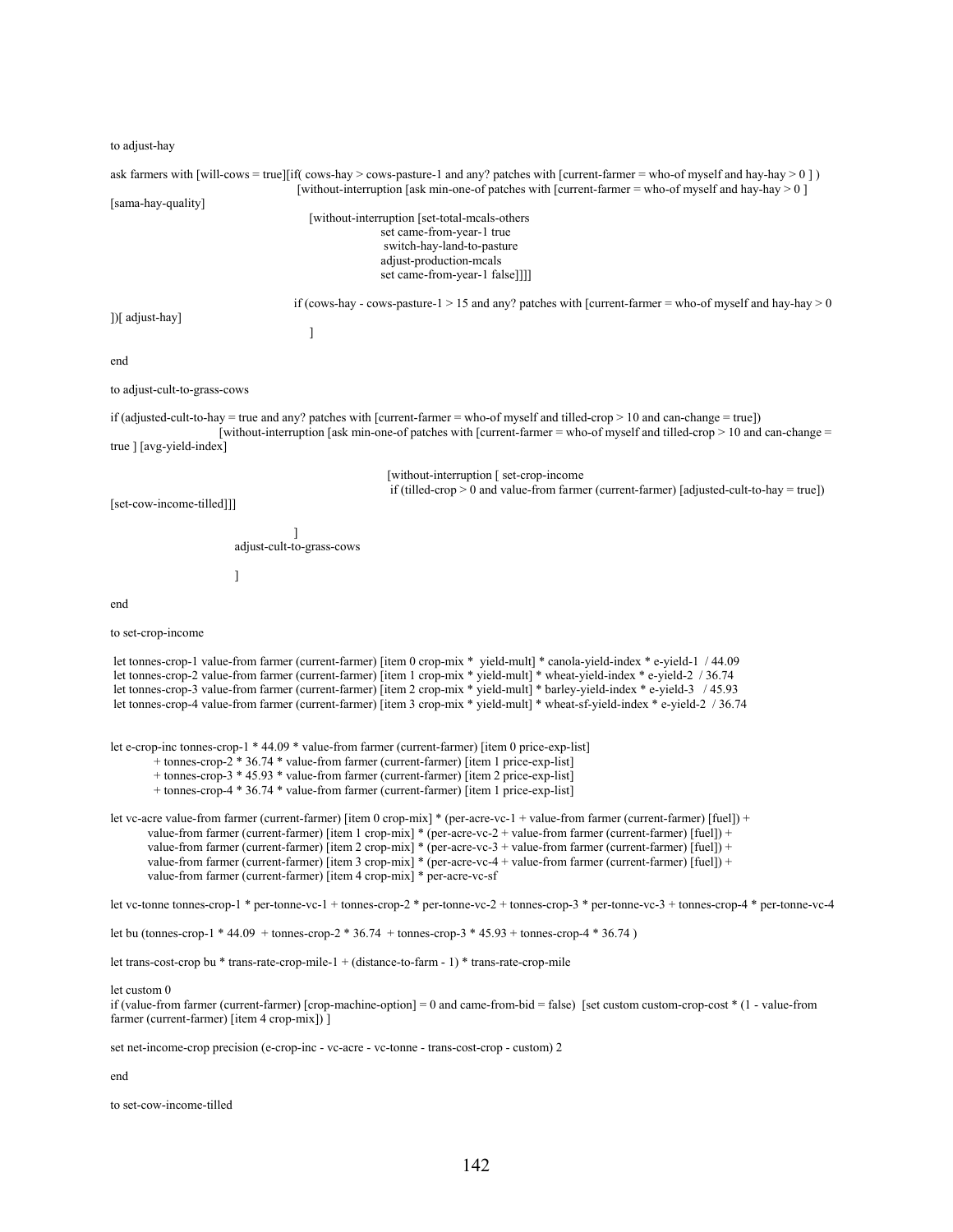adjust-production-mcals set-total-mcals-others if (hay-hay  $> 0$ )[switch-hay-land-to-pasture] set-crop-land set-new-cows-and-income

end

to set-total-mcals-others

let my-farmer value-from farmer (current-farmer)[who] set new-other-mcals-hay precision (sum values-from patches with [current-farmer = my-farmer] [e-hay-prod-mcals] )0 set new-other-mcals-pasture-1 precision (sum values-from patches with [current-farmer = my-farmer][e-pasture-1-prod-mcals])0 set new-other-mcals-pasture-2 precision (sum values-from patches with [current-farmer = my-farmer] [e-pasture-2-prod-mcals])0

end

to switch-hay-land-to-pasture

let e-tilled-hay-mcals e-tilled-forage-yield-1 \* mcals-ton-hay \* tilled-crop let e-tilled-pasture-2-mcals e-tilled-forage-yield-2 \* mcals-ton-ip \* tilled-crop

if (came-from-year-1 = true)[set e-tilled-hay-mcals 0 set e-tilled-pasture-2-mcals 0]

let new-pasture-2-mcals 0 let new-hay-mcals 0

set new-hay-hay 0

set new-other-mcals-pasture-2 precision (new-other-mcals-pasture-2 + e-tilled-pasture-2-mcals)0 ;; total mcals of each with all tilled in hay set new-other-mcals-hay precision (new-other-mcals-hay + e-tilled-hay-mcals) $\dot{0}$ 

let hay-hay-mcals precision (e-hay-forage-yield-1 \* mcals-ton-hay \* hay-hay)0

set new-other-mcals-hay precision (new-other-mcals-hay - hay-hay-mcals )0

;;sets the total mcals of all other plots for hay without the hay land in

question delay-p1

let actual-other-mcals-pasture-2 new-other-mcals-pasture-2 + proportion-of-p1-delayed \* new-other-mcals-pasture-1 \* (1 - loss-delayed-graze)  $\therefore$ ; sets how much of the pasture 1 needs to be delayed therefore setting p1 and p2

let actual-other-mcals-pasture-1 (1 - proportion-of-p1-delayed) \* new-other-mcals-pasture-1

set new-hay-acres-pasture-1 precision ((new-other-mcals-hay \* stocking-pasture-1-needed - actual-other-mcals-pasture-1 \* hay-needed + hay-hay \* e-hay-forage-yield-1 \* mcals-ton-hay \* stocking-pasture-1-needed) /

(e-hay-forage-yield-1 \* mcals-ton-ip \* hay-needed + e-hay-forage-yield-1 \* mcals-ton-hay \* stocking-pasture-1-needed)) 0

if (new-hay-acres-pasture-1 > hay-hay) [set new-hay-acres-pasture-1 hay-hay] if (new-hay-acres-pasture- $1 < 0$ ) [set new-hay-acres-pasture-1 0]

set new-hay-hay hay-hay - new-hay-acres-pasture-1

if (came-from-year-1 = true)[set hay-hay new-hay-hay set hay-pasture sama-hay - hay-hay

]

ifelse (came-from-year-1 != true)[set new-other-mcals-pasture-1 precision (new-other-mcals-pasture-1 + new-hay-acres-pasture-1 \* e-hay-forageyield-1 \* mcals-ton-ip)0

set new-other-mcals-pasture-2 precision (new-other-mcals-pasture-2 )0

 set new-other-mcals-hay precision (new-other-mcals-hay + new-hay-hay \* e-hay-forage-yield-1 \* mcals-ton-hay - hay-haymcals - e-tilled-hay-mcals )0]

 [set new-other-mcals-pasture-1 precision (new-other-mcals-pasture-1 + hay-pasture \* e-hay-forage-yield-1 \* mcals-ton-ip)0 set new-other-mcals-pasture-2 precision (new-other-mcals-pasture-2 + hay-pasture \* e-hay-forage-yield-2 \* mcals-ton-ip + hay-hay \* e-hay-forage-yield-2 \* mcals-ton-ip)0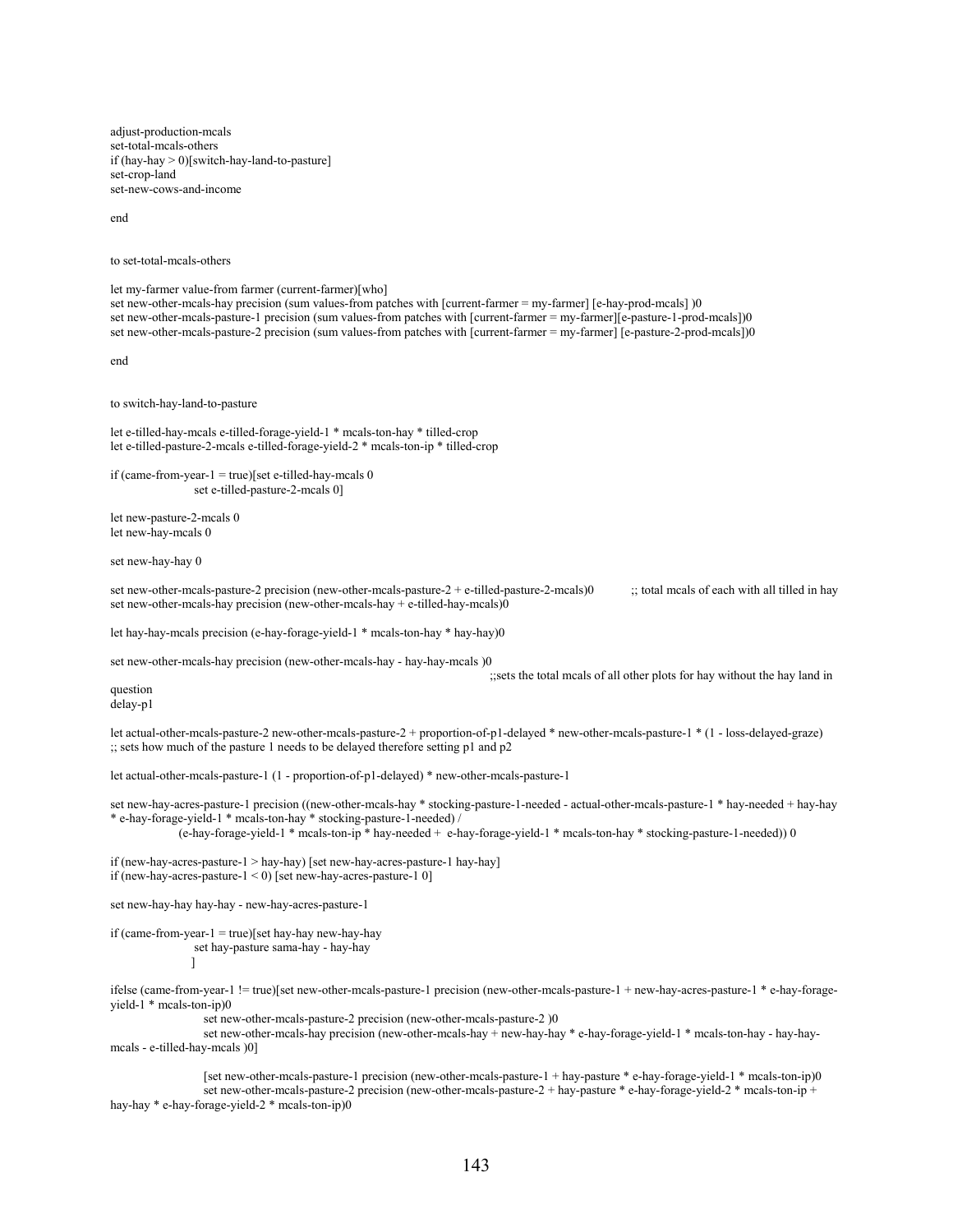set new-other-mcals-hay precision (new-other-mcals-hay + hay-hay \* e-hay-forage-yield-1 \* mcals-ton-hay )0]

end

to delay-p1

set proportion-of-p1-delayed 0

if (new-other-mcals-pasture- $1 > 0$ )

 [set proportion-of-p1-delayed ((new-other-mcals-pasture-1 \* stocking-pasture-2-needed - new-other-mcals-pasture-2 \* stocking-pasture-1 needed) /

 (new-other-mcals-pasture-1 \* stocking-pasture-2-needed + (1 - loss-delayed-graze) \* new-other-mcals-pasture-1 \* stocking-pasture-1-needed))]

if (proportion-of-p1-delayed < 0)[set proportion-of-p1-delayed 0]

end

to set-crop-land delay-p1

let actual-other-mcals-pasture-2 new-other-mcals-pasture-2 + proportion-of-p1-delayed \* new-other-mcals-pasture-1 \* (1 - loss-delayed-graze) ;; sets how much of the pasture 1 needs to be delayed therefore setting p1 and p2

let actual-other-mcals-pasture-1 (1 - proportion-of-p1-delayed) \* new-other-mcals-pasture-1

set new-tilled-acres-pasture-1 precision ((new-other-mcals-hay \* stocking-pasture-1-needed - actual-other-mcals-pasture-1 \* hay-needed + tilledcrop \* e-tilled-forage-yield-1 \* mcals-ton-hay \* stocking-pasture-1-needed) /

(e-tilled-forage-yield-1 \* mcals-ton-ip \* hay-needed + e-tilled-forage-yield-1 \* mcals-ton-hay \* stocking-pasture-1-needed)) 0

if (new-tilled-acres-pasture-1 > tilled-crop) [set new-tilled-acres-pasture-1 tilled-crop] if (new-tilled-acres-pasture-1 < 0) [set new-tilled-acres-pasture-1 0] set new-tilled-hay tilled-crop - new-tilled-acres-pasture-1

set new-other-mcals-pasture-1 precision (new-other-mcals-pasture-1 + new-tilled-acres-pasture-1 \* e-tilled-forage-yield-1 \* mcals-ton-ip)0 set new-other-mcals-pasture-2 precision (new-other-mcals-pasture-2 + (new-tilled-acres-pasture-1 + new-tilled-hay) \* e-tilled-forage-yield-2 \* mcals-ton-ip)0

set new-other-mcals-hay precision (new-other-mcals-hay + new-tilled-hay \* e-tilled-forage-yield-1 \* mcals-ton-hay)0

delay-p1

adjust-extra-hay

end

to adjust-extra-hay

let actual-other-mcals-pasture-2 new-other-mcals-pasture-2 + proportion-of-p1-delayed \* new-other-mcals-pasture-1 \* (1 - loss-delayed-graze) ;; sets how much of the pasture 1 needs to be delayed therefore setting p1 and p2

let actual-other-mcals-pasture-1 (1 - proportion-of-p1-delayed) \* new-other-mcals-pasture-1

set new-cows-pasture-1 int (actual-other-mcals-pasture-1 / stocking-pasture-1-needed) set new-cows-pasture-2 int (actual-other-mcals-pasture-2 / stocking-pasture-2-needed) set new-cows-hay int (new-other-mcals-hay / hay-needed)

if (abs (new-cows-pasture-1 - new-cows-hay) > 5 and new-tilled-hay > 0 and new-tilled-hay < tilled-crop) ;; only makes the adjustment if the difference between cows is greater than 10

 [let extra-mcals-hay (new-cows-hay - new-cows-pasture-1) \* hay-needed let extra-acres-hay precision (extra-mcals-hay / (e-tilled-forage-yield-1 \* mcals-ton-hay))0

let actual-hay-mcals new-other-mcals-hay - extra-acres-hay \* e-tilled-forage-yield-1 \* mcals-ton-hay

 let extra-tilled-acres-pasture-1 precision ((actual-hay-mcals \* stocking-pasture-1-needed - actual-other-mcals-pasture-1 \* hay-needed + extra-acres-hay \* e-tilled-forage-yield-1 \* mcals-ton-hay \* stocking-pasture-1-needed) /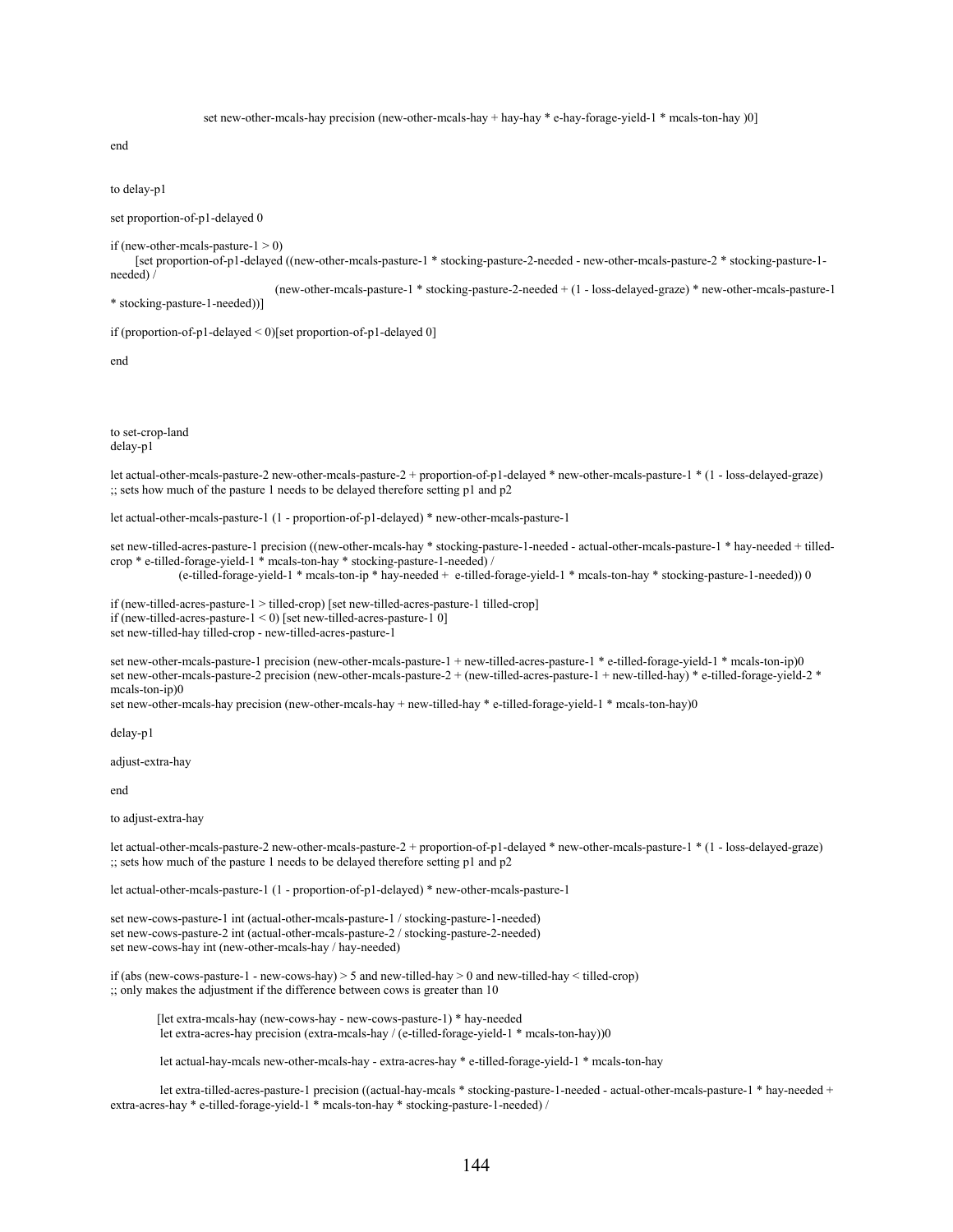(e-tilled-forage-yield-1 \* mcals-ton-ip \* hay-needed + e-tilled-forage-yield-1 \* mcals-ton-hay \* stocking-pasture-1-needed))

let previous-pasture new-tilled-acres-pasture-1

set new-tilled-acres-pasture-1 new-tilled-acres-pasture-1 + extra-tilled-acres-pasture-1

let changed-pasture extra-tilled-acres-pasture-1

 if (new-tilled-acres-pasture-1 > tilled-crop) [set changed-pasture tilled-crop - previous-pasture set new-tilled-acres-pasture-1 tilled-crop]

 if (new-tilled-acres-pasture-1 < 0) [set changed-pasture previous-pasture \* -1 set new-tilled-acres-pasture-1 0]

set new-tilled-hay tilled-crop - new-tilled-acres-pasture-1

set new-other-mcals-pasture-1 precision (new-other-mcals-pasture-1 + changed-pasture \* e-tilled-forage-yield-1 \* mcals-ton-ip)0

set new-other-mcals-hay precision (new-other-mcals-hay - (changed-pasture) \* e-tilled-forage-yield-1 \* mcals-ton-hay)0

delay-p1

 $\mathbf{1}$ 

adjust-extra-hay

end

to set-new-cows-and-income

let market-value-hay value-from farmer (current-farmer) [item 4 price-exp-list] let new-cows new-cows-pasture-1 let new-cows-hay-after new-cows-hay

ask farmer (current-farmer) [set cows-pasture-1-after new-cows set cows-hay-after new-cows-hay-after ] set-change-in-hay-buy

let additional-cows new-cows - value-from farmer (current-farmer) [e-n-cows]

set additional-cow-income precision (additional-cows \* value-from farmer (current-farmer) [item 3 price-exp-list]) 2

let new-hay-ton new-other-mcals-hay / mcals-ton-hay

let total-new-hay-acres new-tilled-hay + new-hay-hay - hay-hay

let new-vc-hay total-new-hay-acres \* cost-hay-acre + new-hay-ton \* cost-hay-ton

let e-hay-trans-cost new-hay-ton \* trans-rate-hay-mile-1 + trans-rate-ton-hay-mile \* (distance-to-farm - 1)\* new-hay-ton

set additional-income-grass precision( (additional-cow-income + net-hay-inc - new-vc-hay - e-hay-trans-cost ) )2

```
if (came-from-bid = false)[let pv-annual-income additional-income-grass *(1 - (1 +discount-rate)( -1 *(forage-years - 1))) / discount-rate ;;
present value of annual net income have income all years except 1 
                  let pv-seed seed-grass-cost * tilled-crop 
                 let pv-break break-grass-cost * tilled-crop * (1 + discount-rate)\land (-1 \cdot (6 \cdot 1 \cdot 1)) ;; starts at time 0 not 1
                  let pv-forage pv-annual-income - pv-seed - pv-break
```
let annualized-income pv-forage \* discount-rate /  $(1 - (1 +$  discount-rate $)$   $(-1 \cdot$  (forage-years)))<br>set annualized-income annualized-income \*  $(1 +$  discount-rate $)$   $(-1)$   $\therefore$  discounts to time 0

set annualized-income annualized-income  $*(1 +$  discount-rate) $\wedge$  (-1)

set additional-income-grass annualized-income]

if (came-from-bid = true)[let additional-inc-tilled-forage additional-income-grass - income-pasture-hay-land-bid let pv-annual-income additional-inc-tilled-forage \* (1 - (1 + discount-rate)^ (-1 \* (forage-years - 1))) / discount-rate ;; present value of annual net income have income all years except 1 let pv-seed seed-grass-cost \* tilled-crop

let pv-break break-grass-cost \* tilled-crop \* (1 + discount-rate)^ (-1 \* (forage-years - 1))

let pv-forage pv-annual-income - pv-seed - pv-break

let annualized-income pv-forage \* discount-rate /  $(1 - (1 + discount-rate)^( -1 * (forage-years)))$ 

set annualized-income annualized-income \*  $(1 +$  discount-rate) $\land$  (-1) ;; discounts to time 0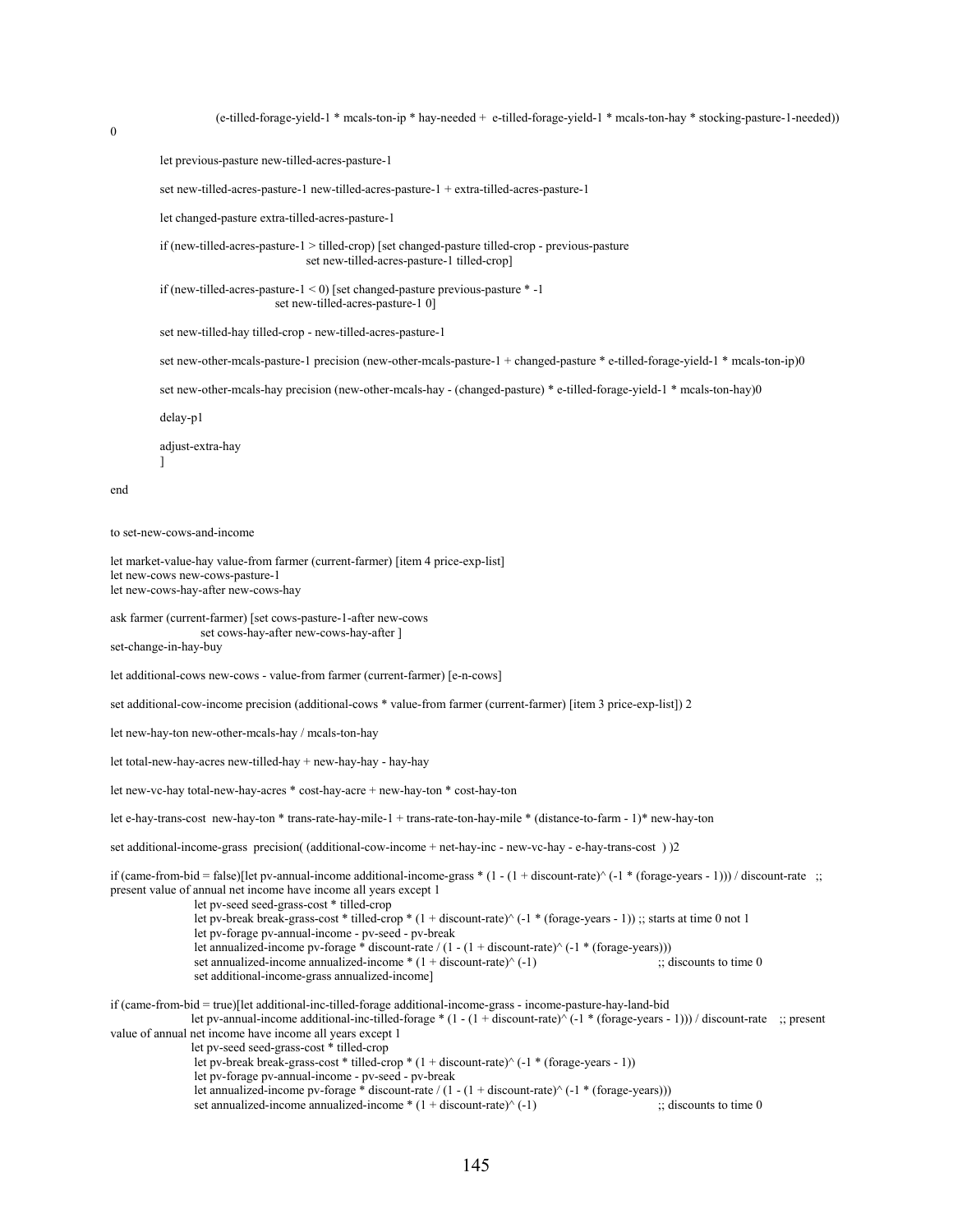set additional-income-grass annualized-income]

```
if (came-from-bid = false)[set additional-income-grass precision(additional-income-grass / tilled-crop )2
```

```
 ifelse (additional-income-grass > net-income-crop) [ 
                              set tilled-hay new-tilled-hay 
                              set tilled-pasture tilled-crop - new-tilled-hay 
                               set tilled-crop 0 
                               set hay-hay new-hay-hay 
                               set hay-pasture sama-hay - hay-hay 
                              adjust-production-mcals 
                               set years-in-grass 1 
 ] 
                              [set tilled-hay 0 
                               set tilled-pasture 0 
                              set tilled-crop sama-tilled 
                              ask farmer (current-farmer) [set adjusted-cult-to-hay false] 
 ] 
[1] [1] [1] [1] [1] [1] [1] [1]
```
if (came-from-bid = true)[let adjusted-crop-income net-income-crop \* tilled-crop + income-pasture-hay-land-bid ;adjusts crop income to include the value of pasture and hay

ifelse (additional-income-grass > adjusted-crop-income) [set e-cows-if-patch-bought new-cows-pasture-1

 set crop-acres-bid 0 [set crop-acres-bid tilled-crop]

. . . . . . . . . . . . 1

end

to adjust-production-mcals

set-patch-mcals ask farmer (current-farmer) [without-interruption [adjust-farmer-mcals]]

 $\mathbb{R}^n$  , the contract of  $\mathbb{R}^n$  , the contract of  $\mathbb{R}^n$ 

end

to set-patch-mcals

set e-hay-prod-mcals hay-hay \* e-hay-forage-yield-1 \* mcals-ton-hay + tilled-hay \* e-tilled-forage-yield-1 \* mcals-ton-hay

let e-pasture-2-from-hay hay-hay \* e-hay-forage-yield-2 \* mcals-ton-ip + tilled-hay \* e-tilled-forage-yield-2 \* mcals-ton-ip

```
let e-np-prod-1 precision (e-np-yield-1 * sama-np * mcals-ton-np)2 
let e-np-prod-2 precision (e-np-yield-2 * sama-np * mcals-ton-np)2 
let e-ip-prod-1 precision (e-ip-yield-1 * sama-ip * mcals-ton-ip)2
let e-ip-prod-2 precision (e-ip-yield-2 * sama-ip * mcals-ton-ip)2
```

```
let e-hay-pasture-1 hay-pasture * e-hay-forage-yield-1 * mcals-ton-ip 
let e-hay-pasture-2 hay-pasture * e-hay-forage-yield-2 * mcals-ton-ip
```

```
let e-tilled-pasture-1 tilled-pasture * e-tilled-forage-yield-1 * mcals-ton-ip 
let e-tilled-pasture-2 tilled-pasture * e-tilled-forage-yield-2 * mcals-ton-ip
```
set e-pasture-1-prod-mcals e-ip-prod-1 + e-np-prod-1 + e-hay-pasture-1 + e-tilled-pasture-1 set e-pasture-2-prod-mcals e-ip-prod-2 + e-np-prod-2 + e-pasture-2-from-hay + e-hay-pasture-2 + e-tilled-pasture-2

end

to adjust-farmer-mcals

set e-total-pasture-1-mcals sum values-from patches with [current-farmer = who-of myself][e-pasture-1-prod-mcals] set e-total-pasture-2-mcals sum values-from patches with [current-farmer = who-of myself][e-pasture-2-prod-mcals] set e-total-hay-mcals sum values-from patches with [current-farmer = who-of myself][e-hay-prod-mcals]

set proportion-of-p1-delayed 0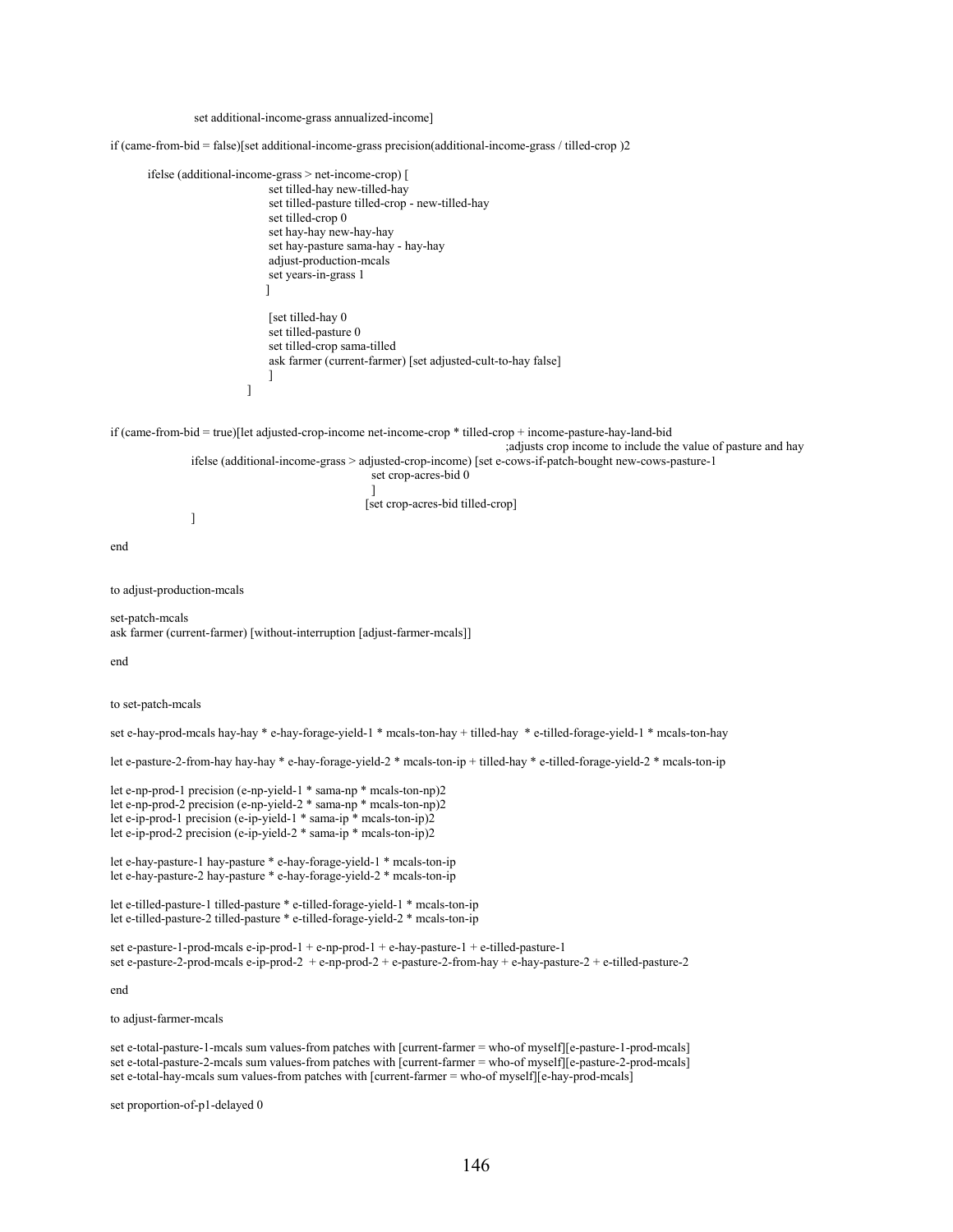if (e-total-pasture-1-mcals  $> 0$ ) [set proportion-of-p1-delayed ((e-total-pasture-1-mcals \* stocking-pasture-2-needed - e-total-pasture-2-mcals \* stocking-pasture-1-needed) / (e-total-pasture-1-mcals \* stocking-pasture-2-needed + (1 - loss-delayed-graze) \* e-total-pasture-1-mcals \* stocking-pasture-1 needed))]

if (proportion-of-p1-delayed < 0)[set proportion-of-p1-delayed 0]

let actual-e-total-pasture-2-mcals e-total-pasture-2-mcals + proportion-of-p1-delayed \* e-total-pasture-1-mcals \* (1 - loss-delayed-graze)

let actual-e-total-pasture-1-mcals (1 - proportion-of-p1-delayed) \* e-total-pasture-1-mcals

```
ifelse (will-cows = true)[set cows-pasture-1 int ( actual-e-total-pasture-1-mcals / stocking-pasture-1-needed) 
                 set cows-pasture-2 int (actual-e-total-pasture-2-mcals / stocking-pasture-2-needed) 
                 set cows-hay int (e-total-hay-mcals / hay-needed ) 
                 let cows-list (list cows-pasture-1 cows-pasture-2) 
                 set e-n-cows min cows-list 
                  set e-hay-bought (e-n-cows - cows-hay) * hay-needed / mcals-ton-hay 
                  ifelse (e-hay-bought < 0) [set e-hay-sold -1 * e-hay-bought 
                                   set e-hay-bought 0] 
                                  [set e-hay-sold 0] ]
                  [set e-hay-sold e-total-hay-mcals / mcals-ton-hay
```
set e-n-cows 0]

end

#### to adjust-cult-to-grass-sell

```
if (adjusted-cult-to-hay = true and any? patches with [current-farmer = who-of myself and tilled-crop > 0 and can-change = true ])
                        [without-interruption [ask min-one-of patches with [current-farmer = who-of myself and tilled-crop > 0 and can-change = 
true] [avg-yield-index] 
                          [set-crop-income 
                          set-hay-sell-income 
                          ]] 
                           adjust-cult-to-grass-sell 
[alian alian alian alian alian alian alian alian alian alian alian alian alian alian alian alian alian alian alian alian alian alian alian alian alian alian alian alian alian alian alian alian alian alian alian alian ali
end 
to set-hay-sell-income 
set hay-income-sell precision (e-tilled-forage-yield-1 * (value-from farmer (current-farmer) [item 4 price-exp-list] - transaction-fee-hay) - cost-
hay-acre - e-tilled-forage-yield-1 * cost-hay-ton ) 2 ;; there is no transportation fee because it is sold from the field
let pv-annual-income hay-income-sell * (1 - (1 + discount-rate)^{\wedge} (-1 * (for age-years - 1))) / discount-rate * (1 + discount-rate)^{\wedge} (-1) ;; present value of annual net income have income all years except 1 
let pv-seed seed-grass-cost 
let pv-break break-grass-cost * (1 + discount-rate)^ (-1 * (forage-years - 1)) ;; starts at time 0 not 1
let pv-forage pv-annual-income - pv-seed - pv-break 
let annualized-income pv-forage * discount-rate / (1 - (1 + discount-rate)\land (-1 * (forage-years)))
set annualized-income annualized-income * (1 + discount-rate)\land (-1) ;; discounts to time 0
set hay-income-sell annualized-income
```
 $if (no-cows-no-hay = true and came-from-bid = false)$  [ifelse(net-income-crop > 0)[ask farmer (current-farmer) [set adjusted-cult-to-hay false] set tilled-crop sama-tilled set hay-hay sama-hay set hay-pasture sama-hay - hay-hay set tilled-hay 0 set tilled-pasture 0] [ifelse (hay-income-sell > net-income-crop) [set tilled-hay sama-tilled

> set tilled-crop 0 set hay-hay sama-hay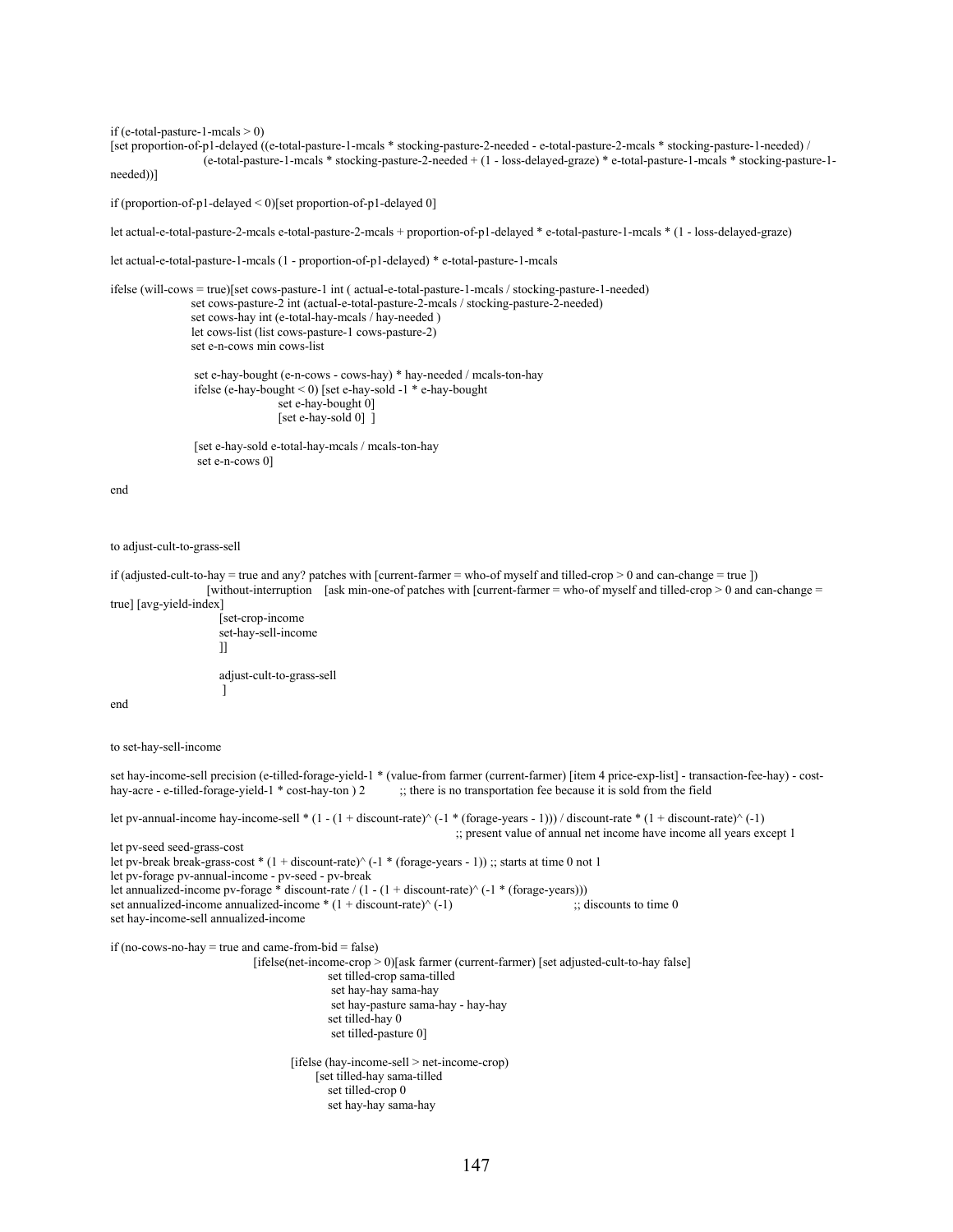```
 set hay-pasture sama-hay - hay-hay 
                                                                                      set years-in-grass 1 
\sim 100 \sim 100 \sim 100 \sim 100 \sim 100 \sim 100 \sim 100 \sim 100 \sim 100 \sim 100 \sim 100 \sim 100 \sim 100 \sim 100 \sim 100 \sim 100 \sim 100 \sim 100 \sim 100 \sim 100 \sim 100 \sim 100 \sim 100 \sim 100 \sim 
                                                                                    [ask farmer (current-farmer) [set adjusted-cult-to-hay false]
                                                                                      set tilled-crop sama-tilled 
                                                                                       set hay-hay sama-hay 
                                                                                       set hay-pasture sama-hay - hay-hay 
                                                                                      set tilled-hay 0 
                                                                                       set tilled-pasture 0]] 
[alian alian alian alian alian alian alian alian alian alian alian alian alian alian alian alian alian alian alian alian alian alian alian alian alian alian alian alian alian alian alian alian alian alian alian alian ali
if (no-cows-no-hay = false and came-from-bid = false)[ifelse (hay-income-sell > net-income-crop)[set tilled-hay sama-tilled 
                                                                                      set tilled-crop 0 
                                                                                      set hay-hay sama-hay 
                                                                                      set hay-pasture sama-hay - hay-hay 
                                                                                      set years-in-grass 1 
[1] The contract of the contract of the contract of the contract of the contract of the contract of the contract of the contract of the contract of the contract of the contract of the contract of the contract of the contra
                                                                                     [ask farmer (current-farmer) [set adjusted-cult-to-hay false] 
                                                                                      set tilled-crop sama-tilled 
                                                                                       set hay-hay sama-hay 
                                                                                        set hay-pasture sama-hay - hay-hay 
                                                                                      set tilled-hay 0 
                                                                                        set tilled-pasture 0] 
\sim 100 \sim 100 \sim 100 \sim 100 \sim 100 \sim 100 \sim 100 \sim 100 \sim 100 \sim 100 \sim 100 \sim 100 \sim 100 \sim 100 \sim 100 \sim 100 \sim 100 \sim 100 \sim 100 \sim 100 \sim 100 \sim 100 \sim 100 \sim 100 \sim 
end
```
to adjust-production-mcals-before

```
adjust-patch-mcals-before 
ask farmer (current-farmer) [adjust-farmer-mcals-before] 
adjust-hay-before
```
end

;;this will set the stuff before a change is made ;; only needed for bid stuff

to adjust-patch-mcals-before

set e-hay-prod-mcals hay-hay \* e-hay-forage-yield-1 \* mcals-ton-hay + tilled-hay \* e-tilled-forage-yield-1 \* mcals-ton-hay

let e-pasture-2-from-hay hay-hay \* e-hay-forage-yield-2 \* mcals-ton-ip + tilled-hay \* e-tilled-forage-yield-2 \* mcals-ton-ip

```
let e-np-prod-1 precision (e-np-yield-1 * sama-np * mcals-ton-np)2 
let e-np-prod-2 precision (e-np-yield-2 * sama-np * mcals-ton-np)2 
let e-ip-prod-1 precision (e-ip-yield-1 * sama-ip * mcals-ton-ip)2 
let e-ip-prod-2 precision (e-ip-yield-2 * sama-ip * mcals-ton-ip)2
```

```
let e-hay-pasture-1 hay-pasture * e-hay-forage-yield-1 * mcals-ton-ip 
let e-hay-pasture-2 hay-pasture * e-hay-forage-yield-2 * mcals-ton-ip
```

```
let e-tilled-pasture-1 tilled-pasture * e-tilled-forage-yield-1 * mcals-ton-ip 
let e-tilled-pasture-2 tilled-pasture * e-tilled-forage-yield-2 * mcals-ton-ip
```

```
set e-pasture-1-prod-mcals e-ip-prod-1 + e-np-prod-1 + e-hay-pasture-1 + e-tilled-pasture-1 
set e-pasture-2-prod-mcals e-ip-prod-2 + e-np-prod-2 + e-pasture-2-from-hay + e-hay-pasture-2 + e-tilled-pasture-2
```
end

to adjust-farmer-mcals-before

let additional-cows 0 let cow-pasture-after-1 0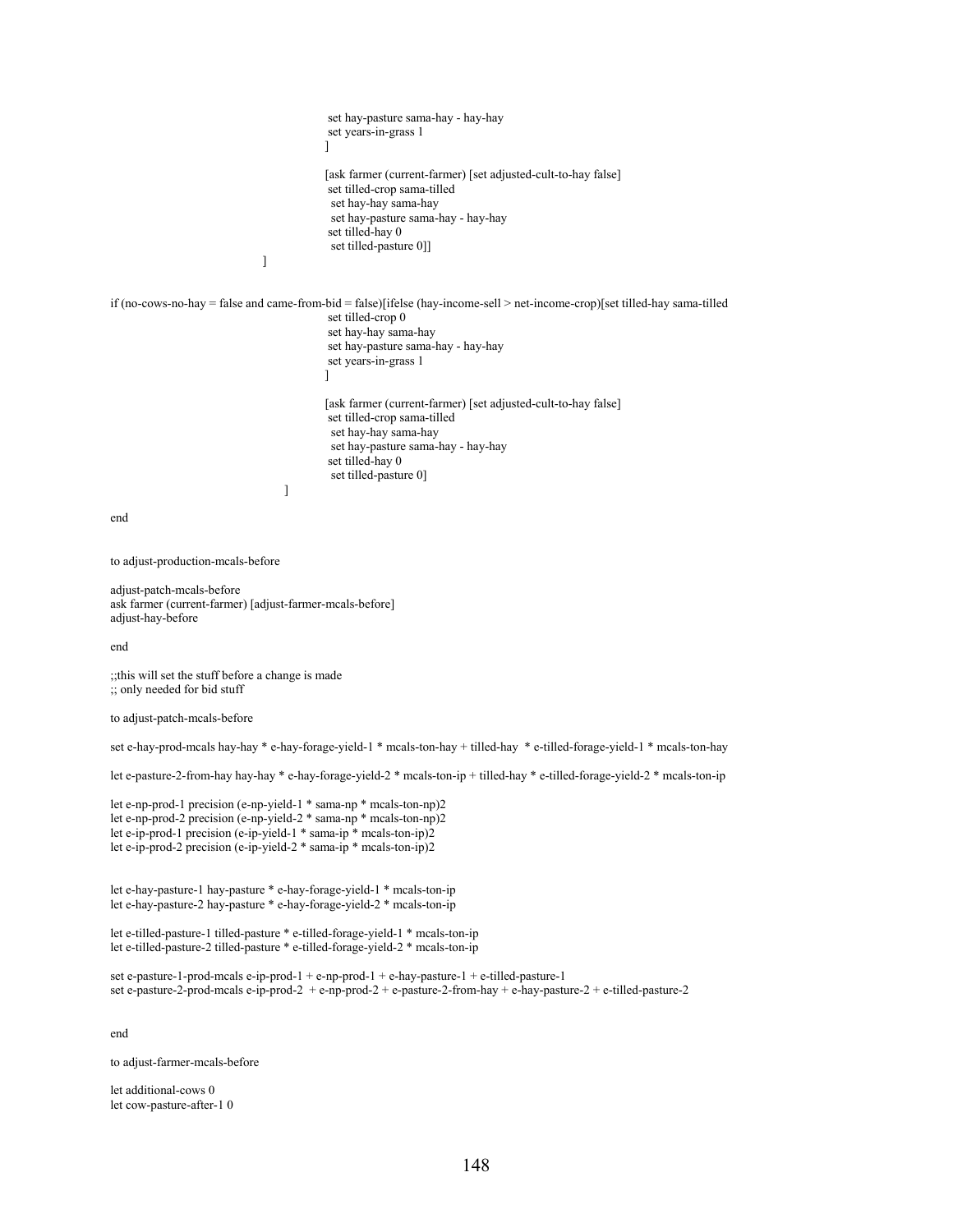set e-total-pasture-1-mcals sum values-from patches with [current-farmer = who-of myself][e-pasture-1-prod-mcals] set e-total-pasture-2-mcals sum values-from patches with [current-farmer = who-of myself][e-pasture-2-prod-mcals] set e-total-hay-mcals sum values-from patches with [current-farmer = who-of myself][e-hay-prod-mcals]

set proportion-of-p1-delayed 0

if (e-total-pasture-1-mcals  $> 0$ )

 [set proportion-of-p1-delayed ((e-total-pasture-1-mcals \* stocking-pasture-2-needed - e-total-pasture-2-mcals \* stocking-pasture-1 needed) /

 (e-total-pasture-1-mcals \* stocking-pasture-2-needed + (1 - loss-delayed-graze) \* e-total-pasture-1-mcals \* stocking-pasture-1-needed))]

if (proportion-of-p1-delayed < 0)[set proportion-of-p1-delayed 0]

let actual-e-total-pasture-2-mcals e-total-pasture-2-mcals + proportion-of-p1-delayed \* e-total-pasture-1-mcals \* (1 - loss-delayed-graze)

let actual-e-total-pasture-1-mcals (1 - proportion-of-p1-delayed) \* e-total-pasture-1-mcals

set cows-pasture-1-after int ( actual-e-total-pasture-1-mcals / stocking-pasture-1-needed) let cows-pasture-2-after int (actual-e-total-pasture-2-mcals / stocking-pasture-2-needed) set cows-hay-after int (e-total-hay-mcals / hay-needed )

set additional-cows cows-pasture-1-after - e-n-cows

set cow-pasture-after-1 cows-pasture-1-after

ask one-of patches with [patch-id = current-plot-on-market][set e-cows-if-patch-bought additional-cows set new-cows-pasture-1 cow-pasture-after-1 ]

end

to adjust-hay-before

set new-other-mcals-pasture-1 value-from farmer (current-farmer) [e-total-pasture-1-mcals] set new-other-mcals-pasture-2 value-from farmer (current-farmer) [e-total-pasture-2-mcals] set new-other-mcals-hay value-from farmer (current-farmer) [e-total-hay-mcals]

let new-pasture-2-mcals 0 let new-hay-mcals 0

set new-hay-hay 0

let hay-hay-mcals precision (e-hay-forage-yield-1 \* mcals-ton-hay \* hay-hay)0

set new-other-mcals-hay precision (new-other-mcals-hay - hay-hay-mcals )0

delay-p1

let actual-other-mcals-pasture-2 new-other-mcals-pasture-2 + proportion-of-p1-delayed \* new-other-mcals-pasture-1 \* (1 - loss-delayed-graze) ;; sets how much of the pasture 1 needs to be delayed therefore setting p1 and p2

let actual-other-mcals-pasture-1 (1 - proportion-of-p1-delayed) \* new-other-mcals-pasture-1

set new-hay-acres-pasture-1 precision ((new-other-mcals-hay \* stocking-pasture-1-needed - actual-other-mcals-pasture-1 \* hay-needed + hay-hay \* e-hay-forage-yield-1 \* mcals-ton-hay \* stocking-pasture-1-needed) / (e-hay-forage-yield-1 \* mcals-ton-ip \* hay-needed + e-hay-forage-yield-1 \* mcals-ton-hay \* stocking-pasture-1-needed)) 0

if (new-hay-acres-pasture-1 > hay-hay) [set new-hay-acres-pasture-1 hay-hay]

if (new-hay-acres-pasture-1 < 0) [set new-hay-acres-pasture-1 0]

set new-hay-hay hay-hay - new-hay-acres-pasture-1

set hay-hay new-hay-hay set hay-pasture sama-hay - hay-hay

adjust-patch-mcals-before ask farmer (current-farmer) [adjust-farmer-mcals-before]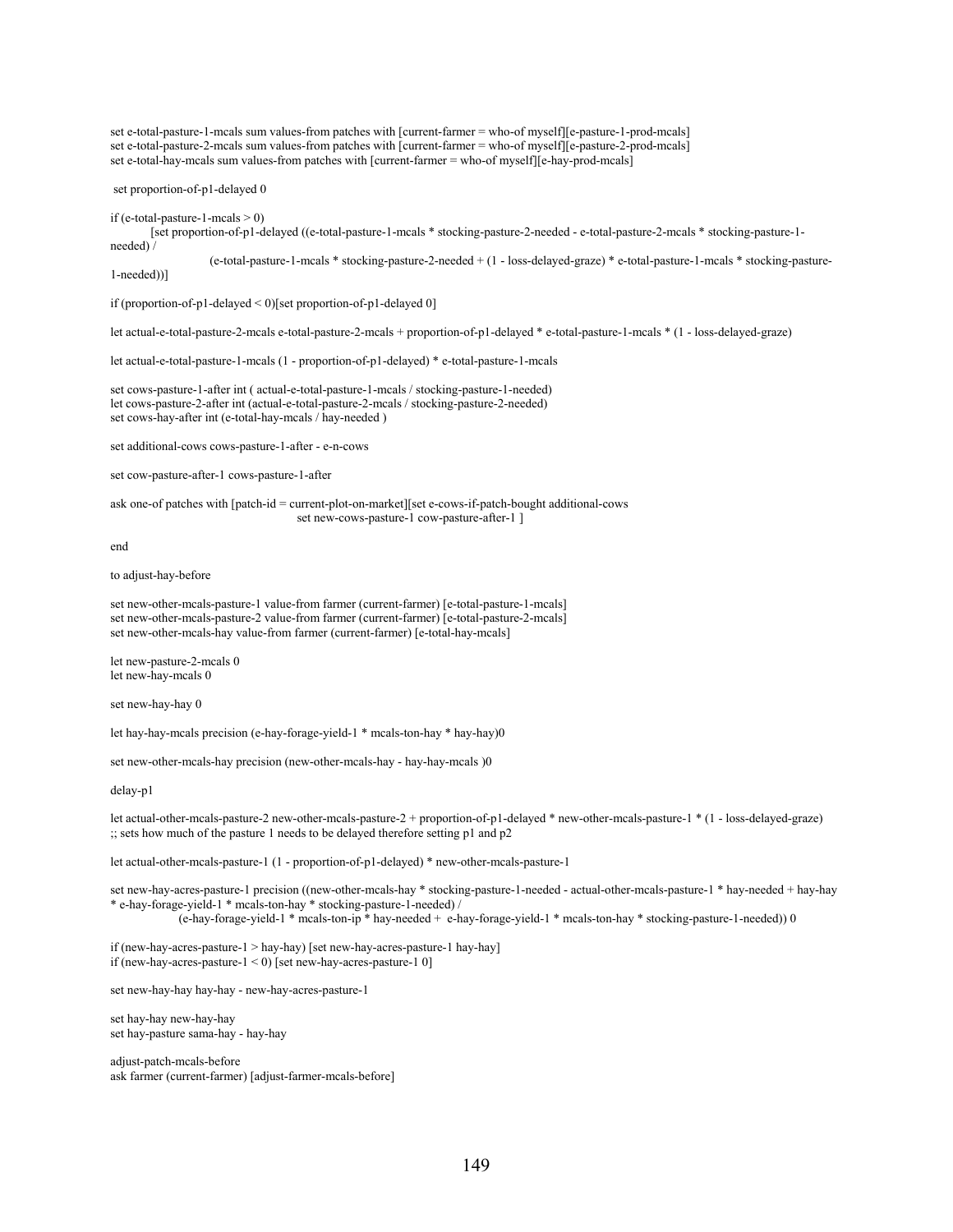end

to set-change-in-hay-buy

ask farmer (current-farmer) [set e-hay-bought-change (cows-pasture-1-after - cows-hay-after ) \* hay-needed / mcals-ton-hay ifelse (e-hay-bought-change < 0) [set e-hay-sold-change -1 \* e-hay-bought-change

;the amount of hay bought or sold if a change occurs

 set e-hay-bought-change 0] [set e-hay-sold-change 0]

]

let market-value-hay value-from farmer (current-farmer) [item 4 price-exp-list]

let new-hay-buy value-from farmer (current-farmer) [ e-hay-bought-change] let new-hay-sell value-from farmer (current-farmer) [ e-hay-sold-change]

let change-tons-hay-will-buy precision (new-hay-buy - value-from farmer (current-farmer) [e-hay-bought] )2

let change-tons-hay-will-sell precision (value-from farmer (current-farmer) [e-hay-sold] - new-hay-sell)2

let hay-not-bought 0 let extra-hay-bought 0

ifelse (change-tons-hay-will-buy < 0)[set hay-not-bought change-tons-hay-will-buy \* -1] [set extra-hay-bought change-tons-hay-will-buy]

let lost-hay-sale 0 let extra-hay-sale 0

ifelse ( change-tons-hay-will-sell > 0)[set lost-hay-sale change-tons-hay-will-sell ] [set extra-hay-sale change-tons-hay-will-sell \* -1]

let saving-hay-not-bought hay-not-bought \* market-value-hay let cost-addititonal-hay-bought extra-hay-bought \* market-value-hay

```
let lost-hay-sold-income lost-hay-sale * (market-value-hay - transaction-fee-hay) 
let addititonal-hay-sold-income extra-hay-sale * (market-value-hay - transaction-fee-hay)
```
set net-hay-inc saving-hay-not-bought - cost-addititonal-hay-bought + addititonal-hay-sold-income - lost-hay-sold-income

end

to update-acres

set total-crop-acres sum values-from patches with [current-farmer = who-of myself][tilled-crop] set total-hay sum values-from patches with [current-farmer = who-of myself][tilled-hay + hay-hay] set total-improved-pasture sum values-from patches with [current-farmer = who-of myself][tilled-pasture + hay-pasture + sama-ip ] set total-natural-pasture sum values-from patches with [current-farmer = who-of myself][sama-np] set total-acres-farmed total-crop-acres + total-hay + total-improved-pasture + total-natural-pasture

set total-acres-owned sum values-from patches with [owner = who-of myself][acres] set total-plots-owned count patches with [owner = who-of myself] set total-acres-leased sum values-from patches with [renter = who-of myself][acres] set total-plots-leased count patches with [renter = who-of myself]

end

to set-expected-income

ask patches with [current-farmer = who-of myself and tilled-crop > 0][set-crop-income

[1] The contract of the contract of the contract of the contract of the contract of the contract of the contract of the contract of the contract of the contract of the contract of the contract of the contract of the contra

let exp-crop-income precision( sum values-from patches with [current-farmer = who-of myself and tilled-crop > 0] [ net-income-crop \* tilledcrop])0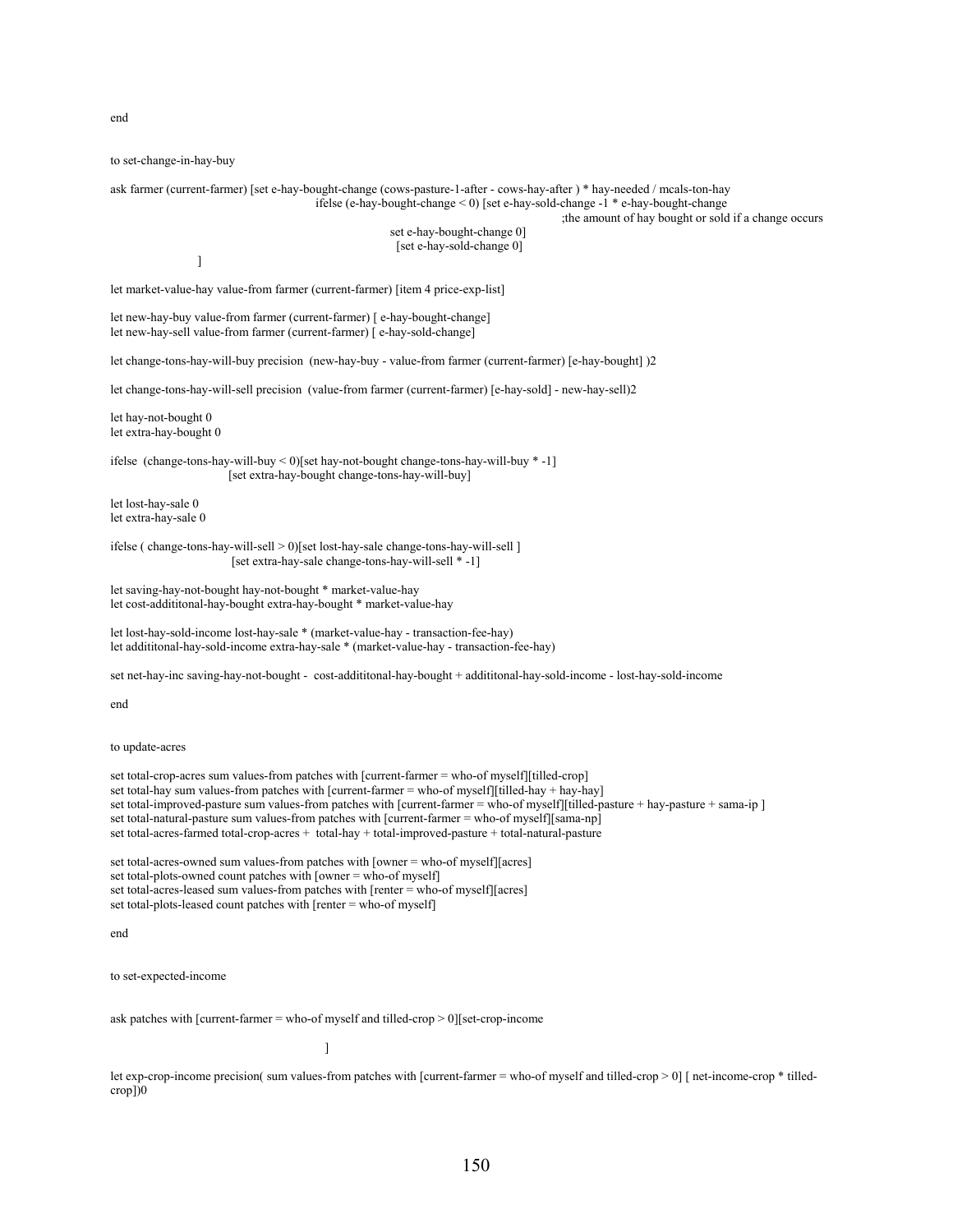let exp-cow-inc precision (e-n-cows \* item 3 price-exp-list)0

let hay-prod sum values-from patches with [current-farmer = who-of myself][ hay-hay \* e-hay-forage-yield-1 + tilled-hay \* e-tilled-forage-yield-1 ] let farmer-hay-acres sum values-from patches with [current-farmer = who-of myself][ hay-hay + tilled-hay] let hay-trans 0  $if (will-cows = true)$ [ set hay-trans sum values-from patches with [current-farmer = who-of myself][ (hay-hay \* e-hay-forage-yield-1 + tilled-hay \* e-tilled-forageyield-1 )\* trans-rate-hay-mile-1 + (hay-hay \* e-hay-forage-yield-1 + tilled-hay \* e-tilled-forage-yield-1 )\* (distance-to-farm - 1) \* trans-rate-ton-hay-mile] ] let farmer-vc-hay precision ( hay-prod \* cost-hay-ton + farmer-hay-acres \* cost-hay-acre + hay-trans)0 let sell-hay-inc e-hay-sold \* (item 4 price-exp-list - transaction-fee-hay) let buy-hay-cost e-hay-bought \* item 4 price-exp-list let pasture-inc 0 if (will-cows = false)[set pasture-inc sum values-from patches with [current-farmer = who-of myself][sama-np \* np-rental + sama-ip \* ip-rental]] let total-exp-income precision(exp-crop-income + exp-cow-inc + sell-hay-inc - buy-hay-cost - farmer-vc-hay + pasture-inc + off-farm-inc)2 let lease-payments sum values-from patches with [current-farmer = who-of myself][lease-payment] let full-time-workers item crop-machine-option crop-ft-hired-labour-list let full-time-crop-cost full-time-workers \* full-time-salary let pt-hired-labour-hrs item crop-machine-option crop-pt-hired-labour-list let pt-crop-cost pt-hired-labour-hrs \* total-crop-acres \* pt-labour-cost ;; used to maintain same family living withdrawal ;; Hired labour is deducted when they creat their bid let cow-labour 0 if  $(n$ -cows  $>$  300)[set cow-labour 1] if  $(n$ -cows > 600)[set cow-labour 2] if  $(n$ -cows  $> 900$  [set cow-labour 2] if (n-cows > 1200)[set cow-labour 4] if  $(n$ -cows  $> 1500$  [set cow-labour 5]

let cow-labour-hours cow-labour \* 60 \* 10 let total-cow-hired-labour cow-labour-hours \* pt-labour-cost

let exp-hired-labour pt-crop-cost + full-time-crop-cost + total-cow-hired-labour

let exp-net-cf total-exp-income - debt-payment - lease-payments - exp-hired-labour

let exp-fl max (list (exp-net-cf \* family-living-profits) min-family-withdrawal) if (exp-fl > max-family-withdrawal)[set exp-fl max-family-withdrawal]

set exp-cf total-exp-income - lease-payments - debt-payment - exp-fl

end

;;;;;;;;;;;;;;;;;;;;;;;;;;;;;;;;;;;;;;;;;;;;;;;;;;;;;;;;;;;;;;;;;;;;;;;;;;;;;;;;;;;;;;;;;;;;;;;;;;;;;;;;;;;;;;;;;;;;;;;;;;;;;;;;;;;;;;;;;;;;;;;;;;;;;;;;;;;;;;;;;;;;;;; ;;;;;;;;;;;;;;;;;;;;;;;;;;;;;;;;;;;;;;;;;;;;;;;;;;;;;;;;;;;;;;;;;Land Markets;;;;;;;;;;;;;;;;;;;;;;;;;;;;;;;;;;;;;;;;;;;;;;;;;;;;;;;;;;;;;;;;;;;;;;;;;;;;;;;;;;

;;;;;;;;;;;;;;;;;;;;;;;;;;;;;;;;;;;;;;;;;;;;;;;;;;;;;;;;;;;;;;;;;;;;;;;;;;;;;;;;;;;;;;;;;;;;;;;;;;;;;;;;;;;;;;;;;;;;;;;;;;;;;;;;;;;;;;;;;;;;;;;;;;;;;;;;;;;;;;;;;;;;;;;

to land-markets

set land-price-list [] set land-lease-list [] set plots-sold-farmers 0 set plots-sold-investor 0 if any? patches with [for-sale? = true] [farmland-purchase-market] farmland-lease-market end

to farmland-purchase-market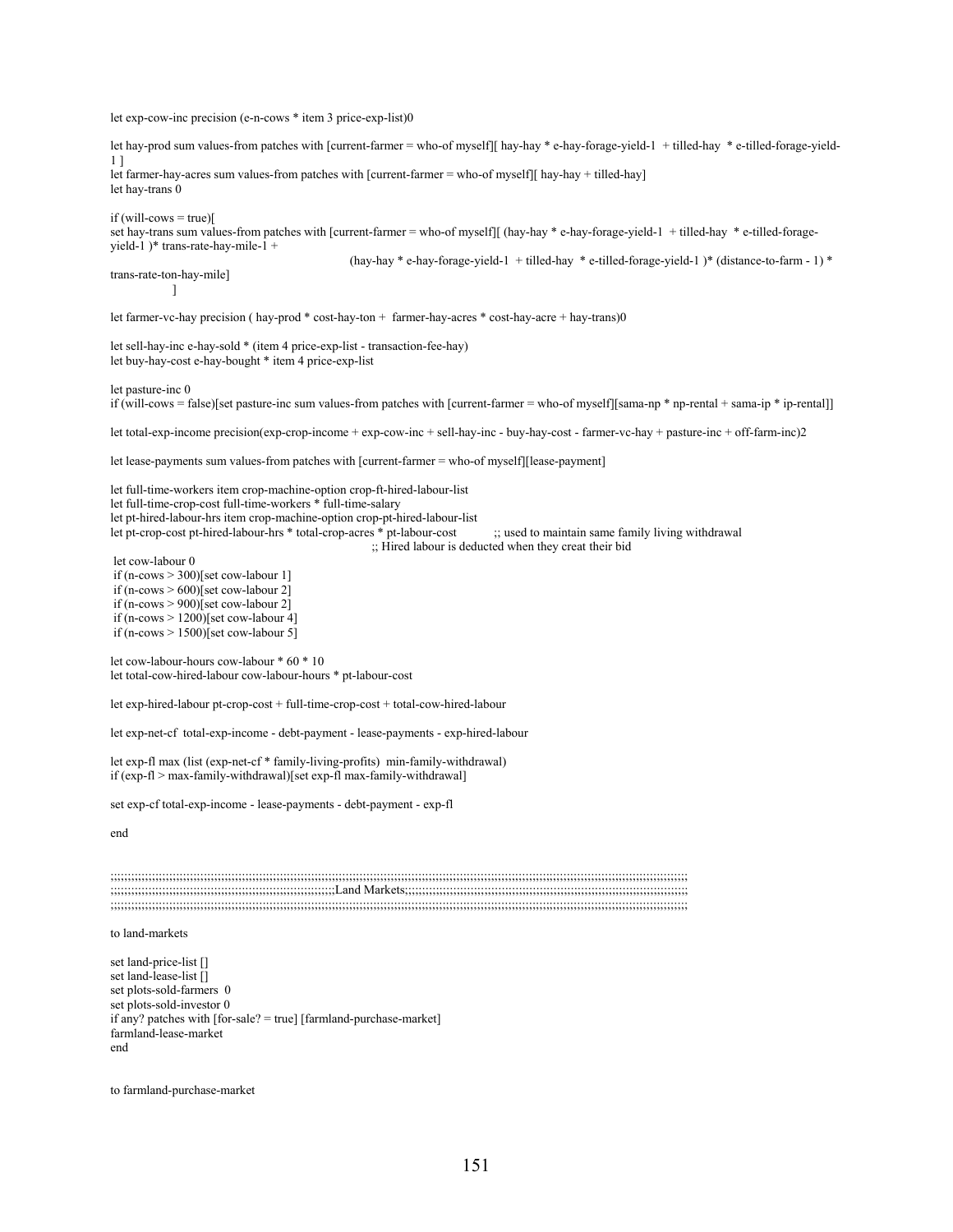```
select-plot 
initial-screen-farmers 
without-interruption [create-bid]
```
ifelse (bid-list != [])[sell-land]

 [ask one-of patches with [patch-id = current-plot-on-market] [set for-sale? false set for-rent? true]]

if any? patches with [for-sale? = true] [farmland-purchase-market]

if (land-price-list != [])[set land-price precision (mean land-price-list)0]

end

to select-plot

```
if any? patches with [for-sale? = true] [without-interruption [ask one-of patches with [for-sale? = true] 
                                      [set current-plot-on-market patch-id 
                                       ask farmers [set can-bid-on-plot false] 
                                      plot-screening]]]
```
end

```
to initial-screen-farmers
```

```
ask farmers [ifelse (age < pre-retirement-age) [set can-bid true] 
                                [set can-bid false]
```
if ((debt / assets) > max-before-d/a-ratio)[set can-bid false]

let min-cash total-crop-acres \* min-cash-crop-acre + total-hay \* min-cash-hay-acre

 if (cash < min-cash)[set can-bid false]  $\sim$   $\sim$   $\sim$   $\sim$ 

end

## to plot-screening

```
ask farmers with [can-bid = true] 
                  [let distance-plot (round distancexy (value-from one-of patches with [patch-id = current-plot-on-market] [pxcor]) 
                                          (value-from one-of patches with [patch-id = current-plot-on-market] [pycor]))
```
 if (distance-plot < max-distance) [set can-bid-on-plot true] ]

#### end

to create-bid

```
;;;; need to check cash flow bid 
;;;; when bids are created it is assumed that the tilled land is cultivated 
;;; will have to adjust bid value to inclue breaking if currently in grass
```
set bid-list [] ask farmers [set current-bid 0]

ask farmers with  $[can-bid-on-plot = true]$ 

 [without-interruption [let income-list 0 ask one-of patches with [patch-id = current-plot-on-market] [without-interruption [clear-parameters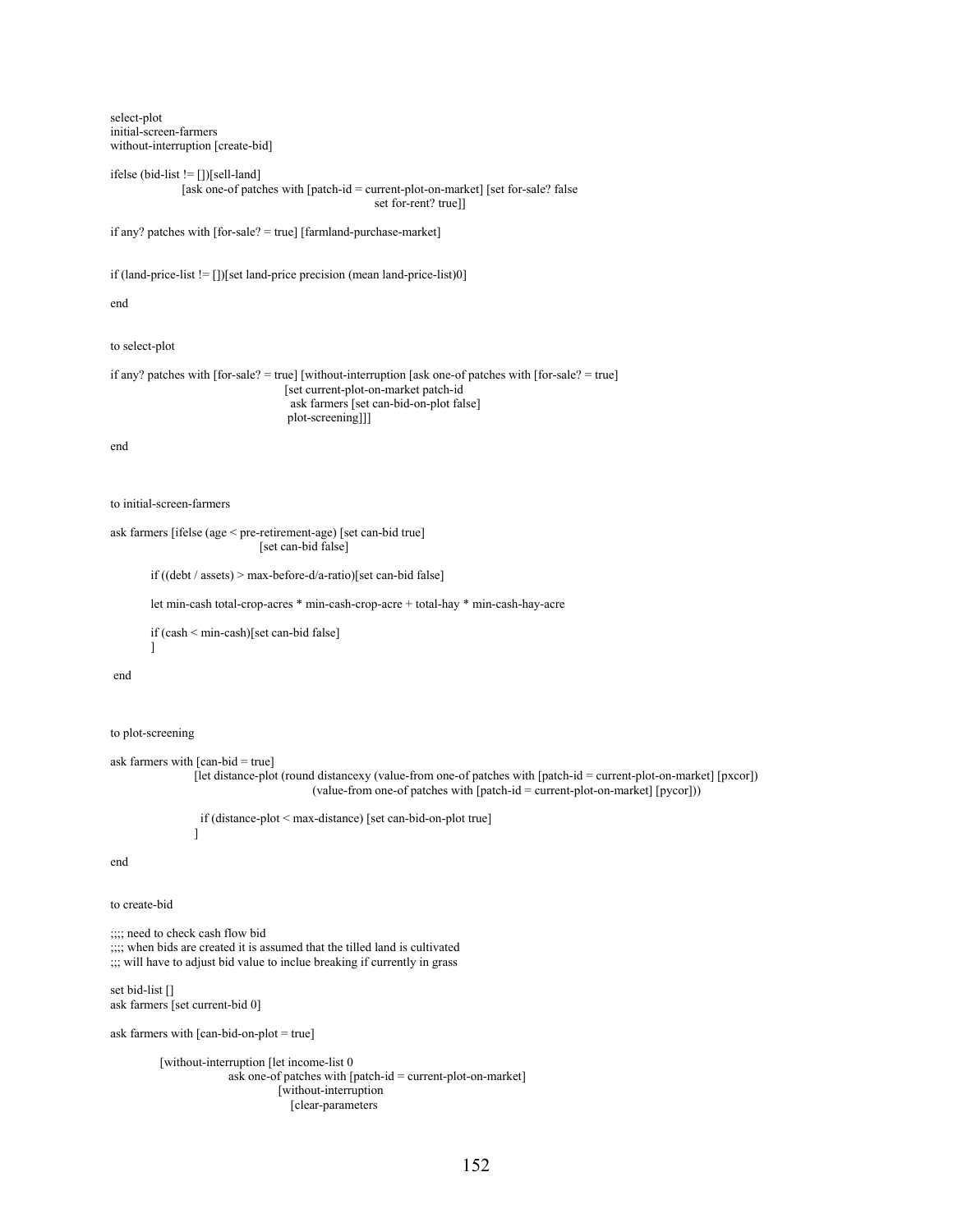```
 set distance-to-farm (round distancexy (value-from turtle (current-farmer)[xcor]) 
                                                             (value-from turtle (current-farmer)[ycor])) 
                                          let plot-tilled sama-tilled 
                                          ask farmer (current-farmer) [if (crop-machine-option <= 1 and (total-crop-acres + sama-tilled) > 982) 
                                                                                [set crop-mix [.3 .4 .3 0 0 ] 
                                                                                set yield-mult (1 + \text{increase-no-till}) set fuel 12.47 
                                                                                 set-expected-income] 
                                                              if (total-crop-acres + sama-tilled \leq 500)[set fuel 0]]
                                          if (tilled-crop > 0) [set-crop-income 
\sim 100 \sim 100 \sim 100 \sim 100 \sim 100 \sim 100 \sim 100 \sim 100 \sim 100 \sim 100 \sim 100 \sim 100 \sim 100 \sim 100 \sim 100 \sim 100 \sim 100 \sim 100 \sim 100 \sim 100 \sim 100 \sim 100 \sim 100 \sim 100 \sim 
                                          if (value-from farmer (current-farmer) [will-cows] = true) 
                                                               [adjust-production-mcals-before 
                                                                determine-new-cows-pasture-hay 
                                                                set-total-value-used-in-crop 
                                                                if (tilled-crop > 0) [income-tilled-forage-bid] 
                           ;;; sets the total additonal income if all tilled land is used in grass it is in additonal-income-grass (called additioal-income-
            grass) 
\mathcal{L} = \{ \mathcal{L} \mid \mathcal{L} \in \mathcal{L} \} . The contract of \mathcal{L} = \{ \mathcal{L} \} if (value-from farmer (current-farmer) [will-cows] = false) 
                                                               [determine-value-pasture-hay-rent 
                                                               set-total-value-used-in-crop
                                                                set-hay-sell-income 
                                                                set-total-income-sell-hay 
\mathbb{R}^n , the contract of \mathbb{R}^n , the contract of \mathbb{R}^n set income-list (list additional-income-grass e-total-plot-income-crop) 
                                         ask farmer (current-farmer)[without-interruption 
                                                             [set e-income-plot-acre max income-list / 
                                                                       value-from one-of patches with [patch-id = current-plot-on-market][ acres] 
                                                              if(no-cows-no-hay = true and will-cows = false)[set e-income-plot-acre item 1 income-list / 
                                                                      value-from one-of patches with [patch-id = current-plot-on-market][\text{ acres}]] update-machienry-fl 
                                                              set-bid-value 
                                                              finacial-bid 
                                                              set bid-list lput current-bid bid-list]]
                                        set bid-list filter [? := 0] bid-list
                                         ask one-of patches with [patch-id = current-plot-on-market][set current-farmer "na" ]]] 
\blacksquare ask farmers with [can-bid-on-plot = true] [without-interruption [ifelse any? patches with [current-farmer = who-of myself] 
                                                [ask one-of patches with [current-farmer = who-of myself][ adjust-production-mcals]]
                                                 [set e-n-cows 0 
                                                  set e-hay-bought 0 
                                                  set e-hay-sold 0]] 
 ] 
ask farmers with [can-bid-on-plot = true][without-interruption [if (crop-machine-option <= 1) [set crop-mix [.3 .4 .3 0 0 ] 
                                                                  set yield-mult (1 + increase-no-till) set fuel 12.47 
                                                                   set-expected-income]]] 
set farmers-bidding count farmers with [current-bid > 0]
```
to clear-parameters

end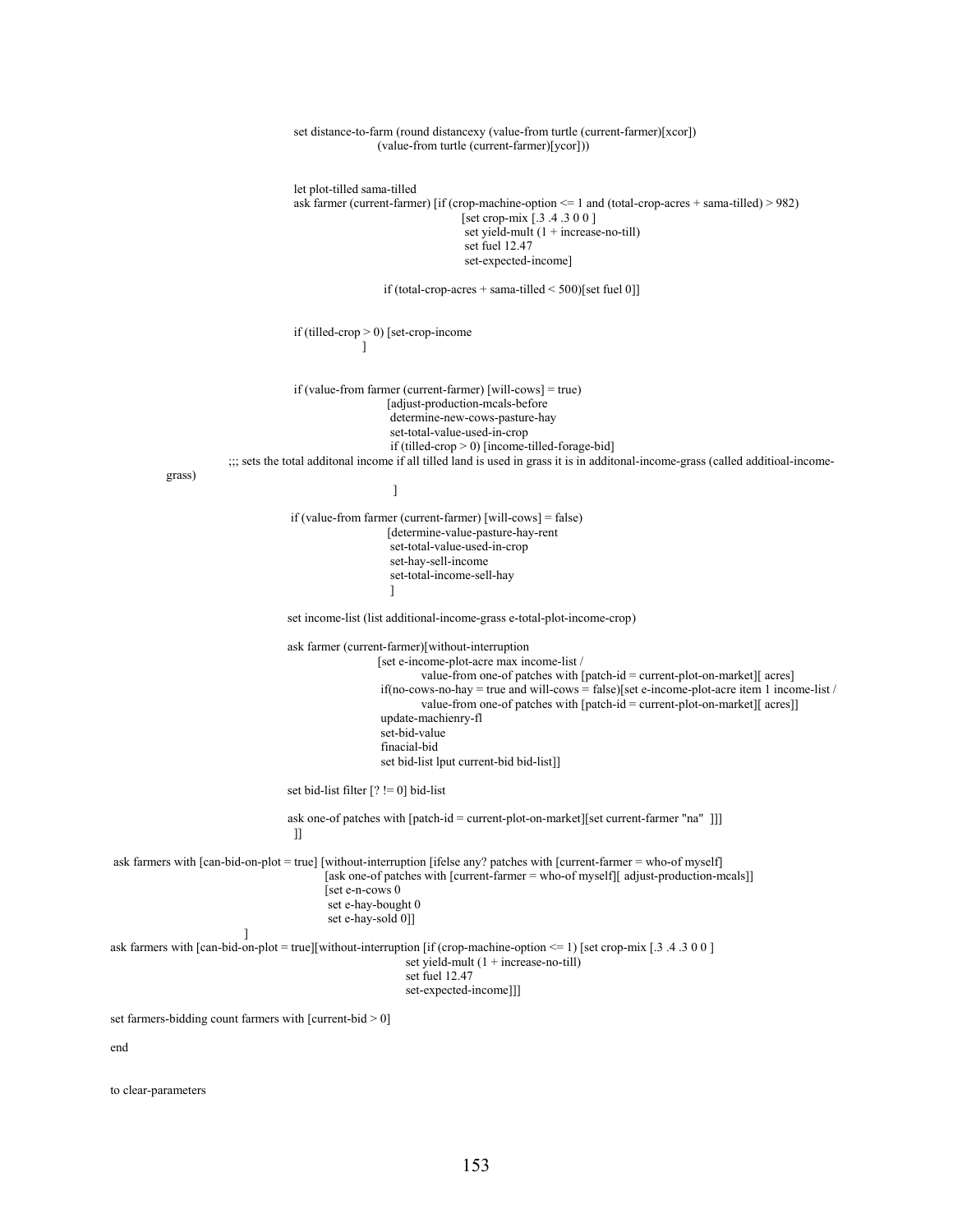set net-income-crop 0 set income-pasture-hay-land-bid 0 set additional-income-grass 0 set came-from-bid true set current-farmer who-of myself set tilled-crop sama-tilled set tilled-hay 0 set tilled-pasture 0 set hay-hay sama-hay set hay-pasture 0 set e-cows-if-patch-bought 0

#### end

## to determine-new-cows-pasture-hay

;;; this sets the value of the existing pasture and hay land on new plot. It is added to the crop income when determining use and bid value.

let new-cows-pasture-hay e-cows-if-patch-bought let new-cows-income new-cows-pasture-hay \* value-from farmer (current-farmer) [item 3 price-exp-list]

set-change-in-hay-buy

let new-vc-hay-hay hay-hay \* cost-hay-acre + hay-hay \* e-hay-forage-yield-1 \* cost-hay-ton set net-hay-inc net-hay-inc - new-vc-hay-hay

set income-pasture-hay-land-bid new-cows-income + net-hay-inc - new-vc-hay-hay

end

to set-total-value-used-in-crop

set e-total-plot-income-crop net-income-crop \* tilled-crop + income-pasture-hay-land-bid

end

to determine-value-pasture-hay-rent

let income-pasture sama-np \* 2 + sama-ip \* 10 let hay-prod hay-hay \* e-hay-forage-yield-1 let new-vc-hay-hay hay-hay \* cost-hay-acre + hay-hay \* e-hay-forage-yield-1 \* cost-hay-ton let hay-cost-trans hay-prod \* trans-rate-hay-mile-1 + trans-rate-ton-hay-mile \* (distance-to-farm - 1)\* hay-prod let market-value-hay value-from farmer (current-farmer) [item 4 price-exp-list] let new-hay-income (market-value-hay - transaction-fee-hay) \* hay-prod - new-vc-hay-hay - hay-cost-trans set income-pasture-hay-land-bid new-hay-income + income-pasture

end

to set-total-income-sell-hay

set additional-income-grass hay-income-sell \* tilled-crop + income-pasture-hay-land-bid

```
ifelse (no-cows-no-hay = true) 
   [set crop-acres-bid sama-tilled]
```
[ifelse (additional-income-grass > e-total-plot-income-crop) [set crop-acres-bid 0] [set crop-acres-bid sama-tilled]]

end

to income-tilled-forage-bid

set-patch-mcals set-total-mcals-others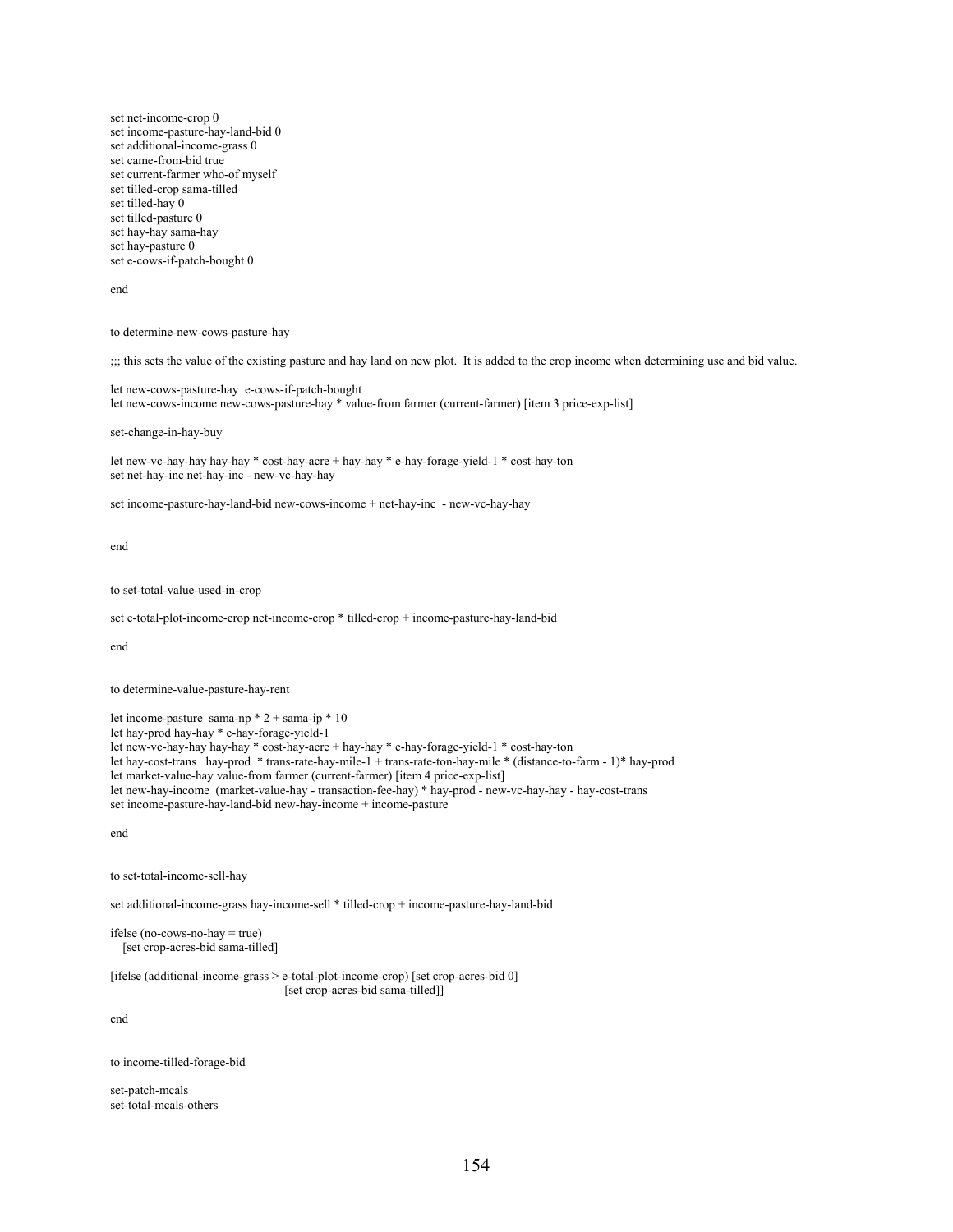switch-hay-land-to-pasture set-crop-land set-new-cows-and-income

end

to update-machienry-fl

let machine-age 0 let new-value-mach 0 let end-age 0 let depr 0 let annualized-dep-value 0 let opportunity-invest 0 let capital-recovery 0 let fc-crop-acres 0 let inv-crop-mach-needed 0

let current-value-crop-machine crop-machine-value set machine-age crop-machine-age

let new-crop-acres total-crop-acres + value-from one-of patches with [patch-id = current-plot-on-market][crop-acres-bid]

let capacity-current-mach item (crop-machine-option) crop-capacity-list

ifelse (new-crop-acres > capacity-current-mach) [set crop-option-needed crop-machine-option + 1] [set crop-option-needed crop-machine-option set capacity-current-mach item (crop-option-needed) crop-capacity-list ]

set new-value-mach item (crop-option-needed) crop-mach-new-value-list

;; set the new value of the machine needed used to determine salvage value

if (crop-option-needed != crop-machine-option)[set inv-crop-mach-needed item (crop-option-needed) crop-mach-purchase-value-list - cropmachine-value

> set current-value-crop-machine item (crop-option-needed) crop-mach-purchase-value-list if (crop-option-needed = 1) [set machine-age 10] if (crop-option-needed = 2) [set machine-age 5] if (crop-option-needed > 2) [set machine-age 0] ] ;;if investment in machinery required this sets inv amount, current value, and age

set end-age machine-age + 5 ;;sets the age of machinery at the end of planning horizon (assumed 5 years for machine)

let end-crop-mach-value precision (new-value-mach \* .948 \* (.901 ^ end-age))0 ;sets salvage value of land set depr current-value-crop-machine - end-crop-mach-value ;;set depreciation on machine set annualized-dep-value depr \* (interest-rate  $/(1 - ((1 + \text{interest-rate})^2 - 5))$ ) ; assumes 5 year planning horizon set opportunity-invest end-crop-mach-value \* interest-rate set capital-recovery annualized-dep-value + opportunity-invest ;;sets total captial recovery charge for all machienry used for crop let fc-acre-crop capital-recovery / capacity-current-mach ;; sets cost per acre with new plot included (average cost pricing) if (crop-option-needed = 0) [set fc-crop-acres custom-crop-cost] ;; if to small to buy equipment sets the cost per acre to a custom rate set fc-crop-acres crop-acres-bid \* fc-acre-crop ;; sets total fixed for the crop acres on the plot let ft-crop-labors item (crop-option-needed) crop-ft-hired-labour-list let total-cost-ft-labours ft-crop-labors \* full-time-salary let ft-cost-crop-acre 0 if (total-crop-acres + crop-acres-bid  $> 0$ ) [set ft-cost-crop-acre total-cost-ft-labours / (total-crop-acres + crop-acres-bid)] let ft-cost-plot ft-cost-crop-acre \* crop-acres-bid let pt-hr-acre item (crop-option-needed) crop-pt-hired-labour-list let pt-cost-acre pt-hr-acre \* pt-labour-cost \* crop-acres-bid

let crop-hire-labour-acre (pt-cost-acre + ft-cost-crop-acre) / value-from one-of patches with [patch-id = current-plot-on-market] [acres]

let opportunity-cows e-cows-if-patch-bought \* cow-price \* interest-rate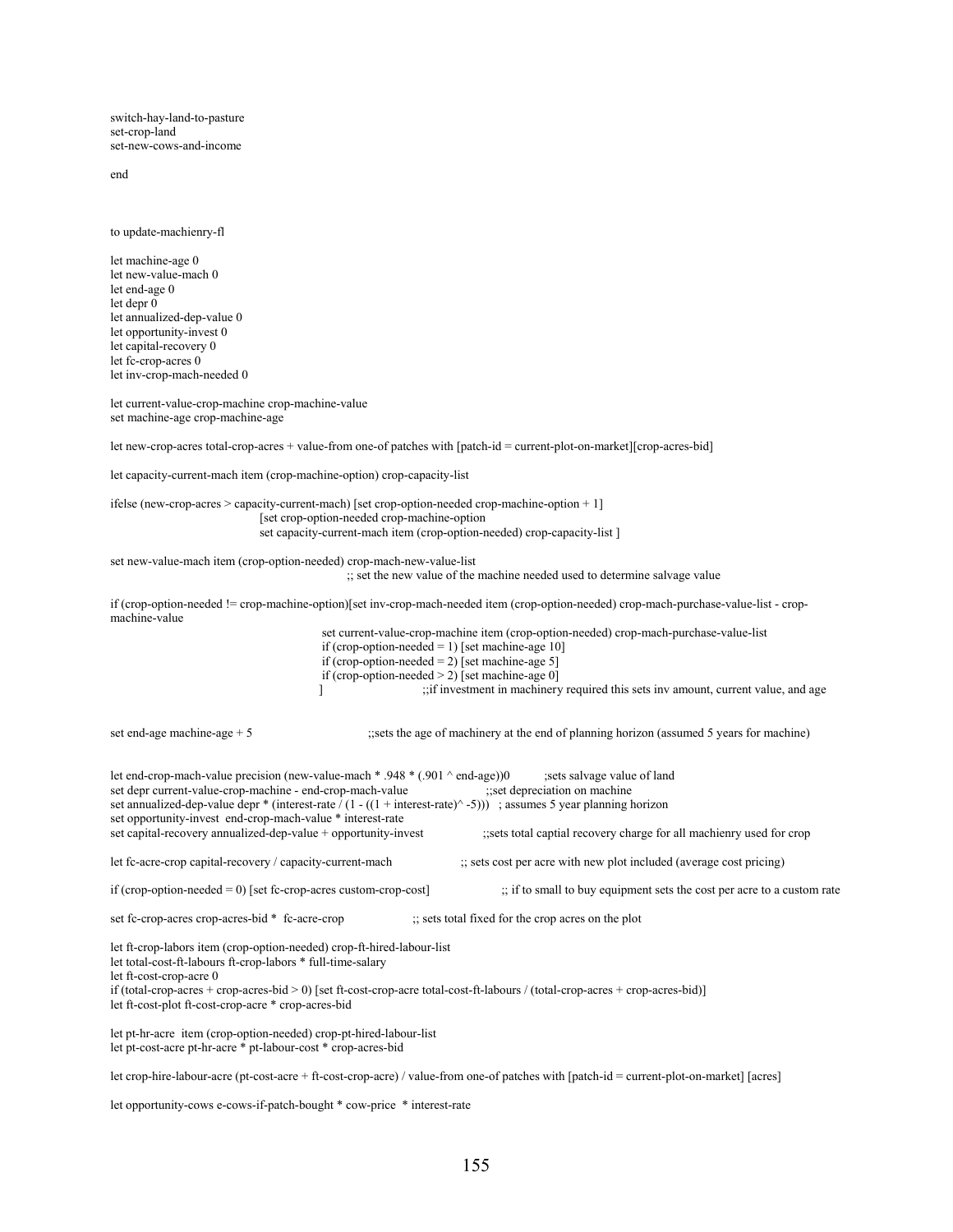;;captial recovery for cow investment depreciation of cows is captured in the income

let total-fc-plot fc-crop-acres + opportunity-cows

let fc-acre-plot total-fc-plot / value-from one-of patches with [patch-id = current-plot-on-market] [acres]

let fl-acre-profits e-income-plot-acre \* family-living-bid

set new-machienry-inv inv-crop-mach-needed

set e-income-plot-acre e-income-plot-acre - fl-acre-profits - fc-acre-plot - crop-hire-labour-acre

end

to set-bid-value

let current-value-land avg-prod-patch / mean-patch-quality \* land-price let income-land-value e-income-plot-acre \* pv-annuity-land let end-value-land current-value-land \* ((1 + land-inflate)^ 20) \* year-20-factor set current-bid (income-land-value + end-value-land ) \* risk-parameter

end

to finacial-bid

let capacity-current-mach item (crop-machine-option) crop-capacity-list

let acres-needed-efficient capacity-current-mach - total-crop-acres

let cow-invest (e-n-cows - n-cows + e-cows-if-patch-bought) \* cow-price

let cash-reserve cash \* cash-reserve-%

let patch-hay value-from one-of patches with [patch-id = current-plot-on-market][ new-tilled-hay + new-hay-hay]

let min-cash capacity-current-mach \* min-cash-crop-acre + (total-hay + patch-hay) \* min-cash-hay-acre

let capital-available cash - min-cash - down-payment \* new-machienry-inv - down-payment \* cow-invest - cash-reserve set bid-finances capital-available / down-payment

let cash-avil precision (bid-finances)0 if (bid-finances < 0) [set bid-finances 0]

let new-debt debt  $+ (1 - down payment) * (new-machienv-inv + cow-invest)$ let new-assets assets + new-machienry-inv + cow-invest - down-payment \* (new-machienry-inv + cow-invest)

let market-value-land avg-prod-patch / mean-patch-quality \* land-price

let max-debt-asset-bid precision ((d/a-ratio \* new-assets + d/a-ratio \* market-value-land - new-debt) /  $(d/a-ratio * down-payment + (1 - down-payment)))0$ 

if (max-debt-asset-bid < bid-finances) [set bid-finances max-debt-asset-bid]

let ft-crop-labors item (crop-option-needed) crop-ft-hired-labour-list let total-cost-ft-labours ft-crop-labors \* full-time-salary

let pt-hr-acre item (crop-option-needed) crop-pt-hired-labour-list let pt-cost pt-hr-acre \* pt-labour-cost \* (total-crop-acres + crop-acres-bid)

let hired-labour-cost total-cost-ft-labours + pt-cost

let exp-total-cf exp-cf + e-income-plot-acre \* value-from one-of patches with [patch-id = current-plot-on-market][acres] - hired-labour-cost

let new-debt-pay-cow-mach (1 - down-payment) \* (new-machienry-inv + cow-invest) \* loan-factor-payment-5

let new-exp-cf (exp-total-cf - new-debt-pay-cow-mach )\* max-%-cf

let max-cf-bid precision (new-exp-cf / interest-rate  $*(1 - (1 / (1 + interest-rate)^2 20)) / (1 - down-payment) )0$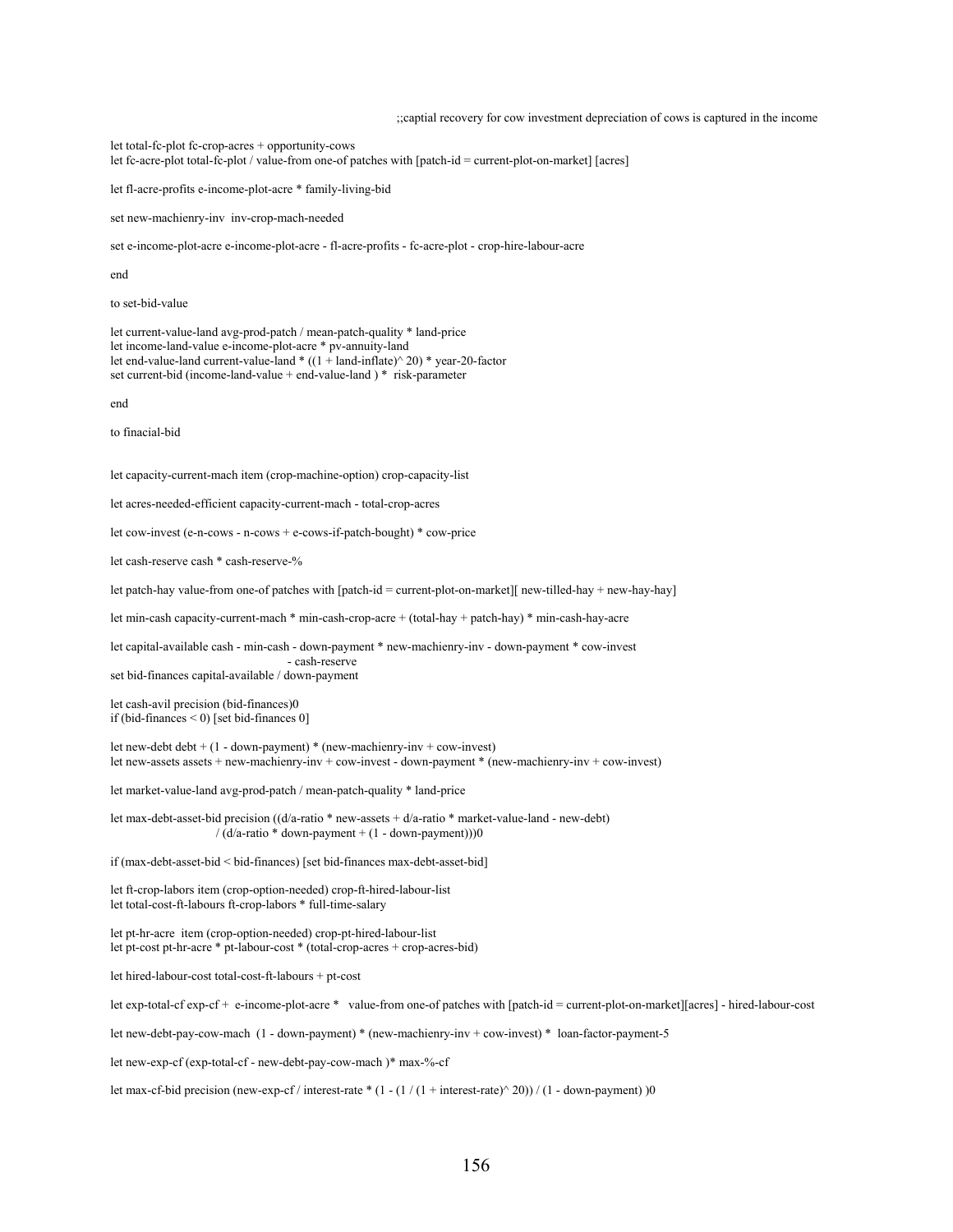if (max-cf-bid < bid-finances) [set bid-finances max-cf-bid]

set bid-finances (bid-finances / value-from one-of patches with [patch-id = current-plot-on-market][acres]) \* risk-parameter

let inc-bid precision (current-bid \* value-from one-of patches with [patch-id = current-plot-on-market][acres])0

if (bid-finances < current-bid)[set current-bid bid-finances ]

if (current-bid < 0 ) [set current-bid 0]

end

to sell-land

let market-value 0 let mean-bid 0 let adjusted-price 0 let adjusted-lease 0 let acres-purchased 0

ask one-of patches with [patch-id = current-plot-on-market][set market-value avg-prod-patch / mean-patch-quality \* land-price set adjusted-lease avg-prod-patch / mean-patch-quality \* exp-lease and the contract of the contract of the contract of the contract of the contract of the contract of the contract of the contract of the contract of the contract of the contract of the contract of the contract of the contra

let min-accept land-owner-risk \* adjusted-lease \* (1 - lease-man-fee-%) / .03

if (random 101 / 100 <= must-sell-prob)[ask one-of patches with [patch-id = current-plot-on-market ] [set need-sell true]]

let investor-bid 0 if (random 101 / 100 <= prob-investor-bid)[set investor-bid min-accept] ;; random investor bid (bid is the same as min accepted)

if (value-from one-of patches with [patch-id = current-plot-on-market ] [need-sell] = true) [set min-accept must-sell-min \* min-accept]

set bid-list sort-by [?1 > ?2] bid-list let bid-2 0 if (length bid-list  $> 2$ )[set bid-2 item 1 bid-list]

let farmer-buyer value-from max-one-of farmers [current-bid][who]

let adjusted-bid 0

```
ask farmer farmer-buyer [if(bid-2 < investor-bid)[set bid-2 investor-bid] 
                ifelse (bid-2 > 0)[set adjusted-bid (bid-2 + current-bid ) / 2]<br>[set adjusted-bid (current-bid )] \therefore;;; adjust bid for current information
                 if (adjusted-bid > bid-finances)[set adjusted-bid bid-finances] 
 ] 
ifelse (adjusted-bid > min-accept and adjusted-bid > investor-bid) 
         [ask farmer farmer-buyer 
                         [set plots-sold-farmers plots-sold-farmers + 1 
                         let price-paid (adjusted-bid + min-accept) / 2 
                         without-interruption [ask one-of patches with [patch-id = current-plot-on-market]
```
 [set current-farmer who-of myself set owner who-of myself set acres-purchased acres set for-sale? false set lease-term 0 set lease-payment 0 set pcolor blue set distance-to-farm (round distancexy (value-from turtle (current-farmer)[xcor]) (value-from turtle (current-farmer)[ycor])) set came-from-bid false adjust-production-mcals if (value-from farmer (current-farmer) [will-cows = true])  $[$ if (sama-hay > 0) $[$ 

set-total-mcals-others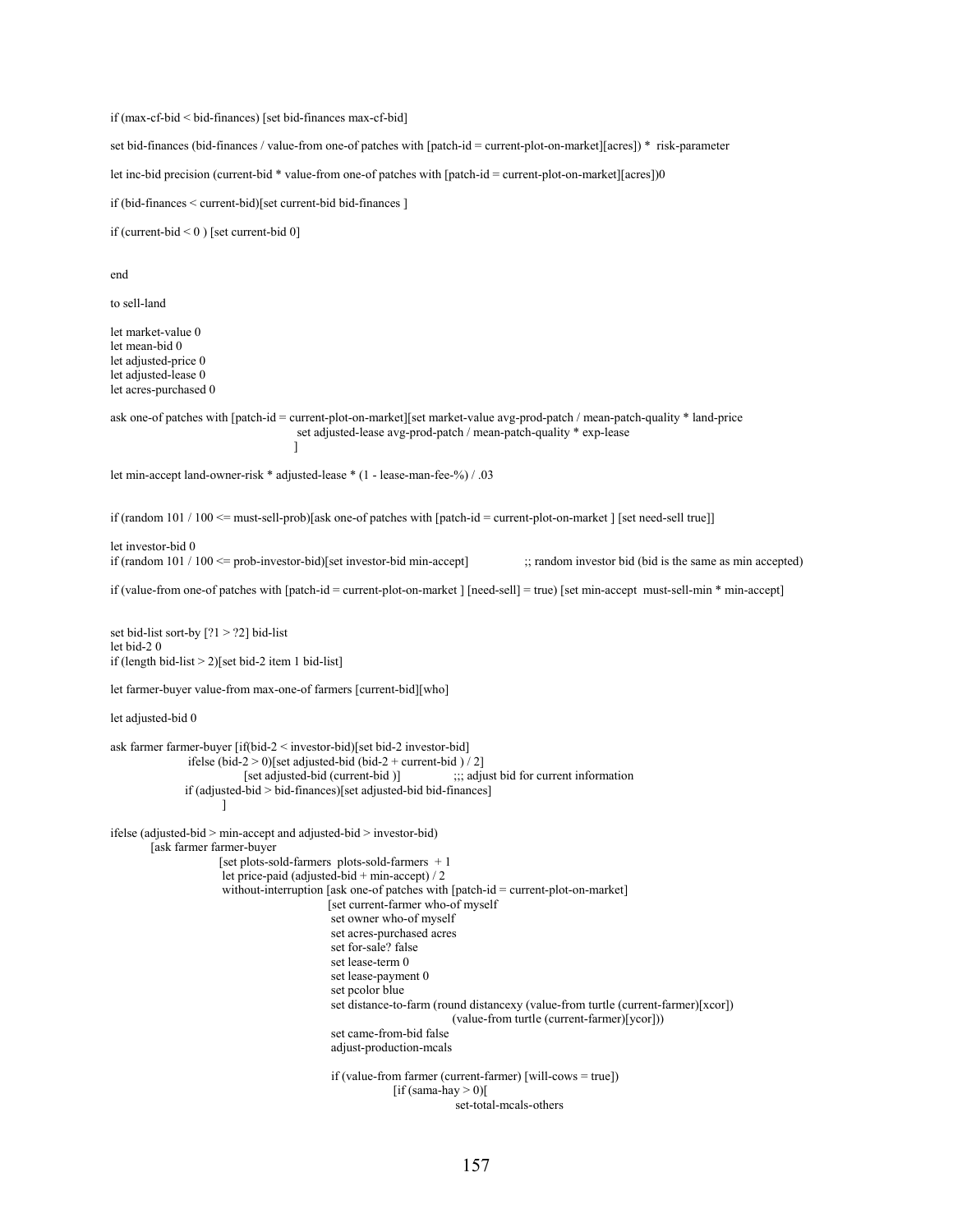```
 set came-from-year-1 true 
                                                                    switch-hay-land-to-pasture 
                                                                    adjust-production-mcals 
                                                                    set came-from-year-1 false] 
                                                        if (tilled-crop > 0) [set-crop-income ;;; this sets the use
                                                                      set-cow-income-tilled] 
\mathbb{R}^n , the contract of the contract of the contract of the contract of \mathbb{R}^n if (value-from farmer (current-farmer) [will-cows = false]) 
                                                                     [ if (tilled-crop > 0) [set-crop-income ;;; this sets the use
                                                                                     set-hay-sell-income] 
\begin{bmatrix} 1 & 0 & 0 \ 0 & 0 & 0 \end{bmatrix} set buyer who-of myself 
\Box let total-price price-paid * acres-purchased 
                        set cash precision (cash - down-payment * total-price) 0 
                        let payment precision ((1 - down-payment) * total-price * loan-factor-payment-20)0 
                        set debt-list fput (list 20 payment (precision ((1 - down-payment) * total-price)0)) debt-list 
                       set debt precision (debt + (1 - down-payment) * total-price)0set debt-payment precision (debt-payment + payment)0
                        set adjusted-price precision (price-paid * mean-patch-quality / (value-from one-of patches with [patch-id = current-plot-
on-market] [avg-prod-patch]))0 
                        update-acres 
                        buy-machine 
                        if (will-cows = true)[buy-sell-cows] 
                        set-crop-mix 
                        set-expected-income
```
 balance-sheet initial-screen-farmers

set land-price-list fput adjusted-price land-price-list

### ]]

 [if (investor-bid > 0)[let price ((investor-bid + min-accept) / 2) set adjusted-price precision (price \* mean-patch-quality / (value-from one-of patches with  $[patch-id = current-plot-on-market]$   $[avg-product])$ )0

 set land-price-list fput adjusted-price land-price-list set plots-sold-investor plots-sold-investor + 1] ask one-of patches with  $[patch-id = current-plot-on-market][set for-safe? false$ set for-rent? true]

]

end

to farmland-lease-market

select-lease-plot initial-screen-farmers-lease create-lease-bid if any? patches with [for-rent? = true] [farmland-lease-market] if (land-lease-list != [])[set lease-rate precision (mean land-lease-list)0] set unmanaged count patches with [for-sale? = true]

ask patches with [lease-term = 0 and renter != "na"][set last-adj-lease-rate lease-rate]

adjust-lease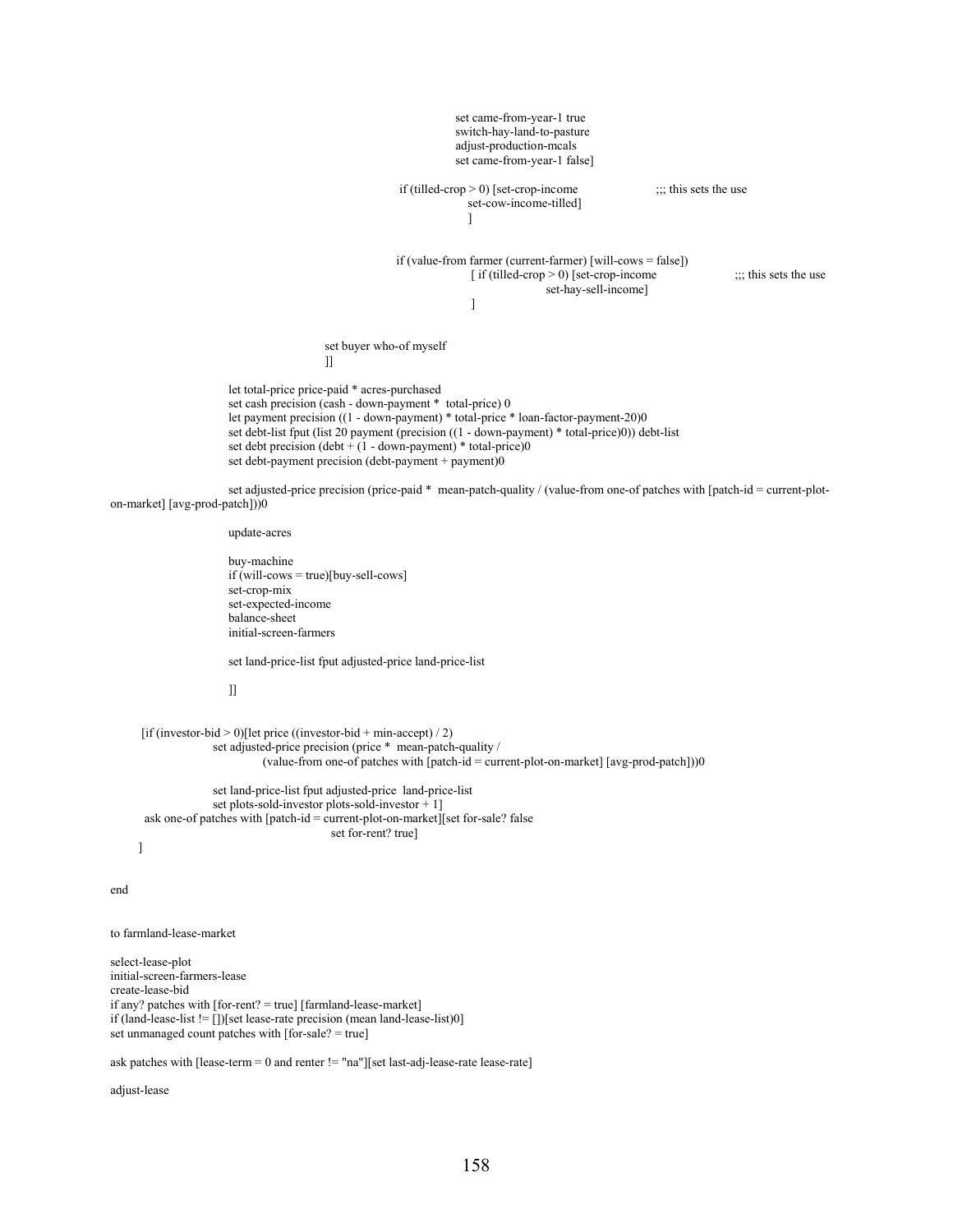end

to select-lease-plot

```
if any? patches with [for-rent? = true] [without-interruption [ask one-of patches with [for-rent? = true] 
                                     [set current-plot-on-market patch-id 
                                     ask farmers [set can-bid-on-plot false] 
                                      screen-farmers-plot]]]
```
end

```
to initial-screen-farmers-lease
```

```
ask farmers [ifelse (age < pre-retirement-age) [set can-bid true] 
                               [ifelse (total-crop-acres + value-from one-of patches with [current-plot-on-market = patch-id][sama-tilled] <
                                  item (crop-machine-option) crop-capacity-list) [set can-bid true] 
                                                                  [set can-bid false]]
```
let min-cash total-crop-acres \* min-cash-crop-acre + total-hay \* min-cash-hay-acre

if (cash < min-cash)[set can-bid false]

end

```
to screen-farmers-plot
```
]

```
ask farmers with [can-bid = true] 
                  [let distance-plot (round distancexy (value-from one-of patches with [patch-id = current-plot-on-market] [pxcor]) 
                                          (value-from one-of patches with [patch-id = current-plot-on-market] [pycor]))
```
if (distance-plot < max-distance) [set can-bid-on-plot true]

end

to create-lease-bid

]

;;;; when bids are created it is assumed that the tilled land is cultivated ;;; will have to adjust bid value to inclue breaking if currently in grass

ask farmers [set current-bid 0] set bid-list []

ask farmers with [can-bid-on-plot = true]

 $\blacksquare$ 

```
without-interruption [ask one-of patches with [patch-id = current-plot-on-market]
                        [without-interruption
```
[clear-parameters

 set distance-to-farm (round distancexy (value-from turtle (current-farmer)[xcor]) (value-from turtle (current-farmer)[ycor]))

 ask farmer (current-farmer) [if (crop-machine-option <= 1 and (total-crop-acres + sama-tilled) > 982) [set crop-mix [.3 .4 .3 0 0 ] set yield-mult (1 + increase-no-till) set fuel 12.47 set-expected-income]

if (total-crop-acres + sama-tilled < 500)[set fuel 0]]

if (tilled-crop > 0) [set-crop-income]

if (value-from farmer (current-farmer) [will-cows] = true) [

adjust-production-mcals-before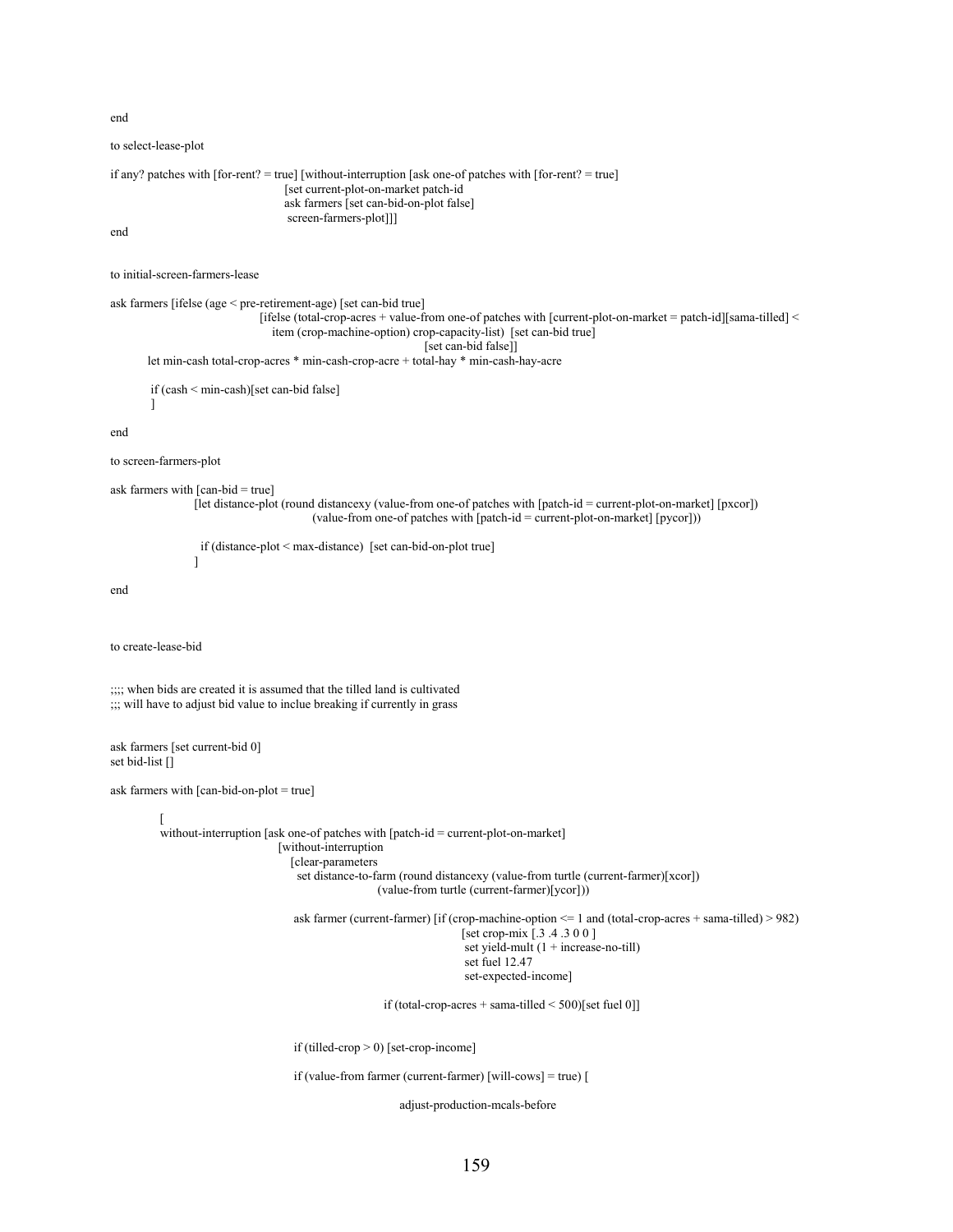```
 determine-new-cows-pasture-hay 
                                                           set-total-value-used-in-crop 
                                                          if (tilled-crop > 0) [income-tilled-forage-bid]
              ;;; sets the total additonal income if all tilled land is used in grass it is in additonal-income-grass (called additioal-income-grass) 
\mathbb{R}^n , the contract of \mathbb{R}^n , the contract of \mathbb{R}^n if (value-from farmer (current-farmer) [will-cows] = false)[determine-value-pasture-hay-rent 
                                                                           set-total-value-used-in-crop 
                                                                           set-hay-sell-income 
                                                                           set-total-income-sell-hay 
) and the contract of the contract of \mathbb{R}^n . The contract of the contract of \mathbb{R}^n let income-list (list additional-income-grass e-total-plot-income-crop) 
                       ask farmer (current-farmer)[without-interruption 
                      [ set e-income-plot-acre max income-list / value-from one-of patches with [patch-id = current-plot-on-market][ acres]
                        update-machienry-fl 
                        lease-finacial-bid 
                        set-lease-bid 
 ]] 
                         ask one-of patches with [patch-id = current-plot-on-market][set current-farmer "na"] 
 ] 
\blacksquare]]]
ask farmers with [can-bid-on-plot = true] [without-interruption [ifelse any? patches with [current-farmer = who-of myself] 
                                            [ask one-of patches with [current-farmer = who-of myself][ adjust-production-mcals]] 
                                            [set e-n-cows 0 
                                             set e-hay-bought 0 
                                             set e-hay-sold 0]]] 
ask farmers with [can-bid-on-plot = true][without-interruption [if (crop-machine-option <= 1) [set crop-mix [.3 .4 .3 0 0 ] 
                                                            set yield-mult (1 + increase-no-till) 
                                                            set fuel 12.47 
                                                            set-expected-income]]] 
sell-lease-land 
end 
to set-lease-bid 
set current-bid e-income-plot-acre * risk-parameter 
end 
to lease-finacial-bid 
let capacity-current-mach item (crop-option-needed) crop-capacity-list 
let acres-needed-efficient capacity-current-mach - total-crop-acres 
let cow-invest (e-n-cows - n-cows + e-cows-if-patch-bought) * cow-price 
let cash-reserve cash * cash-reserve-% 
let patch-hay value-from one-of patches with [patch-id = current-plot-on-market][ new-tilled-hay + new-hay-hay] 
let min-cash capacity-current-mach * min-cash-crop-acre + (total-hay + patch-hay) * min-cash-hay-acre 
let capital-available cash - min-cash - down-payment * new-machienry-inv - down-payment * cow-invest 
                                     - cash-reserve 
if (capital-available \leq 0) [set current-bid 0]
```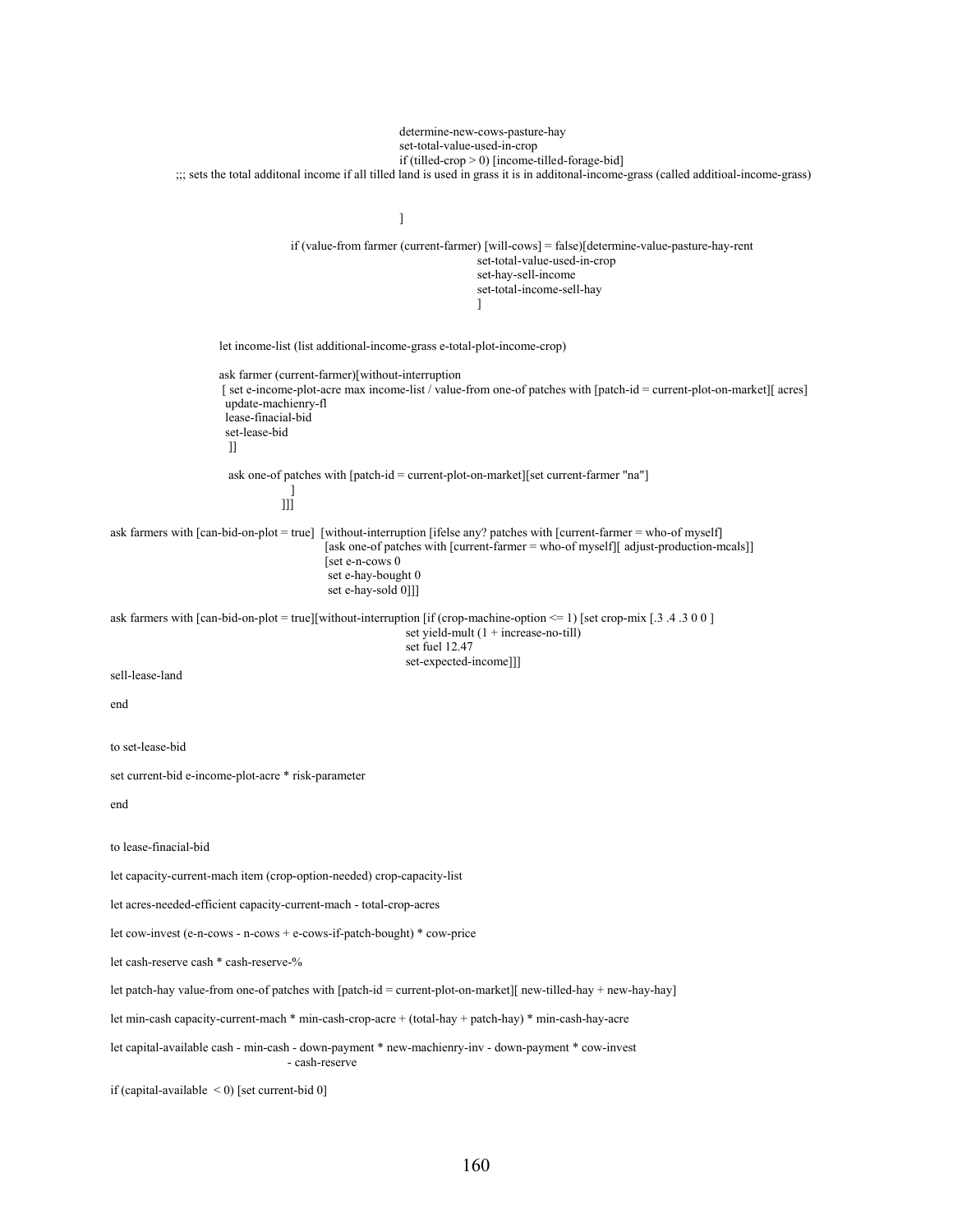let new-debt debt + (1 - down-payment) \* (new-machienry-inv + cow-invest) let new-assets assets + new-machienry-inv + cow-invest - down-payment \* (new-machienry-inv + cow-invest)

if ((new-debt / new-assets)  $> d/a$ -ratio) [set current-bid 0]

let ft-crop-labors item (crop-option-needed) crop-ft-hired-labour-list let total-cost-ft-labours ft-crop-labors \* full-time-salary

let pt-hr-acre item (crop-option-needed) crop-pt-hired-labour-list let pt-cost pt-hr-acre \* pt-labour-cost \* (total-crop-acres + crop-acres-bid)

let hired-labour-cost total-cost-ft-labours + pt-cost

let exp-total-cf exp-cf + e-income-plot-acre \* value-from one-of patches with [patch-id = current-plot-on-market][acres] - hired-labour-cost

let new-debt-pay-cow-mach (1 - down-payment) \* (new-machienry-inv + cow-invest) \* loan-factor-payment-5

let new-exp-cf (exp-total-cf - new-debt-pay-cow-mach) \* max-%-cf

if (new-exp-cf < current-bid) [set current-bid new-exp-cf]

end

to sell-lease-land

ask farmers [without-interruption [set bid-list fput current-bid bid-list]]

let adjusted-lease-rate 0

let lease-value 0

set bid-list sort-by [?1 > ?2] bid-list let bid-2 0 if (length bid-list  $> 2$ )[set bid-2 item 1 bid-list]

let plot-q value-from one-of patches with [patch-id = current-plot-on-market][avg-prod-patch] let market-rate plot-q / mean-patch-quality \* lease-rate

```
ifelse (max bid-list > 0)[
ask max-one-of farmers [current-bid][without-interruption [ifelse (bid-2 > 0) [set lease-value (current-bid + bid-2) / 2]
                                                   [set lease-value (current-bid )] 
                                       ask one-of patches with [patch-id = current-plot-on-market] 
                                            [set market-rate avg-prod-patch / mean-patch-quality * lease-rate 
                                             set current-farmer who-of myself 
                                            set renter who-of myself 
                                            set for-rent? false 
                                            set pcolor green 
                                            set distance-to-farm (round distancexy (value-from turtle (current-farmer)[xcor]) 
                                                        (value-from turtle (current-farmer)[ycor])) 
                                            set came-from-bid false 
                                            adjust-production-mcals 
                                            if (value-from farmer (current-farmer) [will-cows = true]) 
                                                                                [if (sama-hay > 0)[
                                                                                             set-total-mcals-others 
                                                                                              set came-from-year-1 true 
                                                                                             switch-hay-land-to-pasture 
                                                                                             adjust-production-mcals 
                                                                                             set came-from-year-1 false] 
                                                                                if (tilled-crop > 0) [set-crop-income ;;; this sets the use
                                                                                                set-cow-income-tilled] 
\mathbb{R}^n , the contract of the contract of the contract of the contract of \mathbb{R}^n if (value-from farmer (current-farmer) [will-cows = false]) 
                                                                               [ if (tilled-crop > 0) [set-crop-income ;;; this sets the use
```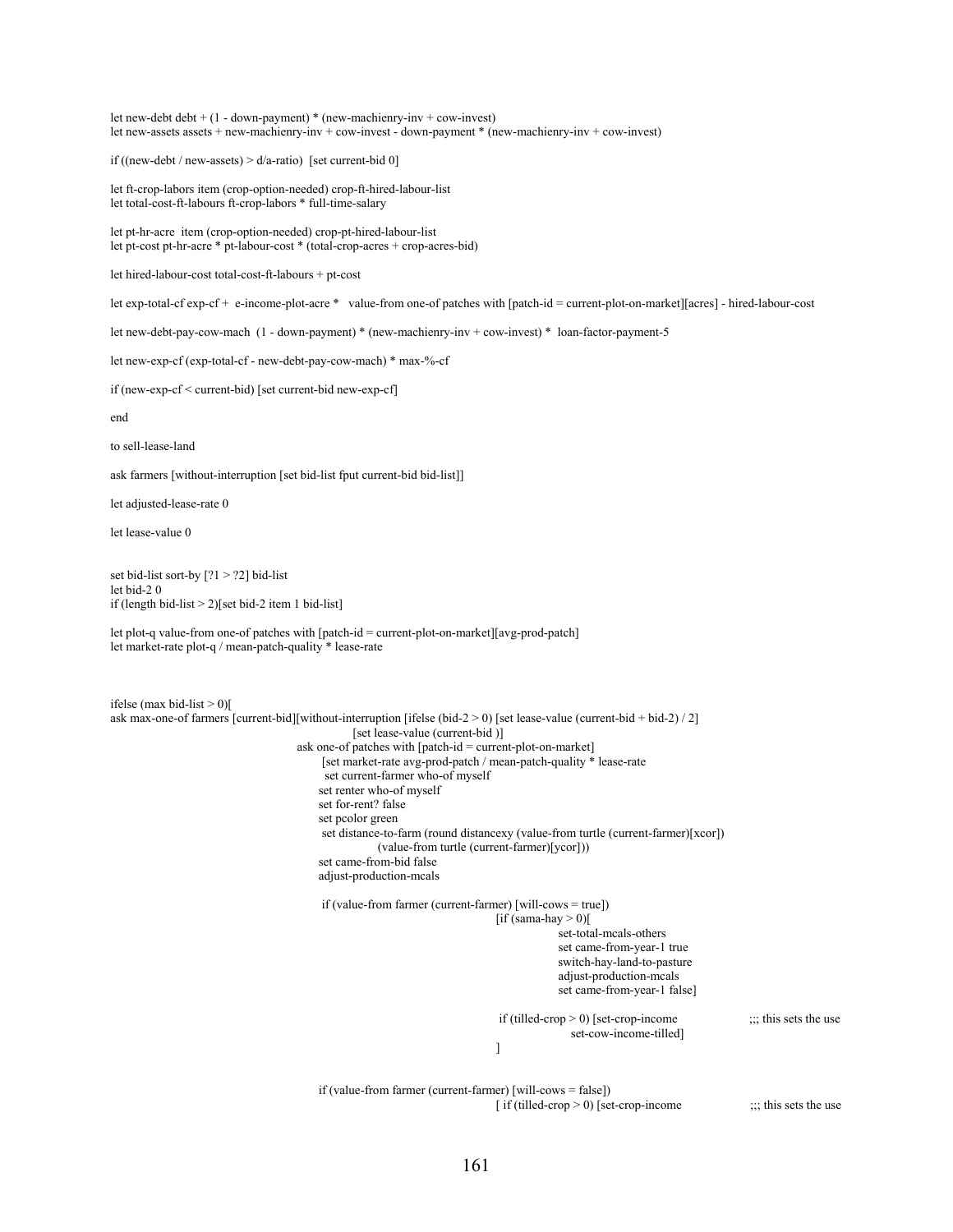```
 set-hay-sell-income] 
\mathbb{R}^n , the contract of the contract of the contract of the contract of \mathbb{R}^n set lease-payment lease-value 
                                            set lease-term 0 
 ] 
                        set adjusted-lease-rate precision (lease-value * mean-patch-quality / (value-from one-of patches with [patch-id = current-
plot-on-market] [avg-prod-patch]))0 
                        update-acres 
                        buy-machine 
                        if (will-cows = true) [buy-sell-cows] 
                        set-expected-income 
                        set-crop-mix 
                        balance-sheet 
 ] 
 ] 
set land-lease-list fput adjusted-lease-rate land-lease-list 
 ] 
                      [ask one-of patches with [patch-id = current-plot-on-market][set for-rent? false
                                                                set for-sale? true 
                                                                set pcolor black 
                                                                set bidders count farmers with [can-bid-on-plot = true]] 
 ] 
end 
to adjust-lease 
ask patches with [renter != "na" and lease-term > 0][ let %-change lease-rate / last-adj-lease-rate
                                   if (%-change < .08)[set lease-payment lease-payment * %-change 
                                                set last-adj-lease-rate lease-rate] 
                                    if (%-change > 1.2)[set lease-payment lease-payment * %-change 
                                                set last-adj-lease-rate lease-rate] 
 ] 
end 
;;;;;;;;;;;;;;;;;;;;;;;;;;;;;;;;;;;;;;;;;;;;;;;;;;;;;;;;;;;;;;;;;;;;;;;;;;;;;;;;;;;;;;;;;;;;;;;;;;;;;;;;;;;;;;;;;;;;;;;;;;;;;;;;;;;;;;;;;;;;;;;;;;;;;;;;;;;;;;;;;;;;;;; 
;;;;;;;;;;;;;;;;;;;;;;;;;;;;;;;;;;;;;;;;;;;;;;;;;;;;;;;;;;;;;;;;;;;;;Buy and Sell Cows;;;;;;;;;;;;;;;;;;;;;;;;;;;;;;;;;;;;;;;;;;;;;;;;;;;;;;;;;;;;;;;;;;;;;; 
;;;;;;;;;;;;;;;;;;;;;;;;;;;;;;;;;;;;;;;;;;;;;;;;;;;;;;;;;;;;;;;;;;;;;;;;;;;;;;;;;;;;;;;;;;;;;;;;;;;;;;;;;;;;;;;;;;;;;;;;;;;;;;;;;;;;;;;;;;;;;;;;;;;;;;;;;;;;;;;;;;;;;;; 
to buy-sell-cows 
let past-1 0 
let past-2 0 
       set past-1 sum values-from patches with [current-farmer = who-of myself and years-in-grass != 1]
                         [ e-np-yield-1 * sama-np * mcals-ton-np + e-ip-yield-1 * sama-ip * mcals-ton-ip + hay-pasture * e-hay-forage-yield-1 * 
mcals-ton-ip 
                                                     + tilled-pasture * e-tilled-forage-yield-1 * mcals-ton-ip] 
      set past-2 sum values-from patches with [current-farmer = who-of myself and years-in-grass != 1] 
                          [hay-hay * e-hay-forage-yield-2 * mcals-ton-ip + tilled-hay * e-tilled-forage-yield-2 * mcals-ton-ip
```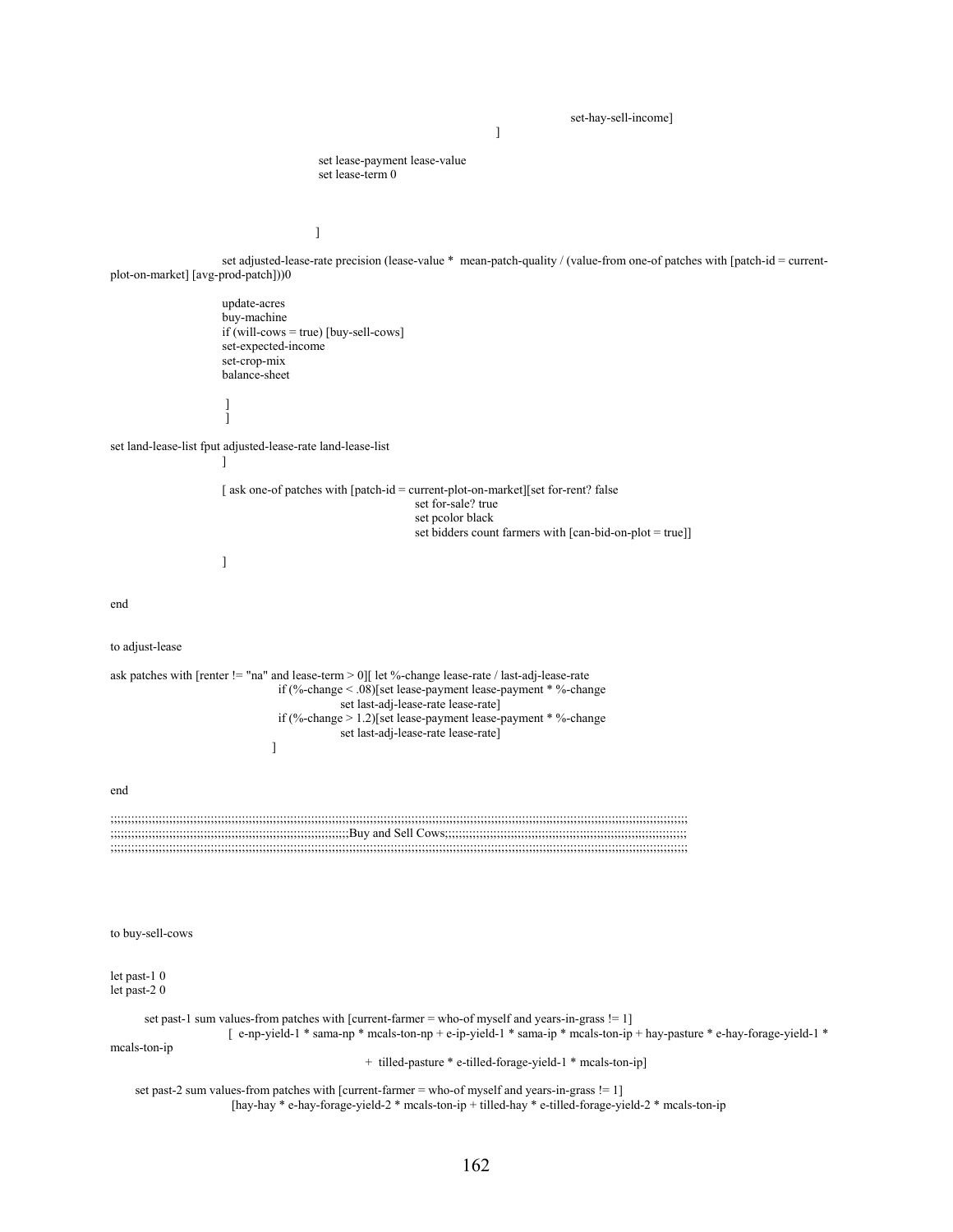```
 + e-np-yield-2 * sama-np * mcals-ton-np + e-ip-yield-2 * sama-ip * mcals-ton-ip + hay-pasture * e-hay-forage-yield-
2 * mcals-ton-ip 
                               + tilled-pasture * e-tilled-forage-yield-2 * mcals-ton-ip] 
     let extra-p1 sum values-from patches with [current-farmer = who-of myself and years-in-grass = 1] 
                          [ e-np-yield-1 * sama-np * mcals-ton-np + e-ip-yield-1 * sama-ip * mcals-ton-ip + hay-pasture * e-hay-forage-yield-1 * 
mcals-ton-ip] 
      let extra-p2 sum values-from patches with [current-farmer = who-of myself and years-in-grass = 1] 
                         [hay-hay * e-hay-forage-yield-2 * mcals-ton-ip + e-np-yield-2 * sama-np * mcals-ton-np + e-ip-yield-2 * sama-ip * mcals-
ton-ip 
                                     + hay-pasture * e-hay-forage-yield-2 * mcals-ton-ip] 
    set past-1 past-1 + extra-p1
      set past-2 past-2 + extra-p2 
      set proportion-of-p1-delayed 0 
       if(past-1 > 0)[set proportion-of-p1-delayed ((past-1 * stocking-pasture-2-needed - past-2 * stocking-pasture-1-needed) / 
                                         (past-1 * stocking-pasture-2-needed + (1 - loss-delayed-graze) * past-1 * stocking-pasture-1-needed))] 
       if (proportion-of-p1-delayed < 0)[set proportion-of-p1-delayed 0] 
       let actual-past-2-mcals past-2 + proportion-of-p1-delayed * past-1 * (1 - loss-delayed-graze) 
       let actual-past-1 (1 - proportion-of-p1-delayed) * past-1 
       let new-cows int ( actual-past-1 / stocking-pasture-1-needed) 
      if (year = 0)[set n-cows new-cows]
    if (year > 0)[
       ifelse (new-cows > n-cows) [set buy-cows new-cows - n-cows 
                         set sell-cows 0] 
                      [set sell-cows n-cows - new-cows 
                       set buy-cows 0] 
         let cows-purchased-expense buy-cows * cow-price 
         let cows-sold-inc sell-cows * cow-price 
         let net-cow-inv cows-purchased-expense - cows-sold-inc 
         ifelse (net-cow-inv > 0) [let payment precision ((1 - down-payment) * net-cow-inv * loan-factor-payment-5)0 
                        set cash precision (cash - down-payment * net-cow-inv)0 
                        set debt-list fput (list 5 payment (precision ((1 - down-payment) * net-cow-inv)0)) debt-list 
                       set debt precision (debt +(1 - down-payment) * net-cow-inv)0set debt-payment precision (debt-payment + payment)0]
                        [set cash cash - net-cow-inv] 
        set n-cows n-cows + buy-cows - sell-cows]
         balance-sheet 
end 
;;;;;;;;;;;;;;;;;;;;;;;;;;;;;;;;;;;;;;;;;;;;;;;;;;;;;;;;;;;;;;;;;;;;;;;;;;;;;;;;;;;;;;;;;;;;;;;;;;;;;;;;;;;;;;;;;;;;;;;;;;;;;;;;;;;;;;;;;;;;;;;;;;;;;;;;;;;;;;;;;;;;;;; 
;;;;;;;;;;;;;;;;;;;;;;;;;;;;;;;;;;;;;;;;;;;;;;;;;;;;;;;;;;;;;;;;;;;;Machinery Investment;;;;;;;;;;;;;;;;;;;;;;;;;;;;;;;;;;;;;;;;;;;;;;;;;;;;;;;;;;;;;;;;;;; 
;;;;;;;;;;;;;;;;;;;;;;;;;;;;;;;;;;;;;;;;;;;;;;;;;;;;;;;;;;;;;;;;;;;;;;;;;;;;;;;;;;;;;;;;;;;;;;;;;;;;;;;;;;;;;;;;;;;;;;;;;;;;;;;;;;;;;;;;;;;;;;;;;;;;;;;;;;;;;;;;;;;;;;; 
to machinery-investment 
ask farmers [ 
         without-interruption [buy-machine] 
          balance-sheet 
         ] 
end 
to buy-machine
```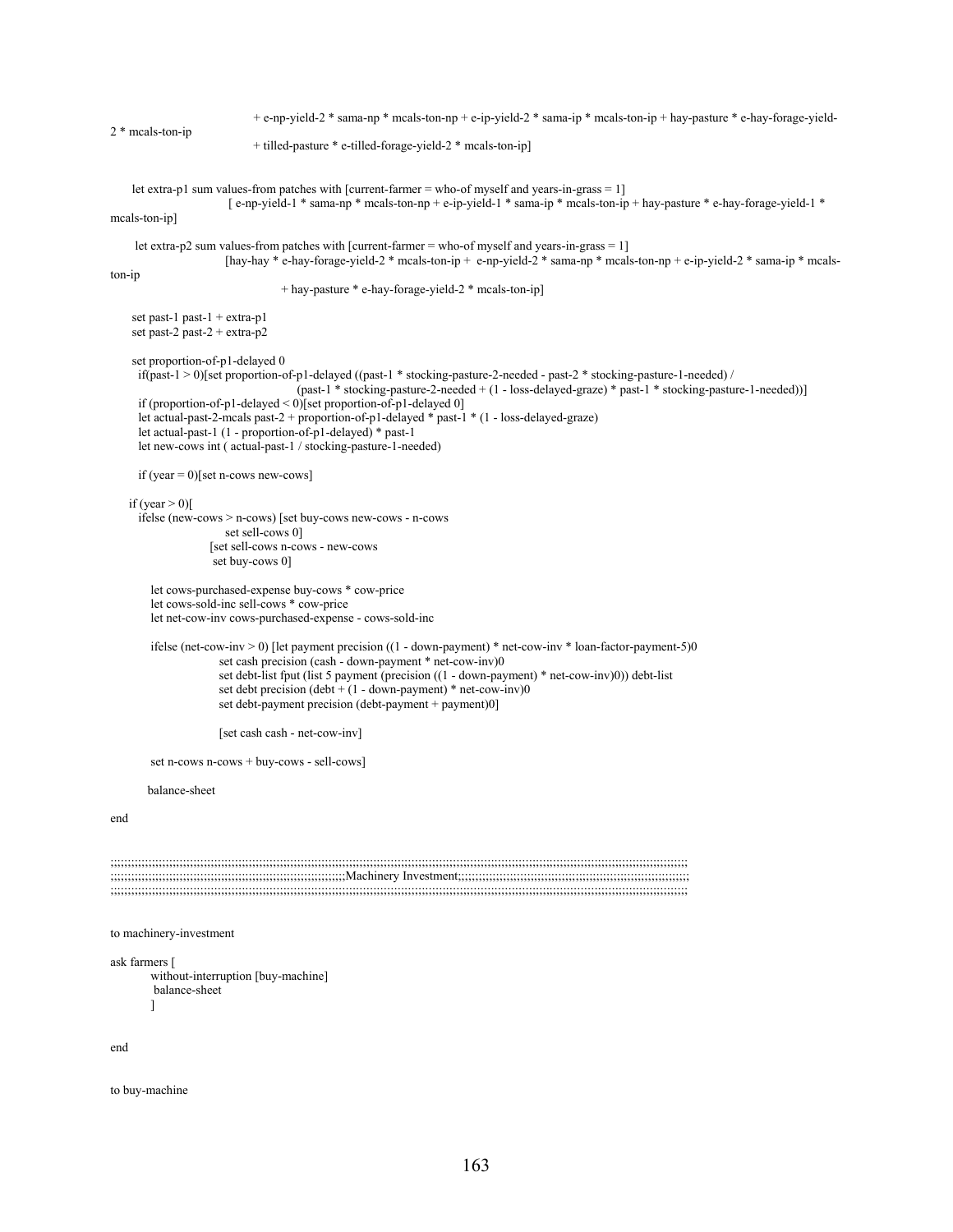set crop-machine-inv 0 let old-mach-value crop-machine-value let old-mach-option crop-machine-option

```
 if(total-crop-acres <= 500)[set crop-machine-option 0] 
       if(total-crop-acres > 500 and total-crop-acres \leq 1300)[set crop-machine-option 1]
       if(total-crop-acres > 1300 and total-crop-acres \leq 2000) [set crop-machine-option 2]
       if (total-crop-acres > 2000 and total-crop-acres \leq 3200) [set crop-machine-option 3]
       if (total-crop-acres > 3200 and total-crop-acres \leq 3900) [set crop-machine-option 4]
       if (total-crop-acres > 3900 and total-crop-acres \leq 7800) [set crop-machine-option 5]
       if (total-crop-acres > 7800 and total-crop-acres \leq 11700) [set crop-machine-option 6]
        if (total-crop-acres > 11700 and total-crop-acres <= 15600) [set crop-machine-option 7] 
        if (total-crop-acres > 15600 and total-crop-acres <= 19500) [set crop-machine-option 8] 
        if (total-crop-acres > 19500 and total-crop-acres <= 23400) [set crop-machine-option 9] 
       if (crop-machine-option < old-mach-option)[set crop-machine-option old-mach-option] 
       if(old-mach-option < crop-machine-option ) 
                   [set crop-machine-inv item (crop-machine-option ) crop-mach-purchase-value-list - old-mach-value
                    set crop-machine-value item (crop-machine-option ) crop-mach-purchase-value-list 
                    if (crop-machine-option = 1) [set crop-machine-age 10 
                                       set total-acres-seeding 32727 
                                       set total-combine-hrs 1500] 
                    if (crop-machine-option = 2)[set crop-machine-age 5 
                                      set total-acres-seeding 19091 
                                     set total-combine-hrs 750 ]
                   if (crop-machine-option > 2) [set crop-machine-age 0
                                      set total-acres-seeding 0 
                                      set total-combine-hrs 0] 
 ] 
       if (crop-machine-option > 2 and crop-machine-age > 7)
       \lceil let machine-inv-if-buy item (crop-machine-option ) crop-mach-purchase-value-list - old-mach-value 
       let cash-reserve cash * cash-reserve-% 
        let min-cash total-crop-acres * min-cash-crop-acre + total-hay * min-cash-hay-acre 
       let capital-available cash - min-cash - cash-reserve - down-payment * machine-inv-if-buy 
        let new-debt (1 - down-payment) * machine-inv-if-buy 
       let new-assets assets + machine-inv-if-buy - down-payment * machine-inv-if-buy 
       let new-debt-pay-mach (1 - down-payment) * machine-inv-if-buy * loan-factor-payment-5 
      let ft-crop-labors item (crop-machine-option) crop-ft-hired-labour-list 
      let total-cost-ft-labours ft-crop-labors * full-time-salary 
      let pt-hr-acre item (crop-machine-option) crop-pt-hired-labour-list 
      let pt-cost pt-hr-acre * pt-labour-cost * total-crop-acres 
      let hired-labour-cost total-cost-ft-labours + pt-cost 
       let new-exp-cf (exp-cf - new-debt-pay-mach - hired-labour-cost) * max-%-cf 
       if ((new-debt / new-assets) \leq d/a-ratio and capital-available \geq 0 and new-exp-cf \geq 0)
         \lceil
```
 set crop-machine-inv item (crop-machine-option ) crop-mach-purchase-value-list - old-mach-value set crop-machine-age 0 set total-acres-seeding 0 set total-combine-hrs 0

]]

```
if (year > 0 and crop-machine-inv > 0)[
        let net-machine-inv crop-machine-inv
```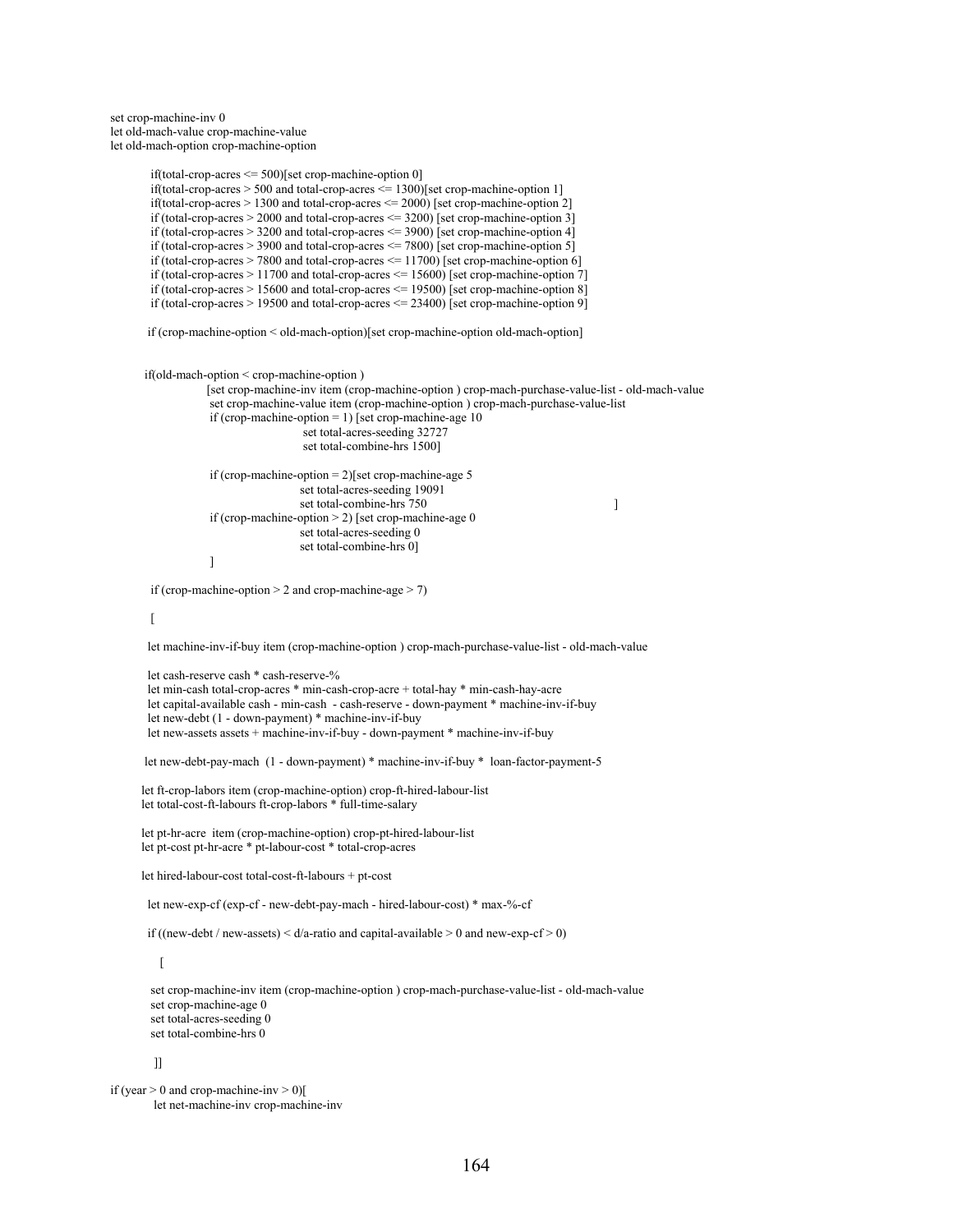```
ifelse (net-machine-inv > 0) [let money-down down-payment * net-machine-inv
                   set cash cash - money-down 
                   let payment precision ((1 - down-payment) * net-machine-inv * loan-factor-payment-5 )0 
                   set debt-list fput (list 5 payment (precision ((1 - down-payment) * net-machine-inv )0)) debt-list 
                  set debt precision (debt + (1 - down-payment) * net-machine-inv )0set debt-payment precision (debt-payment + payment)0]
                  [set cash cash - net-machine-inv]
```

```
 ]
```
if (crop-machine-option < old-mach-option)

```
 [let crop-machine-inc old-mach-value - item (crop-machine-option ) crop-mach-purchase-value-list 
           set crop-machine-value item (crop-machine-option ) crop-mach-purchase-value-list 
          if (crop-machine-option = 1) [set crop-machine-age 10
                             set total-acres-seeding 32727 
                             set total-combine-hrs 1500] 
           if (crop-machine-option = 2)[set crop-machine-age 5 
                             set total-acres-seeding 19091 
                            set total-combine-hrs 750 ]
           if (crop-machine-option > 2) [set crop-machine-age 0 
                             set total-acres-seeding 0 
                             set total-combine-hrs 0] 
 set cash cash + crop-machine-inc 
 ]
```
end

```
;;;;;;;;;;;;;;;;;;;;;;;;;;;;;;;;;;;;;;;;;;;;;;;;;;;;;;;;;;;;;;;;;;;;;;;;;;;;;;;;;;;;;;;;;;;;;;;;;;;;;;;;;;;;;;;;;;;;;;;;;;;;;;;;;;;;;;;;;;;;;;;;;;;;;;;;;;;;;;;;;;;;;;; 
;;;;;;;;;;;;;;;;;;;;;;;;;;;;;;;;;;;;;;;;;;;;;;;;;;;;;;;;;;;;;Export Data;;;;;;;;;;;;;;;;;;;;;;;;;;;;;;;;;;;;;;;;;;;;;;;;;;;;;;;;;;;;;;;;;;;;;;;;;;;;;;;;;;;;;;;; 
;;;;;;;;;;;;;;;;;;;;;;;;;;;;;;;;;;;;;;;;;;;;;;;;;;;;;;;;;;;;;;;;;;;;;;;;;;;;;;;;;;;;;;;;;;;;;;;;;;;;;;;;;;;;;;;;;;;;;;;;;;;;;;;;;;;;;;;;;;;;;;;;;;;;;;;;;;;;;;;;;;;;;;;
```
to intial-values

set-current-directory "C:\\Documents and Settings\\Peter\\My Documents\\Research\\Model\\Initial Values"

let spacer

file-open "Inital Values.txt"

file-print (list spacer "Age" spacer "Total-Acres" spacer "Acres-Owned" spacer "Acres Leased" spacer "Debt" spacer "Cows" spacer "off farm inc" spacer)

ask farmers [without-interruption [file-print (list spacer age spacer total-acres-farmed spacer total-acres-owned

spacer total-acres-leased spacer debt spacer n-cows spacer off-farm-inc spacer)]]

file-close

end

to export-data set-current-directory "C:\\Documents and Settings\\Peter\\My Documents\\Research\\Model\\Output"

if (run-number = start-run-number and year =  $0$ )[create-files]

set total-rented count patches with [renter != "na"]

set total-owned count patches with  $\overline{[}}$  owner != "na"]

set avg-cash mean values-from farmers [cash] set avg-debt mean values-from farmers [debt]

set avg-net-worth mean values-from farmers [assets - debt] set avg-assets mean values-from farmers [assets]

set avg-size mean values-from farmers[total-acres-farmed] set total-cows sum values-from farmers [n-cows]

set %-crop 100 \* (sum values-from patches [tilled-crop] / sum values-from patches [tilled-crop + tilled-hay + hay-hay + sama-np + tilled-pasture + hay-pasture + sama-ip])

set %-hay 100 \* (sum values-from patches [tilled-hay + hay-hay] / sum values-from patches [tilled-crop + tilled-hay + hay-hay + sama-np + tilled $pasture + hay-pasture + sama-ip$ ])

set %-np 100 \* (sum values-from patches [sama-np] / sum values-from patches [tilled-crop + tilled-hay + hay-hay + sama-np + tilled-pasture + hay-pasture + sama-ip])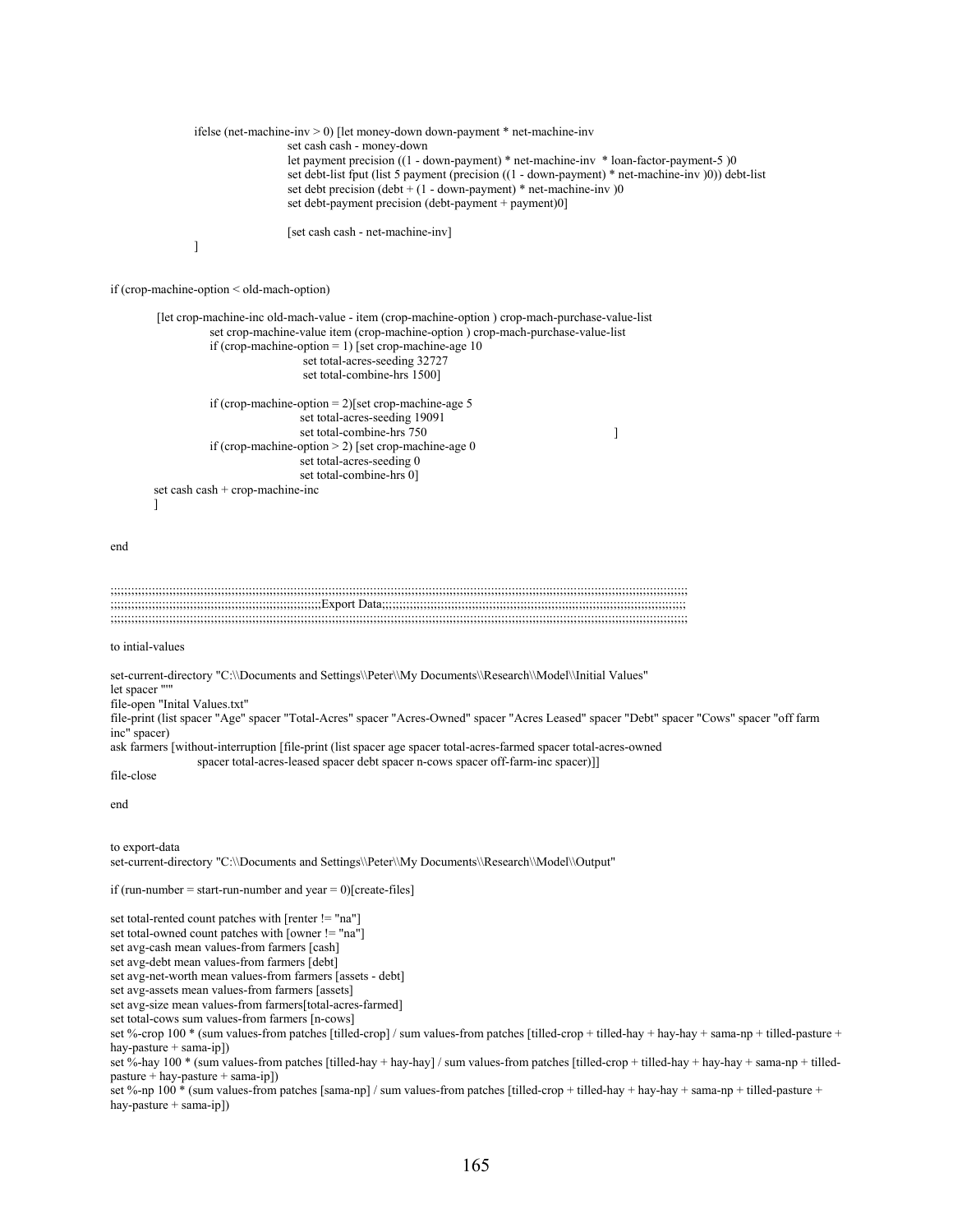set %-ip 100 \* (sum values-from patches [tilled-pasture + hay-pasture + sama-ip] / sum values-from patches [tilled-crop + tilled-hay + hay-hay +  $sama-np + tilled-pasture + hay-pasture + sama-ip$ ]) set %-crop-sf 100 \*(sum values-from patches [fallow] / sum values-from patches [tilled-crop]) set total-farmers count farmers

export-farmer export-global

end

to create-files

#### let spacer ","

file-open "Farmer Output.csv"

file-print (list spacer "scenario" spacer "run-number" spacer "year" spacer "who" spacer "age" spacer "total-acres-farmed" spacer "total-plots-owned" spacer" total-plots-leased" spacer "total-acres-owned" spacer "total-acres-leased" spacer "total-hay" spacer "total-improved-pasture" spacer "total-natural-pasture" spacer "total-crop-acres" spacer "debt" spacer "assets" spacer "equity" spacer "cash" spacer "net-worth" spacer "hired-labour" spacer

 "family-living" spacer "ncfbi" spacer "off-farm-inc" spacer "generation" spacer "debt-payment" spacer "land-value" spacer "capital-value" spacer "cow-value" spacer "n-cows" spacer "hay-for-sale" spacer "buy-hay" spacer "hay-reserves" spacer "risk-parameter" spacer "crop-machine-age" spacer "will-cows" spacer "total-repairs" spacer "total-gross-crop-inc" spacer "total-gross-cow-inc" spacer "total-gross-hay-inc" spacer "total-annual-gross-inc" spacer )

file-close

file-open "Global Output.csv"

file-print (list spacer "scenario" spacer "run-number" spacer "year" spacer "land-price" spacer "lease-rate" spacer "price canola" spacer "price wheat" spacer "price barley" spacer "price hay" spacer "price calf" spacer "yield canola" spacer "yield wheat" spacer "yield barley" spacer "hay yield" spacer "total farmers" spacer "bankrupt" spacer "cash flow" spacer "retired" spacer "transfer" spacer

"unmanaged" spacer "plots-sold-investor" spacer "plots-sold-farmers" spacer)

# file-close

#### file-open "Exits.csv"

file-print (list spacer "scenario" spacer "run-number" spacer "year" spacer "who" spacer "why-exit" spacer "age" spacer "total-acres-farmed" spacer

> "total-plots-owned" spacer" total-plots-leased" spacer "total-acres-owned" spacer "total-acres-leased" spacer "total-hay" spacer "total-improved-pasture" spacer "total-natural-pasture" spacer "total-crop-acres" spacer "debt" spacer "assets" spacer "equity" spacer "cash" spacer "net-worth" spacer "hired-labour" spacer "family-living" spacer "ncfbi" spacer "off-farm-inc" spacer "generation" spacer "debt-payment" spacer "land-value" spacer "capital-value" spacer "cow-value" spacer "n-cows" spacer "hay-for-sale" spacer "buy-hay" spacer "hay-reserves" spacer "risk-parameter" spacer "crop-machine-age" spacer "will-cows" spacer "total-repairs" spacer "total-gross-crop-inc" spacer "total-gross-cow-inc" spacer "total-gross-hay-inc" spacer "total-annual-gross-inc" spacer )

## file-close

### file-open "Transfer.csv"

file-print (list spacer "scenario" spacer "run-number" spacer "vear" spacer "who" spacer "transfer-value" spacer "transfer-borrow" spacer "age" spacer "total-acres-farmed" spacer

 "total-plots-owned" spacer" total-plots-leased" spacer "total-acres-owned" spacer "total-acres-leased" spacer "total-hay" spacer "total-improved-pasture" spacer "total-natural-pasture" spacer "total-crop-acres" spacer

"debt" spacer "assets" spacer "equity" spacer "cash" spacer "net-worth" spacer "hired-labour" spacer

 "family-living" spacer "ncfbi" spacer "off-farm-inc" spacer "generation" spacer "debt-payment" spacer "land-value" spacer "capital-value" spacer "cow-value" spacer "n-cows" spacer "hay-for-sale" spacer "buy-hay" spacer "hay-reserves" spacer "risk-parameter" spacer "crop-machine-age" spacer "will-cows" spacer "total-repairs" spacer )

file-close

end

to export-farmer

# let spacer ","

file-open "Farmer Output.csv"

ask farmers [without-interruption [file-print (list spacer scenario spacer run-number spacer year spacer who spacer age spacer total-acres-farmed spacer

> total-plots-owned spacer total-plots-leased spacer total-acres-owned spacer total-acres-leased spacer total-hay spacer total-improved-pasture spacer total-natural-pasture spacer total-crop-acres spacer debt spacer assets spacer equity spacer cash spacer (assets - debt) spacer hired-labour spacer family-living spacer ncfbi spacer off-farm-inc spacer generation spacer debt-payment spacer land-value spacer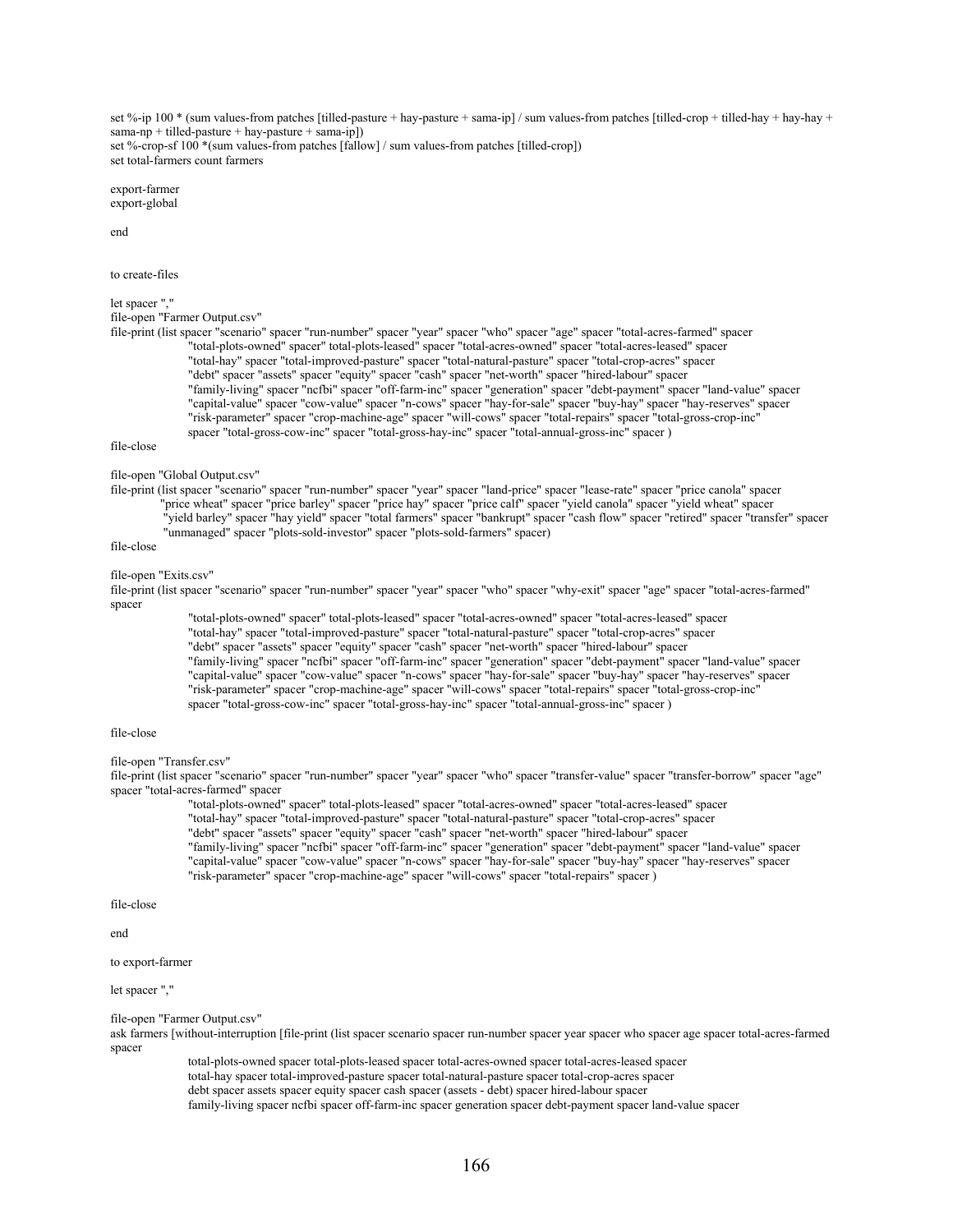capital-value spacer cow-value spacer n-cows spacer hay-for-sale spacer buy-hay spacer hay-reserves spacer risk-parameter spacer crop-machine-age spacer will-cows spacer total-repairs spacer total-gross-crop-inc spacer total-gross-cow-inc spacer total-gross-hay-inc spacer total-annual-gross-inc spacer)]]

file-close

end

to export-global

let spacer "," file-open "Global Output.csv"

file-print (list spacer scenario spacer run-number spacer year spacer land-price spacer lease-rate spacer price-1 spacer price-2 spacer price-3 spacer price-hay spacer price-calf spacer yield-1 spacer yield-2 spacer yield-3 spacer hay-yield-1 spacer total-farmers spacer bankrupt spacer cashflow spacer oldage spacer transfers spacer unmanaged spacer plots-sold-investor spacer plots-sold-farmers spacer)

file-close

#### end

to export-exits

set-current-directory "C:\\Documents and Settings\\Peter\\My Documents\\Research\\Model\\Output"

let spacer ","

file-open "Exits.csv"

file-print (list spacer scenario spacer run-number spacer year spacer who spacer why-exit spacer age spacer total-acres-farmed spacer total-plots-owned spacer total-plots-leased spacer total-acres-owned spacer total-acres-leased spacer total-hay spacer total-improved-pasture spacer total-natural-pasture spacer total-crop-acres spacer debt spacer assets spacer equity spacer cash spacer (assets - debt) spacer hired-labour spacer family-living spacer ncfbi spacer off-farm-inc spacer generation spacer debt-payment spacer land-value spacer capital-value spacer cow-value spacer n-cows spacer hay-for-sale spacer buy-hay spacer hay-reserves spacer risk-parameter spacer crop-machine-age spacer will-cows spacer total-repairs spacer)

file-close

end

to export-transfer

set-current-directory "C:\\Documents and Settings\\Peter\\My Documents\\Research\\Model\\Output"

# let spacer ","

file-open "Transfer.csv"

file-print (list spacer scenario spacer run-number spacer year spacer who spacer transfer-value spacer transfer-borrow spacer age spacer totalacres-farmed spacer

 total-plots-owned spacer total-plots-leased spacer total-acres-owned spacer total-acres-leased spacer total-hay spacer total-improved-pasture spacer total-natural-pasture spacer total-crop-acres spacer debt spacer assets spacer equity spacer cash spacer (assets - debt) spacer hired-labour spacer family-living spacer ncfbi spacer off-farm-inc spacer generation spacer debt-payment spacer land-value spacer capital-value spacer cow-value spacer n-cows spacer hay-for-sale spacer buy-hay spacer hay-reserves spacer risk-parameter spacer crop-machine-age spacer will-cows spacer total-repairs spacer)

file-close

end

;;;;;;;;;;;;;;;;;;;;;;;;;;;;;;;;;;;;;;;;;;;;;;;;;;;;;;;;;;;;;;;;;;;;;;;;;;;;;;;;;;;;;;;;;;;;;;;;;;;;;;;;;;;;;;;;;;;;;;;;;;;;;;;;;;;;;;;;;;;;;;;;;;;;;;;;;;;;;;;;;;;;;;; ;;;;;;;;;;;;;;;;;;;;;;;;;;;;;;;;;;;;;;;;;;;;;;;;;;;;;;;;;;;;;;;;;;;Delete Files;;;;;;;;;;;;;;;;;;;;;;;;;;;;;;;;;;;;;;;;;;;;;;;;;;;;;;;;;;;;;;;;;;;;;;;;;;;;;;;;;;; ;;;;;;;;;;;;;;;;;;;;;;;;;;;;;;;;;;;;;;;;;;;;;;;;;;;;;;;;;;;;;;;;;;;;;;;;;;;;;;;;;;;;;;;;;;;;;;;;;;;;;;;;;;;;;;;;;;;;;;;;;;;;;;;;;;;;;;;;;;;;;;;;;;;;;;;;;;;;;;;;;;;;;;;

to delete-files

set-current-directory "C:\\Documents and Settings\\Peter\\My Documents\\Research\\Model\\Initial Values" file-delete "Inital Values.txt"

set-current-directory "C:\\Documents and Settings\\Peter\\My Documents\\Research\\Model\\Output"

file-delete "Farmer Output.csv"